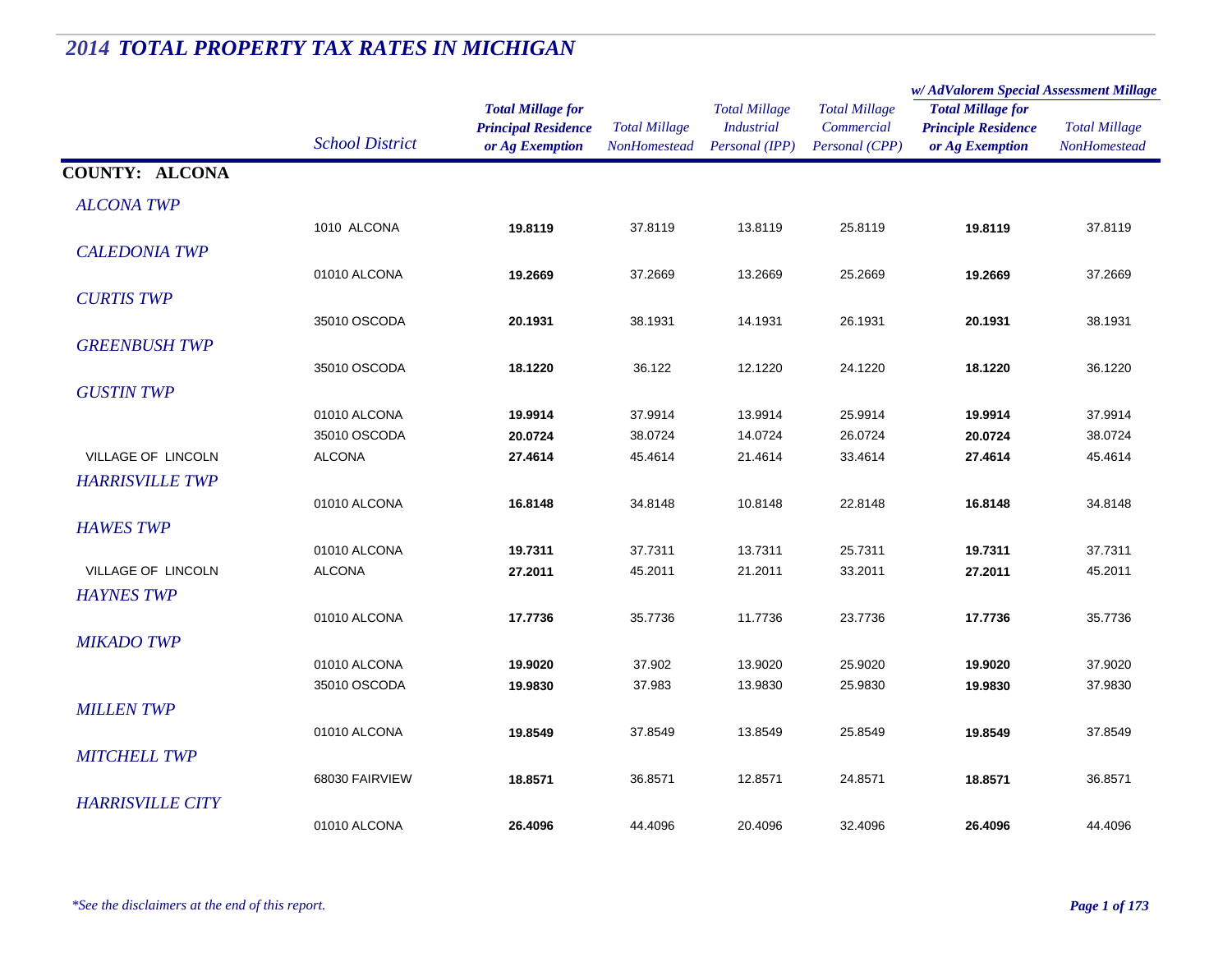#### *Total Millage for Principal Residence School District or Ag Exemption Total Millage NonHomesteadTotal Millage for Principle Residence or Ag Exemption Total Millage NonHomesteadw/ AdValorem Special Assessment Millage Total Millage CommercialPersonal (CPP) Total Millage IndustrialPersonal (IPP)* **COUNTY: ALGER***AU TRAIN TWP* $P$ 02010 AUTRAIN-ONOTA **23.5366** 41.254 17.5366 29.2540 **23.5366** 41.2540 02070 MUNISING **26.7966** 44.7966 20.7966 32.7966 **26.7966** 44.7966 02080 SUPERIOR CENTR **34.1466** 52.1466 28.1466 40.1466 **34.1466** 52.1466 *BURT TWP* $P$ 02020 BURT TWP. **23.5821** 41.5821 17.5821 29.5821 **23.5821** 41.5821 *GRAND ISLAND TWP* $P$ 02070 MUNISING **23.7294** 41.7294 17.7294 29.7294 **23.7294** 41.7294 *LIMESTONE TWP* $P$ 02080 SUPERIOR CENTR **26.8622** 44.8622 20.8622 32.8622 **26.8622** 44.8622 *MATHIAS TWP* $P$ 02080 SUPERIOR CENTR **30.2567** 48.2567 24.2567 36.2567 **30.2567** 48.2567 *MUNISING TWP* $P$ 02070 MUNISING **23.5052** 41.5052 17.5052 29.5052 **23.5052** 41.5052 *ONOTA TWP* $P$ 02010 AUTRAIN-ONOTA **21.8846** 39.602 15.8846 27.6020 **21.8846** 39.6020 *ROCK RIVER TWP* $P$ 02080 SUPERIOR CENTR **28.4618** 46.4618 22.4618 34.4618 **28.4618** 46.4618 VILLAGE OF CHATHAM SUPERIOR CENTRAL **32.4561** 50.4561 26.4561 38.4561 **32.4561** 50.4561 *MUNISING CITY* $\mathbf{Y}$ 02070 MUNISING **37.1315** 55.1315 31.1315 43.1315 **37.1315** 55.1315 **COUNTY: ALLEGAN***ALLEGAN TWP* $P$ 03030 ALLEGAN **28.9635** 46.9635 22.9635 34.9635 **28.9635** 46.9635 03070 HOPKINS **29.9135** 47.9135 23.9135 35.9135 **29.9135** 47.9135 *CASCO TWP* $P$ 03050 FENNVILLE **27.9943** 45.9943 21.9943 33.9943 **27.9943** 45.9943 03440 GLENN **23.0443** 41.0443 17.0443 29.0443 **23.0443** 41.0443 80010 SOUTH HAVEN **31.4808** 49.4808 25.4808 37.4808 **31.4808** 49.4808 80090 BLOOMINGDALE **32.8954**50.8954 26.8954 38.8954 **32.8954** 50.8954

# *2014 TOTAL PROPERTY TAX RATES IN MICHIGAN*

*\*See the disclaimers at the end of this report. Page 2 of 173*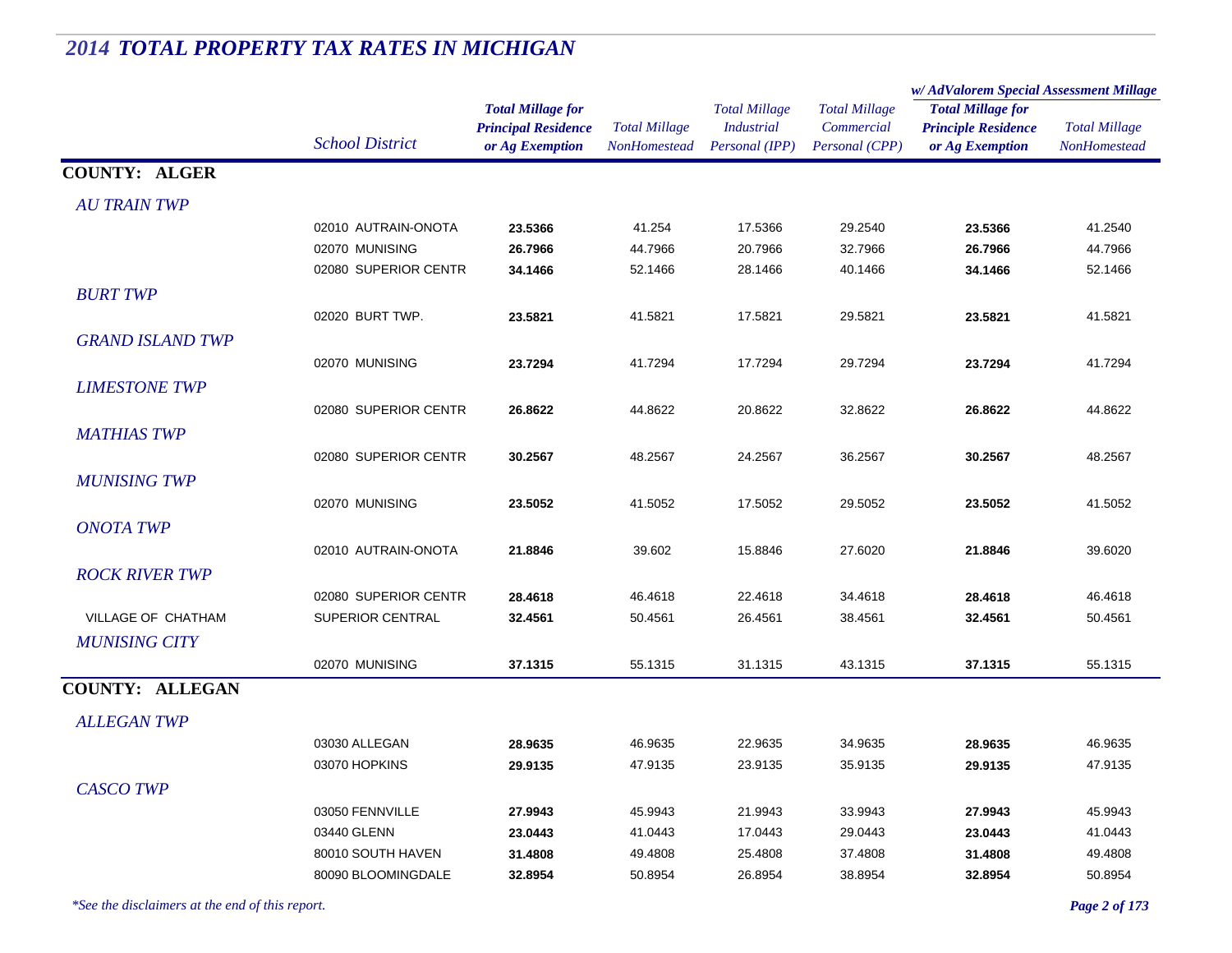|                           |                        |                            |                      | <b>Total Millage</b> | <b>Total Millage</b><br>Commercial | w/AdValorem Special Assessment Millage                 |                      |
|---------------------------|------------------------|----------------------------|----------------------|----------------------|------------------------------------|--------------------------------------------------------|----------------------|
|                           |                        | <b>Total Millage for</b>   |                      |                      |                                    | <b>Total Millage for</b><br><b>Principle Residence</b> | <b>Total Millage</b> |
|                           | <b>School District</b> | <b>Principal Residence</b> | <b>Total Millage</b> | <i>Industrial</i>    |                                    |                                                        |                      |
|                           |                        | or Ag Exemption            | <b>NonHomestead</b>  | Personal (IPP)       | Personal (CPP)                     | or Ag Exemption                                        | <b>NonHomestead</b>  |
| <b>CHESHIRE TWP</b>       |                        |                            |                      |                      |                                    |                                                        |                      |
|                           | 03030 ALLEGAN          | 30.6434                    | 48.6434              | 24.6434              | 36.6434                            | 30.6434                                                | 48.6434              |
|                           | 80090 BLOOMINGDALE     | 32.0945                    | 50.0945              | 26.0945              | 38.0945                            | 32.0945                                                | 50.0945              |
| <b>CLYDE TWP</b>          |                        |                            |                      |                      |                                    |                                                        |                      |
|                           | 03050 FENNVILLE        | 27.0597                    | 45.0597              | 21.0597              | 33.0597                            | 27.0597                                                | 45.0597              |
| <b>DORR TWP</b>           |                        |                            |                      |                      |                                    |                                                        |                      |
|                           | 03040 WAYLAND UNION    | 24.7148                    | 42.7148              | 18.7148              | 30.7148                            | 24.7148                                                | 42.7148              |
|                           | 03070 HOPKINS          | 26.0148                    | 44.0148              | 20.0148              | 32.0148                            | 26.0148                                                | 44.0148              |
|                           | 41040 BYRON CENTER     | 27.6199                    | 45.6199              | 21.6199              | 33.6199                            | 27.6199                                                | 45.6199              |
|                           |                        |                            |                      |                      |                                    |                                                        |                      |
| <b>FILLMORE TWP</b>       |                        |                            |                      |                      |                                    |                                                        |                      |
|                           | 3100 HAMILTON          | 28.4214                    | 46.4214              | 22.4214              | 34.4214                            | 28.4214                                                | 46.4214              |
|                           | 70350 ZEELAND          | 31.9514                    | 49.9514              | 25.9514              | 37.9514                            | 31.9514                                                | 49.9514              |
| <b>GANGES TWP</b>         |                        |                            |                      |                      |                                    |                                                        |                      |
|                           | 03050 FENNVILLE        | 24.8408                    | 42.8408              | 18.8408              | 30.8408                            | 24.8408                                                | 42.8408              |
|                           | 03440 GLENN            | 19.8908                    | 37.8908              | 13.8908              | 25.8908                            | 19.8908                                                | 37.8908              |
| <b>GUN PLAIN TWP</b>      |                        |                            |                      |                      |                                    |                                                        |                      |
|                           | 03010 PLAINWELL        | 29.0161                    | 46.9046              | 23.0161              | 34.9046                            | 29.0161                                                | 46.9046              |
|                           | 03060 MARTIN           | 28.6561                    | 46.6561              | 22.6561              | 34.6561                            | 28.6561                                                | 46.6561              |
|                           | 08010 DELTON-KELLOGG   | 24.5566                    | 42.5566              | 18.5566              | 30.5566                            | 24.5566                                                | 42.5566              |
| <b>HEATH TWP</b>          |                        |                            |                      |                      |                                    |                                                        |                      |
|                           | 03030 ALLEGAN          | 29.9898                    | 47.9898              | 23.9898              | 35.9898                            | 29.9898                                                | 47.9898              |
|                           | 03100 HAMILTON         | 27.4915                    | 45.4915              | 21.4915              | 33.4915                            | 27.4915                                                | 45.4915              |
| <b>HOPKINS TWP</b>        |                        |                            |                      |                      |                                    |                                                        |                      |
|                           | 03040 WAYLAND UNION    | 27.8967                    | 45.8967              | 21.8967              | 33.8967                            | 27.8967                                                | 45.8967              |
|                           | 03060 MARTIN           | 27.4267                    | 45.4267              | 21.4267              | 33.4267                            | 27.4267                                                | 45.4267              |
|                           | 03070 HOPKINS          | 29.1967                    | 47.1967              | 23.1967              | 35.1967                            | 29.1967                                                | 47.1967              |
| <b>VILLAGE OF HOPKINS</b> | <b>HOPKINS</b>         | 37.4944                    | 55.4944              | 31.4944              | 43.4944                            | 37.4944                                                | 55.4944              |
|                           |                        |                            |                      |                      |                                    |                                                        |                      |
| <b>LAKETOWN TWP</b>       |                        |                            |                      |                      |                                    |                                                        |                      |
|                           | 03080 SAUGATUCK        | 26.9239                    | 43.7793              | 20.9239              | 32.9239                            | 26.9239                                                | 43.7793              |
|                           | 03100 HAMILTON         | 25.9393                    | 43.9393              | 19.9393              | 31.9393                            | 25.9393                                                | 43.9393              |
|                           | 70020 HOLLAND          | 30.8793                    | 48.8793              | 24.8793              | 36.8793                            | 30.8793                                                | 48.8793              |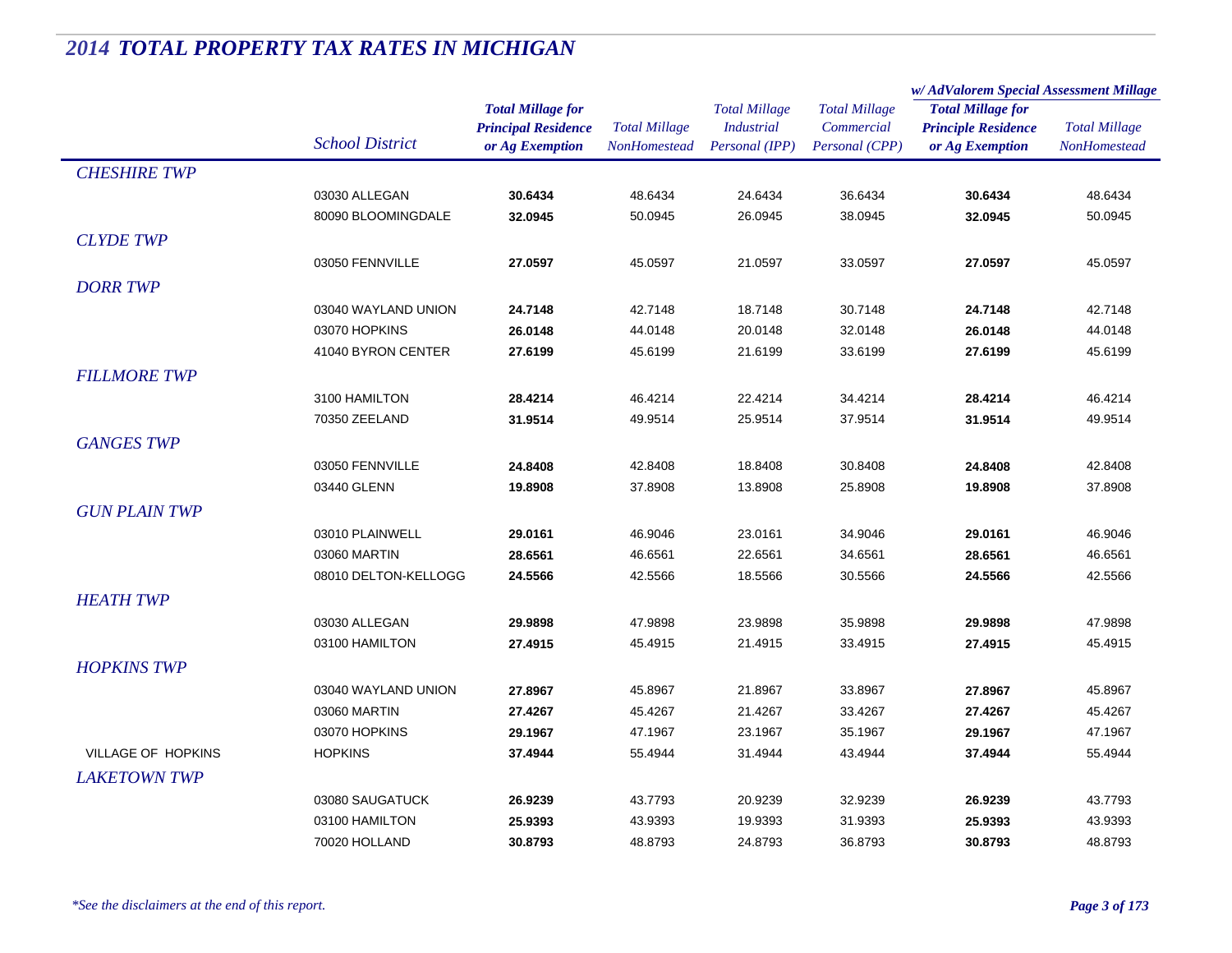|                     |                        |                                                                           |                                             |                                                             |                                                      | w/AdValorem Special Assessment Millage                                    |                                      |
|---------------------|------------------------|---------------------------------------------------------------------------|---------------------------------------------|-------------------------------------------------------------|------------------------------------------------------|---------------------------------------------------------------------------|--------------------------------------|
|                     | <b>School District</b> | <b>Total Millage for</b><br><b>Principal Residence</b><br>or Ag Exemption | <b>Total Millage</b><br><b>NonHomestead</b> | <b>Total Millage</b><br><b>Industrial</b><br>Personal (IPP) | <b>Total Millage</b><br>Commercial<br>Personal (CPP) | <b>Total Millage for</b><br><b>Principle Residence</b><br>or Ag Exemption | <b>Total Millage</b><br>NonHomestead |
| <b>LEE TWP</b>      |                        |                                                                           |                                             |                                                             |                                                      |                                                                           |                                      |
|                     | 03030 ALLEGAN          | 28.8744                                                                   | 46.8744                                     | 22.8744                                                     | 34.8744                                              | 32.8744                                                                   | 50.8744                              |
|                     | 03050 FENNVILLE        | 25.4244                                                                   | 43.4244                                     | 19.4244                                                     | 31.4244                                              | 29.4244                                                                   | 47.4244                              |
|                     | 80090 BLOOMINGDALE     | 30.3255                                                                   | 48.3255                                     | 24.3255                                                     | 36.3255                                              | 34.3255                                                                   | 52.3255                              |
| <b>LEIGHTON TWP</b> |                        |                                                                           |                                             |                                                             |                                                      |                                                                           |                                      |
|                     | 03040 WAYLAND UNION    | 27.4440                                                                   | 45.444                                      | 21.4440                                                     | 33.4440                                              | 27.4440                                                                   | 45.4440                              |
|                     | 08050 THORNAPPLE-KELL  | 31.9991                                                                   | 49.9991                                     | 25.9991                                                     | 37.9991                                              | 31.9991                                                                   | 49.9991                              |
|                     | 41050 CALEDONIA        | 29.3491                                                                   | 47.3491                                     | 23.3491                                                     | 35.3491                                              | 29.3491                                                                   | 47.3491                              |
| <b>MANLIUS TWP</b>  |                        |                                                                           |                                             |                                                             |                                                      |                                                                           |                                      |
|                     | 03050 FENNVILLE        | 27.1740                                                                   | 45.174                                      | 21.1740                                                     | 33.1740                                              | 27.1740                                                                   | 45.1740                              |
|                     | 03100 HAMILTON         | 28.1257                                                                   | 46.1257                                     | 22.1257                                                     | 34.1257                                              | 28.1257                                                                   | 46.1257                              |
| <b>MARTIN TWP</b>   |                        |                                                                           |                                             |                                                             |                                                      |                                                                           |                                      |
|                     | 03010 PLAINWELL        | 29.4159                                                                   | 47.3044                                     | 23.4159                                                     | 35.3044                                              | 29.4159                                                                   | 47.3044                              |
|                     | 03060 MARTIN           | 29.0559                                                                   | 47.0559                                     | 23.0559                                                     | 35.0559                                              | 29.0559                                                                   | 47.0559                              |
| VILLAGE OF MARTIN   | <b>MARTIN</b>          | 38.0168                                                                   | 56.0168                                     | 32.0168                                                     | 44.0168                                              | 38.0168                                                                   | 56.0168                              |
| <b>MONTEREY TWP</b> |                        |                                                                           |                                             |                                                             |                                                      |                                                                           |                                      |
|                     | 03030 ALLEGAN          | 30.4500                                                                   | 48.45                                       | 24.4500                                                     | 36.4500                                              | 30.4500                                                                   | 48.4500                              |
|                     | 03070 HOPKINS          | 31.4000                                                                   | 49.4                                        | 25.4000                                                     | 37.4000                                              | 31.4000                                                                   | 49.4000                              |
|                     | 03100 HAMILTON         | 28.5517                                                                   | 46.5517                                     | 22.5517                                                     | 34.5517                                              | 28.5517                                                                   | 46.5517                              |
| <b>OTSEGO TWP</b>   |                        |                                                                           |                                             |                                                             |                                                      |                                                                           |                                      |
|                     | 03010 PLAINWELL        | 28.1328                                                                   | 46.0213                                     | 22.1328                                                     | 34.0213                                              | 28.1328                                                                   | 46.0213                              |
|                     | 03020 OTSEGO           | 28.2928                                                                   | 46.2928                                     | 22.2928                                                     | 34.2928                                              | 28.2928                                                                   | 46.2928                              |
|                     | 03026 TR-OTSEGO MARTI  | 27.7728                                                                   | 45.7728                                     | 21.7728                                                     | 33.7728                                              | 27.7728                                                                   | 45.7728                              |
|                     | 03030 ALLEGAN          | 28.3428                                                                   | 46.3428                                     | 22.3428                                                     | 34.3428                                              | 28.3428                                                                   | 46.3428                              |
|                     | 03060 MARTIN           | 27.7728                                                                   | 45.7728                                     | 21.7728                                                     | 33.7728                                              | 27.7728                                                                   | 45.7728                              |
| <b>OVERISEL TWP</b> |                        |                                                                           |                                             |                                                             |                                                      |                                                                           |                                      |
|                     | 03100 HAMILTON         | 29.2671                                                                   | 47.2671                                     | 23.2671                                                     | 35.2671                                              | 29.2671                                                                   | 47.2671                              |
|                     | 70350 ZEELAND          | 32.7971                                                                   | 50.7971                                     | 26.7971                                                     | 38.7971                                              | 32.7971                                                                   | 50.7971                              |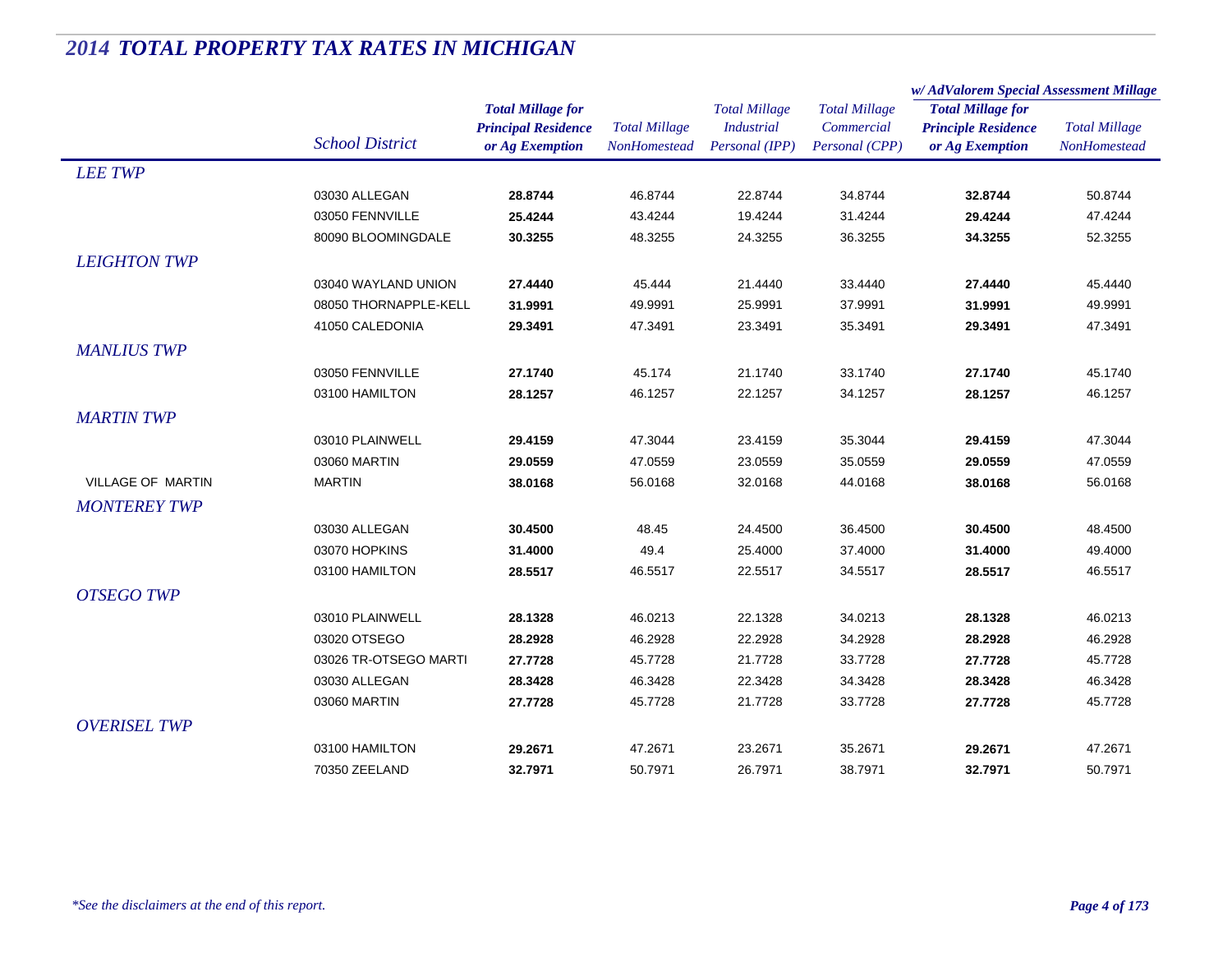|                       |                        | <b>Total Millage for</b>   | <b>Total Millage</b><br><b>NonHomestead</b> | <b>Total Millage</b> | <b>Total Millage</b> | w/AdValorem Special Assessment Millage                                    |                      |
|-----------------------|------------------------|----------------------------|---------------------------------------------|----------------------|----------------------|---------------------------------------------------------------------------|----------------------|
|                       |                        |                            |                                             |                      |                      | <b>Total Millage for</b><br><b>Principle Residence</b><br>or Ag Exemption | <b>Total Millage</b> |
|                       |                        | <b>Principal Residence</b> |                                             | <b>Industrial</b>    | Commercial           |                                                                           |                      |
|                       | <b>School District</b> | or Ag Exemption            |                                             | Personal (IPP)       | Personal (CPP)       |                                                                           | <b>NonHomestead</b>  |
| <b>SALEM TWP</b>      |                        |                            |                                             |                      |                      |                                                                           |                      |
|                       | 03070 HOPKINS          | 31.7697                    | 49.7697                                     | 25.7697              | 37.7697              | 31.7697                                                                   | 49.7697              |
|                       | 03100 HAMILTON         | 28.9214                    | 46.9214                                     | 22.9214              | 34.9214              | 28.9214                                                                   | 46.9214              |
|                       | 70190 HUDSONVILLE      | 32.4214                    | 50.4214                                     | 26.4214              | 38.4214              | 32.4214                                                                   | 50.4214              |
|                       | 70350 ZEELAND          | 32.4514                    | 50.4514                                     | 26.4514              | 38.4514              | 32.4514                                                                   | 50.4514              |
| <b>SAUGATUCK TWP</b>  |                        |                            |                                             |                      |                      |                                                                           |                      |
|                       | 03050 FENNVILLE        | 24.8223                    | 42.8223                                     | 18.8223              | 30.8223              | 26.3223                                                                   | 44.3223              |
|                       | 03080 SAUGATUCK        | 26.7586                    | 43.614                                      | 20.7586              | 32.7586              | 28.2586                                                                   | 45.1140              |
|                       | 03100 HAMILTON         | 25.7740                    | 43.774                                      | 19.7740              | 31.7740              | 27.2740                                                                   | 45.2740              |
| <b>TROWBRIDGE TWP</b> |                        |                            |                                             |                      |                      |                                                                           |                      |
|                       | 03020 OTSEGO           | 26.5631                    | 44.5631                                     | 20.5631              | 32.5631              | 26.5631                                                                   | 44.5631              |
|                       | 03030 ALLEGAN          | 27.4631                    | 45.4631                                     | 21.4631              | 33.4631              | 27.4631                                                                   | 45.4631              |
|                       | 80110 GOBLES           | 29.9142                    | 47.9142                                     | 23.9142              | 35.9142              | 29.9142                                                                   | 47.9142              |
| <b>VALLEY TWP</b>     |                        |                            |                                             |                      |                      |                                                                           |                      |
|                       | 03030 ALLEGAN          | 27.6106                    | 45.6106                                     | 21.6106              | 33.6106              | 27.6106                                                                   | 45.6106              |
|                       | 03050 FENNVILLE        | 24.1606                    | 42.1606                                     | 18.1606              | 30.1606              | 24.1606                                                                   | 42.1606              |
| <b>WATSON TWP</b>     |                        |                            |                                             |                      |                      |                                                                           |                      |
|                       | 03020 OTSEGO           | 27.4694                    | 45.4694                                     |                      | 33.4694              | 28.4694                                                                   |                      |
|                       | 03030 ALLEGAN          | 28.3694                    | 46.3694                                     | 21.4694              |                      | 29.3694                                                                   | 46.4694<br>47.3694   |
|                       | 03060 MARTIN           | 26.9494                    | 44.9494                                     | 22.3694<br>20.9494   | 34.3694<br>32.9494   | 27.9494                                                                   | 45.9494              |
|                       | 03070 HOPKINS          | 29.3194                    | 47.3194                                     | 23.3194              | 35.3194              | 30.3194                                                                   | 48.3194              |
|                       |                        |                            |                                             |                      |                      |                                                                           |                      |
| <b>WAYLAND TWP</b>    |                        |                            |                                             |                      |                      |                                                                           |                      |
|                       | 03040 WAYLAND UNION    | 25.7932                    | 43.7932                                     | 19.7932              | 31.7932              | 25.7932                                                                   | 43.7932              |
|                       | 08050 THORNAPPLE-KELL  | 28.9782                    | 46.9782                                     | 22.9782              | 34.9782              | 28.9782                                                                   | 46.9782              |
| <b>ALLEGAN CITY</b>   |                        |                            |                                             |                      |                      |                                                                           |                      |
|                       | 03030 ALLEGAN          | 41.1038                    | 59.1038                                     | 35.1038              | 47.1038              | 41.1038                                                                   | 59.1038              |
| <b>DOUGLAS CITY</b>   |                        |                            |                                             |                      |                      |                                                                           |                      |
|                       | 03080 SAUGATUCK        | 37.2008                    | 54.0562                                     | 31.2008              | 43.2008              | 38.7008                                                                   | 55.5562              |
| <b>FENNVILLE CITY</b> |                        |                            |                                             |                      |                      |                                                                           |                      |
|                       | 03050 FENNVILLE        | 34.6592                    | 52.6592                                     | 28.6592              | 40.6592              | 34.6592                                                                   | 52.6592              |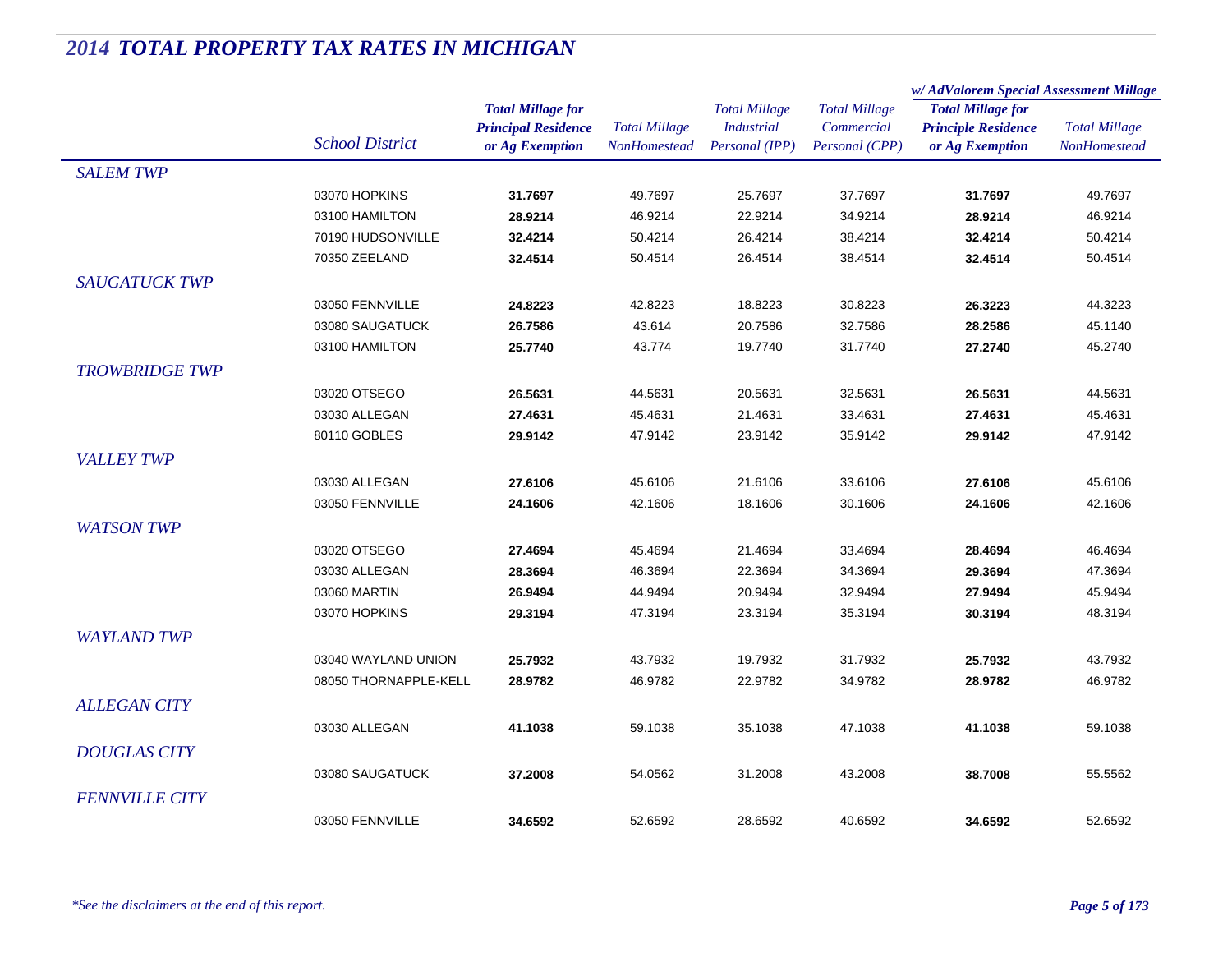|                           |                        | <b>Total Millage for</b>                      |                                             | <b>Total Millage</b>                | <b>Total Millage</b>         | w/ AdValorem Special Assessment Millage<br><b>Total Millage for</b> |                                             |
|---------------------------|------------------------|-----------------------------------------------|---------------------------------------------|-------------------------------------|------------------------------|---------------------------------------------------------------------|---------------------------------------------|
|                           | <b>School District</b> | <b>Principal Residence</b><br>or Ag Exemption | <b>Total Millage</b><br><b>NonHomestead</b> | <b>Industrial</b><br>Personal (IPP) | Commercial<br>Personal (CPP) | <b>Principle Residence</b><br>or Ag Exemption                       | <b>Total Millage</b><br><b>NonHomestead</b> |
| <b>HOLLAND CITY</b>       |                        |                                               |                                             |                                     |                              |                                                                     |                                             |
|                           | 03100 HAMILTON         | 37.6256                                       | 55.6256                                     | 31.6256                             | 43.6256                      | 37.6256                                                             | 55.6256                                     |
|                           | 70020 HOLLAND          | 42.5656                                       | 60.5656                                     | 36.5656                             | 48.5656                      | 42.5656                                                             | 60.5656                                     |
| <b>OTSEGO CITY</b>        |                        |                                               |                                             |                                     |                              |                                                                     |                                             |
|                           | 03020 OTSEGO           | 39.1191                                       | 57.1191                                     | 33.1191                             | 45.1191                      | 39.1191                                                             | 57.1191                                     |
| <b>PLAINWELL CITY</b>     |                        |                                               |                                             |                                     |                              |                                                                     |                                             |
|                           | 3010 PLAINWELL         | 40.4459                                       | 58.3344                                     | 34.4459                             | 46.3344                      | 40.4459                                                             | 58.3344                                     |
| SAUGATUCK CITY            |                        |                                               |                                             |                                     |                              |                                                                     |                                             |
|                           | 03080 SAUGATUCK        | 39.4790                                       | 56.3344                                     | 33.4790                             | 45.4790                      | 40.9790                                                             | 57.8344                                     |
| <b>SOUTH HAVEN CITY</b>   |                        |                                               |                                             |                                     |                              |                                                                     |                                             |
|                           | 80010 SOUTH HAVEN      | 39.5695                                       | 57.5695                                     | 33.5695                             | 45.5695                      | 39.5695                                                             | 57.5695                                     |
| <b>WAYLAND CITY</b>       |                        |                                               |                                             |                                     |                              |                                                                     |                                             |
|                           | 03040 WAYLAND UNION    | 41.4028                                       | 59.4028                                     | 35.4028                             | 47.4028                      | 41.4028                                                             | 59.4028                                     |
| <b>COUNTY: ALPENA</b>     |                        |                                               |                                             |                                     |                              |                                                                     |                                             |
| <b>ALPENA TWP</b>         |                        |                                               |                                             |                                     |                              |                                                                     |                                             |
|                           | 04010 ALPENA           | 23.4492                                       | 41.4492                                     | 17.4492                             | 29.4492                      | 23.4492                                                             | 41.4492                                     |
| <b>GREEN TWP</b>          |                        |                                               |                                             |                                     |                              |                                                                     |                                             |
|                           | 04010 ALPENA           | 23.3094                                       | 41.3094                                     | 17.3094                             | 29.3094                      | 23.3094                                                             | 41.3094                                     |
|                           | 60020 HILLMAN          | 22.2594                                       | 40.2594                                     | 16.2594                             | 28.2594                      | 22.2594                                                             | 40.2594                                     |
| <b>VILLAGE OF HILLMAN</b> | <b>HILLMAN</b>         | 32.0132                                       | 50.0132                                     | 26.0132                             | 38.0132                      | 32.0132                                                             | 50.0132                                     |
| <b>LONG RAPIDS TWP</b>    |                        |                                               |                                             |                                     |                              |                                                                     |                                             |
|                           | 04010 ALPENA           | 25.7620                                       | 43.762                                      | 19.7620                             | 31.7620                      | 25.7620                                                             | 43.7620                                     |
| <b>MAPLE RIDGE TWP</b>    |                        |                                               |                                             |                                     |                              |                                                                     |                                             |
|                           | 04010 ALPENA           | 22.4247                                       | 40.4247                                     | 16.4247                             | 28.4247                      | 22.4247                                                             | 40.4247                                     |
| <b>OSSINEKE TWP</b>       |                        |                                               |                                             |                                     |                              |                                                                     |                                             |
|                           | 04010 ALPENA           | 23.5267                                       | 41.5267                                     | 17.5267                             | 29.5267                      | 23.5267                                                             | 41.5267                                     |
| <b>SANBORN TWP</b>        |                        |                                               |                                             |                                     |                              |                                                                     |                                             |
|                           | 04010 ALPENA           | 23.4949                                       | 41.4949                                     | 17.4949                             | 29.4949                      | 23.4949                                                             | 41.4949                                     |
| <b>WELLINGTON TWP</b>     |                        |                                               |                                             |                                     |                              |                                                                     |                                             |
|                           | 04010 ALPENA           | 23.1751                                       | 41.1751                                     | 17.1751                             | 29.1751                      | 23.1751                                                             | 41.1751                                     |
|                           | 60020 HILLMAN          | 22.1251                                       | 40.1251                                     | 16.1251                             | 28.1251                      | 22.1251                                                             | 40.1251                                     |
|                           |                        |                                               |                                             |                                     |                              |                                                                     |                                             |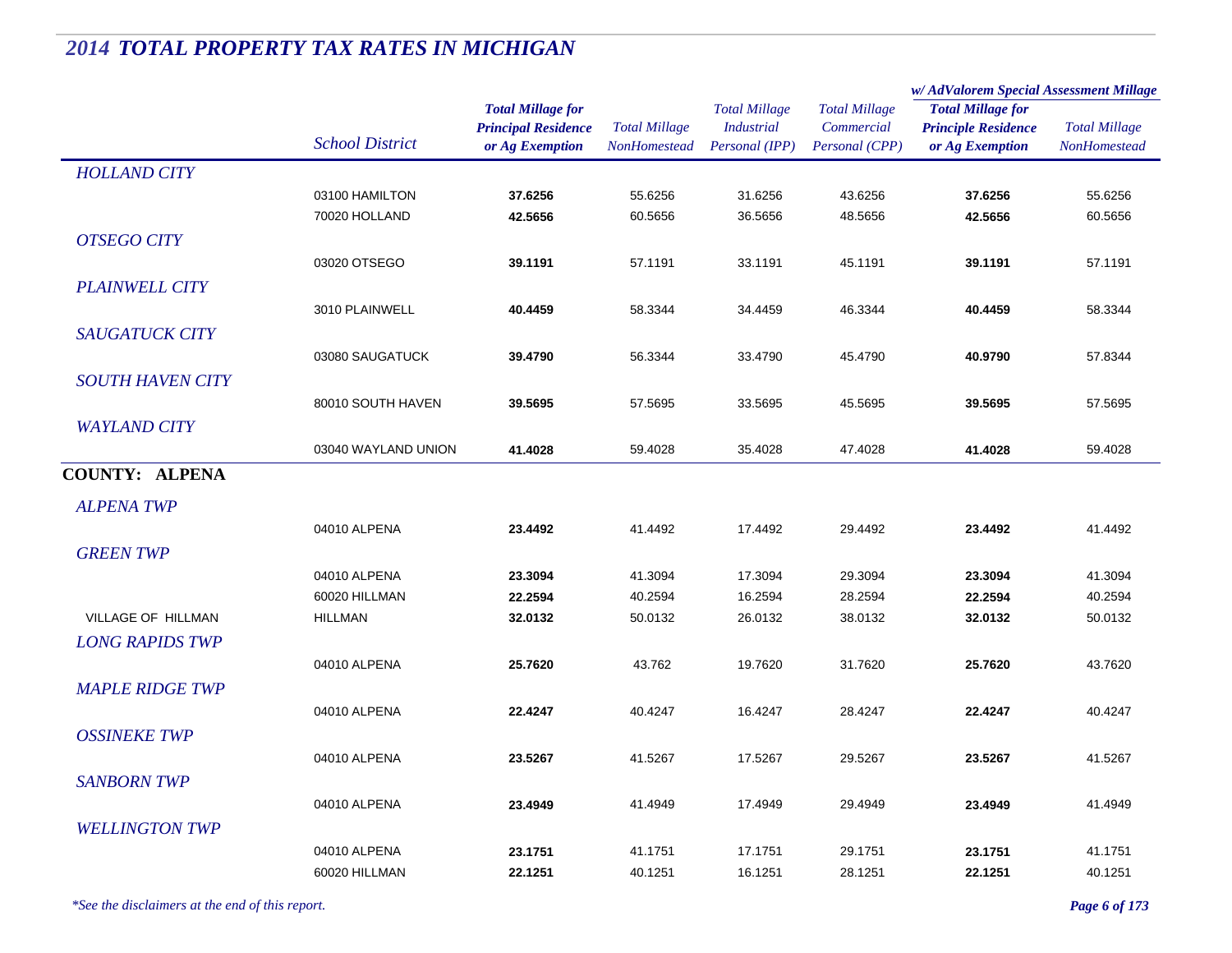|                            |                        |                                                                           |                                      |                                                             |                                                      | w/ AdValorem Special Assessment Millage                                   |                                             |
|----------------------------|------------------------|---------------------------------------------------------------------------|--------------------------------------|-------------------------------------------------------------|------------------------------------------------------|---------------------------------------------------------------------------|---------------------------------------------|
|                            | <b>School District</b> | <b>Total Millage for</b><br><b>Principal Residence</b><br>or Ag Exemption | <b>Total Millage</b><br>NonHomestead | <b>Total Millage</b><br><b>Industrial</b><br>Personal (IPP) | <b>Total Millage</b><br>Commercial<br>Personal (CPP) | <b>Total Millage for</b><br><b>Principle Residence</b><br>or Ag Exemption | <b>Total Millage</b><br><b>NonHomestead</b> |
| <b>WILSON TWP</b>          |                        |                                                                           |                                      |                                                             |                                                      |                                                                           |                                             |
|                            | 04010 ALPENA           | 22.5084                                                                   | 40.5084                              | 16.5084                                                     | 28.5084                                              | 22.5084                                                                   | 40.5084                                     |
| <b>ALPENA CITY</b>         |                        |                                                                           |                                      |                                                             |                                                      |                                                                           |                                             |
|                            | 04010 ALPENA           | 38.3172                                                                   | 56.3172                              | 32.3172                                                     | 44.3172                                              | 38.3172                                                                   | 56.3172                                     |
| <b>COUNTY: ANTRIM</b>      |                        |                                                                           |                                      |                                                             |                                                      |                                                                           |                                             |
| <b>BANKS TWP</b>           |                        |                                                                           |                                      |                                                             |                                                      |                                                                           |                                             |
|                            | 05035 CENTRAL LAKE     | 19.3813                                                                   | 37.3813                              | 13.3813                                                     | 25.3813                                              | 20.4813                                                                   | 38.4813                                     |
|                            | 05065 ELLSWORTH        | 20.0813                                                                   | 38.0813                              | 14.0813                                                     | 26.0813                                              | 21.1813                                                                   | 39.1813                                     |
|                            | 15050 CHARLEVOIX       | 23.3342                                                                   | 41.3342                              | 17.3342                                                     | 29.3342                                              | 24.4342                                                                   | 42.4342                                     |
| VILLAGE OF ELLSWORTH       | <b>ELLSWORTH</b>       | 32.3813                                                                   | 50.3813                              | 26.3813                                                     | 38.3813                                              | 33.4813                                                                   | 51.4813                                     |
| <b>CENTRAL LAKE TWP</b>    |                        |                                                                           |                                      |                                                             |                                                      |                                                                           |                                             |
|                            | 05035 CENTRAL LAKE     | 19.5313                                                                   | 37.5313                              | 13.5313                                                     | 25.5313                                              | 21.5313                                                                   | 39.5313                                     |
|                            | 05065 ELLSWORTH        | 20.2313                                                                   | 38.2313                              | 14.2313                                                     | 26.2313                                              | 22.2313                                                                   | 40.2313                                     |
| VILLAGE OF CENTRAL LAKE    | <b>CENTRAL LAKE</b>    | 31.5313                                                                   | 49.5313                              | 25.5313                                                     | 37.5313                                              | 33.5313                                                                   | 51.5313                                     |
| <b>CHESTONIA TWP</b>       |                        |                                                                           |                                      |                                                             |                                                      |                                                                           |                                             |
|                            | 05010 ALBA             | 22.2112                                                                   | 40.2112                              | 16.2112                                                     | 28.2112                                              | 22.2112                                                                   | 40.2112                                     |
|                            | 05070 MANCELONA        | 22.0312                                                                   | 40.0312                              | 16.0312                                                     | 28.0312                                              | 22.0312                                                                   | 40.0312                                     |
| <b>CUSTER TWP</b>          |                        |                                                                           |                                      |                                                             |                                                      |                                                                           |                                             |
|                            | 05040 BELLAIRE         | 23.5312                                                                   | 41.5312                              | 17.5312                                                     | 29.5312                                              | 25.3312                                                                   | 43.3312                                     |
|                            | 05070 MANCELONA        | 24.5312                                                                   | 42.5312                              | 18.5312                                                     | 30.5312                                              | 26.3312                                                                   | 44.3312                                     |
| <b>ECHO TWP</b>            |                        |                                                                           |                                      |                                                             |                                                      |                                                                           |                                             |
|                            | 05035 CENTRAL LAKE     | 19.8813                                                                   | 37.8813                              | 13.8813                                                     | 25.8813                                              | 19.8813                                                                   | 37.8813                                     |
|                            | 05040 BELLAIRE         | 22.3812                                                                   | 40.3812                              | 16.3812                                                     | 28.3812                                              | 22.3812                                                                   | 40.3812                                     |
|                            | 15060 EAST JORDAN      | 23.6374                                                                   | 41.6374                              | 17.6374                                                     | 29.6374                                              | 23.6374                                                                   | 41.6374                                     |
| <b>ELK RAPIDS TWP</b>      |                        |                                                                           |                                      |                                                             |                                                      |                                                                           |                                             |
|                            | 05060 ELK RAPIDS       | 19.5780                                                                   | 37.578                               | 13.5780                                                     | 25.5780                                              | 22.0780                                                                   | 40.0780                                     |
| VILLAGE OF ELK RAPIDS      | <b>ELK RAPIDS</b>      | 31.3780                                                                   | 49.378                               | 25.3780                                                     | 37.3780                                              | 33.8780                                                                   | 51.8780                                     |
| <b>FOREST HOME TWP</b>     |                        |                                                                           |                                      |                                                             |                                                      |                                                                           |                                             |
|                            | 05040 BELLAIRE         | 22.3707                                                                   | 40.3707                              | 16.3707                                                     | 28.3707                                              | 23.3707                                                                   | 41.3707                                     |
| <b>VILLAGE OF BELLAIRE</b> | <b>BELLAIRE</b>        | 37.8241                                                                   | 55.8241                              | 31.8241                                                     | 43.8241                                              | 38.8241                                                                   | 56.8241                                     |
|                            |                        |                                                                           |                                      |                                                             |                                                      |                                                                           |                                             |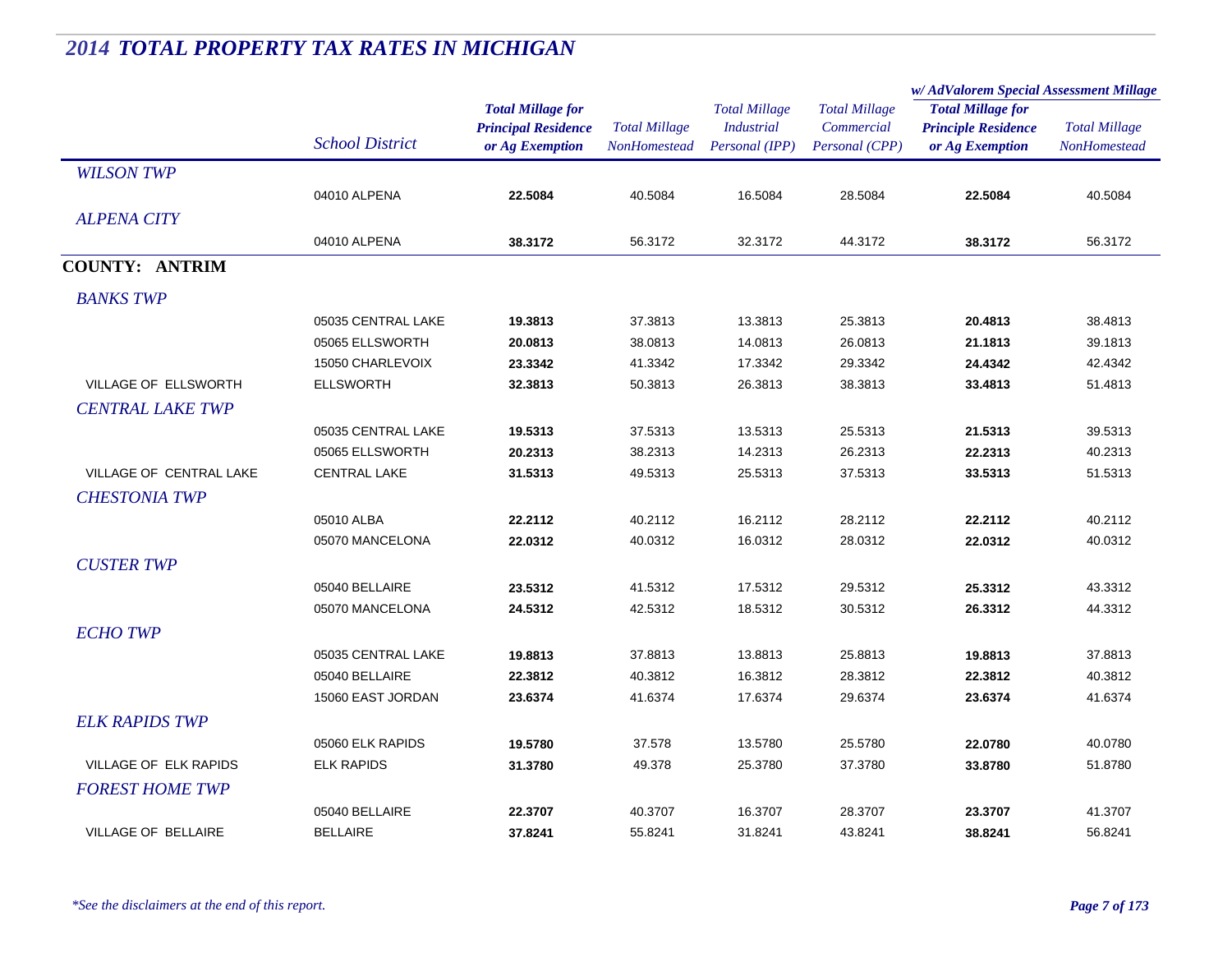|                       |                        |                                                                           |                                             |                                                             |                                                      | w/ AdValorem Special Assessment Millage                                   |                                      |
|-----------------------|------------------------|---------------------------------------------------------------------------|---------------------------------------------|-------------------------------------------------------------|------------------------------------------------------|---------------------------------------------------------------------------|--------------------------------------|
|                       | <b>School District</b> | <b>Total Millage for</b><br><b>Principal Residence</b><br>or Ag Exemption | <b>Total Millage</b><br><b>NonHomestead</b> | <b>Total Millage</b><br><b>Industrial</b><br>Personal (IPP) | <b>Total Millage</b><br>Commercial<br>Personal (CPP) | <b>Total Millage for</b><br><b>Principle Residence</b><br>or Ag Exemption | <b>Total Millage</b><br>NonHomestead |
| <b>HELENA TWP</b>     |                        |                                                                           |                                             |                                                             |                                                      |                                                                           |                                      |
|                       | 05070 MANCELONA        | 24.7768                                                                   | 42.7768                                     | 18.7768                                                     | 30.7768                                              | 26.2768                                                                   | 44.2768                              |
| <b>JORDAN TWP</b>     |                        |                                                                           |                                             |                                                             |                                                      |                                                                           |                                      |
|                       | 05035 CENTRAL LAKE     | 19.3813                                                                   | 37.3813                                     | 13.3813                                                     | 25.3813                                              | 19.3813                                                                   | 37.3813                              |
|                       | 15020 BOYNE CITY       | 21.9313                                                                   | 39.9313                                     | 15.9313                                                     | 27.9313                                              | 21.9313                                                                   | 39.9313                              |
|                       | 15060 EAST JORDAN      | 23.1374                                                                   | 41.1374                                     | 17.1374                                                     | 29.1374                                              | 23.1374                                                                   | 41.1374                              |
| <b>KEARNEY TWP</b>    |                        |                                                                           |                                             |                                                             |                                                      |                                                                           |                                      |
|                       | 05035 CENTRAL LAKE     | 19.0208                                                                   | 37.0208                                     | 13.0208                                                     | 25.0208                                              | 20.0208                                                                   | 38.0208                              |
|                       | 05040 BELLAIRE         | 21.8707                                                                   | 39.8707                                     | 15.8707                                                     | 27.8707                                              | 22.8707                                                                   | 40.8707                              |
| VILLAGE OF BELLAIRE   | <b>BELLAIRE</b>        | 37.3241                                                                   | 55.3241                                     | 31.3241                                                     | 43.3241                                              | 38.3241                                                                   | 56.3241                              |
| <b>MANCELONA TWP</b>  |                        |                                                                           |                                             |                                                             |                                                      |                                                                           |                                      |
|                       | 05070 MANCELONA        | 23.5312                                                                   | 41.5312                                     | 17.5312                                                     | 29.5312                                              | 25.5312                                                                   | 43.5312                              |
| VILLAGE OF MANCELONA  | MANCELONA              | 38.1512                                                                   | 56.1512                                     | 32.1512                                                     | 44.1512                                              | 40.1512                                                                   | 58.1512                              |
| <b>MILTON TWP</b>     |                        |                                                                           |                                             |                                                             |                                                      |                                                                           |                                      |
|                       | 05060 ELK RAPIDS       | 21.1358                                                                   | 39.1358                                     | 15.1358                                                     | 27.1358                                              | 21.9858                                                                   | 39.9858                              |
| <b>STAR TWP</b>       |                        |                                                                           |                                             |                                                             |                                                      |                                                                           |                                      |
|                       | 05010 ALBA             | 26.6758                                                                   | 44.6758                                     | 20.6758                                                     | 32.6758                                              | 26.6758                                                                   | 44.6758                              |
| <b>TORCH LAKE TWP</b> |                        |                                                                           |                                             |                                                             |                                                      |                                                                           |                                      |
|                       | 05035 CENTRAL LAKE     | 18.1313                                                                   | 36.1313                                     | 12.1313                                                     | 24.1313                                              | 20.3813                                                                   | 38.3813                              |
|                       | 05060 ELK RAPIDS       | 18.9612                                                                   | 36.9612                                     | 12.9612                                                     | 24.9612                                              | 21.2112                                                                   | 39.2112                              |
| <b>WARNER TWP</b>     |                        |                                                                           |                                             |                                                             |                                                      |                                                                           |                                      |
|                       | 05010 ALBA             | 24.7112                                                                   | 42.7112                                     | 18.7112                                                     | 30.7112                                              | 24.7112                                                                   | 42.7112                              |
|                       | 15020 BOYNE CITY       | 23.5813                                                                   | 41.5813                                     | 17.5813                                                     | 29.5813                                              | 23.5813                                                                   | 41.5813                              |
|                       | 15030 BOYNE FALLS      | 24.2813                                                                   | 42.2813                                     | 18.2813                                                     | 30.2813                                              | 24.2813                                                                   | 42.2813                              |
|                       | 69020 GAYLORD          | 23.6551                                                                   | 41.6551                                     | 17.6551                                                     | 29.6551                                              | 23.6551                                                                   | 41.6551                              |
| <b>COUNTY: ARENAC</b> |                        |                                                                           |                                             |                                                             |                                                      |                                                                           |                                      |
| <b>ADAMS TWP</b>      |                        |                                                                           |                                             |                                                             |                                                      |                                                                           |                                      |
|                       | 06050 STANDISH STERLIN | 26.3506                                                                   | 44.3506                                     | 20.3506                                                     | 32.3506                                              | 27.3506                                                                   | 45.3506                              |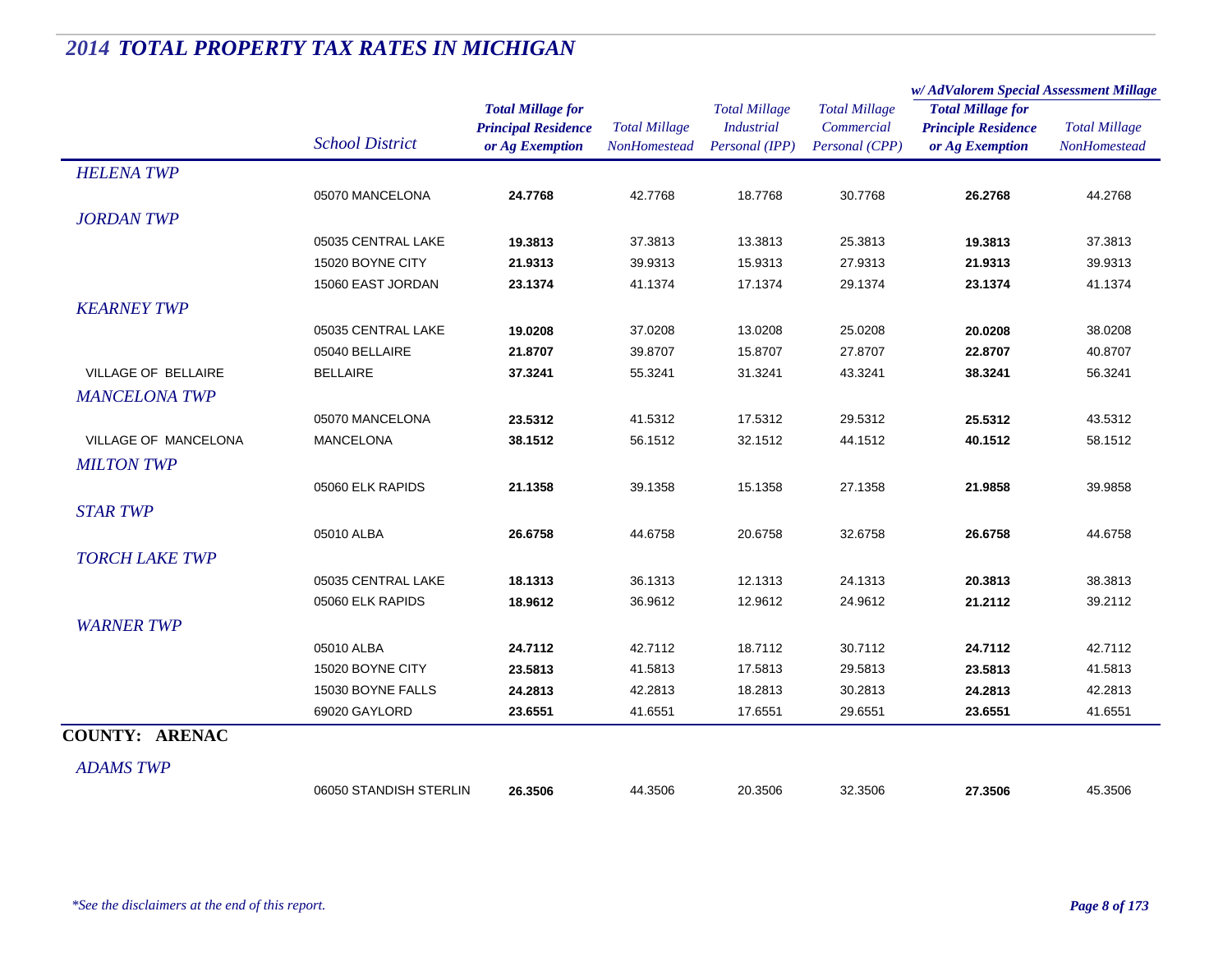|                           |                                            |                            |                      | <b>Total Millage</b> | <b>Total Millage</b> | w/AdValorem Special Assessment Millage |                      |
|---------------------------|--------------------------------------------|----------------------------|----------------------|----------------------|----------------------|----------------------------------------|----------------------|
|                           |                                            | <b>Total Millage for</b>   |                      |                      |                      | <b>Total Millage for</b>               | <b>Total Millage</b> |
|                           |                                            | <b>Principal Residence</b> | <b>Total Millage</b> | <b>Industrial</b>    | Commercial           | <b>Principle Residence</b>             |                      |
|                           | <b>School District</b>                     | or Ag Exemption            | <b>NonHomestead</b>  | Personal (IPP)       | Personal (CPP)       | or Ag Exemption                        | <b>NonHomestead</b>  |
| <b>ARENAC TWP</b>         |                                            |                            |                      |                      |                      |                                        |                      |
|                           | 06010 ARENAC EASTERN                       | 26.3290                    | 44.329               | 20.3290              | 32.3290              | 26.3290                                | 44.3290              |
|                           | 06020 AU GRES SIMS                         | 25.5290                    | 43.529               | 19.5290              | 31.5290              | 25.5290                                | 43.5290              |
|                           | 06050 STANDISH STERLIN                     | 28.2290                    | 46.229               | 22.2290              | 34.2290              | 28.2290                                | 46.2290              |
| <b>AU GRES TWP</b>        |                                            |                            |                      |                      |                      |                                        |                      |
|                           | 06020 AU GRES SIMS                         | 28.1117                    | 46.1117              | 22.1117              | 34.1117              | 28.1117                                | 46.1117              |
| <b>CLAYTON TWP</b>        |                                            |                            |                      |                      |                      |                                        |                      |
|                           | 06010 ARENAC EASTERN                       | 25.4179                    | 43.4179              | 19.4179              | 31.4179              | 26.4179                                | 44.4179              |
|                           | 06050 STANDISH STERLIN                     | 27.3179                    | 45.3179              | 21.3179              | 33.3179              | 28.3179                                | 46.3179              |
|                           | 35040 WHITTEMORE PRE                       | 22.0438                    | 40.0438              | 16.0438              | 28.0438              | 23.0438                                | 41.0438              |
| <b>DEEP RIVER TWP</b>     |                                            |                            |                      |                      |                      |                                        |                      |
|                           | 06050 STANDISH STERLIN                     | 27.3515                    | 45.3515              | 21.3515              | 33.3515              | 28.3515                                | 46.3515              |
| VILLAGE OF STERLING       | <b>STANDISH STERLING</b>                   | 37.3515                    | 55.3515              | 31.3515              | 43.3515              | 38.3515                                | 56.3515              |
| <b>LINCOLN TWP</b>        |                                            |                            |                      |                      |                      |                                        |                      |
|                           | 06050 STANDISH STERLIN                     | 26.3443                    | 44.3443              | 20.3443              | 32.3443              | 27.3443                                | 45.3443              |
| <b>MASON TWP</b>          |                                            |                            |                      |                      |                      |                                        |                      |
|                           | 35040 WHITTEMORE PRE                       | 21.0461                    | 39.0461              | 15.0461              | 27.0461              | 21.0461                                | 39.0461              |
|                           | 6010 ARENAC EASTERN                        | 24.4202                    | 42.4202              | 18.4202              | 30.4202              | 24.4202                                | 42.4202              |
| <b>VILLAGE OF TWINING</b> | ARENAC EASTERN                             | 37.9984                    | 55.9984              | 31.9984              | 43.9984              | 37.9984                                | 55.9984              |
| <b>MOFFATT TWP</b>        |                                            |                            |                      |                      |                      |                                        |                      |
|                           | 6050 STANDISH STERLIN                      | 31.2986                    | 49.2986              | 25.2986              | 37.2986              | 31.2986                                | 49.2986              |
| <b>SIMS TWP</b>           |                                            |                            |                      |                      |                      |                                        |                      |
|                           | 06020 AU GRES SIMS                         | 27.0064                    | 45.0064              | 21.0064              | 33.0064              | 27.0064                                | 45.0064              |
| <b>STANDISH TWP</b>       |                                            |                            |                      |                      |                      |                                        |                      |
|                           | 06050 STANDISH STERLIN                     | 26.3103                    | 44.3103              | 20.3103              | 32.3103              | 27.3103                                | 45.3103              |
| <b>TURNER TWP</b>         |                                            |                            |                      |                      |                      |                                        |                      |
|                           |                                            |                            |                      |                      |                      |                                        |                      |
|                           | 06010 ARENAC EASTERN                       | 25.4047                    | 43.4047              | 19.4047              | 31.4047              | 25.4047                                | 43.4047              |
|                           | 06020 AU GRES SIMS<br>35040 WHITTEMORE PRE | 24.6047<br>22.0306         | 42.6047<br>40.0306   | 18.6047<br>16.0306   | 30.6047<br>28.0306   | 24.6047<br>22.0306                     | 42.6047              |
| <b>VILLAGE OF TURNER</b>  | ARENAC EASTERN                             | 35.4047                    | 53.4047              | 29.4047              | 41.4047              | 35.4047                                | 40.0306<br>53.4047   |
| <b>VILLAGE OF TWINING</b> | <b>ARENAC EASTERN</b>                      | 38.9829                    | 56.9829              | 32.9829              | 44.9829              | 38.9829                                | 56.9829              |
|                           |                                            |                            |                      |                      |                      |                                        |                      |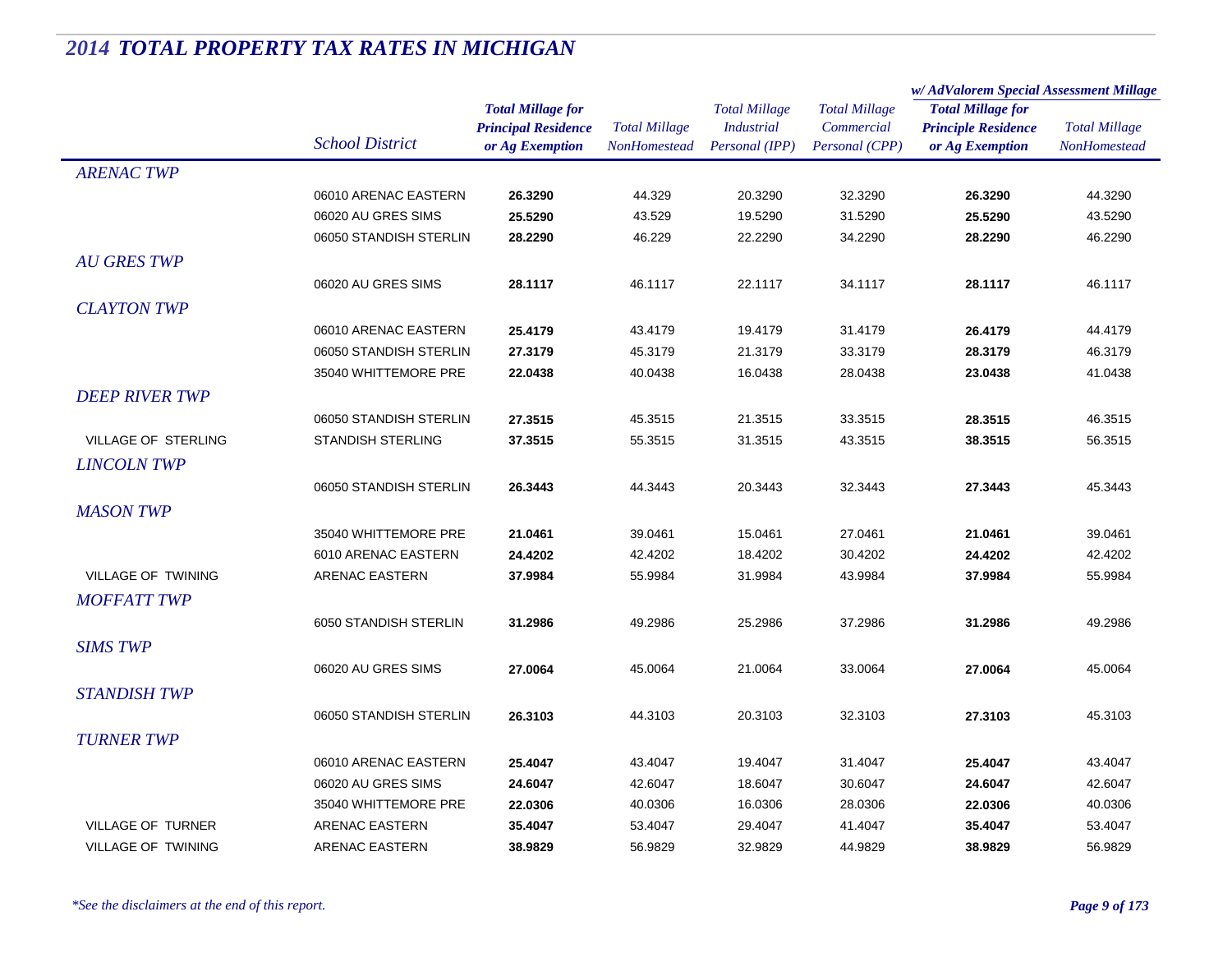|                       |                         |                            |                                             | <b>Total Millage</b><br><b>Industrial</b> | <b>Total Millage</b> | w/AdValorem Special Assessment Millage |                                             |
|-----------------------|-------------------------|----------------------------|---------------------------------------------|-------------------------------------------|----------------------|----------------------------------------|---------------------------------------------|
|                       |                         | <b>Total Millage for</b>   |                                             |                                           |                      | <b>Total Millage for</b>               | <b>Total Millage</b><br><b>NonHomestead</b> |
|                       | <b>School District</b>  | <b>Principal Residence</b> | <b>Total Millage</b><br><b>NonHomestead</b> |                                           | Commercial           | <b>Principle Residence</b>             |                                             |
|                       |                         | or Ag Exemption            |                                             | Personal (IPP)                            | Personal (CPP)       | or Ag Exemption                        |                                             |
| <b>WHITNEY TWP</b>    |                         |                            |                                             |                                           |                      |                                        |                                             |
|                       | 06010 ARENAC EASTERN    | 27.0624                    | 45.0624                                     | 21.0624                                   | 33.0624              | 27.0624                                | 45.0624                                     |
|                       | 06020 AU GRES SIMS      | 26.2624                    | 44.2624                                     | 20.2624                                   | 32.2624              | 26.2624                                | 44.2624                                     |
|                       | 35030 TAWAS             | 21.5083                    | 39.5083                                     | 15.5083                                   | 27.5083              | 21.5083                                | 39.5083                                     |
| <b>AU GRES CITY</b>   |                         |                            |                                             |                                           |                      |                                        |                                             |
|                       | 6020 AU GRES SIMS       | 40.5212                    | 58.5212                                     | 34.5212                                   | 46.5212              | 40.5212                                | 58.5212                                     |
| <b>OMER CITY</b>      |                         |                            |                                             |                                           |                      |                                        |                                             |
|                       | 6010 ARENAC EASTERN     | 37.9405                    | 55.9405                                     | 31.9405                                   | 43.9405              | 37.9405                                | 55.9405                                     |
| <b>STANDISH CITY</b>  |                         |                            |                                             |                                           |                      |                                        |                                             |
|                       | 06050 STANDISH STERLIN  | 43.4396                    | 61.4396                                     | 37.4396                                   | 49.4396              | 43.4396                                | 61.4396                                     |
| <b>COUNTY: BARAGA</b> |                         |                            |                                             |                                           |                      |                                        |                                             |
| <b>ARVON TWP</b>      |                         |                            |                                             |                                           |                      |                                        |                                             |
|                       | 07010 ARVON TWP.        | 22.7201                    | 32.7201                                     | 16.7201                                   | 22.7201              | 22.7201                                | 32.7201                                     |
| <b>BARAGA TWP</b>     |                         |                            |                                             |                                           |                      |                                        |                                             |
|                       | 07020 BARAGA TWP.       | 32.9924                    | 50.9924                                     | 26.9924                                   | 38.9924              | 32.9924                                | 50.9924                                     |
| VILLAGE OF BARAGA     | <b>BARAGA TWP.</b>      | 43.1484                    | 61.1484                                     | 37.1484                                   | 49.1484              | 43.1484                                | 61.1484                                     |
| <b>COVINGTON TWP</b>  |                         |                            |                                             |                                           |                      |                                        |                                             |
|                       |                         |                            |                                             |                                           |                      |                                        |                                             |
|                       | 7040 L'ANSE             | 26.7796                    | 44.776                                      | 20.7796                                   | 32.7760              | 26.7796                                | 44.7760                                     |
| <b>LANSETWP</b>       |                         |                            |                                             |                                           |                      |                                        |                                             |
|                       | 07040 L'ANSE            | 26.9424                    | 44.9388                                     | 20.9424                                   | 32.9388              | 26.9424                                | 44.9388                                     |
| VILLAGE OF LANSE      | <b>L'ANSE</b>           | 40.9304                    | 58.9268                                     | 34.9304                                   | 46.9268              | 40.9304                                | 58.9268                                     |
| <b>SPURR TWP</b>      |                         |                            |                                             |                                           |                      |                                        |                                             |
|                       | 52015 N.I.C.E.COMMUNITY | 30.0267                    | 48.0267                                     | 24.0267                                   | 36.0267              | 30.0267                                | 48.0267                                     |
| <b>COUNTY: BARRY</b>  |                         |                            |                                             |                                           |                      |                                        |                                             |
| <b>ASSYRIA TWP</b>    |                         |                            |                                             |                                           |                      |                                        |                                             |
|                       | 08030 HASTINGS          | 21.5492                    | 39.4754                                     | 15.5492                                   | 27.4754              | 21.5492                                | 39.4754                                     |
|                       | 13120 PENNFIELD         | 35.1863                    | 53.1863                                     | 29.1863                                   | 41.1863              | 35.1863                                | 53.1863                                     |
|                       | 13121 TR- PENN          | 33.1863                    | 51.1863                                     | 27.1863                                   | 39.1863              | 33.1863                                | 51.1863                                     |
|                       | 23010 BELLEVUE          | 29.3927                    | 47.3927                                     | 23.3927                                   | 35.3927              | 29.3927                                | 47.3927                                     |
|                       | 23065 MAPLE VALLEY      | 25.6748                    | 43.6748                                     | 19.6748                                   | 31.6748              | 25.6748                                | 43.6748                                     |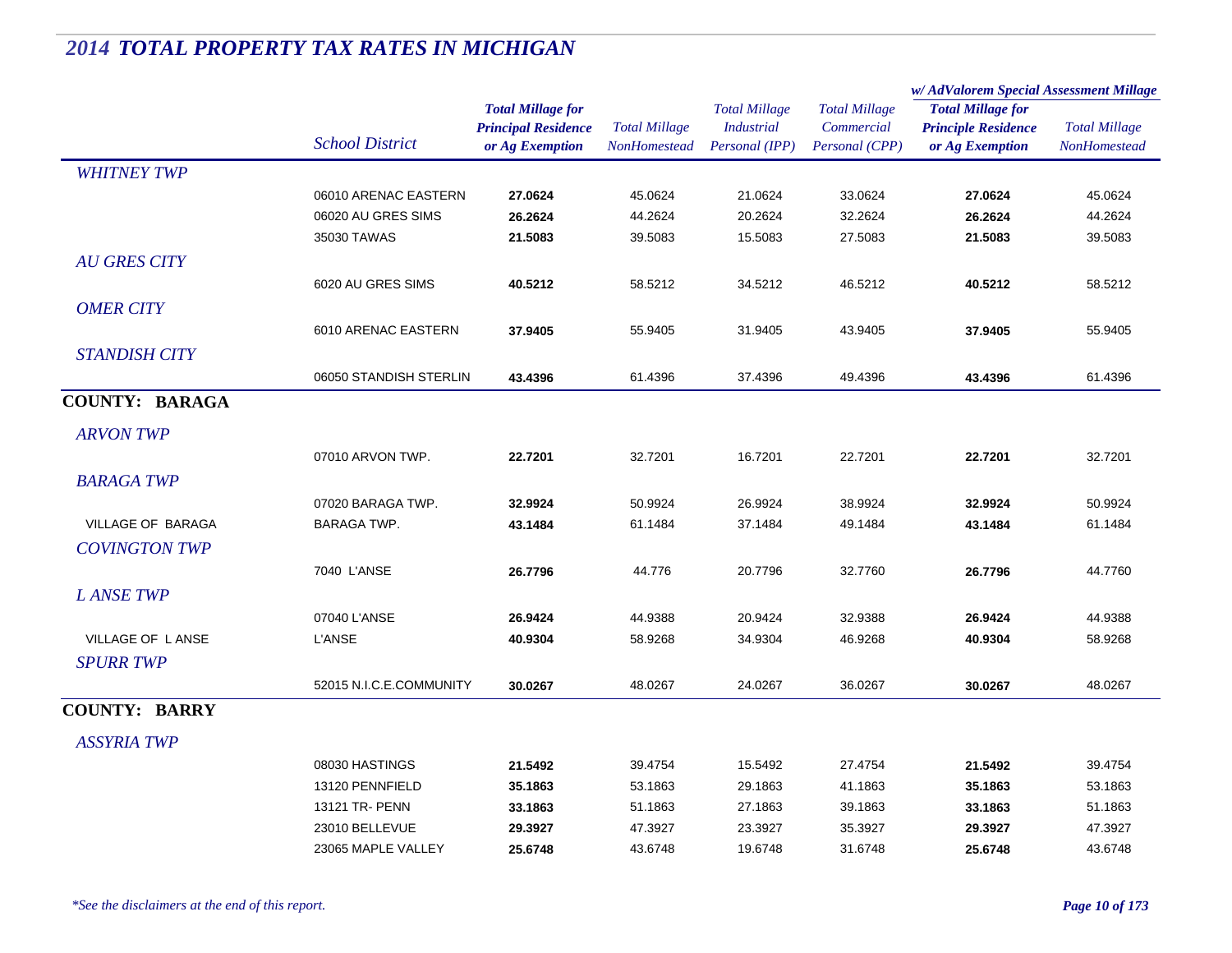|                             |                        |                                                                           |                                      |                                                             |                                                      | w/AdValorem Special Assessment Millage                                    |                                      |
|-----------------------------|------------------------|---------------------------------------------------------------------------|--------------------------------------|-------------------------------------------------------------|------------------------------------------------------|---------------------------------------------------------------------------|--------------------------------------|
|                             | <b>School District</b> | <b>Total Millage for</b><br><b>Principal Residence</b><br>or Ag Exemption | <b>Total Millage</b><br>NonHomestead | <b>Total Millage</b><br><b>Industrial</b><br>Personal (IPP) | <b>Total Millage</b><br>Commercial<br>Personal (CPP) | <b>Total Millage for</b><br><b>Principle Residence</b><br>or Ag Exemption | <b>Total Millage</b><br>NonHomestead |
| <b>BALTIMORE TWP</b>        |                        |                                                                           |                                      |                                                             |                                                      |                                                                           |                                      |
|                             | 08010 DELTON-KELLOGG   | 22.1408                                                                   | 40.1408                              | 16.1408                                                     | 28.1408                                              | 22.1408                                                                   | 40.1408                              |
|                             | 08030 HASTINGS         | 21.8908                                                                   | 39.817                               | 15.8908                                                     | 27.8170                                              | 21.8908                                                                   | 39.8170                              |
|                             | 23065 MAPLE VALLEY     | 26.0164                                                                   | 44.0164                              | 20.0164                                                     | 32.0164                                              | 26.0164                                                                   | 44.0164                              |
| <b>BARRY TWP</b>            |                        |                                                                           |                                      |                                                             |                                                      |                                                                           |                                      |
|                             | 08010 DELTON-KELLOGG   | 25.8159                                                                   | 43.8159                              | 19.8159                                                     | 31.8159                                              | 25.8159                                                                   | 43.8159                              |
|                             | 39065 GULL LAKE        | 31.3388                                                                   | 49.3388                              | 25.3388                                                     | 37.3388                                              | 31.3388                                                                   | 49.3388                              |
| <b>CARLTON TWP</b>          |                        |                                                                           |                                      |                                                             |                                                      |                                                                           |                                      |
|                             | 08030 HASTINGS         | 23.5955                                                                   | 41.5217                              | 17.5955                                                     | 29.5217                                              | 23.5955                                                                   | 41.5217                              |
|                             | 08050 THORNAPPLE-KELL  | 32.9701                                                                   | 50.9701                              | 26.9701                                                     | 38.9701                                              | 32.9701                                                                   | 50.9701                              |
|                             | 34090 LAKEWOOD         | 28.3161                                                                   | 46.3161                              | 22.3161                                                     | 34.3161                                              | 28.3161                                                                   | 46.3161                              |
| VILLAGE OF FREEPORT         | THORNAPPLE-KELLOGG     | 40.7874                                                                   | 58.7874                              | 34.7874                                                     | 46.7874                                              | 40.7874                                                                   | 58.7874                              |
| <b>CASTLETON TWP</b>        |                        |                                                                           |                                      |                                                             |                                                      |                                                                           |                                      |
|                             | 08030 HASTINGS         | 23.7847                                                                   | 41.7109                              | 17.7847                                                     | 29.7109                                              | 23.7847                                                                   | 41.7109                              |
|                             | 23065 MAPLE VALLEY     | 27.9103                                                                   | 45.9103                              | 21.9103                                                     | 33.9103                                              | 27.9103                                                                   | 45.9103                              |
|                             | 34090 LAKEWOOD         | 28.5053                                                                   | 46.5053                              | 22.5053                                                     | 34.5053                                              | 28.5053                                                                   | 46.5053                              |
| <b>VILLAGE OF NASHVILLE</b> | <b>MAPLE VALLEY</b>    | 41.0601                                                                   | 59.0601                              | 35.0601                                                     | 47.0601                                              | 41.0601                                                                   | 59.0601                              |
| <b>HASTINGS TWP</b>         |                        |                                                                           |                                      |                                                             |                                                      |                                                                           |                                      |
|                             | 08030 HASTINGS         | 23.0315                                                                   | 40.9577                              | 17.0315                                                     | 28.9577                                              | 23.0315                                                                   | 40.9577                              |
|                             | 23065 MAPLE VALLEY     | 27.1571                                                                   | 45.1571                              | 21.1571                                                     | 33.1571                                              | 27.1571                                                                   | 45.1571                              |
| <b>HOPE TWP</b>             |                        |                                                                           |                                      |                                                             |                                                      |                                                                           |                                      |
|                             | 08010 DELTON-KELLOGG   | 23.7875                                                                   | 41.7875                              | 17.7875                                                     | 29.7875                                              | 23.7875                                                                   | 41.7875                              |
|                             | 08030 HASTINGS         | 23.5375                                                                   | 41.4637                              | 17.5375                                                     | 29.4637                                              | 23.5375                                                                   | 41.4637                              |
| <b>IRVING TWP</b>           |                        |                                                                           |                                      |                                                             |                                                      |                                                                           |                                      |
|                             | 08030 HASTINGS         | 23.5416                                                                   | 41.4678                              | 17.5416                                                     | 29.4678                                              | 23.5416                                                                   | 41.4678                              |
|                             | 08050 THORNAPPLE-KELL  | 32.9162                                                                   | 50.9162                              | 26.9162                                                     | 38.9162                                              | 32.9162                                                                   | 50.9162                              |
| <b>VILLAGE OF FREEPORT</b>  | THORNAPPLE-KELLOGG     | 40.7335                                                                   | 58.7335                              | 34.7335                                                     | 46.7335                                              | 40.7335                                                                   | 58.7335                              |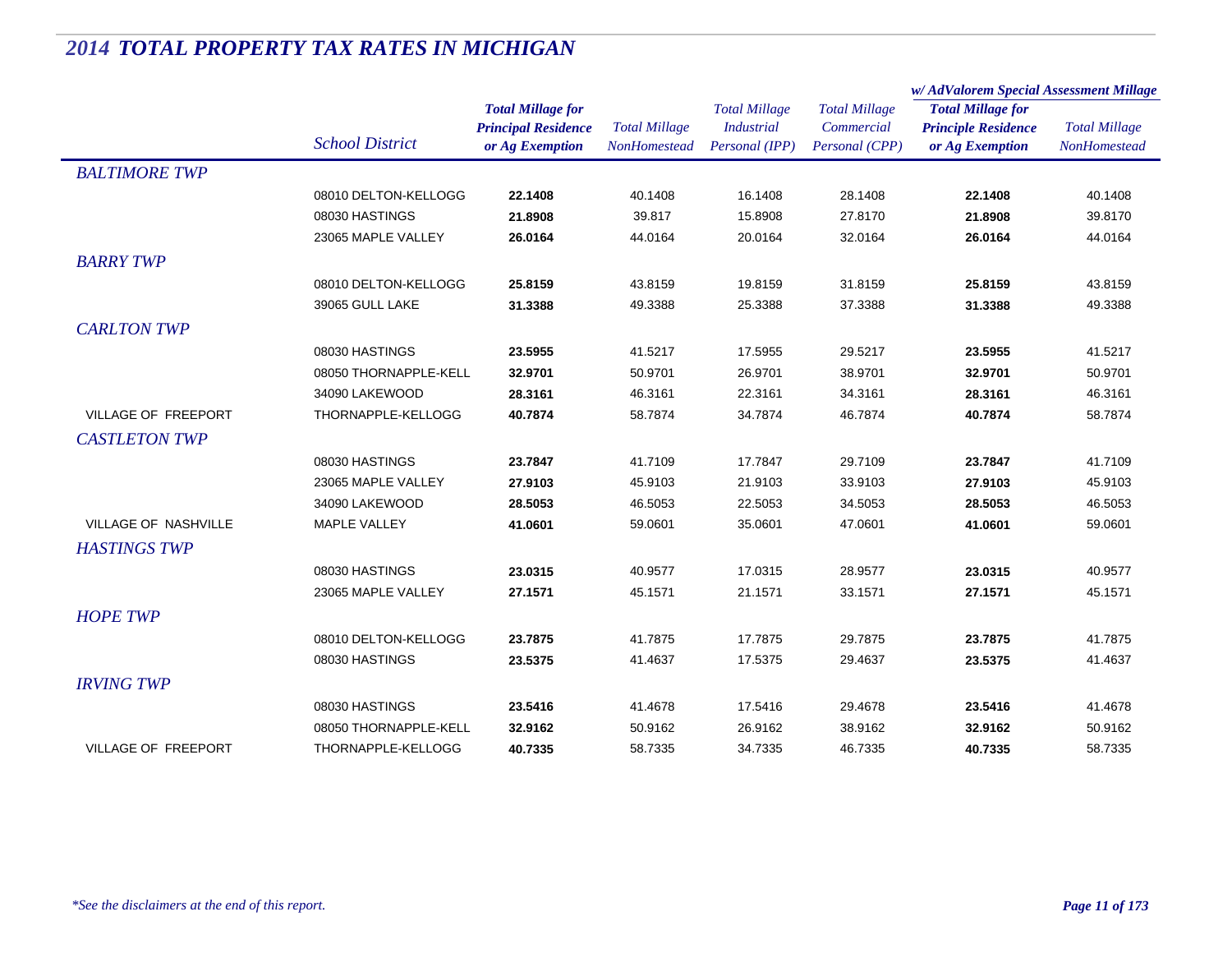|                         |                        |                            | <b>Total Millage</b><br><b>NonHomestead</b> | <b>Total Millage</b><br><b>Industrial</b> | <b>Total Millage</b><br>Commercial | w/AdValorem Special Assessment Millage                                    |                      |
|-------------------------|------------------------|----------------------------|---------------------------------------------|-------------------------------------------|------------------------------------|---------------------------------------------------------------------------|----------------------|
|                         |                        | <b>Total Millage for</b>   |                                             |                                           |                                    | <b>Total Millage for</b><br><b>Principle Residence</b><br>or Ag Exemption | <b>Total Millage</b> |
|                         |                        | <b>Principal Residence</b> |                                             |                                           |                                    |                                                                           |                      |
|                         | <b>School District</b> | or Ag Exemption            |                                             | Personal (IPP)                            | Personal (CPP)                     |                                                                           | NonHomestead         |
| <b>JOHNSTOWN TWP</b>    |                        |                            |                                             |                                           |                                    |                                                                           |                      |
|                         | 08010 DELTON-KELLOGG   | 23.6958                    | 41.6958                                     | 17.6958                                   | 29.6958                            | 23.6958                                                                   | 41.6958              |
|                         | 08030 HASTINGS         | 23.4458                    | 41.372                                      | 17.4458                                   | 29.3720                            | 23.4458                                                                   | 41.3720              |
|                         | 13120 PENNFIELD        | 37.0829                    | 55.0829                                     | 31.0829                                   | 43.0829                            | 37.0829                                                                   | 55.0829              |
|                         | 13122 TR-PENN FROM BE  | 35.0829                    | 53.0829                                     | 29.0829                                   | 41.0829                            | 35.0829                                                                   | 53.0829              |
|                         | 39065 GULL LAKE        | 29.2187                    | 47.2187                                     | 23.2187                                   | 35.2187                            | 29.2187                                                                   | 47.2187              |
| <b>MAPLE GROVE TWP</b>  |                        |                            |                                             |                                           |                                    |                                                                           |                      |
|                         | 08030 HASTINGS         | 25.0882                    | 43.0144                                     | 19.0882                                   | 31.0144                            | 25.0882                                                                   | 43.0144              |
|                         | 23010 BELLEVUE         | 32.9317                    | 50.9317                                     | 26.9317                                   | 38.9317                            | 32.9317                                                                   | 50.9317              |
|                         | 23065 MAPLE VALLEY     | 29.2138                    | 47.2138                                     | 23.2138                                   | 35.2138                            | 29.2138                                                                   | 47.2138              |
| VILLAGE OF NASHVILLE    | MAPLE VALLEY           | 42.3636                    | 60.3636                                     | 36.3636                                   | 48.3636                            | 42.3636                                                                   | 60.3636              |
| <b>ORANGEVILLE TWP</b>  |                        |                            |                                             |                                           |                                    |                                                                           |                      |
|                         | 03010 PLAINWELL        | 27.8159                    | 45.7044                                     | 21.8159                                   | 33.7044                            | 27.8159                                                                   | 45.7044              |
|                         | 03060 MARTIN           | 27.4559                    | 45.4559                                     | 21.4559                                   | 33.4559                            | 27.4559                                                                   | 45.4559              |
|                         | 08010 DELTON-KELLOGG   | 23.3564                    | 41.3564                                     | 17.3564                                   | 29.3564                            | 23.3564                                                                   | 41.3564              |
|                         | 08050 THORNAPPLE-KELL  | 32.4810                    | 50.481                                      | 26.4810                                   | 38.4810                            | 32.4810                                                                   | 50.4810              |
| <b>PRAIRIEVILLE TWP</b> |                        |                            |                                             |                                           |                                    |                                                                           |                      |
|                         | 03010 PLAINWELL        | 28.9472                    | 46.8357                                     | 22.9472                                   | 34.8357                            | 28.9472                                                                   | 46.8357              |
|                         | 08010 DELTON-KELLOGG   | 24.4877                    | 42.4877                                     | 18.4877                                   | 30.4877                            | 24.4877                                                                   | 42.4877              |
|                         | 39065 GULL LAKE        | 30.0106                    | 48.0106                                     | 24.0106                                   | 36.0106                            | 30.0106                                                                   | 48.0106              |
| <b>RUTLAND TWP</b>      |                        |                            |                                             |                                           |                                    |                                                                           |                      |
|                         | 08030 HASTINGS         | 23.8052                    | 41.7314                                     | 17.8052                                   | 29.7314                            | 23.8052                                                                   | 41.7314              |
|                         | 08050 THORNAPPLE-KELL  | 33.1798                    | 51.1798                                     | 27.1798                                   | 39.1798                            | 33.1798                                                                   | 51.1798              |
| <b>THORNAPPLE TWP</b>   |                        |                            |                                             |                                           |                                    |                                                                           |                      |
|                         | 08050 THORNAPPLE-KELL  | 33.1340                    | 51.134                                      | 27.1340                                   | 39.1340                            | 33.1340                                                                   | 51.1340              |
|                         | 41050 CALEDONIA        | 30.4840                    | 48.484                                      | 24.4840                                   | 36.4840                            | 30.4840                                                                   | 48.4840              |
| VILLAGE OF MIDDLEVILLE  | THORNAPPLE-KELLOGG     | 45.6340                    | 63.634                                      | 39.6340                                   | 51.6340                            | 45.6340                                                                   | 63.6340              |
| <b>WOODLAND TWP</b>     |                        |                            |                                             |                                           |                                    |                                                                           |                      |
|                         | 08030 HASTINGS         | 25.6089                    | 43.5351                                     | 19.6089                                   | 31.5351                            | 25.6089                                                                   | 43.5351              |
|                         | 34090 LAKEWOOD         | 30.3295                    | 48.3295                                     | 24.3295                                   | 36.3295                            | 30.3295                                                                   | 48.3295              |
| VILLAGE OF WOODLAND     | LAKEWOOD               | 44.0171                    | 62.0171                                     | 38.0171                                   | 50.0171                            | 44.0171                                                                   | 62.0171              |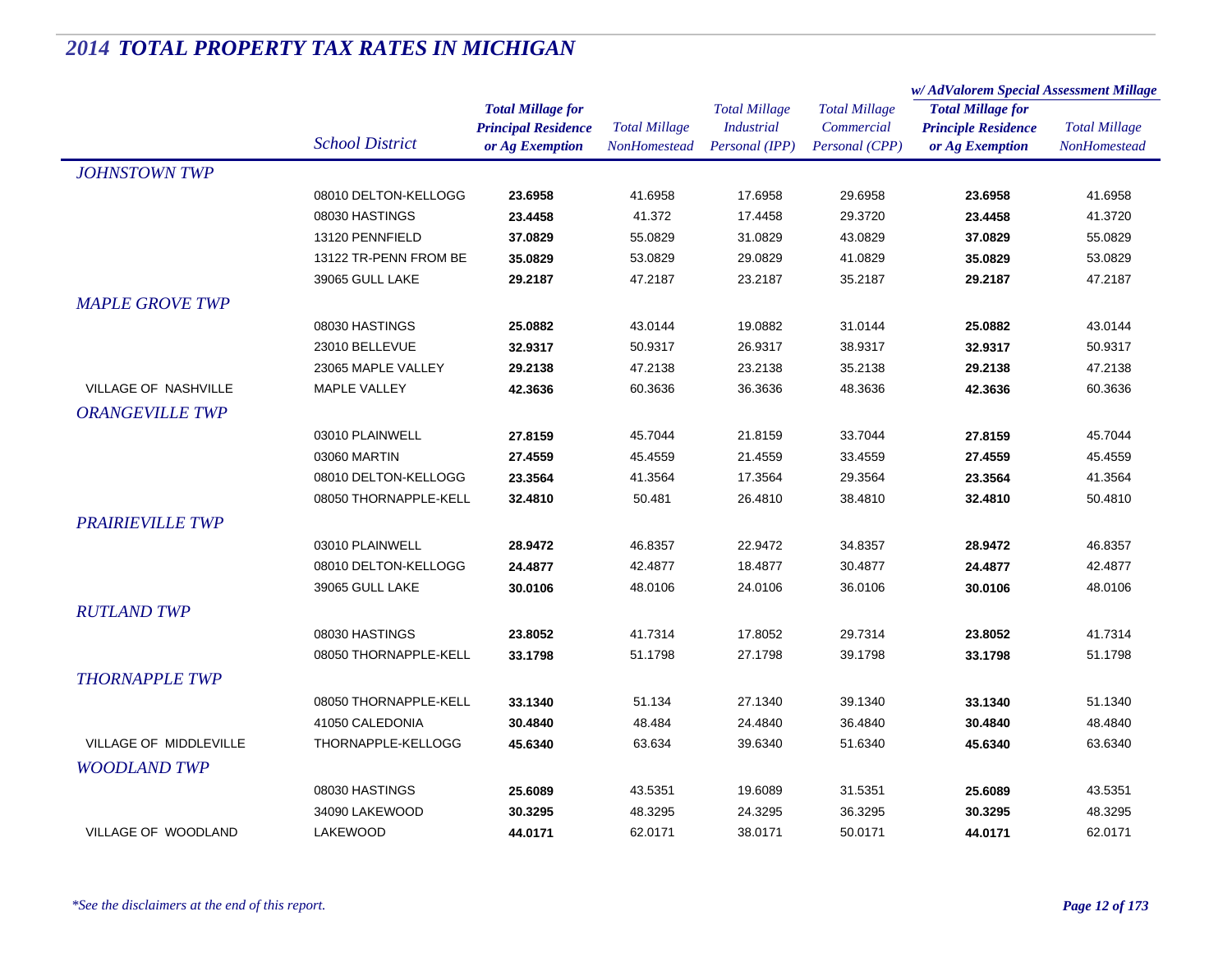|                        |                        |                            |                      | <b>Total Millage</b><br><b>Industrial</b> | <b>Total Millage</b> | w/ AdValorem Special Assessment Millage |                      |
|------------------------|------------------------|----------------------------|----------------------|-------------------------------------------|----------------------|-----------------------------------------|----------------------|
|                        |                        | <b>Total Millage for</b>   |                      |                                           |                      | <b>Total Millage for</b>                |                      |
|                        | <b>School District</b> | <b>Principal Residence</b> | <b>Total Millage</b> |                                           | Commercial           | <b>Principle Residence</b>              | <b>Total Millage</b> |
|                        |                        | or Ag Exemption            | <b>NonHomestead</b>  | Personal (IPP)                            | Personal (CPP)       | or Ag Exemption                         | <b>NonHomestead</b>  |
| YANKEE SPRINGS TWP     |                        |                            |                      |                                           |                      |                                         |                      |
|                        | 03040 WAYLAND UNION    | 26.9122                    | 44.9122              | 20.9122                                   | 32.9122              | 26.9122                                 | 44.9122              |
|                        | 08010 DELTON-KELLOGG   | 22.3427                    | 40.3427              | 16.3427                                   | 28.3427              | 22.3427                                 | 40.3427              |
|                        | 08050 THORNAPPLE-KELL  | 31.4673                    | 49.4673              | 25.4673                                   | 37.4673              | 31.4673                                 | 49.4673              |
| <b>HASTINGS CITY</b>   |                        |                            |                      |                                           |                      |                                         |                      |
|                        | 08030 HASTINGS         | 37.4644                    | 55.3906              | 31.4644                                   | 43.3906              | 37.4644                                 | 55.3906              |
| <b>COUNTY: BAY</b>     |                        |                            |                      |                                           |                      |                                         |                      |
| <b>BANGOR TWP</b>      |                        |                            |                      |                                           |                      |                                         |                      |
|                        | 09030 BANGOR TWP.      | 29.2462                    | 47.2462              | 23.2462                                   | 35.2462              | 29.2462                                 | 47.2462              |
| <b>BEAVER TWP</b>      |                        |                            |                      |                                           |                      |                                         |                      |
|                        | 09010 BAY CITY         | 32.0780                    | 50.078               | 26.0780                                   | 38.0780              | 32.0780                                 | 50.0780              |
|                        | 09090 PINCONNING       | 32.3380                    | 50.338               | 26.3380                                   | 38.3380              | 32.3380                                 | 50.3380              |
| <b>FRANKENLUST TWP</b> |                        |                            |                      |                                           |                      |                                         |                      |
|                        | 09010 BAY CITY         | 29.6150                    | 47.615               | 23.6150                                   | 35.6150              | 29.6150                                 | 47.6150              |
|                        | 73200 FREELAND         | 27.9889                    | 45.9889              | 21.9889                                   | 33.9889              | 27.9889                                 | 45.9889              |
| <b>FRASER TWP</b>      |                        |                            |                      |                                           |                      |                                         |                      |
|                        | 09090 PINCONNING       | 30.8334                    | 48.8334              | 24.8334                                   | 36.8334              | 30.8334                                 | 48.8334              |
| <b>GARFIELD TWP</b>    |                        |                            |                      |                                           |                      |                                         |                      |
|                        | 09090 PINCONNING       | 30.2461                    | 48.2461              | 24.2461                                   | 36.2461              | 30.2461                                 | 48.2461              |
|                        |                        |                            |                      |                                           |                      |                                         |                      |
| <b>GIBSON TWP</b>      |                        |                            |                      |                                           |                      |                                         |                      |
|                        | 06050 STANDISH STERLIN | 31.6219                    | 49.6219              | 25.6219                                   | 37.6219              | 31.6219                                 | 49.6219              |
|                        | 09090 PINCONNING       | 29.7719                    | 47.7719              | 23.7719                                   | 35.7719              | 29.7719                                 | 47.7719              |
| <b>HAMPTON TWP</b>     |                        |                            |                      |                                           |                      |                                         |                      |
|                        | 09010 BAY CITY         | 34.0698                    | 52.0698              | 28.0698                                   | 40.0698              | 34.0698                                 | 52.0698              |
|                        | 09050 ESSEXVILLE HAMP  | 34.2298                    | 52.2298              | 28.2298                                   | 40.2298              | 34.2298                                 | 52.2298              |
| <b>KAWKAWLIN TWP</b>   |                        |                            |                      |                                           |                      |                                         |                      |
|                        | 09010 BAY CITY         | 30.5406                    | 48.5406              | 24.5406                                   | 36.5406              | 30.5406                                 | 48.5406              |
|                        | 09090 PINCONNING       | 30.8006                    | 48.8006              | 24.8006                                   | 36.8006              | 30.8006                                 | 48.8006              |
| <b>MERRITT TWP</b>     |                        |                            |                      |                                           |                      |                                         |                      |
|                        | 09010 BAY CITY         | 30.0733                    | 48.0733              | 24.0733                                   | 36.0733              | 30.0733                                 | 48.0733              |
|                        | 79110 REESE            | 31.0009                    | 48.7381              | 25.0009                                   | 36.7381              | 31.0009                                 | 48.7381              |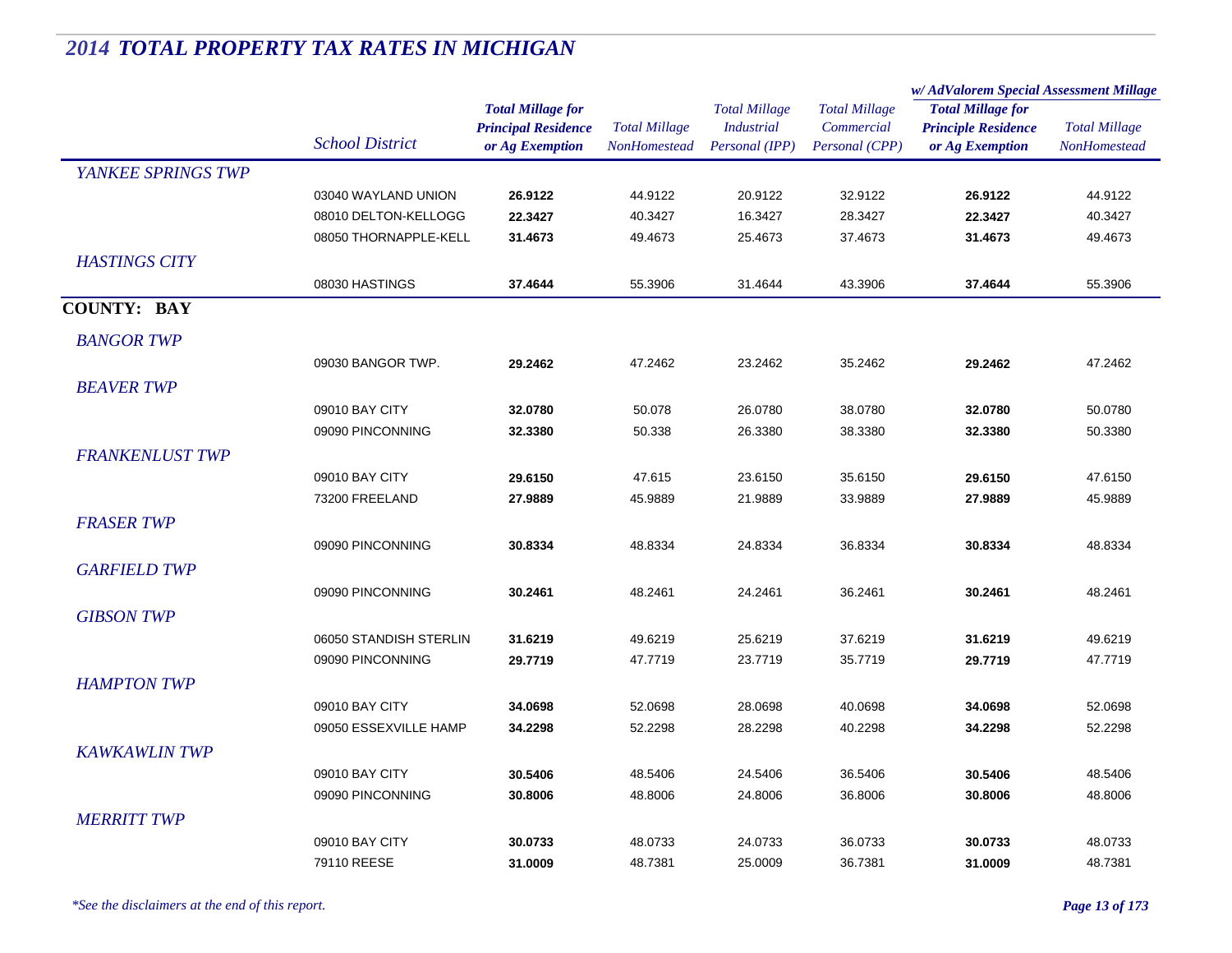|                            |                        |                            | <b>Total Millage</b><br>NonHomestead | <b>Total Millage</b><br><b>Industrial</b> | <b>Total Millage</b> | w/AdValorem Special Assessment Millage |                                      |  |
|----------------------------|------------------------|----------------------------|--------------------------------------|-------------------------------------------|----------------------|----------------------------------------|--------------------------------------|--|
|                            |                        | <b>Total Millage for</b>   |                                      |                                           |                      | <b>Total Millage for</b>               | <b>Total Millage</b><br>NonHomestead |  |
|                            | <b>School District</b> | <b>Principal Residence</b> |                                      |                                           | Commercial           | <b>Principle Residence</b>             |                                      |  |
|                            |                        | or Ag Exemption            |                                      | Personal (IPP)                            | Personal (CPP)       | or Ag Exemption                        |                                      |  |
| <b>MONITOR TWP</b>         |                        |                            |                                      |                                           |                      |                                        |                                      |  |
|                            | 09010 BAY CITY         | 31.3482                    | 49.3482                              | 25.3482                                   | 37.3482              | 31.3482                                | 49.3482                              |  |
| <b>MT FOREST TWP</b>       |                        |                            |                                      |                                           |                      |                                        |                                      |  |
|                            | 09090 PINCONNING       | 31.1422                    | 49.1422                              | 25.1422                                   | 37.1422              | 31.1422                                | 49.1422                              |  |
| <b>PINCONNING TWP</b>      |                        |                            |                                      |                                           |                      |                                        |                                      |  |
|                            | 06050 STANDISH STERLIN | 30.7057                    | 48.7057                              | 24.7057                                   | 36.7057              | 30.7057                                | 48.7057                              |  |
|                            | 09090 PINCONNING       | 28.8557                    | 46.8557                              | 22.8557                                   | 34.8557              | 28.8557                                | 46.8557                              |  |
| <b>PORTSMOUTH TWP</b>      |                        |                            |                                      |                                           |                      |                                        |                                      |  |
|                            | 09010 BAY CITY         | 31.6964                    | 49.6964                              | 25.6964                                   | 37.6964              | 31.6964                                | 49.6964                              |  |
| <b>WILLIAMS TWP</b>        |                        |                            |                                      |                                           |                      |                                        |                                      |  |
|                            | 09010 BAY CITY         | 31.8198                    | 49.8198                              | 25.8198                                   | 37.8198              | 31.8198                                | 49.8198                              |  |
| <b>AUBURN CITY</b>         |                        |                            |                                      |                                           |                      |                                        |                                      |  |
|                            | 09010 BAY CITY         | 39.4198                    | 57.4198                              | 33.4198                                   | 45.4198              | 39.4198                                | 57.4198                              |  |
| <b>BAY CITY CITY</b>       |                        |                            |                                      |                                           |                      |                                        |                                      |  |
|                            | 09010 BAY CITY         | 48.7563                    | 66.7563                              | 42.7563                                   | 54.7563              | 48.7563                                | 66.7563                              |  |
|                            | 09030 BANGOR TWP.      | 47.9363                    | 65.9363                              | 41.9363                                   | 53.9363              | 47.9363                                | 65.9363                              |  |
| <b>ESSEXVILLE CITY</b>     |                        |                            |                                      |                                           |                      |                                        |                                      |  |
|                            | 09050 ESSEXVILLE HAMP  | 48.2798                    | 66.2798                              | 42.2798                                   | 54.2798              | 48.2798                                | 66.2798                              |  |
| <b>MIDLAND CITY</b>        |                        |                            |                                      |                                           |                      |                                        |                                      |  |
|                            | 09010 BAY CITY         | 42.4598                    | 60.4598                              | 36.4598                                   | 48.4598              | 42.4598                                | 60.4598                              |  |
| <b>PINCONNING CITY</b>     |                        |                            |                                      |                                           |                      |                                        |                                      |  |
|                            | 09090 PINCONNING       | 42.3534                    | 60.3534                              | 36.3534                                   | 48.3534              | 42.3534                                | 60.3534                              |  |
| <b>COUNTY: BENZIE</b>      |                        |                            |                                      |                                           |                      |                                        |                                      |  |
| <b>ALMIRA TWP</b>          |                        |                            |                                      |                                           |                      |                                        |                                      |  |
|                            | 10015 BENZIE           | 21.5512                    | 39.5512                              | 15.5512                                   | 27.5512              | 21.5512                                | 39.5512                              |  |
|                            | 28010 TRAVERSE CITY    | 22.9312                    | 40.9312                              | 16.9312                                   | 28.9312              | 22.9312                                | 40.9312                              |  |
| <b>VILLAGE OF LAKE ANN</b> | <b>BENZIE</b>          | 23.0737                    | 41.0737                              | 17.0737                                   | 29.0737              | 23.0737                                | 41.0737                              |  |
| <b>VILLAGE OF LAKE ANN</b> | <b>TRAVERSE CITY</b>   | 24.4537                    | 42.4537                              | 18.4537                                   | 30.4537              | 24.4537                                | 42.4537                              |  |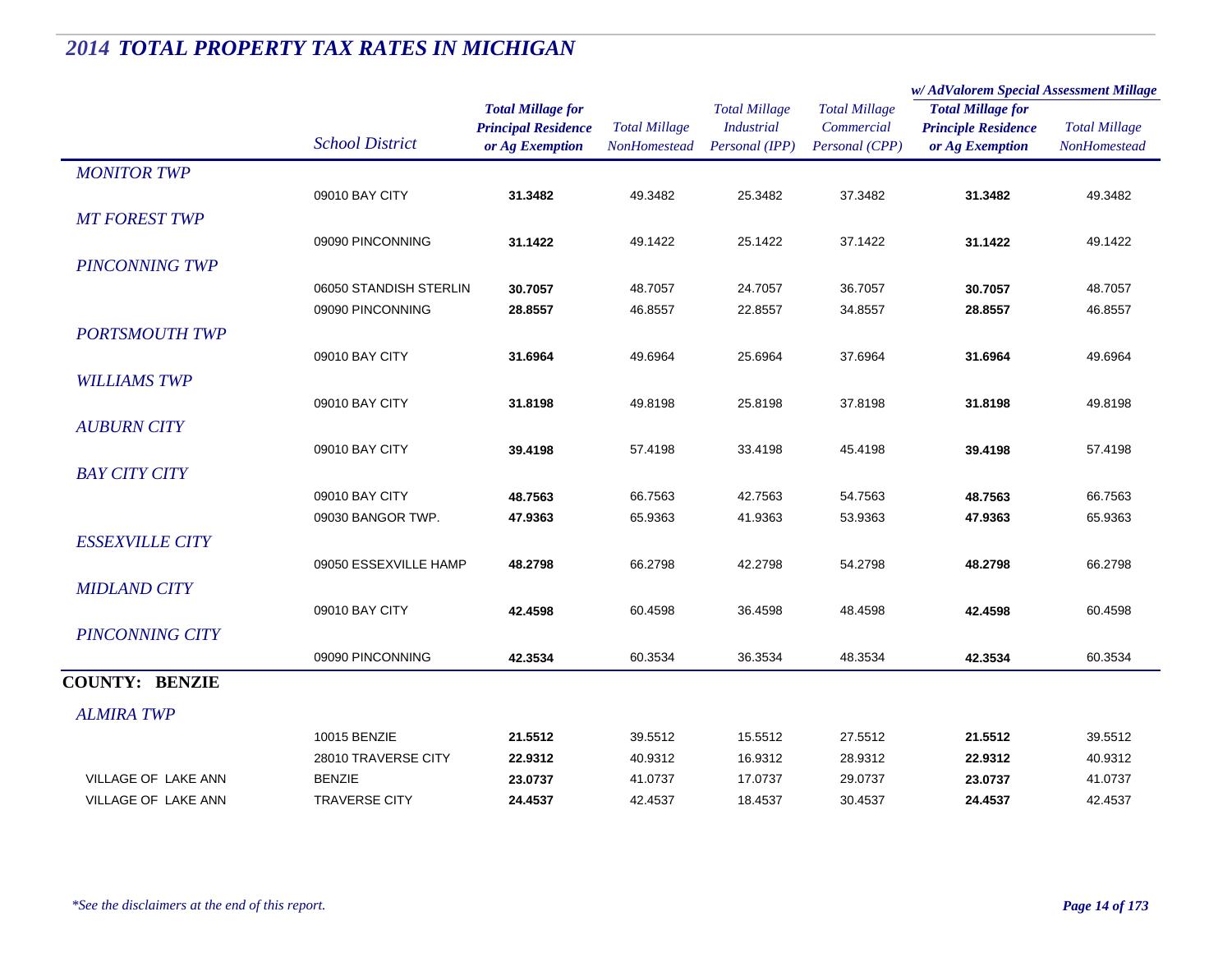|                           |                        |                            | <b>Total Millage</b><br><b>NonHomestead</b> | <b>Total Millage</b><br><b>Industrial</b> | <b>Total Millage</b> | w/AdValorem Special Assessment Millage |                      |
|---------------------------|------------------------|----------------------------|---------------------------------------------|-------------------------------------------|----------------------|----------------------------------------|----------------------|
|                           | <b>School District</b> | <b>Total Millage for</b>   |                                             |                                           |                      | <b>Total Millage for</b>               | <b>Total Millage</b> |
|                           |                        | <b>Principal Residence</b> |                                             |                                           | Commercial           | <b>Principle Residence</b>             |                      |
|                           |                        | or Ag Exemption            |                                             | Personal (IPP)                            | Personal (CPP)       | or Ag Exemption                        | <b>NonHomestead</b>  |
| <b>BENZONIA TWP</b>       |                        |                            |                                             |                                           |                      |                                        |                      |
|                           | 10015 BENZIE           | 21.5680                    | 39.568                                      | 15.5680                                   | 27.5680              | 21.5680                                | 39.5680              |
| VILLAGE OF BENZONIA       | <b>BENZIE</b>          | 33.3680                    | 51.368                                      | 27.3680                                   | 39.3680              | 33.3680                                | 51.3680              |
| VILLAGE OF BEULAH         | <b>BENZIE</b>          | 32.2211                    | 50.2211                                     | 26.2211                                   | 38.2211              | 32.2211                                | 50.2211              |
| <b>BLAINE TWP</b>         |                        |                            |                                             |                                           |                      |                                        |                      |
|                           | 10015 BENZIE           | 21.3716                    | 39.3716                                     | 15.3716                                   | 27.3716              | 21.3716                                | 39.3716              |
|                           | 10025 FRANKFORT        | 21.9316                    | 39.9316                                     | 15.9316                                   | 27.9316              | 21.9316                                | 39.9316              |
| <b>COLFAX TWP</b>         |                        |                            |                                             |                                           |                      |                                        |                      |
|                           | 10015 BENZIE           | 21.3307                    | 39.3307                                     | 15.3307                                   | 27.3307              | 21.3307                                | 39.3307              |
| VILLAGE OF THOMPSONVILLE  | <b>BENZIE</b>          | 28.5972                    | 46.5972                                     | 22.5972                                   | 34.5972              | 28.5972                                | 46.5972              |
| <b>CRYSTAL LAKE TWP</b>   |                        |                            |                                             |                                           |                      |                                        |                      |
|                           | 10025 FRANKFORT        | 21.1154                    | 39.1154                                     | 15.1154                                   | 27.1154              | 21.6154                                | 39.6154              |
| <b>GILMORE TWP</b>        |                        |                            |                                             |                                           |                      |                                        |                      |
|                           | 10015 BENZIE           |                            | 40.6563                                     | 16.6563                                   | 28.6563              |                                        | 40.6563              |
|                           | 10025 FRANKFORT        | 22.6563                    | 41.2163                                     | 17.2163                                   | 29.2163              | 22.6563                                |                      |
| <b>VILLAGE OF ELBERTA</b> | <b>FRANKFORT</b>       | 23.2163<br>39.3068         | 57.3068                                     | 33.3068                                   | 45.3068              | 23.2163<br>39.3068                     | 41.2163<br>57.3068   |
|                           |                        |                            |                                             |                                           |                      |                                        |                      |
| <b>HOMESTEAD TWP</b>      |                        |                            |                                             |                                           |                      |                                        |                      |
|                           | 10015 BENZIE           | 21.5864                    | 39.5864                                     | 15.5864                                   | 27.5864              | 21.5864                                | 39.5864              |
| VILLAGE OF HONOR          | <b>BENZIE</b>          | 29.1503                    | 47.1503                                     | 23.1503                                   | 35.1503              | 29.1503                                | 47.1503              |
| <b>INLAND TWP</b>         |                        |                            |                                             |                                           |                      |                                        |                      |
|                           | 10015 BENZIE           | 22.9535                    | 40.9535                                     | 16.9535                                   | 28.9535              | 22.9535                                | 40.9535              |
| <b>JOYFIELD TWP</b>       |                        |                            |                                             |                                           |                      |                                        |                      |
|                           | 10015 BENZIE           | 20.1458                    | 38.1458                                     | 14.1458                                   | 26.1458              | 20.1458                                | 38.1458              |
| <b>LAKE TWP</b>           |                        |                            |                                             |                                           |                      |                                        |                      |
|                           | 10015 BENZIE           | 20.1036                    | 38.1036                                     | 14.1036                                   | 26.1036              | 20.1036                                | 38.1036              |
|                           | 10025 FRANKFORT        | 21.3610                    | 39.361                                      | 15.3610                                   | 27.3610              | 21.3610                                | 39.3610              |
| <b>PLATTE TWP</b>         |                        |                            |                                             |                                           |                      |                                        |                      |
|                           | 10015 BENZIE           | 21.5341                    | 39.5341                                     | 15.5341                                   | 27.5341              | 21.5341                                | 39.5341              |
|                           | 45010 GLEN LAKE        | 21.0641                    | 36.1337                                     | 15.0641                                   | 24.1337              | 21.0641                                | 36.1337              |
| <b>WELDON TWP</b>         |                        |                            |                                             |                                           |                      |                                        |                      |
|                           | 10015 BENZIE           | 21.2103                    | 39.2103                                     | 15.2103                                   | 27.2103              | 21.2103                                | 39.2103              |
| VILLAGE OF THOMPSONVILLE  | <b>BENZIE</b>          | 28.4768                    | 46.4768                                     | 22.4768                                   | 34.4768              | 28.4768                                | 46.4768              |
|                           |                        |                            |                                             |                                           |                      |                                        |                      |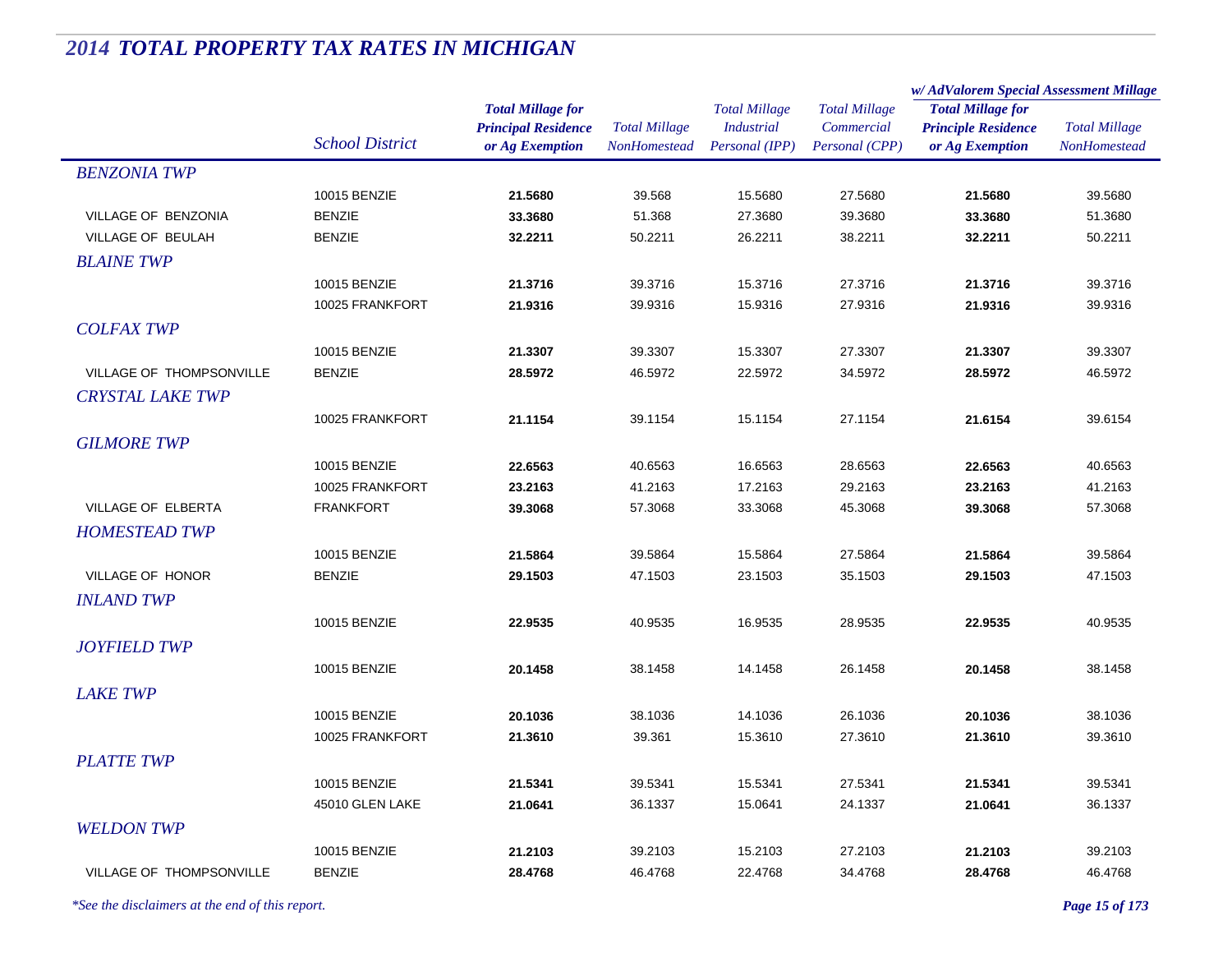|                            |                        |                            | <b>Total Millage</b><br><b>NonHomestead</b> | <b>Total Millage</b><br><b>Industrial</b><br>Personal (IPP) | <b>Total Millage</b><br>Commercial<br>Personal (CPP) | w/AdValorem Special Assessment Millage                 |                      |
|----------------------------|------------------------|----------------------------|---------------------------------------------|-------------------------------------------------------------|------------------------------------------------------|--------------------------------------------------------|----------------------|
|                            |                        | <b>Total Millage for</b>   |                                             |                                                             |                                                      | <b>Total Millage for</b><br><b>Principle Residence</b> | <b>Total Millage</b> |
|                            |                        | <b>Principal Residence</b> |                                             |                                                             |                                                      |                                                        |                      |
|                            | <b>School District</b> | or Ag Exemption            |                                             |                                                             |                                                      | or Ag Exemption                                        | NonHomestead         |
| <b>FRANKFORT CITY</b>      |                        |                            |                                             |                                                             |                                                      |                                                        |                      |
|                            | 10025 FRANKFORT        | 36.4741                    | 54.4741                                     | 30.4741                                                     | 42.4741                                              | 36.4741                                                | 54.4741              |
| <b>COUNTY: BERRIEN</b>     |                        |                            |                                             |                                                             |                                                      |                                                        |                      |
| <b>BAINBRIDGE TWP</b>      |                        |                            |                                             |                                                             |                                                      |                                                        |                      |
|                            | 11010 BENTON HARBOR    | 19.1255                    | 37.1255                                     | 13.1255                                                     | 25.1255                                              | 19.1255                                                | 37.1255              |
|                            | 11250 EAU CLAIRE       | 19.9655                    | 37.9655                                     | 13.9655                                                     | 25.9655                                              | 19.9655                                                | 37.9655              |
|                            | 11320 WATERVLIET       | 23.3255                    | 41.3255                                     | 17.3255                                                     | 29.3255                                              | 23.3255                                                | 41.3255              |
|                            | 11330 COLOMA           | 20.5655                    | 38.5583                                     | 14.5655                                                     | 26.5583                                              | 20.5655                                                | 38.5583              |
|                            | 14020 DOWAGIAC UNION   | 20.5452                    | 38.5452                                     | 14.5452                                                     | 26.5452                                              | 20.5452                                                | 38.5452              |
| <b>BARODA TWP</b>          |                        |                            |                                             |                                                             |                                                      |                                                        |                      |
|                            | 11030 LAKESHORE        | 27.6819                    | 45.6819                                     | 21.6819                                                     | 33.6819                                              | 27.6819                                                | 45.6819              |
|                            | 11033 RIVER VALLEY     | 21.9048                    | 39.9048                                     | 15.9048                                                     | 27.9048                                              | 21.9048                                                | 39.9048              |
|                            | 11340 BRIDGMAN         | 23.6732                    | 32.0492                                     | 17.6732                                                     | 23.6732                                              | 23.6732                                                | 32.0492              |
| <b>VILLAGE OF BARODA</b>   | LAKESHORE              | 37.5819                    | 55.5819                                     | 31.5819                                                     | 43.5819                                              | 37.5819                                                | 55.5819              |
| <b>BENTON TWP</b>          |                        |                            |                                             |                                                             |                                                      |                                                        |                      |
|                            | 11010 BENTON HARBOR    | 28.0472                    | 46.0472                                     | 22.0472                                                     | 34.0472                                              | 31.5472                                                | 49.5472              |
|                            | 11330 COLOMA           | 29.4872                    | 47.48                                       | 23.4872                                                     | 35.4800                                              | 32.9872                                                | 50.9800              |
| <b>BERRIEN TWP</b>         |                        |                            |                                             |                                                             |                                                      |                                                        |                      |
|                            | 11240 BERRIEN SPRINGS  | 20.3669                    | 38.3669                                     | 14.3669                                                     | 26.3669                                              | 20.3669                                                | 38.3669              |
|                            | 11250 EAU CLAIRE       | 20.3669                    | 38.3669                                     | 14.3669                                                     | 26.3669                                              | 20.3669                                                | 38.3669              |
|                            | <b>11300 NILES</b>     | 18.5269                    | 36.5269                                     | 12.5269                                                     | 24.5269                                              | 18.5269                                                | 36.5269              |
|                            | 14020 DOWAGIAC UNION   | 20.2387                    | 38.2387                                     | 14.2387                                                     | 26.2387                                              | 20.2387                                                | 38.2387              |
| VILLAGE OF BERRIEN SPRINGS | <b>BERRIEN SPRINGS</b> | 34.2138                    | 52.2138                                     | 28.2138                                                     | 40.2138                                              | 34.2138                                                | 52.2138              |
| VILLAGE OF EAU CLAIRE      | <b>EAU CLAIRE</b>      | 35.1602                    | 53.1602                                     | 29.1602                                                     | 41.1602                                              | 35.1602                                                | 53.1602              |
| <b>BERTRAND TWP</b>        |                        |                            |                                             |                                                             |                                                      |                                                        |                      |
|                            | 11160 GALIEN TWP.      | 19.5164                    | 37.331                                      | 13.5164                                                     | 25.3310                                              | 21.0424                                                | 38.8570              |
|                            | 11210 BRANDY WINE      | 22.1964                    | 40.1964                                     | 16.1964                                                     | 28.1964                                              | 23.7224                                                | 41.7224              |
|                            | <b>11300 NILES</b>     | 18.0164                    | 36.0164                                     | 12.0164                                                     | 24.0164                                              | 19.5424                                                | 37.5424              |
|                            | 11310 BUCHANAN         | 22.9164                    | 40.9164                                     | 16.9164                                                     | 28.9164                                              | 24.4424                                                | 42.4424              |
|                            |                        |                            |                                             |                                                             |                                                      |                                                        |                      |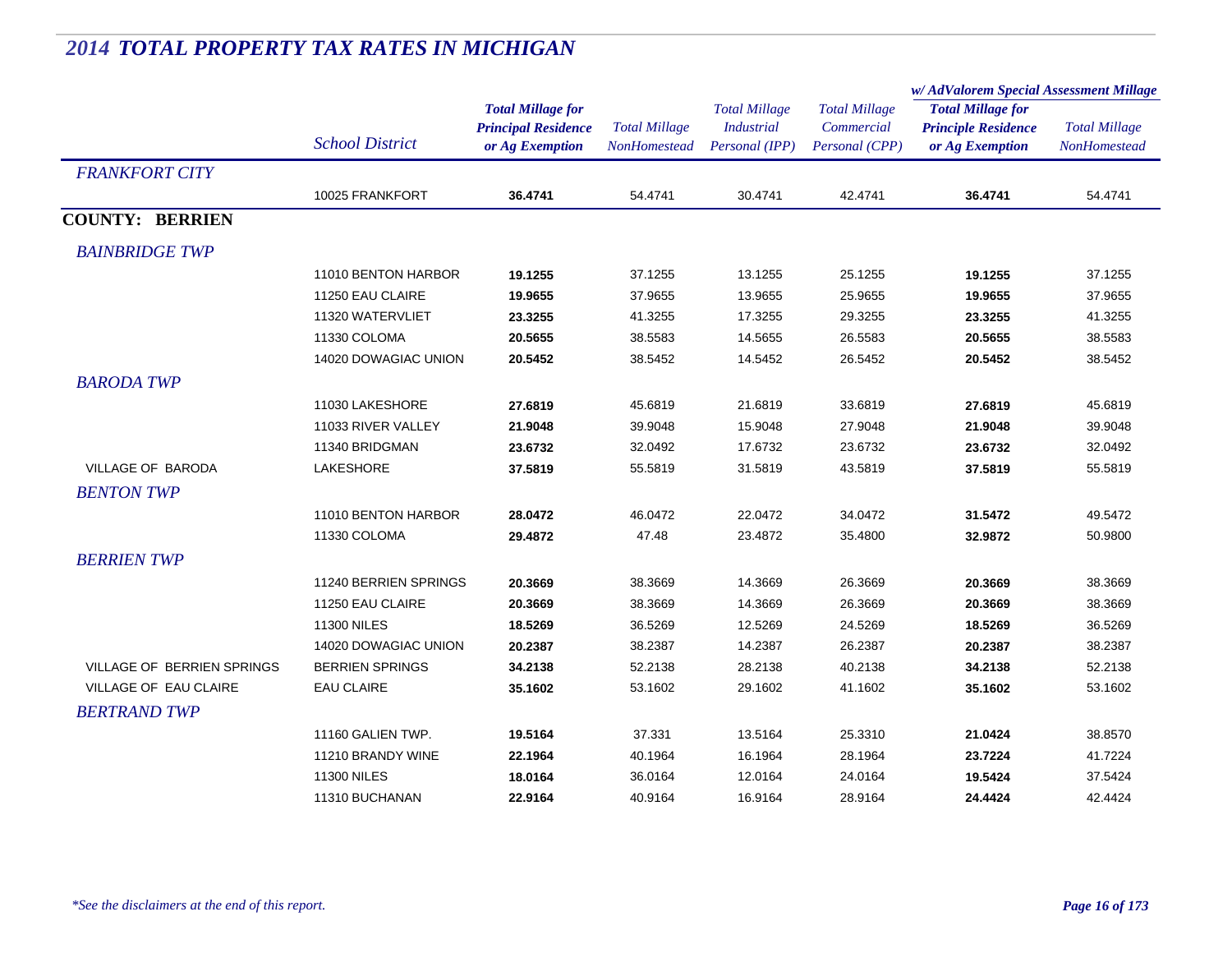|                                |                        |                                                                           |                                      |                                                             |                                                      | w/AdValorem Special Assessment Millage                                    |                                      |  |
|--------------------------------|------------------------|---------------------------------------------------------------------------|--------------------------------------|-------------------------------------------------------------|------------------------------------------------------|---------------------------------------------------------------------------|--------------------------------------|--|
|                                | <b>School District</b> | <b>Total Millage for</b><br><b>Principal Residence</b><br>or Ag Exemption | <b>Total Millage</b><br>NonHomestead | <b>Total Millage</b><br><b>Industrial</b><br>Personal (IPP) | <b>Total Millage</b><br>Commercial<br>Personal (CPP) | <b>Total Millage for</b><br><b>Principle Residence</b><br>or Ag Exemption | <b>Total Millage</b><br>NonHomestead |  |
| <b>BUCHANAN TWP</b>            |                        |                                                                           |                                      |                                                             |                                                      |                                                                           |                                      |  |
|                                | 11033 RIVER VALLEY     | 18.0823                                                                   | 36.0823                              | 12.0823                                                     | 24.0823                                              | 18.0823                                                                   | 36.0823                              |  |
|                                | 11160 GALIEN TWP.      | 20.5823                                                                   | 38.3969                              | 14.5823                                                     | 26.3969                                              | 20.5823                                                                   | 38.3969                              |  |
|                                | 11310 BUCHANAN         | 23.9823                                                                   | 41.9823                              | 17.9823                                                     | 29.9823                                              | 23.9823                                                                   | 41.9823                              |  |
| <b>CHIKAMING TWP</b>           |                        |                                                                           |                                      |                                                             |                                                      |                                                                           |                                      |  |
|                                | 11033 RIVER VALLEY     | 17.8917                                                                   | 35.8917                              | 11.8917                                                     | 23.8917                                              | 17.8917                                                                   | 35.8917                              |  |
|                                | 11200 NEW BUFFALO      | 19.8217                                                                   | 37.8217                              | 13.8217                                                     | 25.8217                                              | 19.8217                                                                   | 37.8217                              |  |
| <b>COLOMA TWP</b>              |                        |                                                                           |                                      |                                                             |                                                      |                                                                           |                                      |  |
|                                | 11320 WATERVLIET       | 31.6389                                                                   | 49.6389                              | 25.6389                                                     | 37.6389                                              | 31.6389                                                                   | 49.6389                              |  |
|                                | 11330 COLOMA           | 28.8789                                                                   | 46.8717                              | 22.8789                                                     | 34.8717                                              | 28.8789                                                                   | 46.8717                              |  |
|                                | 80040 COVERT           | 29.0418                                                                   | 47.0418                              | 23.0418                                                     | 35.0418                                              | 29.0418                                                                   | 47.0418                              |  |
| <b>GALIEN TWP</b>              |                        |                                                                           |                                      |                                                             |                                                      |                                                                           |                                      |  |
|                                | 11033 RIVER VALLEY     | 20.4718                                                                   | 38.4718                              | 14.4718                                                     | 26.4718                                              | 20.4718                                                                   | 38.4718                              |  |
|                                | 11160 GALIEN TWP.      | 22.9718                                                                   | 40.7864                              | 16.9718                                                     | 28.7864                                              | 22.9718                                                                   | 40.7864                              |  |
| <b>VILLAGE OF GALIEN</b>       | <b>GALIEN TWP.</b>     | 31.1159                                                                   | 48.9305                              | 25.1159                                                     | 36.9305                                              | 31.1159                                                                   | 48.9305                              |  |
| <b>HAGAR TWP</b>               |                        |                                                                           |                                      |                                                             |                                                      |                                                                           |                                      |  |
|                                | 11010 BENTON HARBOR    | 20.8695                                                                   | 38.8695                              | 14.8695                                                     | 26.8695                                              | 20.8695                                                                   | 38.8695                              |  |
|                                | 11330 COLOMA           | 22.3095                                                                   | 40.3023                              | 16.3095                                                     | 28.3023                                              | 22.3095                                                                   | 40.3023                              |  |
|                                | 11670 HAGAR TWP.       | 18.8695                                                                   | 36.7921                              | 12.8695                                                     | 24.7921                                              | 18.8695                                                                   | 36.7921                              |  |
| <b>LAKE TWP</b>                |                        |                                                                           |                                      |                                                             |                                                      |                                                                           |                                      |  |
|                                | 11030 LAKESHORE        | 24.9047                                                                   | 42.9047                              | 18.9047                                                     | 30.9047                                              | 24.9047                                                                   | 42.9047                              |  |
|                                | 11033 RIVER VALLEY     | 19.1276                                                                   | 37.1276                              | 13.1276                                                     | 25.1276                                              | 19.1276                                                                   | 37.1276                              |  |
|                                | 11340 BRIDGMAN         | 20.8960                                                                   | 29.272                               | 14.8960                                                     | 20.8960                                              | 20.8960                                                                   | 29.2720                              |  |
| <b>LINCOLN TWP</b>             |                        |                                                                           |                                      |                                                             |                                                      |                                                                           |                                      |  |
|                                | 11020 ST.JOSEPH        | 25.1119                                                                   | 43.1119                              | 19.1119                                                     | 31.1119                                              | 25.1119                                                                   | 43.1119                              |  |
|                                | 11030 LAKESHORE        | 26.3444                                                                   | 44.3444                              | 20.3444                                                     | 32.3444                                              | 26.3444                                                                   | 44.3444                              |  |
|                                | 11340 BRIDGMAN         | 22.3357                                                                   | 30.7117                              | 16.3357                                                     | 22.3357                                              | 22.3357                                                                   | 30.7117                              |  |
| <b>VILLAGE OF STEVENSVILLE</b> | LAKESHORE              | 35.0789                                                                   | 53.0789                              | 29.0789                                                     | 41.0789                                              | 35.0789                                                                   | 53.0789                              |  |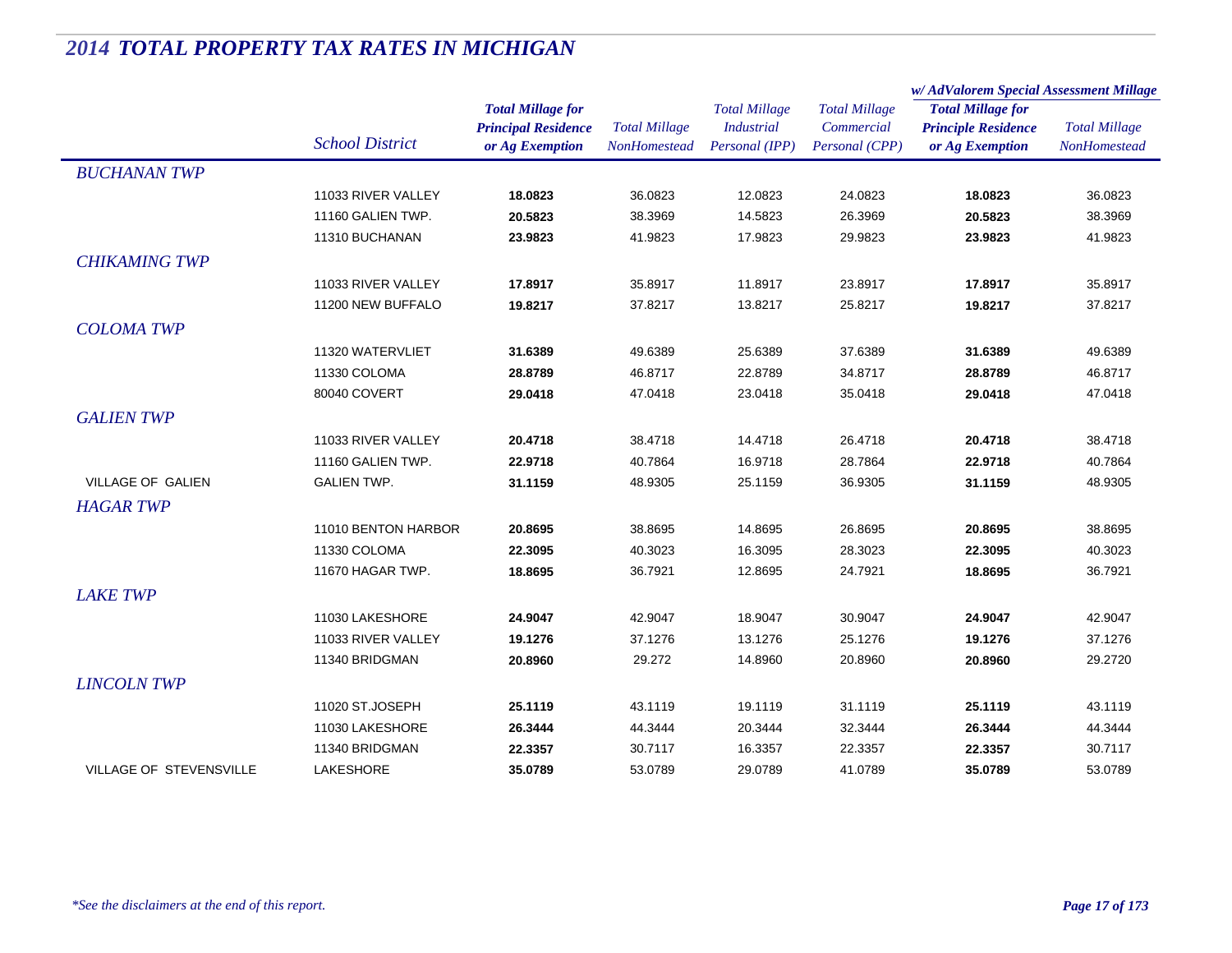|                                   |                        |                                                        | <b>Total Millage</b> | <b>Total Millage</b><br><b>Industrial</b> | <b>Total Millage</b> | w/AdValorem Special Assessment Millage |                      |
|-----------------------------------|------------------------|--------------------------------------------------------|----------------------|-------------------------------------------|----------------------|----------------------------------------|----------------------|
|                                   |                        | <b>Total Millage for</b><br><b>Principal Residence</b> |                      |                                           |                      | <b>Total Millage for</b>               | <b>Total Millage</b> |
|                                   |                        |                                                        |                      |                                           | Commercial           | <b>Principle Residence</b>             |                      |
|                                   | <b>School District</b> | or Ag Exemption                                        | <b>NonHomestead</b>  | Personal (IPP)                            | Personal (CPP)       | or Ag Exemption                        | <b>NonHomestead</b>  |
| <b>NEW BUFFALO TWP</b>            |                        |                                                        |                      |                                           |                      |                                        |                      |
|                                   | 11033 RIVER VALLEY     | 17.8783                                                | 35.8783              | 11.8783                                   | 23.8783              | 17.8783                                | 35.8783              |
|                                   | 11200 NEW BUFFALO      | 19.8083                                                | 37.8083              | 13.8083                                   | 25.8083              | 19.8083                                | 37.8083              |
| VILLAGE OF GRAND BEACH            | <b>NEW BUFFALO</b>     | 26.0776                                                | 44.0776              | 20.0776                                   | 32.0776              | 26.0776                                | 44.0776              |
| <b>VILLAGE OF MICHIANA</b>        | <b>NEW BUFFALO</b>     | 28.3714                                                | 46.3714              | 22.3714                                   | 34.3714              | 28.3714                                | 46.3714              |
| <b>NILES TWP</b>                  |                        |                                                        |                      |                                           |                      |                                        |                      |
|                                   | 11210 BRANDY WINE      | 24.6475                                                | 42.6475              | 18.6475                                   | 30.6475              | 27.3975                                | 45.3975              |
|                                   | <b>11300 NILES</b>     | 20.4675                                                | 38.4675              | 14.4675                                   | 26.4675              | 23.2175                                | 41.2175              |
|                                   | 11310 BUCHANAN         | 23.8833                                                | 41.8833              | 17.8833                                   | 29.8833              | 26.6333                                | 44.6333              |
| <b>ORONOKO TWP</b>                |                        |                                                        |                      |                                           |                      |                                        |                      |
|                                   | 11030 LAKESHORE        | 27.7225                                                | 45.7225              | 21.7225                                   | 33.7225              | 27.7225                                | 45.7225              |
|                                   | 11033 RIVER VALLEY     | 21.9454                                                | 39.9454              | 15.9454                                   | 27.9454              | 21.9454                                | 39.9454              |
|                                   | 11240 BERRIEN SPRINGS  | 24.7854                                                | 42.7854              | 18.7854                                   | 30.7854              | 24.7854                                | 42.7854              |
|                                   | 11310 BUCHANAN         | 26.9454                                                | 44.9454              | 20.9454                                   | 32.9454              | 26.9454                                | 44.9454              |
| <b>VILLAGE OF BERRIEN SPRINGS</b> | <b>BERRIEN SPRINGS</b> | 38.6323                                                | 56.6323              | 32.6323                                   | 44.6323              | 38.6323                                | 56.6323              |
| <b>PIPESTONE TWP</b>              |                        |                                                        |                      |                                           |                      |                                        |                      |
|                                   | 11010 BENTON HARBOR    | 19.6913                                                | 37.6913              | 13.6913                                   | 25.6913              | 19.6913                                | 37.6913              |
|                                   | 11250 EAU CLAIRE       | 20.5313                                                | 38.5313              | 14.5313                                   | 26.5313              | 20.5313                                | 38.5313              |
|                                   | 14020 DOWAGIAC UNION   | 20.4031                                                | 38.4031              | 14.4031                                   | 26.4031              | 20.4031                                | 38.4031              |
| VILLAGE OF EAU CLAIRE             | <b>EAU CLAIRE</b>      | 35.3246                                                | 53.3246              | 29.3246                                   | 41.3246              | 35.3246                                | 53.3246              |
| <b>ROYALTON TWP</b>               |                        |                                                        |                      |                                           |                      |                                        |                      |
|                                   | 11020 ST.JOSEPH        | 23.5222                                                | 41.5222              | 17.5222                                   | 29.5222              | 23.5222                                | 41.5222              |
|                                   | 11030 LAKESHORE        | 24.7547                                                | 42.7547              | 18.7547                                   | 30.7547              | 24.7547                                | 42.7547              |
|                                   | 11240 BERRIEN SPRINGS  | 21.8176                                                | 39.8176              | 15.8176                                   | 27.8176              | 21.8176                                | 39.8176              |
| <b>ST JOSEPH TWP</b>              |                        |                                                        |                      |                                           |                      |                                        |                      |
|                                   | 11010 BENTON HARBOR    | 25.5852                                                | 43.5852              | 19.5852                                   | 31.5852              | 25.5852                                | 43.5852              |
|                                   | 11020 ST.JOSEPH        | 28.1298                                                | 46.1298              | 22.1298                                   | 34.1298              | 28.1298                                | 46.1298              |
|                                   | 11030 LAKESHORE        | 29.3623                                                | 47.3623              | 23.3623                                   | 35.3623              | 29.3623                                | 47.3623              |
| VILLAGE OF SHOREHAM               | <b>LAKESHORE</b>       | 30.1623                                                | 48.1623              | 24.1623                                   | 36.1623              | 30.1623                                | 48.1623              |
| <b>VILLAGE OF SHOREHAM</b>        | ST.JOSEPH              | 28.9298                                                | 46.9298              | 22.9298                                   | 34.9298              | 28.9298                                | 46.9298              |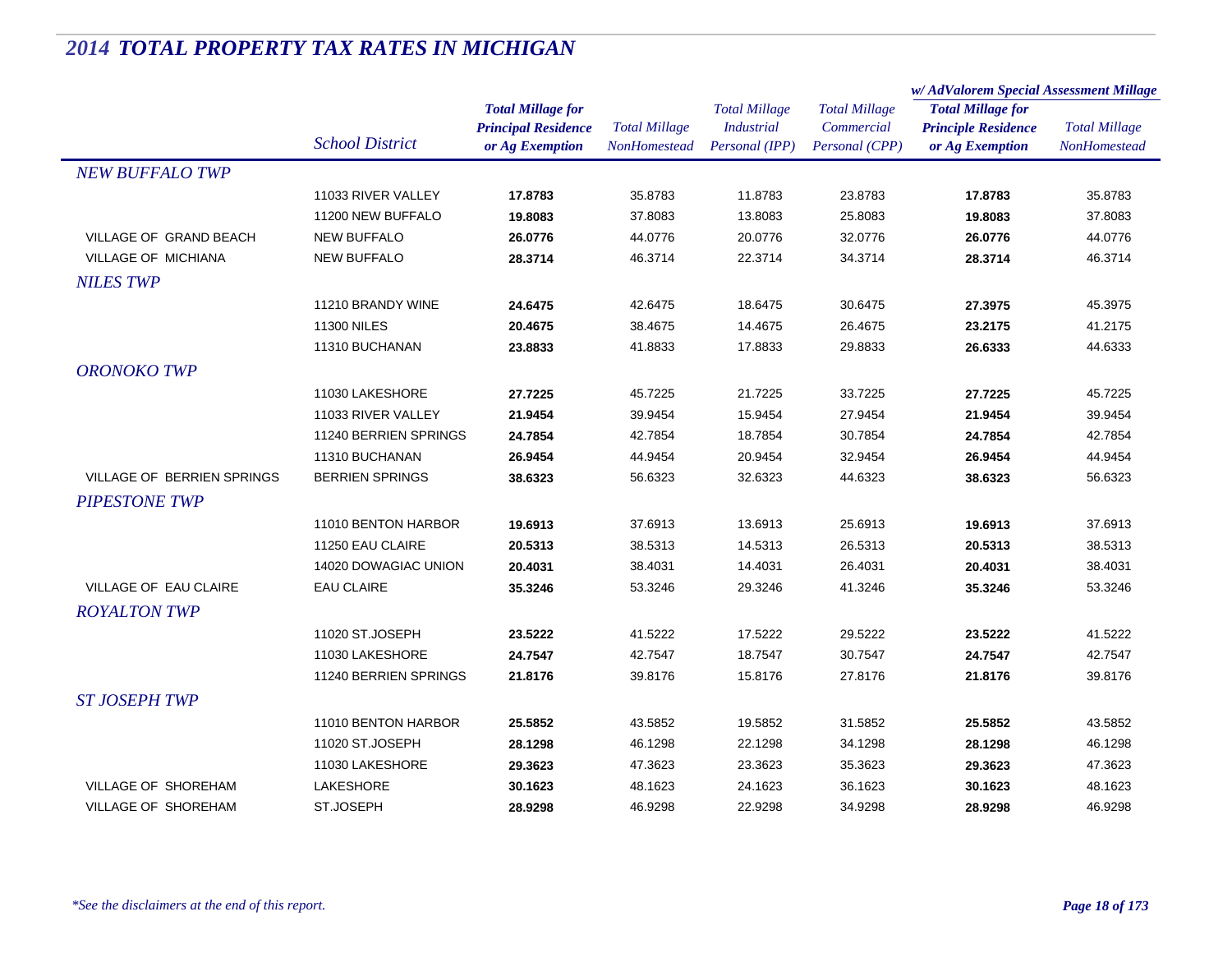|                                                 |                                        |                                                                           |                                      |                                                             |                                                      | w/ AdValorem Special Assessment Millage                                   |                                      |
|-------------------------------------------------|----------------------------------------|---------------------------------------------------------------------------|--------------------------------------|-------------------------------------------------------------|------------------------------------------------------|---------------------------------------------------------------------------|--------------------------------------|
|                                                 | <b>School District</b>                 | <b>Total Millage for</b><br><b>Principal Residence</b><br>or Ag Exemption | <b>Total Millage</b><br>NonHomestead | <b>Total Millage</b><br><b>Industrial</b><br>Personal (IPP) | <b>Total Millage</b><br>Commercial<br>Personal (CPP) | <b>Total Millage for</b><br><b>Principle Residence</b><br>or Ag Exemption | <b>Total Millage</b><br>NonHomestead |
| <b>SODUS TWP</b>                                |                                        |                                                                           |                                      |                                                             |                                                      |                                                                           |                                      |
|                                                 | 11010 BENTON HARBOR                    | 22.2174                                                                   | 40.2174                              | 16.2174                                                     | 28.2174                                              | 22.2174                                                                   | 40.2174                              |
|                                                 | 11250 EAU CLAIRE                       | 23.0574                                                                   | 41.0574                              | 17.0574                                                     | 29.0574                                              | 23.0574                                                                   | 41.0574                              |
|                                                 | 11830 SODUS TWP 5                      | 20.2174                                                                   | 38.2174                              | 14.2174                                                     | 26.2174                                              | 20.2174                                                                   | 38.2174                              |
| <b>THREE OAKS TWP</b>                           |                                        |                                                                           |                                      |                                                             |                                                      |                                                                           |                                      |
|                                                 | 11033 RIVER VALLEY                     | 18.7623                                                                   | 36.7623                              | 12.7623                                                     | 24.7623                                              | 18.7623                                                                   | 36.7623                              |
| VILLAGE OF THREE OAKS                           | <b>RIVER VALLEY</b>                    | 31.7051                                                                   | 49.7051                              | 25.7051                                                     | 37.7051                                              | 31.7051                                                                   | 49.7051                              |
| <b>WATERVLIET TWP</b>                           |                                        |                                                                           |                                      |                                                             |                                                      |                                                                           |                                      |
|                                                 | 11320 WATERVLIET                       | 30.0188                                                                   | 48.0188                              | 24.0188                                                     | 36.0188                                              | 30.0188                                                                   | 48.0188                              |
|                                                 | 11330 COLOMA                           | 27.2588                                                                   | 45.2516                              | 21.2588                                                     | 33.2516                                              | 27.2588                                                                   | 45.2516                              |
|                                                 | 80040 COVERT                           | 27.4217                                                                   | 45.4217                              | 21.4217                                                     | 33.4217                                              | 27.4217                                                                   | 45.4217                              |
| <b>WEESAW TWP</b>                               |                                        |                                                                           |                                      |                                                             |                                                      |                                                                           |                                      |
|                                                 | 11033 RIVER VALLEY                     | 18.9671                                                                   | 36.9671                              | 12.9671                                                     | 24.9671                                              | 18.9671                                                                   | 36.9671                              |
|                                                 | 11160 GALIEN TWP.                      | 21.4671                                                                   | 39.2817                              | 15.4671                                                     | 27.2817                                              | 21.4671                                                                   | 39.2817                              |
| <b>BENTON HARBOR CITY</b>                       |                                        |                                                                           |                                      |                                                             |                                                      |                                                                           |                                      |
|                                                 | 11010 BENTON HARBOR                    | 43.8136                                                                   | 61.8136                              | 37.8136                                                     | 49.8136                                              | 43.8136                                                                   | 61.8136                              |
|                                                 | 11020 ST.JOSEPH                        | 46.3582                                                                   | 64.3582                              | 40.3582                                                     | 52.3582                                              | 46.3582                                                                   | 64.3582                              |
| <b>BRIDGMAN CITY</b>                            |                                        |                                                                           |                                      |                                                             |                                                      |                                                                           |                                      |
|                                                 | 11340 BRIDGMAN                         | 34.3308                                                                   | 42.7068                              | 28.3308                                                     | 34.3308                                              | 34.3308                                                                   | 42.7068                              |
| <b>BUCHANAN CITY</b>                            |                                        |                                                                           |                                      |                                                             |                                                      |                                                                           |                                      |
|                                                 | 11310 BUCHANAN                         | 40.1276                                                                   | 58.1276                              | 34.1276                                                     | 46.1276                                              | 40.1276                                                                   | 58.1276                              |
| <b>COLOMA CITY</b>                              |                                        |                                                                           |                                      |                                                             |                                                      |                                                                           |                                      |
|                                                 | 11330 COLOMA                           | 38.7132                                                                   | 56.706                               | 32.7132                                                     | 44.7060                                              | 38.7132                                                                   | 56.7060                              |
| <b>NEW BUFFALO CITY</b>                         |                                        |                                                                           |                                      |                                                             |                                                      |                                                                           |                                      |
|                                                 | 11200 NEW BUFFALO                      | 29.6985                                                                   | 47.6985                              | 23.6985                                                     | 35.6985                                              | 29.6985                                                                   | 47.6985                              |
| <b>NILES CITY</b>                               |                                        |                                                                           |                                      |                                                             |                                                      |                                                                           |                                      |
|                                                 | <b>11300 NILES</b>                     | 33.2452                                                                   | 51.2452                              | 27.2452                                                     | 39.2452                                              | 33.2452                                                                   | 51.2452                              |
| <b>ST JOSEPH CITY</b>                           |                                        |                                                                           |                                      |                                                             |                                                      |                                                                           |                                      |
|                                                 |                                        |                                                                           |                                      |                                                             |                                                      |                                                                           |                                      |
|                                                 | 11010 BENTON HARBOR<br>11020 ST.JOSEPH | 34.9335                                                                   | 52.9335                              | 28.9335                                                     | 40.9335                                              | 34.9335                                                                   | 52.9335                              |
|                                                 |                                        | 37.4781                                                                   | 55.4781                              | 31.4781                                                     | 43.4781                                              | 37.4781                                                                   | 55.4781                              |
| <b>WATERVLIET CITY</b>                          |                                        |                                                                           |                                      |                                                             |                                                      |                                                                           |                                      |
|                                                 | 11320 WATERVLIET                       | 45.5165                                                                   | 63.5165                              | 39.5165                                                     | 51.5165                                              | 45.5165                                                                   | 63.5165                              |
| *See the disclaimers at the end of this report. |                                        |                                                                           |                                      |                                                             |                                                      |                                                                           | Page 19 of 173                       |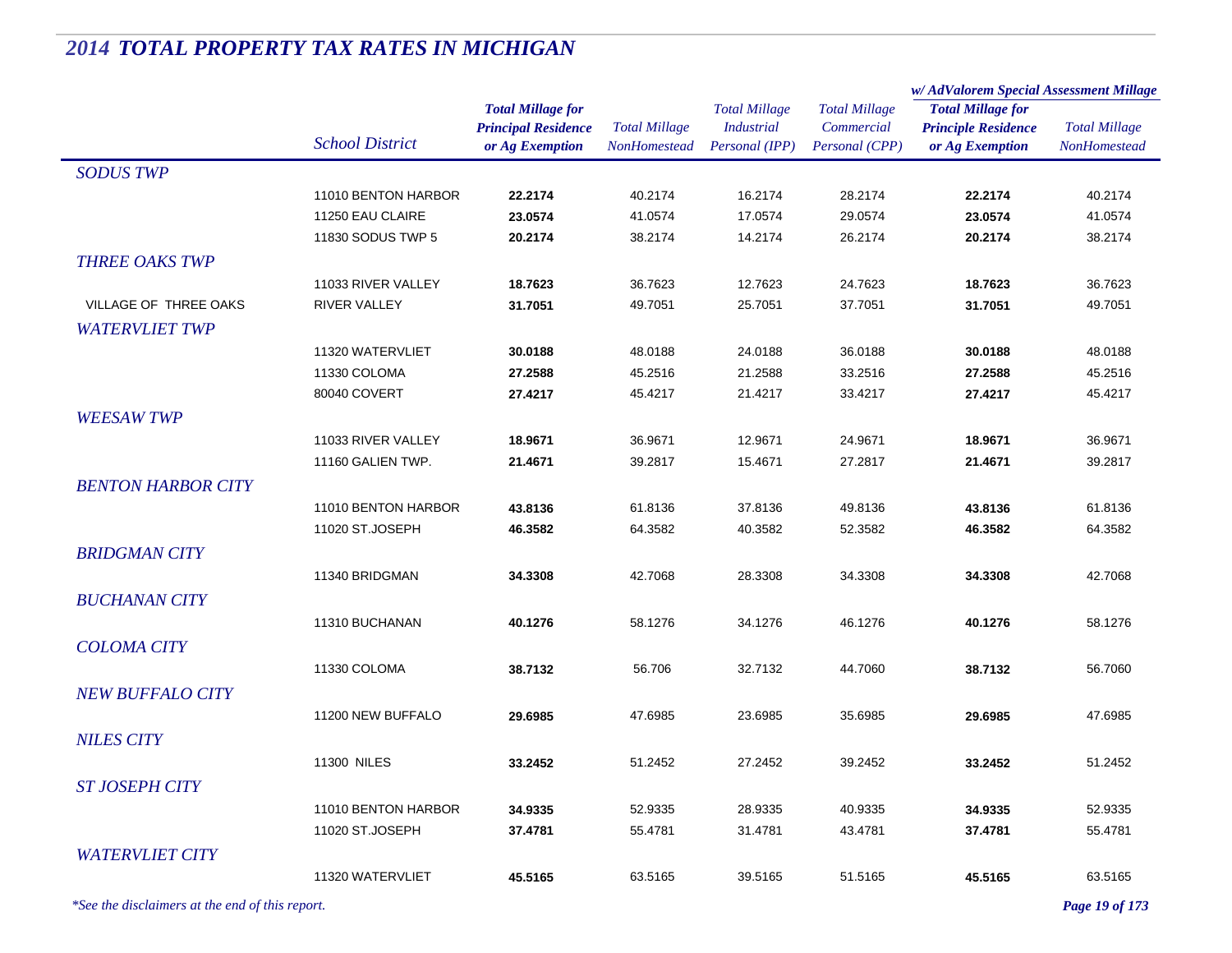#### *Total Millage for Principal Residence School District or Ag Exemption Total Millage NonHomesteadTotal Millage for Principle Residence or Ag Exemption Total Millage NonHomesteadw/ AdValorem Special Assessment Millage Total Millage CommercialPersonal (CPP) Total Millage IndustrialPersonal (IPP)* **COUNTY: BRANCH***ALGANSEE TWP* $P$ 12010 COLDWATER **27.1821** 45.1821 21.1821 33.1821 **27.1821** 45.1821 12040 QUINCY **29.1477** 47.1477 23.1477 35.1477 **29.1477** 47.1477 30070 READING **24.6708** 42.6708 18.6708 30.6708 **24.6708** 42.6708 *BATAVIA TWP* $P$ 12010 COLDWATER **27.8561** 45.8561 21.8561 33.8561 **27.8561** 45.8561 12020 BRONSON **26.2217** 43.9481 20.2217 31.9481 **26.2217** 43.9481 13135 UNION CITY **30.3349** 48.1567 24.3349 36.1567 **30.3349** 48.1567 *BETHEL TWP* $P$ 12010 COLDWATER **28.0702** 46.0702 22.0702 34.0702 **28.0702** 46.0702 12020 BRONSON **26.4358** 44.1622 20.4358 32.1622 **26.4358** 44.1622 *BRONSON TWP* $P$ 12020 BRONSON **26.4104** 44.1368 20.4104 32.1368 **26.4104** 44.1368 *BUTLER TWP* $P$ 12010 COLDWATER **27.1736** 45.1736 21.1736 33.1736 **27.1736** 45.1736 12040 QUINCY **29.1392** 47.1392 23.1392 35.1392 **29.1392** 47.1392 13080 HOMER **32.1524** 50.1524 26.1524 38.1524 **32.1524** 50.1524 13130 TEKONSHA **28.0924** 46.0924 22.0924 34.0924 **28.0924** 46.0924 30040 LITCHFIELD **23.3923** 41.3923 17.3923 29.3923 **23.3923** 41.3923 *CALIFORNIA TWP* $P$ 12010 COLDWATER **27.2861** 45.2861 21.2861 33.2861 **27.2861** 45.2861 12040 QUINCY **29.2517** 47.2517 23.2517 35.2517 **29.2517** 47.2517 30010 CAMDEN FRONTIER **24.1048** 42.1048 18.1048 30.1048 **24.1048** 42.1048 30070 READING **24.7748** 42.7748 18.7748 30.7748 **24.7748** 42.7748 *COLDWATER TWP* $P$ 12010 COLDWATER **27.3314** 45.3314 21.3314 33.3314 **27.3314** 45.3314 12040 QUINCY **29.2970** 47.297 23.2970 35.2970 **29.2970** 47.2970 *GILEAD TWP* $P$ 12020 BRONSON **25.9762**43.7026 19.9762 31.7026 **25.9762** 43.7026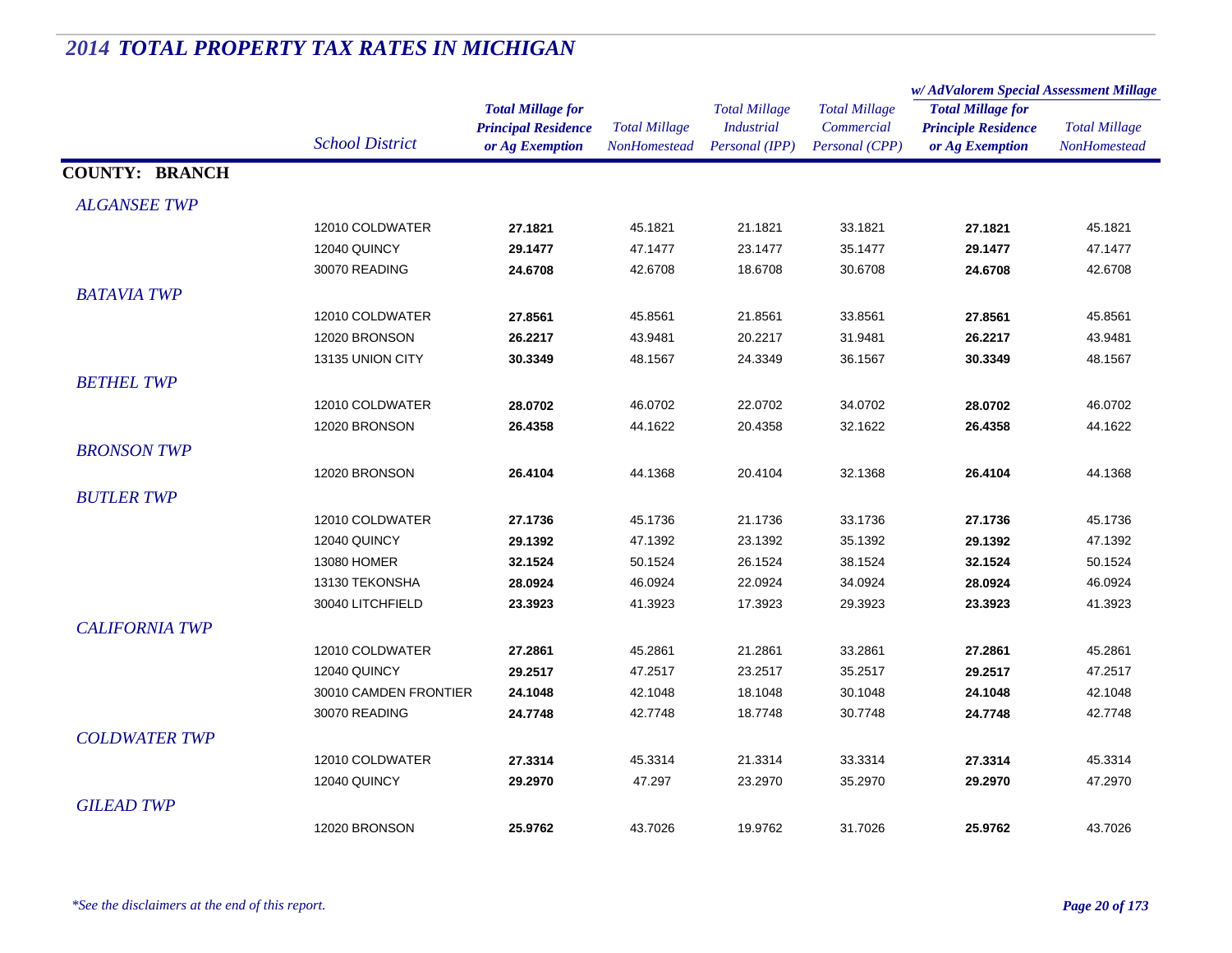|                          |                        |                            | <b>Total Millage</b> | <b>Total Millage</b><br><b>Industrial</b> | <b>Total Millage</b><br>Commercial | w/AdValorem Special Assessment Millage                                    |                      |
|--------------------------|------------------------|----------------------------|----------------------|-------------------------------------------|------------------------------------|---------------------------------------------------------------------------|----------------------|
|                          |                        | <b>Total Millage for</b>   |                      |                                           |                                    | <b>Total Millage for</b><br><b>Principle Residence</b><br>or Ag Exemption | <b>Total Millage</b> |
|                          | <b>School District</b> | <b>Principal Residence</b> |                      |                                           |                                    |                                                                           |                      |
|                          |                        | or Ag Exemption            | <b>NonHomestead</b>  | Personal (IPP)                            | Personal (CPP)                     |                                                                           | <b>NonHomestead</b>  |
| <b>GIRARD TWP</b>        |                        |                            |                      |                                           |                                    |                                                                           |                      |
|                          | 12010 COLDWATER        | 27.2631                    | 45.2631              | 21.2631                                   | 33.2631                            | 27.2631                                                                   | 45.2631              |
|                          | 13130 TEKONSHA         | 28.1819                    | 46.1819              | 22.1819                                   | 34.1819                            | 28.1819                                                                   | 46.1819              |
|                          | 13135 UNION CITY       | 29.7419                    | 47.5637              | 23.7419                                   | 35.5637                            | 29.7419                                                                   | 47.5637              |
| <b>KINDERHOOK TWP</b>    |                        |                            |                      |                                           |                                    |                                                                           |                      |
|                          | 12010 COLDWATER        | 27.1022                    | 45.1022              | 21.1022                                   | 33.1022                            | 27.1022                                                                   | 45.1022              |
| <b>MATTESON TWP</b>      |                        |                            |                      |                                           |                                    |                                                                           |                      |
|                          | 12020 BRONSON          | 25.6221                    | 43.3485              | 19.6221                                   | 31.3485                            | 26.1221                                                                   | 43.8485              |
|                          | 13135 UNION CITY       | 29.7353                    | 47.5571              | 23.7353                                   | 35.5571                            | 30.2353                                                                   | 48.0571              |
|                          | 75040 COLON            | 26.7192                    | 44.7192              | 20.7192                                   | 32.7192                            | 27.2192                                                                   | 45.2192              |
| <b>NOBLE TWP</b>         |                        |                            |                      |                                           |                                    |                                                                           |                      |
|                          | 12020 BRONSON          | 25.7894                    | 43.5158              | 19.7894                                   | 31.5158                            | 25.7894                                                                   | 43.5158              |
|                          |                        |                            |                      |                                           |                                    |                                                                           |                      |
| <b>OVID TWP</b>          |                        |                            |                      |                                           |                                    |                                                                           |                      |
|                          | 12010 COLDWATER        | 27.1288                    | 45.1288              | 21.1288                                   | 33.1288                            | 27.1288                                                                   | 45.1288              |
|                          | 12020 BRONSON          | 25.4944                    | 43.2208              | 19.4944                                   | 31.2208                            | 25.4944                                                                   | 43.2208              |
|                          | 12040 QUINCY           | 29.0944                    | 47.0944              | 23.0944                                   | 35.0944                            | 29.0944                                                                   | 47.0944              |
| <b>OUINCY TWP</b>        |                        |                            |                      |                                           |                                    |                                                                           |                      |
|                          | 12010 COLDWATER        | 27.3740                    | 45.374               | 21.3740                                   | 33.3740                            | 27.3740                                                                   | 45.3740              |
|                          | 12040 QUINCY           | 29.3396                    | 47.3396              | 23.3396                                   | 35.3396                            | 29.3396                                                                   | 47.3396              |
| <b>VILLAGE OF QUINCY</b> | QUINCY                 | 45.6149                    | 63.6149              | 39.6149                                   | 51.6149                            | 45.6149                                                                   | 63.6149              |
| <b>SHERWOOD TWP</b>      |                        |                            |                      |                                           |                                    |                                                                           |                      |
|                          | <b>13050 ATHENS</b>    | 29.6016                    | 47.6016              | 23.6016                                   | 35.6016                            | 29.6016                                                                   | 47.6016              |
|                          | 13135 UNION CITY       | 29.7416                    | 47.5634              | 23.7416                                   | 35.5634                            | 29.7416                                                                   | 47.5634              |
|                          | 75040 COLON            | 26.7255                    | 44.7255              | 20.7255                                   | 32.7255                            | 26.7255                                                                   | 44.7255              |
| VILLAGE OF SHERWOOD      | <b>UNION CITY</b>      | 38.2416                    | 56.0634              | 32.2416                                   | 44.0634                            | 38.2416                                                                   | 56.0634              |
| <b>UNION TWP</b>         |                        |                            |                      |                                           |                                    |                                                                           |                      |
|                          | 12010 COLDWATER        | 28.3525                    | 46.3525              | 22.3525                                   | 34.3525                            | 28.3525                                                                   | 46.3525              |
|                          | 13135 UNION CITY       | 30.8313                    | 48.6531              | 24.8313                                   | 36.6531                            | 30.8313                                                                   | 48.6531              |
| VILLAGE OF UNION CITY    | <b>UNION CITY</b>      | 44.8182                    | 62.64                | 38.8182                                   | 50.6400                            | 44.8182                                                                   | 62.6400              |
| <b>BRONSON CITY</b>      |                        |                            |                      |                                           |                                    |                                                                           |                      |
|                          | 12020 BRONSON          | 42.6825                    | 60.4089              | 36.6825                                   | 48.4089                            | 43.6825                                                                   | 61.4089              |
|                          |                        |                            |                      |                                           |                                    |                                                                           |                      |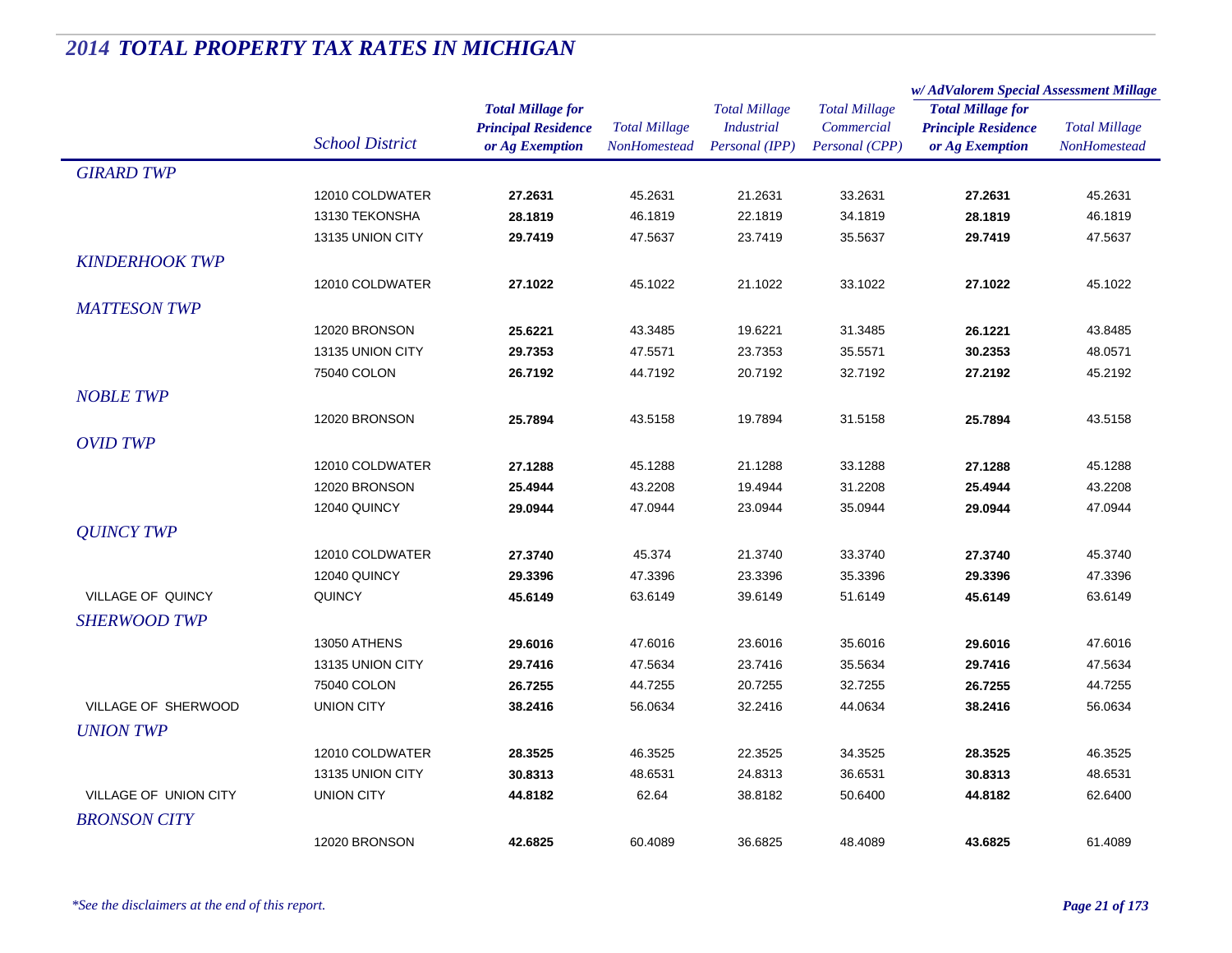|                              |                        |                            |                      | <b>Total Millage</b><br><b>Industrial</b> | <b>Total Millage</b> | w/AdValorem Special Assessment Millage                                    |                      |
|------------------------------|------------------------|----------------------------|----------------------|-------------------------------------------|----------------------|---------------------------------------------------------------------------|----------------------|
|                              |                        | <b>Total Millage for</b>   |                      |                                           |                      | <b>Total Millage for</b><br><b>Principle Residence</b><br>or Ag Exemption | <b>Total Millage</b> |
|                              |                        | <b>Principal Residence</b> | <b>Total Millage</b> |                                           | Commercial           |                                                                           |                      |
|                              | <b>School District</b> | or Ag Exemption            | <b>NonHomestead</b>  | Personal (IPP)                            | Personal (CPP)       |                                                                           | NonHomestead         |
| <b>COLDWATER CITY</b>        |                        |                            |                      |                                           |                      |                                                                           |                      |
|                              | 12010 COLDWATER        | 39.3097                    | 57.3097              | 33.3097                                   | 45.3097              | 39.3097                                                                   | 57.3097              |
| <b>COUNTY: CALHOUN</b>       |                        |                            |                      |                                           |                      |                                                                           |                      |
| <b>ALBION TWP</b>            |                        |                            |                      |                                           |                      |                                                                           |                      |
|                              | 13010 ALBION           | 33.8985                    | 51.8985              | 27.8985                                   | 39.8985              | 36.8985                                                                   | 54.8985              |
|                              | 13080 HOMER            | 33.4785                    | 51.4785              | 27.4785                                   | 39.4785              | 36.4785                                                                   | 54.4785              |
| <b>ATHENS TWP</b>            |                        |                            |                      |                                           |                      |                                                                           |                      |
|                              | <b>13050 ATHENS</b>    | 27.5338                    | 45.5338              | 21.5338                                   | 33.5338              | 30.8338                                                                   | 48.8338              |
|                              | 13135 UNION CITY       | 27.6738                    | 45.4956              | 21.6738                                   | 33.4956              | 30.9738                                                                   | 48.7956              |
| <b>VILLAGE OF ATHENS</b>     | <b>ATHENS</b>          | 37.0597                    | 55.0597              | 31.0597                                   | 43.0597              | 40.3597                                                                   | 58.3597              |
| <b>BEDFORD TWP</b>           |                        |                            |                      |                                           |                      |                                                                           |                      |
|                              | 13020 BATTLE CREEK     | 31.7825                    | 49.7825              | 25.7825                                   | 37.7825              | 36.2825                                                                   | 54.2825              |
|                              | 13120 PENNFIELD        | 33.7525                    | 51.7525              | 27.7525                                   | 39.7525              | 38.2525                                                                   | 56.2525              |
|                              | 39065 GULL LAKE        | 25.8883                    | 43.8883              | 19.8883                                   | 31.8883              | 30.3883                                                                   | 48.3883              |
|                              | 8030 HASTINGS          | 20.1154                    | 38.0416              | 14.1154                                   | 26.0416              | 24.6154                                                                   | 42.5416              |
|                              | 99991 TR-PENN/WHAST D  | 24.7683                    | 42.7683              | 18.7683                                   | 30.7683              | 29.2683                                                                   | 47.2683              |
| <b>BURLINGTON TWP</b>        |                        |                            |                      |                                           |                      |                                                                           |                      |
|                              | <b>13050 ATHENS</b>    | 29.0205                    | 47.0205              | 23.0205                                   | 35.0205              | 29.0205                                                                   | 47.0205              |
|                              | 13130 TEKONSHA         | 27.6005                    | 45.6005              | 21.6005                                   | 33.6005              | 27.6005                                                                   | 45.6005              |
|                              | 13135 UNION CITY       | 29.1605                    | 46.9823              | 23.1605                                   | 34.9823              | 29.1605                                                                   | 46.9823              |
| <b>VILLAGE OF BURLINGTON</b> | <b>TEKONSHA</b>        | 37.4521                    | 55.4521              | 31.4521                                   | 43.4521              | 37.4521                                                                   | 55.4521              |
| VILLAGE OF BURLINGTON        | <b>UNION CITY</b>      | 39.0121                    | 56.8339              | 33.0121                                   | 44.8339              | 39.0121                                                                   | 56.8339              |
| VILLAGE OF UNION CITY        | <b>UNION CITY</b>      | 43.1474                    | 60.9692              | 37.1474                                   | 48.9692              | 43.1474                                                                   | 60.9692              |
| <b>CLARENCE TWP</b>          |                        |                            |                      |                                           |                      |                                                                           |                      |
|                              | 13095 MAR LEE          | 27.7606                    | 45.7606              | 21.7606                                   | 33.7606              | 28.2606                                                                   | 46.2606              |
|                              | 23080 OLIVET           | 29.5370                    | 47.537               | 23.5370                                   | 35.5370              | 30.0370                                                                   | 48.0370              |
|                              | 38150 SPRINGPORT       | 31.9313                    | 49.9313              | 25.9313                                   | 37.9313              | 32.4313                                                                   | 50.4313              |
| <b>CLARENDON TWP</b>         |                        |                            |                      |                                           |                      |                                                                           |                      |
|                              | 13080 HOMER            | 33.0180                    | 51.018               | 27.0180                                   | 39.0180              | 33.0180                                                                   | 51.0180              |
|                              | 13130 TEKONSHA         | 28.9580                    | 46.958               | 22.9580                                   | 34.9580              | 28.9580                                                                   | 46.9580              |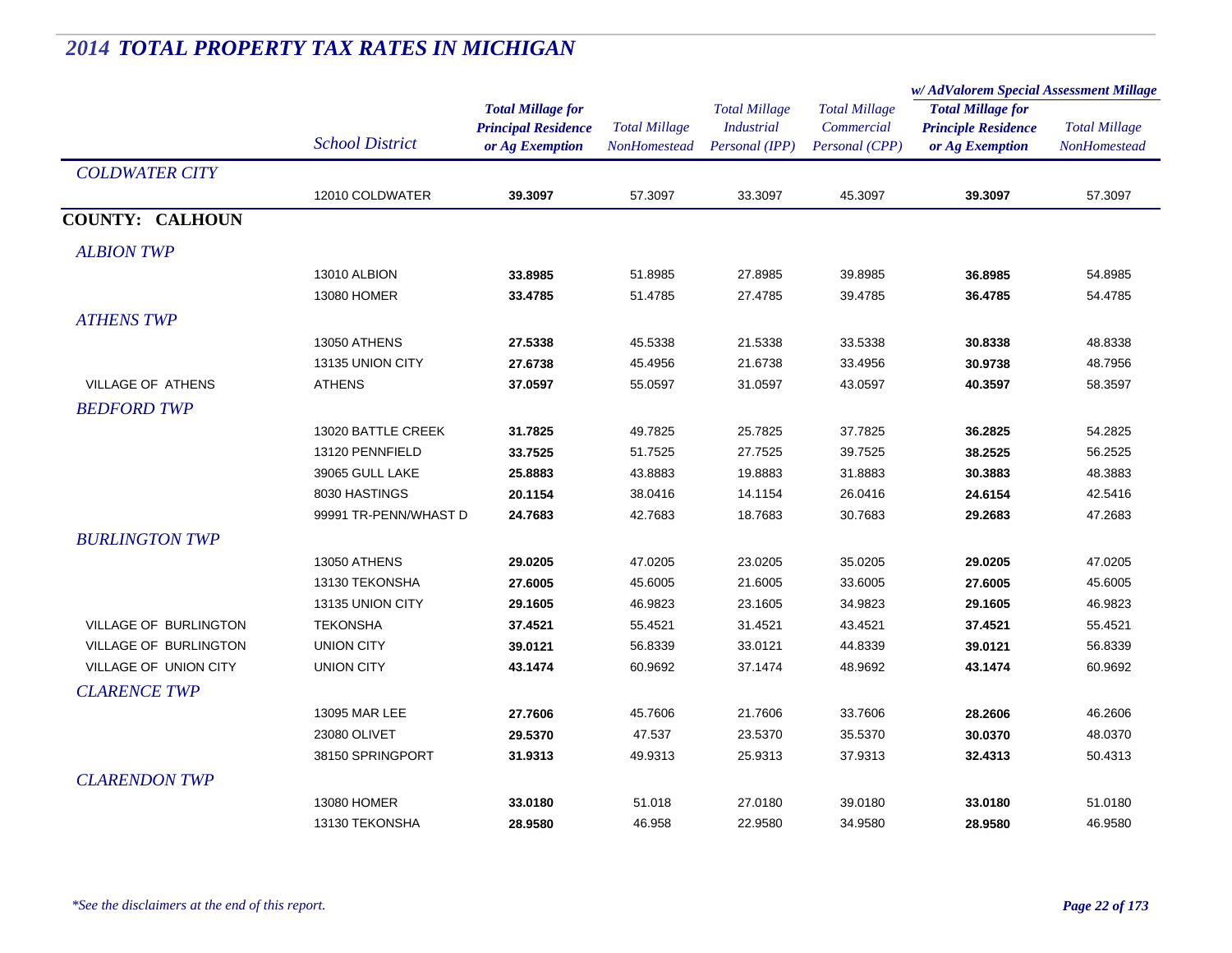|                     |                        |                            |                      | <b>Total Millage</b> | <b>Total Millage</b> | w/AdValorem Special Assessment Millage |                                             |
|---------------------|------------------------|----------------------------|----------------------|----------------------|----------------------|----------------------------------------|---------------------------------------------|
|                     |                        | <b>Total Millage for</b>   |                      |                      |                      | <b>Total Millage for</b>               | <b>Total Millage</b><br><b>NonHomestead</b> |
|                     | <b>School District</b> | <b>Principal Residence</b> | <b>Total Millage</b> | <b>Industrial</b>    | Commercial           | <b>Principle Residence</b>             |                                             |
|                     |                        | or Ag Exemption            | <b>NonHomestead</b>  | Personal (IPP)       | Personal (CPP)       | or Ag Exemption                        |                                             |
| <b>CONVIS TWP</b>   |                        |                            |                      |                      |                      |                                        |                                             |
|                     | 13110 MARSHALL         | 30.6706                    | 48.6706              | 24.6706              | 36.6706              | 30.6706                                | 48.6706                                     |
|                     | 13120 PENNFIELD        | 33.3606                    | 51.3606              | 27.3606              | 39.3606              | 33.3606                                | 51.3606                                     |
|                     | 23010 BELLEVUE         | 27.5670                    | 45.567               | 21.5670              | 33.5670              | 27.5670                                | 45.5670                                     |
|                     | 23080 OLIVET           | 28.2870                    | 46.287               | 22.2870              | 34.2870              | 28.2870                                | 46.2870                                     |
| <b>ECKFORD TWP</b>  |                        |                            |                      |                      |                      |                                        |                                             |
|                     | 13010 ALBION           | 34.1718                    | 52.1718              | 28.1718              | 40.1718              | 34.1718                                | 52.1718                                     |
|                     | 13080 HOMER            | 33.7518                    | 51.7518              | 27.7518              | 39.7518              | 33.7518                                | 51.7518                                     |
|                     | 13095 MAR LEE          | 30.4718                    | 48.4718              | 24.4718              | 36.4718              | 30.4718                                | 48.4718                                     |
|                     | 13110 MARSHALL         | 34.6318                    | 52.6318              | 28.6318              | 40.6318              | 34.6318                                | 52.6318                                     |
| <b>EMMETT TWP</b>   |                        |                            |                      |                      |                      |                                        |                                             |
|                     | 13020 BATTLE CREEK     | 31.7338                    | 49.7338              | 25.7338              | 37.7338              | 35.8078                                | 53.8078                                     |
|                     | 13070 HARPER CREEK     | 33.0338                    | 51.0338              | 27.0338              | 39.0338              | 37.1078                                | 55.1078                                     |
| <b>FREDONIA TWP</b> |                        |                            |                      |                      |                      |                                        |                                             |
|                     | 13070 HARPER CREEK     | 35.5023                    | 53.5023              | 29.5023              | 41.5023              | 35.5023                                | 53.5023                                     |
|                     | 13080 HOMER            | 34.6734                    | 52.6734              | 28.6734              | 40.6734              | 34.6734                                | 52.6734                                     |
|                     | 13110 MARSHALL         | 35.5534                    | 53.5534              | 29.5534              | 41.5534              | 35.5534                                | 53.5534                                     |
|                     | 13130 TEKONSHA         | 30.6134                    | 48.6134              | 24.6134              | 36.6134              | 30.6134                                | 48.6134                                     |
|                     | 13135 UNION CITY       | 32.1734                    | 49.9952              | 26.1734              | 37.9952              | 32.1734                                | 49.9952                                     |
| <b>HOMER TWP</b>    |                        |                            |                      |                      |                      |                                        |                                             |
|                     | 13080 HOMER            | 31.2052                    | 49.2052              | 25.2052              | 37.2052              | 32.3052                                | 50.3052                                     |
|                     | 30040 LITCHFIELD       | 22.4451                    | 40.4451              | 16.4451              | 28.4451              | 23.5451                                | 41.5451                                     |
| VILLAGE OF HOMER    | <b>HOMER</b>           | 47.1790                    | 65.179               | 41.1790              | 53.1790              | 47.1790                                | 65.1790                                     |
|                     |                        |                            |                      |                      |                      |                                        |                                             |
| <b>LEE TWP</b>      |                        |                            |                      |                      |                      |                                        |                                             |
|                     | 13095 MAR LEE          | 27.4401                    | 45.4401              | 21.4401              | 33.4401              | 27.4401                                | 45.4401                                     |
|                     | 13110 MARSHALL         | 31.6001                    | 49.6001              | 25.6001              | 37.6001              | 31.6001                                | 49.6001                                     |
|                     | 23080 OLIVET           | 29.2165                    | 47.2165              | 23.2165              | 35.2165              | 29.2165                                | 47.2165                                     |
| <b>LEROY TWP</b>    |                        |                            |                      |                      |                      |                                        |                                             |
|                     | <b>13050 ATHENS</b>    | 27.4141                    | 45.4141              | 21.4141              | 33.4141              | 27.4141                                | 45.4141                                     |
|                     | 13070 HARPER CREEK     | 32.9541                    | 50.9541              | 26.9541              | 38.9541              | 32.9541                                | 50.9541                                     |
|                     | 13199 TR-HARPER CRK/A  | 27.5541                    | 45.3759              | 21.5541              | 33.3759              | 27.5541                                | 45.3759                                     |
|                     | 39020 CLIMAX SCOTTS    | 28.1399                    | 46.1399              | 22.1399              | 34.1399              | 28.1399                                | 46.1399                                     |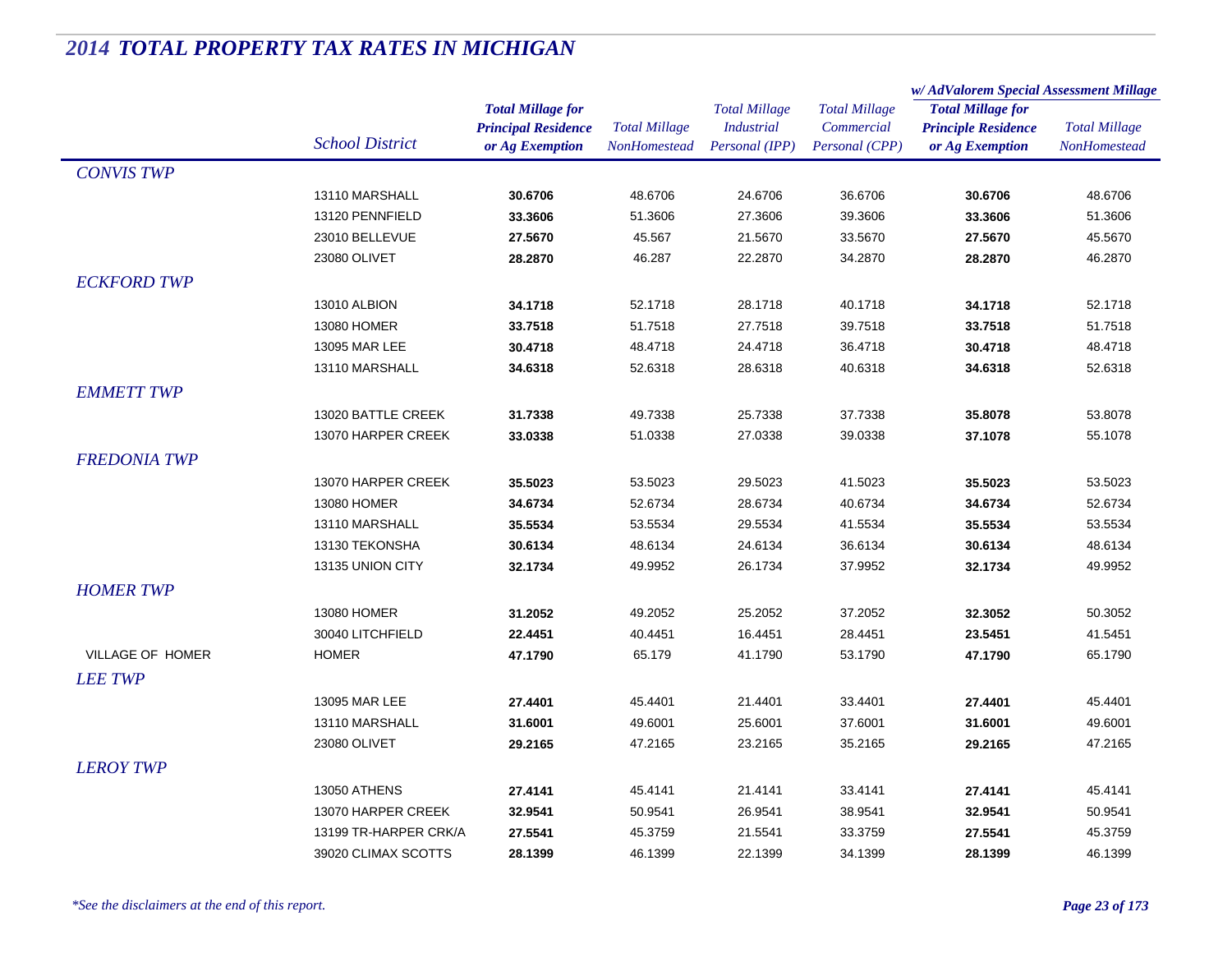|                            |                        |                                                                           | <b>Total Millage</b><br>NonHomestead | <b>Total Millage</b><br><b>Industrial</b><br>Personal (IPP) | <b>Total Millage</b><br>Commercial<br>Personal (CPP) | w/AdValorem Special Assessment Millage                                    |                                             |
|----------------------------|------------------------|---------------------------------------------------------------------------|--------------------------------------|-------------------------------------------------------------|------------------------------------------------------|---------------------------------------------------------------------------|---------------------------------------------|
|                            | <b>School District</b> | <b>Total Millage for</b><br><b>Principal Residence</b><br>or Ag Exemption |                                      |                                                             |                                                      | <b>Total Millage for</b><br><b>Principle Residence</b><br>or Ag Exemption | <b>Total Millage</b><br><b>NonHomestead</b> |
| <b>MARENGO TWP</b>         |                        |                                                                           |                                      |                                                             |                                                      |                                                                           |                                             |
|                            |                        |                                                                           |                                      |                                                             |                                                      |                                                                           |                                             |
|                            | 13010 ALBION           | 34.2817                                                                   | 52.2817                              | 28.2817                                                     | 40.2817                                              | 34.2817                                                                   | 52.2817                                     |
|                            | 13095 MAR LEE          | 30.5817                                                                   | 48.5817                              | 24.5817                                                     | 36.5817                                              | 30.5817                                                                   | 48.5817                                     |
|                            | 13110 MARSHALL         | 34.7417                                                                   | 52.7417                              | 28.7417                                                     | 40.7417                                              | 34.7417                                                                   | 52.7417                                     |
| <b>MARSHALL TWP</b>        |                        |                                                                           |                                      |                                                             |                                                      |                                                                           |                                             |
|                            | 13070 HARPER CREEK     | 34.9967                                                                   | 52.9967                              | 28.9967                                                     | 40.9967                                              | 34.9967                                                                   | 52.9967                                     |
|                            | 13110 MARSHALL         | 35.0478                                                                   | 53.0478                              | 29.0478                                                     | 41.0478                                              | 35.0478                                                                   | 53.0478                                     |
| <b>NEWTON TWP</b>          |                        |                                                                           |                                      |                                                             |                                                      |                                                                           |                                             |
|                            | <b>13050 ATHENS</b>    | 27.4730                                                                   | 45.473                               | 21.4730                                                     | 33.4730                                              | 27.4730                                                                   | 45.4730                                     |
|                            | 13070 HARPER CREEK     | 33.0130                                                                   | 51.013                               | 27.0130                                                     | 39.0130                                              | 33.0130                                                                   | 51.0130                                     |
|                            | 13110 MARSHALL         | 30.9930                                                                   | 48.993                               | 24.9930                                                     | 36.9930                                              | 30.9930                                                                   | 48.9930                                     |
|                            | 13135 UNION CITY       | 27.6130                                                                   | 45.4348                              | 21.6130                                                     | 33.4348                                              | 27.6130                                                                   | 45.4348                                     |
|                            | 13136 TR-HAR CRK W/ UC | 27.6130                                                                   | 45.4348                              | 21.6130                                                     | 33.4348                                              | 27.6130                                                                   | 45.4348                                     |
| <b>PENNFIELD TWP</b>       |                        |                                                                           |                                      |                                                             |                                                      |                                                                           |                                             |
|                            | 13020 BATTLE CREEK     | 36.3267                                                                   | 54.3267                              | 30.3267                                                     | 42.3267                                              | 36.3267                                                                   | 54.3267                                     |
|                            | 13070 HARPER CREEK     | 37.6267                                                                   | 55.6267                              | 31.6267                                                     | 43.6267                                              | 37.6267                                                                   | 55.6267                                     |
|                            | 13120 PENNFIELD        | 38.2967                                                                   | 56.2967                              | 32.2967                                                     | 44.2967                                              | 38.2967                                                                   | 56.2967                                     |
|                            | 23010 BELLEVUE         | 32.5031                                                                   | 50.5031                              | 26.5031                                                     | 38.5031                                              | 32.5031                                                                   | 50.5031                                     |
| <b>SHERIDAN TWP</b>        |                        |                                                                           |                                      |                                                             |                                                      |                                                                           |                                             |
|                            | 13010 ALBION           | 32.7591                                                                   | 50.7591                              | 26.7591                                                     | 38.7591                                              | 38.2591                                                                   | 56.2591                                     |
|                            | 13095 MAR LEE          | 26.8091                                                                   | 44.8091                              | 20.8091                                                     | 32.8091                                              | 32.3091                                                                   | 50.3091                                     |
|                            | 38150 SPRINGPORT       | 30.9798                                                                   | 48.9798                              | 24.9798                                                     | 36.9798                                              | 36.4798                                                                   | 54.4798                                     |
| <b>TEKONSHA TWP</b>        |                        |                                                                           |                                      |                                                             |                                                      |                                                                           |                                             |
|                            | 13080 HOMER            | 34.1429                                                                   | 52.1429                              | 28.1429                                                     | 40.1429                                              | 34.1429                                                                   | 52.1429                                     |
|                            | 13130 TEKONSHA         | 30.0829                                                                   | 48.0829                              | 24.0829                                                     | 36.0829                                              | 30.0829                                                                   | 48.0829                                     |
|                            | 13135 UNION CITY       | 31.6429                                                                   | 49.4647                              | 25.6429                                                     | 37.4647                                              | 31.6429                                                                   | 49.4647                                     |
| <b>VILLAGE OF TEKONSHA</b> | <b>TEKONSHA</b>        | 41.0829                                                                   | 59.0829                              | 35.0829                                                     | 47.0829                                              | 41.0829                                                                   | 59.0829                                     |
| <b>ALBION CITY</b>         |                        |                                                                           |                                      |                                                             |                                                      |                                                                           |                                             |
|                            | 13010 ALBION           | 51.7342                                                                   | 69.7342                              | 45.7342                                                     | 57.7342                                              | 51.7342                                                                   | 69.7342                                     |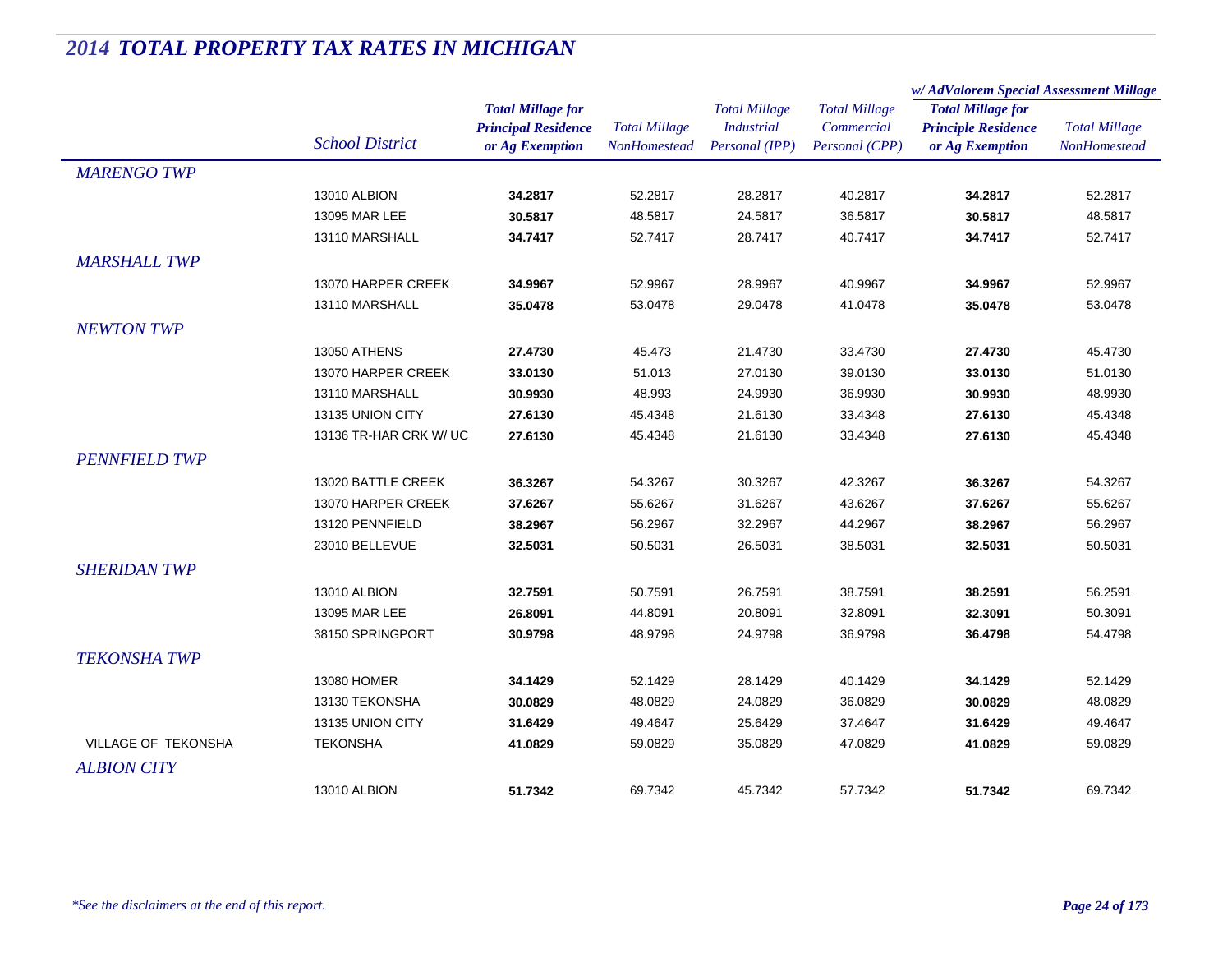|                             |                        |                            |                      | <b>Total Millage</b> | <b>Total Millage</b> | w/AdValorem Special Assessment Millage |                      |
|-----------------------------|------------------------|----------------------------|----------------------|----------------------|----------------------|----------------------------------------|----------------------|
|                             |                        | <b>Total Millage for</b>   |                      |                      |                      | <b>Total Millage for</b>               | <b>Total Millage</b> |
|                             | <b>School District</b> | <b>Principal Residence</b> | <b>Total Millage</b> | <b>Industrial</b>    | Commercial           | <b>Principle Residence</b>             |                      |
|                             |                        | or Ag Exemption            | <b>NonHomestead</b>  | Personal (IPP)       | Personal (CPP)       | or Ag Exemption                        | NonHomestead         |
| <b>BATTLE CREEK CITY</b>    |                        |                            |                      |                      |                      |                                        |                      |
|                             | 13020 BATTLE CREEK     | 45.6266                    | 63.6266              | 39.6266              | 51.6266              | 45.6266                                | 63.6266              |
|                             | 13070 HARPER CREEK     | 46.9266                    | 64.9266              | 40.9266              | 52.9266              | 46.9266                                | 64.9266              |
|                             | 13090 LAKEVIEW         | 44.2866                    | 62.2866              | 38.2866              | 50.2866              | 44.2866                                | 62.2866              |
|                             | 13120 PENNFIELD        | 47.5966                    | 65.5966              | 41.5966              | 53.5966              | 47.5966                                | 65.5966              |
|                             | 39020 CLIMAX SCOTTS    | 42.1124                    | 60.1124              | 36.1124              | 48.1124              | 42.1124                                | 60.1124              |
| <b>MARSHALL CITY</b>        |                        |                            |                      |                      |                      |                                        |                      |
|                             | 13110 MARSHALL         | 51.8279                    | 69.8279              | 45.8279              | 57.8279              | 51.8279                                | 69.8279              |
| <b>SPRINGFIELD CITY</b>     |                        |                            |                      |                      |                      |                                        |                      |
|                             | 13020 BATTLE CREEK     | 45.8906                    | 63.8906              | 39.8906              | 51.8906              | 45.8906                                | 63.8906              |
| <b>COUNTY: CASS</b>         |                        |                            |                      |                      |                      |                                        |                      |
| <b>CALVIN TWP</b>           |                        |                            |                      |                      |                      |                                        |                      |
|                             | 14010 CASSOPOLIS       | 21.3670                    | 39.367               | 15.3670              | 27.3670              | 21.3670                                | 39.3670              |
|                             | 14030 EDWARDSBURG      | 22.1791                    | 40.1791              | 16.1791              | 28.1791              | 22.1791                                | 40.1791              |
| <b>HOWARD TWP</b>           |                        |                            |                      |                      |                      |                                        |                      |
|                             |                        |                            |                      |                      |                      |                                        |                      |
|                             | <b>11300 NILES</b>     | 19.4379                    | 37.4379              | 13.4379              | 25.4379              | 19.4379                                | 37.4379              |
|                             | 14010 CASSOPOLIS       | 21.4376                    | 39.4376              | 15.4376              | 27.4376              | 21.4376                                | 39.4376              |
|                             | 14030 EDWARDSBURG      | 22.2497                    | 40.2497              | 16.2497              | 28.2497              | 22.2497                                | 40.2497              |
| <b>JEFFERSON TWP</b>        |                        |                            |                      |                      |                      |                                        |                      |
|                             | 14010 CASSOPOLIS       | 21.4544                    | 39.4544              | 15.4544              | 27.4544              | 23.2044                                | 41.2044              |
|                             | 14030 EDWARDSBURG      | 22.2665                    | 40.2665              | 16.2665              | 28.2665              | 24.0165                                | 42.0165              |
| <b>LA GRANGE TWP</b>        |                        |                            |                      |                      |                      |                                        |                      |
|                             | 14010 CASSOPOLIS       | 21.5387                    | 39.5387              | 15.5387              | 27.5387              | 23.5387                                | 41.5387              |
|                             | 14020 DOWAGIAC UNION   | 21.2508                    | 39.2508              | 15.2508              | 27.2508              | 23.2508                                | 41.2508              |
| VILLAGE OF CASSOPOLIS       | <b>CASSOPOLIS</b>      | 38.2639                    | 56.2639              | 32.2639              | 44.2639              | 40.2639                                | 58.2639              |
| <b>MARCELLUS TWP</b>        |                        |                            |                      |                      |                      |                                        |                      |
|                             | 14050 MARCELLUS        | 32.4900                    | 50.49                | 26.4900              | 38.4900              | 32.4900                                | 50.4900              |
| <b>VILLAGE OF MARCELLUS</b> | <b>MARCELLUS</b>       | 46.2347                    | 64.2347              | 40.2347              | 52.2347              | 46.2347                                | 64.2347              |
| <b>MASON TWP</b>            |                        |                            |                      |                      |                      |                                        |                      |
|                             | 14030 EDWARDSBURG      | 24.2879                    | 42.2879              | 18.2879              | 30.2879              | 24.2879                                | 42.2879              |
|                             | 75050 CONSTANTINE      | 27.8845                    | 45.8845              | 21.8845              | 33.8845              | 27.8845                                | 45.8845              |
|                             | 75070 WHITE PIGEON     | 25.0845                    | 43.0845              | 19.0845              | 31.0845              | 25.0845                                | 43.0845              |
|                             |                        |                            |                      |                      |                      |                                        |                      |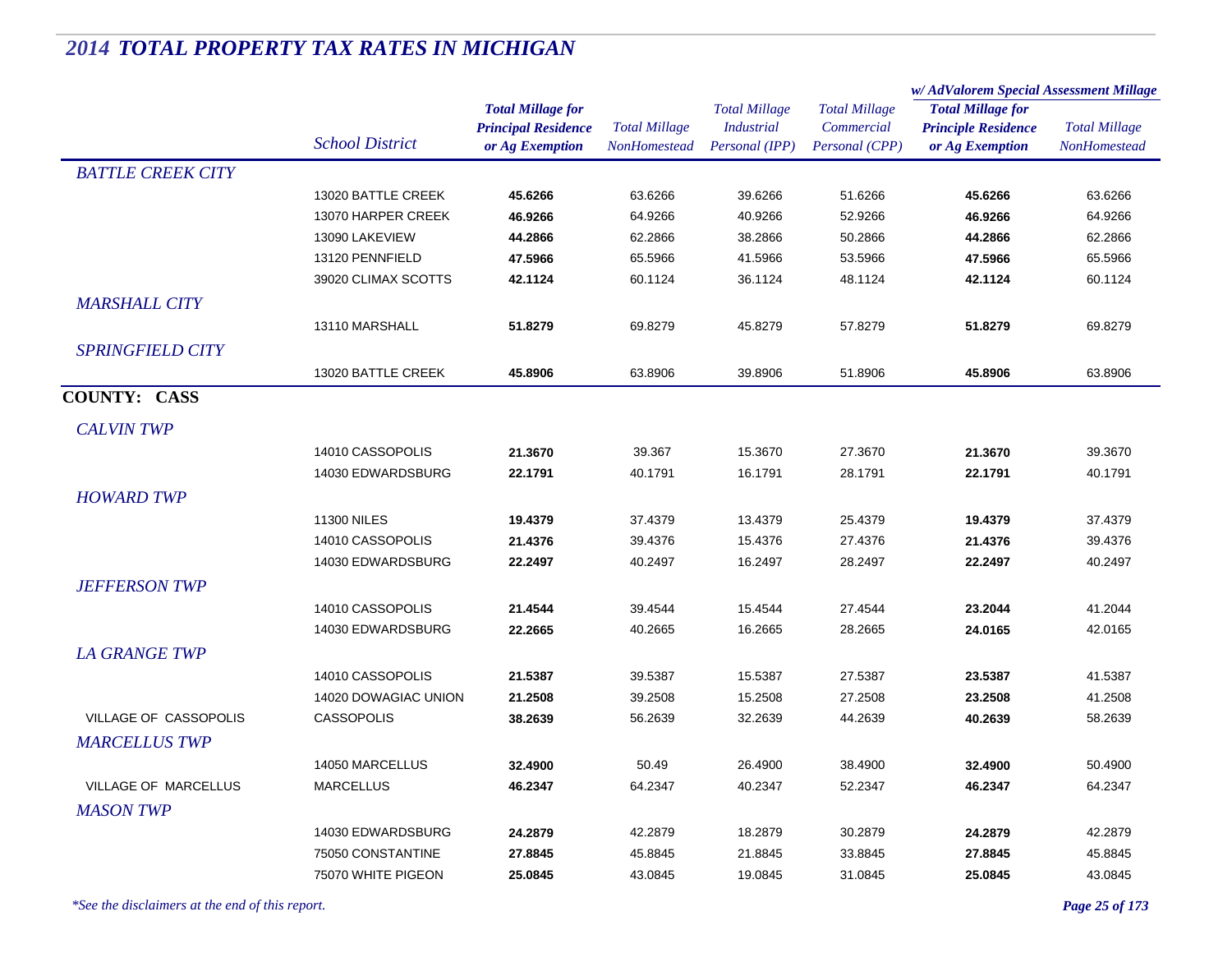|                         |                         |                                               |                                      |                                     |                              | w/AdValorem Special Assessment Millage        |                                      |
|-------------------------|-------------------------|-----------------------------------------------|--------------------------------------|-------------------------------------|------------------------------|-----------------------------------------------|--------------------------------------|
|                         |                         | <b>Total Millage for</b>                      |                                      | <b>Total Millage</b>                | <b>Total Millage</b>         | <b>Total Millage for</b>                      | <b>Total Millage</b><br>NonHomestead |
|                         | <b>School District</b>  | <b>Principal Residence</b><br>or Ag Exemption | <b>Total Millage</b><br>NonHomestead | <b>Industrial</b><br>Personal (IPP) | Commercial<br>Personal (CPP) | <b>Principle Residence</b><br>or Ag Exemption |                                      |
| <b>MILTON TWP</b>       |                         |                                               |                                      |                                     |                              |                                               |                                      |
|                         | 11210 BRANDY WINE       | 24.6418                                       | 42.6418                              | 18.6418                             | 30.6418                      | 24.6418                                       | 42.6418                              |
|                         | 14030 EDWARDSBURG       | 23.2736                                       | 41.2736                              | 17.2736                             | 29.2736                      | 23.2736                                       | 41.2736                              |
| <b>NEWBERG TWP</b>      |                         |                                               |                                      |                                     |                              |                                               |                                      |
|                         | 14010 CASSOPOLIS        | 22.5245                                       | 40.5245                              | 16.5245                             | 28.5245                      | 22.5245                                       | 40.5245                              |
|                         | 14050 MARCELLUS         | 28.1366                                       | 46.1366                              | 22.1366                             | 34.1366                      | 28.1366                                       | 46.1366                              |
|                         | 75050 CONSTANTINE       | 26.9332                                       | 44.9332                              | 20.9332                             | 32.9332                      | 26.9332                                       | 44.9332                              |
|                         | 75080 THREE RIVERS      | 25.6932                                       | 43.6932                              | 19.6932                             | 31.6932                      | 25.6932                                       | 43.6932                              |
| <b>ONTWA TWP</b>        |                         |                                               |                                      |                                     |                              |                                               |                                      |
|                         | 14030 EDWARDSBURG       | 26.4353                                       | 44.4353                              | 20.4353                             | 32.4353                      | 26.4353                                       | 44.4353                              |
| VILLAGE OF EDWARDSBURG  | EDWARDSBURG             | 32.1833                                       | 50.1833                              | 26.1833                             | 38.1833                      | 32.1833                                       | 50.1833                              |
| <b>PENN TWP</b>         |                         |                                               |                                      |                                     |                              |                                               |                                      |
|                         | 14010 CASSOPOLIS        | 21.3460                                       | 39.346                               | 15.3460                             | 27.3460                      | 22.1686                                       | 40.1686                              |
|                         | 14050 MARCELLUS         | 26.9581                                       | 44.9581                              | 20.9581                             | 32.9581                      | 27.7807                                       | 45.7807                              |
| VILLAGE OF CASSOPOLIS   | <b>CASSOPOLIS</b>       | 38.0712                                       | 56.0712                              | 32.0712                             | 44.0712                      | 38.8938                                       | 56.8938                              |
| VILLAGE OF VANDALIA     | <b>CASSOPOLIS</b>       | 38.3460                                       | 56.346                               | 32.3460                             | 44.3460                      | 39.1686                                       | 57.1686                              |
| <b>POKAGON TWP</b>      |                         |                                               |                                      |                                     |                              |                                               |                                      |
|                         | <b>11300 NILES</b>      | 19.4373                                       | 37.4373                              | 13.4373                             | 25.4373                      | 19.4373                                       | 37.4373                              |
|                         | 14010 CASSOPOLIS        | 21.4370                                       | 39.437                               | 15.4370                             | 27.4370                      | 21.4370                                       | 39.4370                              |
|                         | 14020 DOWAGIAC UNION    | 21.1491                                       | 39.1491                              | 15.1491                             | 27.1491                      | 21.1491                                       | 39.1491                              |
| <b>PORTER TWP</b>       |                         |                                               |                                      |                                     |                              |                                               |                                      |
|                         | 14010 CASSOPOLIS        | 23.3585                                       | 41.3585                              | 17.3585                             | 29.3585                      | 23.3585                                       | 41.3585                              |
|                         | 75050 CONSTANTINE       | 27.7672                                       | 45.7672                              | 21.7672                             | 33.7672                      | 27.7672                                       | 45.7672                              |
|                         | 75070 WHITE PIGEON      | 24.9672                                       | 42.9672                              | 18.9672                             | 30.9672                      | 24.9672                                       | 42.9672                              |
|                         | 75080 THREE RIVERS      | 26.5272                                       | 44.5272                              | 20.5272                             | 32.5272                      | 26.5272                                       | 44.5272                              |
| <b>SILVER CREEK TWP</b> |                         |                                               |                                      |                                     |                              |                                               |                                      |
|                         | 11250 EAU CLAIRE        | 22.2621                                       | 40.2621                              | 16.2621                             | 28.2621                      | 22.2621                                       | 40.2621                              |
|                         | 11300 TR-DISTRICT 11300 | 20.4221                                       | 38.4221                              | 14.4221                             | 26.4221                      | 20.4221                                       | 38.4221                              |
|                         | 14020 DOWAGIAC UNION    | 22.1339                                       | 40.1339                              | 16.1339                             | 28.1339                      | 22.1339                                       | 40.1339                              |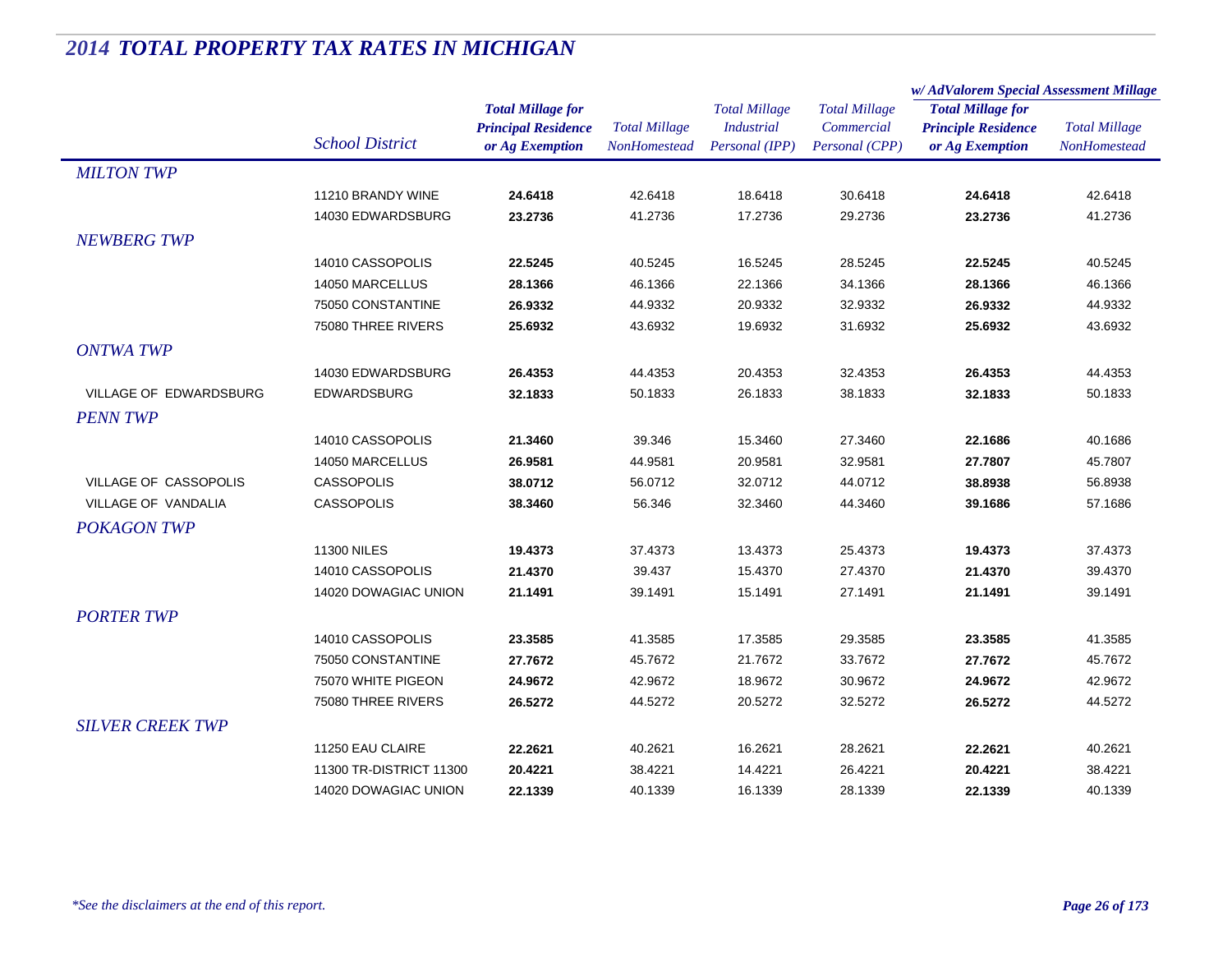|                           |                        |                                                                           |                                             |                                                             |                                                      | w/AdValorem Special Assessment Millage                                    |                                      |
|---------------------------|------------------------|---------------------------------------------------------------------------|---------------------------------------------|-------------------------------------------------------------|------------------------------------------------------|---------------------------------------------------------------------------|--------------------------------------|
|                           | <b>School District</b> | <b>Total Millage for</b><br><b>Principal Residence</b><br>or Ag Exemption | <b>Total Millage</b><br><b>NonHomestead</b> | <b>Total Millage</b><br><b>Industrial</b><br>Personal (IPP) | <b>Total Millage</b><br>Commercial<br>Personal (CPP) | <b>Total Millage for</b><br><b>Principle Residence</b><br>or Ag Exemption | <b>Total Millage</b><br>NonHomestead |
| <b>VOLINIA TWP</b>        |                        |                                                                           |                                             |                                                             |                                                      |                                                                           |                                      |
|                           | 14020 DOWAGIAC UNION   | 23.1544                                                                   | 41.1544                                     | 17.1544                                                     | 29.1544                                              | 23.1544                                                                   | 41.1544                              |
|                           | 14050 MARCELLUS        | 29.0544                                                                   | 47.0544                                     | 23.0544                                                     | 35.0544                                              | 29.0544                                                                   | 47.0544                              |
|                           | 80050 DECATUR          | 31.4755                                                                   | 49.4755                                     | 25.4755                                                     | 37.4755                                              | 31.4755                                                                   | 49.4755                              |
| <b>WAYNE TWP</b>          |                        |                                                                           |                                             |                                                             |                                                      |                                                                           |                                      |
|                           | 14010 CASSOPOLIS       | 21.6001                                                                   | 39.6001                                     | 15.6001                                                     | 27.6001                                              | 21.6001                                                                   | 39.6001                              |
|                           | 14020 DOWAGIAC UNION   | 21.3122                                                                   | 39.3122                                     | 15.3122                                                     | 27.3122                                              | 21.3122                                                                   | 39.3122                              |
|                           | 14050 MARCELLUS        | 27.2122                                                                   | 45.2122                                     | 21.2122                                                     | 33.2122                                              | 27.2122                                                                   | 45.2122                              |
|                           | 80050 DECATUR          | 29.6333                                                                   | 47.6333                                     | 23.6333                                                     | 35.6333                                              | 29.6333                                                                   | 47.6333                              |
| <b>DOWAGIAC CITY</b>      |                        |                                                                           |                                             |                                                             |                                                      |                                                                           |                                      |
|                           | 14020 DOWAGIAC UNION   | 37.1147                                                                   | 55.1147                                     | 31.1147                                                     | 43.1147                                              | 37.1147                                                                   | 55.1147                              |
| <b>NILES CITY</b>         |                        |                                                                           |                                             |                                                             |                                                      |                                                                           |                                      |
|                           | <b>11300 NILES</b>     | 34.1355                                                                   | 52.1355                                     | 28.1355                                                     | 40.1355                                              | 34.1355                                                                   | 52.1355                              |
| <b>COUNTY: CHARLEVOIX</b> |                        |                                                                           |                                             |                                                             |                                                      |                                                                           |                                      |
| <b>BAY TWP</b>            |                        |                                                                           |                                             |                                                             |                                                      |                                                                           |                                      |
|                           | 15020 BOYNE CITY       | 22.8339                                                                   | 40.8339                                     | 16.8339                                                     | 28.8339                                              | 22.8339                                                                   | 40.8339                              |
| <b>BOYNE VALLEY TWP</b>   |                        |                                                                           |                                             |                                                             |                                                      |                                                                           |                                      |
|                           | 15020 BOYNE CITY       | 22.6704                                                                   | 40.6704                                     | 16.6704                                                     | 28.6704                                              | 22.6704                                                                   | 40.6704                              |
|                           | 15030 BOYNE FALLS      | 23.3704                                                                   | 41.3704                                     | 17.3704                                                     | 29.3704                                              | 23.3704                                                                   | 41.3704                              |
| VILLAGE OF BOYNE FALLS    | <b>BOYNE FALLS</b>     | 32.9270                                                                   | 50.927                                      | 26.9270                                                     | 38.9270                                              | 32.9270                                                                   | 50.9270                              |
| <b>CHANDLER TWP</b>       |                        |                                                                           |                                             |                                                             |                                                      |                                                                           |                                      |
|                           | 24070 PETOSKEY         | 22.1506                                                                   | 40.1506                                     | 16.1506                                                     | 28.1506                                              | 22.1506                                                                   | 40.1506                              |
|                           | 69040 VANDERBILT       | 20.5973                                                                   | 38.5973                                     | 14.5973                                                     | 26.5973                                              | 20.5973                                                                   | 38.5973                              |
| <b>CHARLEVOIX TWP</b>     |                        |                                                                           |                                             |                                                             |                                                      |                                                                           |                                      |
|                           | 15050 CHARLEVOIX       | 24.6175                                                                   | 42.6175                                     | 18.6175                                                     | 30.6175                                              | 24.6175                                                                   | 42.6175                              |
|                           |                        |                                                                           |                                             |                                                             |                                                      |                                                                           |                                      |
| <b>EVANGELINE TWP</b>     |                        |                                                                           |                                             |                                                             |                                                      |                                                                           |                                      |
|                           | 15020 BOYNE CITY       | 24.6414                                                                   | 42.6414                                     | 18.6414                                                     | 30.6414                                              | 24.6414                                                                   | 42.6414                              |
| <b>EVELINE TWP</b>        |                        |                                                                           |                                             |                                                             |                                                      |                                                                           |                                      |
|                           | 15020 BOYNE CITY       | 23.3509                                                                   | 41.3509                                     | 17.3509                                                     | 29.3509                                              | 23.3509                                                                   | 41.3509                              |
|                           | 15050 CHARLEVOIX       | 23.7842                                                                   | 41.7842                                     | 17.7842                                                     | 29.7842                                              | 23.7842                                                                   | 41.7842                              |
|                           | 15060 EAST JORDAN      | 23.5874                                                                   | 41.5874                                     | 17.5874                                                     | 29.5874                                              | 23.5874                                                                   | 41.5874                              |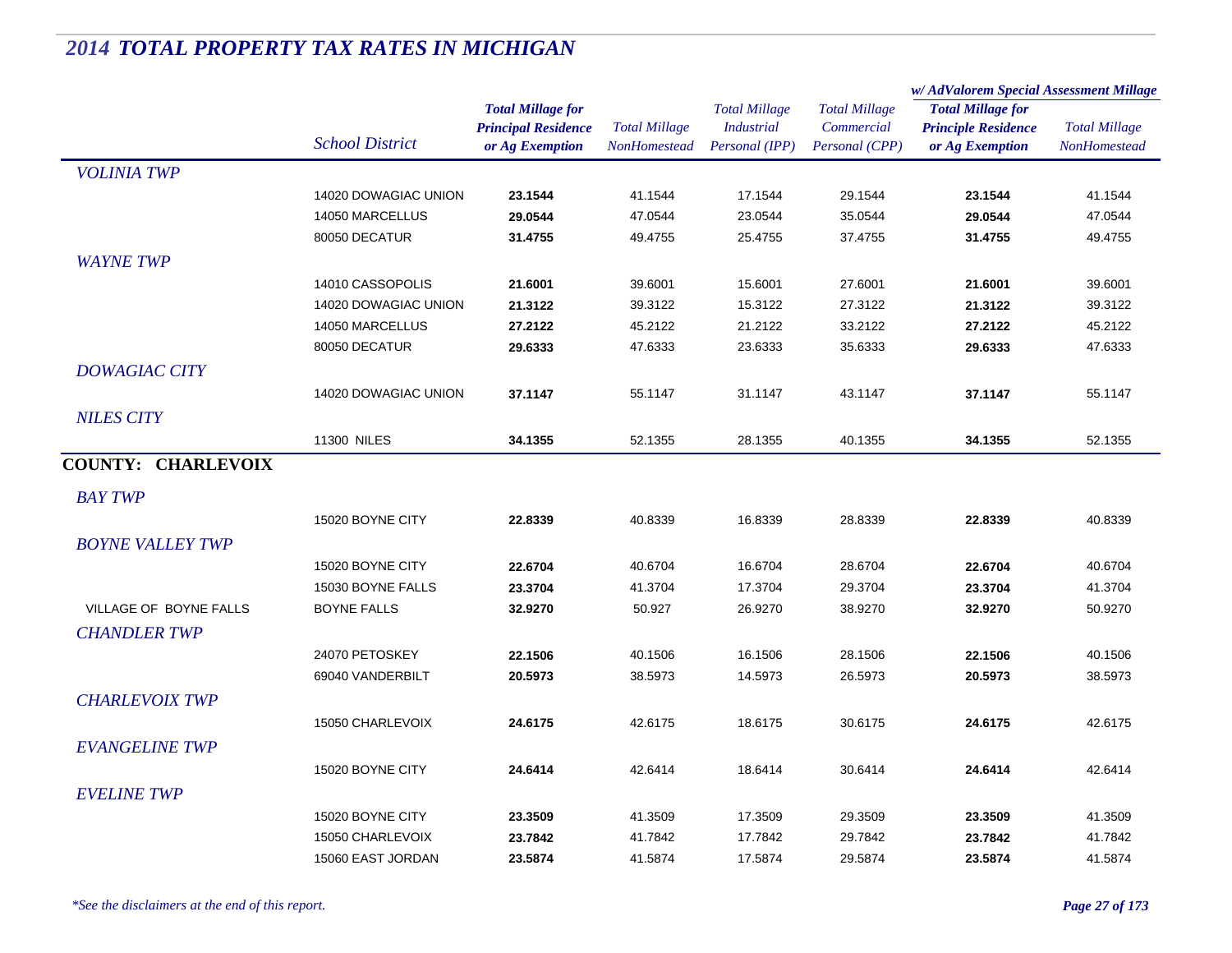|                        |                        |                            |                      |                      |                      | w/AdValorem Special Assessment Millage |                      |
|------------------------|------------------------|----------------------------|----------------------|----------------------|----------------------|----------------------------------------|----------------------|
|                        |                        | <b>Total Millage for</b>   |                      | <b>Total Millage</b> | <b>Total Millage</b> | <b>Total Millage for</b>               |                      |
|                        |                        | <b>Principal Residence</b> | <b>Total Millage</b> | <b>Industrial</b>    | Commercial           | <b>Principle Residence</b>             | <b>Total Millage</b> |
|                        | <b>School District</b> | or Ag Exemption            | NonHomestead         | Personal (IPP)       | Personal (CPP)       | or Ag Exemption                        | NonHomestead         |
| <b>HAYES TWP</b>       |                        |                            |                      |                      |                      |                                        |                      |
|                        | 15020 BOYNE CITY       | 24.0525                    | 42.0525              | 18.0525              | 30.0525              | 24.0525                                | 42.0525              |
|                        | 15050 CHARLEVOIX       | 23.6175                    | 41.6175              | 17.6175              | 29.6175              | 23.6175                                | 41.6175              |
|                        | 24070 PETOSKEY         | 22.4839                    | 40.4839              | 16.4839              | 28.4839              | 22.4839                                | 40.4839              |
| <b>HUDSON TWP</b>      |                        |                            |                      |                      |                      |                                        |                      |
|                        | 15030 BOYNE FALLS      | 22.5813                    | 40.5813              | 16.5813              | 28.5813              | 22.5813                                | 40.5813              |
|                        | 69040 VANDERBILT       | 20.5973                    | 38.5973              | 14.5973              | 26.5973              | 20.5973                                | 38.5973              |
| <b>MARION TWP</b>      |                        |                            |                      |                      |                      |                                        |                      |
|                        | 05065 ELLSWORTH        | 20.5313                    | 38.5313              | 14.5313              | 26.5313              | 20.5313                                | 38.5313              |
|                        | 15050 CHARLEVOIX       | 23.7842                    | 41.7842              | 17.7842              | 29.7842              | 23.7842                                | 41.7842              |
| <b>MELROSE TWP</b>     |                        |                            |                      |                      |                      |                                        |                      |
|                        | 15020 BOYNE CITY       | 24.5798                    | 42.5798              | 18.5798              | 30.5798              | 24.5798                                | 42.5798              |
|                        | 15030 BOYNE FALLS      | 25.2798                    | 43.2798              | 19.2798              | 31.2798              | 25.2798                                | 43.2798              |
|                        | 24070 PETOSKEY         | 24.8491                    | 42.8491              | 18.8491              | 30.8491              | 24.8491                                | 42.8491              |
| <b>NORWOOD TWP</b>     |                        |                            |                      |                      |                      |                                        |                      |
|                        | 15050 CHARLEVOIX       | 24.0342                    | 42.0342              | 18.0342              | 30.0342              | 24.0342                                | 42.0342              |
| <b>PEAINE TWP</b>      |                        |                            |                      |                      |                      |                                        |                      |
|                        | 15010 BEAVER ISLAND    | 27.5525                    | 43.3433              | 21.5525              | 31.3433              | 27.5525                                | 43.3433              |
| <b>ST JAMES TWP</b>    |                        |                            |                      |                      |                      |                                        |                      |
|                        | 15010 BEAVER ISLAND    | 31.5043                    | 47.2951              |                      |                      | 31.5043                                | 47.2951              |
|                        |                        |                            |                      | 25.5043              | 35.2951              |                                        |                      |
| <b>SOUTH ARM TWP</b>   |                        |                            |                      |                      |                      |                                        |                      |
|                        | 05065 ELLSWORTH        | 19.5313                    | 37.5313              | 13.5313              | 25.5313              | 19.5313                                | 37.5313              |
|                        | 15060 EAST JORDAN      | 22.5874                    | 40.5874              | 16.5874              | 28.5874              | 22.5874                                | 40.5874              |
| <b>WILSON TWP</b>      |                        |                            |                      |                      |                      |                                        |                      |
|                        | 15020 BOYNE CITY       | 23.8509                    | 41.8509              | 17.8509              | 29.8509              | 23.8509                                | 41.8509              |
|                        | 15060 EAST JORDAN      | 24.0874                    | 42.0874              | 18.0874              | 30.0874              | 24.0874                                | 42.0874              |
| <b>BOYNE CITY CITY</b> |                        |                            |                      |                      |                      |                                        |                      |
|                        | 15020 BOYNE CITY       | 36.3609                    | 54.3609              | 30.3609              | 42.3609              | 36.3609                                | 54.3609              |
|                        | 15030 BOYNE FALLS      | 37.0609                    | 55.0609              | 31.0609              | 43.0609              | 37.0609                                | 55.0609              |
| <b>CHARLEVOIX CITY</b> |                        |                            |                      |                      |                      |                                        |                      |
|                        | 15050 CHARLEVOIX       | 33.7268                    | 51.7268              | 27.7268              | 39.7268              | 33.7268                                | 51.7268              |
|                        |                        |                            |                      |                      |                      |                                        |                      |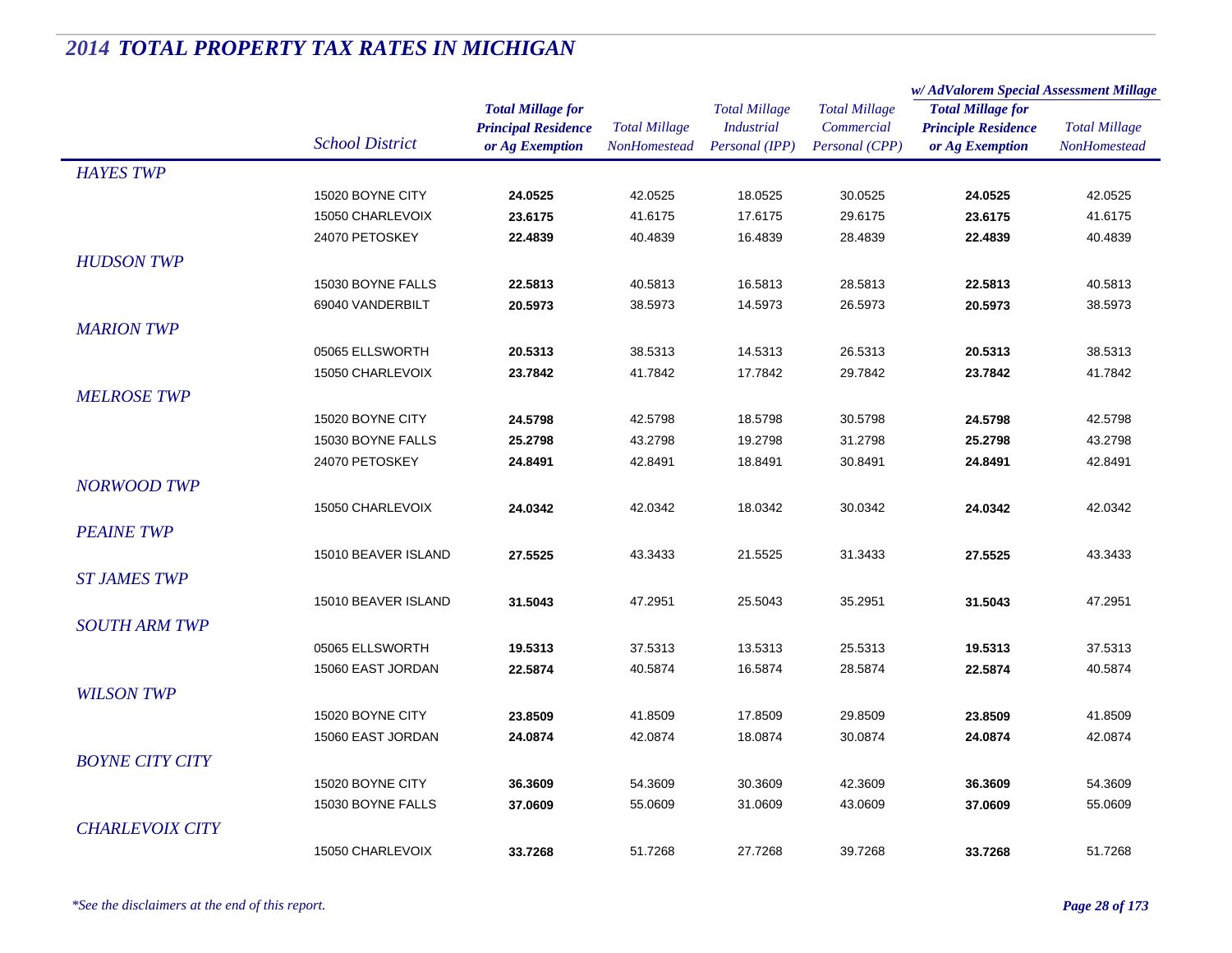|                                 |                        | <b>Total Millage for</b><br><b>Principal Residence</b> | <b>Total Millage</b> | <b>Total Millage</b><br><b>Industrial</b> | <b>Total Millage</b><br>Commercial | w/AdValorem Special Assessment Millage                 |                      |  |
|---------------------------------|------------------------|--------------------------------------------------------|----------------------|-------------------------------------------|------------------------------------|--------------------------------------------------------|----------------------|--|
|                                 |                        |                                                        |                      |                                           |                                    | <b>Total Millage for</b><br><b>Principle Residence</b> | <b>Total Millage</b> |  |
|                                 |                        |                                                        |                      |                                           |                                    |                                                        |                      |  |
|                                 | <b>School District</b> | or Ag Exemption                                        | <b>NonHomestead</b>  | Personal (IPP)                            | Personal (CPP)                     | or Ag Exemption                                        | <b>NonHomestead</b>  |  |
| <b>EAST JORDAN CITY</b>         |                        |                                                        |                      |                                           |                                    |                                                        |                      |  |
|                                 | 15060 EAST JORDAN      | 39.3827                                                | 57.3827              | 33.3827                                   | 45.3827                            | 39.3827                                                | 57.3827              |  |
| <b>COUNTY: CHEBOYGAN</b>        |                        |                                                        |                      |                                           |                                    |                                                        |                      |  |
| <b>ALOHA TWP</b>                |                        |                                                        |                      |                                           |                                    |                                                        |                      |  |
|                                 | 16015 CHEBOYGAN        | 22.0774                                                | 40.0774              | 16.0774                                   | 28.0774                            | 22.0774                                                | 40.0774              |  |
| <b>BEAUGRAND TWP</b>            |                        |                                                        |                      |                                           |                                    |                                                        |                      |  |
|                                 | 16015 CHEBOYGAN        | 21.1049                                                | 39.1049              | 15.1049                                   | 27.1049                            | 21.1049                                                | 39.1049              |  |
|                                 |                        |                                                        |                      |                                           |                                    |                                                        |                      |  |
| <b>BENTON TWP</b>               |                        |                                                        |                      |                                           |                                    |                                                        |                      |  |
|                                 | 16015 CHEBOYGAN        | 20.1019                                                | 38.1019              | 14.1019                                   | 26.1019                            | 20.1019                                                | 38.1019              |  |
| <b>BURT TWP</b>                 |                        |                                                        |                      |                                           |                                    |                                                        |                      |  |
|                                 | 24040 PELLSTON         | 22.0217                                                | 40.0217              | 16.0217                                   | 28.0217                            | 22.0217                                                | 40.0217              |  |
| <b>ELLIS TWP</b>                |                        |                                                        |                      |                                           |                                    |                                                        |                      |  |
|                                 | 16050 INLAND LAKES     | 20.7140                                                | 38.7068              | 14.7140                                   | 26.7068                            | 20.7140                                                | 38.7068              |  |
|                                 | 16100 WOLVERINE        | 19.6640                                                | 37.664               | 13.6640                                   | 25.6640                            | 19.6640                                                | 37.6640              |  |
| <b>FOREST TWP</b>               |                        |                                                        |                      |                                           |                                    |                                                        |                      |  |
|                                 | 71050 ONAWAY           | 19.2296                                                | 37.2296              | 13.2296                                   | 25.2296                            | 19.2296                                                | 37.2296              |  |
| <b>GRANT TWP</b>                |                        |                                                        |                      |                                           |                                    |                                                        |                      |  |
|                                 | 16015 CHEBOYGAN        | 21.0874                                                | 39.0874              | 15.0874                                   | 27.0874                            | 21.0874                                                | 39.0874              |  |
| <b>HEBRON TWP</b>               |                        |                                                        |                      |                                           |                                    |                                                        |                      |  |
|                                 | 16015 CHEBOYGAN        | 20.8882                                                | 38.8882              | 14.8882                                   | 26.8882                            | 20.8882                                                | 38.8882              |  |
|                                 | 16070 MACKINAW CITY    | 17.6779                                                | 35.4413              | 11.6779                                   | 23.4413                            | 17.6779                                                | 35.4413              |  |
|                                 | 24040 PELLSTON         | 21.3319                                                | 39.3319              | 15.3319                                   | 27.3319                            | 21.3319                                                | 39.3319              |  |
| <b>INVERNESS TWP</b>            |                        |                                                        |                      |                                           |                                    |                                                        |                      |  |
|                                 | 16015 CHEBOYGAN        | 21.0725                                                | 39.0725              | 15.0725                                   | 27.0725                            | 21.0725                                                | 39.0725              |  |
|                                 |                        |                                                        |                      |                                           |                                    |                                                        |                      |  |
| <b>KOEHLER TWP</b>              |                        |                                                        |                      |                                           |                                    |                                                        |                      |  |
|                                 | 16050 INLAND LAKES     | 19.4208                                                | 37.4136              | 13.4208                                   | 25.4136                            | 19.4208                                                | 37.4136              |  |
| <b>MACKINAW TWP</b>             |                        |                                                        |                      |                                           |                                    |                                                        |                      |  |
|                                 | 16070 MACKINAW CITY    | 16.9065                                                | 34.6699              | 10.9065                                   | 22.6699                            | 16.9065                                                | 34.6699              |  |
| <b>VILLAGE OF MACKINAW CITY</b> | <b>MACKINAW CITY</b>   | 33.9980                                                | 51.7614              | 27.9980                                   | 39.7614                            | 33.9980                                                | 51.7614              |  |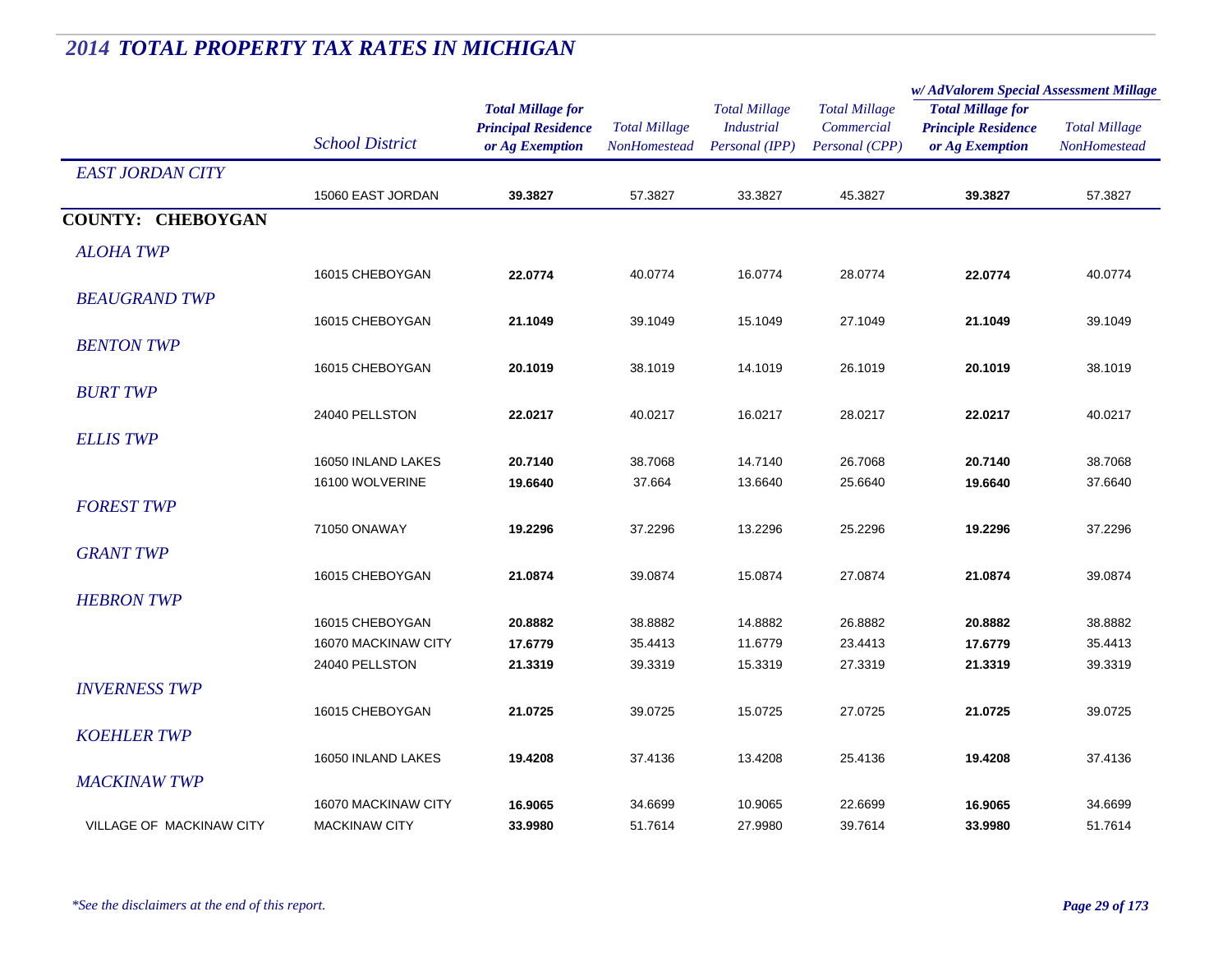|                         |                        | <b>Total Millage for</b>   | <b>Total Millage</b> | <b>Total Millage</b> | <b>Total Millage</b> | w/ AdValorem Special Assessment Millage                |                      |
|-------------------------|------------------------|----------------------------|----------------------|----------------------|----------------------|--------------------------------------------------------|----------------------|
|                         |                        |                            |                      |                      |                      | <b>Total Millage for</b><br><b>Principle Residence</b> | <b>Total Millage</b> |
|                         |                        | <b>Principal Residence</b> |                      | <b>Industrial</b>    | Commercial           |                                                        |                      |
|                         | <b>School District</b> | or Ag Exemption            | NonHomestead         | Personal (IPP)       | Personal (CPP)       | or Ag Exemption                                        | NonHomestead         |
| <b>MENTOR TWP</b>       |                        |                            |                      |                      |                      |                                                        |                      |
|                         | 16050 INLAND LAKES     | 19.4092                    | 37.402               | 13.4092              | 25.4020              | 19.4092                                                | 37.4020              |
|                         | 16100 WOLVERINE        | 18.3592                    | 36.3592              | 12.3592              | 24.3592              | 18.3592                                                | 36.3592              |
| <b>MULLETT TWP</b>      |                        |                            |                      |                      |                      |                                                        |                      |
|                         | 16015 CHEBOYGAN        | 21.4322                    | 39.4322              | 15.4322              | 27.4322              | 21.4322                                                | 39.4322              |
|                         | 16050 INLAND LAKES     | 21.2719                    | 39.2647              | 15.2719              | 27.2647              | 21.2719                                                | 39.2647              |
| <b>MUNRO TWP</b>        |                        |                            |                      |                      |                      |                                                        |                      |
|                         | 16015 CHEBOYGAN        | 20.6574                    | 38.6574              | 14.6574              | 26.6574              | 20.6574                                                | 38.6574              |
|                         | 24040 PELLSTON         | 21.1011                    | 39.1011              | 15.1011              | 27.1011              | 21.1011                                                | 39.1011              |
| <b>NUNDA TWP</b>        |                        |                            |                      |                      |                      |                                                        |                      |
|                         | 16100 WOLVERINE        | 20.5086                    | 38.5086              | 14.5086              | 26.5086              | 20.5086                                                | 38.5086              |
| VILLAGE OF WOLVERINE    | <b>WOLVERINE</b>       | 32.6454                    | 50.6454              | 26.6454              | 38.6454              | 32.6454                                                | 50.6454              |
| <b>TUSCARORA TWP</b>    |                        |                            |                      |                      |                      |                                                        |                      |
|                         | 16050 INLAND LAKES     | 19.0916                    | 37.0844              | 13.0916              | 25.0844              | 23.9519                                                | 41.9447              |
| <b>WALKER TWP</b>       |                        |                            |                      |                      |                      |                                                        |                      |
|                         | 16050 INLAND LAKES     | 19.8065                    | 37.7993              | 13.8065              | 25.7993              | 19.8065                                                | 37.7993              |
| <b>WAVERLY TWP</b>      |                        |                            |                      |                      |                      |                                                        |                      |
|                         | 71050 ONAWAY           | 19.4901                    | 37.4901              | 13.4901              | 25.4901              | 19.4901                                                | 37.4901              |
| <b>WILMOT TWP</b>       |                        |                            |                      |                      |                      |                                                        |                      |
|                         | 16100 WOLVERINE        | 19.8401                    | 37.8401              | 13.8401              | 25.8401              | 20.9526                                                | 38.9526              |
|                         | 69040 VANDERBILT       | 21.3401                    | 39.3401              | 15.3401              | 27.3401              | 22.4526                                                | 40.4526              |
| VILLAGE OF WOLVERINE    | <b>WOLVERINE</b>       | 31.9769                    | 49.9769              | 25.9769              | 37.9769              | 33.0894                                                | 51.0894              |
| <b>CHEBOYGAN CITY</b>   |                        |                            |                      |                      |                      |                                                        |                      |
|                         | 16015 CHEBOYGAN        | 39.2168                    | 57.2168              | 33.2168              | 45.2168              | 39.2168                                                | 57.2168              |
| <b>COUNTY: CHIPPEWA</b> |                        |                            |                      |                      |                      |                                                        |                      |
|                         |                        |                            |                      |                      |                      |                                                        |                      |
| <b>BAY MILLS TWP</b>    |                        |                            |                      |                      |                      |                                                        |                      |
|                         | 17140 BRIMLEY          | 24.1648                    | 42.1648              | 18.1648              | 30.1648              | 24.1648                                                | 42.1648              |
| <b>BRUCE TWP</b>        |                        |                            |                      |                      |                      |                                                        |                      |
|                         | 17010 SAULT STE.MARIE  | 23.6139                    | 41.6139              | 17.6139              | 29.6139              | 23.6139                                                | 41.6139              |
|                         | 17090 PICKFORD         | 26.7139                    | 44.7139              | 20.7139              | 32.7139              | 26.7139                                                | 44.7139              |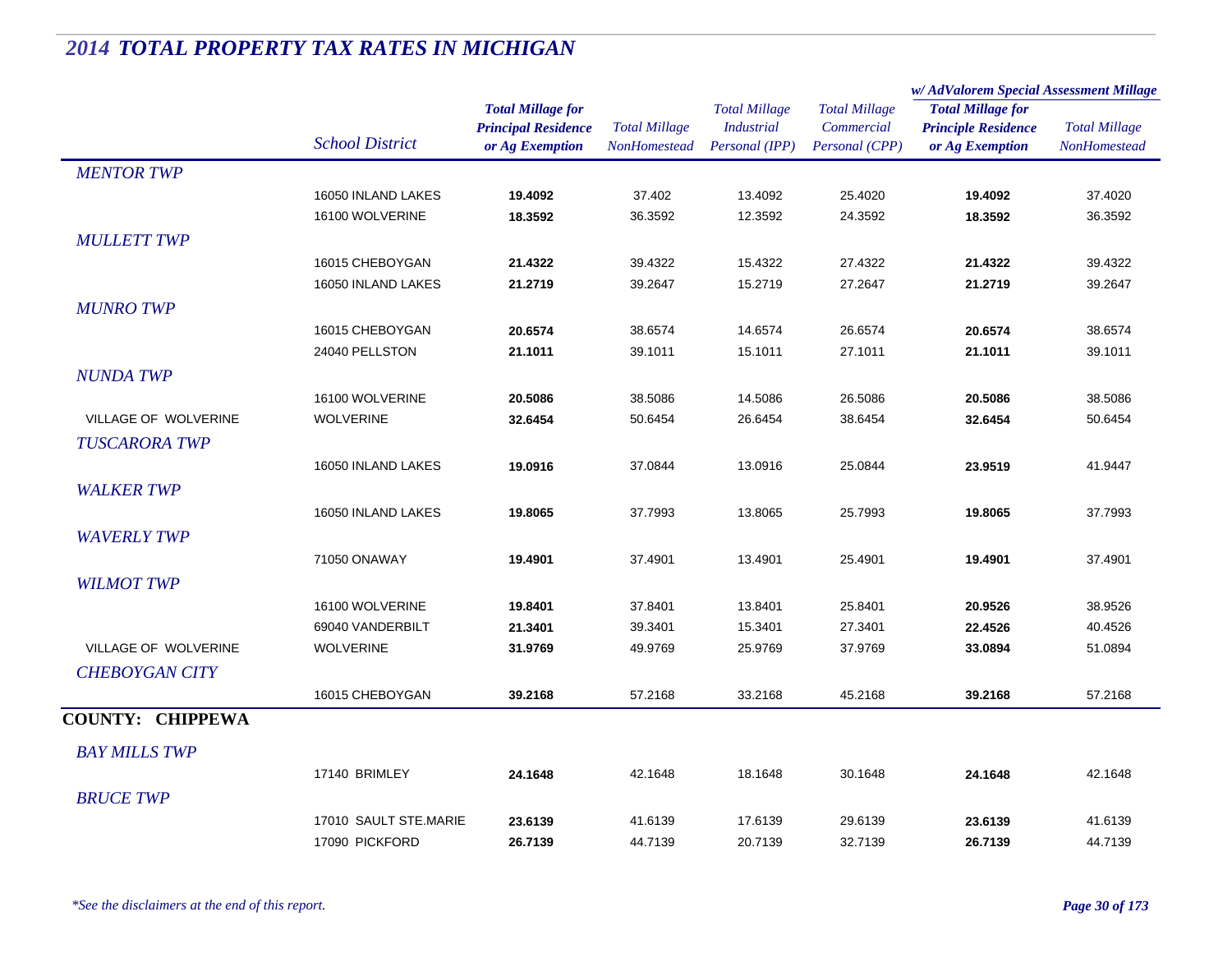|                         | <b>School District</b> |                                                        | <b>Total Millage</b> | <b>Total Millage</b><br><b>Industrial</b> | <b>Total Millage</b><br>Commercial | w/AdValorem Special Assessment Millage                 |                      |
|-------------------------|------------------------|--------------------------------------------------------|----------------------|-------------------------------------------|------------------------------------|--------------------------------------------------------|----------------------|
|                         |                        | <b>Total Millage for</b><br><b>Principal Residence</b> |                      |                                           |                                    | <b>Total Millage for</b><br><b>Principle Residence</b> | <b>Total Millage</b> |
|                         |                        | or Ag Exemption                                        | NonHomestead         | Personal (IPP)                            | Personal (CPP)                     | or Ag Exemption                                        | NonHomestead         |
| <b>CHIPPEWA TWP</b>     |                        |                                                        |                      |                                           |                                    |                                                        |                      |
|                         | 17140 BRIMLEY          | 24.8148                                                | 42.8148              | 18.8148                                   | 30.8148                            | 24.8148                                                | 42.8148              |
| <b>DAFTER TWP</b>       |                        |                                                        |                      |                                           |                                    |                                                        |                      |
|                         | 17010 SAULT STE.MARIE  | 21.1148                                                | 39.1148              | 15.1148                                   | 27.1148                            | 21.1148                                                | 39.1148              |
|                         | 17110 RUDYARD          | 22.0348                                                | 40.0348              | 16.0348                                   | 28.0348                            | 22.0348                                                | 40.0348              |
|                         | 17140 BRIMLEY          | 24.8148                                                | 42.8148              | 18.8148                                   | 30.8148                            | 24.8148                                                | 42.8148              |
| <b>DETOUR TWP</b>       |                        |                                                        |                      |                                           |                                    |                                                        |                      |
|                         | 17050 DETOUR           | 20.4129                                                | 38.4129              | 14.4129                                   | 26.4129                            | 20.4129                                                | 38.4129              |
| VILLAGE OF DE TOUR      | <b>DETOUR</b>          | 29.4966                                                | 47.4966              | 23.4966                                   | 35.4966                            | 29.4966                                                | 47.4966              |
| <b>DRUMMOND TWP</b>     |                        |                                                        |                      |                                           |                                    |                                                        |                      |
|                         | 17050 DETOUR           | 22.8432                                                | 40.8432              | 16.8432                                   | 28.8432                            | 22.8432                                                | 40.8432              |
| <b>HULBERT TWP</b>      |                        |                                                        |                      |                                           |                                    |                                                        |                      |
|                         | 48040 TAHQUAMENON      | 25.8659                                                | 43.8659              | 19.8659                                   | 31.8659                            | 25.8659                                                | 43.8659              |
| <b>KINROSS TWP</b>      |                        |                                                        |                      |                                           |                                    |                                                        |                      |
|                         | 17110 RUDYARD          | 27.5348                                                | 45.5348              | 21.5348                                   | 33.5348                            | 27.5348                                                | 45.5348              |
| <b>PICKFORD TWP</b>     |                        |                                                        |                      |                                           |                                    |                                                        |                      |
|                         | 17090 PICKFORD         | 29.2148                                                | 47.2148              | 23.2148                                   | 35.2148                            | 29.2148                                                | 47.2148              |
| <b>RABER TWP</b>        |                        |                                                        |                      |                                           |                                    |                                                        |                      |
|                         | 17050 DETOUR           | 22.8482                                                | 40.8482              | 16.8482                                   | 28.8482                            | 22.8482                                                | 40.8482              |
|                         | 17090 PICKFORD         | 26.8982                                                | 44.8982              | 20.8982                                   | 32.8982                            | 26.8982                                                | 44.8982              |
|                         | 49040 LES CHENEAUX     | 23.4082                                                | 41.4082              | 17.4082                                   | 29.4082                            | 23.4082                                                | 41.4082              |
| <b>RUDYARD TWP</b>      |                        |                                                        |                      |                                           |                                    |                                                        |                      |
|                         | 17110 RUDYARD          | 26.1580                                                | 44.158               | 20.1580                                   | 32.1580                            | 26.1580                                                | 44.1580              |
| <b>SOO TWP</b>          |                        |                                                        |                      |                                           |                                    |                                                        |                      |
|                         | 17010 SAULT STE.MARIE  | 21.0731                                                | 39.0731              | 15.0731                                   | 27.0731                            | 21.0731                                                | 39.0731              |
| <b>SUGAR ISLAND TWP</b> |                        |                                                        |                      |                                           |                                    |                                                        |                      |
|                         | 17010 SAULT STE.MARIE  | 28.7431                                                | 46.7431              | 22.7431                                   | 34.7431                            | 28.7431                                                | 46.7431              |
| <b>SUPERIOR TWP</b>     |                        |                                                        |                      |                                           |                                    |                                                        |                      |
|                         | 17140 BRIMLEY          | 24.8144                                                | 42.8144              | 18.8144                                   | 30.8144                            | 24.8144                                                | 42.8144              |
| <b>TROUT LAKE TWP</b>   |                        |                                                        |                      |                                           |                                    |                                                        |                      |
|                         | 17110 RUDYARD          | 22.7038                                                | 40.7038              | 16.7038                                   | 28.7038                            | 22.7038                                                | 40.7038              |
|                         |                        |                                                        |                      |                                           |                                    |                                                        |                      |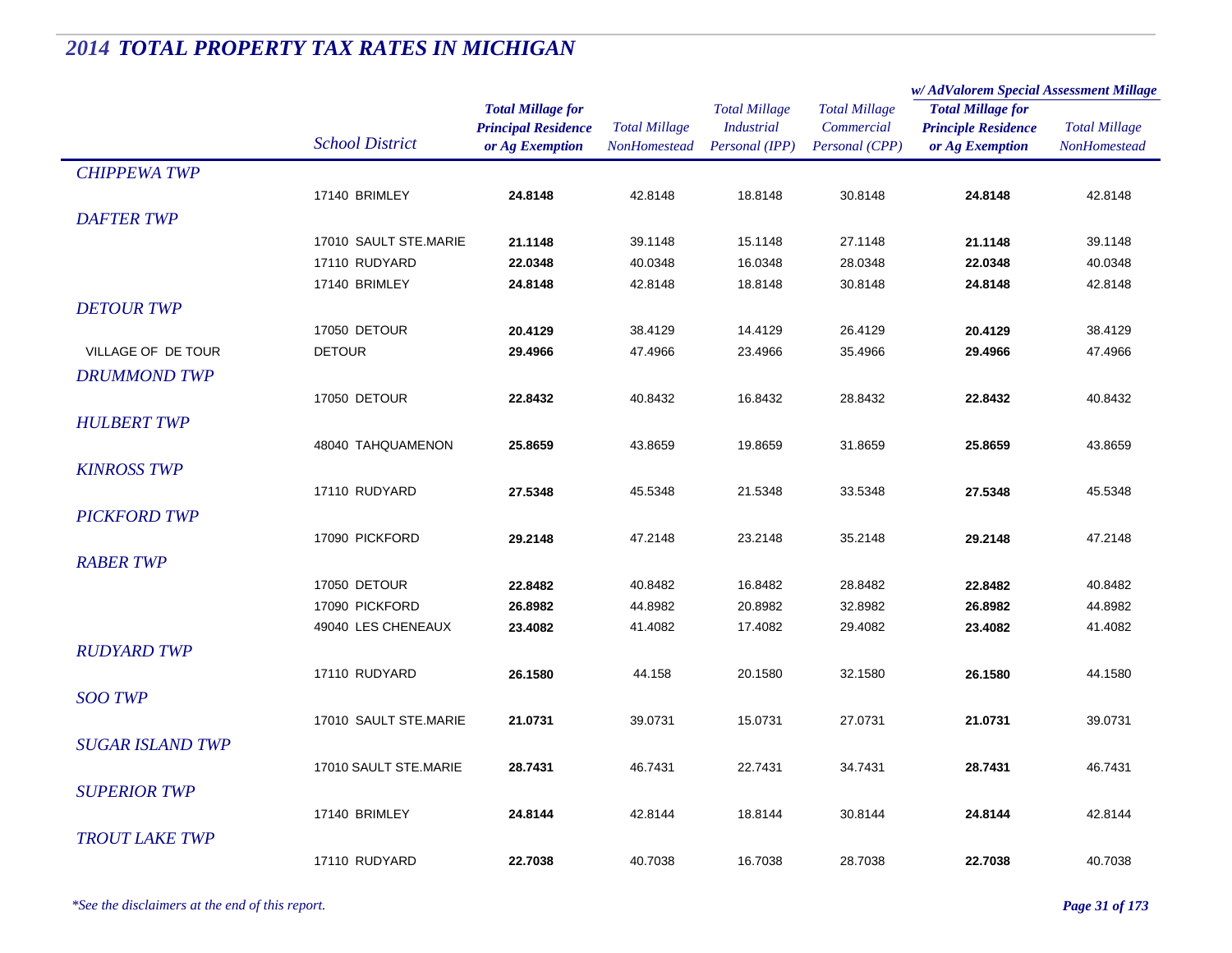|                             |                        | <b>Total Millage for</b><br><b>Principal Residence</b> | <b>Total Millage</b> | <b>Total Millage</b><br><b>Industrial</b> | <b>Total Millage</b><br>Commercial | w/ AdValorem Special Assessment Millage                |                      |  |
|-----------------------------|------------------------|--------------------------------------------------------|----------------------|-------------------------------------------|------------------------------------|--------------------------------------------------------|----------------------|--|
|                             |                        |                                                        |                      |                                           |                                    | <b>Total Millage for</b><br><b>Principle Residence</b> | <b>Total Millage</b> |  |
|                             |                        |                                                        |                      |                                           |                                    |                                                        |                      |  |
|                             | <b>School District</b> | or Ag Exemption                                        | NonHomestead         | Personal (IPP)                            | Personal (CPP)                     | or Ag Exemption                                        | <b>NonHomestead</b>  |  |
| <b>WHITEFISH TWP</b>        |                        |                                                        |                      |                                           |                                    |                                                        |                      |  |
|                             | 17160 WHITEFISH        | 21.7682                                                | 39.7682              | 15.7682                                   | 27.7682                            | 21.7682                                                | 39.7682              |  |
| <b>SAULT STE MARIE CITY</b> |                        |                                                        |                      |                                           |                                    |                                                        |                      |  |
|                             | 17010 SAULT STE.MARIE  | 41.7571                                                | 59.7571              | 35.7571                                   | 47.7571                            | 41.7571                                                | 59.7571              |  |
| <b>COUNTY: CLARE</b>        |                        |                                                        |                      |                                           |                                    |                                                        |                      |  |
| <b>ARTHUR TWP</b>           |                        |                                                        |                      |                                           |                                    |                                                        |                      |  |
|                             | 18010 CLARE            | 21.5206                                                | 39.067               | 15.5206                                   | 27.0670                            | 21.5206                                                | 39.0670              |  |
|                             | 18060 HARRISON         | 21.0906                                                | 39.0906              | 15.0906                                   | 27.0906                            | 21.0906                                                | 39.0906              |  |
|                             | 26010 BEAVERTON        | 19.7706                                                | 37.7706              | 13.7706                                   | 25.7706                            | 19.7706                                                | 37.7706              |  |
|                             | 26040 GLADWIN          | 20.1706                                                | 38.1706              | 14.1706                                   | 26.1706                            | 20.1706                                                | 38.1706              |  |
| <b>FRANKLIN TWP</b>         |                        |                                                        |                      |                                           |                                    |                                                        |                      |  |
|                             | 18060 HARRISON         | 22.7442                                                | 40.7442              | 16.7442                                   | 28.7442                            | 22.7442                                                | 40.7442              |  |
| <b>FREEMAN TWP</b>          |                        |                                                        |                      |                                           |                                    |                                                        |                      |  |
|                             | 18020 FARWELL          | 22.4389                                                | 40.4389              | 16.4389                                   | 28.4389                            | 23.6889                                                | 41.6889              |  |
|                             | 67020 EVART            | 24.1131                                                | 42.1131              | 18.1131                                   | 30.1131                            | 25.3631                                                | 43.3631              |  |
| <b>FROST TWP</b>            |                        |                                                        |                      |                                           |                                    |                                                        |                      |  |
|                             | 18060 HARRISON         | 22.2506                                                | 40.2506              | 16.2506                                   | 28.2506                            | 22.2506                                                | 40.2506              |  |
| <b>GARFIELD TWP</b>         |                        |                                                        |                      |                                           |                                    |                                                        |                      |  |
|                             | 18020 FARWELL          | 18.7403                                                | 36.7403              | 12.7403                                   | 24.7403                            | 20.6403                                                | 38.6403              |  |
|                             |                        |                                                        |                      |                                           |                                    |                                                        |                      |  |
| <b>GRANT TWP</b>            |                        |                                                        |                      |                                           |                                    |                                                        |                      |  |
|                             | 18010 CLARE            | 21.4935                                                | 39.0399              | 15.4935                                   | 27.0399                            | 21.4935                                                | 39.0399              |  |
|                             | 18020 FARWELL          | 20.8635                                                | 38.8635              | 14.8635                                   | 26.8635                            | 20.8635                                                | 38.8635              |  |
| <b>GREENWOOD TWP</b>        |                        |                                                        |                      |                                           |                                    |                                                        |                      |  |
|                             | 18060 HARRISON         | 21.9887                                                | 39.9887              | 15.9887                                   | 27.9887                            | 21.9887                                                | 39.9887              |  |
| <b>HAMILTON TWP</b>         |                        |                                                        |                      |                                           |                                    |                                                        |                      |  |
|                             | 18060 HARRISON         | 19.0127                                                | 37.0127              | 13.0127                                   | 25.0127                            | 19.0127                                                | 37.0127              |  |
|                             | 26040 GLADWIN          | 18.0927                                                | 36.0927              | 12.0927                                   | 24.0927                            | 18.0927                                                | 36.0927              |  |
| <b>HATTON TWP</b>           |                        |                                                        |                      |                                           |                                    |                                                        |                      |  |
|                             | 18010 CLARE            | 20.3789                                                | 37.9253              | 14.3789                                   | 25.9253                            | 20.3789                                                | 37.9253              |  |
|                             | 18060 HARRISON         | 19.9489                                                | 37.9489              | 13.9489                                   | 25.9489                            | 19.9489                                                | 37.9489              |  |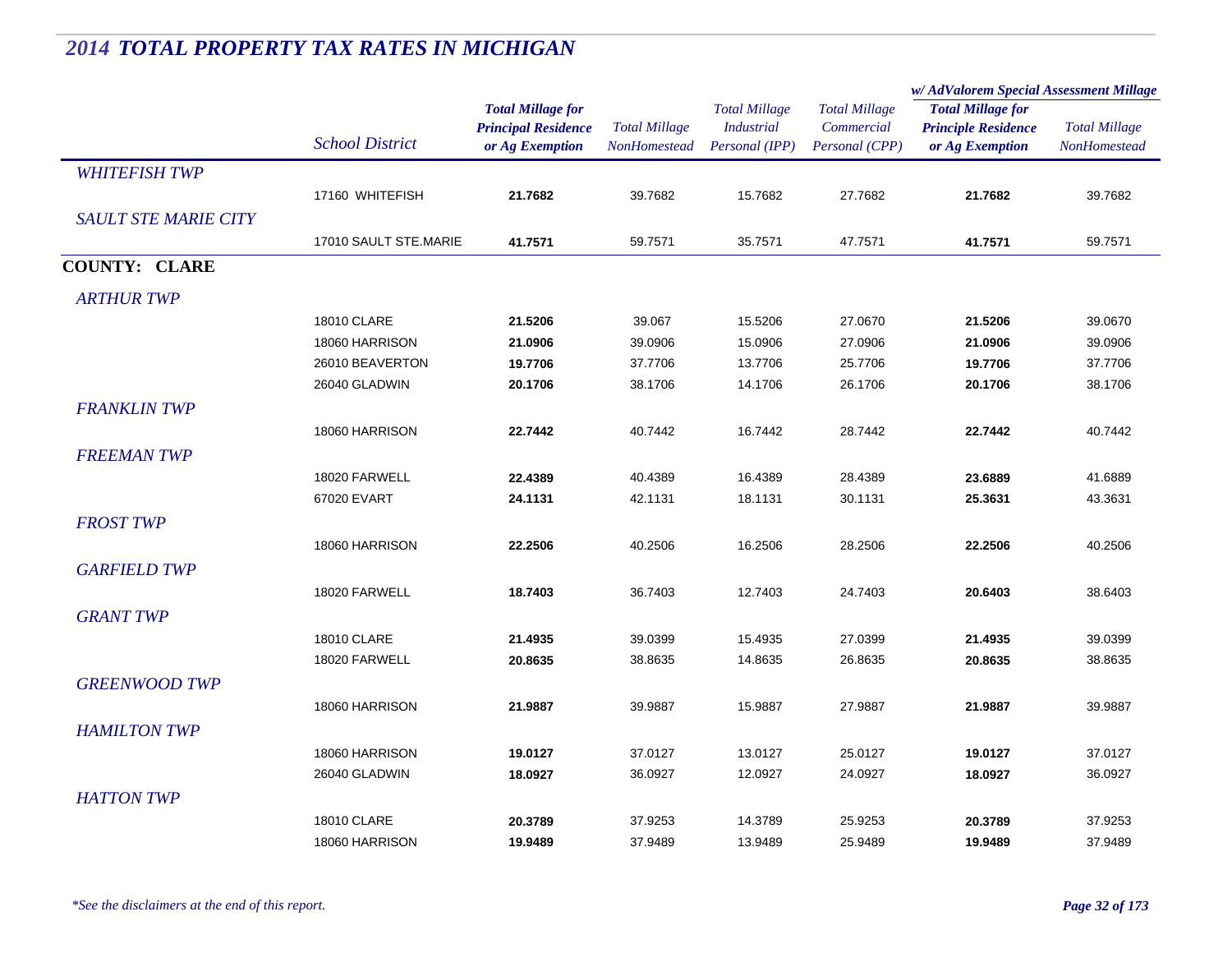|                        |                                 |                                                                           |                                             |                                                             |                                                      | w/AdValorem Special Assessment Millage                                    |                                             |  |
|------------------------|---------------------------------|---------------------------------------------------------------------------|---------------------------------------------|-------------------------------------------------------------|------------------------------------------------------|---------------------------------------------------------------------------|---------------------------------------------|--|
|                        | <b>School District</b>          | <b>Total Millage for</b><br><b>Principal Residence</b><br>or Ag Exemption | <b>Total Millage</b><br><b>NonHomestead</b> | <b>Total Millage</b><br><b>Industrial</b><br>Personal (IPP) | <b>Total Millage</b><br>Commercial<br>Personal (CPP) | <b>Total Millage for</b><br><b>Principle Residence</b><br>or Ag Exemption | <b>Total Millage</b><br><b>NonHomestead</b> |  |
| <b>HAYES TWP</b>       |                                 |                                                                           |                                             |                                                             |                                                      |                                                                           |                                             |  |
|                        | 18060 HARRISON                  | 21.3309                                                                   | 39.3309                                     | 15.3309                                                     | 27.3309                                              | 21.3309                                                                   | 39.3309                                     |  |
| <b>LINCOLN TWP</b>     |                                 |                                                                           |                                             |                                                             |                                                      |                                                                           |                                             |  |
|                        | 18020 FARWELL                   | 23.7254                                                                   | 41.7254                                     | 17.7254                                                     | 29.7254                                              | 23.7254                                                                   | 41.7254                                     |  |
| <b>REDDING TWP</b>     |                                 |                                                                           |                                             |                                                             |                                                      |                                                                           |                                             |  |
|                        | 67050 MARION                    | 21.7901                                                                   | 39.7901                                     | 15.7901                                                     | 27.7901                                              | 22.4901                                                                   | 40.4901                                     |  |
| <b>SHERIDAN TWP</b>    |                                 |                                                                           |                                             |                                                             |                                                      |                                                                           |                                             |  |
|                        | 18010 CLARE                     | 19.3751                                                                   | 36.9215                                     | 13.3751                                                     | 24.9215                                              | 19.3751                                                                   | 36.9215                                     |  |
| <b>SUMMERFIELD TWP</b> |                                 |                                                                           |                                             |                                                             |                                                      |                                                                           |                                             |  |
|                        | 18060 HARRISON                  | 21.8194                                                                   | 39.8194                                     | 15.8194                                                     | 27.8194                                              | 21.8194                                                                   | 39.8194                                     |  |
|                        |                                 |                                                                           |                                             |                                                             |                                                      |                                                                           |                                             |  |
| <b>SURREY TWP</b>      |                                 |                                                                           |                                             |                                                             |                                                      |                                                                           |                                             |  |
| VILLAGE OF FARWELL     | 18020 FARWELL<br><b>FARWELL</b> | 20.5551<br>31.9373                                                        | 38.5551<br>49.9373                          | 14.5551<br>25.9373                                          | 26.5551<br>37.9373                                   | 23.0551                                                                   | 41.0551<br>52.4373                          |  |
|                        |                                 |                                                                           |                                             |                                                             |                                                      | 34.4373                                                                   |                                             |  |
| <b>WINTERFIELD TWP</b> |                                 |                                                                           |                                             |                                                             |                                                      |                                                                           |                                             |  |
|                        | 18060 HARRISON                  | 21.1909                                                                   | 39.1909                                     | 15.1909                                                     | 27.1909                                              | 21.1909                                                                   | 39.1909                                     |  |
|                        | 57030 MCBAIN                    | 22.9711                                                                   | 40.9711                                     | 16.9711                                                     | 28.9711                                              | 22.9711                                                                   | 40.9711                                     |  |
|                        | 67050 MARION                    | 24.0211                                                                   | 42.0211                                     | 18.0211                                                     | 30.0211                                              | 24.0211                                                                   | 42.0211                                     |  |
| <b>CLARE CITY</b>      |                                 |                                                                           |                                             |                                                             |                                                      |                                                                           |                                             |  |
|                        | <b>18010 CLARE</b>              | 38.6420                                                                   | 56.1884                                     | 32.6420                                                     | 44.1884                                              | 38.6420                                                                   | 56.1884                                     |  |
| <b>HARRISON CITY</b>   |                                 |                                                                           |                                             |                                                             |                                                      |                                                                           |                                             |  |
|                        | 18060 HARRISON                  | 33.1189                                                                   | 51.1189                                     | 27.1189                                                     | 39.1189                                              | 33.1189                                                                   | 51.1189                                     |  |
| <b>COUNTY: CLINTON</b> |                                 |                                                                           |                                             |                                                             |                                                      |                                                                           |                                             |  |
| <b>BATH TWP</b>        |                                 |                                                                           |                                             |                                                             |                                                      |                                                                           |                                             |  |
|                        | 19100 BATH                      | 35.2907                                                                   | 53.2907                                     | 29.2907                                                     | 41.2907                                              | 35.2907                                                                   | 53.2907                                     |  |
|                        | 33010 EAST LANSING              | 37.8983                                                                   | 55.8983                                     | 31.8983                                                     | 43.8983                                              | 37.8983                                                                   | 55.8983                                     |  |
|                        | 33060 HASLETT                   | 38.8756                                                                   | 56.8756                                     | 32.8756                                                     | 44.8756                                              | 38.8756                                                                   | 56.8756                                     |  |
|                        | 78040 LAINGSBURG                | 31.3260                                                                   | 49.326                                      | 25.3260                                                     | 37.3260                                              | 31.3260                                                                   | 49.3260                                     |  |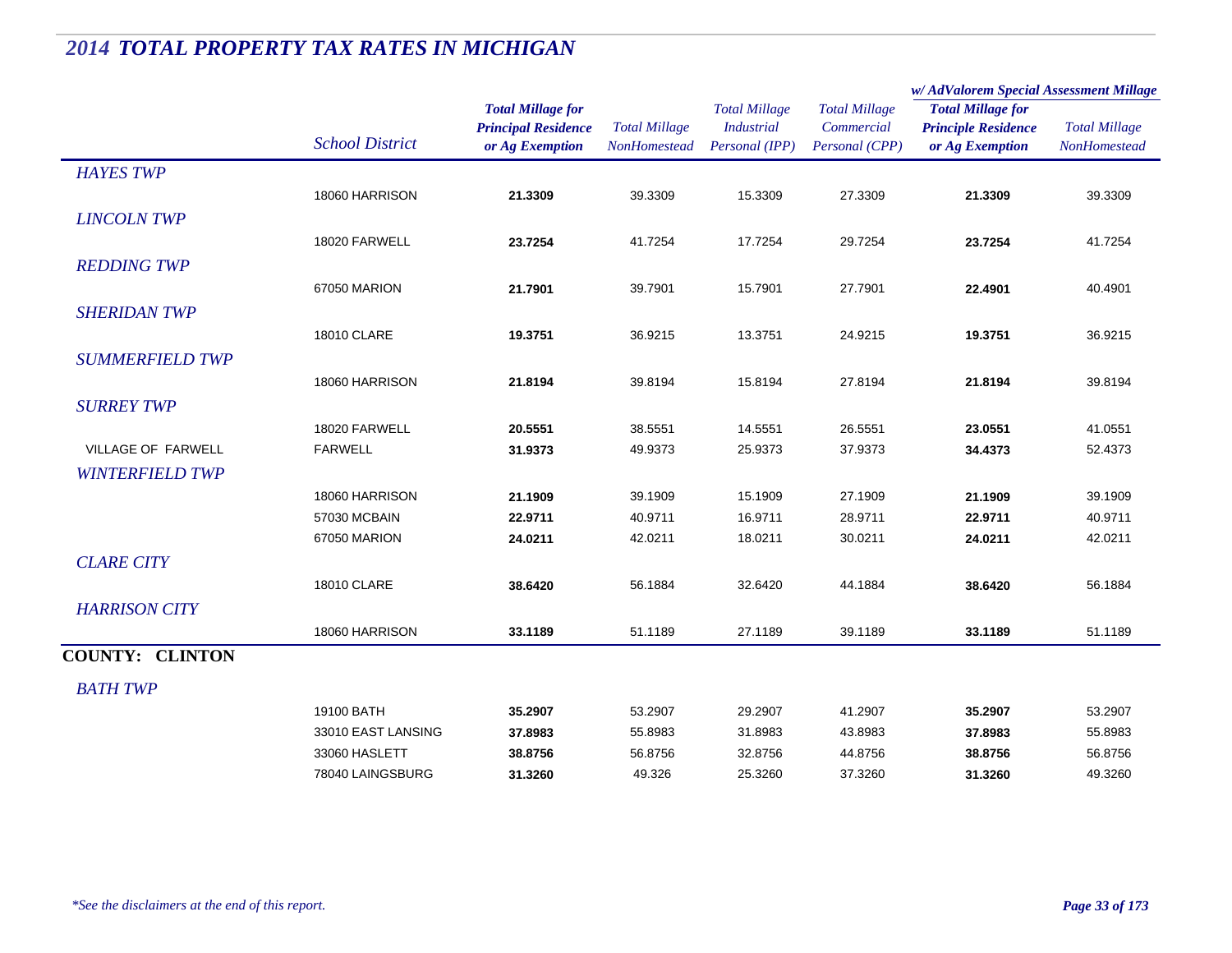|                         |                        | <b>Total Millage for</b>   |                      | <b>Total Millage</b><br><b>Industrial</b> | <b>Total Millage</b><br>Commercial | w/AdValorem Special Assessment Millage                 |                      |
|-------------------------|------------------------|----------------------------|----------------------|-------------------------------------------|------------------------------------|--------------------------------------------------------|----------------------|
|                         | <b>School District</b> |                            |                      |                                           |                                    | <b>Total Millage for</b><br><b>Principle Residence</b> | <b>Total Millage</b> |
|                         |                        | <b>Principal Residence</b> | <b>Total Millage</b> |                                           |                                    |                                                        |                      |
|                         |                        | or Ag Exemption            | NonHomestead         | Personal (IPP)                            | Personal (CPP)                     | or Ag Exemption                                        | <b>NonHomestead</b>  |
| <b>BENGAL TWP</b>       |                        |                            |                      |                                           |                                    |                                                        |                      |
|                         | 19070 FOWLER           | 24.8215                    | 42.8215              | 18.8215                                   | 30.8215                            | 24.8215                                                | 42.8215              |
|                         | 19071 TR-FOWLER PUBLI  | 24.8215                    | 42.8215              | 18.8215                                   | 30.8215                            | 24.8215                                                | 42.8215              |
|                         | 19125 PEWAMO WESTPH    | 28.2615                    | 46.2615              | 22.2615                                   | 34.2615                            | 28.2615                                                | 46.2615              |
|                         | 19140 ST.JOHNS         | 28.2615                    | 46.2615              | 22.2615                                   | 34.2615                            | 28.2615                                                | 46.2615              |
| <b>BINGHAM TWP</b>      |                        |                            |                      |                                           |                                    |                                                        |                      |
|                         | 19140 ST.JOHNS         | 25.8585                    | 43.8585              | 19.8585                                   | 31.8585                            | 25.8585                                                | 43.8585              |
| <b>DALLAS TWP</b>       |                        |                            |                      |                                           |                                    |                                                        |                      |
|                         | 19070 FOWLER           | 21.3215                    | 39.3215              | 15.3215                                   | 27.3215                            | 21.3215                                                | 39.3215              |
|                         | 19125 PEWAMO WESTPH    | 24.7615                    | 42.7615              | 18.7615                                   | 30.7615                            | 24.7615                                                | 42.7615              |
| VILLAGE OF FOWLER       | <b>FOWLER</b>          | 29.3215                    | 47.3215              | 23.3215                                   | 35.3215                            | 29.3215                                                | 47.3215              |
| <b>DEWITT TWP</b>       |                        |                            |                      |                                           |                                    |                                                        |                      |
|                         | 19010 DEWITT           | 36.5421                    | 54.5421              | 30.5421                                   | 42.5421                            | 36.5421                                                | 54.5421              |
|                         | 19100 BATH             | 35.5421                    | 53.5421              | 29.5421                                   | 41.5421                            | 35.5421                                                | 53.5421              |
|                         | 19140 ST.JOHNS         | 29.7349                    | 47.7349              | 23.7349                                   | 35.7349                            | 29.7349                                                | 47.7349              |
|                         | 33010 EAST LANSING     | 38.1497                    | 56.1497              | 32.1497                                   | 44.1497                            | 38.1497                                                | 56.1497              |
|                         | 33020 LANSING          | 31.3162                    | 49.2424              | 25.3162                                   | 37.2424                            | 31.3162                                                | 49.2424              |
| <b>DUPLAIN TWP</b>      |                        |                            |                      |                                           |                                    |                                                        |                      |
|                         | 19120 OVID ELSIE       | 27.7630                    | 45.7324              | 21.7630                                   | 33.7324                            | 27.7630                                                | 45.7324              |
|                         | 19140 ST.JOHNS         | 26.9630                    | 44.963               | 20.9630                                   | 32.9630                            | 26.9630                                                | 44.9630              |
| VILLAGE OF ELSIE        | <b>OVID ELSIE</b>      | 42.2318                    | 60.2012              | 36.2318                                   | 48.2012                            | 42.2318                                                | 60.2012              |
| <b>EAGLE TWP</b>        |                        |                            |                      |                                           |                                    |                                                        |                      |
|                         | 19125 PEWAMO WESTPH    | 23.7615                    | 41.7615              | 17.7615                                   | 29.7615                            | 25.7615                                                | 43.7615              |
|                         | 23060 GRAND LEDGE      | 27.6394                    | 45.6394              | 21.6394                                   | 33.6394                            | 29.6394                                                | 47.6394              |
|                         | 23068 TR-              | 29.0350                    | 47.035               | 23.0350                                   | 35.0350                            | 31.0350                                                | 49.0350              |
|                         | 34110 PORTLAND         | 25.8228                    | 43.8228              | 19.8228                                   | 31.8228                            | 27.8228                                                | 45.8228              |
| VILLAGE OF EAGLE        | PORTLAND               | 31.1288                    | 49.1288              | 25.1288                                   | 37.1288                            | 33.1288                                                | 51.1288              |
| <b>ESSEX TWP</b>        |                        |                            |                      |                                           |                                    |                                                        |                      |
|                         | 19070 FOWLER           | 20.8215                    | 38.8215              | 14.8215                                   | 26.8215                            | 20.8215                                                | 38.8215              |
|                         | 19140 ST.JOHNS         | 24.2615                    | 42.2615              | 18.2615                                   | 30.2615                            | 24.2615                                                | 42.2615              |
|                         | 29050 FULTON           | 21.7985                    | 39.7985              | 15.7985                                   | 27.7985                            | 21.7985                                                | 39.7985              |
| VILLAGE OF MAPLE RAPIDS | <b>FULTON</b>          | 35.3898                    | 53.3898              | 29.3898                                   | 41.3898                            | 35.3898                                                | 53.3898              |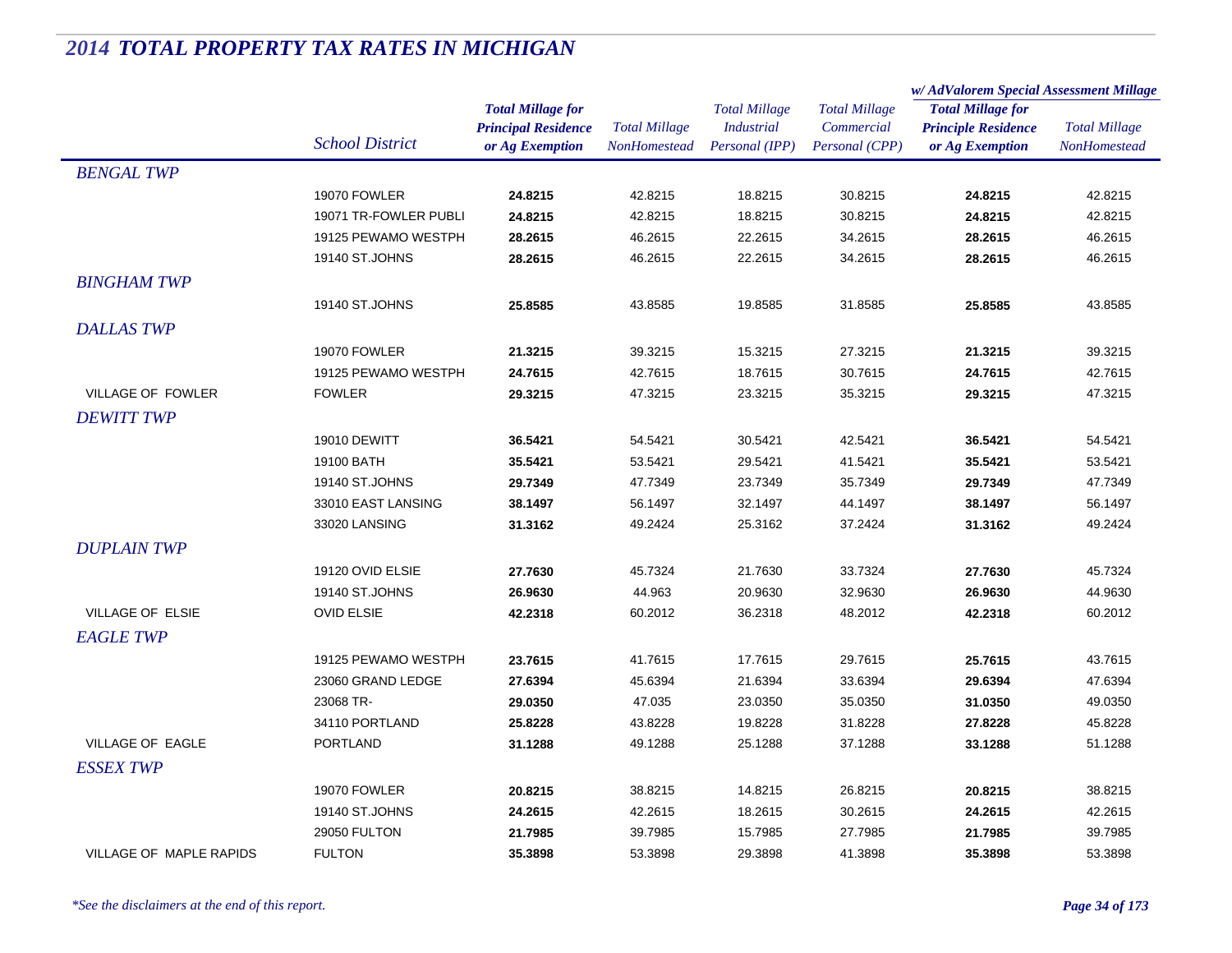|                        |                                     | <b>Total Millage for</b><br><b>Principal Residence</b> | <b>Total Millage</b> | <b>Total Millage</b> | <b>Total Millage</b> | w/AdValorem Special Assessment Millage                 |                      |
|------------------------|-------------------------------------|--------------------------------------------------------|----------------------|----------------------|----------------------|--------------------------------------------------------|----------------------|
|                        |                                     |                                                        |                      |                      |                      | <b>Total Millage for</b><br><b>Principle Residence</b> | <b>Total Millage</b> |
|                        |                                     |                                                        |                      | <b>Industrial</b>    | Commercial           |                                                        |                      |
|                        | <b>School District</b>              | or Ag Exemption                                        | NonHomestead         | Personal (IPP)       | Personal (CPP)       | or Ag Exemption                                        | <b>NonHomestead</b>  |
| <b>GREENBUSH TWP</b>   |                                     |                                                        |                      |                      |                      |                                                        |                      |
|                        | 19120 OVID ELSIE                    | 24.5615                                                | 42.5309              | 18.5615              | 30.5309              | 24.5615                                                | 42.5309              |
|                        | 19140 ST.JOHNS                      | 23.7615                                                | 41.7615              | 17.7615              | 29.7615              | 23.7615                                                | 41.7615              |
| <b>LEBANON TWP</b>     |                                     |                                                        |                      |                      |                      |                                                        |                      |
|                        | <b>19070 FOWLER</b>                 | 22.3215                                                | 40.3215              | 16.3215              | 28.3215              | 22.3215                                                | 40.3215              |
|                        | 19125 PEWAMO WESTPH                 | 25.7615                                                | 43.7615              | 19.7615              | 31.7615              | 25.7615                                                | 43.7615              |
|                        | 29050 FULTON                        | 23.2985                                                | 41.2985              | 17.2985              | 29.2985              | 23.2985                                                | 41.2985              |
|                        | 59020 CARSON CITY CRY               | 26.6501                                                | 44.6501              | 20.6501              | 32.6501              | 26.6501                                                | 44.6501              |
| VILLAGE OF HUBBARDSTON | <b>CARSON CITY CRYSTAL</b>          | 35.1501                                                | 53.1501              | 29.1501              | 41.1501              | 35.1501                                                | 53.1501              |
| <b>OLIVE TWP</b>       |                                     |                                                        |                      |                      |                      |                                                        |                      |
|                        | 19010 DEWITT                        | 30.5687                                                | 48.5687              | 24.5687              | 36.5687              | 30.5687                                                | 48.5687              |
|                        | 19100 BATH                          | 29.5687                                                | 47.5687              | 23.5687              | 35.5687              | 29.5687                                                | 47.5687              |
|                        | 19140 ST.JOHNS                      | 23.7615                                                | 41.7615              | 17.7615              | 29.7615              | 23.7615                                                | 41.7615              |
|                        | 78040 LAINGSBURG                    | 25.6040                                                | 43.604               | 19.6040              | 31.6040              | 25.6040                                                | 43.6040              |
| <b>OVID TWP</b>        |                                     |                                                        |                      |                      |                      |                                                        |                      |
|                        | 19120 OVID ELSIE                    | 27.5615                                                | 45.5309              | 21.5615              | 33.5309              | 27.5615                                                | 45.5309              |
|                        | 19140 ST.JOHNS                      | 26.7615                                                | 44.7615              | 20.7615              | 32.7615              | 26.7615                                                | 44.7615              |
| <b>VILLAGE OF OVID</b> | <b>OVID ELSIE</b>                   | 41.1130                                                | 59.0824              | 35.1130              | 47.0824              | 41.1130                                                | 59.0824              |
| <b>RILEY TWP</b>       |                                     |                                                        |                      |                      |                      |                                                        |                      |
|                        |                                     |                                                        |                      |                      |                      |                                                        |                      |
|                        | <b>19070 FOWLER</b>                 | 21.3215<br>24.7615                                     | 39.3215<br>42.7615   | 15.3215<br>18.7615   | 27.3215<br>30.7615   | 21.3215<br>24.7615                                     | 39.3215<br>42.7615   |
|                        | 19125 PEWAMO WESTPH<br>19128 TR-P-W | 24.7615                                                | 42.7615              | 18.7615              | 30.7615              | 24.7615                                                | 42.7615              |
|                        | 19140 ST.JOHNS                      | 24.7615                                                | 42.7615              | 18.7615              | 30.7615              | 24.7615                                                | 42.7615              |
|                        | 23060 GRAND LEDGE                   | 28.6394                                                | 46.6394              | 22.6394              | 34.6394              | 28.6394                                                | 46.6394              |
|                        | 23069 TR-GRAND LEDGE                | 30.0350                                                | 48.035               | 24.0350              | 36.0350              | 30.0350                                                | 48.0350              |
|                        |                                     |                                                        |                      |                      |                      |                                                        |                      |
| <b>VICTOR TWP</b>      |                                     |                                                        |                      |                      |                      |                                                        |                      |
|                        | 19100 BATH                          | 32.5687                                                | 50.5687              | 26.5687              | 38.5687              | 32.5687                                                | 50.5687              |
|                        | 19120 OVID ELSIE                    | 27.5615                                                | 45.5309              | 21.5615              | 33.5309              | 27.5615                                                | 45.5309              |
|                        | 19140 ST.JOHNS                      | 26.7615                                                | 44.7615              | 20.7615              | 32.7615              | 26.7615                                                | 44.7615              |
|                        | 78040 LAINGSBURG                    | 28.6040                                                | 46.604               | 22.6040              | 34.6040              | 28.6040                                                | 46.6040              |
|                        | 78042 TR-LAINGSBURG/B               | 28.6040                                                | 46.604               | 22.6040              | 34.6040              | 28.6040                                                | 46.6040              |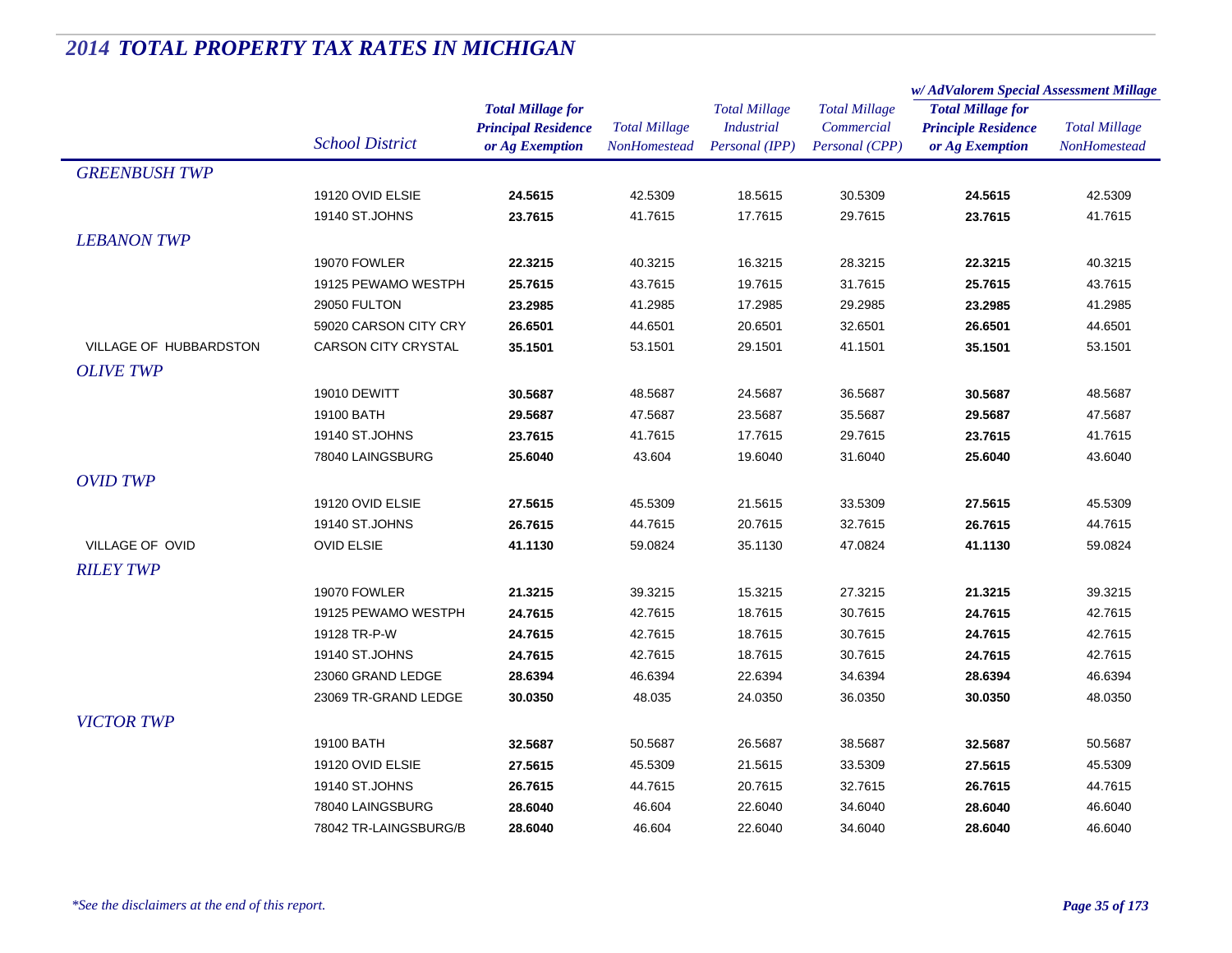|                          |                        |                            |                      |                      |                      | w/ AdValorem Special Assessment Millage |                      |  |
|--------------------------|------------------------|----------------------------|----------------------|----------------------|----------------------|-----------------------------------------|----------------------|--|
|                          |                        | <b>Total Millage for</b>   |                      | <b>Total Millage</b> | <b>Total Millage</b> | <b>Total Millage for</b>                |                      |  |
|                          |                        | <b>Principal Residence</b> | <b>Total Millage</b> | <b>Industrial</b>    | Commercial           | <b>Principle Residence</b>              | <b>Total Millage</b> |  |
|                          | <b>School District</b> | or Ag Exemption            | NonHomestead         | Personal (IPP)       | Personal (CPP)       | or Ag Exemption                         | NonHomestead         |  |
| <b>WATERTOWN TWP</b>     |                        |                            |                      |                      |                      |                                         |                      |  |
|                          | 19010 DEWITT           | 35.0962                    | 53.0962              | 29.0962              | 41.0962              | 35.0962                                 | 53.0962              |  |
|                          | 19011 TR-DEWITT #2     | 35.0962                    | 53.0962              | 29.0962              | 41.0962              | 35.0962                                 | 53.0962              |  |
|                          | 19012 TR-DEWITT #3     | 35.0962                    | 53.0962              | 29.0962              | 41.0962              | 35.0962                                 | 53.0962              |  |
|                          | 19013 TR-DEWITT #4 WA  | 35.0962                    | 53.0962              | 29.0962              | 41.0962              | 35.0962                                 | 53.0962              |  |
|                          | 19015 TR-DEWITT #5     | 35.0962                    | 53.0962              | 29.0962              | 41.0962              | 35.0962                                 | 53.0962              |  |
|                          | 19140 ST.JOHNS         | 28.2890                    | 46.289               | 22.2890              | 34.2890              | 28.2890                                 | 46.2890              |  |
|                          | 19148 TR-ST JOHNS #2   | 28.2890                    | 46.289               | 22.2890              | 34.2890              | 28.2890                                 | 46.2890              |  |
|                          | 23060 GRAND LEDGE      | 31.1671                    | 49.1671              | 25.1671              | 37.1671              | 31.1671                                 | 49.1671              |  |
|                          | 33020 LANSING          | 29.8703                    | 47.7965              | 23.8703              | 35.7965              | 29.8703                                 | 47.7965              |  |
|                          | 33215 WAVERLY          | 38.9885                    | 52.723               | 32.9885              | 44.9885              | 38.9885                                 | 52.7230              |  |
| <b>WESTPHALIA TWP</b>    |                        |                            |                      |                      |                      |                                         |                      |  |
|                          | 19125 PEWAMO WESTPH    | 25.2375                    | 43.2375              | 19.2375              | 31.2375              | 25.2375                                 | 43.2375              |  |
|                          | 19140 ST.JOHNS         | 25.2375                    | 43.2375              | 19.2375              | 31.2375              | 25.2375                                 | 43.2375              |  |
|                          | 23060 GRAND LEDGE      | 29.1154                    | 47.1154              | 23.1154              | 35.1154              | 29.1154                                 | 47.1154              |  |
|                          | 34110 PORTLAND         | 27.2988                    | 45.2988              | 21.2988              | 33.2988              | 27.2988                                 | 45.2988              |  |
|                          | 34111 TR-PORTLAND      | 19.9488                    | 19.9488              | 13.9488              | 19.9488              | 19.9488                                 | 19.9488              |  |
| VILLAGE OF WESTPHALIA    | PEWAMO WESTPHALIA      | 33.2375                    | 51.2375              | 27.2375              | 39.2375              | 33.2375                                 | 51.2375              |  |
| <b>DEWITT CITY</b>       |                        |                            |                      |                      |                      |                                         |                      |  |
|                          | 19010 DEWITT           | 43.5685                    | 61.5685              | 37.5685              | 49.5685              | 43.5685                                 | 61.5685              |  |
| <b>EAST LANSING CITY</b> |                        |                            |                      |                      |                      |                                         |                      |  |
|                          | 19100 BATH             | 54.0456                    | 72.0456              | 48.0456              | 60.0456              | 54.0456                                 | 72.0456              |  |
|                          | 33010 EAST LANSING     | 56.6532                    | 74.6532              | 50.6532              | 62.6532              | 56.6532                                 | 74.6532              |  |
|                          | 33020 LANSING          | 49.8197                    | 67.7459              | 43.8197              | 55.7459              | 49.8197                                 | 67.7459              |  |
| <b>GRAND LEDGE CITY</b>  |                        |                            |                      |                      |                      |                                         |                      |  |
|                          |                        |                            |                      |                      |                      |                                         |                      |  |
|                          | 23060 GRAND LEDGE      | 40.8865                    | 58.8865              | 34.8865              | 46.8865              | 40.8865                                 | 58.8865              |  |
| <b>LANSING CITY</b>      |                        |                            |                      |                      |                      |                                         |                      |  |
|                          | 33020 LANSING          | 45.7416                    | 63.6678              | 39.7416              | 51.6678              | 45.7416                                 | 63.6678              |  |
|                          | 33020 LANSING          | 45.7416                    | 63.6678              | 39.7416              | 51.6678              | 45.7416                                 | 63.6678              |  |
| <b>ST JOHNS CITY</b>     |                        |                            |                      |                      |                      |                                         |                      |  |
|                          | 19140 ST.JOHNS         | 37.9390                    | 55.939               | 31.9390              | 43.9390              | 37.9390                                 | 55.9390              |  |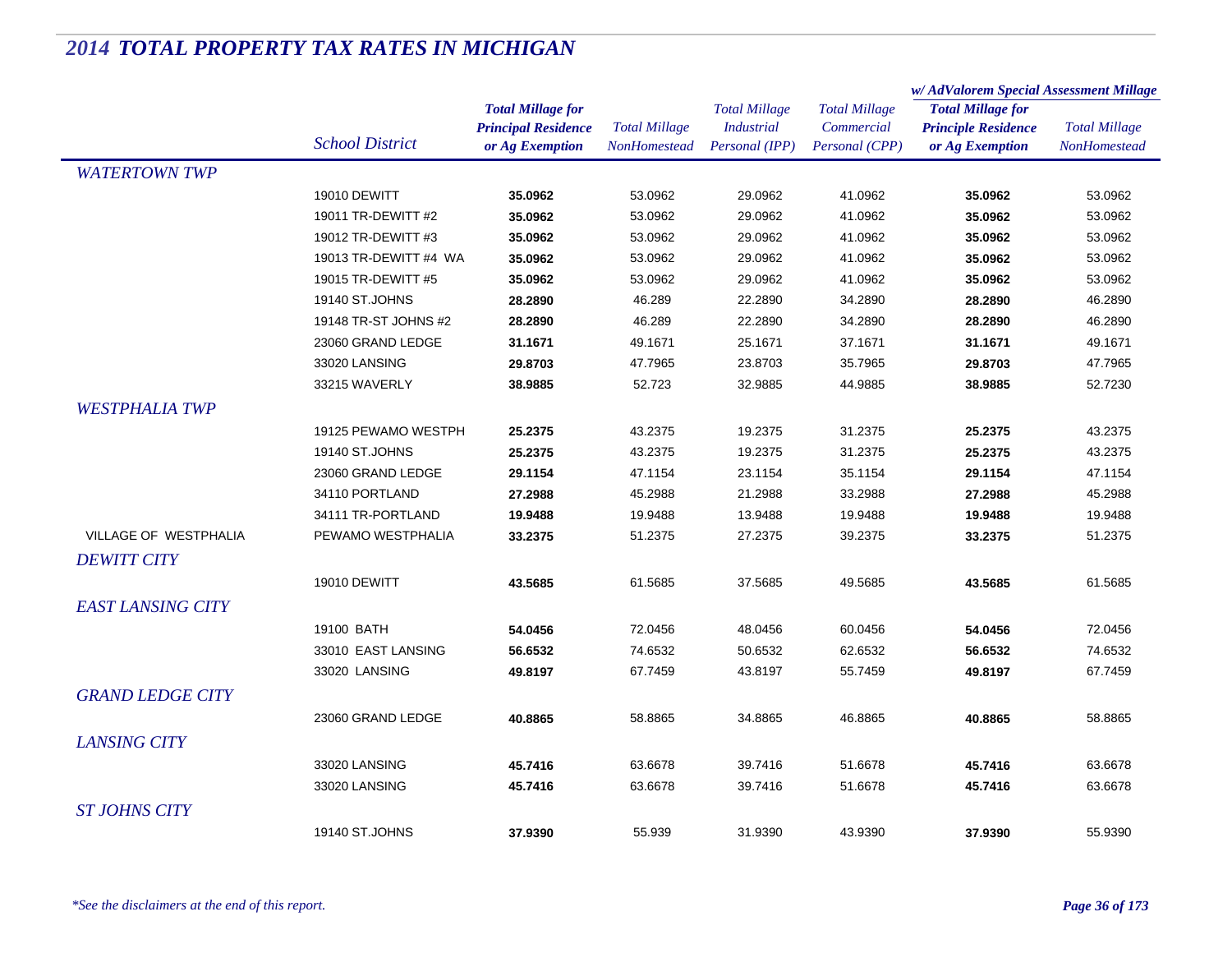#### *Total Millage for Principal Residence School District or Ag Exemption Total Millage NonHomesteadTotal Millage for Principle Residence or Ag Exemption Total Millage NonHomesteadw/ AdValorem Special Assessment Millage Total Millage CommercialPersonal (CPP) Total Millage IndustrialPersonal (IPP)* **COUNTY: CRAWFORD***BEAVER CREEK TWP* $P$ 20015 CRAWFORD-AUSAB **26.1700** 44.17 20.1700 32.1700 **26.1700** 44.1700 72010 ROSCOMMON **23.5300** 41.53 17.5300 29.5300 **23.5300** 41.5300 *FREDERIC TWP* $P$ 20015 CRAWFORD-AUSAB **28.9967** 46.9967 22.9967 34.9967 **28.9967** 46.9967 *GRAYLING TWP* $P$ 20015 CRAWFORD-AUSAB **26.0767** 44.0767 20.0767 32.0767 **26.0767** 44.0767 *LOVELLS TWP* $P$ 20015 CRAWFORD-AUSAB **26.0071** 44.0071 20.0071 32.0071 **27.5857** 45.5857 *MAPLE FOREST TWP* $P$ 20015 CRAWFORD-AUSAB **27.0148** 45.0148 21.0148 33.0148 **27.0148** 45.0148 69020 GAYLORD **27.5340** 45.534 21.5340 33.5340 **27.5340** 45.5340 *SOUTH BRANCH TWP* $P$ 72010 ROSCOMMON **25.3871** 43.3871 19.3871 31.3871 **28.8871** 46.8871 *GRAYLING CITY* $Y$ 20015 CRAWFORD-AUSAB **42.9999** 60.9999 36.9999 48.9999 **42.9999** 60.9999 **COUNTY: DELTA***BALDWIN TWP* $P$ 21135 MID PENINSULA **30.5100** 48.51 24.5100 36.5100 **30.5100** 48.5100 *BARK RIVER TWP* $P$ 21090 BARK RIVER HARRI **23.2778** 40.3152 17.2778 28.3152 **23.2778** 40.3152 *BAY DE NOC TWP* $P$ 21060 RAPID RIVER **27.5308** 45.5308 21.5308 33.5308 **27.5308** 45.5308 *BRAMPTON TWP* $P$ 21025 GLADSTONE **26.8547** 44.8547 20.8547 32.8547 **26.8547** 44.8547 *CORNELL TWP* $P$ 21010 ESCANABA **26.0530** 44.053 20.0530 32.0530 **26.0530** 44.0530 *ENSIGN TWP* $P$ 21060 RAPID RIVER **27.1352**45.1352 21.1352 33.1352 **27.1352** 45.1352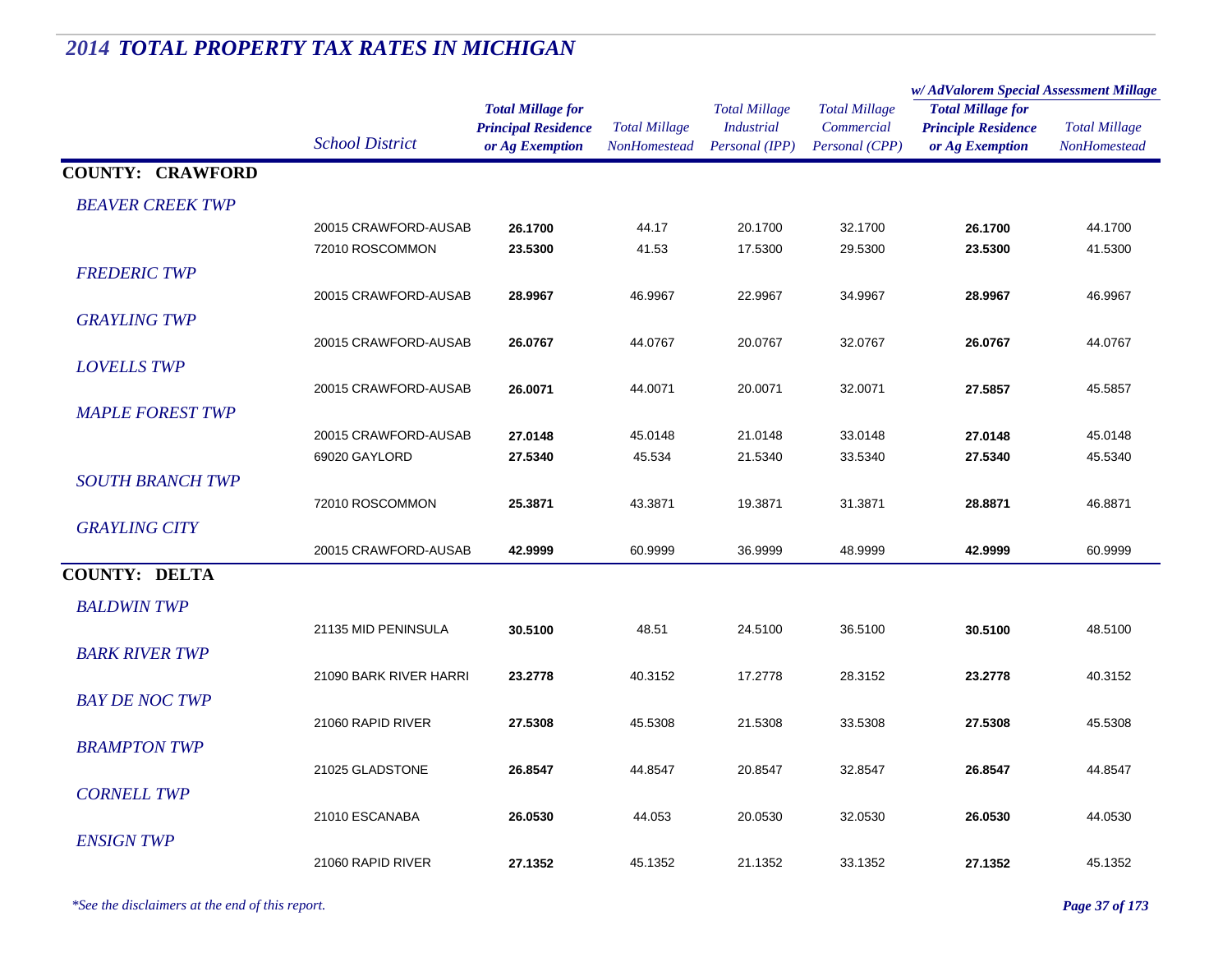|                          |                        |                                                                           |                                      |                                                             |                                                      | w/AdValorem Special Assessment Millage                                    |                                      |  |
|--------------------------|------------------------|---------------------------------------------------------------------------|--------------------------------------|-------------------------------------------------------------|------------------------------------------------------|---------------------------------------------------------------------------|--------------------------------------|--|
|                          | <b>School District</b> | <b>Total Millage for</b><br><b>Principal Residence</b><br>or Ag Exemption | <b>Total Millage</b><br>NonHomestead | <b>Total Millage</b><br><b>Industrial</b><br>Personal (IPP) | <b>Total Millage</b><br>Commercial<br>Personal (CPP) | <b>Total Millage for</b><br><b>Principle Residence</b><br>or Ag Exemption | <b>Total Millage</b><br>NonHomestead |  |
| <b>ESCANABA TWP</b>      |                        |                                                                           |                                      |                                                             |                                                      |                                                                           |                                      |  |
|                          | 21025 GLADSTONE        | 26.2185                                                                   | 44.2185                              | 20.2185                                                     | 32.2185                                              | 26.2185                                                                   | 44.2185                              |  |
| <b>FAIRBANKS TWP</b>     |                        |                                                                           |                                      |                                                             |                                                      |                                                                           |                                      |  |
|                          | 21065 BIG BAY DE NOC   | 22.0895                                                                   | 40.0895                              | 16.0895                                                     | 28.0895                                              | 22.0895                                                                   | 40.0895                              |  |
| <b>FORD RIVER TWP</b>    |                        |                                                                           |                                      |                                                             |                                                      |                                                                           |                                      |  |
|                          | 21010 ESCANABA         | 24.0506                                                                   | 42.0506                              | 18.0506                                                     | 30.0506                                              | 24.0506                                                                   | 42.0506                              |  |
| <b>GARDEN TWP</b>        |                        |                                                                           |                                      |                                                             |                                                      |                                                                           |                                      |  |
|                          | 21065 BIG BAY DE NOC   | 24.1094                                                                   | 42.1094                              | 18.1094                                                     | 30.1094                                              | 24.1094                                                                   | 42.1094                              |  |
| VILLAGE OF GARDEN        | BIG BAY DE NOC         | 30.8119                                                                   | 48.8119                              | 24.8119                                                     | 36.8119                                              | 30.8119                                                                   | 48.8119                              |  |
| <b>MAPLE RIDGE TWP</b>   |                        |                                                                           |                                      |                                                             |                                                      |                                                                           |                                      |  |
|                          | 21135 MID PENINSULA    | 28.3924                                                                   | 46.3924                              | 22.3924                                                     | 34.3924                                              | 28.3924                                                                   | 46.3924                              |  |
| <b>MASONVILLE TWP</b>    |                        |                                                                           |                                      |                                                             |                                                      |                                                                           |                                      |  |
|                          | 21060 RAPID RIVER      | 25.8000                                                                   | 43.8                                 | 19.8000                                                     | 31.8000                                              | 25.8000                                                                   | 43.8000                              |  |
| <b>NAHMA TWP</b>         |                        |                                                                           |                                      |                                                             |                                                      |                                                                           |                                      |  |
|                          | 21065 BIG BAY DE NOC   | 22.8903                                                                   | 40.8903                              | 16.8903                                                     | 28.8903                                              | 22.8903                                                                   | 40.8903                              |  |
| <b>WELLS TWP</b>         |                        |                                                                           |                                      |                                                             |                                                      |                                                                           |                                      |  |
|                          | 21010 ESCANABA         | 24.2618                                                                   | 42.2618                              | 18.2618                                                     | 30.2618                                              | 24.2618                                                                   | 42.2618                              |  |
| <b>ESCANABA CITY</b>     |                        |                                                                           |                                      |                                                             |                                                      |                                                                           |                                      |  |
|                          | 21010 ESCANABA         | 40.8744                                                                   | 58.8744                              | 34.8744                                                     | 46.8744                                              | 40.8744                                                                   | 58.8744                              |  |
| <b>GLADSTONE CITY</b>    |                        |                                                                           |                                      |                                                             |                                                      |                                                                           |                                      |  |
|                          | 21025 GLADSTONE        | 41.2165                                                                   | 59.2165                              | 35.2165                                                     | 47.2165                                              | 41.2165                                                                   | 59.2165                              |  |
| <b>COUNTY: DICKINSON</b> |                        |                                                                           |                                      |                                                             |                                                      |                                                                           |                                      |  |
| <b>BREEN TWP</b>         |                        |                                                                           |                                      |                                                             |                                                      |                                                                           |                                      |  |
|                          | 22045 NORTH DICKINSON  | 25.3521                                                                   | 43.3521                              | 19.3521                                                     | 31.3521                                              | 25.3521                                                                   | 43.3521                              |  |
| <b>BREITUNG TWP</b>      |                        |                                                                           |                                      |                                                             |                                                      |                                                                           |                                      |  |
|                          | 22030 BREITUNG         | 26.0327                                                                   | 44.0327                              | 20.0327                                                     | 32.0327                                              | 26.0327                                                                   | 44.0327                              |  |
| <b>FELCH TWP</b>         |                        |                                                                           |                                      |                                                             |                                                      |                                                                           |                                      |  |
|                          | 22045 NORTH DICKINSON  | 22.5870                                                                   | 40.587                               | 16.5870                                                     | 28.5870                                              | 22.5870                                                                   | 40.5870                              |  |
| <b>NORWAY TWP</b>        |                        |                                                                           |                                      |                                                             |                                                      |                                                                           |                                      |  |
|                          | 22025 NORWAY VULCAN    | 26.0278                                                                   | 43.99                                | 20.0278                                                     | 31.9900                                              | 26.0278                                                                   | 43.9900                              |  |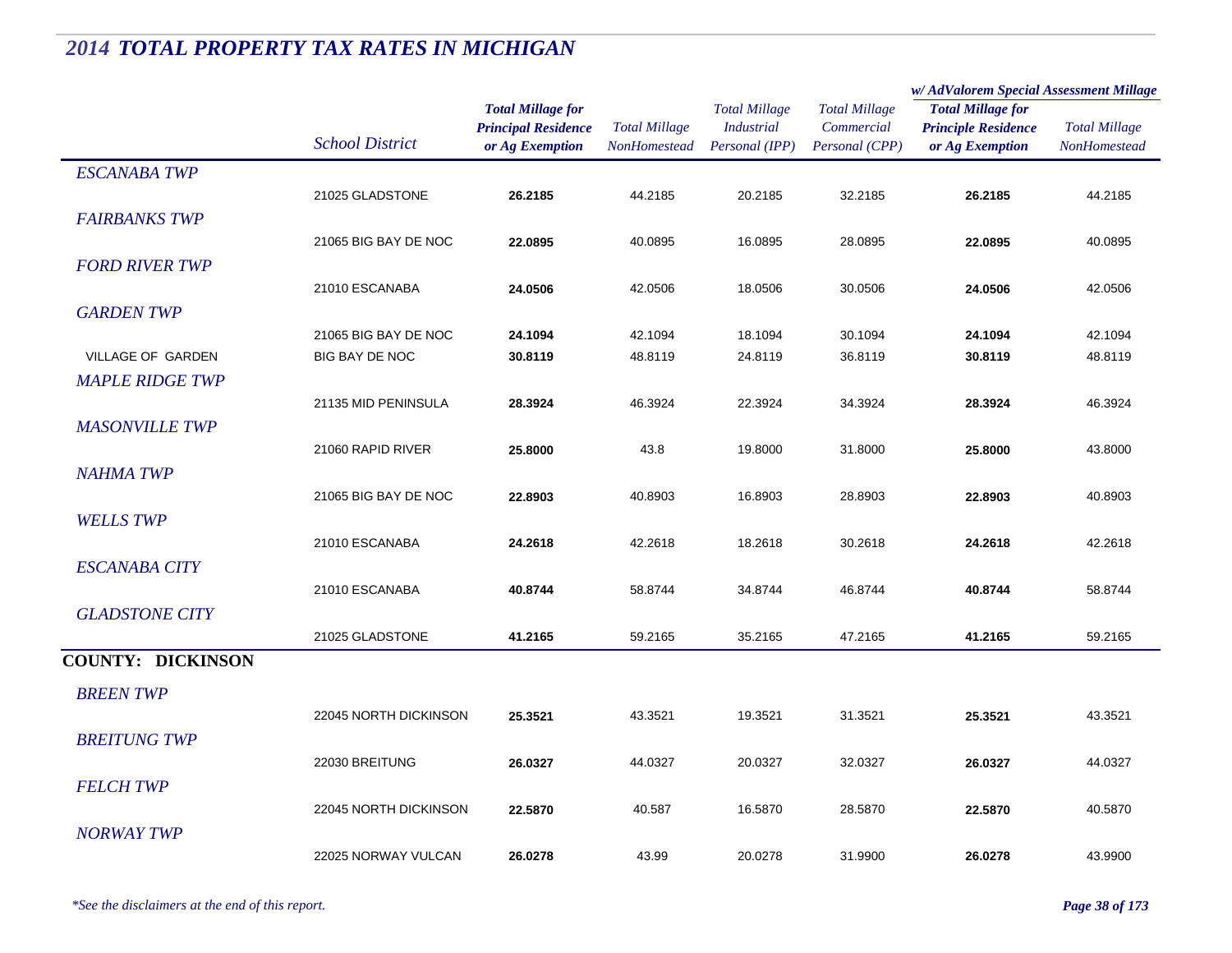|                           |                        |                            | <b>Total Millage</b> | <b>Total Millage</b> | <b>Total Millage</b> | w/AdValorem Special Assessment Millage        |                      |
|---------------------------|------------------------|----------------------------|----------------------|----------------------|----------------------|-----------------------------------------------|----------------------|
|                           |                        | <b>Total Millage for</b>   |                      |                      |                      | <b>Total Millage for</b>                      |                      |
|                           | <b>School District</b> | <b>Principal Residence</b> |                      | <b>Industrial</b>    | Commercial           | <b>Principle Residence</b><br>or Ag Exemption | <b>Total Millage</b> |
|                           |                        | or Ag Exemption            | <b>NonHomestead</b>  | Personal (IPP)       | Personal (CPP)       |                                               | <b>NonHomestead</b>  |
| <b>SAGOLA TWP</b>         |                        |                            |                      |                      |                      |                                               |                      |
|                           | 22045 NORTH DICKINSON  | 24.9030                    | 42.903               | 18.9030              | 30.9030              | 24.9030                                       | 42.9030              |
| <b>WAUCEDAH TWP</b>       |                        |                            |                      |                      |                      |                                               |                      |
|                           | 22025 NORWAY VULCAN    | 26.0498                    | 44.012               | 20.0498              | 32.0120              | 26.0498                                       | 44.0120              |
| <b>WEST BRANCH TWP</b>    |                        |                            |                      |                      |                      |                                               |                      |
|                           | 22045 NORTH DICKINSON  | 22.6104                    | 40.6104              | 16.6104              | 28.6104              | 22.6104                                       | 40.6104              |
|                           |                        |                            |                      |                      |                      |                                               |                      |
| <b>IRON MOUNTAIN CITY</b> |                        |                            |                      |                      |                      |                                               |                      |
|                           | 22010 IRON MOUNTAIN    | 44.1156                    | 62.0526              | 38.1156              | 50.0526              | 44.1156                                       | 62.0526              |
|                           | 22030 BREITUNG         | 42.8956                    | 60.8956              | 36.8956              | 48.8956              | 42.8956                                       | 60.8956              |
| <b>KINGSFORD CITY</b>     |                        |                            |                      |                      |                      |                                               |                      |
|                           | 22030 BREITUNG         | 43.6847                    | 61.6847              | 37.6847              | 49.6847              | 43.6847                                       | 61.6847              |
| <b>NORWAY CITY</b>        |                        |                            |                      |                      |                      |                                               |                      |
|                           | 22025 NORWAY VULCAN    | 41.0534                    | 59.0156              | 35.0534              | 47.0156              | 41.0534                                       | 59.0156              |
| <b>COUNTY: EATON</b>      |                        |                            |                      |                      |                      |                                               |                      |
| <b>BELLEVUE TWP</b>       |                        |                            |                      |                      |                      |                                               |                      |
|                           | 23010 BELLEVUE         | 30.5005                    | 48.5005              | 24.5005              | 36.5005              | 30.5005                                       | 48.5005              |
|                           | 23080 OLIVET           | 31.2205                    | 49.2205              | 25.2205              | 37.2205              | 31.2205                                       | 49.2205              |
| VILLAGE OF BELLEVUE       | <b>BELLEVUE</b>        | 43.3866                    | 61.3866              | 37.3866              | 49.3866              | 43.3866                                       | 61.3866              |
| <b>BENTON TWP</b>         |                        |                            |                      |                      |                      |                                               |                      |
|                           | 23030 CHARLOTTE        | 30.4247                    | 48.4247              | 24.4247              | 36.4247              | 30.4247                                       | 48.4247              |
|                           | 23060 GRAND LEDGE      | 31.9419                    | 49.9419              | 25.9419              | 37.9419              | 31.9419                                       | 49.9419              |
|                           | 23064 TR-GL-CHARLOTTE  | 32.3219                    | 50.3219              | 26.3219              | 38.3219              | 32.3219                                       | 50.3219              |
|                           | 23090 POTTERVILLE      | 34.9752                    | 52.9752              | 28.9752              | 40.9752              | 34.9752                                       | 52.9752              |
|                           | 23165 TR-GRAND LEDGE   | 28.3577                    | 46.3577              | 22.3577              | 34.3577              | 28.3577                                       | 46.3577              |
| <b>BROOKFIELD TWP</b>     |                        |                            |                      |                      |                      |                                               |                      |
|                           | 23030 CHARLOTTE        | 27.9031                    | 45.9031              | 21.9031              | 33.9031              | 27.9031                                       | 45.9031              |
|                           | 23050 EATON RAPIDS     | 26.8131                    | 44.68                | 20.8131              | 32.6800              | 26.8131                                       | 44.6800              |
|                           | 23080 OLIVET           | 31.2510                    | 49.251               | 25.2510              | 37.2510              | 31.2510                                       | 49.2510              |
|                           | 23084 TR-OLIVET/ER     | 31.2510                    | 49.251               | 25.2510              | 37.2510              | 31.2510                                       | 49.2510              |
|                           | 38150 SPRINGPORT       | 33.6453                    | 51.6453              | 27.6453              | 39.6453              | 33.6453                                       | 51.6453              |
|                           |                        |                            |                      |                      |                      |                                               |                      |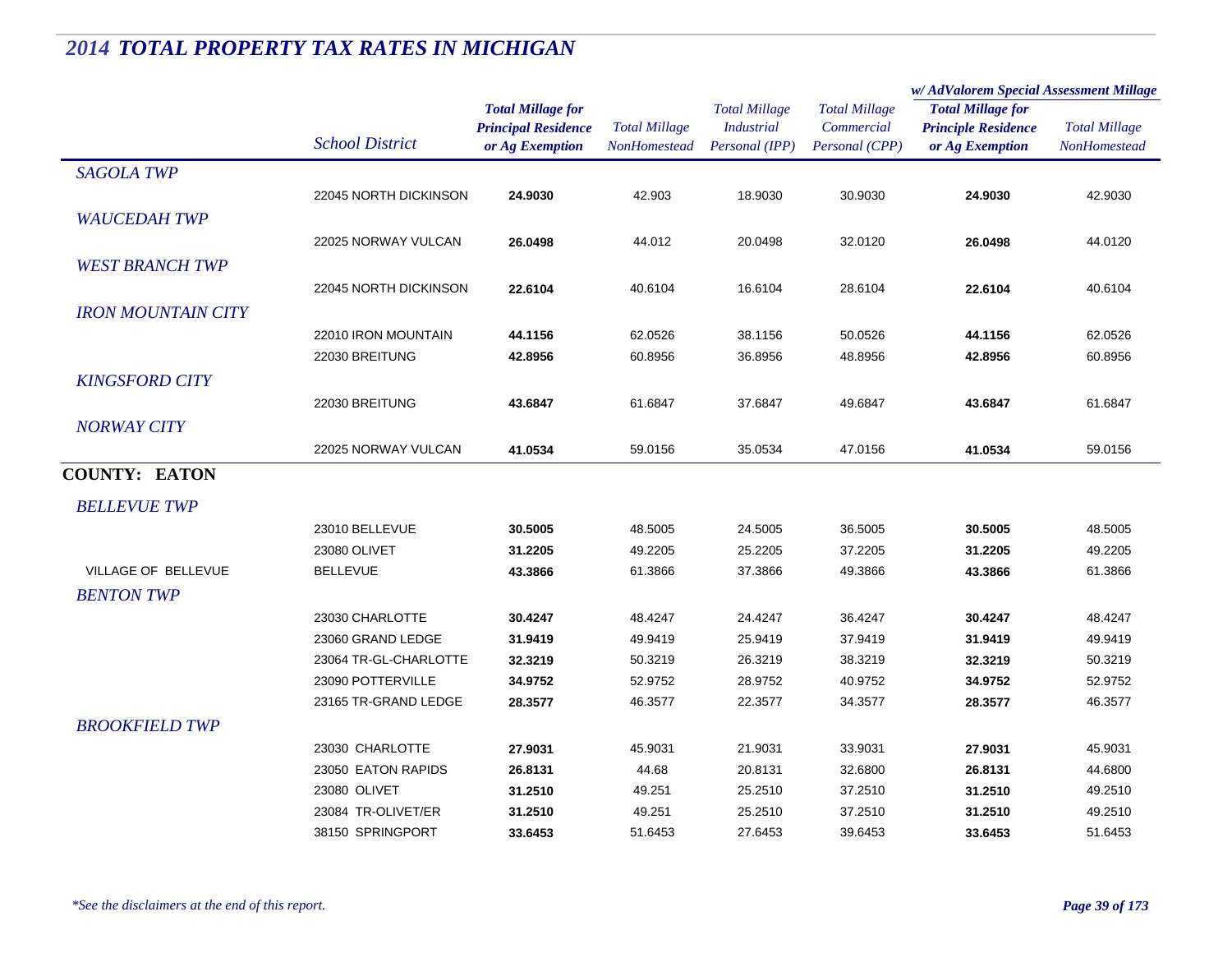|                         |                        |                            | <b>Total Millage</b><br>NonHomestead | <b>Total Millage</b><br><i>Industrial</i> | <b>Total Millage</b><br>Commercial | w/AdValorem Special Assessment Millage |                      |  |
|-------------------------|------------------------|----------------------------|--------------------------------------|-------------------------------------------|------------------------------------|----------------------------------------|----------------------|--|
|                         |                        | <b>Total Millage for</b>   |                                      |                                           |                                    | <b>Total Millage for</b>               | <b>Total Millage</b> |  |
|                         |                        | <b>Principal Residence</b> |                                      |                                           |                                    | <b>Principle Residence</b>             |                      |  |
|                         | <b>School District</b> | or Ag Exemption            |                                      | Personal (IPP)                            | Personal (CPP)                     | or Ag Exemption                        | <b>NonHomestead</b>  |  |
| <b>CARMEL TWP</b>       |                        |                            |                                      |                                           |                                    |                                        |                      |  |
|                         | 23030 CHARLOTTE        | 28.7936                    | 46.7936                              | 22.7936                                   | 34.7936                            | 28.7936                                | 46.7936              |  |
|                         | 23065 MAPLE VALLEY     | 27.7036                    | 45.7036                              | 21.7036                                   | 33.7036                            | 27.7036                                | 45.7036              |  |
|                         | 23080 OLIVET           | 32.1415                    | 50.1415                              | 26.1415                                   | 38.1415                            | 32.1415                                | 50.1415              |  |
| <b>CHESTER TWP</b>      |                        |                            |                                      |                                           |                                    |                                        |                      |  |
|                         | 23030 CHARLOTTE        | 27.9294                    | 45.9294                              | 21.9294                                   | 33.9294                            | 27.9294                                | 45.9294              |  |
|                         | 23065 MAPLE VALLEY     | 26.8394                    | 44.8394                              | 20.8394                                   | 32.8394                            | 26.8394                                | 44.8394              |  |
|                         | 34090 LAKEWOOD         | 27.4344                    | 45.4344                              | 21.4344                                   | 33.4344                            | 27.4344                                | 45.4344              |  |
| <b>DELTA TWP</b>        |                        |                            |                                      |                                           |                                    |                                        |                      |  |
|                         | 23060 GRAND LEDGE      | 35.4932                    | 53.4932                              | 29.4932                                   | 41.4932                            | 35.4932                                | 53.4932              |  |
|                         | 33020 LANSING          | 34.3510                    | 52.2772                              | 28.3510                                   | 40.2772                            | 34.3510                                | 52.2772              |  |
|                         | 33070 HOLT             | 41.8035                    | 59.1206                              | 35.8035                                   | 47.1206                            | 41.8035                                | 59.1206              |  |
|                         | 33215 WAVERLY          | 43.4690                    | 57.2035                              | 37.4690                                   | 49.4690                            | 43.4690                                | 57.2035              |  |
| <b>EATON TWP</b>        |                        |                            |                                      |                                           |                                    |                                        |                      |  |
|                         | 23030 CHARLOTTE        | 28.8084                    | 46.8084                              | 22.8084                                   | 34.8084                            |                                        | 46.8084              |  |
|                         |                        |                            |                                      |                                           |                                    | 28.8084                                |                      |  |
|                         | 23050 EATON RAPIDS     | 27.7184                    | 45.5853                              | 21.7184                                   | 33.5853                            | 27.7184                                | 45.5853              |  |
| <b>EATON RAPIDS TWP</b> |                        |                            |                                      |                                           |                                    |                                        |                      |  |
|                         | 23030 CHARLOTTE        | 27.8935                    | 45.8935                              | 21.8935                                   | 33.8935                            | 27.8935                                | 45.8935              |  |
|                         | 23050 EATON RAPIDS     | 26.8035                    | 44.6704                              | 20.8035                                   | 32.6704                            | 26.8035                                | 44.6704              |  |
| <b>HAMLIN TWP</b>       |                        |                            |                                      |                                           |                                    |                                        |                      |  |
|                         | 23050 EATON RAPIDS     | 27.8013                    | 45.6682                              | 21.8013                                   | 33.6682                            | 27.8013                                | 45.6682              |  |
|                         | 38150 SPRINGPORT       | 34.6335                    | 52.6335                              | 28.6335                                   | 40.6335                            | 34.6335                                | 52.6335              |  |
| <b>KALAMO TWP</b>       |                        |                            |                                      |                                           |                                    |                                        |                      |  |
|                         | 23010 BELLEVUE         | 30.4988                    | 48.4988                              | 24.4988                                   | 36.4988                            | 30.4988                                | 48.4988              |  |
|                         | 23030 CHARLOTTE        | 27.8709                    | 45.8709                              | 21.8709                                   | 33.8709                            | 27.8709                                | 45.8709              |  |
|                         | 23034 TR-CHAR/BELL     | 29.9009                    | 47.9009                              | 23.9009                                   | 35.9009                            | 29.9009                                | 47.9009              |  |
|                         | 23037 TR-CHAR/BELL     | 36.1009                    | 54.1009                              | 30.1009                                   | 42.1009                            | 36.1009                                | 54.1009              |  |
|                         | 23039                  | 36.1009                    | 54.1009                              | 30.1009                                   | 42.1009                            | 36.1009                                | 54.1009              |  |
|                         | 23041 TR-CHAR/BELL     | 36.1009                    | 54.1009                              | 30.1009                                   | 42.1009                            | 36.1009                                | 54.1009              |  |
|                         | 23042 TR-CHARLOTTE/MA  | 36.1009                    | 54.1009                              | 30.1009                                   | 42.1009                            | 36.1009                                | 54.1009              |  |
|                         | 23065 MAPLE VALLEY     | 26.7809                    | 44.7809                              | 20.7809                                   | 32.7809                            | 26.7809                                | 44.7809              |  |
|                         | 23080 OLIVET           | 31.2188                    | 49.2188                              | 25.2188                                   | 37.2188                            | 31.2188                                | 49.2188              |  |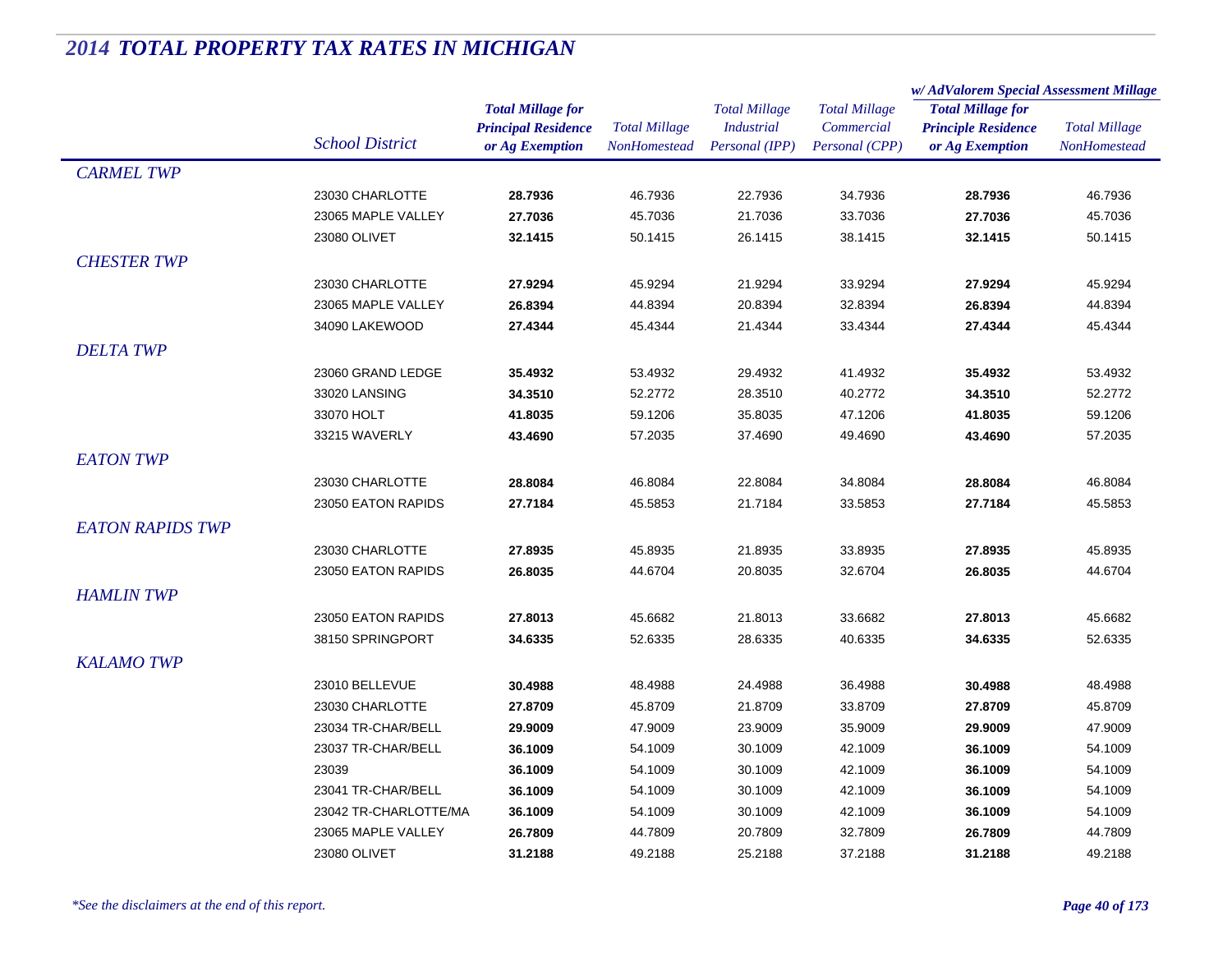|                            |                        |                                                                           |                                             |                                                             |                                                      | w/AdValorem Special Assessment Millage                                    |                                             |
|----------------------------|------------------------|---------------------------------------------------------------------------|---------------------------------------------|-------------------------------------------------------------|------------------------------------------------------|---------------------------------------------------------------------------|---------------------------------------------|
|                            | <b>School District</b> | <b>Total Millage for</b><br><b>Principal Residence</b><br>or Ag Exemption | <b>Total Millage</b><br><b>NonHomestead</b> | <b>Total Millage</b><br><b>Industrial</b><br>Personal (IPP) | <b>Total Millage</b><br>Commercial<br>Personal (CPP) | <b>Total Millage for</b><br><b>Principle Residence</b><br>or Ag Exemption | <b>Total Millage</b><br><b>NonHomestead</b> |
| <b>ONEIDA TWP</b>          |                        |                                                                           |                                             |                                                             |                                                      |                                                                           |                                             |
|                            | 23030 CHARLOTTE        | 32.0667                                                                   | 50.0667                                     | 26.0667                                                     | 38.0667                                              | 32.0667                                                                   | 50.0667                                     |
|                            | 23060 GRAND LEDGE      | 33.5839                                                                   | 51.5839                                     | 27.5839                                                     | 39.5839                                              | 33.5839                                                                   | 51.5839                                     |
|                            | 23090 POTTERVILLE      | 36.6172                                                                   | 54.6172                                     | 30.6172                                                     | 42.6172                                              | 36.6172                                                                   | 54.6172                                     |
|                            | 23490 ONEIDA TWP.      | 30.1241                                                                   | 41.9767                                     | 24.1241                                                     | 36.1241                                              | 30.1241                                                                   | 41.9767                                     |
|                            | 34110 PORTLAND         | 32.9217                                                                   | 50.9217                                     | 26.9217                                                     | 38.9217                                              | 32.9217                                                                   | 50.9217                                     |
| <b>ROXAND TWP</b>          |                        |                                                                           |                                             |                                                             |                                                      |                                                                           |                                             |
|                            | 23030 CHARLOTTE        | 28.7614                                                                   | 46.7614                                     | 22.7614                                                     | 34.7614                                              | 30.7614                                                                   | 48.7614                                     |
|                            | 23045 TR-CHARLOTTE/LO  | 25.6714                                                                   | 43.6714                                     | 19.6714                                                     | 31.6714                                              | 27.6714                                                                   | 45.6714                                     |
|                            | 23060 GRAND LEDGE      | 30.2786                                                                   | 48.2786                                     | 24.2786                                                     | 36.2786                                              | 32.2786                                                                   | 50.2786                                     |
|                            | 23164 TR-GR.LDG/LK     | 30.5016                                                                   | 48.5016                                     | 24.5016                                                     | 36.5016                                              | 32.5016                                                                   | 50.5016                                     |
|                            | 23166 TR-GL/LOUCKS     | 29.4786                                                                   | 47.4786                                     | 23.4786                                                     | 35.4786                                              | 31.4786                                                                   | 49.4786                                     |
|                            | 34090 LAKEWOOD         | 28.2664                                                                   | 46.2664                                     | 22.2664                                                     | 34.2664                                              | 30.2664                                                                   | 48.2664                                     |
|                            | 34098 TR-LKWOOD/GR.LD  | 32.0964                                                                   | 50.0964                                     | 26.0964                                                     | 38.0964                                              | 34.0964                                                                   | 52.0964                                     |
| VILLAGE OF MULLIKEN        | <b>GRAND LEDGE</b>     | 35.4379                                                                   | 53.4379                                     | 29.4379                                                     | 41.4379                                              | 37.4379                                                                   | 55.4379                                     |
| <b>SUNFIELD TWP</b>        |                        |                                                                           |                                             |                                                             |                                                      |                                                                           |                                             |
|                            | 23065 MAPLE VALLEY     | 28.1020                                                                   | 46.102                                      | 22.1020                                                     | 34.1020                                              | 30.1020                                                                   | 48.1020                                     |
|                            | 34090 LAKEWOOD         | 28.6970                                                                   | 46.697                                      | 22.6970                                                     | 34.6970                                              | 30.6970                                                                   | 48.6970                                     |
| <b>VILLAGE OF SUNFIELD</b> | <b>LAKEWOOD</b>        | 41.1970                                                                   | 59.197                                      | 35.1970                                                     | 47.1970                                              | 41.1970                                                                   | 59.1970                                     |
| <b>VERMONTVILLE TWP</b>    |                        |                                                                           |                                             |                                                             |                                                      |                                                                           |                                             |
|                            | 23065 MAPLE VALLEY     | 29.8097                                                                   | 47.8097                                     | 23.8097                                                     | 35.8097                                              | 29.8097                                                                   | 47.8097                                     |
|                            | 34090 LAKEWOOD         | 30.4047                                                                   | 48.4047                                     | 24.4047                                                     | 36.4047                                              | 30.4047                                                                   | 48.4047                                     |
| VILLAGE OF VERMONTVILLE    | <b>MAPLE VALLEY</b>    | 44.0914                                                                   | 62.0914                                     | 38.0914                                                     | 50.0914                                              | 44.0914                                                                   | 62.0914                                     |
| <b>WALTON TWP</b>          |                        |                                                                           |                                             |                                                             |                                                      |                                                                           |                                             |
|                            | 23010 BELLEVUE         | 30.5481                                                                   | 48.5481                                     | 24.5481                                                     | 36.5481                                              | 30.5481                                                                   | 48.5481                                     |
|                            | 23080 OLIVET           | 31.2681                                                                   | 49.2681                                     | 25.2681                                                     | 37.2681                                              | 31.2681                                                                   | 49.2681                                     |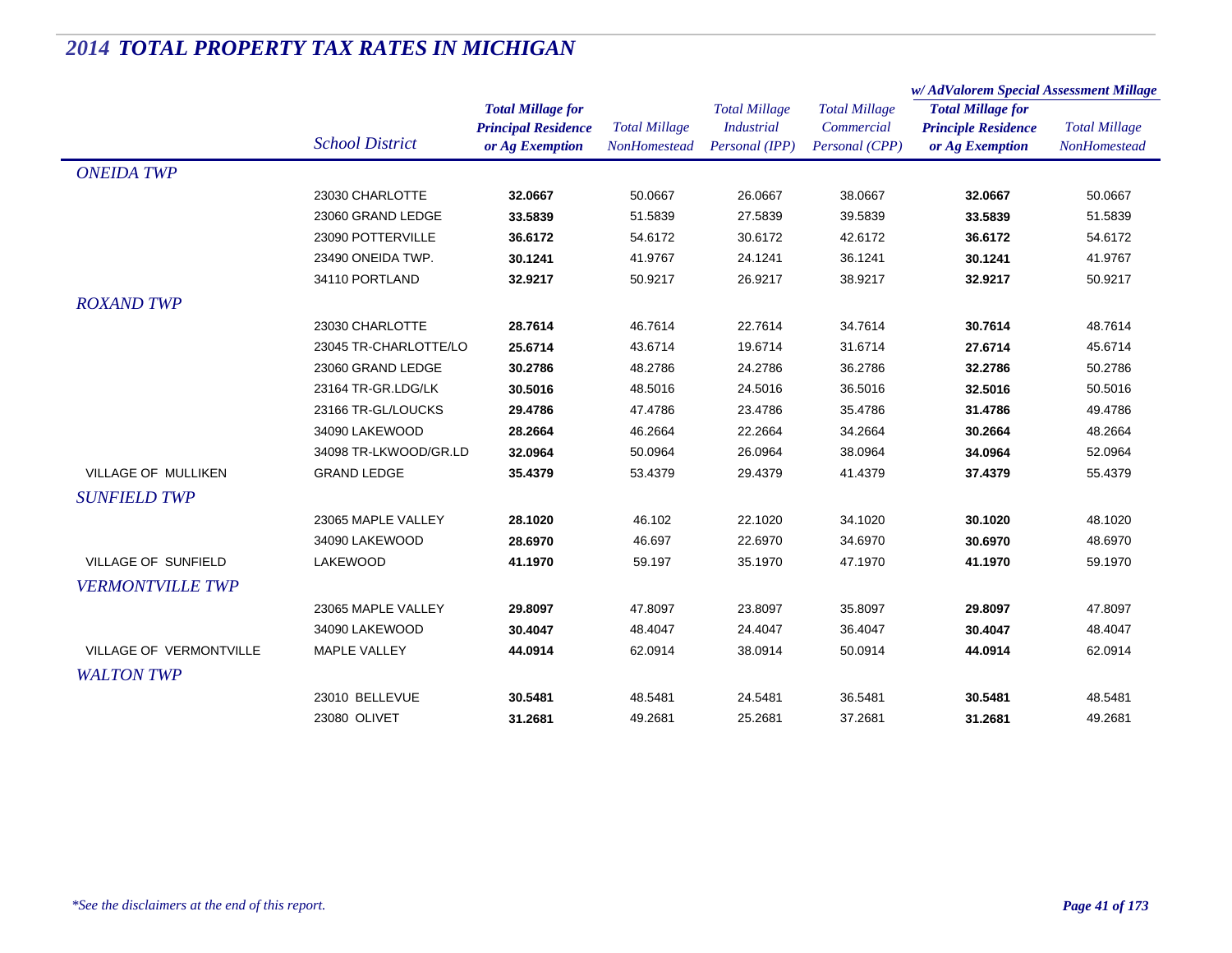|                          |                        |                            |                      | <b>Total Millage</b><br><i>Industrial</i> | <b>Total Millage</b><br>Commercial<br>Personal (CPP) | w/ AdValorem Special Assessment Millage                                   |                      |  |
|--------------------------|------------------------|----------------------------|----------------------|-------------------------------------------|------------------------------------------------------|---------------------------------------------------------------------------|----------------------|--|
|                          |                        | <b>Total Millage for</b>   |                      |                                           |                                                      | <b>Total Millage for</b><br><b>Principle Residence</b><br>or Ag Exemption | <b>Total Millage</b> |  |
|                          |                        | <b>Principal Residence</b> | <b>Total Millage</b> |                                           |                                                      |                                                                           |                      |  |
|                          | <b>School District</b> | or Ag Exemption            | NonHomestead         | Personal (IPP)                            |                                                      |                                                                           | NonHomestead         |  |
| <b>WINDSOR TWP</b>       |                        |                            |                      |                                           |                                                      |                                                                           |                      |  |
|                          | 23030 CHARLOTTE        | 31.6419                    | 49.6419              | 25.6419                                   | 37.6419                                              | 31.6419                                                                   | 49.6419              |  |
|                          | 23050 EATON RAPIDS     | 30.5519                    | 48.4188              | 24.5519                                   | 36.4188                                              | 30.5519                                                                   | 48.4188              |  |
|                          | 23060 GRAND LEDGE      | 33.1591                    | 51.1591              | 27.1591                                   | 39.1591                                              | 33.1591                                                                   | 51.1591              |  |
|                          | 23090 POTTERVILLE      | 36.3452                    | 54.3452              | 30.3452                                   | 42.3452                                              | 36.3452                                                                   | 54.3452              |  |
|                          | 33020 LANSING          | 32.0169                    | 49.9431              | 26.0169                                   | 37.9431                                              | 32.0169                                                                   | 49.9431              |  |
|                          | 33070 HOLT             | 39.4694                    | 56.7865              | 33.4694                                   | 44.7865                                              | 39.4694                                                                   | 56.7865              |  |
|                          | 33077 TR-HOLT/ER       | 37.8494                    | 55.1665              | 31.8494                                   | 43.1665                                              | 37.8494                                                                   | 55.1665              |  |
|                          | 33078 TR-HOLT/ER       | 36.1494                    | 53.4665              | 30.1494                                   | 41.4665                                              | 36.1494                                                                   | 53.4665              |  |
|                          | 33080 TR-HOLT/ER       | 39.5494                    | 56.8665              | 33.5494                                   | 44.8665                                              | 39.5494                                                                   | 56.8665              |  |
|                          | 33082 TR-HOLT/ER       | 32.8694                    | 50.1865              | 26.8694                                   | 38.1865                                              | 32.8694                                                                   | 50.1865              |  |
|                          | 33215 WAVERLY          | 41.1349                    | 54.8694              | 35.1349                                   | 47.1349                                              | 41.1349                                                                   | 54.8694              |  |
| VILLAGE OF DIMONDALE     | <b>HOLT</b>            | 49.4694                    | 66.7865              | 43.4694                                   | 54.7865                                              | 49.4694                                                                   | 66.7865              |  |
| <b>CHARLOTTE CITY</b>    |                        |                            |                      |                                           |                                                      |                                                                           |                      |  |
|                          | 23030 CHARLOTTE        | 43.2990                    | 61.299               | 37.2990                                   | 49.2990                                              | 43.2990                                                                   | 61.2990              |  |
| <b>EATON RAPIDS CITY</b> |                        |                            |                      |                                           |                                                      |                                                                           |                      |  |
|                          | 23050 EATON RAPIDS     |                            | 57.6435              | 33.7766                                   | 45.6435                                              |                                                                           | 57.6435              |  |
|                          |                        | 39.7766                    |                      |                                           |                                                      | 39.7766                                                                   |                      |  |
| <b>GRAND LEDGE CITY</b>  |                        |                            |                      |                                           |                                                      |                                                                           |                      |  |
|                          | 23060 GRAND LEDGE      | 43.9764                    | 61.9764              | 37.9764                                   | 49.9764                                              | 43.9764                                                                   | 61.9764              |  |
| <b>LANSING CITY</b>      |                        |                            |                      |                                           |                                                      |                                                                           |                      |  |
|                          | 23060 GRAND LEDGE      | 51.9559                    | 69.9559              | 45.9559                                   | 57.9559                                              | 51.9559                                                                   | 69.9559              |  |
|                          | 33020 LANSING          | 52.3987                    | 70.3249              | 46.3987                                   | 58.3249                                              | 52.3987                                                                   | 70.3249              |  |
|                          | 33070 HOLT             | 59.8512                    | 77.1683              | 53.8512                                   | 65.1683                                              | 59.8512                                                                   | 77.1683              |  |
| <b>OLIVET CITY</b>       |                        |                            |                      |                                           |                                                      |                                                                           |                      |  |
|                          | 23080 OLIVET           | 45.3456                    | 63.3456              | 39.3456                                   | 51.3456                                              | 45.3456                                                                   | 63.3456              |  |
| <b>POTTERVILLE CITY</b>  |                        |                            |                      |                                           |                                                      |                                                                           |                      |  |
|                          | 23030 CHARLOTTE        | 40.2767                    | 58.2767              | 34.2767                                   | 46.2767                                              | 40.2767                                                                   | 58.2767              |  |
|                          | 23090 POTTERVILLE      | 44.8272                    | 62.8272              | 38.8272                                   | 50.8272                                              | 44.8272                                                                   | 62.8272              |  |
| <b>COUNTY: EMMET</b>     |                        |                            |                      |                                           |                                                      |                                                                           |                      |  |
|                          |                        |                            |                      |                                           |                                                      |                                                                           |                      |  |
| <b>BEAR CREEK TWP</b>    |                        |                            |                      |                                           |                                                      |                                                                           |                      |  |
|                          | 24070 PETOSKEY         | 23.7476                    | 41.7476              | 17.7476                                   | 29.7476                                              | 23.7476                                                                   | 41.7476              |  |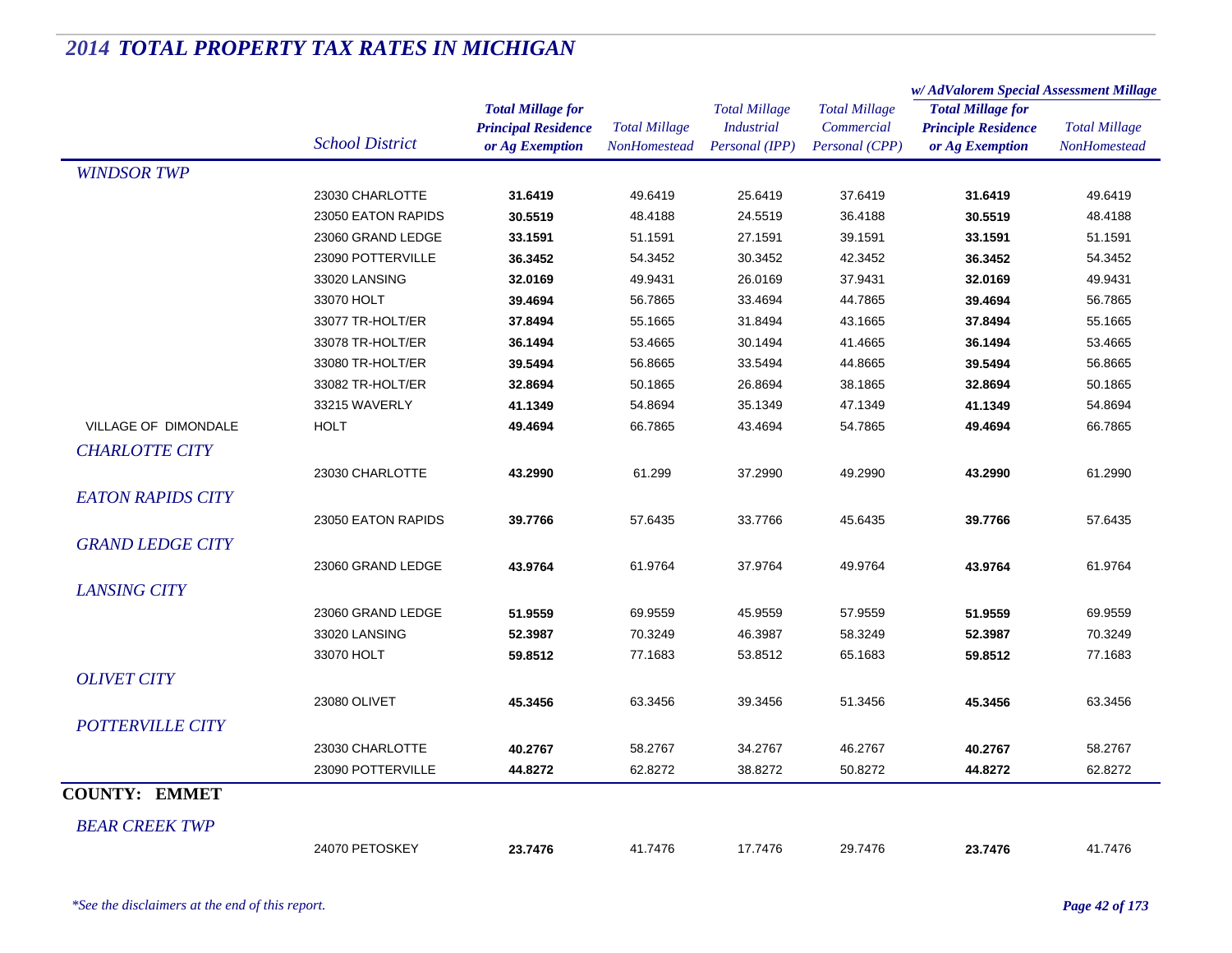|                            |                         |                            | <b>Total Millage</b><br>NonHomestead | <b>Total Millage</b><br><b>Industrial</b> | <b>Total Millage</b> | w/AdValorem Special Assessment Millage |                      |
|----------------------------|-------------------------|----------------------------|--------------------------------------|-------------------------------------------|----------------------|----------------------------------------|----------------------|
|                            |                         | <b>Total Millage for</b>   |                                      |                                           |                      | <b>Total Millage for</b>               | <b>Total Millage</b> |
|                            |                         | <b>Principal Residence</b> |                                      |                                           | Commercial           | <b>Principle Residence</b>             |                      |
|                            | <b>School District</b>  | or Ag Exemption            |                                      | Personal (IPP)                            | Personal (CPP)       | or Ag Exemption                        | <b>NonHomestead</b>  |
| <b>BLISS TWP</b>           |                         |                            |                                      |                                           |                      |                                        |                      |
|                            | 24040 PELLSTON          | 22.1283                    | 40.1283                              | 16.1283                                   | 28.1283              | 22.1283                                | 40.1283              |
| <b>CARP LAKE TWP</b>       |                         |                            |                                      |                                           |                      |                                        |                      |
|                            | 16070 MACKINAW CITY     | 20.4743                    | 38.2377                              | 14.4743                                   | 26.2377              | 20.4743                                | 38.2377              |
|                            | 24040 PELLSTON          | 24.1283                    | 42.1283                              | 18.1283                                   | 30.1283              | 24.1283                                | 42.1283              |
| <b>CENTER TWP</b>          |                         |                            |                                      |                                           |                      |                                        |                      |
|                            | 24040 PELLSTON          | 23.1283                    | 41.1283                              | 17.1283                                   | 29.1283              |                                        | 41.1283              |
|                            |                         |                            |                                      |                                           |                      | 23.1283                                |                      |
| <b>CROSS VILLAGE TWP</b>   |                         |                            |                                      |                                           |                      |                                        |                      |
|                            | 24020 HARBOR SPRINGS    | 23.3281                    | 37.3192                              | 17.3281                                   | 25.3192              | 23.3281                                | 37.3192              |
| <b>FRIENDSHIP TWP</b>      |                         |                            |                                      |                                           |                      |                                        |                      |
|                            | 24020 HARBOR SPRINGS    | 23.0781                    | 37.0692                              | 17.0781                                   | 25.0692              | 23.0781                                | 37.0692              |
| <b>LITTLEFIELD TWP</b>     |                         |                            |                                      |                                           |                      |                                        |                      |
|                            | 24030 ALANSON (LITTLEFI | 22.1283                    | 40.1283                              | 16.1283                                   | 28.1283              | 22.1283                                | 40.1283              |
|                            | 24070 PETOSKEY          | 23.3776                    | 41.3776                              | 17.3776                                   | 29.3776              | 23.3776                                | 41.3776              |
| VILLAGE OF ALANSON         | LITTLEFIELD             | 33.7103                    | 51.7103                              | 27.7103                                   | 39.7103              | 33.7103                                | 51.7103              |
| <b>LITTLE TRAVERSE TWP</b> |                         |                            |                                      |                                           |                      |                                        |                      |
|                            | 24020 HARBOR SPRINGS    | 22.2363                    | 36.2274                              | 16.2363                                   | 24.2274              | 22.2363                                | 36.2274              |
|                            | 24030 ALANSON (LITTLEFI | 21.2865                    | 39.2865                              | 15.2865                                   | 27.2865              | 21.2865                                | 39.2865              |
|                            | 24070 PETOSKEY          | 22.5358                    | 40.5358                              | 16.5358                                   | 28.5358              | 22.5358                                | 40.5358              |
| <b>MAPLE RIVER TWP</b>     |                         |                            |                                      |                                           |                      |                                        |                      |
|                            | 24030 ALANSON (LITTLEFI | 20.6283                    | 38.6283                              | 14.6283                                   | 26.6283              | 20.6283                                | 38.6283              |
|                            | 24040 PELLSTON          | 21.6283                    | 39.6283                              | 15.6283                                   | 27.6283              | 21.6283                                | 39.6283              |
| VILLAGE OF PELLSTON        | <b>PELLSTON</b>         | 31.0483                    | 49.0483                              | 25.0483                                   | 37.0483              | 31.0483                                | 49.0483              |
| <b>MCKINLEY TWP</b>        |                         |                            |                                      |                                           |                      |                                        |                      |
|                            | 24040 PELLSTON          | 22.1283                    | 40.1283                              | 16.1283                                   | 28.1283              | 22.1283                                | 40.1283              |
| VILLAGE OF PELLSTON        | <b>PELLSTON</b>         | 31.5483                    | 49.5483                              | 25.5483                                   | 37.5483              | 31.5483                                | 49.5483              |
|                            |                         |                            |                                      |                                           |                      |                                        |                      |
| <b>PLEASANT VIEW TWP</b>   |                         |                            |                                      |                                           |                      |                                        |                      |
|                            | 24020 HARBOR SPRINGS    | 22.0781                    | 36.0692                              | 16.0781                                   | 24.0692              | 22.0781                                | 36.0692              |
|                            | 24030 ALANSON (LITTLEFI | 21.1283                    | 39.1283                              | 15.1283                                   | 27.1283              | 21.1283                                | 39.1283              |
|                            | 24040 PELLSTON          | 22.1283                    | 40.1283                              | 16.1283                                   | 28.1283              | 22.1283                                | 40.1283              |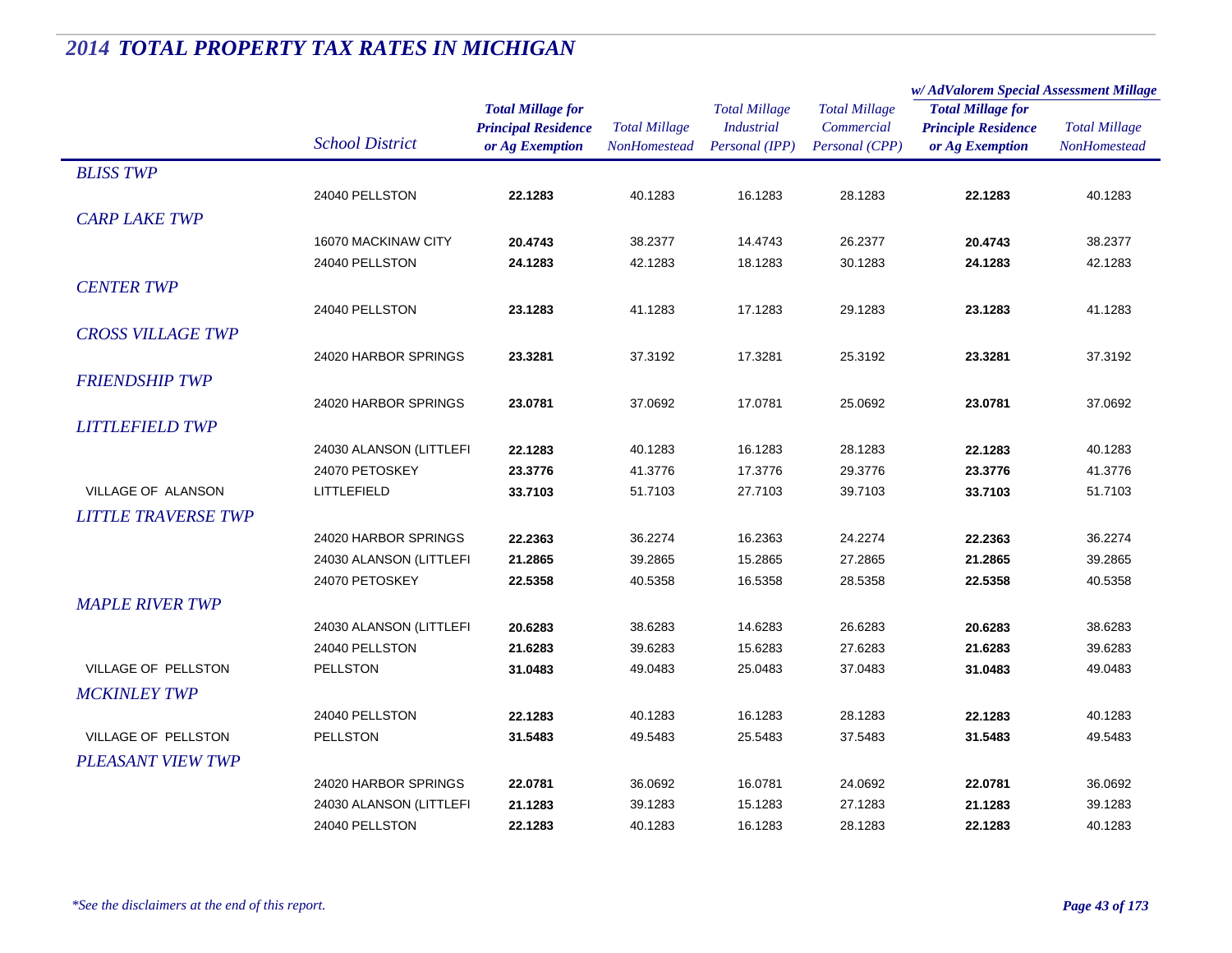|                                 |                        |                                                                           |                                      |                                                             |                                                      | w/AdValorem Special Assessment Millage                                    |                                      |  |
|---------------------------------|------------------------|---------------------------------------------------------------------------|--------------------------------------|-------------------------------------------------------------|------------------------------------------------------|---------------------------------------------------------------------------|--------------------------------------|--|
|                                 | <b>School District</b> | <b>Total Millage for</b><br><b>Principal Residence</b><br>or Ag Exemption | <b>Total Millage</b><br>NonHomestead | <b>Total Millage</b><br><b>Industrial</b><br>Personal (IPP) | <b>Total Millage</b><br>Commercial<br>Personal (CPP) | <b>Total Millage for</b><br><b>Principle Residence</b><br>or Ag Exemption | <b>Total Millage</b><br>NonHomestead |  |
| <b>READMOND TWP</b>             |                        |                                                                           |                                      |                                                             |                                                      |                                                                           |                                      |  |
|                                 | 24020 HARBOR SPRINGS   | 24.0781                                                                   | 38.0692                              | 18.0781                                                     | 26.0692                                              | 24.0781                                                                   | 38.0692                              |  |
|                                 | 24040 PELLSTON         | 24.1283                                                                   | 42.1283                              | 18.1283                                                     | 30.1283                                              | 24.1283                                                                   | 42.1283                              |  |
| <b>RESORT TWP</b>               |                        |                                                                           |                                      |                                                             |                                                      |                                                                           |                                      |  |
|                                 | 24070 PETOSKEY         | 22.2476                                                                   | 40.2476                              | 16.2476                                                     | 28.2476                                              | 22.2476                                                                   | 40.2476                              |  |
| <b>SPRINGVALE TWP</b>           |                        |                                                                           |                                      |                                                             |                                                      |                                                                           |                                      |  |
|                                 | 24070 PETOSKEY         | 24.3648                                                                   | 42.3648                              | 18.3648                                                     | 30.3648                                              | 24.3648                                                                   | 42.3648                              |  |
| <b>WA WATAM TWP</b>             |                        |                                                                           |                                      |                                                             |                                                      |                                                                           |                                      |  |
|                                 | 16070 MACKINAW CITY    | 18.6830                                                                   | 36.4464                              | 12.6830                                                     | 24.4464                                              | 18.6830                                                                   | 36.4464                              |  |
|                                 | 24040 PELLSTON         | 22.3370                                                                   | 40.337                               | 16.3370                                                     | 28.3370                                              | 22.3370                                                                   | 40.3370                              |  |
| <b>VILLAGE OF MACKINAW CITY</b> | <b>MACKINAW CITY</b>   | 35.7745                                                                   | 53.5379                              | 29.7745                                                     | 41.5379                                              | 35.7745                                                                   | 53.5379                              |  |
| <b>WEST TRAVERSE TWP</b>        |                        |                                                                           |                                      |                                                             |                                                      |                                                                           |                                      |  |
|                                 | 24020 HARBOR SPRINGS   | 21.4873                                                                   | 35.4784                              | 15.4873                                                     | 23.4784                                              | 21.4873                                                                   | 35.4784                              |  |
| <b>HARBOR SPRINGS CITY</b>      |                        |                                                                           |                                      |                                                             |                                                      |                                                                           |                                      |  |
|                                 | 24020 HARBOR SPRINGS   | 25.9981                                                                   | 39.9892                              | 19.9981                                                     | 27.9892                                              | 25.9981                                                                   | 39.9892                              |  |
| <b>PETOSKEY CITY</b>            |                        |                                                                           |                                      |                                                             |                                                      |                                                                           |                                      |  |
|                                 | 24070 PETOSKEY         | 34.6794                                                                   | 52.6794                              | 28.6794                                                     | 40.6794                                              | 34.6794                                                                   | 52.6794                              |  |
| <b>COUNTY: GENESEE</b>          |                        |                                                                           |                                      |                                                             |                                                      |                                                                           |                                      |  |
|                                 |                        |                                                                           |                                      |                                                             |                                                      |                                                                           |                                      |  |
| <b>ARGENTINE TWP</b>            |                        |                                                                           |                                      |                                                             |                                                      |                                                                           |                                      |  |
|                                 | 25180 SWARTZ CREEK     | 25.9664                                                                   | 43.9664                              | 19.9664                                                     | 31.9664                                              | 25.9664                                                                   | 43.9664                              |  |
|                                 | 25250 LINDEN           | 29.6190                                                                   | 47.619                               | 23.6190                                                     | 35.6190                                              | 29.6190                                                                   | 47.6190                              |  |
|                                 | 78020 BYRON            | 24.6708                                                                   | 42.6708                              | 18.6708                                                     | 30.6708                                              | 24.6708                                                                   | 42.6708                              |  |
| <b>ATLAS TWP</b>                |                        |                                                                           |                                      |                                                             |                                                      |                                                                           |                                      |  |
|                                 | 25030 GRAND BLANC      | 33.5376                                                                   | 51.5376                              | 27.5376                                                     | 39.5376                                              | 33.5376                                                                   | 51.5376                              |  |
|                                 | 25050 GOODRICH         | 35.1876                                                                   | 53.1876                              | 29.1876                                                     | 41.1876                                              | 35.1876                                                                   | 53.1876                              |  |
|                                 | 25140 DAVISON          | 31.5792                                                                   | 49.5792                              | 25.5792                                                     | 37.5792                                              | 31.5792                                                                   | 49.5792                              |  |
| VILLAGE OF GOODRICH             | <b>GOODRICH</b>        | 40.5127                                                                   | 58.5127                              | 34.5127                                                     | 46.5127                                              | 40.5127                                                                   | 58.5127                              |  |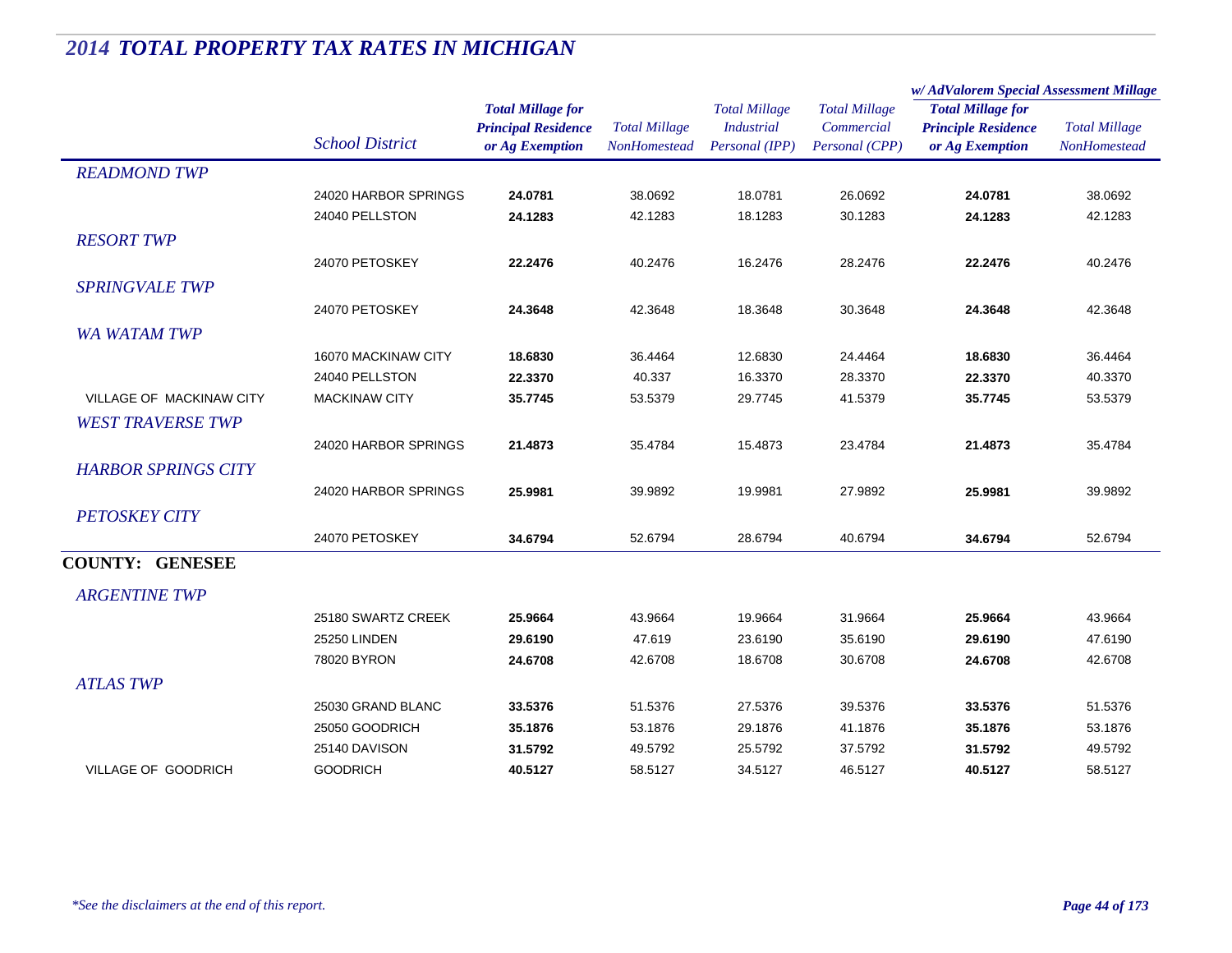|                          |                        |                            |                      | <b>Total Millage</b> | <b>Total Millage</b> | w/AdValorem Special Assessment Millage |                                      |
|--------------------------|------------------------|----------------------------|----------------------|----------------------|----------------------|----------------------------------------|--------------------------------------|
|                          |                        | <b>Total Millage for</b>   |                      |                      |                      | <b>Total Millage for</b>               | <b>Total Millage</b><br>NonHomestead |
|                          | <b>School District</b> | <b>Principal Residence</b> | <b>Total Millage</b> | <b>Industrial</b>    | Commercial           | <b>Principle Residence</b>             |                                      |
|                          |                        | or Ag Exemption            | <b>NonHomestead</b>  | Personal (IPP)       | Personal (CPP)       | or Ag Exemption                        |                                      |
| <b>CLAYTON TWP</b>       |                        |                            |                      |                      |                      |                                        |                                      |
|                          | 25120 FLUSHING         | 29.7630                    | 47.763               | 23.7630              | 35.7630              | 29.7630                                | 47.7630                              |
|                          | 25180 SWARTZ CREEK     | 28.0789                    | 46.0789              | 22.0789              | 34.0789              | 28.0789                                | 46.0789                              |
|                          | 78030 DURAND           | 30.6333                    | 48.6333              | 24.6333              | 36.6333              | 30.6333                                | 48.6333                              |
| <b>VILLAGE OF LENNON</b> | <b>DURAND</b>          | 39.5556                    | 57.5556              | 33.5556              | 45.5556              | 39.5556                                | 57.5556                              |
| <b>VILLAGE OF LENNON</b> | <b>SWARTZ CREEK</b>    | 37.0012                    | 55.0012              | 31.0012              | 43.0012              | 37.0012                                | 55.0012                              |
| <b>DAVISON TWP</b>       |                        |                            |                      |                      |                      |                                        |                                      |
|                          | 25050 GOODRICH         | 33.5599                    | 51.5599              | 27.5599              | 39.5599              | 33.5599                                | 51.5599                              |
|                          | 25110 KEARSLEY         | 29.1099                    | 47.1099              | 23.1099              | 35.1099              | 29.1099                                | 47.1099                              |
|                          | 25140 DAVISON          | 29.9515                    | 47.9515              | 23.9515              | 35.9515              | 29.9515                                | 47.9515                              |
| <b>FENTON TWP</b>        |                        |                            |                      |                      |                      |                                        |                                      |
|                          | <b>25100 FENTON</b>    | 32.4181                    | 50.4181              | 26.4181              | 38.4181              | 32.4181                                | 50.4181                              |
|                          | 25200 LAKE FENTON      | 30.1419                    | 48.1419              | 24.1419              | 36.1419              | 30.1419                                | 48.1419                              |
|                          | 25250 LINDEN           | 30.0004                    | 48.0004              | 24.0004              | 36.0004              | 30.0004                                | 48.0004                              |
| <b>FLINT TWP</b>         |                        |                            |                      |                      |                      |                                        |                                      |
|                          | 25080 CARMEN-AINSWOR   | 39.1607                    | 57.1607              | 33.1607              | 45.1607              | 39.1607                                | 57.1607                              |
|                          | 25120 FLUSHING         | 36.6907                    | 54.6907              | 30.6907              | 42.6907              | 36.6907                                | 54.6907                              |
|                          | 25180 SWARTZ CREEK     | 35.0066                    | 53.0066              | 29.0066              | 41.0066              | 35.0066                                | 53.0066                              |
| <b>FLUSHING TWP</b>      |                        |                            |                      |                      |                      |                                        |                                      |
|                          | 25120 FLUSHING         | 30.8598                    | 48.8598              | 24.8598              | 36.8598              | 30.8598                                | 48.8598                              |
|                          | 25150 CLIO             | 29.3698                    | 47.3698              | 23.3698              | 35.3698              | 29.3698                                | 47.3698                              |
|                          | 25260 MONTROSE         | 34.3698                    | 52.3698              | 28.3698              | 40.3698              | 34.3698                                | 52.3698                              |
|                          | 78070 NEW LOTHROP      | 35.2898                    | 53.2898              | 29.2898              | 41.2898              | 35.2898                                | 53.2898                              |
| <b>FOREST TWP</b>        |                        |                            |                      |                      |                      |                                        |                                      |
|                          | 25280 LAKEVILLE        | 28.7450                    | 46.745               | 22.7450              | 34.7450              | 28.7450                                | 46.7450                              |
|                          | 79100 MILLINGTON       | 25.9722                    | 43.9722              | 19.9722              | 31.9722              | 25.9722                                | 43.9722                              |
| VILLAGE OF OTISVILLE     | LAKEVILLE              | 44.7703                    | 62.7703              | 38.7703              | 50.7703              | 44.7703                                | 62.7703                              |
| VILLAGE OF OTTER LAKE    | <b>LAKEVILLE</b>       | 41.4493                    | 59.4493              | 35.4493              | 47.4493              | 41.4493                                | 59.4493                              |
|                          |                        |                            |                      |                      |                      |                                        |                                      |
| <b>GAINES TWP</b>        |                        |                            |                      |                      |                      |                                        |                                      |
|                          | 25180 SWARTZ CREEK     | 26.6094                    | 44.6094              | 20.6094              | 32.6094              | 26.6094                                | 44.6094                              |
|                          | 25250 LINDEN           | 30.2620                    | 48.262               | 24.2620              | 36.2620              | 30.2620                                | 48.2620                              |
|                          | 78030 DURAND           | 29.1638                    | 47.1638              | 23.1638              | 35.1638              | 29.1638                                | 47.1638                              |
| <b>VILLAGE OF GAINES</b> | <b>SWARTZ CREEK</b>    | 41.5578                    | 59.5578              | 35.5578              | 47.5578              | 41.5578                                | 59.5578                              |

*\*See the disclaimers at the end of this report. Page 45 of 173*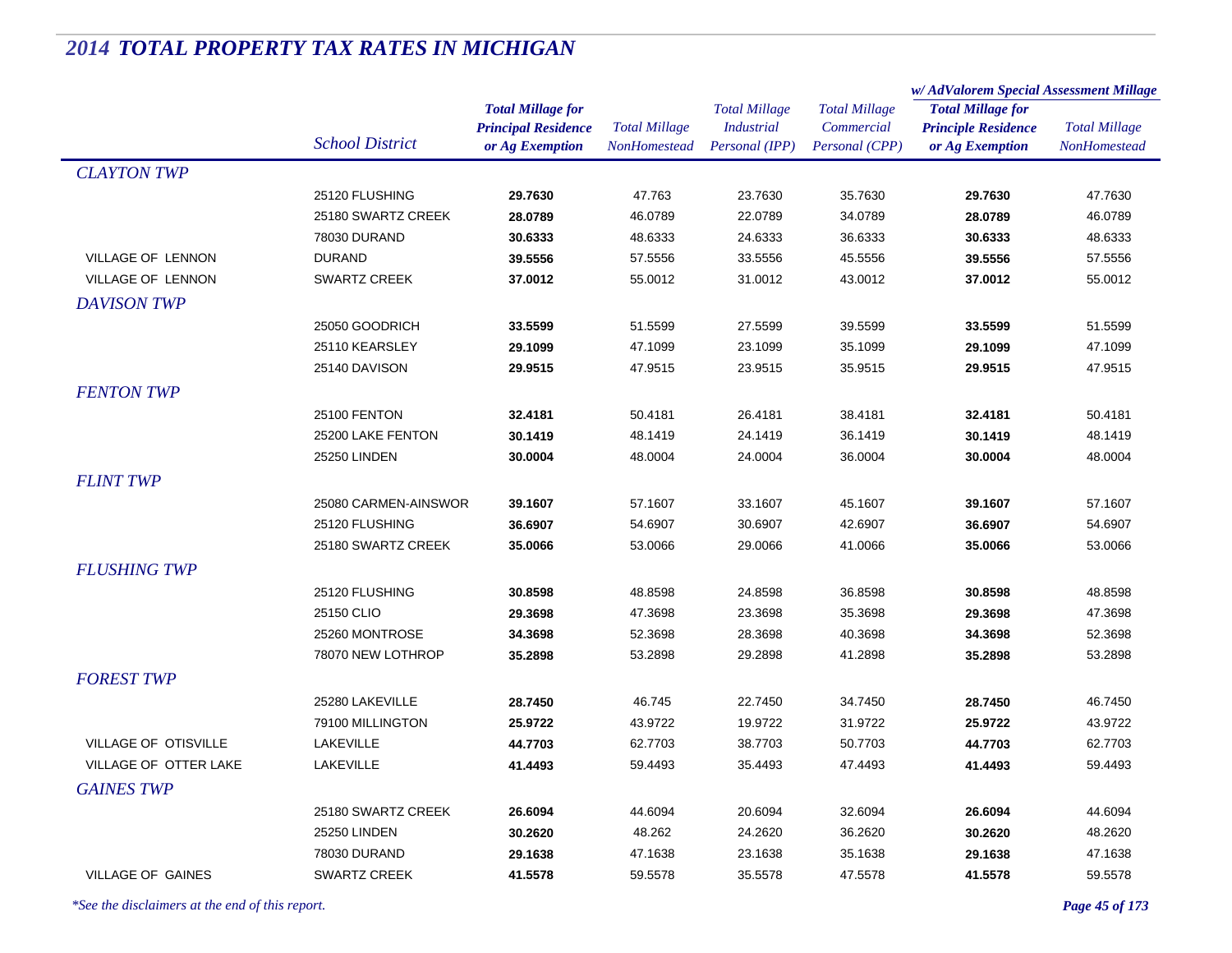|                         |                        |                            | <b>Total Millage</b> | <b>Total Millage</b><br><b>Industrial</b> | <b>Total Millage</b> | w/ AdValorem Special Assessment Millage |                      |  |
|-------------------------|------------------------|----------------------------|----------------------|-------------------------------------------|----------------------|-----------------------------------------|----------------------|--|
|                         |                        | <b>Total Millage for</b>   |                      |                                           |                      | <b>Total Millage for</b>                | <b>Total Millage</b> |  |
|                         |                        | <b>Principal Residence</b> |                      |                                           | Commercial           | <b>Principle Residence</b>              |                      |  |
|                         | <b>School District</b> | or Ag Exemption            | <b>NonHomestead</b>  | Personal (IPP)                            | Personal (CPP)       | or Ag Exemption                         | <b>NonHomestead</b>  |  |
| <b>GENESEE TWP</b>      |                        |                            |                      |                                           |                      |                                         |                      |  |
|                         | 25040 MT.MORRIS        | 32.7117                    | 50.7117              | 26.7117                                   | 38.7117              | 32.7117                                 | 50.7117              |  |
|                         | <b>25070 GENESEE</b>   | 42.9217                    | 60.9217              | 36.9217                                   | 48.9217              | 42.9217                                 | 60.9217              |  |
|                         | 25110 KEARSLEY         | 33.5117                    | 51.5117              | 27.5117                                   | 39.5117              | 33.5117                                 | 51.5117              |  |
|                         | 25240 BEECHER.         | 41.0331                    | 59.0331              | 35.0331                                   | 47.0331              | 41.0331                                 | 59.0331              |  |
| <b>GRAND BLANC TWP</b>  |                        |                            |                      |                                           |                      |                                         |                      |  |
|                         | 25030 GRAND BLANC      | 35.6906                    | 53.6906              | 29.6906                                   | 41.6906              | 35.6906                                 | 53.6906              |  |
|                         | 25050 GOODRICH         | 37.3406                    | 55.3406              | 31.3406                                   | 43.3406              | 37.3406                                 | 55.3406              |  |
|                         | 25200 LAKE FENTON      | 35.1906                    | 53.1906              | 29.1906                                   | 41.1906              | 35.1906                                 | 53.1906              |  |
| <b>MONTROSE TWP</b>     |                        |                            |                      |                                           |                      |                                         |                      |  |
|                         | 25150 CLIO             | 29.9149                    | 47.9149              | 23.9149                                   | 35.9149              | 29.9149                                 | 47.9149              |  |
|                         | 25260 MONTROSE         | 34.9149                    | 52.9149              | 28.9149                                   | 40.9149              | 34.9149                                 | 52.9149              |  |
| <b>MOUNT MORRIS TWP</b> |                        |                            |                      |                                           |                      |                                         |                      |  |
|                         | 25040 MT.MORRIS        | 40.0630                    | 58.063               | 34.0630                                   | 46.0630              | 40.0630                                 | 58.0630              |  |
|                         | 25120 FLUSHING         | 41.0530                    | 59.053               | 35.0530                                   | 47.0530              | 41.0530                                 | 59.0530              |  |
|                         | 25150 CLIO             | 39.5630                    | 57.563               | 33.5630                                   | 45.5630              | 39.5630                                 | 57.5630              |  |
|                         | 25210 WESTWOOD HEIGH   | 40.7630                    | 58.763               | 34.7630                                   | 46.7630              | 40.7630                                 | 58.7630              |  |
|                         | 25240 BEECHER.         | 48.3844                    | 66.3844              | 42.3844                                   | 54.3844              | 48.3844                                 | 66.3844              |  |
| <b>MUNDY TWP</b>        |                        |                            |                      |                                           |                      |                                         |                      |  |
|                         | 25030 GRAND BLANC      | 34.1224                    | 52.1224              | 28.1224                                   | 40.1224              | 34.1224                                 | 52.1224              |  |
|                         | 25080 CARMEN-AINSWOR   | 33.9824                    | 51.9824              | 27.9824                                   | 39.9824              | 33.9824                                 | 51.9824              |  |
|                         | 25180 SWARTZ CREEK     | 29.8283                    | 47.8283              | 23.8283                                   | 35.8283              | 29.8283                                 | 47.8283              |  |
|                         | 25200 LAKE FENTON      | 33.6224                    | 51.6224              | 27.6224                                   | 39.6224              | 33.6224                                 | 51.6224              |  |
|                         | 25250 LINDEN           | 33.4809                    | 51.4809              | 27.4809                                   | 39.4809              | 33.4809                                 | 51.4809              |  |
| <b>RICHFIELD TWP</b>    |                        |                            |                      |                                           |                      |                                         |                      |  |
|                         | 25040 MT.MORRIS        | 27.3155                    | 45.3155              | 21.3155                                   | 33.3155              | 27.3155                                 | 45.3155              |  |
|                         | 25110 KEARSLEY         | 28.1155                    | 46.1155              | 22.1155                                   | 34.1155              | 28.1155                                 | 46.1155              |  |
|                         | 25140 DAVISON          | 28.9571                    | 46.9571              | 22.9571                                   | 34.9571              | 28.9571                                 | 46.9571              |  |
|                         | 2514T TR-DAVISON TRAN  | 26.9071                    | 44.9071              | 20.9071                                   | 32.9071              | 26.9071                                 | 44.9071              |  |
|                         | 25280 LAKEVILLE        | 29.1755                    | 47.1755              | 23.1755                                   | 35.1755              | 29.1755                                 | 47.1755              |  |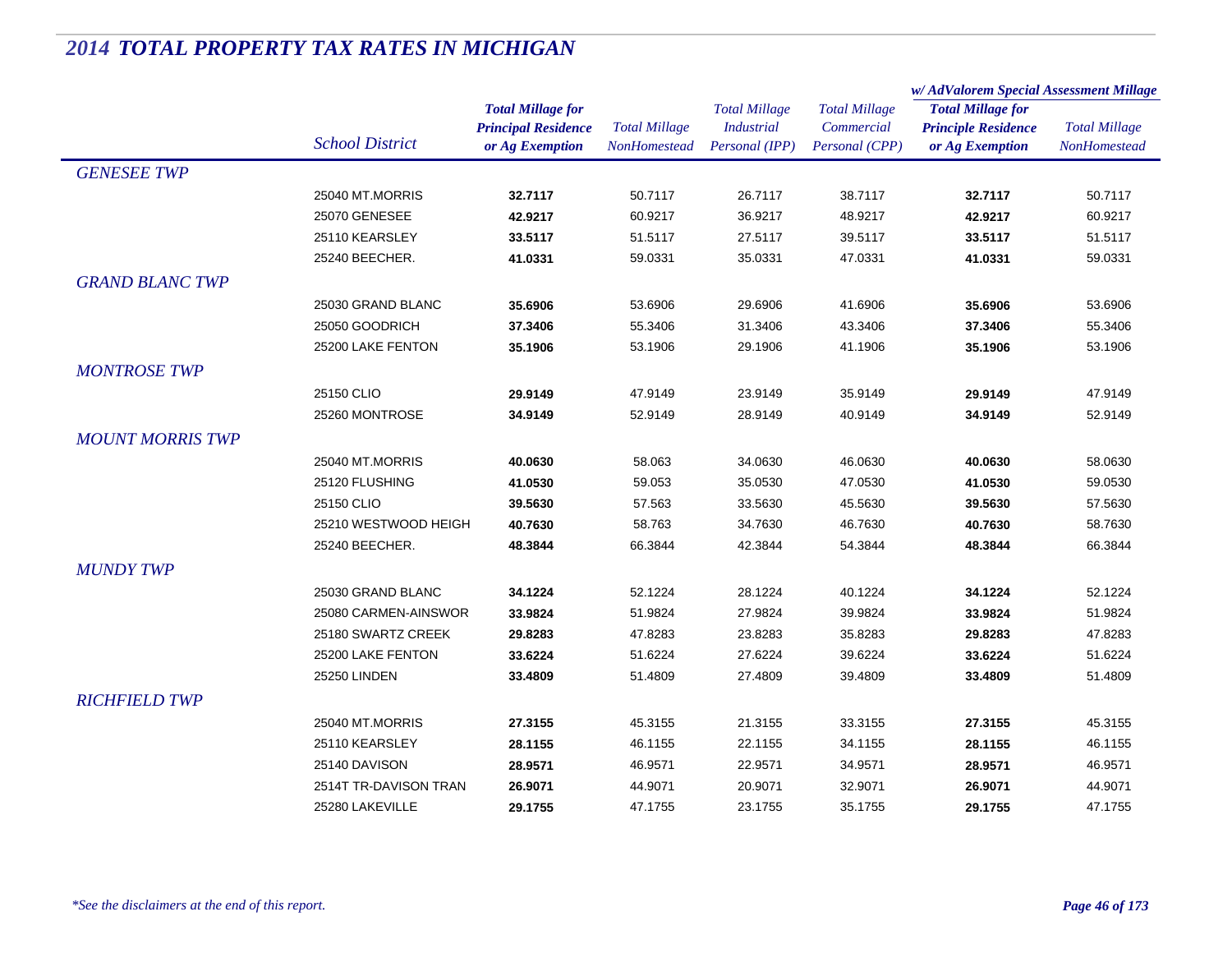|                     |                        |                            |                      | <b>Total Millage</b><br><b>Industrial</b> | <b>Total Millage</b><br>Commercial | w/AdValorem Special Assessment Millage |                                      |
|---------------------|------------------------|----------------------------|----------------------|-------------------------------------------|------------------------------------|----------------------------------------|--------------------------------------|
|                     |                        | <b>Total Millage for</b>   |                      |                                           |                                    | <b>Total Millage for</b>               | <b>Total Millage</b><br>NonHomestead |
|                     |                        | <b>Principal Residence</b> | <b>Total Millage</b> |                                           |                                    | <b>Principle Residence</b>             |                                      |
|                     | <b>School District</b> | or Ag Exemption            | <b>NonHomestead</b>  | Personal (IPP)                            | Personal (CPP)                     | or Ag Exemption                        |                                      |
| <b>THETFORD TWP</b> |                        |                            |                      |                                           |                                    |                                        |                                      |
|                     | 25040 MT.MORRIS        | 26.8924                    | 44.8924              | 20.8924                                   | 32.8924                            | 26.8924                                | 44.8924                              |
|                     | 25070 GENESEE          | 37.1024                    | 55.1024              | 31.1024                                   | 43.1024                            | 37.1024                                | 55.1024                              |
|                     | 25150 CLIO             | 26.3924                    | 44.3924              | 20.3924                                   | 32.3924                            | 26.3924                                | 44.3924                              |
|                     | 25280 LAKEVILLE        | 28.7524                    | 46.7524              | 22.7524                                   | 34.7524                            | 28.7524                                | 46.7524                              |
|                     | 79100 MILLINGTON       | 25.9796                    | 43.9796              | 19.9796                                   | 31.9796                            | 25.9796                                | 43.9796                              |
| <b>VIENNA TWP</b>   |                        |                            |                      |                                           |                                    |                                        |                                      |
|                     | 25040 MT.MORRIS        | 29.9984                    | 47.9984              | 23.9984                                   | 35.9984                            | 29.9984                                | 47.9984                              |
|                     | 25150 CLIO             | 29.4984                    | 47.4984              | 23.4984                                   | 35.4984                            | 29.4984                                | 47.4984                              |
|                     | 73170 BIRCH RUN        | 27.3919                    | 45.3919              | 21.3919                                   | 33.3919                            | 27.3919                                | 45.3919                              |
| <b>BURTON CITY</b>  |                        |                            |                      |                                           |                                    |                                        |                                      |
|                     | 25030 GRAND BLANC      |                            | 61.753               | 37.7530                                   | 49.7530                            |                                        | 61.7530                              |
|                     | 25060 BENDLE           | 43.7530                    | 67.403               | 43.4030                                   | 55.4030                            | 43.7530                                | 67.4030                              |
|                     | 25080 CARMEN-AINSWOR   | 49.4030                    |                      |                                           |                                    | 49.4030                                |                                      |
|                     |                        | 43.6130                    | 61.613               | 37.6130                                   | 49.6130                            | 43.6130                                | 61.6130                              |
|                     | 25110 KEARSLEY         | 40.9530                    | 58.953               | 34.9530                                   | 46.9530                            | 40.9530                                | 58.9530                              |
|                     | 25130 ATHERTON         | 41.8730                    | 59.7902              | 35.8730                                   | 47.7902                            | 41.8730                                | 59.7902                              |
|                     | 25140 DAVISON          | 41.7946                    | 59.7946              | 35.7946                                   | 47.7946                            | 41.7946                                | 59.7946                              |
|                     | 25230 BENTLEY          | 41.6830                    | 59.683               | 35.6830                                   | 47.6830                            | 41.6830                                | 59.6830                              |
| <b>CLIO CITY</b>    |                        |                            |                      |                                           |                                    |                                        |                                      |
|                     | 25150 CLIO             | 43.3830                    | 61.383               | 37.3830                                   | 49.3830                            | 43.3830                                | 61.3830                              |
| <b>DAVISON CITY</b> |                        |                            |                      |                                           |                                    |                                        |                                      |
|                     | 25140 DAVISON          | 41.7337                    | 59.7337              | 35.7337                                   | 47.7337                            | 41.7337                                | 59.7337                              |
| <b>FENTON CITY</b>  |                        |                            |                      |                                           |                                    |                                        |                                      |
|                     | 25100 FENTON           | 42.3298                    | 60.3298              | 36.3298                                   | 48.3298                            | 42.3298                                | 60.3298                              |
|                     | 25200 LAKE FENTON      | 40.0536                    | 58.0536              | 34.0536                                   | 46.0536                            | 40.0536                                | 58.0536                              |
| <b>FLINT CITY</b>   |                        |                            |                      |                                           |                                    |                                        |                                      |
|                     | 25010 FLINT            | 48.9603                    | 66.9603              | 42.9603                                   | 54.9603                            | 48.9603                                | 66.9603                              |
|                     | 25080 CARMEN-AINSWOR   | 50.9203                    | 68.9203              | 44.9203                                   | 56.9203                            | 50.9203                                | 68.9203                              |
|                     | 25110 KEARSLEY         | 48.2603                    | 66.2603              | 42.2603                                   | 54.2603                            | 48.2603                                | 66.2603                              |
|                     | 25180 SWARTZ CREEK     | 46.7662                    | 64.7662              | 40.7662                                   | 52.7662                            | 46.7662                                | 64.7662                              |
|                     |                        |                            |                      |                                           |                                    |                                        |                                      |
|                     | 25210 WESTWOOD HEIGH   | 48.1603                    | 66.1603              | 42.1603                                   | 54.1603                            | 48.1603                                | 66.1603                              |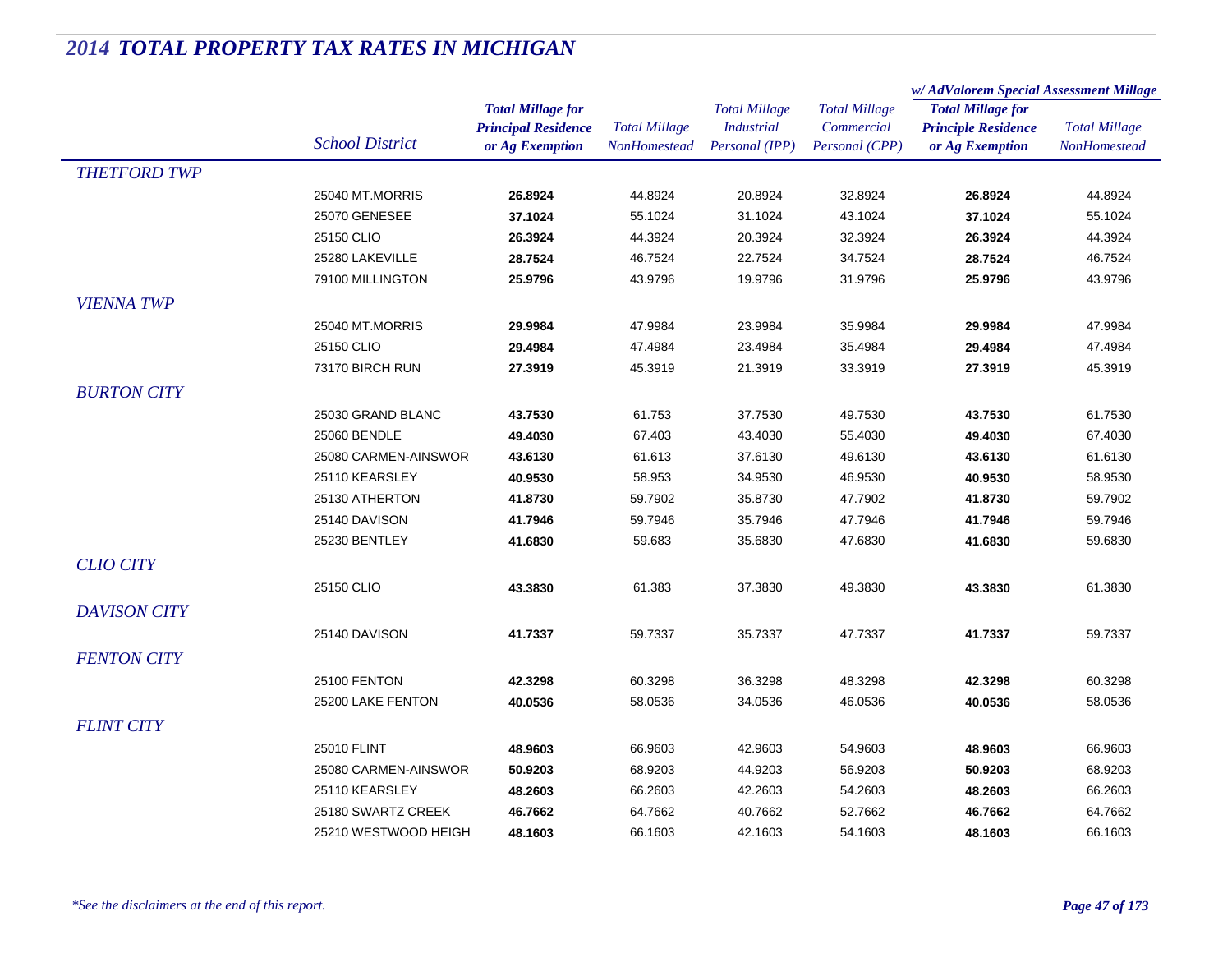|                          |                        |                                                                           |                                             |                                                             |                                                      | w/AdValorem Special Assessment Millage                                    |                                             |
|--------------------------|------------------------|---------------------------------------------------------------------------|---------------------------------------------|-------------------------------------------------------------|------------------------------------------------------|---------------------------------------------------------------------------|---------------------------------------------|
|                          | <b>School District</b> | <b>Total Millage for</b><br><b>Principal Residence</b><br>or Ag Exemption | <b>Total Millage</b><br><b>NonHomestead</b> | <b>Total Millage</b><br><b>Industrial</b><br>Personal (IPP) | <b>Total Millage</b><br>Commercial<br>Personal (CPP) | <b>Total Millage for</b><br><b>Principle Residence</b><br>or Ag Exemption | <b>Total Millage</b><br><b>NonHomestead</b> |
| <b>FLUSHING CITY</b>     |                        |                                                                           |                                             |                                                             |                                                      |                                                                           |                                             |
|                          | 25120 FLUSHING         | 39.9484                                                                   | 57.9484                                     | 33.9484                                                     | 45.9484                                              | 39.9484                                                                   | 57.9484                                     |
| <b>GRAND BLANC CITY</b>  |                        |                                                                           |                                             |                                                             |                                                      |                                                                           |                                             |
|                          | 25030 GRAND BLANC      | 41.9084                                                                   | 59.9084                                     | 35.9084                                                     | 47.9084                                              | 41.9084                                                                   | 59.9084                                     |
| <b>MONTROSE CITY</b>     |                        |                                                                           |                                             |                                                             |                                                      |                                                                           |                                             |
|                          | 25260 MONTROSE         | 47.6360                                                                   | 65.636                                      | 41.6360                                                     | 53.6360                                              | 47.6360                                                                   | 65.6360                                     |
| <b>MT MORRIS CITY</b>    |                        |                                                                           |                                             |                                                             |                                                      |                                                                           |                                             |
|                          | 25040 MT.MORRIS        | 45.9584                                                                   | 63.9584                                     | 39.9584                                                     | 51.9584                                              | 45.9584                                                                   | 63.9584                                     |
| <b>SWARTZ CREEK CITY</b> | 25180 SWARTZ CREEK     | 32.7202                                                                   | 50.7202                                     | 26.7202                                                     | 38.7202                                              | 37.6202                                                                   | 55.6202                                     |
| <b>LINDEN CITY</b>       |                        |                                                                           |                                             |                                                             |                                                      |                                                                           |                                             |
|                          | 25250 LINDEN           | 40.6309                                                                   | 58.6309                                     | 34.6309                                                     | 46.6309                                              | 40.6309                                                                   | 58.6309                                     |
| <b>COUNTY: GLADWIN</b>   |                        |                                                                           |                                             |                                                             |                                                      |                                                                           |                                             |
|                          |                        |                                                                           |                                             |                                                             |                                                      |                                                                           |                                             |
| <b>BEAVERTON TWP</b>     | 26010 BEAVERTON        | 24.3546                                                                   | 42.3546                                     | 18.3546                                                     | 30.3546                                              | 24.3546                                                                   | 42.3546                                     |
| <b>BENTLEY TWP</b>       |                        |                                                                           |                                             |                                                             |                                                      |                                                                           |                                             |
|                          | 09090 PINCONNING       | 27.7344                                                                   | 45.7344                                     | 21.7344                                                     | 33.7344                                              | 27.7344                                                                   | 45.7344                                     |
| <b>BILLINGS TWP</b>      |                        |                                                                           |                                             |                                                             |                                                      |                                                                           |                                             |
|                          | 26010 BEAVERTON        | 23.3854                                                                   | 41.3854                                     | 17.3854                                                     | 29.3854                                              | 23.3854                                                                   | 41.3854                                     |
| <b>BOURRET TWP</b>       |                        |                                                                           |                                             |                                                             |                                                      |                                                                           |                                             |
|                          | 6050 STANDISH STERLIN  | 28.3772                                                                   | 46.3772                                     | 22.3772                                                     | 34.3772                                              | 28.3772                                                                   | 46.3772                                     |
|                          | 65045 WEST BRANCH RO   | 23.7691                                                                   | 41.6899                                     | 17.7691                                                     | 29.6891                                              | 23.7691                                                                   | 41.6899                                     |
| <b>BUCKEYE TWP</b>       |                        |                                                                           |                                             |                                                             |                                                      |                                                                           |                                             |
|                          | 26010 BEAVERTON        | 22.5349                                                                   | 40.5349                                     | 16.5349                                                     | 28.5349                                              | 23.5349                                                                   | 41.5349                                     |
|                          | 26040 GLADWIN          | 22.9349                                                                   | 40.9349                                     | 16.9349                                                     | 28.9349                                              | 23.9349                                                                   | 41.9349                                     |
| <b>BUTMAN TWP</b>        |                        |                                                                           |                                             |                                                             |                                                      |                                                                           |                                             |
|                          | 26040 GLADWIN          | 23.1477                                                                   | 41.1477                                     | 17.1477                                                     | 29.1477                                              | 23.1477                                                                   | 41.1477                                     |
| <b>CLEMENT TWP</b>       | 65045 WEST BRANCH RO   | 25.7845                                                                   | 43.7053                                     | 19.7845                                                     | 31.7045                                              | 25.7845                                                                   | 43.7053                                     |
| <b>GLADWIN TWP</b>       |                        |                                                                           |                                             |                                                             |                                                      |                                                                           |                                             |
|                          | 26040 GLADWIN          | 21.7314                                                                   | 39.7314                                     | 15.7314                                                     | 27.7314                                              | 22.7314                                                                   | 40.7314                                     |
|                          |                        |                                                                           |                                             |                                                             |                                                      |                                                                           |                                             |

*\*See the disclaimers at the end of this report. Page 48 of 173*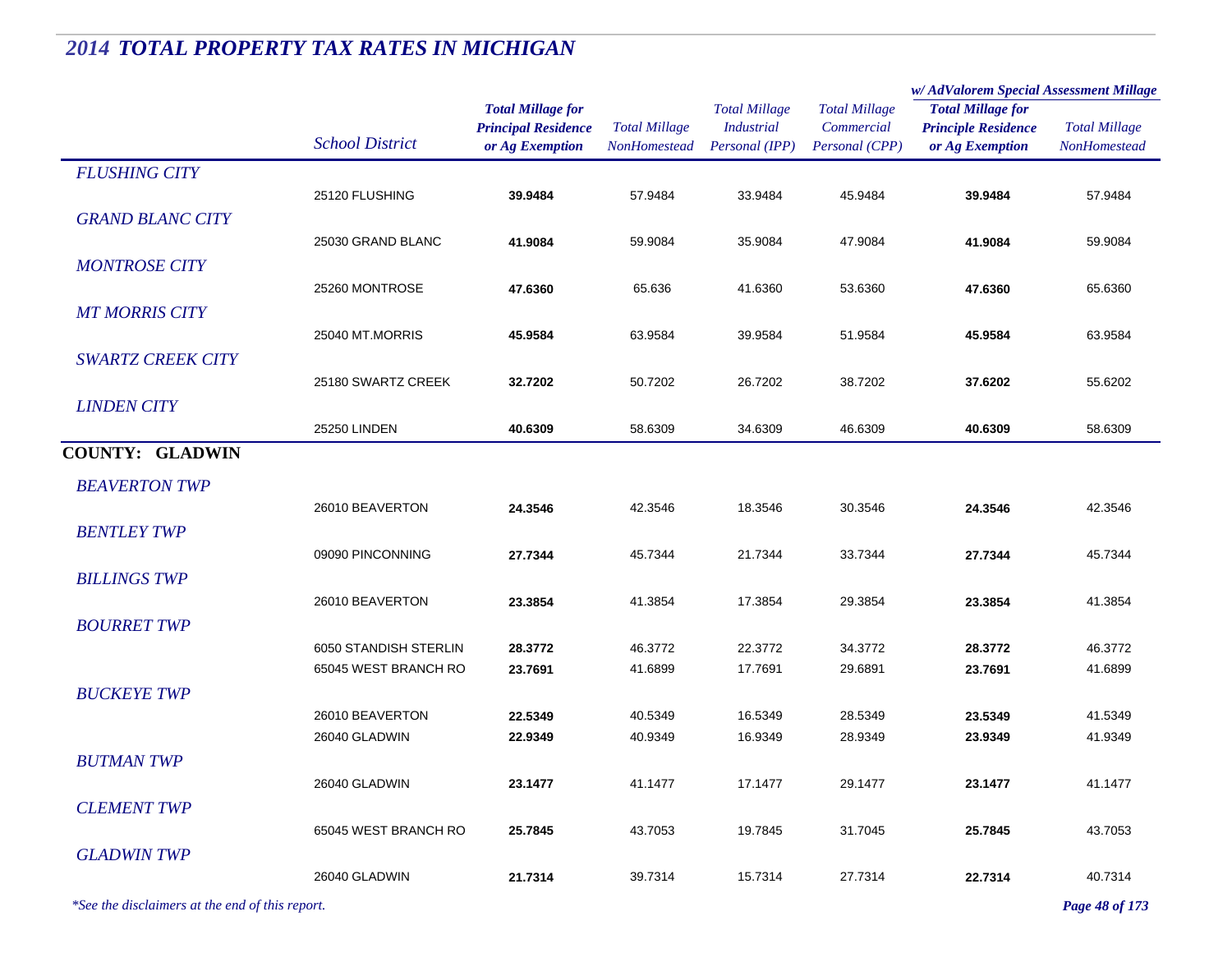|                        |                        |                            |                      |                      |                      | w/ AdValorem Special Assessment Millage |                      |
|------------------------|------------------------|----------------------------|----------------------|----------------------|----------------------|-----------------------------------------|----------------------|
|                        |                        | <b>Total Millage for</b>   |                      | <b>Total Millage</b> | <b>Total Millage</b> | <b>Total Millage for</b>                |                      |
|                        | <b>School District</b> | <b>Principal Residence</b> | <b>Total Millage</b> | <b>Industrial</b>    | Commercial           | <b>Principle Residence</b>              | <b>Total Millage</b> |
|                        |                        | or Ag Exemption            | NonHomestead         | Personal (IPP)       | Personal (CPP)       | or Ag Exemption                         | <b>NonHomestead</b>  |
| <b>GRIM TWP</b>        |                        |                            |                      |                      |                      |                                         |                      |
|                        | 09090 PINCONNING       | 24.6801                    | 42.6801              | 18.6801              | 30.6801              | 24.6801                                 | 42.6801              |
|                        | 26010 BEAVERTON        | 21.2985                    | 39.2985              | 15.2985              | 27.2985              | 21.2985                                 | 39.2985              |
| <b>GROUT TWP</b>       |                        |                            |                      |                      |                      |                                         |                      |
|                        | 26010 BEAVERTON        | 21.3219                    | 39.3219              | 15.3219              | 27.3219              | 22.3219                                 | 40.3219              |
|                        | 26040 GLADWIN          | 21.7219                    | 39.7219              | 15.7219              | 27.7219              | 22.7219                                 | 40.7219              |
| <b>HAY TWP</b>         |                        |                            |                      |                      |                      |                                         |                      |
|                        | 26010 BEAVERTON        | 21.9603                    | 39.9603              | 15.9603              | 27.9603              | 22.9603                                 | 40.9603              |
|                        | 26040 GLADWIN          | 22.3603                    | 40.3603              | 16.3603              | 28.3603              | 23.3603                                 | 41.3603              |
| <b>SAGE TWP</b>        |                        |                            |                      |                      |                      |                                         |                      |
|                        | 26040 GLADWIN          | 21.7220                    | 39.722               | 15.7220              | 27.7220              | 22.7220                                 | 40.7220              |
| <b>SECORD TWP</b>      |                        |                            |                      |                      |                      |                                         |                      |
|                        | 26040 GLADWIN          | 25.4851                    | 43.4851              | 19.4851              | 31.4851              | 25.4851                                 | 43.4851              |
| <b>SHERMAN TWP</b>     |                        |                            |                      |                      |                      |                                         |                      |
|                        | 18060 HARRISON         | 22.6176                    | 40.6176              | 16.6176              | 28.6176              | 23.6176                                 | 41.6176              |
|                        | 26040 GLADWIN          | 21.6976                    | 39.6976              | 15.6976              | 27.6976              | 22.6976                                 | 40.6976              |
| <b>TOBACCO TWP</b>     |                        |                            |                      |                      |                      |                                         |                      |
|                        | 26010 BEAVERTON        | 22.7532                    | 40.7532              | 16.7532              | 28.7532              | 22.7532                                 | 40.7532              |
| <b>BEAVERTON CITY</b>  |                        |                            |                      |                      |                      |                                         |                      |
|                        | 26010 BEAVERTON        | 39.7557                    | 57.7557              | 33.7557              | 45.7557              | 39.7557                                 | 57.7557              |
| <b>GLADWIN CITY</b>    |                        |                            |                      |                      |                      |                                         |                      |
|                        | 26040 GLADWIN          | 37.4571                    | 55.4571              | 31.4571              | 43.4571              | 38.4571                                 | 56.4571              |
| <b>COUNTY: GOGEBIC</b> |                        |                            |                      |                      |                      |                                         |                      |
|                        |                        |                            |                      |                      |                      |                                         |                      |
| <b>BESSEMER TWP</b>    |                        |                            |                      |                      |                      |                                         |                      |
|                        | 27010 BESSEMER TWP.    | 32.7262                    | 50.6956              | 26.7262              | 38.6956              | 32.7262                                 | 50.6956              |
|                        | 27070 WAKEFIELD TWP.   | 31.4762                    | 49.4762              | 25.4762              | 37.4762              | 31.4762                                 | 49.4762              |
| <b>ERWIN TWP</b>       |                        |                            |                      |                      |                      |                                         |                      |
|                        | 27020 IRONWOOD         | 30.4859                    | 48.3023              | 24.4859              | 36.3023              | 30.4859                                 | 48.3023              |
| <b>IRONWOOD TWP</b>    |                        |                            |                      |                      |                      |                                         |                      |
|                        | 27020 IRONWOOD         | 31.0976                    | 48.914               | 25.0976              | 36.9140              | 31.0976                                 | 48.9140              |
|                        |                        |                            |                      |                      |                      |                                         |                      |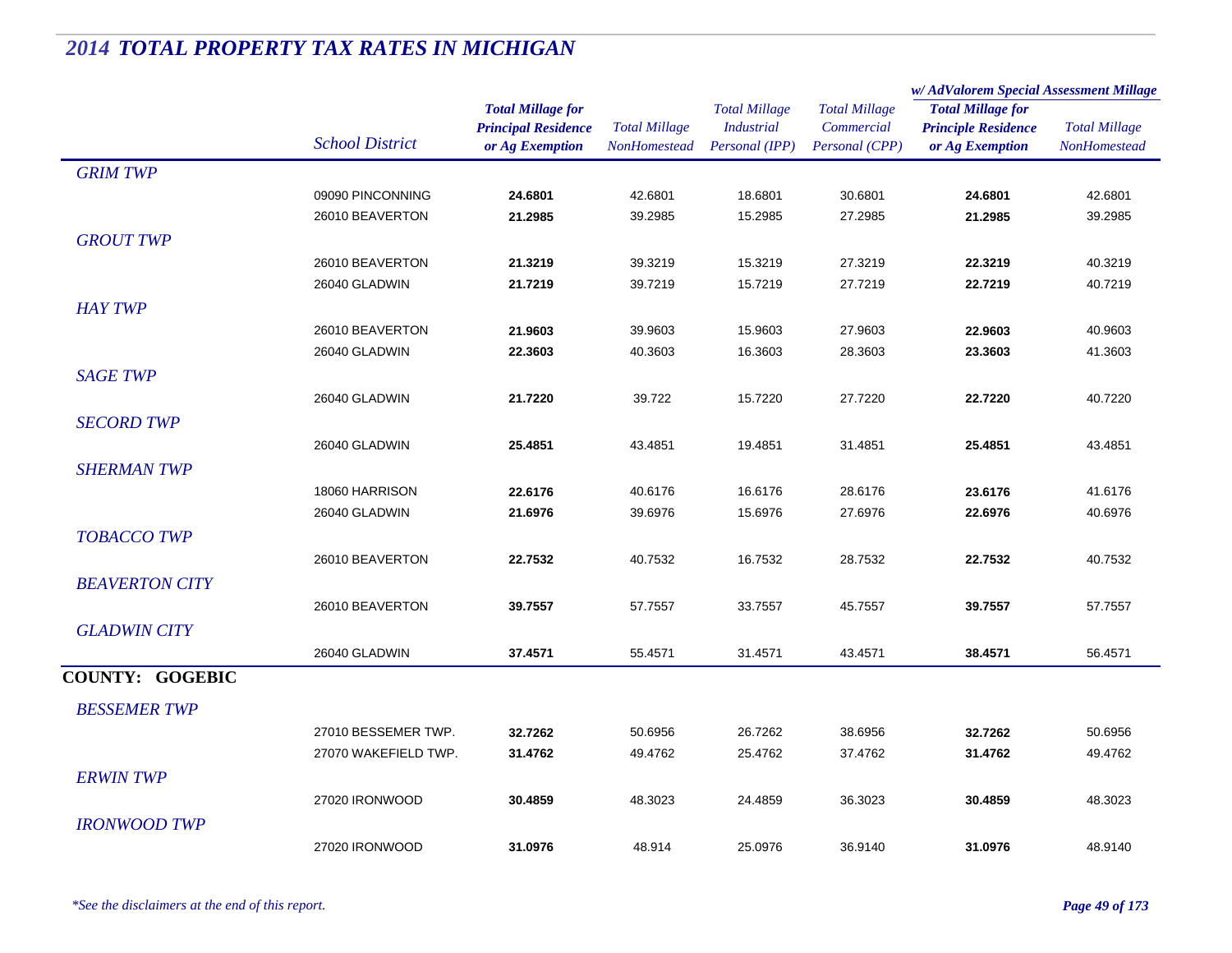|                               |                        |                                                                           |                                      |                                                             |                                                      | w/AdValorem Special Assessment Millage                                    |                                             |
|-------------------------------|------------------------|---------------------------------------------------------------------------|--------------------------------------|-------------------------------------------------------------|------------------------------------------------------|---------------------------------------------------------------------------|---------------------------------------------|
|                               | <b>School District</b> | <b>Total Millage for</b><br><b>Principal Residence</b><br>or Ag Exemption | <b>Total Millage</b><br>NonHomestead | <b>Total Millage</b><br><b>Industrial</b><br>Personal (IPP) | <b>Total Millage</b><br>Commercial<br>Personal (CPP) | <b>Total Millage for</b><br><b>Principle Residence</b><br>or Ag Exemption | <b>Total Millage</b><br><b>NonHomestead</b> |
| <b>MARENISCO TWP</b>          |                        |                                                                           |                                      |                                                             |                                                      |                                                                           |                                             |
|                               | 27070 WAKEFIELD TWP.   | 30.0592                                                                   | 48.0592                              | 24.0592                                                     | 36.0592                                              | 30.0592                                                                   | 48.0592                                     |
| <b>WAKEFIELD TWP</b>          |                        |                                                                           |                                      |                                                             |                                                      |                                                                           |                                             |
|                               | 27070 WAKEFIELD TWP.   | 26.2483                                                                   | 44.2483                              | 20.2483                                                     | 32.2483                                              | 26.2483                                                                   | 44.2483                                     |
| <b>WATERSMEET TWP</b>         |                        |                                                                           |                                      |                                                             |                                                      |                                                                           |                                             |
|                               | 27080 WATERSMEET TWP   | 27.7713                                                                   | 45.7713                              | 21.7713                                                     | 33.7713                                              | 27.7713                                                                   | 45.7713                                     |
| <b>BESSEMER CITY</b>          |                        |                                                                           |                                      |                                                             |                                                      |                                                                           |                                             |
|                               | 27010 BESSEMER         | 40.4526                                                                   | 58.422                               | 34.4526                                                     | 46.4220                                              | 40.4526                                                                   | 58.4220                                     |
| <b>IRONWOOD CITY</b>          |                        |                                                                           |                                      |                                                             |                                                      |                                                                           |                                             |
|                               | 27020 IRONWOOD         | 55.2920                                                                   | 73.1084                              | 49.2920                                                     | 61.1084                                              | 55.2920                                                                   | 73.1084                                     |
| <b>WAKEFIELD CITY</b>         |                        |                                                                           |                                      |                                                             |                                                      |                                                                           |                                             |
|                               | 27070 WAKEFIELD TWP.   | 41.3062                                                                   | 59.3062                              | 35.3062                                                     | 47.3062                                              | 41.3062                                                                   | 59.3062                                     |
| <b>COUNTY: GRAND TRAVERSE</b> |                        |                                                                           |                                      |                                                             |                                                      |                                                                           |                                             |
|                               |                        |                                                                           |                                      |                                                             |                                                      |                                                                           |                                             |
| <b>ACME TWP</b>               |                        |                                                                           |                                      |                                                             |                                                      |                                                                           |                                             |
|                               | 05060 ELK RAPIDS       | 23.4733                                                                   | 41.4733                              | 20.0233                                                     | 32.0233                                              | 26.0233                                                                   | 44.0233                                     |
|                               | 28010 TRAVERSE CITY    | 25.0933                                                                   | 43.0933                              | 21.6433                                                     | 33.6433                                              | 27.6433                                                                   | 45.6433                                     |
| <b>BLAIR TWP</b>              |                        |                                                                           |                                      |                                                             |                                                      |                                                                           |                                             |
|                               | 28010 TRAVERSE CITY    | 25.9551                                                                   | 43.9551                              | 22.4551                                                     | 34.4551                                              | 28.4551                                                                   | 46.4551                                     |
|                               | 28090 KINGSLEY         | 25.8551                                                                   | 43.8551                              | 22.3551                                                     | 34.3551                                              | 28.3551                                                                   | 46.3551                                     |
| <b>EAST BAY TWP</b>           |                        |                                                                           |                                      |                                                             |                                                      |                                                                           |                                             |
|                               | 28010 TRAVERSE CITY    | 24.3649                                                                   | 42.3649                              | 21.3239                                                     | 33.3239                                              | 27.3239                                                                   | 45.3239                                     |
| <b>FIFE LAKE TWP</b>          |                        |                                                                           |                                      |                                                             |                                                      |                                                                           |                                             |
|                               | 28090 KINGSLEY         | 28.3115                                                                   | 46.3115                              | 22.3115                                                     | 34.3115                                              | 28.3115                                                                   | 46.3115                                     |
|                               | 40020 FOREST AREA      | 27.7115                                                                   | 45.7115                              | 21.7115                                                     | 33.7115                                              | 27.7115                                                                   | 45.7115                                     |
|                               | 83060 MANTON           | 35.3222                                                                   | 53.189                               | 29.3222                                                     | 41.1890                                              | 35.3222                                                                   | 53.1890                                     |
| VILLAGE OF FIFE LAKE          | <b>FOREST AREA</b>     | 37.4373                                                                   | 55.4373                              | 31.4373                                                     | 43.4373                                              | 37.4373                                                                   | 55.4373                                     |
| <b>GARFIELD TWP</b>           |                        |                                                                           |                                      |                                                             |                                                      |                                                                           |                                             |
|                               | 28010 TRAVERSE CITY    | 26.3667                                                                   | 44.3667                              | 22.5667                                                     | 34.5667                                              | 28.5667                                                                   | 46.5667                                     |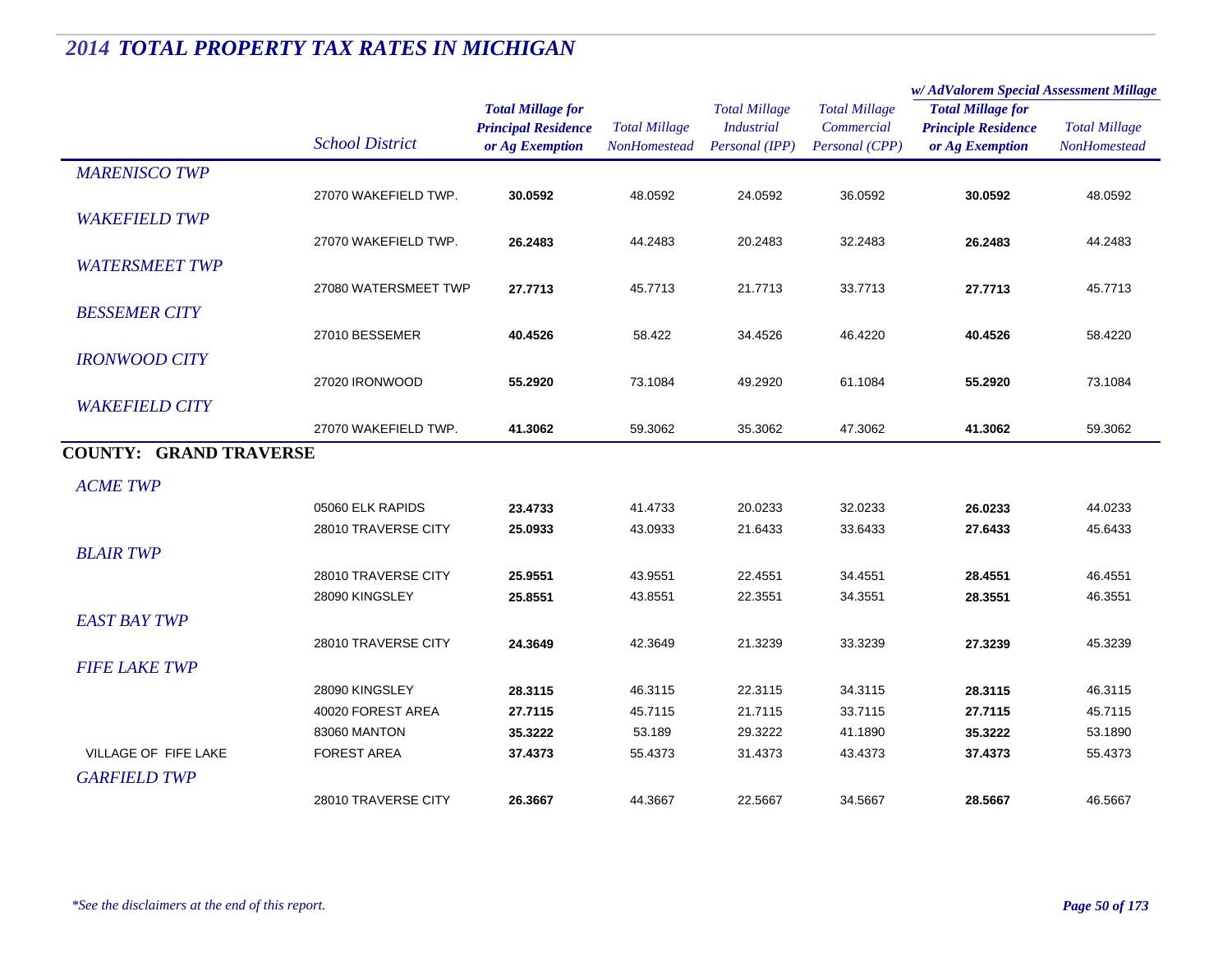|                           |                        |                                                                           |                                             |                                                             |                                                      | w/ AdValorem Special Assessment Millage                                   |                                             |
|---------------------------|------------------------|---------------------------------------------------------------------------|---------------------------------------------|-------------------------------------------------------------|------------------------------------------------------|---------------------------------------------------------------------------|---------------------------------------------|
|                           | <b>School District</b> | <b>Total Millage for</b><br><b>Principal Residence</b><br>or Ag Exemption | <b>Total Millage</b><br><b>NonHomestead</b> | <b>Total Millage</b><br><b>Industrial</b><br>Personal (IPP) | <b>Total Millage</b><br>Commercial<br>Personal (CPP) | <b>Total Millage for</b><br><b>Principle Residence</b><br>or Ag Exemption | <b>Total Millage</b><br><b>NonHomestead</b> |
| <b>GRANT TWP</b>          |                        |                                                                           |                                             |                                                             |                                                      |                                                                           |                                             |
|                           | 10015 BENZIE           | 22.9878                                                                   | 40.9878                                     | 16.9878                                                     | 28.9878                                              | 22.9878                                                                   | 40.9878                                     |
|                           | 28010 TRAVERSE CITY    | 24.3678                                                                   | 42.3678                                     | 18.3678                                                     | 30.3678                                              | 24.3678                                                                   | 42.3678                                     |
|                           | 28035 BUCKLEY          | 26.8778                                                                   | 44.8778                                     | 20.8778                                                     | 32.8778                                              | 26.8778                                                                   | 44.8778                                     |
|                           | 28090 KINGSLEY         | 24.2678                                                                   | 42.2678                                     | 18.2678                                                     | 30.2678                                              | 24.2678                                                                   | 42.2678                                     |
| <b>GREEN LAKE TWP</b>     |                        |                                                                           |                                             |                                                             |                                                      |                                                                           |                                             |
|                           | 28010 TRAVERSE CITY    | 26.2697                                                                   | 44.2697                                     | 20.2697                                                     | 32.2697                                              | 26.2697                                                                   | 44.2697                                     |
|                           | 28035 BUCKLEY          | 28.7797                                                                   | 46.7797                                     | 22.7797                                                     | 34.7797                                              | 28.7797                                                                   | 46.7797                                     |
|                           | 28090 KINGSLEY         | 26.1697                                                                   | 44.1697                                     | 20.1697                                                     | 32.1697                                              | 26.1697                                                                   | 44.1697                                     |
| <b>LONG LAKE TWP</b>      |                        |                                                                           |                                             |                                                             |                                                      |                                                                           |                                             |
|                           | 28010 TRAVERSE CITY    | 25.3113                                                                   | 43.3113                                     | 19.3113                                                     | 31.3113                                              | 25.3113                                                                   | 43.3113                                     |
| <b>MAYFIELD TWP</b>       |                        |                                                                           |                                             |                                                             |                                                      |                                                                           |                                             |
|                           | 28035 BUCKLEY          | 26.9552                                                                   | 44.9552                                     | 20.9552                                                     | 32.9552                                              | 26.9552                                                                   | 44.9552                                     |
|                           | 28090 KINGSLEY         | 24.3452                                                                   | 42.3452                                     | 18.3452                                                     | 30.3452                                              | 24.3452                                                                   | 42.3452                                     |
| <b>PARADISE TWP</b>       |                        |                                                                           |                                             |                                                             |                                                      |                                                                           |                                             |
|                           | 28090 KINGSLEY         | 26.3265                                                                   | 44.3265                                     | 20.3265                                                     | 32.3265                                              | 26.3265                                                                   | 44.3265                                     |
| VILLAGE OF KINGSLEY       | <b>KINGSLEY</b>        | 36.1483                                                                   | 54.1483                                     | 30.1483                                                     | 42.1483                                              | 36.1483                                                                   | 54.1483                                     |
| <b>PENINSULA TWP</b>      |                        |                                                                           |                                             |                                                             |                                                      |                                                                           |                                             |
|                           | 28010 TRAVERSE CITY    | 26.7033                                                                   | 44.7033                                     | 21.8033                                                     | 33.8033                                              | 27.8033                                                                   | 45.8033                                     |
|                           |                        |                                                                           |                                             |                                                             |                                                      |                                                                           |                                             |
| <b>UNION TWP</b>          |                        |                                                                           |                                             |                                                             |                                                      |                                                                           |                                             |
|                           | 28010 TRAVERSE CITY    | 24.8697                                                                   | 42.8697                                     | 18.8697                                                     | 30.8697                                              | 24.8697                                                                   | 42.8697                                     |
|                           | 28090 KINGSLEY         | 24.7697                                                                   | 42.7697                                     | 18.7697                                                     | 30.7697                                              | 24.7697                                                                   | 42.7697                                     |
|                           | 40020 FOREST AREA      | 24.1697                                                                   | 42.1697                                     | 18.1697                                                     | 30.1697                                              | 24.1697                                                                   | 42.1697                                     |
| <b>WHITEWATER TWP</b>     |                        |                                                                           |                                             |                                                             |                                                      |                                                                           |                                             |
|                           | 05060 ELK RAPIDS       | 24.1122                                                                   | 42.1122                                     | 19.1122                                                     | 31.1122                                              | 25.1122                                                                   | 43.1122                                     |
|                           | 28010 TRAVERSE CITY    | 25.7322                                                                   | 43.7322                                     | 20.7322                                                     | 32.7322                                              | 26.7322                                                                   | 44.7322                                     |
| <b>TRAVERSE CITY CITY</b> |                        |                                                                           |                                             |                                                             |                                                      |                                                                           |                                             |
|                           | 28010 TRAVERSE CITY    | 37.4662                                                                   | 55.4662                                     | 31.4662                                                     | 43.4662                                              | 37.4662                                                                   | 55.4662                                     |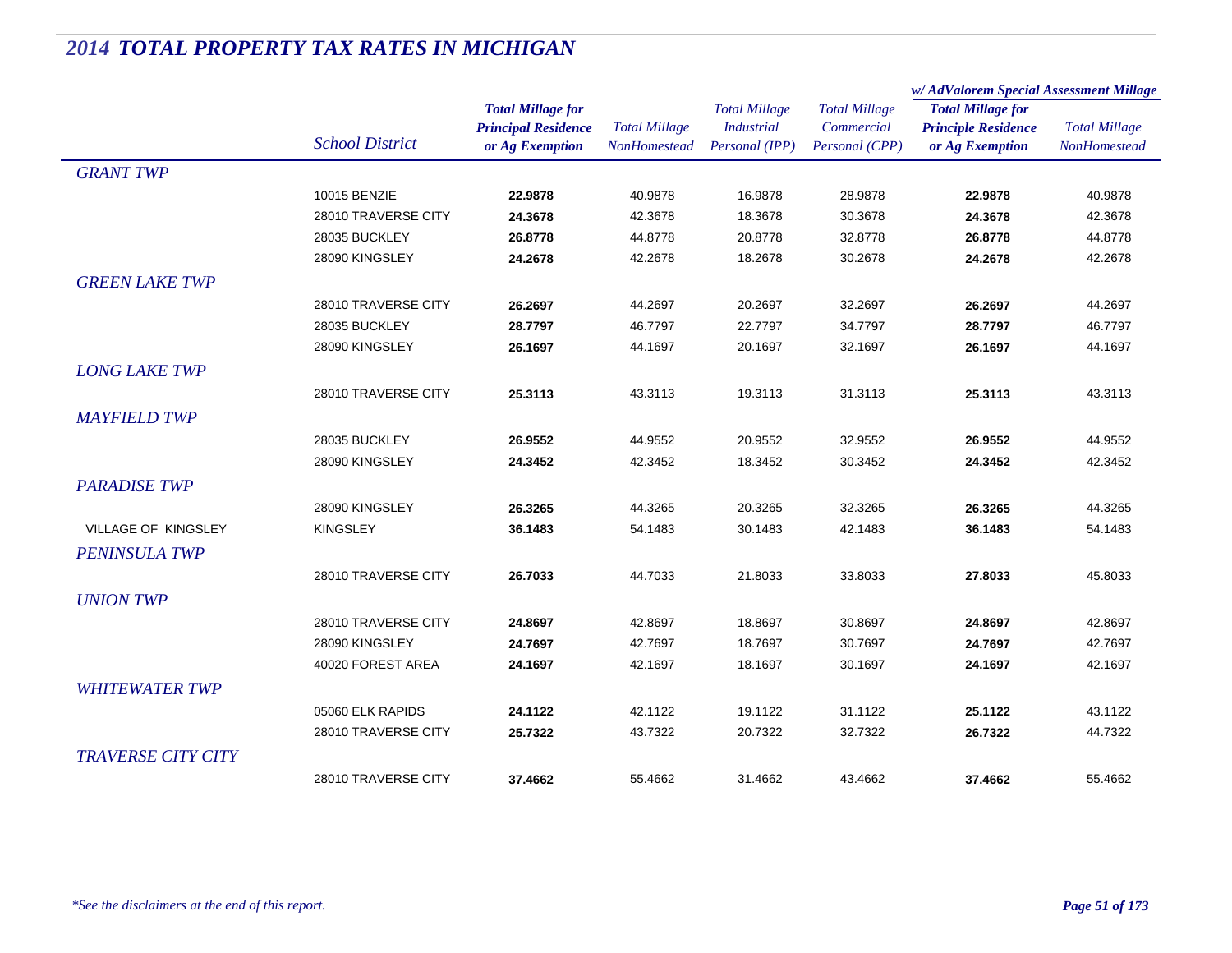#### *Total Millage for Principal Residence School District or Ag Exemption Total Millage NonHomesteadTotal Millage for Principle Residence or Ag Exemption Total Millage NonHomesteadw/ AdValorem Special Assessment Millage Total Millage CommercialPersonal (CPP) Total Millage IndustrialPersonal (IPP)* **COUNTY: GRATIOT***ARCADA TWP* $P$ 29010 ALMA **28.4870** 46.487 22.4870 34.4870 **28.4870** 46.4870 29060 ITHACA **25.4570** 43.457 19.4570 31.4570 **25.4570** 43.4570 *BETHANY TWP* $P$ 29040 BRECKENRIDGE **22.7210** 40.721 16.7210 28.7210 **22.7210** 40.7210 29100 ST.LOUIS **28.1610** 46.161 22.1610 34.1610 **28.1610** 46.1610 *ELBA TWP* $P$ 19120 OVID ELSIE **27.4294** 45.3988 21.4294 33.3988 **28.6794** 46.6488 29020 ASHLEY **28.1664** 46.1664 22.1664 34.1664 **29.4164** 47.4164 29060 ITHACA **25.1364** 43.1364 19.1364 31.1364 **26.3864** 44.3864 VILLAGE OF ASHLEY ASHLEY **39.2920** 57.292 33.2920 45.2920 **39.2920** 57.2920 *EMERSON TWP* $P$ 29010 ALMA **30.9508** 48.9508 24.9508 36.9508 **30.9508** 48.9508 29040 BRECKENRIDGE **26.5108** 44.5108 20.5108 32.5108 **26.5108** 44.5108 29060 ITHACA **27.9208** 45.9208 21.9208 33.9208 **27.9208** 45.9208 29100 ST.LOUIS **31.9508** 49.9508 25.9508 37.9508 **31.9508** 49.9508 *FULTON TWP* $P$ 19140 ST.JOHNS **27.1190** 45.119 21.1190 33.1190 **27.1190** 45.1190 29050 FULTON **24.6560** 42.656 18.6560 30.6560 **24.6560** 42.6560 29060 ITHACA **25.6260** 43.626 19.6260 31.6260 **25.6260** 43.6260 VILLAGE OF PERRINTON FULTON **35.0952** 53.0952 29.0952 41.0952 **35.0952** 53.0952 *HAMILTON TWP* $P$ 29020 ASHLEY **29.4054** 47.4054 23.4054 35.4054 **29.4054** 47.4054 29060 ITHACA **26.3754** 44.3754 20.3754 32.3754 **26.3754** 44.3754 *LAFAYETTE TWP* $P$ 29040 BRECKENRIDGE **25.2298** 43.2298 19.2298 31.2298 **25.2298** 43.2298 29060 ITHACA **26.6398** 44.6398 20.6398 32.6398 **26.6398** 44.6398 73230 MERRILL **27.2885** 45.2885 21.2885 33.2885 **27.2885** 45.2885 *NEWARK TWP* $P$ 29050 FULTON **24.6313** 42.6313 18.6313 30.6313 **24.6313** 42.6313 29060 ITHACA **25.6013**43.6013 19.6013 31.6013 **25.6013** 43.6013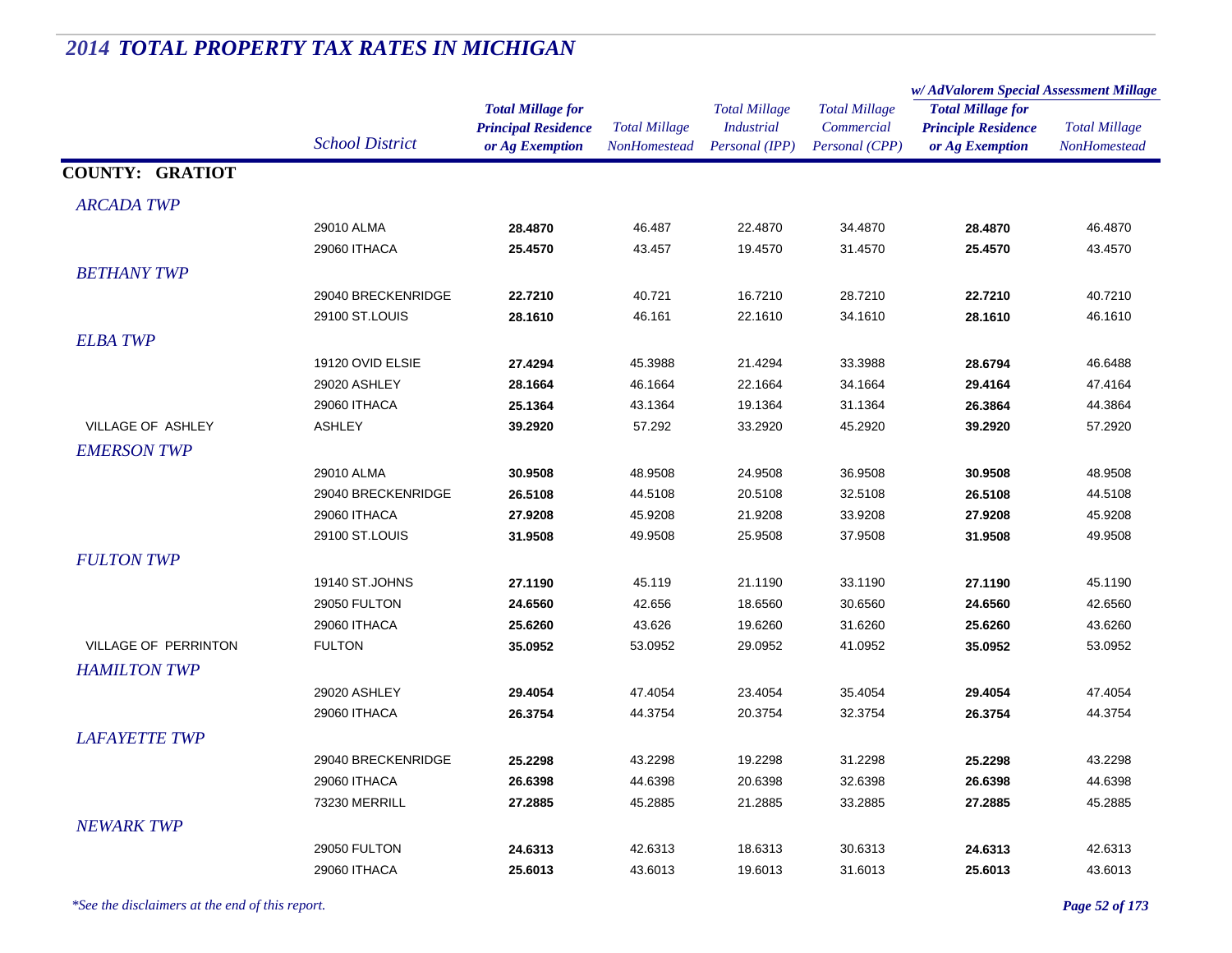|                        |                         |                            | <b>Total Millage</b><br><b>NonHomestead</b> | <b>Total Millage</b><br><b>Industrial</b> | <b>Total Millage</b><br>Commercial | w/AdValorem Special Assessment Millage                                    |                      |
|------------------------|-------------------------|----------------------------|---------------------------------------------|-------------------------------------------|------------------------------------|---------------------------------------------------------------------------|----------------------|
|                        |                         | <b>Total Millage for</b>   |                                             |                                           |                                    | <b>Total Millage for</b><br><b>Principle Residence</b><br>or Ag Exemption | <b>Total Millage</b> |
|                        |                         | <b>Principal Residence</b> |                                             |                                           |                                    |                                                                           |                      |
|                        | <b>School District</b>  | or Ag Exemption            |                                             | Personal (IPP)                            | Personal (CPP)                     |                                                                           | NonHomestead         |
| <b>NEW HAVEN TWP</b>   |                         |                            |                                             |                                           |                                    |                                                                           |                      |
|                        | 29050 FULTON            | 24.1824                    | 42.1824                                     | 18.1824                                   | 30.1824                            | 24.1824                                                                   | 42.1824              |
|                        | 29060 ITHACA            | 25.1524                    | 43.1524                                     | 19.1524                                   | 31.1524                            | 25.1524                                                                   | 43.1524              |
|                        | 29064 TR-OLD - ITHACA P | 25.1524                    | 43.1524                                     | 19.1524                                   | 31.1524                            | 25.1524                                                                   | 43.1524              |
|                        | 59020 CARSON CITY CRY   | 27.5340                    | 45.534                                      | 21.5340                                   | 33.5340                            | 27.5340                                                                   | 45.5340              |
| <b>NORTH SHADE TWP</b> |                         |                            |                                             |                                           |                                    |                                                                           |                      |
|                        | 29050 FULTON            | 24.2034                    | 42.2034                                     | 18.2034                                   | 30.2034                            | 24.2034                                                                   | 42.2034              |
|                        | 29053 TR-FULTON/        | 24.2034                    | 42.2034                                     | 18.2034                                   | 30.2034                            | 24.2034                                                                   | 42.2034              |
|                        | 59020 CARSON CITY CRY   | 27.5550                    | 45.555                                      | 21.5550                                   | 33.5550                            | 27.5550                                                                   | 45.5550              |
| <b>NORTH STAR TWP</b>  |                         |                            |                                             |                                           |                                    |                                                                           |                      |
|                        | 29020 ASHLEY            | 29.5616                    | 47.5616                                     | 23.5616                                   | 35.5616                            | 29.5616                                                                   | 47.5616              |
|                        | 29060 ITHACA            | 26.5316                    | 44.5316                                     | 20.5316                                   | 32.5316                            | 26.5316                                                                   | 44.5316              |
| <b>PINE RIVER TWP</b>  |                         |                            |                                             |                                           |                                    |                                                                           |                      |
|                        | 29010 ALMA              | 27.1356                    | 45.1356                                     | 21.1356                                   | 33.1356                            | 28.8856                                                                   | 46.8856              |
|                        | 29100 ST.LOUIS          | 28.1356                    | 46.1356                                     | 22.1356                                   | 34.1356                            | 29.8856                                                                   | 47.8856              |
|                        | 37060 SHEPHERD          | 27.1356                    | 45.1356                                     | 21.1356                                   | 33.1356                            | 28.8856                                                                   | 46.8856              |
| <b>SEVILLE TWP</b>     |                         |                            |                                             |                                           |                                    |                                                                           |                      |
|                        |                         |                            |                                             |                                           |                                    |                                                                           |                      |
|                        | 29010 ALMA              | 28.6058                    | 46.6058                                     | 22.6058                                   | 34.6058                            | 28.6058                                                                   | 46.6058              |
|                        | 29018 TR-DISTRICT 29018 | 28.6058                    | 46.6058                                     | 22.6058                                   | 34.6058                            | 28.6058                                                                   | 46.6058              |
|                        | 37060 SHEPHERD          | 28.6058                    | 46.6058                                     | 22.6058                                   | 34.6058                            | 28.6058                                                                   | 46.6058              |
|                        | 59150 VESTABURG         | 31.0574                    | 49.0574                                     | 25.0574                                   | 37.0574                            | 31.0574                                                                   | 49.0574              |
| <b>SUMNER TWP</b>      |                         |                            |                                             |                                           |                                    |                                                                           |                      |
|                        | 29010 ALMA              | 29.6676                    | 47.6676                                     | 23.6676                                   | 35.6676                            | 29.6676                                                                   | 47.6676              |
|                        | 29060 ITHACA            | 26.6376                    | 44.6376                                     | 20.6376                                   | 32.6376                            | 26.6376                                                                   | 44.6376              |
|                        | 29064 TR-DISTRICT 29064 | 26.6376                    | 44.6376                                     | 20.6376                                   | 32.6376                            | 26.6376                                                                   | 44.6376              |
| <b>WASHINGTON TWP</b>  |                         |                            |                                             |                                           |                                    |                                                                           |                      |
|                        | 19120 OVID ELSIE        | 27.6727                    | 45.6421                                     | 21.6727                                   | 33.6421                            | 27.6727                                                                   | 45.6421              |
|                        | 19140 ST.JOHNS          | 26.8727                    | 44.8727                                     | 20.8727                                   | 32.8727                            | 26.8727                                                                   | 44.8727              |
|                        | 29020 ASHLEY            | 28.4097                    | 46.4097                                     | 22.4097                                   | 34.4097                            | 28.4097                                                                   | 46.4097              |
|                        | 29050 FULTON            | 24.4097                    | 42.4097                                     | 18.4097                                   | 30.4097                            | 24.4097                                                                   | 42.4097              |
|                        | 29060 ITHACA            | 25.3797                    | 43.3797                                     | 19.3797                                   | 31.3797                            | 25.3797                                                                   | 43.3797              |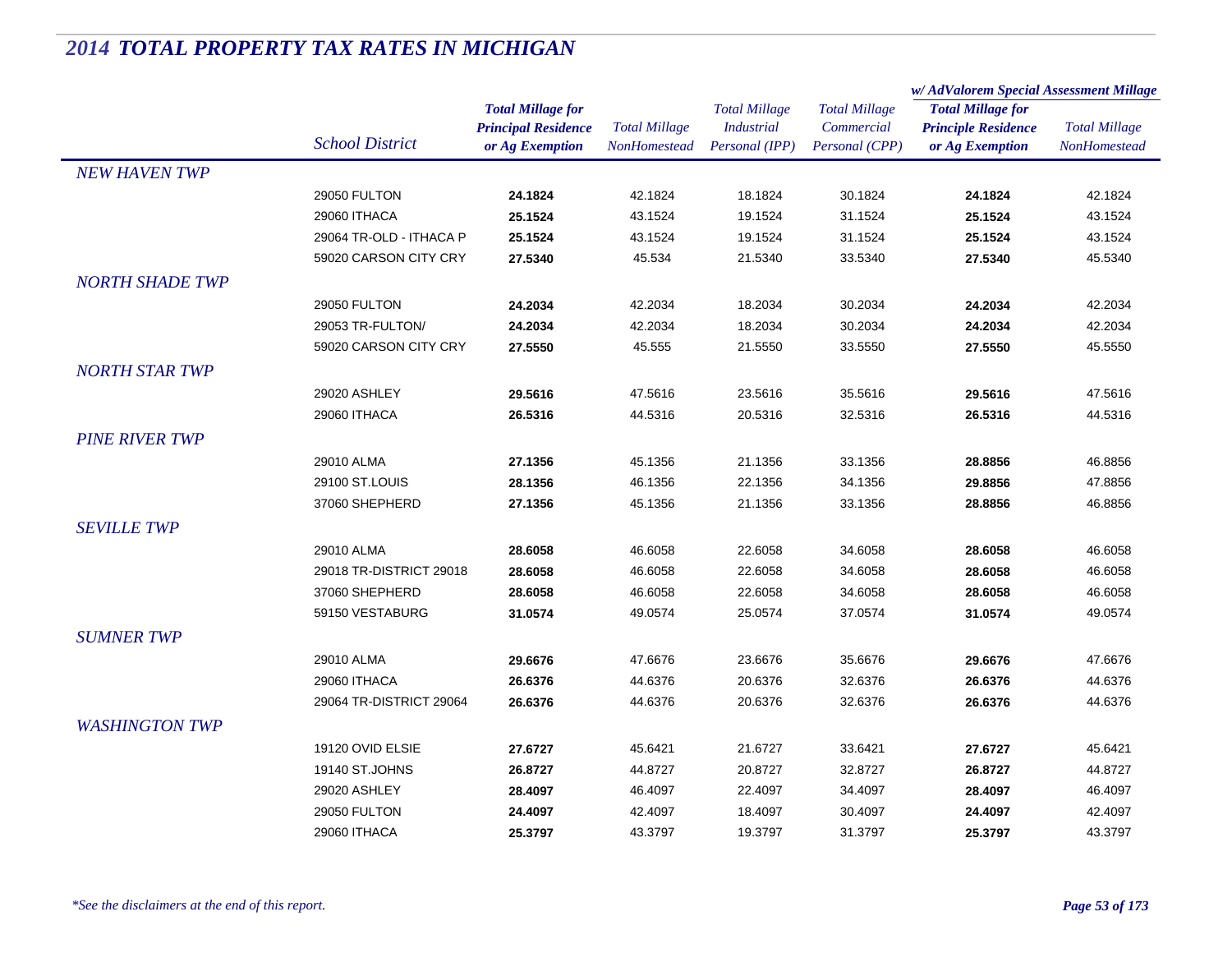|                          |                        |                            | <b>Total Millage</b> | <b>Total Millage</b><br><b>Industrial</b><br>Personal (IPP) | <b>Total Millage</b><br>Commercial | w/ AdValorem Special Assessment Millage |                      |
|--------------------------|------------------------|----------------------------|----------------------|-------------------------------------------------------------|------------------------------------|-----------------------------------------|----------------------|
|                          |                        | <b>Total Millage for</b>   |                      |                                                             |                                    | <b>Total Millage for</b>                |                      |
|                          |                        | <b>Principal Residence</b> |                      |                                                             |                                    | <b>Principle Residence</b>              | <b>Total Millage</b> |
|                          | <b>School District</b> | or Ag Exemption            | NonHomestead         |                                                             | Personal (CPP)                     | or Ag Exemption                         | NonHomestead         |
| <b>WHEELER TWP</b>       |                        |                            |                      |                                                             |                                    |                                         |                      |
|                          | 29040 BRECKENRIDGE     | 24.3948                    | 42.3948              | 18.3948                                                     | 30.3948                            | 24.3948                                 | 42.3948              |
|                          | 73230 MERRILL          | 26.4535                    | 44.4535              | 20.4535                                                     | 32.4535                            | 26.4535                                 | 44.4535              |
| VILLAGE OF BRECKENRIDGE  | <b>BRECKENRIDGE</b>    | 41.8371                    | 59.8371              | 35.8371                                                     | 47.8371                            | 41.8371                                 | 59.8371              |
| ALMA CITY                |                        |                            |                      |                                                             |                                    |                                         |                      |
|                          | 29010 ALMA             | 46.2020                    | 64.202               | 40.2020                                                     | 52.2020                            | 46.2020                                 | 64.2020              |
| <b>ITHACA CITY</b>       |                        |                            |                      |                                                             |                                    |                                         |                      |
|                          | 29060 ITHACA           | 42.6748                    | 60.6748              | 36.6748                                                     | 48.6748                            | 42.6748                                 | 60.6748              |
| <b>ST LOUIS CITY</b>     |                        |                            |                      |                                                             |                                    |                                         |                      |
|                          | 29100 ST.LOUIS         | 41.1428                    | 59.1428              | 35.1428                                                     | 47.1428                            | 41.1428                                 | 59.1428              |
| <b>COUNTY: HILLSDALE</b> |                        |                            |                      |                                                             |                                    |                                         |                      |
| <b>ADAMS TWP</b>         |                        |                            |                      |                                                             |                                    |                                         |                      |
|                          | 30020 HILLSDALE        | 20.4306                    | 38.4306              | 14.4306                                                     | 26.4306                            | 20.4306                                 | 38.4306              |
|                          | 30030 JONESVILLE       |                            | 44.8618              | 20.8618                                                     | 32.8618                            |                                         | 44.8618              |
|                          |                        | 26.8618                    |                      |                                                             |                                    | 26.8618                                 |                      |
|                          | 30050 NORTH ADAMS      | 20.5518                    | 38.5518              | 14.5518                                                     | 26.5518                            | 20.5518                                 | 38.5518              |
|                          | 30060 PITTSFORD        | 20.0847                    | 38.0343              | 14.0847                                                     | 26.0343                            | 20.0847                                 | 38.0343              |
| VILLAGE OF NORTH ADAMS   | <b>NORTH ADAMS</b>     | 31.1346                    | 49.1346              | 25.1346                                                     | 37.1346                            | 31.1346                                 | 49.1346              |
| <b>ALLENTWP</b>          |                        |                            |                      |                                                             |                                    |                                         |                      |
|                          | 12040 QUINCY           | 28.9238                    | 46.9238              | 22.9238                                                     | 34.9238                            | 28.9238                                 | 46.9238              |
|                          | 30020 HILLSDALE        | 21.2757                    | 39.2757              | 15.2757                                                     | 27.2757                            | 21.2757                                 | 39.2757              |
|                          | 30030 JONESVILLE       | 27.7069                    | 45.7069              | 21.7069                                                     | 33.7069                            | 27.7069                                 | 45.7069              |
|                          | 30040 LITCHFIELD       | 23.1769                    | 41.1769              | 17.1769                                                     | 29.1769                            | 23.1769                                 | 41.1769              |
|                          | 30070 READING          | 24.4469                    | 42.4469              | 18.4469                                                     | 30.4469                            | 24.4469                                 | 42.4469              |
| VILLAGE OF ALLEN         | <b>QUINCY</b>          | 31.6301                    | 49.6301              | 25.6301                                                     | 37.6301                            | 31.6301                                 | 49.6301              |
| <b>AMBOY TWP</b>         |                        |                            |                      |                                                             |                                    |                                         |                      |
|                          | 30010 CAMDEN FRONTIER  | 23.6435                    | 41.6435              | 17.6435                                                     | 29.6435                            | 23.6435                                 | 41.6435              |
|                          | 30080 WALDRON          | 20.1435                    | 38.1435              | 14.1435                                                     | 26.1435                            | 20.1435                                 | 38.1435              |
| <b>CAMBRIA TWP</b>       |                        |                            |                      |                                                             |                                    |                                         |                      |
|                          | 30010 CAMDEN FRONTIER  | 22.8646                    | 40.8646              | 16.8646                                                     | 28.8646                            | 22.8646                                 | 40.8646              |
|                          | 30020 HILLSDALE        | 20.3634                    | 38.3634              | 14.3634                                                     | 26.3634                            | 20.3634                                 | 38.3634              |
|                          | 30070 READING          | 23.5346                    | 41.5346              | 17.5346                                                     | 29.5346                            | 23.5346                                 | 41.5346              |
|                          |                        |                            |                      |                                                             |                                    |                                         |                      |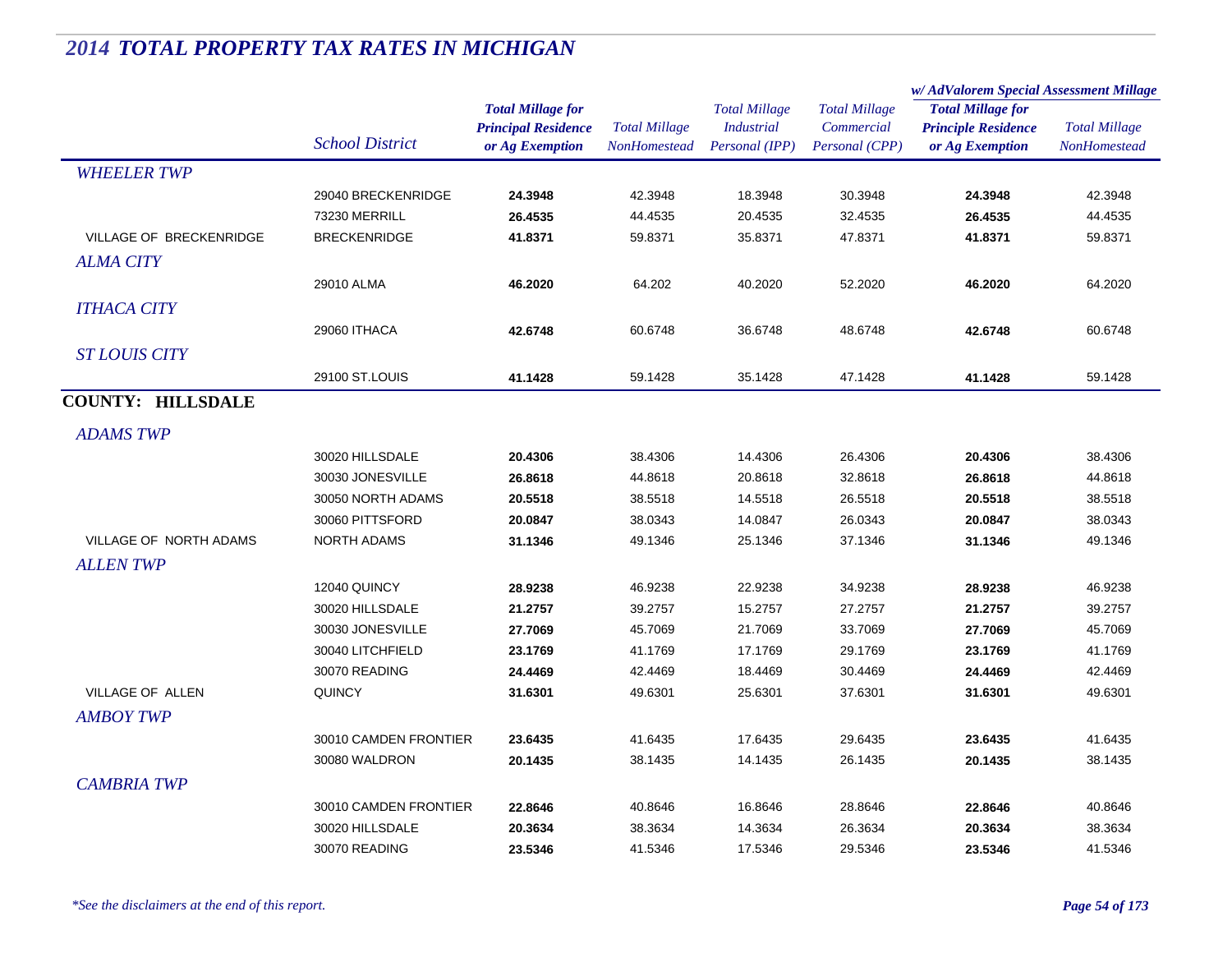|                              |                        |                            | <b>Total Millage</b><br>NonHomestead | <b>Total Millage</b><br><b>Industrial</b> | <b>Total Millage</b> | w/AdValorem Special Assessment Millage |                      |
|------------------------------|------------------------|----------------------------|--------------------------------------|-------------------------------------------|----------------------|----------------------------------------|----------------------|
|                              |                        | <b>Total Millage for</b>   |                                      |                                           |                      | <b>Total Millage for</b>               |                      |
|                              | <b>School District</b> | <b>Principal Residence</b> |                                      |                                           | Commercial           | <b>Principle Residence</b>             | <b>Total Millage</b> |
|                              |                        | or Ag Exemption            |                                      | Personal (IPP)                            | Personal (CPP)       | or Ag Exemption                        | NonHomestead         |
| <b>CAMDEN TWP</b>            |                        |                            |                                      |                                           |                      |                                        |                      |
|                              | 30010 CAMDEN FRONTIER  | 24.1684                    | 42.1684                              | 18.1684                                   | 30.1684              | 24.1684                                | 42.1684              |
|                              | 30070 READING          | 24.8384                    | 42.8384                              | 18.8384                                   | 30.8384              | 24.8384                                | 42.8384              |
| VILLAGE OF CAMDEN            | <b>CAMDEN FRONTIER</b> | 33.5580                    | 51.558                               | 27.5580                                   | 39.5580              | 33.5580                                | 51.5580              |
| <b>VILLAGE OF MONTGOMERY</b> | <b>CAMDEN FRONTIER</b> | 33.8040                    | 51.804                               | 27.8040                                   | 39.8040              | 33.8040                                | 51.8040              |
| <b>VILLAGE OF MONTGOMERY</b> | <b>READING</b>         | 34.4740                    | 52.474                               | 28.4740                                   | 40.4740              | 34.4740                                | 52.4740              |
| <b>FAYETTE TWP</b>           |                        |                            |                                      |                                           |                      |                                        |                      |
|                              | 30020 HILLSDALE        | 21.3870                    | 39.387                               | 15.3870                                   | 27.3870              | 21.3870                                | 39.3870              |
|                              | 30030 JONESVILLE       | 27.8182                    | 45.8182                              | 21.8182                                   | 33.8182              | 27.8182                                | 45.8182              |
|                              | 30050 NORTH ADAMS      | 21.5082                    | 39.5082                              | 15.5082                                   | 27.5082              | 21.5082                                | 39.5082              |
| VILLAGE OF JONESVILLE        | <b>JONESVILLE</b>      | 44.2062                    | 62.2062                              | 38.2062                                   | 50.2062              | 44.2062                                | 62.2062              |
| <b>HILLSDALE TWP</b>         |                        |                            |                                      |                                           |                      |                                        |                      |
|                              | 30020 HILLSDALE        | 20.3537                    | 38.3537                              | 14.3537                                   | 26.3537              | 20.3537                                | 38.3537              |
|                              | 30030 JONESVILLE       | 26.7849                    | 44.7849                              | 20.7849                                   | 32.7849              | 26.7849                                | 44.7849              |
| <b>JEFFERSON TWP</b>         |                        |                            |                                      |                                           |                      |                                        |                      |
|                              | 30010 CAMDEN FRONTIER  |                            | 40.802                               |                                           | 28.8020              |                                        |                      |
|                              | 30020 HILLSDALE        | 22.8020                    | 38,3008                              | 16.8020                                   | 26.3008              | 22.8020                                | 40.8020              |
|                              |                        | 20.3008                    |                                      | 14.3008                                   |                      | 20.3008                                | 38.3008              |
|                              | 30060 PITTSFORD        | 19.9549                    | 37.9045                              | 13.9549                                   | 25.9045              | 19.9549                                | 37.9045              |
| <b>LITCHFIELD TWP</b>        |                        |                            |                                      |                                           |                      |                                        |                      |
|                              | 12040 QUINCY           | 31.9752                    | 49.9752                              | 25.9752                                   | 37.9752              | 31.9752                                | 49.9752              |
|                              | 13080 HOMER            | 34.9884                    | 52.9884                              | 28.9884                                   | 40.9884              | 34.9884                                | 52.9884              |
|                              | 30030 JONESVILLE       | 30.7583                    | 48.7583                              | 24.7583                                   | 36.7583              | 30.7583                                | 48.7583              |
|                              | 30040 LITCHFIELD       | 26.2283                    | 44.2283                              | 20.2283                                   | 32.2283              | 26.2283                                | 44.2283              |
| <b>MOSCOW TWP</b>            |                        |                            |                                      |                                           |                      |                                        |                      |
|                              | 30030 JONESVILLE       | 26.7768                    | 44.7768                              | 20.7768                                   | 32.7768              | 26.7768                                | 44.7768              |
|                              | 30050 NORTH ADAMS      | 20.4668                    | 38.4668                              | 14.4668                                   | 26.4668              | 20.4668                                | 38.4668              |
|                              | 38100 HANOVER-HORTON   | 27.5476                    | 45.5476                              | 21.5476                                   | 33.5476              | 27.5476                                | 45.5476              |
| <b>PITTSFORD TWP</b>         |                        |                            |                                      |                                           |                      |                                        |                      |
|                              | 30060 PITTSFORD        | 20.7956                    | 38.7452                              | 14.7956                                   | 26.7452              | 20.7956                                | 38.7452              |
|                              | 46080 HUDSON           | 27.1031                    | 45.1031                              | 21.1031                                   | 33.1031              | 27.1031                                | 45.1031              |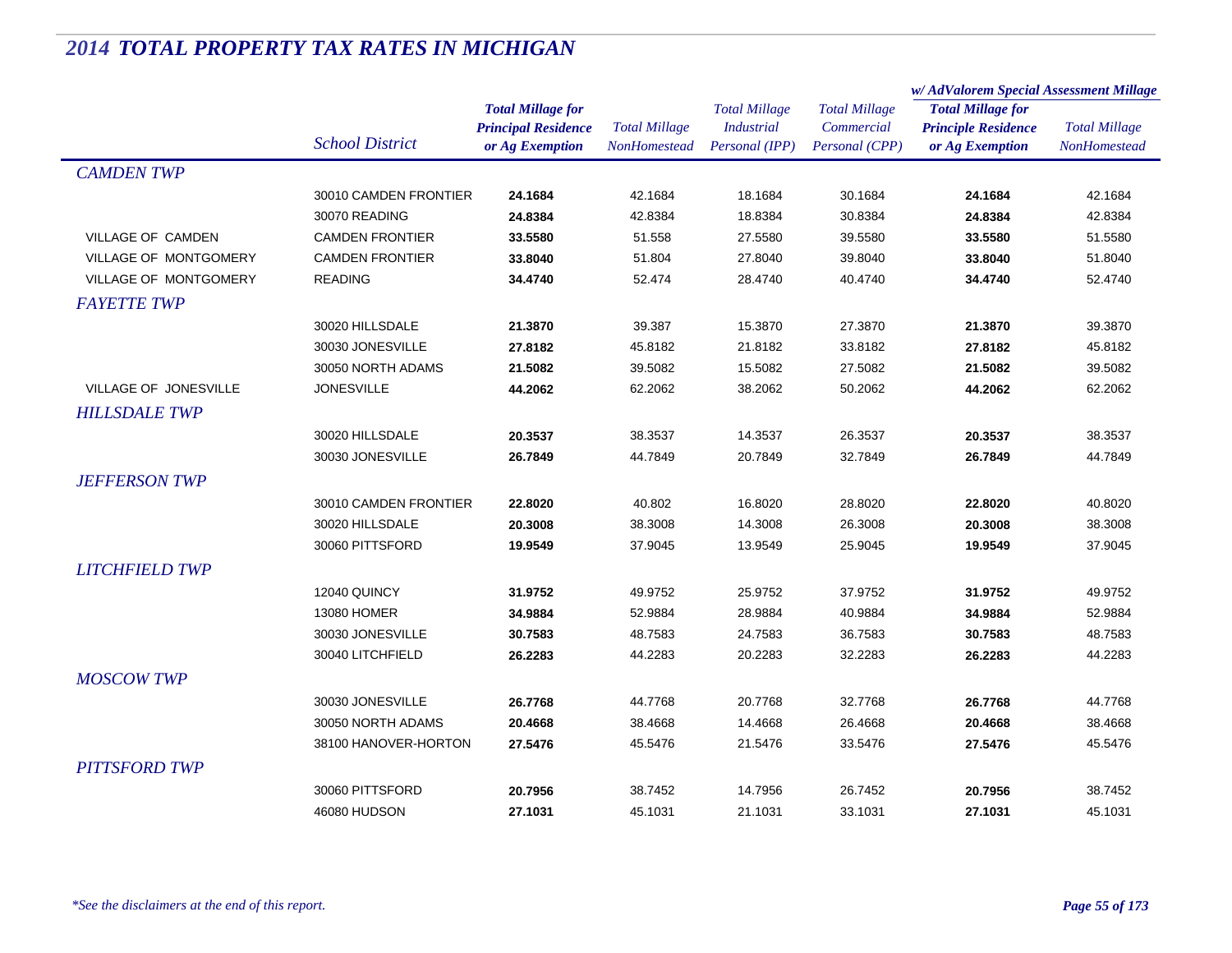|                        |                        |                            | <b>Total Millage</b><br><b>NonHomestead</b> | <b>Total Millage</b><br><b>Industrial</b> | <b>Total Millage</b><br>Commercial | w/AdValorem Special Assessment Millage                                    |                      |
|------------------------|------------------------|----------------------------|---------------------------------------------|-------------------------------------------|------------------------------------|---------------------------------------------------------------------------|----------------------|
|                        |                        | <b>Total Millage for</b>   |                                             |                                           |                                    | <b>Total Millage for</b><br><b>Principle Residence</b><br>or Ag Exemption | <b>Total Millage</b> |
|                        |                        | <b>Principal Residence</b> |                                             |                                           |                                    |                                                                           |                      |
|                        | <b>School District</b> | or Ag Exemption            |                                             | Personal (IPP)                            | Personal (CPP)                     |                                                                           | <b>NonHomestead</b>  |
| <b>RANSOM TWP</b>      |                        |                            |                                             |                                           |                                    |                                                                           |                      |
|                        | 30010 CAMDEN FRONTIE   | 22.7951                    | 40.7951                                     | 16.7951                                   | 28.7951                            | 22.7951                                                                   | 40.7951              |
|                        | 30060 PITTSFORD        | 19.9480                    | 37.8976                                     | 13.9480                                   | 25.8976                            | 19.9480                                                                   | 37.8976              |
|                        | 30080 WALDRON          | 19.2951                    | 37.2951                                     | 13.2951                                   | 25.2951                            | 19.2951                                                                   | 37.2951              |
| <b>READING TWP</b>     |                        |                            |                                             |                                           |                                    |                                                                           |                      |
|                        | 30070 READING          | 24.3967                    | 42.3967                                     | 18.3967                                   | 30.3967                            | 24.3967                                                                   | 42.3967              |
| <i>SCIPIO TWP</i>      |                        |                            |                                             |                                           |                                    |                                                                           |                      |
|                        | 30030 JONESVILLE       | 26.7525                    | 44.7525                                     | 20.7525                                   | 32.7525                            | 26.7525                                                                   | 44.7525              |
|                        | 30040 LITCHFIELD       | 22.2225                    | 40.2225                                     | 16.2225                                   | 28.2225                            | 22.2225                                                                   | 40.2225              |
| <b>SOMERSET TWP</b>    |                        |                            |                                             |                                           |                                    |                                                                           |                      |
|                        | 30050 NORTH ADAMS      |                            | 40.6312                                     | 16.6312                                   | 28.6312                            |                                                                           | 40.6312              |
|                        | 38040 COLUMBIA         | 22.6312<br>28.1520         | 46.152                                      | 22.1520                                   | 34.1520                            | 22.6312<br>28.1520                                                        | 46.1520              |
|                        | 38100 HANOVER-HORTON   | 29.7120                    | 47.712                                      | 23.7120                                   | 35.7120                            |                                                                           | 47.7120              |
|                        | 46020 ADDISON          | 26.5816                    | 44.5816                                     | 20.5816                                   | 32.5816                            | 29.7120<br>26.5816                                                        | 44.5816              |
|                        |                        |                            |                                             |                                           |                                    |                                                                           |                      |
| <b>WHEATLAND TWP</b>   |                        |                            |                                             |                                           |                                    |                                                                           |                      |
|                        | 30050 NORTH ADAMS      | 21.1761                    | 39.1761                                     | 15.1761                                   | 27.1761                            | 21.9261                                                                   | 39.9261              |
|                        | 30060 PITTSFORD        | 20.7090                    | 38.6586                                     | 14.7090                                   | 26.6586                            | 21.4590                                                                   | 39.4086              |
|                        | 46020 ADDISON          | 25.1265                    | 43.1265                                     | 19.1265                                   | 31.1265                            | 25.8765                                                                   | 43.8765              |
|                        | 46080 HUDSON           | 27.7665                    | 45.7665                                     | 21.7665                                   | 33.7665                            | 28.5165                                                                   | 46.5165              |
| <b>WOODBRIDGE TWP</b>  |                        |                            |                                             |                                           |                                    |                                                                           |                      |
|                        | 30010 CAMDEN FRONTIER  | 22.7294                    | 40.7294                                     | 16.7294                                   | 28.7294                            | 22.7294                                                                   | 40.7294              |
|                        | 30020 HILLSDALE        | 20.2282                    | 38.2282                                     | 14.2282                                   | 26.2282                            | 20.2282                                                                   | 38.2282              |
|                        | 30070 READING          | 23.3994                    | 41.3994                                     | 17.3994                                   | 29.3994                            | 23.3994                                                                   | 41.3994              |
| <b>WRIGHT TWP</b>      |                        |                            |                                             |                                           |                                    |                                                                           |                      |
|                        | 30060 PITTSFORD        | 22.9174                    | 40.867                                      | 16.9174                                   | 28.8670                            | 22.9174                                                                   | 40.8670              |
|                        | 30080 WALDRON          | 22.2645                    | 40.2645                                     | 16.2645                                   | 28.2645                            | 22.2645                                                                   | 40.2645              |
|                        | 46080 HUDSON           | 29.2249                    | 47.2249                                     | 23.2249                                   | 35.2249                            | 29.2249                                                                   | 47.2249              |
| VILLAGE OF WALDRON     | <b>WALDRON</b>         | 33.2457                    | 51.2457                                     | 27.2457                                   | 39.2457                            | 33.2457                                                                   | 51.2457              |
| <b>HILLSDALE CITY</b>  |                        |                            |                                             |                                           |                                    |                                                                           |                      |
|                        | 30020 HILLSDALE        | 35.4252                    | 53.4252                                     | 29.4252                                   | 41.4252                            | 35.4252                                                                   | 53.4252              |
| <b>LITCHFIELD CITY</b> |                        |                            |                                             |                                           |                                    |                                                                           |                      |
|                        | 30040 LITCHFIELD       | 35.4069                    | 53.4069                                     | 29.4069                                   | 41.4069                            | 35.4069                                                                   | 53.4069              |
|                        |                        |                            |                                             |                                           |                                    |                                                                           |                      |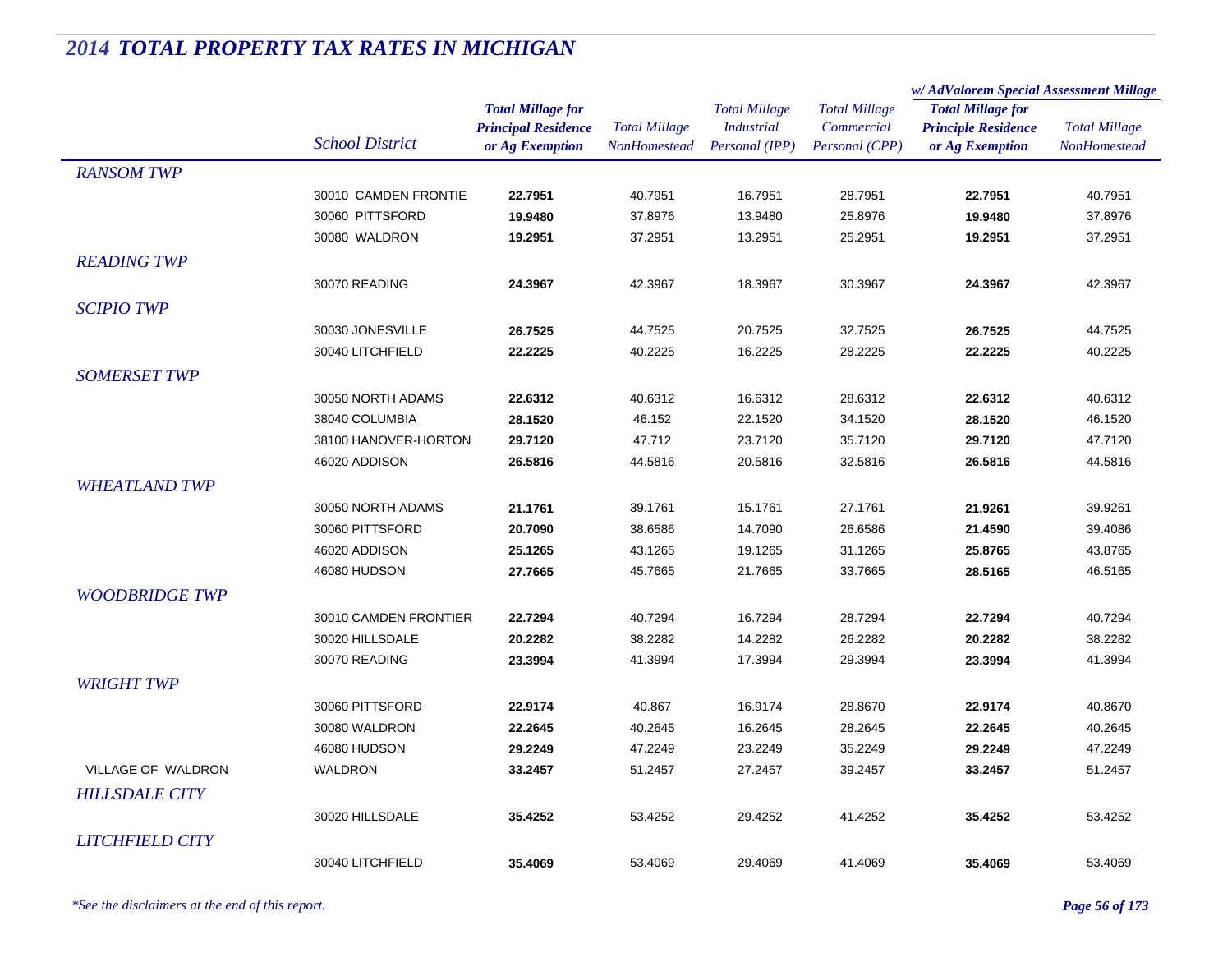|                         |                        | <b>Total Millage for</b><br><b>Principal Residence</b><br>or Ag Exemption | <b>Total Millage</b><br>NonHomestead | <b>Total Millage</b><br><b>Industrial</b><br>Personal (IPP) | <b>Total Millage</b><br>Commercial<br>Personal (CPP) | w/AdValorem Special Assessment Millage                                    |                                      |
|-------------------------|------------------------|---------------------------------------------------------------------------|--------------------------------------|-------------------------------------------------------------|------------------------------------------------------|---------------------------------------------------------------------------|--------------------------------------|
|                         | <b>School District</b> |                                                                           |                                      |                                                             |                                                      | <b>Total Millage for</b><br><b>Principle Residence</b><br>or Ag Exemption | <b>Total Millage</b><br>NonHomestead |
| <b>READING CITY</b>     |                        |                                                                           |                                      |                                                             |                                                      |                                                                           |                                      |
|                         | 30070 READING          | 36.2114                                                                   | 54.2114                              | 30.2114                                                     | 42.2114                                              | 36.2114                                                                   | 54.2114                              |
| <b>COUNTY: HOUGHTON</b> |                        |                                                                           |                                      |                                                             |                                                      |                                                                           |                                      |
| <b>ADAMS TWP</b>        |                        |                                                                           |                                      |                                                             |                                                      |                                                                           |                                      |
|                         | 31020 ADAMS TWP.       | 31.6590                                                                   | 49.659                               | 25.6590                                                     | 37.6590                                              | 31.6590                                                                   | 49.6590                              |
| VILLAGE OF SOUTH RANGE  | ADAMS TWP.             | 47.0144                                                                   | 65.0144                              | 41.0144                                                     | 53.0144                                              | 47.0144                                                                   | 65.0144                              |
| <b>CALUMET TWP</b>      |                        |                                                                           |                                      |                                                             |                                                      |                                                                           |                                      |
|                         | 31030 CALUMET          | 28.1969                                                                   | 45.7291                              | 22.1969                                                     | 33.7291                                              | 28.1969                                                                   | 45.7291                              |
|                         | 31130 LAKE LINDEN-HUBB | 29.2969                                                                   | 47.2969                              | 23.2969                                                     | 35.2969                                              | 29.2969                                                                   | 47.2969                              |
| VILLAGE OF CALUMET      | <b>CALUMET</b>         | 45.8925                                                                   | 63.4247                              | 39.8925                                                     | 51.4247                                              | 45.8925                                                                   | 63.4247                              |
| VILLAGE OF COPPER CITY  | <b>CALUMET</b>         | 33.8550                                                                   | 51.3872                              | 27.8550                                                     | 39.3872                                              | 33.8550                                                                   | 51.3872                              |
| VILLAGE OF LAURIUM      | <b>CALUMET</b>         | 43.4804                                                                   | 61.0126                              | 37.4804                                                     | 49.0126                                              | 43.4804                                                                   | 61.0126                              |
| <b>CHASSELL TWP</b>     |                        |                                                                           |                                      |                                                             |                                                      |                                                                           |                                      |
|                         | 31050 CHASSELL TWP.    | 29.3700                                                                   | 47.37                                | 23.3700                                                     | 35.3700                                              | 29.3700                                                                   | 47.3700                              |
| <b>DUNCAN TWP</b>       |                        |                                                                           |                                      |                                                             |                                                      |                                                                           |                                      |
|                         | 07040 L'ANSE           | 28.0410                                                                   | 46.0374                              | 22.0410                                                     | 34.0374                                              | 28.0410                                                                   | 46.0374                              |
|                         | 66045 EWEN TROUT CRE   | 30.6386                                                                   | 48.6386                              | 24.6386                                                     | 36.6386                                              | 30.6386                                                                   | 48.6386                              |
| <b>ELM RIVER TWP</b>    |                        |                                                                           |                                      |                                                             |                                                      |                                                                           |                                      |
|                         | 31070 ELM RIVER TWP.   | 25.4473                                                                   | 43.4059                              | 19.4473                                                     | 31.4059                                              | 25.4473                                                                   | 43.4059                              |
| <b>FRANKLIN TWP</b>     |                        |                                                                           |                                      |                                                             |                                                      |                                                                           |                                      |
|                         | 31010 HANCOCK          | 33.4890                                                                   | 51.489                               | 27.4890                                                     | 39.4890                                              | 33.4890                                                                   | 51.4890                              |
| <b>HANCOCK TWP</b>      |                        |                                                                           |                                      |                                                             |                                                      |                                                                           |                                      |
|                         | 31010 HANCOCK          | 32.7088                                                                   | 50.7088                              | 26.7088                                                     | 38.7088                                              | 32.7088                                                                   | 50.7088                              |
|                         |                        |                                                                           |                                      |                                                             |                                                      |                                                                           |                                      |
| <b>LAIRD TWP</b>        |                        |                                                                           |                                      |                                                             |                                                      |                                                                           |                                      |
|                         | 07040 L'ANSE           | 29.4131                                                                   | 47.4095                              | 23.4131                                                     | 35.4095                                              | 29.4131                                                                   | 47.4095                              |
| <b>OSCEOLA TWP</b>      |                        |                                                                           |                                      |                                                             |                                                      |                                                                           |                                      |
|                         | 31030 CALUMET          | 27.3718                                                                   | 44.904                               | 21.3718                                                     | 32.9040                                              | 27.3718                                                                   | 44.9040                              |
|                         | 31100 OSCEOLA TWP. (D  | 25.6218                                                                   | 43.6218                              | 19.6218                                                     | 31.6218                                              | 25.6218                                                                   | 43.6218                              |
| <b>PORTAGE TWP</b>      |                        |                                                                           |                                      |                                                             |                                                      |                                                                           |                                      |
|                         | 07020 BARAGA TWP.      | 31.9250                                                                   | 49.925                               | 25.9250                                                     | 37.9250                                              | 31.9250                                                                   | 49.9250                              |
|                         | 31110 HOUGHTON-PORTA   | 31.7650                                                                   | 49.765                               | 25.7650                                                     | 37.7650                                              | 31.7650                                                                   | 49.7650                              |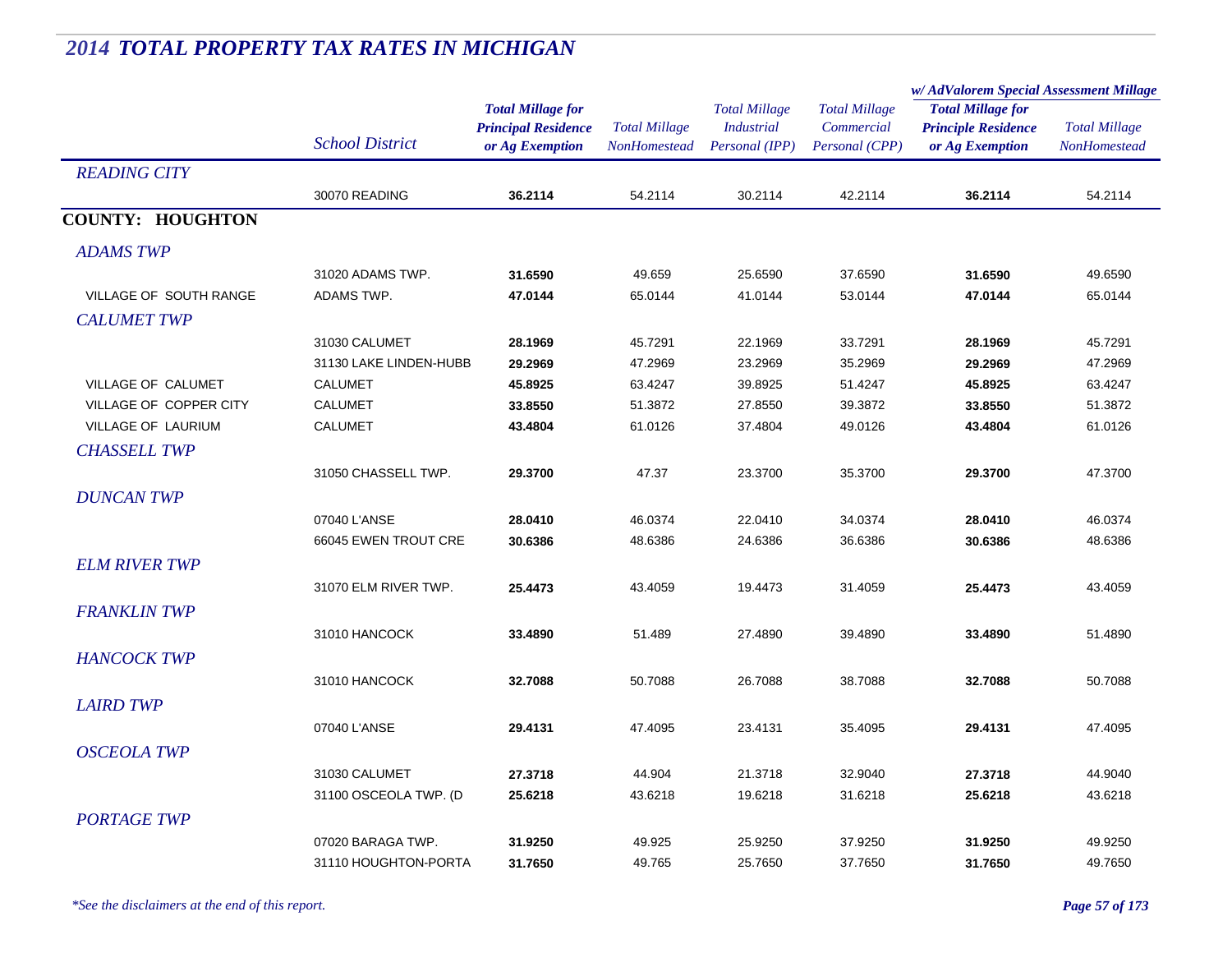|                        |                        |                                                                           |                                             |                                                             |                                                      | w/ AdValorem Special Assessment Millage                                   |                                      |  |
|------------------------|------------------------|---------------------------------------------------------------------------|---------------------------------------------|-------------------------------------------------------------|------------------------------------------------------|---------------------------------------------------------------------------|--------------------------------------|--|
|                        | <b>School District</b> | <b>Total Millage for</b><br><b>Principal Residence</b><br>or Ag Exemption | <b>Total Millage</b><br><b>NonHomestead</b> | <b>Total Millage</b><br><b>Industrial</b><br>Personal (IPP) | <b>Total Millage</b><br>Commercial<br>Personal (CPP) | <b>Total Millage for</b><br><b>Principle Residence</b><br>or Ag Exemption | <b>Total Millage</b><br>NonHomestead |  |
| <b>QUINCY TWP</b>      |                        |                                                                           |                                             |                                                             |                                                      |                                                                           |                                      |  |
|                        | 31010 HANCOCK          | 33.4858                                                                   | 51.4858                                     | 27.4858                                                     | 39.4858                                              | 35.0358                                                                   | 53.0358                              |  |
| <b>SCHOOLCRAFT TWP</b> |                        |                                                                           |                                             |                                                             |                                                      |                                                                           |                                      |  |
|                        | 31030 CALUMET          | 26.9090                                                                   | 44.4412                                     | 20.9090                                                     | 32.4412                                              | 26.9090                                                                   | 44.4412                              |  |
|                        | 31130 LAKE LINDEN-HUBB | 28.0090                                                                   | 46.009                                      | 22.0090                                                     | 34.0090                                              | 28.0090                                                                   | 46.0090                              |  |
| VILLAGE OF LAKE LINDEN | LAKE LINDEN HUBBELL    | 45.1918                                                                   | 63.1918                                     | 39.1918                                                     | 51.1918                                              | 45.1918                                                                   | 63.1918                              |  |
| STANTON TWP            |                        |                                                                           |                                             |                                                             |                                                      |                                                                           |                                      |  |
|                        | 31140 STANTON TWP.     | 23.9090                                                                   | 41.909                                      | 17.9090                                                     | 29.9090                                              | 23.9090                                                                   | 41.9090                              |  |
| <b>TORCH LAKE TWP</b>  |                        |                                                                           |                                             |                                                             |                                                      |                                                                           |                                      |  |
|                        | 31100 OSCEOLA TWP. (D  | 22.6431                                                                   | 40.6431                                     | 16.6431                                                     | 28.6431                                              | 22.6431                                                                   | 40.6431                              |  |
|                        | 31130 LAKE LINDEN-HUBB | 25.4931                                                                   | 43.4931                                     | 19.4931                                                     | 31.4931                                              | 25.4931                                                                   | 43.4931                              |  |
| <b>HANCOCK CITY</b>    |                        |                                                                           |                                             |                                                             |                                                      |                                                                           |                                      |  |
|                        | 31010 HANCOCK          | 44.1411                                                                   | 62.1411                                     | 38.1411                                                     | 50.1411                                              | 44.1411                                                                   | 62.1411                              |  |
| <b>HOUGHTON CITY</b>   |                        |                                                                           |                                             |                                                             |                                                      |                                                                           |                                      |  |
|                        | 31020 ADAMS TWP.       | 47.0317                                                                   | 65.0317                                     | 41.0317                                                     | 53.0317                                              | 47.0317                                                                   | 65.0317                              |  |
|                        | 31110 HOUGHTON-PORTA   | 44.4717                                                                   | 62.4717                                     | 38.4717                                                     | 50.4717                                              | 44.4717                                                                   | 62.4717                              |  |
|                        | 31140 STANTON TWP.     | 35.5817                                                                   | 53.5817                                     | 29.5817                                                     | 41.5817                                              | 35.5817                                                                   | 53.5817                              |  |
| <b>COUNTY: HURON</b>   |                        |                                                                           |                                             |                                                             |                                                      |                                                                           |                                      |  |
|                        |                        |                                                                           |                                             |                                                             |                                                      |                                                                           |                                      |  |
| <b>BINGHAM TWP</b>     |                        |                                                                           |                                             |                                                             |                                                      |                                                                           |                                      |  |
|                        | 32010 BAD AXE          | 26.7762                                                                   | 44.7762                                     | 20.7762                                                     | 32.7762                                              | 26.7762                                                                   | 44.7762                              |  |
|                        | 32170 UBLY             | 22.4562                                                                   | 40.224                                      | 16.4562                                                     | 28.2240                                              | 22.4562                                                                   | 40.2240                              |  |
| <b>VILLAGE OF UBLY</b> | <b>UBLY</b>            | 38.6379                                                                   | 56.4057                                     | 32.6379                                                     | 44.4057                                              | 38.6379                                                                   | 56.4057                              |  |
| <b>BLOOMFIELD TWP</b>  |                        |                                                                           |                                             |                                                             |                                                      |                                                                           |                                      |  |
|                        | 32060 HARBOR BEACH     | 26.5544                                                                   | 44.5544                                     | 20.5544                                                     | 32.5544                                              | 26.5544                                                                   | 44.5544                              |  |
|                        | 32080 NORTH HURON      | 25.1263                                                                   | 43.1263                                     | 19.1263                                                     | 31.1263                                              | 25.1263                                                                   | 43.1263                              |  |
|                        | 32130 PORT HOPE        | 26.8763                                                                   | 44.8763                                     | 20.8763                                                     | 32.8763                                              | 26.8763                                                                   | 44.8763                              |  |
|                        | 32610 SIGEL TWP. (ADAM | 22.5263                                                                   | 40.5263                                     | 16.5263                                                     | 28.5263                                              | 22.5263                                                                   | 40.5263                              |  |
|                        | 32620 SIGEL TWP. (ECCL | 22.5263                                                                   | 38.5263                                     | 16.5263                                                     | 26.5263                                              | 22.5263                                                                   | 38.5263                              |  |
| <b>BROOKFIELD TWP</b>  |                        |                                                                           |                                             |                                                             |                                                      |                                                                           |                                      |  |
|                        | 32050 ELKTON PIGEON B  | 27.9097                                                                   | 45.9097                                     | 21.9097                                                     | 33.9097                                              | 27.9097                                                                   | 45.9097                              |  |
|                        | 32090 OWENDALE-GAGET   | 27.3497                                                                   | 45.3497                                     | 21.3497                                                     | 33.3497                                              | 27.3497                                                                   | 45.3497                              |  |
| VILLAGE OF OWENDALE    | OWENDALE-GAGETOWN      | 42.8238                                                                   | 60.8238                                     | 36.8238                                                     | 48.8238                                              | 42.8238                                                                   | 60.8238                              |  |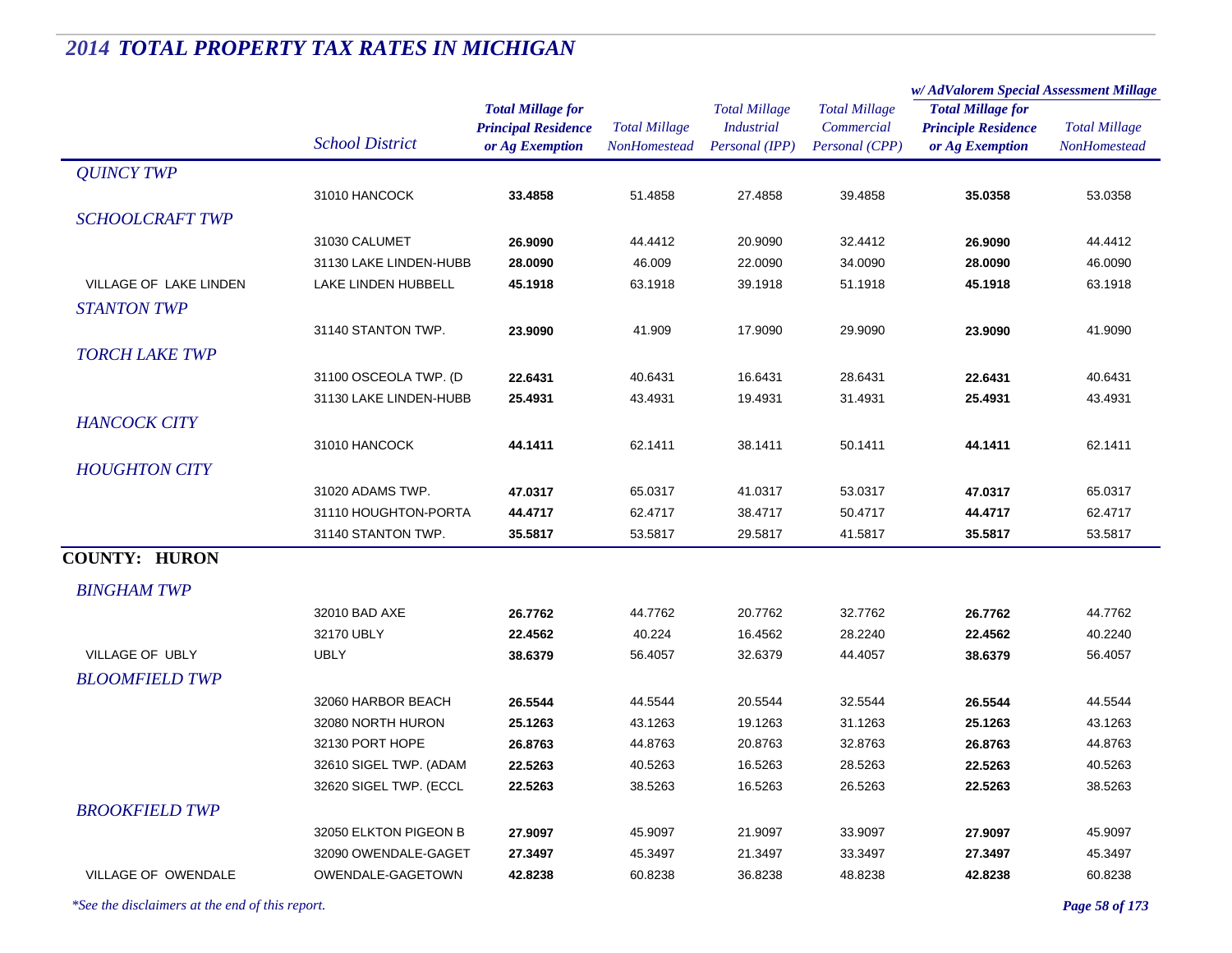|                      |                                            |                            | <b>Total Millage</b><br><b>NonHomestead</b> | <b>Total Millage</b><br><b>Industrial</b> |                      | w/AdValorem Special Assessment Millage |                      |
|----------------------|--------------------------------------------|----------------------------|---------------------------------------------|-------------------------------------------|----------------------|----------------------------------------|----------------------|
|                      |                                            | <b>Total Millage for</b>   |                                             |                                           | <b>Total Millage</b> | <b>Total Millage for</b>               | <b>Total Millage</b> |
|                      | <b>School District</b>                     | <b>Principal Residence</b> |                                             |                                           | Commercial           | <b>Principle Residence</b>             |                      |
|                      |                                            | or Ag Exemption            |                                             | Personal (IPP)                            | Personal (CPP)       | or Ag Exemption                        | NonHomestead         |
| <b>CASEVILLE TWP</b> |                                            |                            |                                             |                                           |                      |                                        |                      |
|                      | 32030 CASEVILLE                            | 21.5081                    | 36.2682                                     | 15.5081                                   | 24.2682              | 23.6081                                | 38.3682              |
|                      | 32050 ELKTON PIGEON B                      | 22.0081                    | 40.0081                                     | 16.0081                                   | 28.0081              | 24.1081                                | 42.1081              |
| <b>CHANDLER TWP</b>  |                                            |                            |                                             |                                           |                      |                                        |                      |
|                      | 32050 ELKTON PIGEON B                      | 28.0847                    | 46.0847                                     | 22.0847                                   | 34.0847              | 28.0847                                | 46.0847              |
|                      | 32080 NORTH HURON                          | 28.2147                    | 46.2147                                     | 22.2147                                   | 34.2147              | 28.2147                                | 46.2147              |
| <b>COLFAX TWP</b>    |                                            |                            |                                             |                                           |                      |                                        |                      |
|                      | 32010 BAD AXE                              | 28.5927                    | 46.5927                                     | 22.5927                                   | 34.5927              | 28.5927                                | 46.5927              |
|                      | 32050 ELKTON PIGEON B                      | 25.4627                    | 43.4627                                     | 19.4627                                   | 31.4627              | 25.4627                                | 43.4627              |
|                      | 32260 COLFAX TWP. (BIG                     | 22.9927                    | 40.9927                                     | 16.9927                                   | 28.9927              | 22.9927                                | 40.9927              |
| <b>DWIGHT TWP</b>    |                                            |                            |                                             |                                           |                      |                                        |                      |
|                      | 32080 NORTH HURON                          | 24.0702                    | 42.0702                                     | 18.0702                                   | 30.0702              | 24.0702                                | 42.0702              |
| VILLAGE OF KINDE     | <b>NORTH HURON</b>                         | 39.0702                    | 57.0702                                     | 33.0702                                   | 45.0702              | 39.0702                                | 57.0702              |
| <b>FAIRHAVEN TWP</b> |                                            |                            |                                             |                                           |                      |                                        |                      |
|                      | 32050 ELKTON PIGEON B                      | 27.2989                    | 45.2989                                     | 21.2989                                   | 33.2989              | 27.2989                                | 45.2989              |
|                      | 79145 UNIONVILLE                           | 31.1812                    | 49.1812                                     | 25.1812                                   | 37.1812              | 31.1812                                | 49.1812              |
| <b>GORE TWP</b>      |                                            |                            |                                             |                                           |                      |                                        |                      |
|                      | 32130 PORT HOPE                            | 26.7486                    | 44.7486                                     | 20.7486                                   | 32.7486              | 26.7486                                | 44.7486              |
| <b>GRANT TWP</b>     |                                            |                            |                                             |                                           |                      |                                        |                      |
|                      | 32010 BAD AXE                              | 27.9780                    |                                             | 21.9780                                   | 33.9780              | 27.9780                                | 45.9780              |
|                      | 32050 LAKER                                | 24.8480                    | 45.978<br>42.848                            | 18.8480                                   | 30.8480              | 24.8480                                | 42.8480              |
|                      | 32090 OWENDALE-GAGET                       | 24.2880                    | 42.288                                      | 18.2880                                   | 30.2880              | 24.2880                                | 42.2880              |
|                      | 79030 CASS CITY                            | 25.3003                    | 43.3003                                     | 19.3003                                   | 31.3003              | 25.3003                                | 43.3003              |
| <b>HUME TWP</b>      |                                            |                            |                                             |                                           |                      |                                        |                      |
|                      |                                            |                            |                                             |                                           |                      |                                        |                      |
|                      | 32050 ELKTON PIGEON B<br>32080 NORTH HURON | 22.2402<br>22.3702         | 40.2402<br>40.3702                          | 16.2402<br>16.3702                        | 28.2402<br>28.3702   | 22.2402<br>22.3702                     | 40.2402<br>40.3702   |
|                      |                                            |                            |                                             |                                           |                      |                                        |                      |
| <b>HURON TWP</b>     |                                            |                            |                                             |                                           |                      |                                        |                      |
|                      | 32080 NORTH HURON                          | 25.3624                    | 43.3624                                     | 19.3624                                   | 31.3624              | 25.3624                                | 43.3624              |
|                      | 32130 PORT HOPE                            | 27.1124                    | 45.1124                                     | 21.1124                                   | 33.1124              | 27.1124                                | 45.1124              |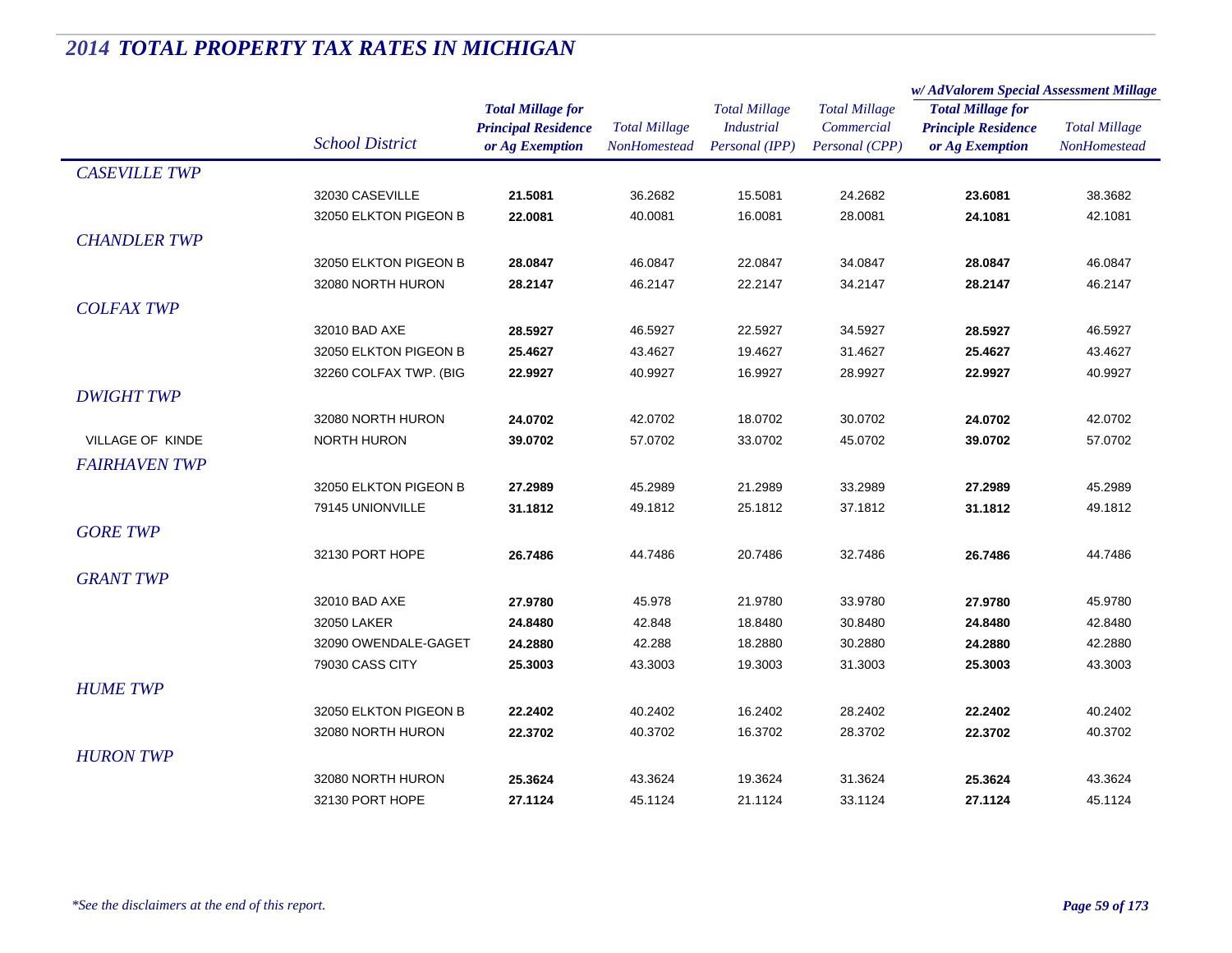|                               |                        |                            | <b>Total Millage</b><br>NonHomestead | <b>Total Millage</b> | <b>Total Millage</b> | w/AdValorem Special Assessment Millage |                      |
|-------------------------------|------------------------|----------------------------|--------------------------------------|----------------------|----------------------|----------------------------------------|----------------------|
|                               |                        | <b>Total Millage for</b>   |                                      |                      |                      | <b>Total Millage for</b>               |                      |
|                               |                        | <b>Principal Residence</b> |                                      | <b>Industrial</b>    | Commercial           | <b>Principle Residence</b>             | <b>Total Millage</b> |
|                               | <b>School District</b> | or Ag Exemption            |                                      | Personal (IPP)       | Personal (CPP)       | or Ag Exemption                        | NonHomestead         |
| <b>LAKE TWP</b>               |                        |                            |                                      |                      |                      |                                        |                      |
|                               | 32030 CASEVILLE        | 21.6944                    | 36.4545                              | 15.6944              | 24.4545              | 22.2944                                | 37.0545              |
|                               | 32050 ELKTON PIGEON B  | 22.1944                    | 40.1944                              | 16.1944              | 28.1944              | 22.7944                                | 40.7944              |
|                               | 32080 NORTH HURON      | 22.3244                    | 40.3244                              | 16.3244              | 28.3244              | 22.9244                                | 40.9244              |
| <b>LINCOLN TWP</b>            |                        |                            |                                      |                      |                      |                                        |                      |
|                               | 32010 BAD AXE          | 29.0816                    | 47.0816                              | 23.0816              | 35.0816              | 29.0816                                | 47.0816              |
|                               | 32040 CHURCH           | 23.4816                    | 23.4816                              | 17.4816              | 23.4816              | 23.4816                                | 23.4816              |
|                               | 32080 NORTH HURON      | 26.0816                    | 44.0816                              | 20.0816              | 32.0816              | 26.0816                                | 44.0816              |
|                               | 32260 COLFAX TWP. (BIG | 23.4816                    | 41.4816                              | 17.4816              | 29.4816              | 23.4816                                | 41.4816              |
|                               | 32610 SIGEL TWP. (ADAM | 23.4816                    | 41.4816                              | 17.4816              | 29.4816              | 23.4816                                | 41.4816              |
| VILLAGE OF KINDE              | <b>NORTH HURON</b>     | 41.0816                    | 59.0816                              | 35.0816              | 47.0816              | 41.0816                                | 59.0816              |
| <b>MCKINLEY TWP</b>           |                        |                            |                                      |                      |                      |                                        |                      |
|                               | 32050 ELKTON PIGEON B  | 27.9314                    | 45.9314                              | 21.9314              | 33.9314              | 27.9314                                | 45.9314              |
| <b>MEADE TWP</b>              |                        |                            |                                      |                      |                      |                                        |                      |
|                               | 32010 BAD AXE          | 29.0055                    | 47.0055                              | 23.0055              | 35.0055              | 29.0055                                | 47.0055              |
|                               | 32050 ELKTON PIGEON B  | 25.8755                    | 43.8755                              | 19.8755              | 31.8755              | 25.8755                                | 43.8755              |
|                               | 32080 NORTH HURON      | 26.0055                    | 44.0055                              | 20.0055              | 32.0055              | 26.0055                                | 44.0055              |
|                               | 32260 COLFAX TWP. (BIG | 23.4055                    | 41.4055                              | 17.4055              | 29.4055              | 23.4055                                | 41.4055              |
| VILLAGE OF KINDE              | <b>NORTH HURON</b>     | 41.0055                    | 59.0055                              | 35.0055              | 47.0055              | 41.0055                                | 59.0055              |
| <b>OLIVER TWP</b>             |                        |                            |                                      |                      |                      |                                        |                      |
|                               | 32050 LAKER            | 24.7922                    | 42.7922                              | 18.7922              | 30.7922              | 24.7922                                | 42.7922              |
| <b>VILLAGE OF ELKTON</b>      | LAKER                  | 42.7922                    | 60.7922                              | 36.7922              | 48.7922              | 42.7922                                | 60.7922              |
| <b>PARIS TWP</b>              |                        |                            |                                      |                      |                      |                                        |                      |
|                               | 32060 HARBOR BEACH     | 24.4173                    | 42.4173                              | 18.4173              | 30.4173              | 24.4173                                | 42.4173              |
|                               | 32170 UBLY             | 21.6692                    | 39.437                               | 15.6692              | 27.4370              | 21.6692                                | 39.4370              |
| <b>PT AUX BARQUES TWP</b>     |                        |                            |                                      |                      |                      |                                        |                      |
|                               | 32080 NORTH HURON      | 29.3993                    | 47.3993                              | 23.3993              | 35.3993              | 29.3993                                | 47.3993              |
| <b>PORT AUSTIN TWP</b>        |                        |                            |                                      |                      |                      |                                        |                      |
|                               |                        |                            |                                      |                      |                      |                                        |                      |
|                               | 08 NORTH HURON         | 24.4031                    | 42.4031                              | 18.4031              | 30.4031              | 24.4031                                | 42.4031              |
| <b>VILLAGE OF PORT AUSTIN</b> | 13 PORT HOPE           | 26.1531                    | 44.1531                              | 20.1531              | 32.1531              | 26.1531                                | 44.1531              |
|                               | <b>NORTH HURON</b>     | 33.8467                    | 51.8467                              | 27.8467              | 39.8467              | 33.8467                                | 51.8467              |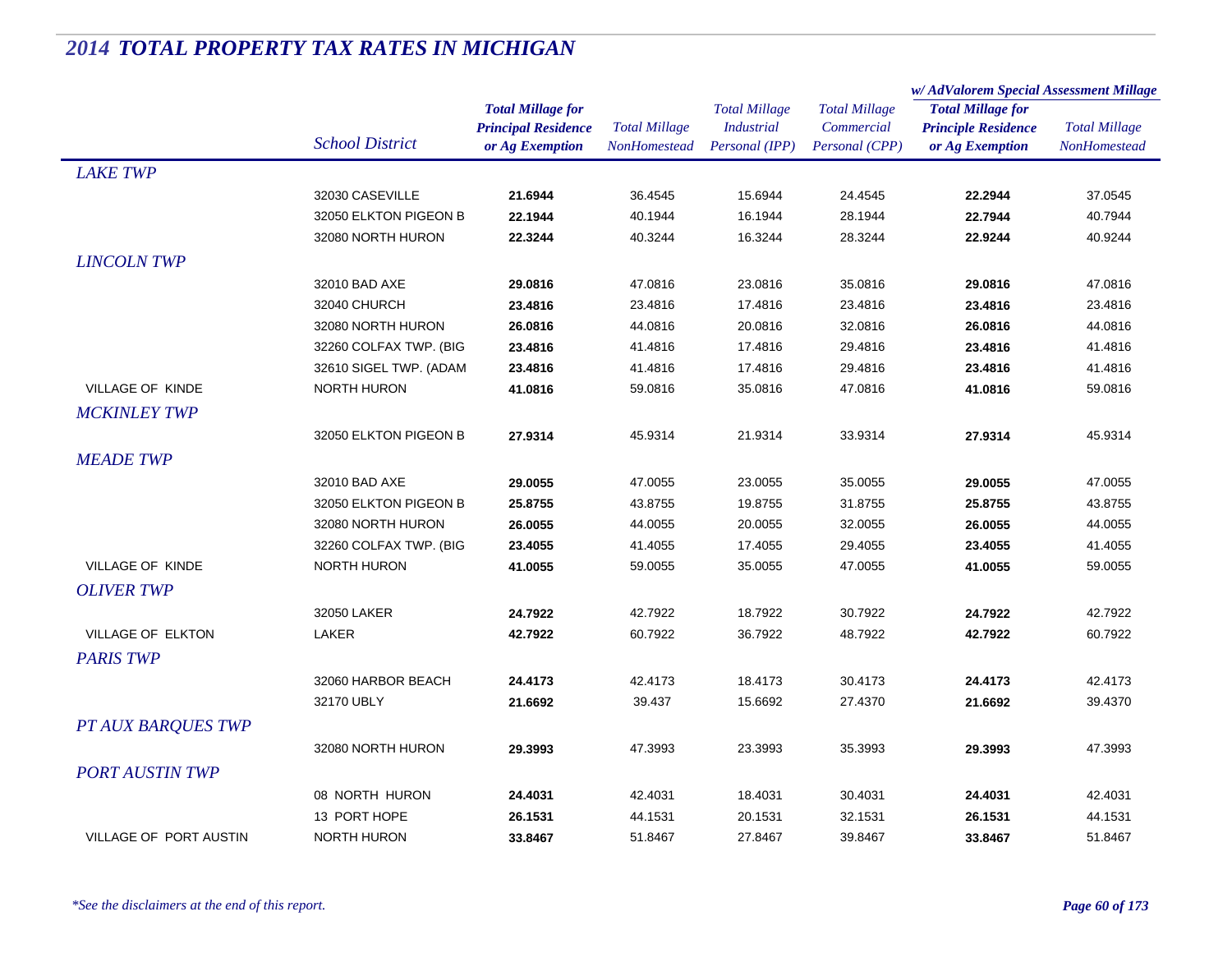|                       |                         |                            |                      |                      |                      | w/AdValorem Special Assessment Millage |                      |  |
|-----------------------|-------------------------|----------------------------|----------------------|----------------------|----------------------|----------------------------------------|----------------------|--|
|                       |                         | <b>Total Millage for</b>   |                      | <b>Total Millage</b> | <b>Total Millage</b> | <b>Total Millage for</b>               | <b>Total Millage</b> |  |
|                       |                         | <b>Principal Residence</b> | <b>Total Millage</b> | <b>Industrial</b>    | Commercial           | <b>Principle Residence</b>             |                      |  |
|                       | <b>School District</b>  | or Ag Exemption            | <b>NonHomestead</b>  | Personal (IPP)       | Personal (CPP)       | or Ag Exemption                        | <b>NonHomestead</b>  |  |
| <b>RUBICON TWP</b>    |                         |                            |                      |                      |                      |                                        |                      |  |
|                       | 32060 HARBOR BEACH      | 25.3192                    | 43.3192              | 19.3192              | 31.3192              | 25.3192                                | 43.3192              |  |
|                       | 32130 PORT HOPE         | 25.6411                    | 43.6411              | 19.6411              | 31.6411              | 25.6411                                | 43.6411              |  |
| VILLAGE OF PORT HOPE  | PORT HOPE               | 36.4823                    | 54.4823              | 30.4823              | 42.4823              | 36.4823                                | 54.4823              |  |
| <b>SAND BEACH TWP</b> |                         |                            |                      |                      |                      |                                        |                      |  |
|                       | 06 HARBOR BEACH         | 25.2824                    | 43.2824              | 19.2824              | 31.2824              | 25.2824                                | 43.2824              |  |
|                       | 62 ECCLES SCHOOL        | 21.2543                    | 37.2543              | 15.2543              | 25.2543              | 21.2543                                | 37.2543              |  |
| <b>SEBEWAING TWP</b>  |                         |                            |                      |                      |                      |                                        |                      |  |
|                       | 32050 ELKTON PIGEON B   | 25.8013                    | 43.8013              | 19.8013              | 31.8013              | 25.8013                                | 43.8013              |  |
|                       | 32090 OWENDALE-GAGET    | 25.2413                    | 43.2413              | 19.2413              | 31.2413              | 25.2413                                | 43.2413              |  |
|                       | 79145 UNIONVILLE        | 29.6836                    | 47.6836              | 23.6836              | 35.6836              | 29.6836                                | 47.6836              |  |
| VILLAGE OF SEBEWAING  | <b>UNIONVILLE</b>       | 44.2350                    | 62.235               | 38.2350              | 50.2350              | 44.2350                                | 62.2350              |  |
| <b>SHERIDAN TWP</b>   |                         |                            |                      |                      |                      |                                        |                      |  |
|                       | 32010 BAD AXE           | 26.4710                    | 44.471               | 20.4710              | 32.4710              | 26.4710                                | 44.4710              |  |
|                       | 32170 UBLY              | 22.1510                    | 39.9188              | 16.1510              | 27.9188              | 22.1510                                | 39.9188              |  |
|                       | 79030 CASS CITY         | 23.7933                    | 41.7933              | 17.7933              | 29.7933              | 23.7933                                | 41.7933              |  |
| <b>SHERMAN TWP</b>    |                         |                            |                      |                      |                      |                                        |                      |  |
|                       | 32060 HARBOR BEACH      | 26.8013                    | 44.8013              | 20.8013              | 32.8013              | 26.8013                                | 44.8013              |  |
|                       | 32170 UBLY              | 24.0532                    | 41.821               | 18.0532              | 29.8210              | 24.0532                                | 41.8210              |  |
| <b>SIGEL TWP</b>      |                         |                            |                      |                      |                      |                                        |                      |  |
|                       | 32060 HARBOR BEACH      | 26.9482                    | 44.9482              | 20.9482              | 32.9482              | 26.9482                                | 44.9482              |  |
|                       | 32170 UBLY              | 24.2001                    | 41.9679              | 18.2001              | 29.9679              | 24.2001                                | 41.9679              |  |
|                       | 32610 SIGEL TWP. (ADAM  | 22.9201                    | 40.9201              | 16.9201              | 28.9201              | 22.9201                                | 40.9201              |  |
|                       | 32620 SIGEL TWP. (ECCL  | 22.9201                    | 38.9201              | 16.9201              | 26.9201              | 22.9201                                | 38.9201              |  |
|                       | 32630 SIGEL TWP. (KIPPE | 22.9201                    | 40.9201              | 16.9201              | 28.9201              | 22.9201                                | 40.9201              |  |
|                       | 32650 VERONA TWP.1F (V  | 22.9201                    | 40.9201              | 16.9201              | 28.9201              | 22.9201                                | 40.9201              |  |
| <b>VERONA TWP</b>     |                         |                            |                      |                      |                      |                                        |                      |  |
|                       | 32010 BAD AXE           | 27.4778                    | 45.4778              | 21.4778              | 33.4778              | 27.4778                                | 45.4778              |  |
|                       | 32170 UBLY              | 23.1578                    | 40.9256              | 17.1578              | 28.9256              | 23.1578                                | 40.9256              |  |
|                       | 32260 COLFAX TWP. (BIG  | 21.8778                    | 39.8778              | 15.8778              | 27.8778              | 21.8778                                | 39.8778              |  |
|                       | 32610 SIGEL TWP. (ADAM  | 21.8778                    | 39.8778              | 15.8778              | 27.8778              | 21.8778                                | 39.8778              |  |
|                       | 32650 VERONA TWP.1F (V  | 21.8778                    | 39.8778              | 15.8778              | 27.8778              | 21.8778                                | 39.8778              |  |
|                       |                         |                            |                      |                      |                      |                                        |                      |  |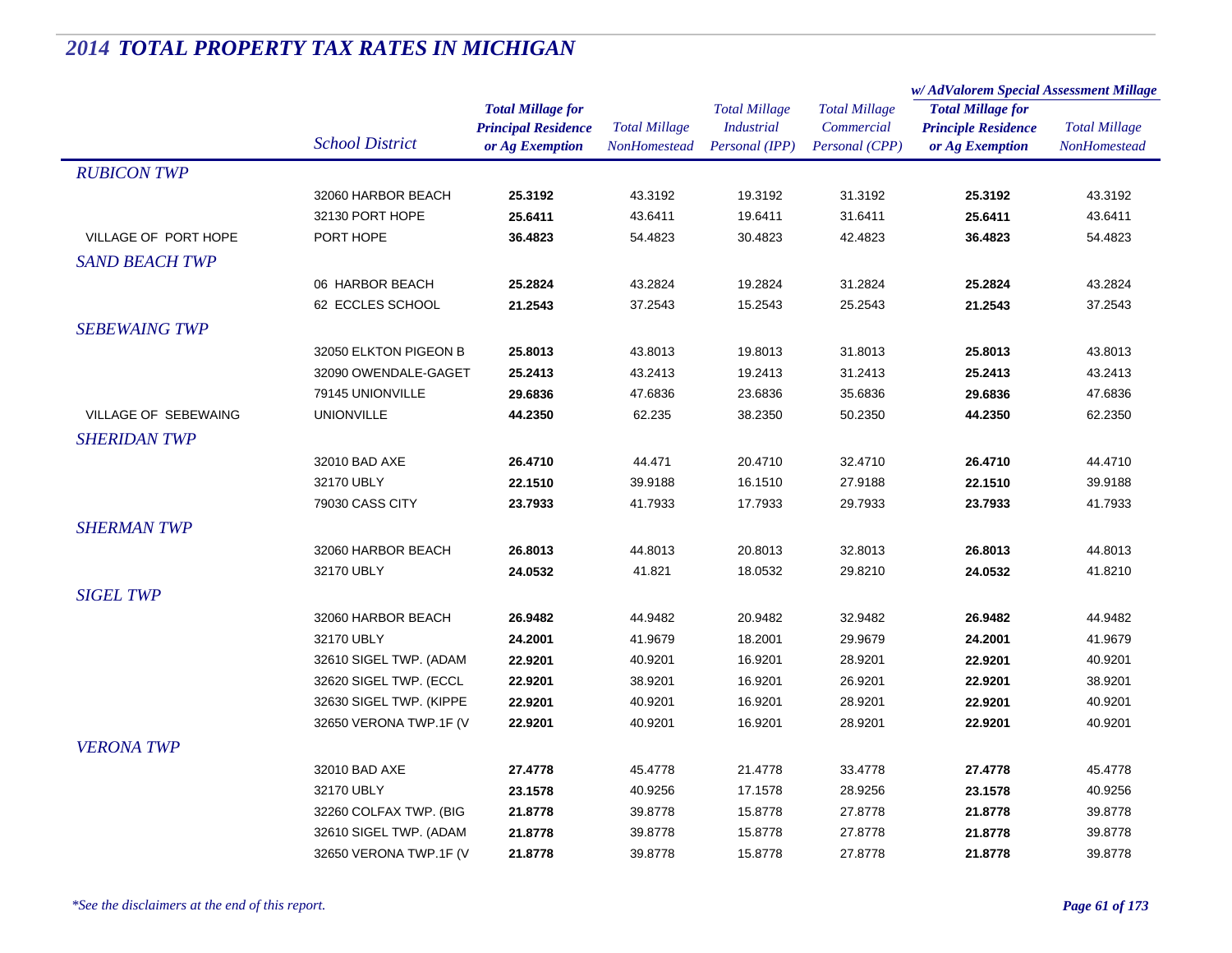|                             |                                      |                            | <b>Total Millage</b> | <b>Total Millage</b><br><b>Industrial</b> | <b>Total Millage</b> | w/AdValorem Special Assessment Millage                 |                      |
|-----------------------------|--------------------------------------|----------------------------|----------------------|-------------------------------------------|----------------------|--------------------------------------------------------|----------------------|
|                             |                                      | <b>Total Millage for</b>   |                      |                                           |                      | <b>Total Millage for</b><br><b>Principle Residence</b> |                      |
|                             |                                      | <b>Principal Residence</b> |                      |                                           | Commercial           |                                                        | <b>Total Millage</b> |
|                             | <b>School District</b>               | or Ag Exemption            | <b>NonHomestead</b>  | Personal (IPP)                            | Personal (CPP)       | or Ag Exemption                                        | NonHomestead         |
| <b>WINSOR TWP</b>           |                                      |                            |                      |                                           |                      |                                                        |                      |
|                             | 32050 ELKTON PIGEON B                | 25.4847                    | 43.4847              | 19.4847                                   | 31.4847              | 25.4847                                                | 43.4847              |
| VILLAGE OF PIGEON           | <b>LAKER</b>                         | 46.4810                    | 64.481               | 40.4810                                   | 52.4810              | 46.4810                                                | 64.4810              |
| <b>BAD AXE CITY</b>         |                                      |                            |                      |                                           |                      |                                                        |                      |
|                             | 32010 BAD AXE                        | 41.4593                    | 59.4593              | 35.4593                                   | 47.4593              | 41.4593                                                | 59.4593              |
| <b>CASEVILLE CITY</b>       |                                      |                            |                      |                                           |                      |                                                        |                      |
|                             | 32030 CASEVILLE                      | 35.3443                    | 50.1044              | 29.3443                                   | 38.1044              | 35.3443                                                | 50.1044              |
| <b>HARBOR BEACH CITY</b>    |                                      |                            |                      |                                           |                      |                                                        |                      |
|                             | 32060 HARBOR BEACH                   | 41.7074                    | 59.7074              | 35.7074                                   | 47.7074              | 41.7074                                                | 59.7074              |
| <b>COUNTY: INGHAM</b>       |                                      |                            |                      |                                           |                      |                                                        |                      |
| <b>ALAIEDON TWP</b>         |                                      |                            |                      |                                           |                      |                                                        |                      |
|                             | 33130 MASON                          | 33.5922                    | 51.5922              | 27.5922                                   | 39.5922              | 33.5922                                                | 51.5922              |
|                             | 33170 OKEMOS                         | 36.8841                    | 54.8841              | 30.8841                                   | 42.8841              | 36.8841                                                | 54.8841              |
|                             | 33230 WILLIAMSTON                    | 38.6222                    | 56.6222              | 32.6222                                   | 44.6222              | 38.6222                                                | 56.6222              |
| <b>AURELIUS TWP</b>         |                                      |                            |                      |                                           |                      |                                                        |                      |
|                             | 23050 EATON RAPIDS                   | 30.4560                    | 48.3229              | 24.4560                                   | 36.3229              | 30.4560                                                | 48.3229              |
|                             | 33130 MASON                          | 34.0735                    | 52.0735              | 28.0735                                   | 40.0735              | 34.0735                                                | 52.0735              |
| <b>BUNKER HILL TWP</b>      |                                      |                            |                      |                                           |                      |                                                        |                      |
|                             |                                      |                            |                      |                                           |                      |                                                        |                      |
|                             | 33040 DANSVILLE<br>33100 LESLIE      | 32.6714<br>37.2914         | 50.4932<br>55.2914   | 26.6714<br>31.2914                        | 38.4932<br>43.2914   | 32.6714<br>37.2914                                     | 50.4932<br>55.2914   |
|                             | 33200 STOCKBRIDGE                    | 33.9014                    | 51.9014              | 27.9014                                   | 39.9014              | 33.9014                                                | 51.9014              |
|                             |                                      |                            |                      |                                           |                      |                                                        |                      |
| <b>DELHI TWP</b>            |                                      |                            |                      |                                           |                      |                                                        |                      |
|                             | 23050 EATON RAPIDS                   | 39.9505                    | 57.8174              | 33.9505                                   | 45.8174              | 39.9505                                                | 57.8174              |
|                             | 33020 LANSING                        | 41.4155                    | 59.3417              | 35.4155                                   | 47.3417              | 41.4155                                                | 59.3417              |
|                             | 33070 HOLT<br>33071 TR-HOLT-MASON 20 | 48.8680<br>43.0680         | 66.1851<br>60.3851   | 42.8680<br>37.0680                        | 54.1851<br>48.3851   | 48.8680<br>43.0680                                     | 66.1851<br>60.3851   |
|                             | 33072 TR-HOLT-MASON-07               | 43.0680                    | 60.3851              | 37.0680                                   | 48.3851              | 43.0680                                                | 60.3851              |
|                             | 33130 MASON                          | 43.5680                    | 61.568               | 37.5680                                   | 49.5680              | 43.5680                                                | 61.5680              |
|                             |                                      |                            |                      |                                           |                      |                                                        |                      |
| <b>INGHAM TWP</b>           |                                      |                            |                      |                                           |                      |                                                        |                      |
|                             | 33040 DANSVILLE                      | 31.6418                    | 49.4636              | 25.6418                                   | 37.4636              | 34.1418                                                | 51.9636              |
| <b>VILLAGE OF DANSVILLE</b> | <b>DANSVILLE</b>                     | 39.8918                    | 57.7136              | 33.8918                                   | 45.7136              | 42.3918                                                | 60.2136              |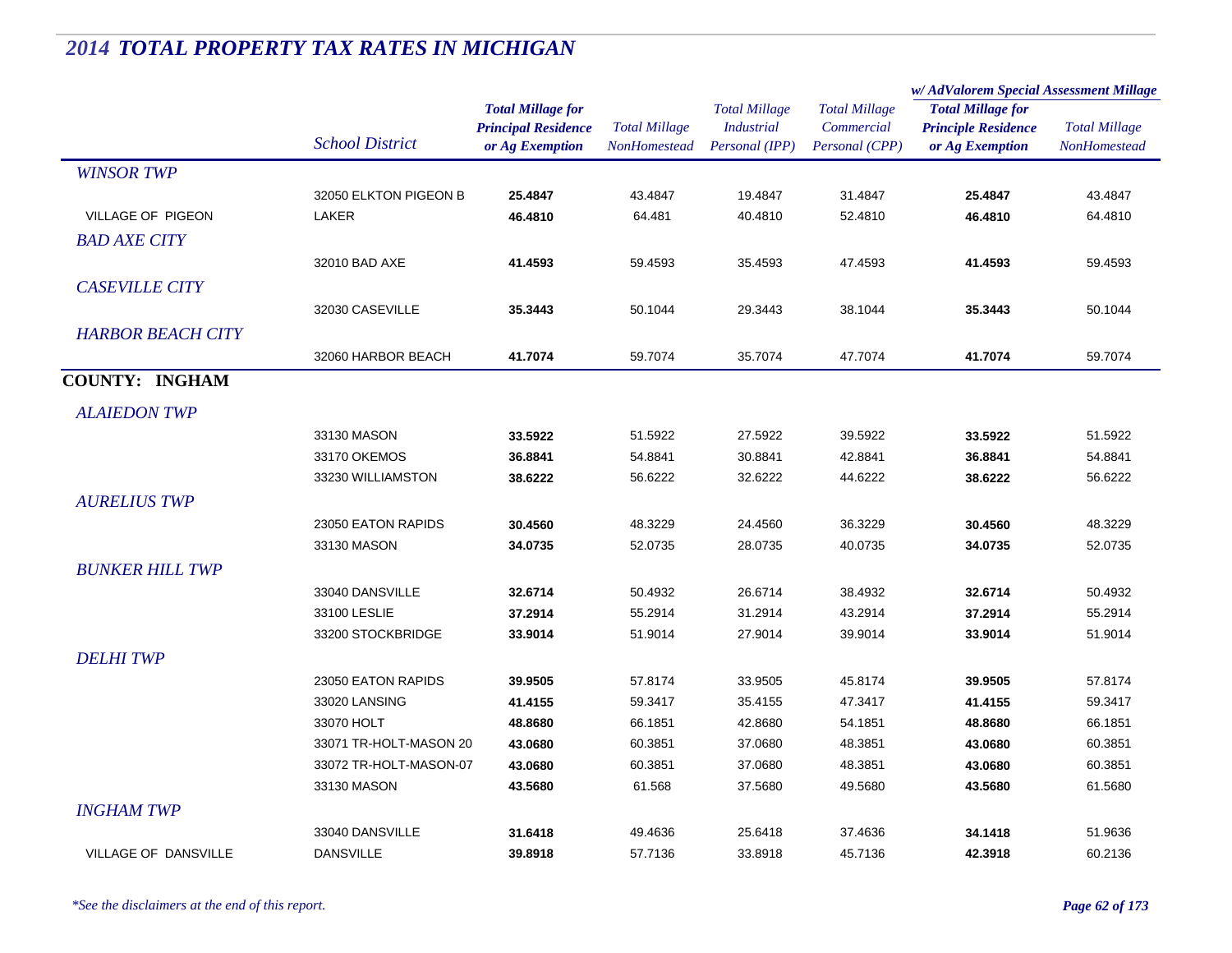|                               |                        |                                                                           |                                             |                                                             |                                                      | w/AdValorem Special Assessment Millage                                    |                                             |  |
|-------------------------------|------------------------|---------------------------------------------------------------------------|---------------------------------------------|-------------------------------------------------------------|------------------------------------------------------|---------------------------------------------------------------------------|---------------------------------------------|--|
|                               | <b>School District</b> | <b>Total Millage for</b><br><b>Principal Residence</b><br>or Ag Exemption | <b>Total Millage</b><br><b>NonHomestead</b> | <b>Total Millage</b><br><b>Industrial</b><br>Personal (IPP) | <b>Total Millage</b><br>Commercial<br>Personal (CPP) | <b>Total Millage for</b><br><b>Principle Residence</b><br>or Ag Exemption | <b>Total Millage</b><br><b>NonHomestead</b> |  |
| <b>LANSING TWP</b>            |                        |                                                                           |                                             |                                                             |                                                      |                                                                           |                                             |  |
|                               | 33010 EAST LANSING     | 49.4461                                                                   | 67.4461                                     | 43.4461                                                     | 55.4461                                              | 49.4461                                                                   | 67.4461                                     |  |
|                               | 33020 LANSING          | 42.6126                                                                   | 60.5388                                     | 36.6126                                                     | 48.5388                                              | 42.6126                                                                   | 60.5388                                     |  |
|                               | 33215 WAVERLY          | 51.7306                                                                   | 65.4651                                     | 45.7306                                                     | 57.7306                                              | 51.7306                                                                   | 65.4651                                     |  |
| <b>LEROY TWP</b>              |                        |                                                                           |                                             |                                                             |                                                      |                                                                           |                                             |  |
|                               | 33040 DANSVILLE        | 33.5604                                                                   | 51.3822                                     | 27.5604                                                     | 39.3822                                              | 33.5604                                                                   | 51.3822                                     |  |
|                               | 33220 WEBBERVILLE      | 39.2911                                                                   | 57.2911                                     | 33.2911                                                     | 45.2911                                              | 39.2911                                                                   | 57.2911                                     |  |
|                               | 33230 WILLIAMSTON      | 40.5204                                                                   | 58.5204                                     | 34.5204                                                     | 46.5204                                              | 40.5204                                                                   | 58.5204                                     |  |
| <b>VILLAGE OF WEBBERVILLE</b> | WEBBERVILLE            | 52.4911                                                                   | 70.4911                                     | 46.4911                                                     | 58.4911                                              | 52.4911                                                                   | 70.4911                                     |  |
| <b>LESLIE TWP</b>             |                        |                                                                           |                                             |                                                             |                                                      |                                                                           |                                             |  |
|                               | 33040 DANSVILLE        | 32.5963                                                                   | 50.4181                                     | 26.5963                                                     | 38.4181                                              | 32.5963                                                                   | 50.4181                                     |  |
|                               | 33100 LESLIE           | 37.2163                                                                   | 55.2163                                     | 31.2163                                                     | 43.2163                                              | 37.2163                                                                   | 55.2163                                     |  |
|                               | 33124 TR-LESLIE 2 MASO | 41.9163                                                                   | 59.9163                                     | 35.9163                                                     | 47.9163                                              | 41.9163                                                                   | 59.9163                                     |  |
|                               | 33130 MASON            | 34.5263                                                                   | 52.5263                                     | 28.5263                                                     | 40.5263                                              | 34.5263                                                                   | 52.5263                                     |  |
|                               | 38140 NORTHWEST        | 33.6055                                                                   | 51.6055                                     | 27.6055                                                     | 39.6055                                              | 33.6055                                                                   | 51.6055                                     |  |
| <b>LOCKE TWP</b>              |                        |                                                                           |                                             |                                                             |                                                      |                                                                           |                                             |  |
|                               | 33220 WEBBERVILLE      | 39.2674                                                                   | 57.2674                                     | 33.2674                                                     | 45.2674                                              | 39.2674                                                                   | 57.2674                                     |  |
|                               | 33230 WILLIAMSTON      | 40.4967                                                                   | 58.4967                                     | 34.4967                                                     | 46.4967                                              | 40.4967                                                                   | 58.4967                                     |  |
|                               | 33231 TR-PERRY TO WILL | 38.6167                                                                   | 56.6167                                     | 32.6167                                                     | 44.6167                                              | 38.6167                                                                   | 56.6167                                     |  |
|                               | 47030 FOWLERVILLE      | 32.7001                                                                   | 50.7001                                     | 26.7001                                                     | 38.7001                                              | 32.7001                                                                   | 50.7001                                     |  |
|                               | 78060 MORRICE          | 31.8754                                                                   | 48.3786                                     | 25.8754                                                     | 36.3786                                              | 31.8754                                                                   | 48.3786                                     |  |
|                               | 78080 PERRY            | 32.7254                                                                   | 50.7254                                     | 26.7254                                                     | 38.7254                                              | 32.7254                                                                   | 50.7254                                     |  |
| <b>MERIDIAN TWP</b>           |                        |                                                                           |                                             |                                                             |                                                      |                                                                           |                                             |  |
|                               | 33010 EAST LANSING     | 48.2794                                                                   | 66.2794                                     | 42.2794                                                     | 54.2794                                              | 48.2794                                                                   | 66.2794                                     |  |
|                               | 33060 HASLETT          | 49.2567                                                                   | 67.2567                                     | 43.2567                                                     | 55.2567                                              | 49.2567                                                                   | 67.2567                                     |  |
|                               | 33170 OKEMOS           | 46.8903                                                                   | 64.8903                                     | 40.8903                                                     | 52.8903                                              | 46.8903                                                                   | 64.8903                                     |  |
|                               | 33230 WILLIAMSTON      | 48.6284                                                                   | 66.6284                                     | 42.6284                                                     | 54.6284                                              | 48.6284                                                                   | 66.6284                                     |  |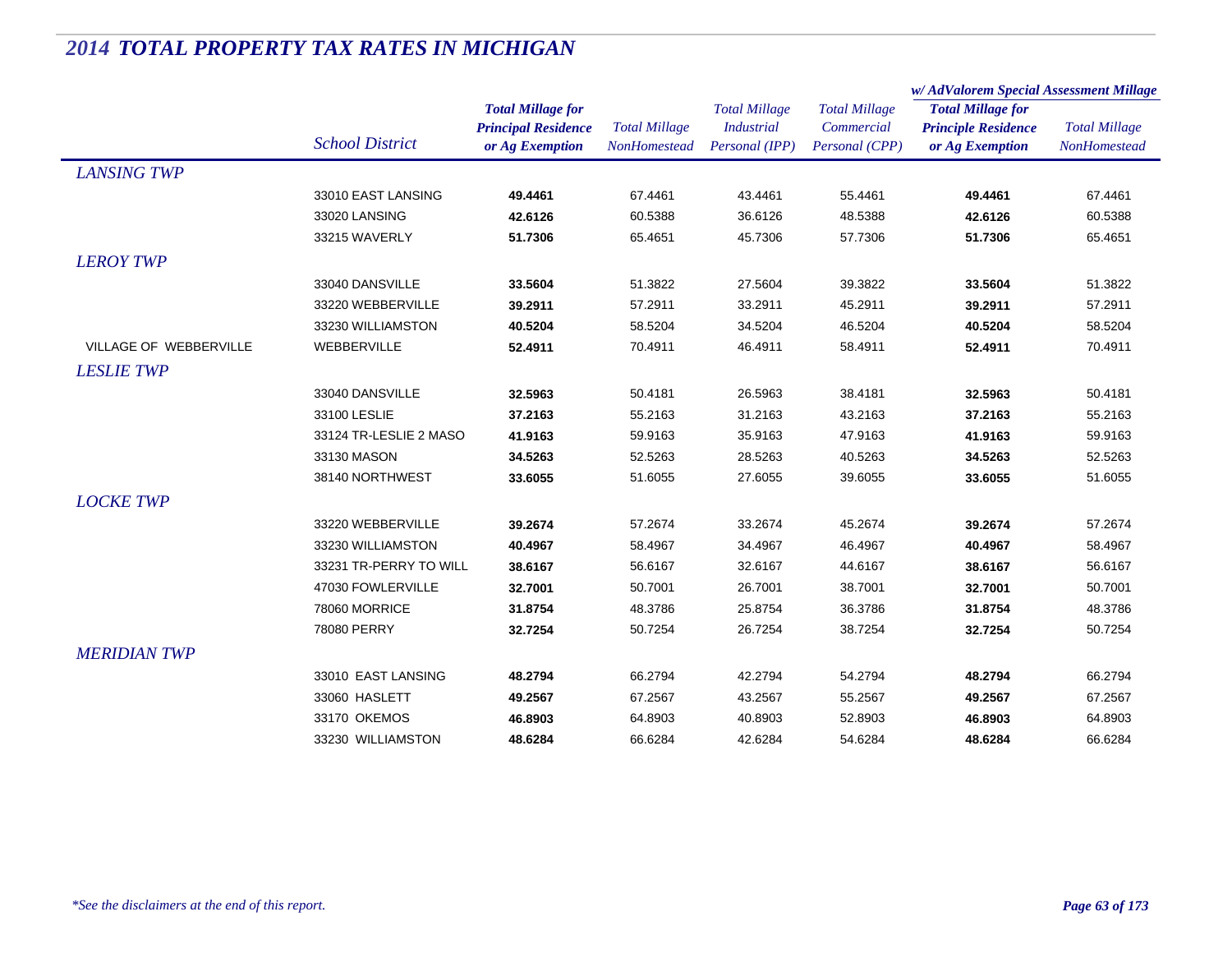|                         |                        | <b>Total Millage for</b><br><b>Principal Residence</b> | <b>Total Millage</b> | <b>Total Millage</b> | <b>Total Millage</b><br>Commercial | w/AdValorem Special Assessment Millage                 |                      |
|-------------------------|------------------------|--------------------------------------------------------|----------------------|----------------------|------------------------------------|--------------------------------------------------------|----------------------|
|                         |                        |                                                        |                      |                      |                                    | <b>Total Millage for</b><br><b>Principle Residence</b> | <b>Total Millage</b> |
|                         |                        |                                                        |                      | <b>Industrial</b>    |                                    |                                                        |                      |
|                         | <b>School District</b> | or Ag Exemption                                        | NonHomestead         | Personal (IPP)       | Personal (CPP)                     | or Ag Exemption                                        | NonHomestead         |
| <b>ONONDAGA TWP</b>     |                        |                                                        |                      |                      |                                    |                                                        |                      |
|                         | 23050 EATON RAPIDS     | 30.0508                                                | 47.9177              | 24.0508              | 35.9177                            | 30.0508                                                | 47.9177              |
|                         | 23051 TR-ER/LES DEBT   | 30.0508                                                | 47.9177              | 24.0508              | 35.9177                            | 30.0508                                                | 47.9177              |
|                         | 33100 LESLIE           | 36.3583                                                | 54.3583              | 30.3583              | 42.3583                            | 36.3583                                                | 54.3583              |
|                         | 33130 MASON            | 33.6683                                                | 51.6683              | 27.6683              | 39.6683                            | 33.6683                                                | 51.6683              |
|                         | 38140 NORTHWEST        | 32.7475                                                | 50.7475              | 26.7475              | 38.7475                            | 32.7475                                                | 50.7475              |
|                         | 38150 SPRINGPORT       | 36.8830                                                | 54.883               | 30.8830              | 42.8830                            | 36.8830                                                | 54.8830              |
| <b>STOCKBRIDGE TWP</b>  |                        |                                                        |                      |                      |                                    |                                                        |                      |
|                         | 33040 DANSVILLE        | 32.7005                                                | 50.5223              | 26.7005              | 38.5223                            | 32.7005                                                | 50.5223              |
|                         | 33200 STOCKBRIDGE      | 33.9305                                                | 51.9305              | 27.9305              | 39.9305                            | 33.9305                                                | 51.9305              |
| VILLAGE OF STOCKBRIDGE  | <b>STOCKBRIDGE</b>     | 46.6705                                                | 64.6705              | 40.6705              | 52.6705                            | 46.6705                                                | 64.6705              |
| <b>VEVAY TWP</b>        |                        |                                                        |                      |                      |                                    |                                                        |                      |
|                         | 33040 DANSVILLE        | 31.7377                                                | 49.5595              | 25.7377              | 37.5595                            | 31.7377                                                | 49.5595              |
|                         | 33130 MASON            | 33.6677                                                | 51.6677              | 27.6677              | 39.6677                            | 33.6677                                                | 51.6677              |
| <b>WHEATFIELD TWP</b>   |                        |                                                        |                      |                      |                                    |                                                        |                      |
|                         | 33040 DANSVILLE        | 33.6253                                                | 51.4471              | 27.6253              | 39.4471                            | 33.6253                                                | 51.4471              |
|                         | 33130 MASON            | 35.5553                                                | 53.5553              | 29.5553              | 41.5553                            | 35.5553                                                | 53.5553              |
|                         | 33230 WILLIAMSTON      | 40.5853                                                | 58.5853              | 34.5853              | 46.5853                            | 40.5853                                                | 58.5853              |
|                         | 33238 TR-DANSV TRAN WI | 37.9553                                                | 55.9553              | 31.9553              | 43.9553                            | 37.9553                                                | 55.9553              |
|                         | 33239 TR-DANSV TRAN WI | 37.9553                                                | 55.9553              | 31.9553              | 43.9553                            | 37.9553                                                | 55.9553              |
|                         |                        |                                                        |                      |                      |                                    |                                                        |                      |
| <b>WHITE OAK TWP</b>    |                        |                                                        |                      |                      |                                    |                                                        |                      |
|                         | 33040 DANSVILLE        | 32.7922                                                | 50.614               | 26.7922              | 38.6140                            | 32.7922                                                | 50.6140              |
|                         | 33200 STOCKBRIDGE      | 34.0222                                                | 52.0222              | 28.0222              | 40.0222                            | 34.0222                                                | 52.0222              |
|                         | 33220 WEBBERVILLE      | 38.5229                                                | 56.5229              | 32.5229              | 44.5229                            | 38.5229                                                | 56.5229              |
|                         | 47030 FOWLERVILLE      | 31.9556                                                | 49.9556              | 25.9556              | 37.9556                            | 31.9556                                                | 49.9556              |
| <b>WILLIAMSTOWN TWP</b> |                        |                                                        |                      |                      |                                    |                                                        |                      |
|                         | 33060 HASLETT          | 41.1890                                                | 59.189               | 35.1890              | 47.1890                            | 41.1890                                                | 59.1890              |
|                         | 33170 OKEMOS           | 38.8226                                                | 56.8226              | 32.8226              | 44.8226                            | 38.8226                                                | 56.8226              |
|                         | 33230 WILLIAMSTON      | 40.5607                                                | 58.5607              | 34.5607              | 46.5607                            | 40.5607                                                | 58.5607              |
|                         | 33236 TR-WILLIAMSTON F | 43.0807                                                | 61.0807              | 37.0807              | 49.0807                            | 43.0807                                                | 61.0807              |
|                         | 33237 TR-WILLIAMSTON F | 38.6807                                                | 56.6807              | 32.6807              | 44.6807                            | 38.6807                                                | 56.6807              |
|                         | 33241 TR-WILLIAMSTON F | 38.6807                                                | 56.6807              | 32.6807              | 44.6807                            | 38.6807                                                | 56.6807              |
|                         | 78080 PERRY            | 32.7894                                                | 50.7894              | 26.7894              | 38.7894                            | 32.7894                                                | 50.7894              |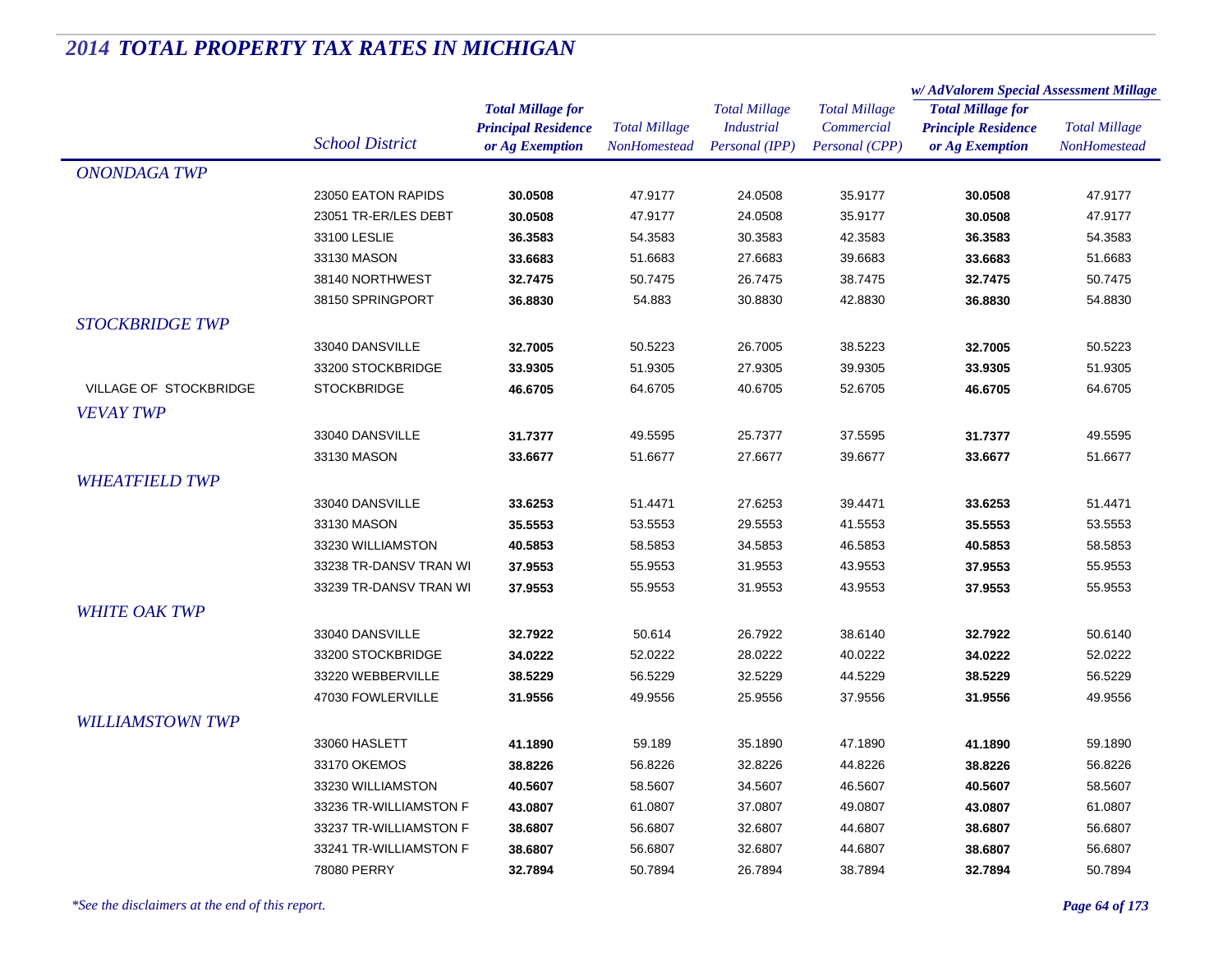|                          |                         | <b>Total Millage for</b>   |                      | <b>Total Millage</b> | <b>Total Millage</b> | w/ AdValorem Special Assessment Millage                |                      |
|--------------------------|-------------------------|----------------------------|----------------------|----------------------|----------------------|--------------------------------------------------------|----------------------|
|                          |                         |                            |                      |                      |                      | <b>Total Millage for</b><br><b>Principle Residence</b> |                      |
|                          |                         | <b>Principal Residence</b> | <b>Total Millage</b> | <b>Industrial</b>    | Commercial           |                                                        | <b>Total Millage</b> |
|                          | <b>School District</b>  | or Ag Exemption            | <b>NonHomestead</b>  | Personal (IPP)       | Personal (CPP)       | or Ag Exemption                                        | NonHomestead         |
| <b>EAST LANSING CITY</b> |                         |                            |                      |                      |                      |                                                        |                      |
|                          | 33010 EAST LANSING      | 61.5495                    | 79.5495              | 55.5495              | 67.5495              | 61.5495                                                | 79.5495              |
|                          | 33020 LANSING           | 54.7160                    | 72.6422              | 48.7160              | 60.6422              | 54.7160                                                | 72.6422              |
|                          | 33060 HASLETT           | 62.5268                    | 80.5268              | 56.5268              | 68.5268              | 62.5268                                                | 80.5268              |
| <b>LANSING CITY</b>      |                         |                            |                      |                      |                      |                                                        |                      |
|                          | 33010 EAST LANSING      | 60.1396                    | 78.1396              | 54.1396              | 66.1396              | 60.1396                                                | 78.1396              |
|                          | 33020 LANSING           | 53.3061                    | 71.2323              | 47.3061              | 59.2323              | 53.3061                                                | 71.2323              |
|                          | 33070 HOLT              | 60.7586                    | 78.0757              | 54.7586              | 66.0757              | 60.7586                                                | 78.0757              |
|                          | 33130 MASON             | 55.4586                    | 73.4586              | 49.4586              | 61.4586              | 55.4586                                                | 73.4586              |
|                          | 33170 OKEMOS            | 58.7505                    | 76.7505              | 52.7505              | 64.7505              | 58.7505                                                | 76.7505              |
|                          | 33215 WAVERLY           | 62.4241                    | 76.1586              | 56.4241              | 68.4241              | 62.4241                                                | 76.1586              |
| <b>LESLIE CITY</b>       |                         |                            |                      |                      |                      |                                                        |                      |
|                          | 33100 LESLIE            | 53.2416                    | 71.2416              | 47.2416              | 59.2416              | 53.2416                                                | 71.2416              |
| <b>MASON CITY</b>        |                         |                            |                      |                      |                      |                                                        |                      |
|                          | 33130 MASON             | 46.0016                    | 64.0016              | 40.0016              | 52.0016              | 46.0016                                                | 64.0016              |
| <b>WILLIAMSTON CITY</b>  |                         |                            |                      |                      |                      |                                                        |                      |
|                          |                         |                            |                      |                      |                      |                                                        |                      |
|                          | 33230 WILLIAMSTON       | 54.8484                    | 72.8484              | 48.8484              | 60.8484              | 54.8484                                                | 72.8484              |
| <b>COUNTY: IONIA</b>     |                         |                            |                      |                      |                      |                                                        |                      |
| <b>BERLIN TWP</b>        |                         |                            |                      |                      |                      |                                                        |                      |
|                          | 34010 IONIA             | 26.1161                    | 44.1161              | 20.1161              | 32.1161              | 26.1161                                                | 44.1161              |
|                          | 34090 LAKEWOOD          | 24.3961                    | 42.3961              | 18.3961              | 30.3961              | 24.3961                                                | 42.3961              |
|                          | 34120 SARANAC           | 27.4561                    | 45.4561              | 21.4561              | 33.4561              | 27.4561                                                | 45.4561              |
|                          | 34140 BERLIN TWP. / COO | 18.3961                    | 36.3961              | 12.3961              | 24.3961              | 18.3961                                                | 36.3961              |
| <b>BOSTON TWP</b>        |                         |                            |                      |                      |                      |                                                        |                      |
|                          | 34090 LAKEWOOD          | 25.2182                    | 43.2182              | 19.2182              | 31.2182              | 25.2182                                                | 43.2182              |
|                          | 34091 TR-SARANAC TO LA  | 18.2182                    | 18.2182              | 12.2182              | 18.2182              | 18.2182                                                | 18.2182              |
|                          | 34120 SARANAC           | 28.2782                    | 46.2782              | 22.2782              | 34.2782              | 28.2782                                                | 46.2782              |
|                          | 41170 LOWELL            | 28.2222                    | 46.2222              | 22.2222              | 34.2222              | 28.2222                                                | 46.2222              |
| VILLAGE OF SARANAC       | <b>SARANAC</b>          | 41.2103                    | 59.2103              | 35.2103              | 47.2103              | 41.2103                                                | 59.2103              |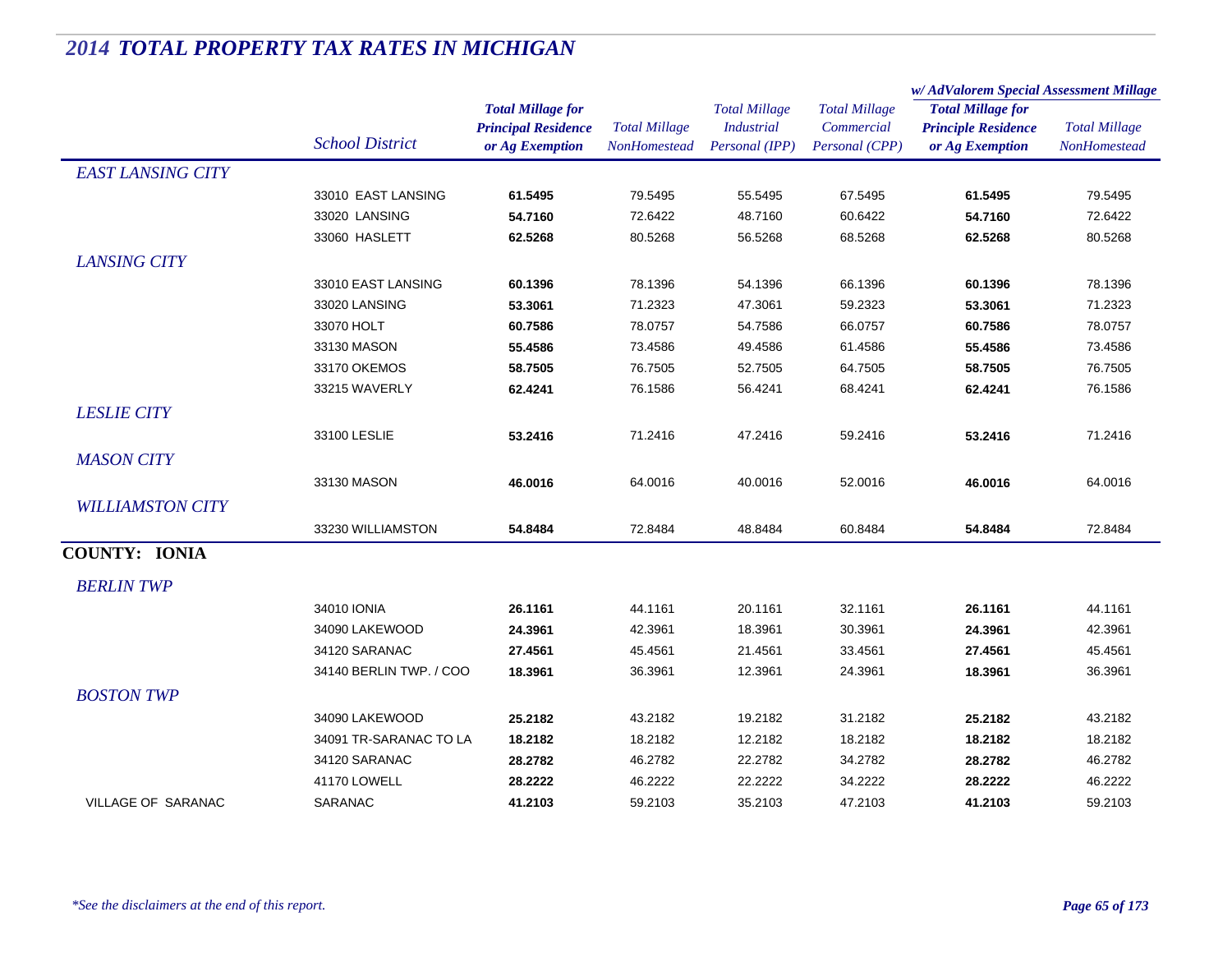|                               |                         |                            | <b>Total Millage</b> | <b>Total Millage</b><br><b>Total Millage</b> |                          | w/AdValorem Special Assessment Millage |                      |
|-------------------------------|-------------------------|----------------------------|----------------------|----------------------------------------------|--------------------------|----------------------------------------|----------------------|
|                               |                         | <b>Total Millage for</b>   |                      |                                              | <b>Total Millage for</b> |                                        |                      |
|                               |                         | <b>Principal Residence</b> |                      | <b>Industrial</b>                            | Commercial               | <b>Principle Residence</b>             | <b>Total Millage</b> |
|                               | <b>School District</b>  | or Ag Exemption            | NonHomestead         | Personal (IPP)                               | Personal (CPP)           | or Ag Exemption                        | NonHomestead         |
| <b>CAMPBELL TWP</b>           |                         |                            |                      |                                              |                          |                                        |                      |
|                               | 08050 THORNAPPLE-KELL   | 30.4475                    | 48.4475              | 24.4475                                      | 36.4475                  | 30.4475                                | 48.4475              |
|                               | 34090 LAKEWOOD          | 25.7935                    | 43.7935              | 19.7935                                      | 31.7935                  | 25.7935                                | 43.7935              |
|                               | 34120 SARANAC           | 28.8535                    | 46.8535              | 22.8535                                      | 34.8535                  | 28.8535                                | 46.8535              |
|                               | 41170 LOWELL            | 28.7975                    | 46.7975              | 22.7975                                      | 34.7975                  | 28.7975                                | 46.7975              |
| <b>VILLAGE OF CLARKSVILLE</b> | <b>LAKEWOOD</b>         | 35.0330                    | 53.033               | 29.0330                                      | 41.0330                  | 35.0330                                | 53.0330              |
| <b>DANBY TWP</b>              |                         |                            |                      |                                              |                          |                                        |                      |
|                               | 23060 GRAND LEDGE       | 27.0966                    | 45.0966              | 21.0966                                      | 33.0966                  | 27.1546                                | 45.1546              |
|                               | 34090 LAKEWOOD          | 25.0844                    | 43.0844              | 19.0844                                      | 31.0844                  | 25.1424                                | 43.1424              |
|                               | 34110 PORTLAND          | 26.4344                    | 44.4344              | 20.4344                                      | 32.4344                  | 26.4924                                | 44.4924              |
| <b>EASTON TWP</b>             |                         |                            |                      |                                              |                          |                                        |                      |
|                               | 34010 IONIA             | 26.1128                    | 44.1128              | 20.1128                                      | 32.1128                  | 26.1128                                | 44.1128              |
|                               | 34080 BELDING           | 25.5728                    | 43.5728              | 19.5728                                      | 31.5728                  | 25.5728                                | 43.5728              |
|                               | 34120 SARANAC           | 27.4528                    | 45.4528              | 21.4528                                      | 33.4528                  | 27.4528                                | 45.4528              |
|                               | 34340 EASTON TWP. / HA  | 18.3928                    | 36.3928              | 12.3928                                      | 24.3928                  | 18.3928                                | 36.3928              |
|                               | 34360 IONIA TWP. / NORT | 18.3928                    | 36.3928              | 12.3928                                      | 24.3928                  | 18.3928                                | 36.3928              |
| <b>IONIA TWP</b>              |                         |                            |                      |                                              |                          |                                        |                      |
|                               | 34010 IONIA             | 26.1212                    | 44.1212              | 20.1212                                      | 32.1212                  | 26.1212                                | 44.1212              |
|                               | 34360 IONIA TWP. / NORT | 18.4012                    | 36.4012              | 12.4012                                      | 24.4012                  | 18.4012                                | 36.4012              |
| <b>VILLAGE OF LYONS</b>       | <b>IONIA</b>            | 38.0630                    | 56.063               | 32.0630                                      | 44.0630                  | 38.0630                                | 56.0630              |
| <b>KEENE TWP</b>              |                         |                            |                      |                                              |                          |                                        |                      |
|                               | 34080 BELDING           | 25.4287                    | 43.4287              | 19.4287                                      | 31.4287                  | 25.4287                                | 43.4287              |
|                               | 34120 SARANAC           | 27.3087                    | 45.3087              | 21.3087                                      | 33.3087                  | 27.3087                                | 45.3087              |
|                               | 41170 LOWELL            | 27.2527                    | 45.2527              | 21.2527                                      | 33.2527                  | 27.2527                                | 45.2527              |
|                               |                         |                            |                      |                                              |                          |                                        |                      |
| <b>LYONS TWP</b>              |                         |                            |                      |                                              |                          |                                        |                      |
|                               | 19125 PEWAMO WESTPH     | 25.1849                    | 43.1849              | 19.1849                                      | 31.1849                  | 25.1849                                | 43.1849              |
|                               | 34010 IONIA             | 27.6162                    | 45.6162              | 21.6162                                      | 33.6162                  | 27.6162                                | 45.6162              |
|                               | 34110 PORTLAND          | 27.2462                    | 45.2462              | 21.2462                                      | 33.2462                  | 27.2462                                | 45.2462              |
|                               | 34111 TR-IONIA/PORTLAN  | 19.8962                    | 19.8962              | 13.8962                                      | 19.8962                  | 19.8962                                | 19.8962              |
| VILLAGE OF LYONS              | <b>IONIA</b>            | 39.5580                    | 57.558               | 33.5580                                      | 45.5580                  | 39.5580                                | 57.5580              |
| VILLAGE OF MUIR               | <b>IONIA</b>            | 42.2312                    | 60.2312              | 36.2312                                      | 48.2312                  | 42.2312                                | 60.2312              |
| VILLAGE OF PEWAMO             | PEWAMO WESTPHALIA       | 37.1849                    | 55.1849              | 31.1849                                      | 43.1849                  | 37.1849                                | 55.1849              |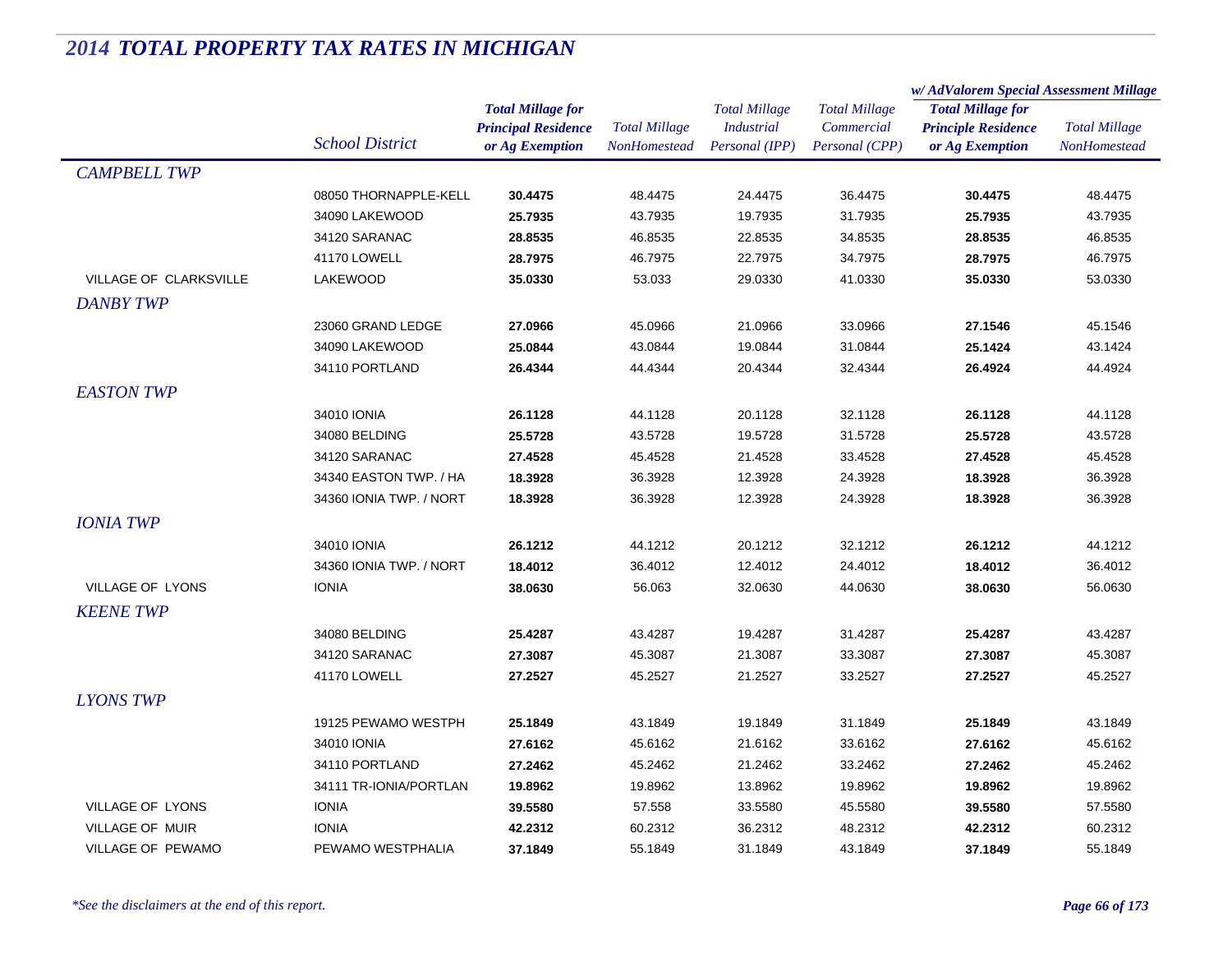| <b>Total Millage for</b><br><b>Total Millage</b><br><b>Total Millage</b><br><b>Total Millage for</b><br><b>Principal Residence</b><br><b>Total Millage</b><br><b>Industrial</b><br>Commercial<br><b>Principle Residence</b><br><b>Total Millage</b><br><b>School District</b><br>or Ag Exemption<br>Personal (IPP)<br>Personal (CPP)<br>NonHomestead<br><b>NonHomestead</b><br>or Ag Exemption<br><b>NORTH PLAINS TWP</b><br>41.6829<br>17.6829<br>29.6829<br>41.6829<br>19125 PEWAMO WESTPH<br>23.6829<br>23.6829<br>34010 IONIA<br>26.1142<br>44.1142<br>20.1142<br>32.1142<br>26.1142<br>44.1142<br>34040 PALO COMMUNITY<br>37.9942<br>13.9942<br>25.9942<br>37.9942<br>19.9942<br>19.9942<br>59020 CARSON CITY CRY<br>42.5715<br>18.5715<br>30.5715<br>42.5715<br>24.5715<br>24.5715<br>VILLAGE OF HUBBARDSTON<br><b>CARSON CITY CRYSTAL</b><br>51.0715<br>33.0715<br>27.0715<br>39.0715<br>33.0715<br>51.0715<br><b>ODESSA TWP</b><br>34090 LAKEWOOD<br>44.3913<br>20.3913<br>32.3913<br>44.3913<br>26.3913<br>26.3913<br>VILLAGE OF LAKE ODESSA<br><b>LAKEWOOD</b><br>42.1802<br>60.1802<br>36.1802<br>48.1802<br>60.1802<br>42.1802<br><b>ORANGE TWP</b><br>34010 IONIA<br>32.1266<br>26.1266<br>44.1266<br>20.1266<br>27.1266<br>45.1266<br>34090 LAKEWOOD<br>24.4066<br>42.4066<br>18.4066<br>30.4066<br>25.4066<br>43.4066 |
|--------------------------------------------------------------------------------------------------------------------------------------------------------------------------------------------------------------------------------------------------------------------------------------------------------------------------------------------------------------------------------------------------------------------------------------------------------------------------------------------------------------------------------------------------------------------------------------------------------------------------------------------------------------------------------------------------------------------------------------------------------------------------------------------------------------------------------------------------------------------------------------------------------------------------------------------------------------------------------------------------------------------------------------------------------------------------------------------------------------------------------------------------------------------------------------------------------------------------------------------------------------------------------------------------------------------------------------|
|                                                                                                                                                                                                                                                                                                                                                                                                                                                                                                                                                                                                                                                                                                                                                                                                                                                                                                                                                                                                                                                                                                                                                                                                                                                                                                                                      |
|                                                                                                                                                                                                                                                                                                                                                                                                                                                                                                                                                                                                                                                                                                                                                                                                                                                                                                                                                                                                                                                                                                                                                                                                                                                                                                                                      |
|                                                                                                                                                                                                                                                                                                                                                                                                                                                                                                                                                                                                                                                                                                                                                                                                                                                                                                                                                                                                                                                                                                                                                                                                                                                                                                                                      |
|                                                                                                                                                                                                                                                                                                                                                                                                                                                                                                                                                                                                                                                                                                                                                                                                                                                                                                                                                                                                                                                                                                                                                                                                                                                                                                                                      |
|                                                                                                                                                                                                                                                                                                                                                                                                                                                                                                                                                                                                                                                                                                                                                                                                                                                                                                                                                                                                                                                                                                                                                                                                                                                                                                                                      |
|                                                                                                                                                                                                                                                                                                                                                                                                                                                                                                                                                                                                                                                                                                                                                                                                                                                                                                                                                                                                                                                                                                                                                                                                                                                                                                                                      |
|                                                                                                                                                                                                                                                                                                                                                                                                                                                                                                                                                                                                                                                                                                                                                                                                                                                                                                                                                                                                                                                                                                                                                                                                                                                                                                                                      |
|                                                                                                                                                                                                                                                                                                                                                                                                                                                                                                                                                                                                                                                                                                                                                                                                                                                                                                                                                                                                                                                                                                                                                                                                                                                                                                                                      |
|                                                                                                                                                                                                                                                                                                                                                                                                                                                                                                                                                                                                                                                                                                                                                                                                                                                                                                                                                                                                                                                                                                                                                                                                                                                                                                                                      |
|                                                                                                                                                                                                                                                                                                                                                                                                                                                                                                                                                                                                                                                                                                                                                                                                                                                                                                                                                                                                                                                                                                                                                                                                                                                                                                                                      |
|                                                                                                                                                                                                                                                                                                                                                                                                                                                                                                                                                                                                                                                                                                                                                                                                                                                                                                                                                                                                                                                                                                                                                                                                                                                                                                                                      |
|                                                                                                                                                                                                                                                                                                                                                                                                                                                                                                                                                                                                                                                                                                                                                                                                                                                                                                                                                                                                                                                                                                                                                                                                                                                                                                                                      |
|                                                                                                                                                                                                                                                                                                                                                                                                                                                                                                                                                                                                                                                                                                                                                                                                                                                                                                                                                                                                                                                                                                                                                                                                                                                                                                                                      |
|                                                                                                                                                                                                                                                                                                                                                                                                                                                                                                                                                                                                                                                                                                                                                                                                                                                                                                                                                                                                                                                                                                                                                                                                                                                                                                                                      |
|                                                                                                                                                                                                                                                                                                                                                                                                                                                                                                                                                                                                                                                                                                                                                                                                                                                                                                                                                                                                                                                                                                                                                                                                                                                                                                                                      |
| 34110 PORTLAND<br>44.7566<br>25.7566<br>43.7566<br>19.7566<br>31.7566<br>26.7566                                                                                                                                                                                                                                                                                                                                                                                                                                                                                                                                                                                                                                                                                                                                                                                                                                                                                                                                                                                                                                                                                                                                                                                                                                                     |
| 34140 BERLIN TWP. / COO<br>36.4066<br>12.4066<br>24.4066<br>37.4066<br>18.4066<br>19.4066                                                                                                                                                                                                                                                                                                                                                                                                                                                                                                                                                                                                                                                                                                                                                                                                                                                                                                                                                                                                                                                                                                                                                                                                                                            |
| <b>ORLEANS TWP</b>                                                                                                                                                                                                                                                                                                                                                                                                                                                                                                                                                                                                                                                                                                                                                                                                                                                                                                                                                                                                                                                                                                                                                                                                                                                                                                                   |
| 34010 IONIA<br>44.0772<br>32.0772<br>26.0772<br>20.0772<br>26.0772<br>44.0772                                                                                                                                                                                                                                                                                                                                                                                                                                                                                                                                                                                                                                                                                                                                                                                                                                                                                                                                                                                                                                                                                                                                                                                                                                                        |
| 34080 BELDING<br>25.5372<br>43.5372<br>19.5372<br>31.5372<br>43.5372<br>25.5372                                                                                                                                                                                                                                                                                                                                                                                                                                                                                                                                                                                                                                                                                                                                                                                                                                                                                                                                                                                                                                                                                                                                                                                                                                                      |
| 18.3572<br>34340 EASTON TWP. / HA<br>36.3572<br>12.3572<br>24.3572<br>18.3572<br>36.3572                                                                                                                                                                                                                                                                                                                                                                                                                                                                                                                                                                                                                                                                                                                                                                                                                                                                                                                                                                                                                                                                                                                                                                                                                                             |
| <b>OTISCO TWP</b>                                                                                                                                                                                                                                                                                                                                                                                                                                                                                                                                                                                                                                                                                                                                                                                                                                                                                                                                                                                                                                                                                                                                                                                                                                                                                                                    |
| 34080 BELDING<br>28.6102<br>46.6102<br>22.6102<br>34.6102<br>28.6102<br>46.6102                                                                                                                                                                                                                                                                                                                                                                                                                                                                                                                                                                                                                                                                                                                                                                                                                                                                                                                                                                                                                                                                                                                                                                                                                                                      |
| 59070 GREENVILLE<br>29.2691<br>47.2691<br>23.2691<br>29.2691<br>47.2691<br>35.2691                                                                                                                                                                                                                                                                                                                                                                                                                                                                                                                                                                                                                                                                                                                                                                                                                                                                                                                                                                                                                                                                                                                                                                                                                                                   |
| <b>PORTLAND TWP</b>                                                                                                                                                                                                                                                                                                                                                                                                                                                                                                                                                                                                                                                                                                                                                                                                                                                                                                                                                                                                                                                                                                                                                                                                                                                                                                                  |
| 19125 PEWAMO WESTPH<br>24.9375<br>42.9375<br>18.9375<br>30.9375<br>24.9375<br>42.9375                                                                                                                                                                                                                                                                                                                                                                                                                                                                                                                                                                                                                                                                                                                                                                                                                                                                                                                                                                                                                                                                                                                                                                                                                                                |
| 34010 IONIA<br>27.3688<br>27.3688<br>45.3688<br>21.3688<br>33.3688<br>45.3688                                                                                                                                                                                                                                                                                                                                                                                                                                                                                                                                                                                                                                                                                                                                                                                                                                                                                                                                                                                                                                                                                                                                                                                                                                                        |
| 34110 PORTLAND<br>26.9988<br>44.9988<br>20.9988<br>32.9988<br>26.9988<br>44.9988                                                                                                                                                                                                                                                                                                                                                                                                                                                                                                                                                                                                                                                                                                                                                                                                                                                                                                                                                                                                                                                                                                                                                                                                                                                     |
| <b>RONALD TWP</b>                                                                                                                                                                                                                                                                                                                                                                                                                                                                                                                                                                                                                                                                                                                                                                                                                                                                                                                                                                                                                                                                                                                                                                                                                                                                                                                    |
| 34010 IONIA<br>26.0294<br>44.0294<br>20.0294<br>32.0294<br>26.0294<br>44.0294                                                                                                                                                                                                                                                                                                                                                                                                                                                                                                                                                                                                                                                                                                                                                                                                                                                                                                                                                                                                                                                                                                                                                                                                                                                        |
| 34040 PALO COMMUNITY<br>19.9094<br>37.9094<br>13.9094<br>25.9094<br>19.9094<br>37.9094                                                                                                                                                                                                                                                                                                                                                                                                                                                                                                                                                                                                                                                                                                                                                                                                                                                                                                                                                                                                                                                                                                                                                                                                                                               |
| 59020 CARSON CITY CRY<br>24.4867<br>24.4867<br>42.4867<br>18.4867<br>30.4867<br>42.4867                                                                                                                                                                                                                                                                                                                                                                                                                                                                                                                                                                                                                                                                                                                                                                                                                                                                                                                                                                                                                                                                                                                                                                                                                                              |
| 59125 CENTRAL MONTCA<br>27.5867<br>33.5867<br>27.5867<br>45.5867<br>45.5867<br>21.5867                                                                                                                                                                                                                                                                                                                                                                                                                                                                                                                                                                                                                                                                                                                                                                                                                                                                                                                                                                                                                                                                                                                                                                                                                                               |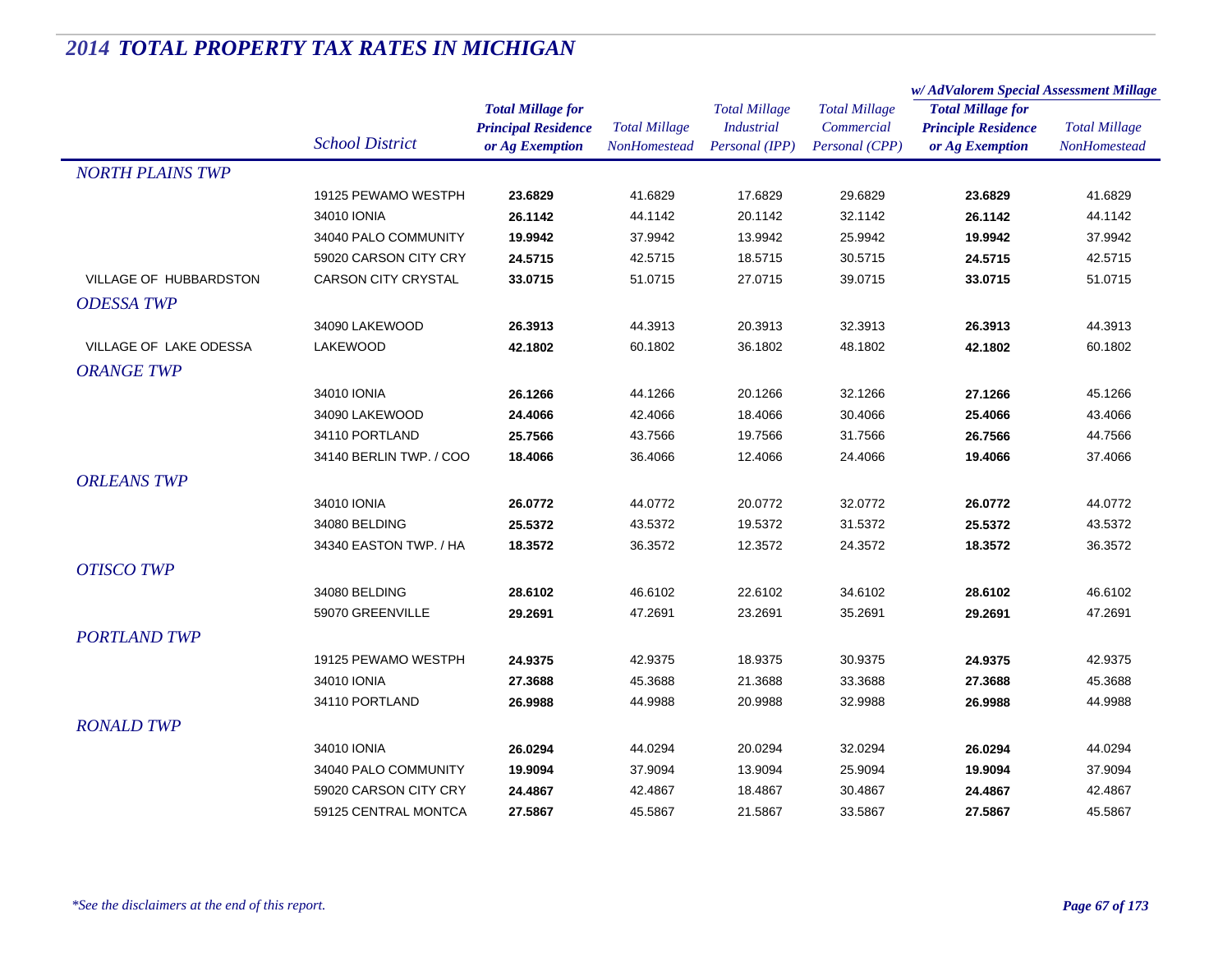|                       |                         | <b>Total Millage for</b><br><b>Principal Residence</b> | <b>Total Millage</b> | <b>Total Millage</b><br><b>Industrial</b> | <b>Total Millage</b><br>Commercial | w/AdValorem Special Assessment Millage                 |                      |
|-----------------------|-------------------------|--------------------------------------------------------|----------------------|-------------------------------------------|------------------------------------|--------------------------------------------------------|----------------------|
|                       |                         |                                                        |                      |                                           |                                    | <b>Total Millage for</b><br><b>Principle Residence</b> | <b>Total Millage</b> |
|                       | <b>School District</b>  | or Ag Exemption                                        | NonHomestead         | Personal (IPP)                            | Personal (CPP)                     | or Ag Exemption                                        | NonHomestead         |
| <b>SEBEWA TWP</b>     |                         |                                                        |                      |                                           |                                    |                                                        |                      |
|                       | 34090 LAKEWOOD          | 26.3676                                                | 44.3676              | 20.3676                                   | 32.3676                            | 28.3676                                                | 46.3676              |
|                       | 34110 PORTLAND          | 27.7176                                                | 45.7176              | 21.7176                                   | 33.7176                            | 29.7176                                                | 47.7176              |
| <b>BELDING CITY</b>   |                         |                                                        |                      |                                           |                                    |                                                        |                      |
|                       | 34080 BELDING           | 42.6801                                                | 60.6801              | 36.6801                                   | 48.6801                            | 42.6801                                                | 60.6801              |
| <b>IONIA CITY</b>     |                         |                                                        |                      |                                           |                                    |                                                        |                      |
|                       | 34010 IONIA             | 35.3193                                                | 53.3193              | 29.3193                                   | 41.3193                            | 35.3193                                                | 53.3193              |
|                       | 34360 IONIA TWP. / NORT | 27.5993                                                | 45.5993              | 21.5993                                   | 33.5993                            | 27.5993                                                | 45.5993              |
| <b>PORTLAND CITY</b>  |                         |                                                        |                      |                                           |                                    |                                                        |                      |
|                       | 34110 PORTLAND          | 39.3175                                                | 57.3175              | 33.3175                                   | 45.3175                            | 39.3175                                                | 57.3175              |
| <b>COUNTY: IOSCO</b>  |                         |                                                        |                      |                                           |                                    |                                                        |                      |
| <b>ALABASTER TWP</b>  |                         |                                                        |                      |                                           |                                    |                                                        |                      |
|                       | 35030 TAWAS             | 20.4199                                                | 38.4199              | 14.4199                                   | 26.4199                            | 20.4199                                                | 38.4199              |
| <b>AU SABLE TWP</b>   |                         |                                                        |                      |                                           |                                    |                                                        |                      |
|                       | 35010 OSCODA            | 21.8903                                                | 39.8903              | 15.8903                                   | 27.8903                            | 21.8903                                                | 39.8903              |
| <b>BALDWIN TWP</b>    |                         |                                                        |                      |                                           |                                    |                                                        |                      |
|                       | 35030 TAWAS             | 18.1414                                                | 36.1414              | 12.1414                                   | 24.1414                            | 18.1414                                                | 36.1414              |
| <b>BURLEIGH TWP</b>   |                         |                                                        |                      |                                           |                                    |                                                        |                      |
|                       | 35040 WHITTEMORE PRE    | 21.0301                                                | 39.0301              | 15.0301                                   | 27.0301                            | 21.0301                                                | 39.0301              |
| <b>GRANT TWP</b>      |                         |                                                        |                      |                                           |                                    |                                                        |                      |
|                       | 35020 HALE              | 20.8614                                                | 38.8614              | 14.8614                                   | 26.8614                            | 20.8614                                                | 38.8614              |
|                       | 35030 TAWAS             | 20.4314                                                | 38.4314              | 14.4314                                   | 26.4314                            | 20.4314                                                | 38.4314              |
| <b>OSCODA TWP</b>     |                         |                                                        |                      |                                           |                                    |                                                        |                      |
|                       | 35010 OSCODA            | 20.7939                                                | 38.7939              | 14.7939                                   | 26.7939                            | 20.7939                                                | 38.7939              |
| <b>PLAINFIELD TWP</b> |                         |                                                        |                      |                                           |                                    |                                                        |                      |
|                       | 35020 HALE              | 18.1275                                                | 36.1275              | 12.1275                                   | 24.1275                            | 18.1275                                                | 36.1275              |
| <b>RENO TWP</b>       |                         |                                                        |                      |                                           |                                    |                                                        |                      |
|                       | 35020 HALE              | 17.3215                                                | 35.3215              | 11.3215                                   | 23.3215                            | 17.3215                                                | 35.3215              |
|                       | 35040 WHITTEMORE PRE    | 19.0715                                                | 37.0715              | 13.0715                                   | 25.0715                            | 19.0715                                                | 37.0715              |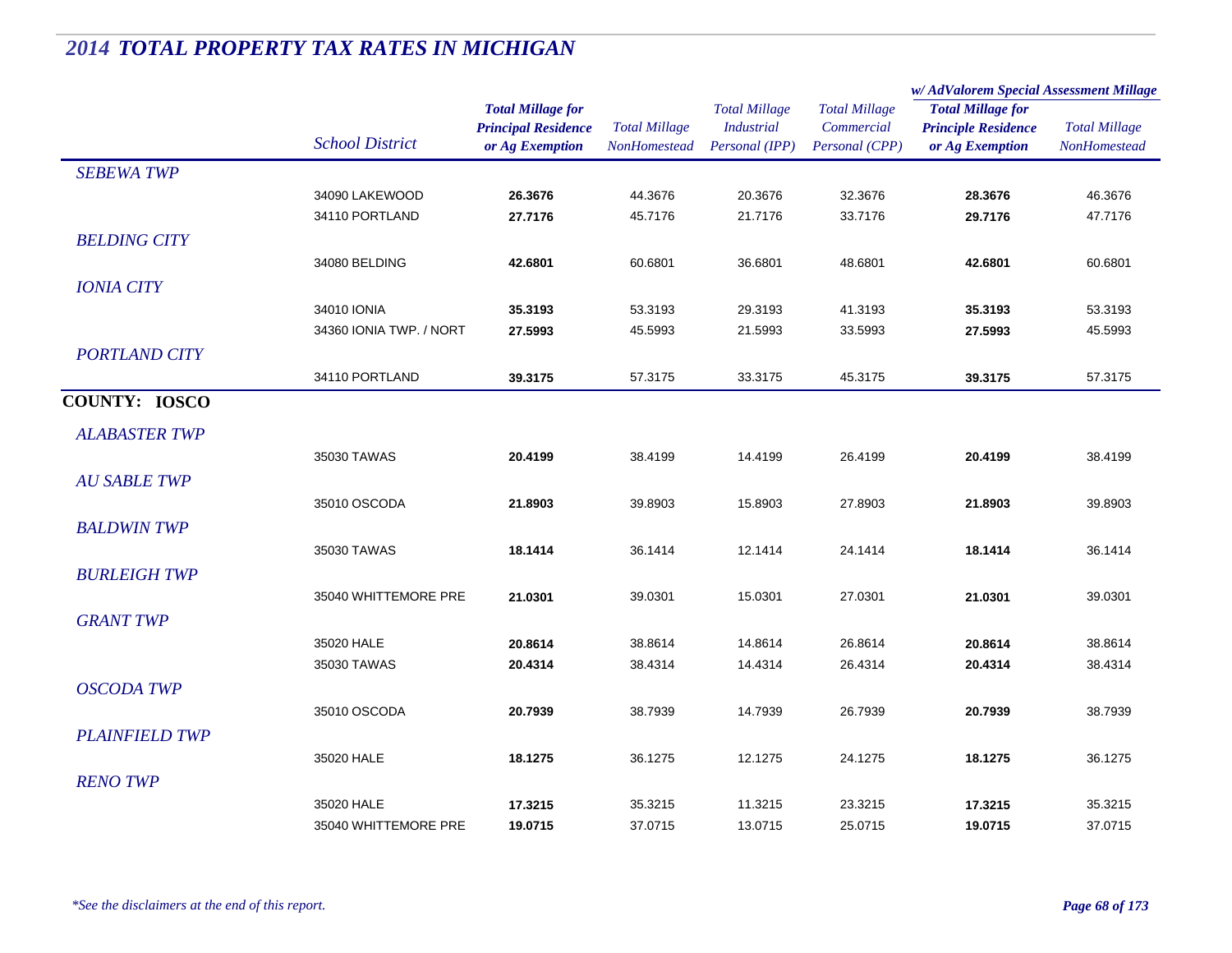|                          |                        |                                                                           |                                             |                                                             |                                                      | w/AdValorem Special Assessment Millage                                    |                                      |
|--------------------------|------------------------|---------------------------------------------------------------------------|---------------------------------------------|-------------------------------------------------------------|------------------------------------------------------|---------------------------------------------------------------------------|--------------------------------------|
|                          | <b>School District</b> | <b>Total Millage for</b><br><b>Principal Residence</b><br>or Ag Exemption | <b>Total Millage</b><br><b>NonHomestead</b> | <b>Total Millage</b><br><b>Industrial</b><br>Personal (IPP) | <b>Total Millage</b><br>Commercial<br>Personal (CPP) | <b>Total Millage for</b><br><b>Principle Residence</b><br>or Ag Exemption | <b>Total Millage</b><br>NonHomestead |
| <b>SHERMAN TWP</b>       |                        |                                                                           |                                             |                                                             |                                                      |                                                                           |                                      |
|                          | 35030 TAWAS            | 16.7487                                                                   | 34.7487                                     | 10.7487                                                     | 22.7487                                              | 16.7487                                                                   | 34.7487                              |
|                          | 35040 WHITTEMORE PRE   | 18.9287                                                                   | 36.9287                                     | 12.9287                                                     | 24.9287                                              | 18.9287                                                                   | 36.9287                              |
| <b>TAWAS TWP</b>         |                        |                                                                           |                                             |                                                             |                                                      |                                                                           |                                      |
|                          | 35030 TAWAS            | 18.2363                                                                   | 36.2363                                     | 12.2363                                                     | 24.2363                                              | 18.2363                                                                   | 36.2363                              |
| <b>WILBER TWP</b>        |                        |                                                                           |                                             |                                                             |                                                      |                                                                           |                                      |
|                          | 35010 OSCODA           | 19.7915                                                                   | 37.7915                                     | 13.7915                                                     | 25.7915                                              | 19.7915                                                                   | 37.7915                              |
|                          | 35030 TAWAS            | 18.7915                                                                   | 36.7915                                     | 12.7915                                                     | 24.7915                                              | 18.7915                                                                   | 36.7915                              |
| <b>EAST TAWAS CITY</b>   |                        |                                                                           |                                             |                                                             |                                                      |                                                                           |                                      |
|                          | 35030 TAWAS            | 33.0219                                                                   | 51.0219                                     | 27.0219                                                     | 39.0219                                              | 33.0219                                                                   | 51.0219                              |
| <b>TAWAS CITY CITY</b>   |                        |                                                                           |                                             |                                                             |                                                      |                                                                           |                                      |
|                          | 35030 TAWAS            | 33.2258                                                                   | 51.2258                                     | 27.2258                                                     | 39.2258                                              | 33.2258                                                                   | 51.2258                              |
| <b>WHITTEMORE CITY</b>   |                        |                                                                           |                                             |                                                             |                                                      |                                                                           |                                      |
|                          | 35040 WHITTEMORE PRE   | 26.1190                                                                   | 44.119                                      | 20.1190                                                     | 32.1190                                              | 26.1190                                                                   | 44.1190                              |
| <b>COUNTY: IRON</b>      |                        |                                                                           |                                             |                                                             |                                                      |                                                                           |                                      |
| <b>BATES TWP</b>         |                        |                                                                           |                                             |                                                             |                                                      |                                                                           |                                      |
|                          | 36025 WEST IRON COUNT  | 29.1821                                                                   | 46.9648                                     | 23.1821                                                     | 34.9648                                              | 29.1821                                                                   | 46.9648                              |
| <b>CRYSTAL FALLS TWP</b> |                        |                                                                           |                                             |                                                             |                                                      |                                                                           |                                      |
|                          | 36015 FOREST PARK      | 28.1074                                                                   | 45.7948                                     | 22.1074                                                     | 33.7948                                              | 28.1074                                                                   | 45.7948                              |
| <b>HEMATITE TWP</b>      |                        |                                                                           |                                             |                                                             |                                                      |                                                                           |                                      |
|                          | 36015 FOREST PARK      | 28.6074                                                                   | 46.2948                                     | 22.6074                                                     | 34.2948                                              | 28.6074                                                                   | 46.2948                              |
| <b>IRON RIVER TWP</b>    |                        |                                                                           |                                             |                                                             |                                                      |                                                                           |                                      |
|                          | 36025 WEST IRON COUNT  | 25.1821                                                                   | 42.9648                                     | 19.1821                                                     | 30.9648                                              | 25.1821                                                                   | 42.9648                              |
| <b>MANSFIELD TWP</b>     |                        |                                                                           |                                             |                                                             |                                                      |                                                                           |                                      |
|                          | 36015 FOREST PARK      | 26.5714                                                                   | 44.2588                                     | 20.5714                                                     | 32.2588                                              | 26.5714                                                                   | 44.2588                              |
| <b>MASTODON TWP</b>      |                        |                                                                           |                                             |                                                             |                                                      |                                                                           |                                      |
|                          | 36015 FOREST PARK      | 26.6074                                                                   | 44.2948                                     | 20.6074                                                     | 32.2948                                              | 26.6074                                                                   | 44.2948                              |
| VILLAGE OF ALPHA         | <b>FOREST PARK</b>     | 44.5078                                                                   | 62.1952                                     | 38.5078                                                     | 50.1952                                              | 44.5078                                                                   | 62.1952                              |
| <b>STAMBAUGH TWP</b>     |                        |                                                                           |                                             |                                                             |                                                      |                                                                           |                                      |
|                          | 36025 WEST IRON COUNT  | 26.1821                                                                   | 43.9648                                     | 20.1821                                                     | 31.9648                                              | 26.1821                                                                   | 43.9648                              |
|                          |                        |                                                                           |                                             |                                                             |                                                      |                                                                           |                                      |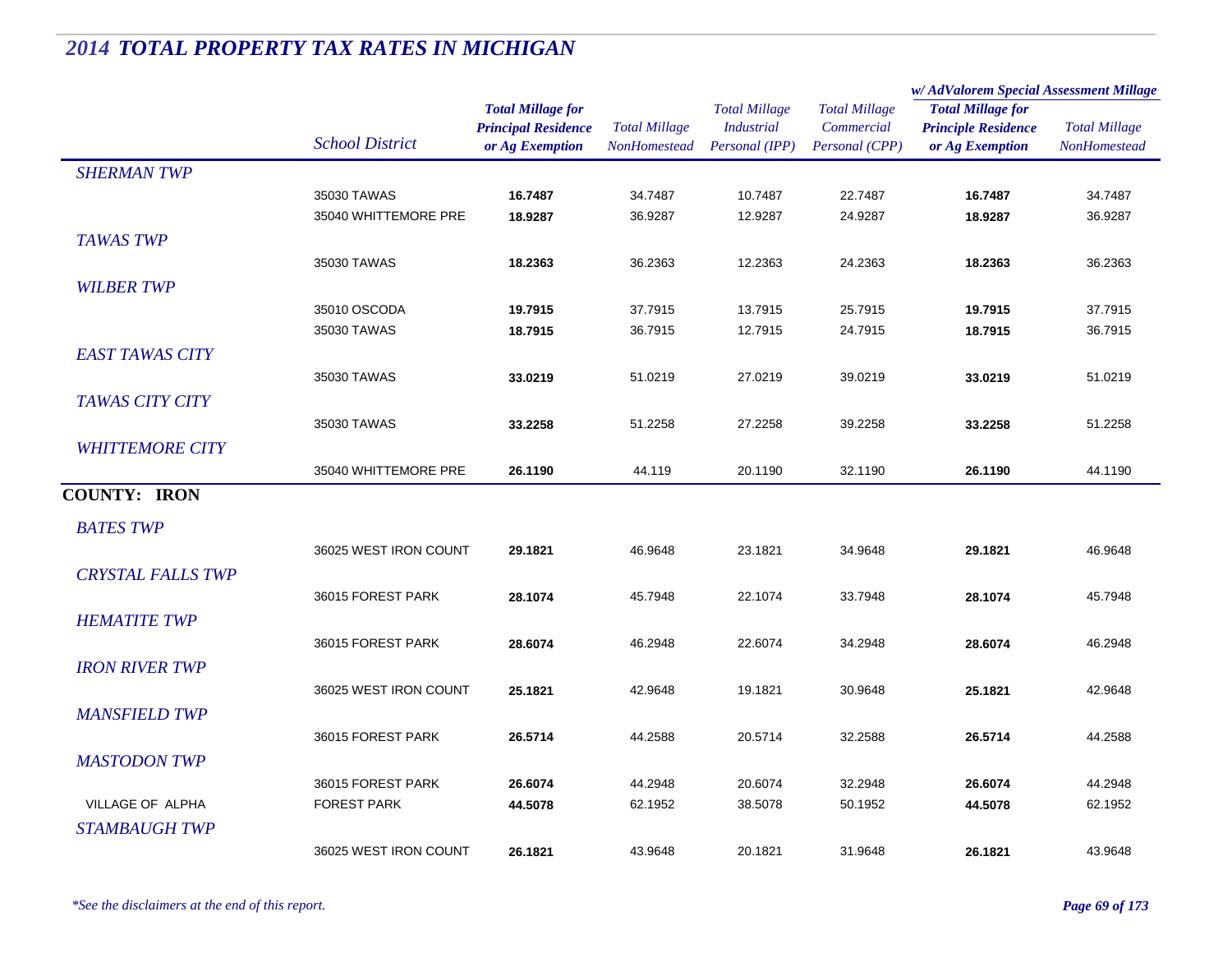|                           |                         | <b>Total Millage for</b><br><b>Principal Residence</b><br><b>Total Millage</b> |                      |                      |                          | w/AdValorem Special Assessment Millage |                      |
|---------------------------|-------------------------|--------------------------------------------------------------------------------|----------------------|----------------------|--------------------------|----------------------------------------|----------------------|
|                           |                         |                                                                                | <b>Total Millage</b> | <b>Total Millage</b> | <b>Total Millage for</b> |                                        |                      |
|                           | <b>School District</b>  |                                                                                |                      | <i>Industrial</i>    | Commercial               | <b>Principle Residence</b>             | <b>Total Millage</b> |
|                           |                         | or Ag Exemption                                                                | <b>NonHomestead</b>  | Personal (IPP)       | Personal (CPP)           | or Ag Exemption                        | <b>NonHomestead</b>  |
| <b>CASPIAN CITY</b>       |                         |                                                                                |                      |                      |                          |                                        |                      |
|                           | 36025 WEST IRON COUNT   | 42.9698                                                                        | 60.7525              | 36.9698              | 48.7525                  | 42.9698                                | 60.7525              |
| <b>CRYSTAL FALLS CITY</b> |                         |                                                                                |                      |                      |                          |                                        |                      |
|                           | 36015 FOREST PARK       | 43.9437                                                                        | 61.6311              | 37.9437              | 49.6311                  | 43.9437                                | 61.6311              |
| <b>GAASTRA CITY</b>       |                         |                                                                                |                      |                      |                          |                                        |                      |
|                           | 36025 WEST IRON COUNT   | 40.8821                                                                        | 58.6648              | 34.8821              | 46.6648                  | 40.8821                                | 58.6648              |
|                           |                         |                                                                                |                      |                      |                          |                                        |                      |
| <b>IRON RIVER CITY</b>    |                         |                                                                                |                      |                      |                          |                                        |                      |
|                           | 36025 WEST IRON COUNT   | 42.4526                                                                        | 60.2353              | 36.4526              | 48.2353                  | 42.4526                                | 60.2353              |
| <b>COUNTY: ISABELLA</b>   |                         |                                                                                |                      |                      |                          |                                        |                      |
| <b>BROOMFIELD TWP</b>     |                         |                                                                                |                      |                      |                          |                                        |                      |
|                           | 54025 CHIPPEWA HILLS    | 24.1695                                                                        | 42.1695              | 18.1695              | 30.1695                  | 24.1695                                | 42.1695              |
|                           | 54026 TR-DISTRICT 54026 | 24.1695                                                                        | 42.1695              | 18.1695              | 30.1695                  | 24.1695                                | 42.1695              |
|                           | 59045 MONTABELLA        | 31.0697                                                                        | 49.0697              | 25.0697              | 37.0697                  | 31.0697                                | 49.0697              |
| VILLAGE OF LAKE ISABELLA  | <b>CHIPPEWA HILLS</b>   | 25.0158                                                                        | 43.0158              | 19.0158              | 31.0158                  | 25.0158                                | 43.0158              |
| <b>CHIPPEWA TWP</b>       |                         |                                                                                |                      |                      |                          |                                        |                      |
|                           | 37010 MOUNT PLEASANT    | 29.1481                                                                        | 47.1481              | 23.1481              | 35.1481                  | 29.1481                                | 47.1481              |
|                           | 37060 SHEPHERD          | 28.6981                                                                        | 46.6981              | 22.6981              | 34.6981                  | 28.6981                                | 46.6981              |
| <b>COE TWP</b>            |                         |                                                                                |                      |                      |                          |                                        |                      |
|                           | 29100 ST.LOUIS          | 31.4477                                                                        | 49.4477              | 25.4477              | 37.4477                  | 31.4477                                | 49.4477              |
|                           | 37060 SHEPHERD          | 30.4477                                                                        | 48.4477              | 24.4477              | 36.4477                  | 30.4477                                | 48.4477              |
| VILLAGE OF SHEPHERD       | SHEPHERD                | 43.4477                                                                        | 61.4477              | 37.4477              | 49.4477                  | 43.4477                                | 61.4477              |
| <b>COLDWATER TWP</b>      |                         |                                                                                |                      |                      |                          |                                        |                      |
|                           |                         |                                                                                |                      |                      |                          |                                        |                      |
|                           | 54025 CHIPPEWA HILLS    | 25.1695                                                                        | 43.1695              | 19.1695              | 31.1695                  | 25.1695                                | 43.1695              |
| <b>DEERFIELD TWP</b>      |                         |                                                                                |                      |                      |                          |                                        |                      |
|                           | 37010 MOUNT PLEASANT    | 31.1481                                                                        | 49.1481              | 25.1481              | 37.1481                  | 31.1481                                | 49.1481              |
|                           | 37013 TR-DISTRICT 37013 | 29.3981                                                                        | 47.3981              | 23.3981              | 35.3981                  | 29.3981                                | 47.3981              |
|                           | 37016 TR-DISTRICT 37016 | 29.3981                                                                        | 47.3981              | 23.3981              | 35.3981                  | 29.3981                                | 47.3981              |
|                           | 37040 BEAL CITY         | 30.6981                                                                        | 48.6981              | 24.6981              | 36.6981                  | 30.6981                                | 48.6981              |
|                           | 37060 SHEPHERD          | 30.6981                                                                        | 48.6981              | 24.6981              | 36.6981                  | 30.6981                                | 48.6981              |
|                           | 54025 CHIPPEWA HILLS    | 26.1695                                                                        | 44.1695              | 20.1695              | 32.1695                  | 26.1695                                | 44.1695              |
|                           | 59045 MONTABELLA        | 33.0697                                                                        | 51.0697              | 27.0697              | 39.0697                  | 33.0697                                | 51.0697              |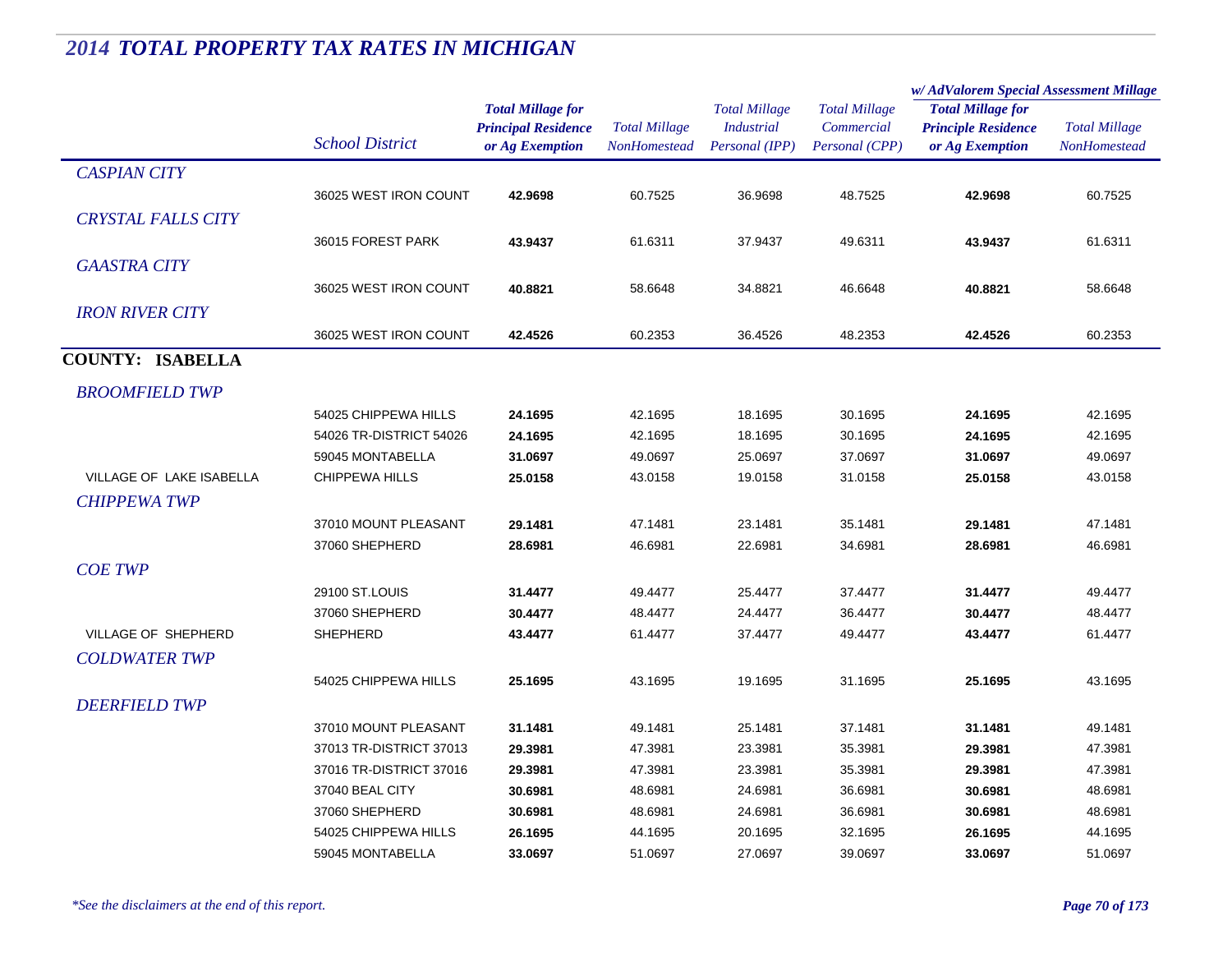|                            |                        |                            | <b>Total Millage</b> | <b>Total Millage</b> | <b>Total Millage</b> | w/AdValorem Special Assessment Millage |                      |
|----------------------------|------------------------|----------------------------|----------------------|----------------------|----------------------|----------------------------------------|----------------------|
|                            |                        | <b>Total Millage for</b>   |                      |                      |                      | <b>Total Millage for</b>               | <b>Total Millage</b> |
|                            |                        | <b>Principal Residence</b> |                      | <b>Industrial</b>    | Commercial           | <b>Principle Residence</b>             |                      |
|                            | <b>School District</b> | or Ag Exemption            | NonHomestead         | Personal (IPP)       | Personal (CPP)       | or Ag Exemption                        | <b>NonHomestead</b>  |
| <b>DENVER TWP</b>          |                        |                            |                      |                      |                      |                                        |                      |
|                            | 37010 MOUNT PLEASANT   | 29.1481                    | 47.1481              | 23.1481              | 35.1481              | 29.1481                                | 47.1481              |
|                            | 37060 SHEPHERD         | 28.6981                    | 46.6981              | 22.6981              | 34.6981              | 28.6981                                | 46.6981              |
|                            | 56030 COLEMAN          | 20.9252                    | 38.9252              | 14.9252              | 26.9252              | 20.9252                                | 38.9252              |
| <b>FREMONT TWP</b>         |                        |                            |                      |                      |                      |                                        |                      |
|                            | 37010 MOUNT PLEASANT   | 30.6481                    | 48.6481              | 24.6481              | 36.6481              | 30.6481                                | 48.6481              |
|                            | 37060 SHEPHERD         | 31.9481                    | 49.9481              | 25.9481              | 37.9481              | 31.9481                                | 49.9481              |
|                            | 37061 TR-SHEPHERD      | 31.9481                    | 49.9481              | 25.9481              | 37.9481              | 31.9481                                | 49.9481              |
|                            | 59045 MONTABELLA       | 34.3197                    | 52.3197              | 28.3197              | 40.3197              | 34.3197                                | 52.3197              |
|                            | 59150 VESTABURG        | 34.3997                    | 52.3997              | 28.3997              | 40.3997              | 34.3997                                | 52.3997              |
| <b>GILMORE TWP</b>         |                        |                            |                      |                      |                      |                                        |                      |
|                            | 18020 FARWELL          | 23.3113                    | 41.3113              | 17.3113              | 29.3113              | 23.3113                                | 41.3113              |
|                            | 37040 BEAL CITY        | 29.6981                    | 47.6981              | 23.6981              | 35.6981              | 29.6981                                | 47.6981              |
|                            | 54025 CHIPPEWA HILLS   | 25.1695                    | 43.1695              | 19.1695              | 31.1695              | 25.1695                                | 43.1695              |
| <b>ISABELLA TWP</b>        |                        |                            |                      |                      |                      |                                        |                      |
|                            | 37010 MOUNT PLEASANT   | 29.1481                    | 47.1481              | 23.1481              | 35.1481              | 29.1481                                | 47.1481              |
|                            | 37040 BEAL CITY        | 28.6981                    | 46.6981              | 22.6981              | 34.6981              | 28.6981                                | 46.6981              |
| <b>VILLAGE OF ROSEBUSH</b> | <b>MOUNT PLEASANT</b>  | 32.1481                    | 50.1481              | 26.1481              | 38.1481              | 32.1481                                | 50.1481              |
|                            |                        |                            |                      |                      |                      |                                        |                      |
| <b>LINCOLN TWP</b>         |                        |                            |                      |                      |                      |                                        |                      |
|                            | 29010 ALMA             | 28.6957                    | 46.6957              | 22.6957              | 34.6957              | 28.6957                                | 46.6957              |
|                            | 37010 MOUNT PLEASANT   | 29.1457                    | 47.1457              | 23.1457              | 35.1457              | 29.1457                                | 47.1457              |
|                            | 37060 SHEPHERD         | 28.6957                    | 46.6957              | 22.6957              | 34.6957              | 28.6957                                | 46.6957              |
|                            | 59150 VESTABURG        | 31.1473                    | 49.1473              | 25.1473              | 37.1473              | 31.1473                                | 49.1473              |
| <b>NOTTAWA TWP</b>         |                        |                            |                      |                      |                      |                                        |                      |
|                            | 18020 FARWELL          | 22.3113                    | 40.3113              | 16.3113              | 28.3113              | 22.3113                                | 40.3113              |
|                            | 37010 MOUNT PLEASANT   | 29.1481                    | 47.1481              | 23.1481              | 35.1481              | 29.1481                                | 47.1481              |
|                            | 37040 BEAL CITY        | 28.6981                    | 46.6981              | 22.6981              | 34.6981              | 28.6981                                | 46.6981              |
|                            | 37043 TR-BEAL CITY TRA | 28.6981                    | 46.6981              | 22.6981              | 34.6981              | 28.6981                                | 46.6981              |
|                            | 54025 CHIPPEWA HILLS   | 24.1695                    | 42.1695              | 18.1695              | 30.1695              | 24.1695                                | 42.1695              |
| <b>ROLLAND TWP</b>         |                        |                            |                      |                      |                      |                                        |                      |
|                            | 59045 MONTABELLA       | 37.3061                    | 55.3061              | 31.3061              | 43.3061              | 37.3061                                | 55.3061              |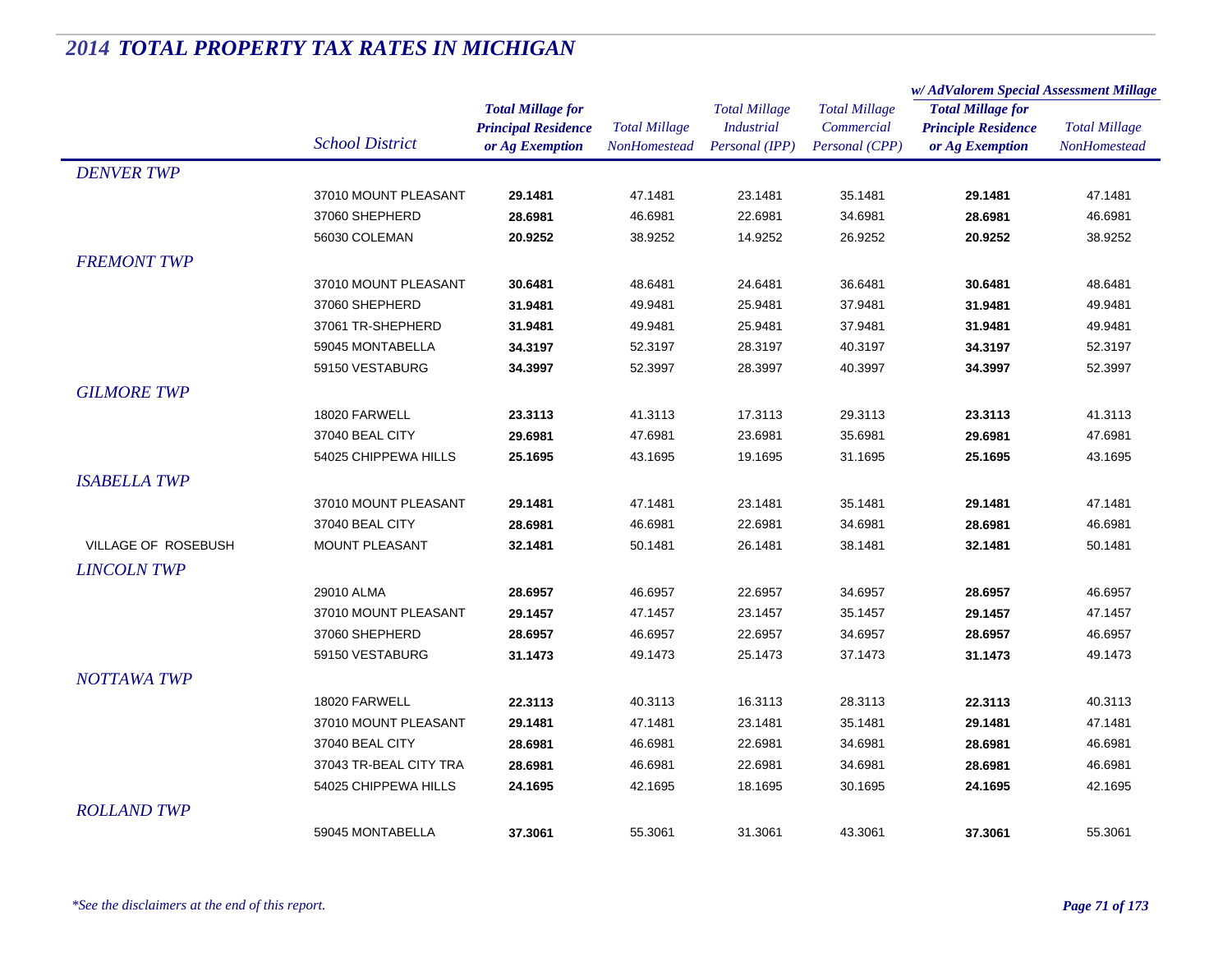|                            |                        |                                                                           |                                      |                                                             |                                                      | w/AdValorem Special Assessment Millage                                    |                                      |
|----------------------------|------------------------|---------------------------------------------------------------------------|--------------------------------------|-------------------------------------------------------------|------------------------------------------------------|---------------------------------------------------------------------------|--------------------------------------|
|                            | <b>School District</b> | <b>Total Millage for</b><br><b>Principal Residence</b><br>or Ag Exemption | <b>Total Millage</b><br>NonHomestead | <b>Total Millage</b><br><b>Industrial</b><br>Personal (IPP) | <b>Total Millage</b><br>Commercial<br>Personal (CPP) | <b>Total Millage for</b><br><b>Principle Residence</b><br>or Ag Exemption | <b>Total Millage</b><br>NonHomestead |
| <b>SHERMAN TWP</b>         |                        |                                                                           |                                      |                                                             |                                                      |                                                                           |                                      |
|                            | 54025 CHIPPEWA HILLS   | 25.9195                                                                   | 43.9195                              | 19.9195                                                     | 31.9195                                              | 25.9195                                                                   | 43.9195                              |
| VILLAGE OF LAKE ISABELLA   | <b>CHIPPEWA HILLS</b>  | 26.7658                                                                   | 44.7658                              | 20.7658                                                     | 32.7658                                              | 26.7658                                                                   | 44.7658                              |
| <b>UNION TWP</b>           |                        |                                                                           |                                      |                                                             |                                                      |                                                                           |                                      |
|                            | 37010 MOUNT PLEASANT   | 31.2481                                                                   | 49.2481                              | 25.2481                                                     | 37.2481                                              | 31.2481                                                                   | 49.2481                              |
|                            | 37040 BEAL CITY        | 32.5481                                                                   | 50.5481                              | 26.5481                                                     | 38.5481                                              | 32.5481                                                                   | 50.5481                              |
| <b>VERNON TWP</b>          |                        |                                                                           |                                      |                                                             |                                                      |                                                                           |                                      |
|                            | <b>18010 CLARE</b>     | 23.9282                                                                   | 41.4746                              | 17.9282                                                     | 29.4746                                              | 23.9282                                                                   | 41.4746                              |
|                            | 18020 FARWELL          | 23.2982                                                                   | 41.2982                              | 17.2982                                                     | 29.2982                                              | 23.2982                                                                   | 41.2982                              |
|                            | 37010 MOUNT PLEASANT   | 29.1419                                                                   | 47.1419                              | 23.1419                                                     | 35.1419                                              | 29.1419                                                                   | 47.1419                              |
|                            | 37015 TR-CLARE TO MT P | 28.3850                                                                   | 46.385                               | 22.3850                                                     | 34.3850                                              | 28.3850                                                                   | 46.3850                              |
|                            | 37040 BEAL CITY        | 29.6850                                                                   | 47.685                               | 23.6850                                                     | 35.6850                                              | 29.6850                                                                   | 47.6850                              |
| <b>WISE TWP</b>            |                        |                                                                           |                                      |                                                             |                                                      |                                                                           |                                      |
|                            | <b>18010 CLARE</b>     | 25.9342                                                                   | 43.4806                              | 19.9342                                                     | 31.4806                                              | 25.9342                                                                   | 43.4806                              |
|                            | 37010 MOUNT PLEASANT   | 31.1479                                                                   | 49.1479                              | 25.1479                                                     | 37.1479                                              | 31.1479                                                                   | 49.1479                              |
|                            | 56030 COLEMAN          | 23.9181                                                                   | 41.9181                              | 17.9181                                                     | 29.9181                                              | 23.9181                                                                   | 41.9181                              |
| <b>CLARE CITY</b>          |                        |                                                                           |                                      |                                                             |                                                      |                                                                           |                                      |
|                            | <b>18010 CLARE</b>     | 41.9344                                                                   | 59.4808                              | 35.9344                                                     | 47.4808                                              | 41.9344                                                                   | 59.4808                              |
| <b>MT PLEASANT CITY</b>    |                        |                                                                           |                                      |                                                             |                                                      |                                                                           |                                      |
|                            | 37010 MOUNT PLEASANT   | 44.3981                                                                   | 62.3981                              | 38.3981                                                     | 50.3981                                              | 44.3981                                                                   | 62.3981                              |
| <b>COUNTY: JACKSON</b>     |                        |                                                                           |                                      |                                                             |                                                      |                                                                           |                                      |
| <b>BLACKMAN TWP</b>        |                        |                                                                           |                                      |                                                             |                                                      |                                                                           |                                      |
|                            | 38010 WESTERN          | 32.9888                                                                   | 50.9888                              | 26.9888                                                     | 38.9888                                              | 32.9888                                                                   | 50.9888                              |
|                            | 38090 EAST JACKSON     | 32.9888                                                                   | 50.9888                              | 26.9888                                                     | 38.9888                                              | 32.9888                                                                   | 50.9888                              |
|                            | 38140 NORTHWEST        | 30.8033                                                                   | 48.8033                              | 24.8033                                                     | 36.8033                                              | 30.8033                                                                   | 48.8033                              |
|                            | 38170 JACKSON          | 29.4388                                                                   | 47.4388                              | 23.4388                                                     | 35.4388                                              | 29.4388                                                                   | 47.4388                              |
| <b>COLUMBIA TWP</b>        |                        |                                                                           |                                      |                                                             |                                                      |                                                                           |                                      |
|                            | 38040 COLUMBIA         | 28.3033                                                                   | 46.3033                              | 22.3033                                                     | 34.3033                                              | 28.3033                                                                   | 46.3033                              |
|                            | 38130 NAPOLEON         | 30.0133                                                                   | 48.0133                              | 24.0133                                                     | 36.0133                                              | 30.0133                                                                   | 48.0133                              |
| <b>VILLAGE OF BROOKLYN</b> | <b>COLUMBIA</b>        | 41.9484                                                                   | 59.9484                              | 35.9484                                                     | 47.9484                                              | 41.9484                                                                   | 59.9484                              |
| VILLAGE OF CEMENT CITY     | <b>COLUMBIA</b>        | 38.3433                                                                   | 56.3433                              | 32.3433                                                     | 44.3433                                              | 38.3433                                                                   | 56.3433                              |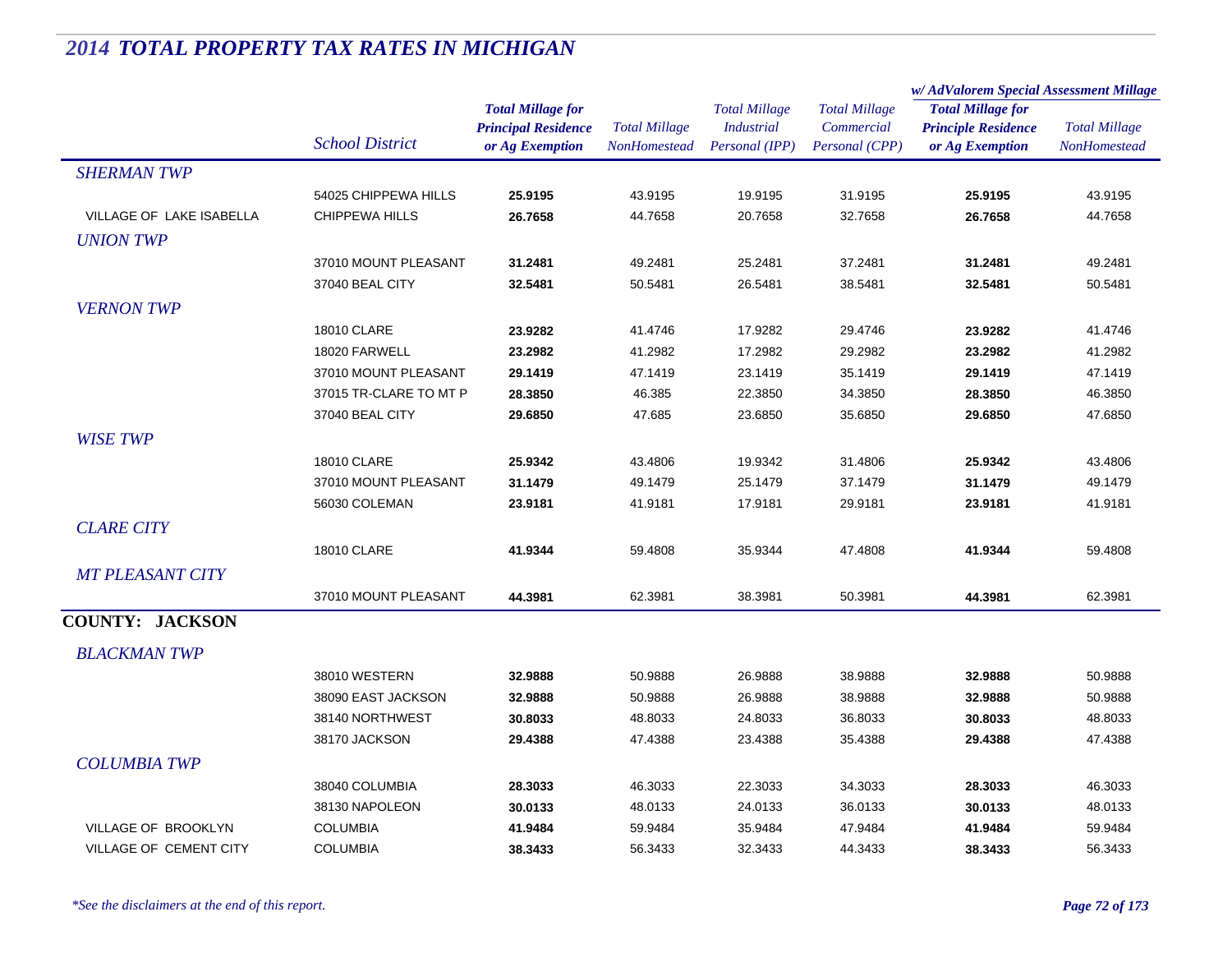|                           |                        |                            |                      | <b>Total Millage</b> | <b>Total Millage</b> | w/AdValorem Special Assessment Millage |                                             |
|---------------------------|------------------------|----------------------------|----------------------|----------------------|----------------------|----------------------------------------|---------------------------------------------|
|                           |                        | <b>Total Millage for</b>   |                      |                      |                      | <b>Total Millage for</b>               | <b>Total Millage</b><br><b>NonHomestead</b> |
|                           |                        | <b>Principal Residence</b> | <b>Total Millage</b> | <b>Industrial</b>    | Commercial           | <b>Principle Residence</b>             |                                             |
|                           | <b>School District</b> | or Ag Exemption            | <b>NonHomestead</b>  | Personal (IPP)       | Personal (CPP)       | or Ag Exemption                        |                                             |
| <b>CONCORD TWP</b>        |                        |                            |                      |                      |                      |                                        |                                             |
|                           | 13010 ALBION           | 29.7989                    | 47.7989              | 23.7989              | 35.7989              | 29.7989                                | 47.7989                                     |
|                           | 38010 WESTERN          | 31.9332                    | 49.9332              | 25.9332              | 37.9332              | 31.9332                                | 49.9332                                     |
|                           | 38080 CONCORD          | 29.8632                    | 47.8632              | 23.8632              | 35.8632              | 29.8632                                | 47.8632                                     |
| VILLAGE OF CONCORD        | CONCORD                | 44.7206                    | 62.7206              | 38.7206              | 50.7206              | 44.7206                                | 62.7206                                     |
| <b>GRASS LAKE TWP</b>     |                        |                            |                      |                      |                      |                                        |                                             |
|                           | 38050 GRASS LAKE       | 32.5562                    | 50.5562              | 26.5562              | 38.5562              | 32.5562                                | 50.5562                                     |
|                           | 38130 NAPOLEON         | 30.0962                    | 48.0962              | 24.0962              | 36.0962              | 30.0962                                | 48.0962                                     |
|                           | 81040 CHELSEA          | 27.8107                    | 45.8107              | 21.8107              | 33.8107              | 27.8107                                | 45.8107                                     |
|                           | 81080 MANCHESTER       | 29.0607                    | 47.0607              | 23.0607              | 35.0607              | 29.0607                                | 47.0607                                     |
| VILLAGE OF GRASS LAKE     | <b>GRASS LAKE</b>      | 40.2594                    | 58.2594              | 34.2594              | 46.2594              | 40.2594                                | 58.2594                                     |
| <b>HANOVER TWP</b>        |                        |                            |                      |                      |                      |                                        |                                             |
|                           | 38080 CONCORD          | 29.8586                    | 47.8586              | 23.8586              | 35.8586              | 29.8586                                | 47.8586                                     |
|                           | 38100 HANOVER-HORTON   | 29.5286                    | 47.5286              | 23.5286              | 35.5286              | 29.5286                                | 47.5286                                     |
| <b>VILLAGE OF HANOVER</b> | HANOVER-HORTON         | 37.8310                    | 55.831               | 31.8310              | 43.8310              | 37.8310                                | 55.8310                                     |
| <b>HENRIETTA TWP</b>      |                        |                            |                      |                      |                      |                                        |                                             |
|                           | 33200 STOCKBRIDGE      | 26.5674                    | 44.5674              | 20.5674              | 32.5674              | 26.5674                                | 44.5674                                     |
|                           | 38090 EAST JACKSON     | 32.3393                    | 50.3393              | 26.3393              | 38.3393              | 32.3393                                | 50.3393                                     |
|                           | 38140 NORTHWEST        | 30.1538                    | 48.1538              | 24.1538              | 36.1538              | 30.1538                                | 48.1538                                     |
|                           |                        |                            |                      |                      |                      |                                        |                                             |
| <b>LEONITWP</b>           |                        |                            |                      |                      |                      |                                        |                                             |
|                           | 38050 GRASS LAKE       | 31.1346                    | 49.1346              | 25.1346              | 37.1346              | 31.1346                                | 49.1346                                     |
|                           | 38090 EAST JACKSON     | 30.9246                    | 48.9246              | 24.9246              | 36.9246              | 30.9246                                | 48.9246                                     |
|                           | 38120 MICHIGAN CENTER  | 23.9246                    | 41.9246              | 17.9246              | 29.9246              | 23.9246                                | 41.9246                                     |
| <b>LIBERTY TWP</b>        |                        |                            |                      |                      |                      |                                        |                                             |
|                           | 30050 NORTH ADAMS      | 21.4327                    | 39.4327              | 15.4327              | 27.4327              | 21.4327                                | 39.4327                                     |
|                           | 38040 COLUMBIA         | 26.9935                    | 44.9935              | 20.9935              | 32.9935              | 26.9935                                | 44.9935                                     |
|                           | 38100 HANOVER-HORTON   | 28.5135                    | 46.5135              | 22.5135              | 34.5135              | 28.5135                                | 46.5135                                     |
|                           | 38170 JACKSON          | 27.3635                    | 45.3635              | 21.3635              | 33.3635              | 27.3635                                | 45.3635                                     |
|                           | 46020 ADDISON          | 25.3831                    | 43.3831              | 19.3831              | 31.3831              | 25.3831                                | 43.3831                                     |
| <b>NAPOLEON TWP</b>       |                        |                            |                      |                      |                      |                                        |                                             |
|                           | 38130 NAPOLEON         | 29.7217                    | 47.7217              | 23.7217              | 35.7217              | 29.7217                                | 47.7217                                     |
|                           | 38170 JACKSON          | 28.4217                    | 46.4217              | 22.4217              | 34.4217              | 28.4217                                | 46.4217                                     |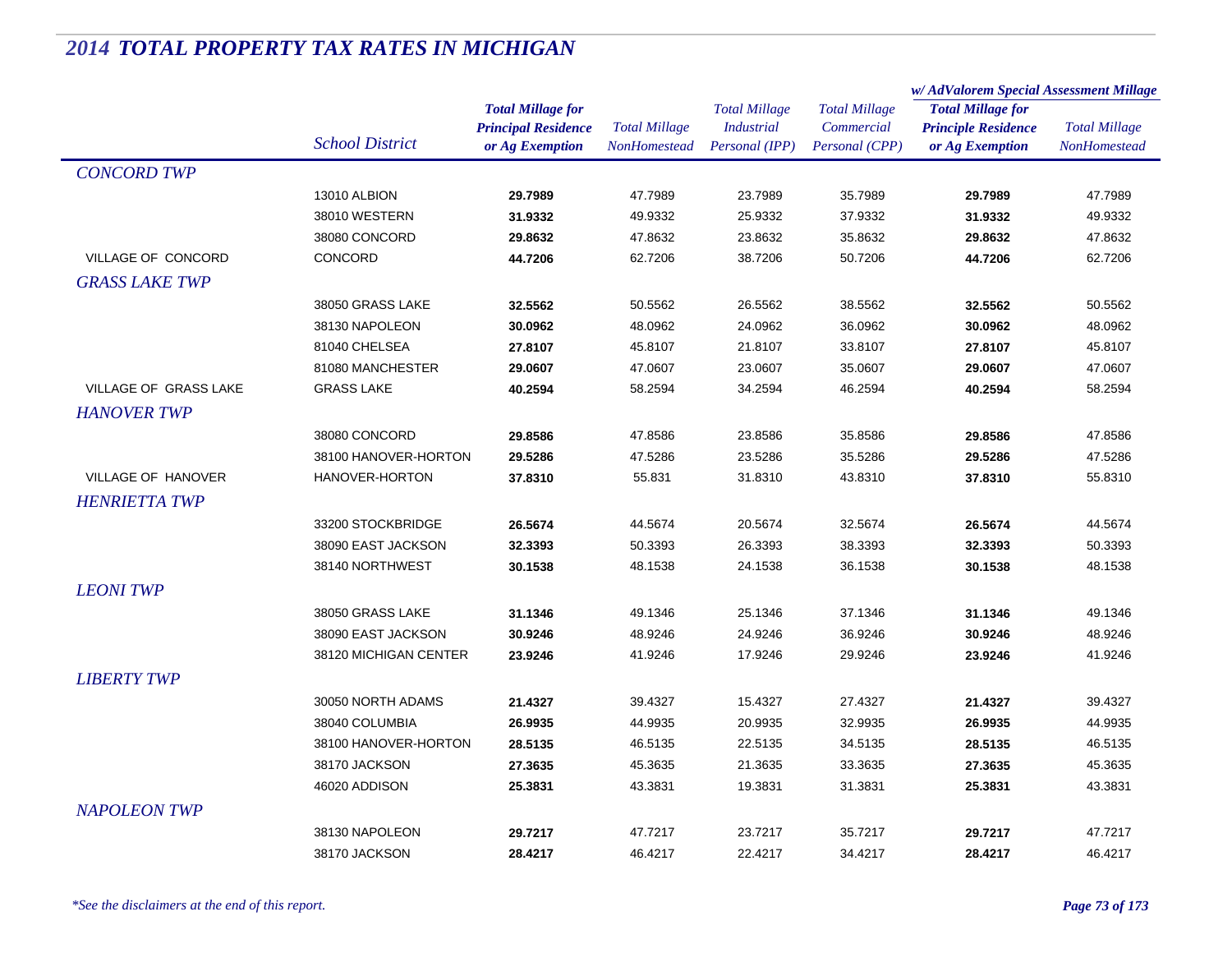|                              |                        |                            | <b>Total Millage</b> | <b>Total Millage</b> |                      | w/ AdValorem Special Assessment Millage |                      |
|------------------------------|------------------------|----------------------------|----------------------|----------------------|----------------------|-----------------------------------------|----------------------|
|                              |                        | <b>Total Millage for</b>   |                      |                      | <b>Total Millage</b> | <b>Total Millage for</b>                | <b>Total Millage</b> |
|                              |                        | <b>Principal Residence</b> |                      | <b>Industrial</b>    | Commercial           | <b>Principle Residence</b>              |                      |
|                              | <b>School District</b> | or Ag Exemption            | <b>NonHomestead</b>  | Personal (IPP)       | Personal (CPP)       | or Ag Exemption                         | NonHomestead         |
| <b>NORVELL TWP</b>           |                        |                            |                      |                      |                      |                                         |                      |
|                              | 38040 COLUMBIA         | 26.9713                    | 44.9713              | 21.8002              | 33.8002              | 27.8002                                 | 45.8002              |
|                              | 38130 NAPOLEON         | 28.6813                    | 46.6813              | 22.6813              | 34.6813              | 29.5102                                 | 47.5102              |
|                              | 81080 MANCHESTER       | 27.6458                    | 45.6458              | 21.6458              | 33.6458              | 28.4747                                 | 46.4747              |
| <b>PARMA TWP</b>             |                        |                            |                      |                      |                      |                                         |                      |
|                              | 13010 ALBION           | 30.6106                    | 48.6106              | 24.6106              | 36.6106              | 30.6106                                 | 48.6106              |
|                              | 38010 WESTERN          | 32.7449                    | 50.7449              | 26.7449              | 38.7449              | 32.7449                                 | 50.7449              |
|                              | 38080 CONCORD          | 30.6749                    | 48.6749              | 24.6749              | 36.6749              | 30.6749                                 | 48.6749              |
|                              | 38150 SPRINGPORT       | 34.6949                    | 52.6949              | 28.6949              | 40.6949              | 34.6949                                 | 52.6949              |
| <b>VILLAGE OF PARMA</b>      | <b>WESTERN</b>         | 38.8205                    | 56.8205              | 32.8205              | 44.8205              | 38.8205                                 | 56.8205              |
| <b>PULASKI TWP</b>           |                        |                            |                      |                      |                      |                                         |                      |
|                              | 13080 HOMER            | 29.7538                    | 47.7538              | 23.7538              | 35.7538              | 29.7538                                 | 47.7538              |
|                              | 30030 JONESVILLE       | 29.1373                    | 47.1373              | 23.1373              | 35.1373              | 29.1373                                 | 47.1373              |
|                              | 30040 LITCHFIELD       | 24.6073                    | 42.6073              | 18.6073              | 30.6073              | 24.6073                                 | 42.6073              |
|                              | 38080 CONCORD          | 30.2381                    | 48.2381              | 24.2381              | 36.2381              | 30.2381                                 | 48.2381              |
|                              | 38100 HANOVER-HORTON   | 29.9081                    | 47.9081              | 23.9081              | 35.9081              | 29.9081                                 | 47.9081              |
| <b>RIVES TWP</b>             |                        |                            |                      |                      |                      |                                         |                      |
|                              | 33100 LESLIE           | 28.5514                    | 46.5514              | 22.5514              | 34.5514              | 28.5514                                 | 46.5514              |
|                              | 38140 NORTHWEST        | 28.7478                    | 46.7478              | 22.7478              | 34.7478              | 28.7478                                 | 46.7478              |
|                              |                        |                            |                      |                      |                      |                                         |                      |
| <b>SANDSTONE TWP</b>         |                        |                            |                      |                      |                      |                                         |                      |
|                              | 38010 WESTERN          | 32.6546                    | 50.6546              | 26.6546              | 38.6546              | 32.6546                                 | 50.6546              |
|                              | 38140 NORTHWEST        | 30.4691                    | 48.4691              | 24.4691              | 36.4691              | 30.4691                                 | 48.4691              |
| <b>VILLAGE OF PARMA</b>      | <b>WESTERN</b>         | 38.7302                    | 56.7302              | 32.7302              | 44.7302              | 38.7302                                 | 56.7302              |
| <b>SPRING ARBOR TWP</b>      |                        |                            |                      |                      |                      |                                         |                      |
|                              | 38010 WESTERN          | 32.1243                    | 50.1243              | 26.1243              | 38.1243              | 32.1243                                 | 50.1243              |
|                              | 38080 CONCORD          | 30.0543                    | 48.0543              | 24.0543              | 36.0543              | 30.0543                                 | 48.0543              |
|                              | 38100 HANOVER-HORTON   | 29.7243                    | 47.7243              | 23.7243              | 35.7243              | 29.7243                                 | 47.7243              |
| <b>SPRINGPORT TWP</b>        |                        |                            |                      |                      |                      |                                         |                      |
|                              | 38150 SPRINGPORT       | 38.1961                    | 56.1961              | 32.1961              | 44.1961              | 38.1961                                 | 56.1961              |
| <b>VILLAGE OF SPRINGPORT</b> | <b>SPRINGPORT</b>      | 54.5860                    | 72.586               | 48.5860              | 60.5860              | 54.5860                                 | 72.5860              |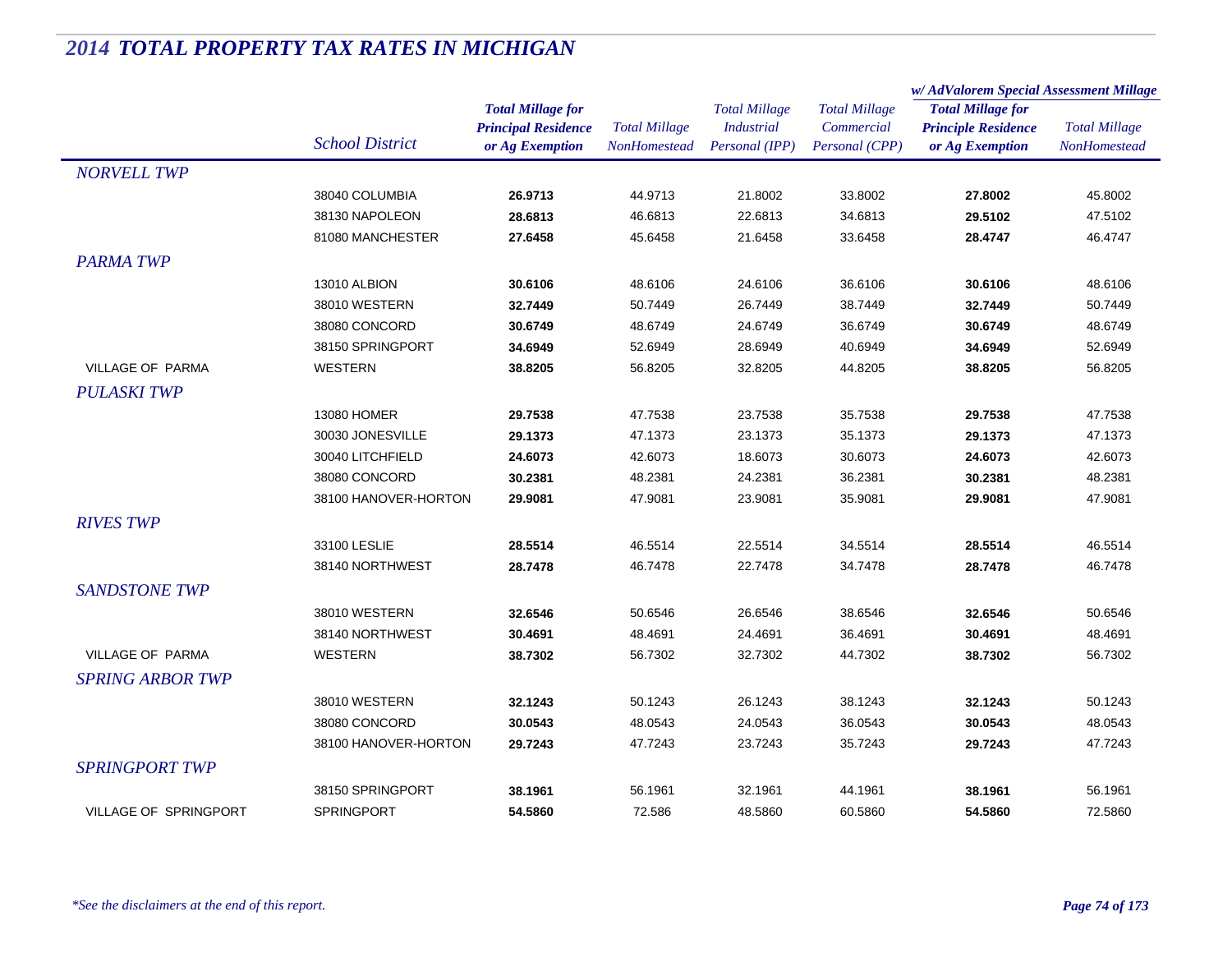|                             |                        | <b>Total Millage for</b><br><b>Principal Residence</b> | <b>Total Millage</b><br><b>NonHomestead</b> | <b>Total Millage</b><br><b>Industrial</b> | <b>Total Millage</b><br>Commercial | w/AdValorem Special Assessment Millage                 |                      |  |
|-----------------------------|------------------------|--------------------------------------------------------|---------------------------------------------|-------------------------------------------|------------------------------------|--------------------------------------------------------|----------------------|--|
|                             | <b>School District</b> |                                                        |                                             |                                           |                                    | <b>Total Millage for</b><br><b>Principle Residence</b> | <b>Total Millage</b> |  |
|                             |                        | or Ag Exemption                                        |                                             | Personal (IPP)                            | Personal (CPP)                     | or Ag Exemption                                        | NonHomestead         |  |
| <b>SUMMIT TWP</b>           |                        |                                                        |                                             |                                           |                                    |                                                        |                      |  |
|                             | 38010 WESTERN          | 31.9743                                                | 49.9743                                     | 25.9743                                   | 37.9743                            | 31.9743                                                | 49.9743              |  |
|                             | 38020 VANDERCOOK LAK   | 31.2543                                                | 49.2543                                     | 25.2543                                   | 37.2543                            | 31.2543                                                | 49.2543              |  |
|                             | 38090 EAST JACKSON     | 31.9743                                                | 49.9743                                     | 25.9743                                   | 37.9743                            | 31.9743                                                | 49.9743              |  |
|                             | 38100 HANOVER-HORTON   | 29.5743                                                | 47.5743                                     | 23.5743                                   | 35.5743                            | 29.5743                                                | 47.5743              |  |
|                             | 38170 JACKSON          | 28.4243                                                | 46.4243                                     | 22.4243                                   | 34.4243                            | 28.4243                                                | 46.4243              |  |
| <b>TOMPKINS TWP</b>         |                        |                                                        |                                             |                                           |                                    |                                                        |                      |  |
|                             | 33100 LESLIE           | 28.6736                                                | 46.6736                                     | 22.6736                                   | 34.6736                            | 28.6736                                                | 46.6736              |  |
|                             | 38010 WESTERN          | 31.0555                                                | 49.0555                                     | 25.0555                                   | 37.0555                            | 31.0555                                                | 49.0555              |  |
|                             | 38140 NORTHWEST        | 28.8700                                                | 46.87                                       | 22.8700                                   | 34.8700                            | 28.8700                                                | 46.8700              |  |
|                             | 38150 SPRINGPORT       | 33.0055                                                | 51.0055                                     | 27.0055                                   | 39.0055                            | 33.0055                                                | 51.0055              |  |
| <b>WATERLOO TWP</b>         |                        |                                                        |                                             |                                           |                                    |                                                        |                      |  |
|                             | 33200 STOCKBRIDGE      | 26.7560                                                | 44.756                                      | 20.7560                                   | 32.7560                            | 26.7560                                                | 44.7560              |  |
|                             | 38050 GRASS LAKE       | 32.7379                                                | 50.7379                                     | 26.7379                                   | 38.7379                            | 32.7379                                                | 50.7379              |  |
|                             | 38090 EAST JACKSON     | 32.5279                                                | 50.5279                                     | 26.5279                                   | 38.5279                            | 32.5279                                                | 50.5279              |  |
|                             | 81040 CHELSEA          | 27.9924                                                | 45.9924                                     | 21.9924                                   | 33.9924                            | 27.9924                                                | 45.9924              |  |
| <b>JACKSON CITY</b>         |                        |                                                        |                                             |                                           |                                    |                                                        |                      |  |
|                             | 38090 EAST JACKSON     | 47.1364                                                | 65.1364                                     | 41.1364                                   | 53.1364                            | 47.1364                                                | 65.1364              |  |
|                             | 38120 MICHIGAN CENTER  | 40.1364                                                | 58.1364                                     | 34.1364                                   | 46.1364                            | 40.1364                                                | 58.1364              |  |
|                             | 38140 NORTHWEST        | 44.9509                                                | 62.9509                                     | 38.9509                                   | 50.9509                            | 44.9509                                                | 62.9509              |  |
|                             | 38170 JACKSON          | 43.5864                                                | 61.5864                                     | 37.5864                                   | 49.5864                            | 43.5864                                                | 61.5864              |  |
| <b>COUNTY: KALAMAZOO</b>    |                        |                                                        |                                             |                                           |                                    |                                                        |                      |  |
| <b>ALAMO TWP</b>            |                        |                                                        |                                             |                                           |                                    |                                                        |                      |  |
|                             | 03010 PLAINWELL        | 26.7762                                                | 44.6647                                     | 20.7762                                   | 32.6647                            | 26.7762                                                | 44.6647              |  |
|                             | 03020 OTSEGO           | 26.9362                                                | 44.9362                                     | 20.9362                                   | 32.9362                            | 26.9362                                                | 44.9362              |  |
| <b>BRADY TWP</b>            |                        |                                                        |                                             |                                           |                                    |                                                        |                      |  |
|                             | 39170 VICKSBURG        | 28.9638                                                | 46.9638                                     | 22.9638                                   | 34.9638                            | 28.9638                                                | 46.9638              |  |
|                             | 75060 MENDON           | 28.1119                                                | 46.1119                                     | 22.1119                                   | 34.1119                            | 28.1119                                                | 46.1119              |  |
| <b>VILLAGE OF VICKSBURG</b> | <b>VICKSBURG</b>       | 44.8638                                                | 62.8638                                     | 38.8638                                   | 50.8638                            | 44.8638                                                | 62.8638              |  |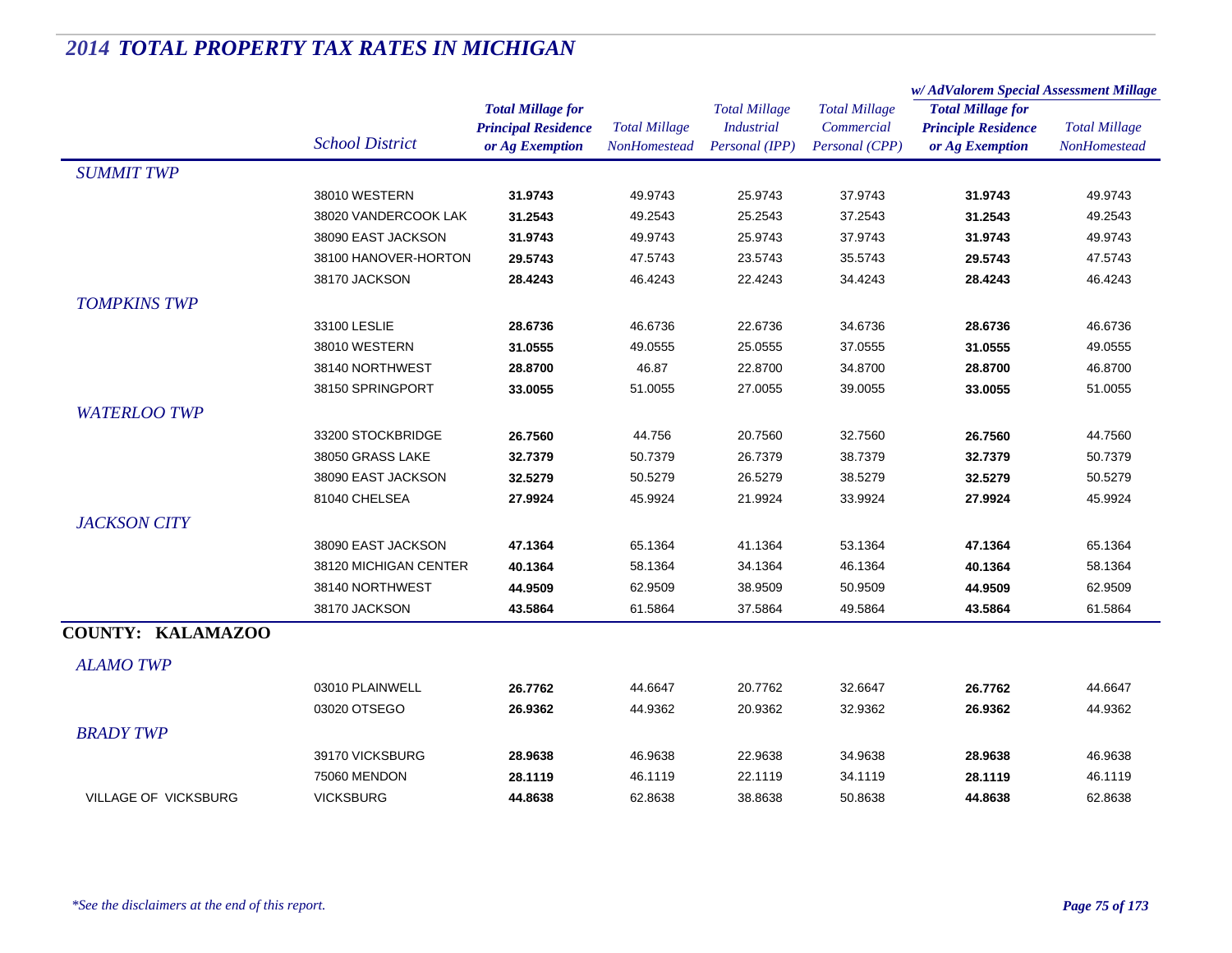|                       |                                   |                            |                      | <b>Total Millage</b> | <b>Total Millage</b> | w/AdValorem Special Assessment Millage                 |                      |
|-----------------------|-----------------------------------|----------------------------|----------------------|----------------------|----------------------|--------------------------------------------------------|----------------------|
|                       |                                   | <b>Total Millage for</b>   |                      |                      |                      | <b>Total Millage for</b><br><b>Principle Residence</b> | <b>Total Millage</b> |
|                       | <b>School District</b>            | <b>Principal Residence</b> | <b>Total Millage</b> | <b>Industrial</b>    | Commercial           |                                                        |                      |
|                       |                                   | or Ag Exemption            | <b>NonHomestead</b>  | Personal (IPP)       | Personal (CPP)       | or Ag Exemption                                        | <b>NonHomestead</b>  |
| <b>CHARLESTON TWP</b> |                                   |                            |                      |                      |                      |                                                        |                      |
|                       | 39020 CLIMAX SCOTTS               | 29.6376                    | 47.6376              | 23.6376              | 35.6376              | 30.6376                                                | 48.6376              |
|                       | 39050 GALESBURG-AUGU              | 28.9376                    | 46.9376              | 22.9376              | 34.9376              | 29.9376                                                | 47.9376              |
|                       | 39065 GULL LAKE                   | 27.2576                    | 45.2576              | 21.2576              | 33.2576              | 28.2576                                                | 46.2576              |
| VILLAGE OF AUGUSTA    | GALESBURG-AUGUSTA                 | 42.2886                    | 60.2886              | 37.2886              | 49.2886              | 43.2886                                                | 61.2886              |
| <b>CLIMAX TWP</b>     |                                   |                            |                      |                      |                      |                                                        |                      |
|                       | 39020 CLIMAX SCOTTS               | 31.0146                    | 49.0146              | 25.0146              | 37.0146              | 31.0146                                                | 49.0146              |
|                       | 39050 GALESBURG-AUGU              | 30.3146                    | 48.3146              | 24.3146              | 36.3146              | 30.3146                                                | 48.3146              |
| VILLAGE OF CLIMAX     | <b>CLIMAX SCOTTS</b>              | 41.0146                    | 59.0146              | 37.0146              | 49.0146              | 43.0146                                                | 61.0146              |
| <b>COMSTOCK TWP</b>   |                                   |                            |                      |                      |                      |                                                        |                      |
|                       | 39030 COMSTOCK                    | 28.4270                    | 46.427               | 22.4270              | 34.4270              | 31.4270                                                | 49.4270              |
|                       | 39050 GALESBURG-AUGU              | 29.9270                    | 47.927               | 23.9270              | 35.9270              | 32.9270                                                | 50.9270              |
|                       | 39065 GULL LAKE                   | 28.2470                    | 46.247               | 22.2470              | 34.2470              | 31.2470                                                | 49.2470              |
| <b>COOPER TWP</b>     |                                   |                            |                      |                      |                      |                                                        |                      |
|                       | 03010 PLAINWELL                   | 25.9988                    | 43.8873              | 19.9988              | 31.8873              | 25.9988                                                | 43.8873              |
|                       | 03020 OTSEGO                      | 26.1588                    | 44.1588              | 20.1588              | 32.1588              | 26.1588                                                | 44.1588              |
|                       | 39065 GULL LAKE                   | 27.0622                    | 45.0622              | 21.0622              | 33.0622              | 27.0622                                                | 45.0622              |
|                       | 39130 PARCHMENT                   | 31.0654                    | 49.0654              | 25.0654              | 37.0654              | 31.0654                                                | 49.0654              |
| <b>KALAMAZOO TWP</b>  |                                   |                            |                      |                      |                      |                                                        |                      |
|                       |                                   |                            |                      |                      |                      |                                                        |                      |
|                       | 39010 KALAMAZOO                   | 40.3426                    | 58.3426              | 34.3426              | 46.3426              | 43.8826                                                | 61.8826              |
|                       | 39030 COMSTOCK<br>39130 PARCHMENT | 38.4028<br>39.1751         | 56.4028              | 32.4028              | 44.4028<br>45.1751   | 41.9428<br>42.7151                                     | 59.9428<br>60.7151   |
|                       |                                   |                            | 57.1751              | 33.1751              |                      |                                                        |                      |
| <b>OSHTEMO TWP</b>    |                                   |                            |                      |                      |                      |                                                        |                      |
|                       | 03020 OTSEGO                      | 29.3166                    | 47.3166              | 23.3166              | 35.3166              | 31.8166                                                | 49.8166              |
|                       | 39010 KALAMAZOO                   | 32.0000                    | 50                   | 28.5000              | 40.5000              | 34.5000                                                | 52.5000              |
|                       | 80150 MATTAWAN                    | 30.8212                    | 48.8212              | 24.8212              | 36.8212              | 33.3212                                                | 51.3212              |
| <b>PAVILION TWP</b>   |                                   |                            |                      |                      |                      |                                                        |                      |
|                       | 39020 CLIMAX SCOTTS               | 28.5168                    | 46.5168              | 22.5168              | 34.5168              | 28.5168                                                | 46.5168              |
|                       | 39030 COMSTOCK                    | 26.3168                    | 44.3168              | 20.3168              | 32.3168              | 26.3168                                                | 44.3168              |
|                       | 39050 GALESBURG-AUGU              | 27.8168                    | 45.8168              | 21.8168              | 33.8168              | 27.8168                                                | 45.8168              |
|                       | 39140 PORTAGE                     | 28.6168                    | 46.6168              | 22.6168              | 34.6168              | 28.6168                                                | 46.6168              |
|                       | 39170 VICKSBURG                   | 28.1668                    | 46.1668              | 22.1668              | 34.1668              | 28.1668                                                | 46.1668              |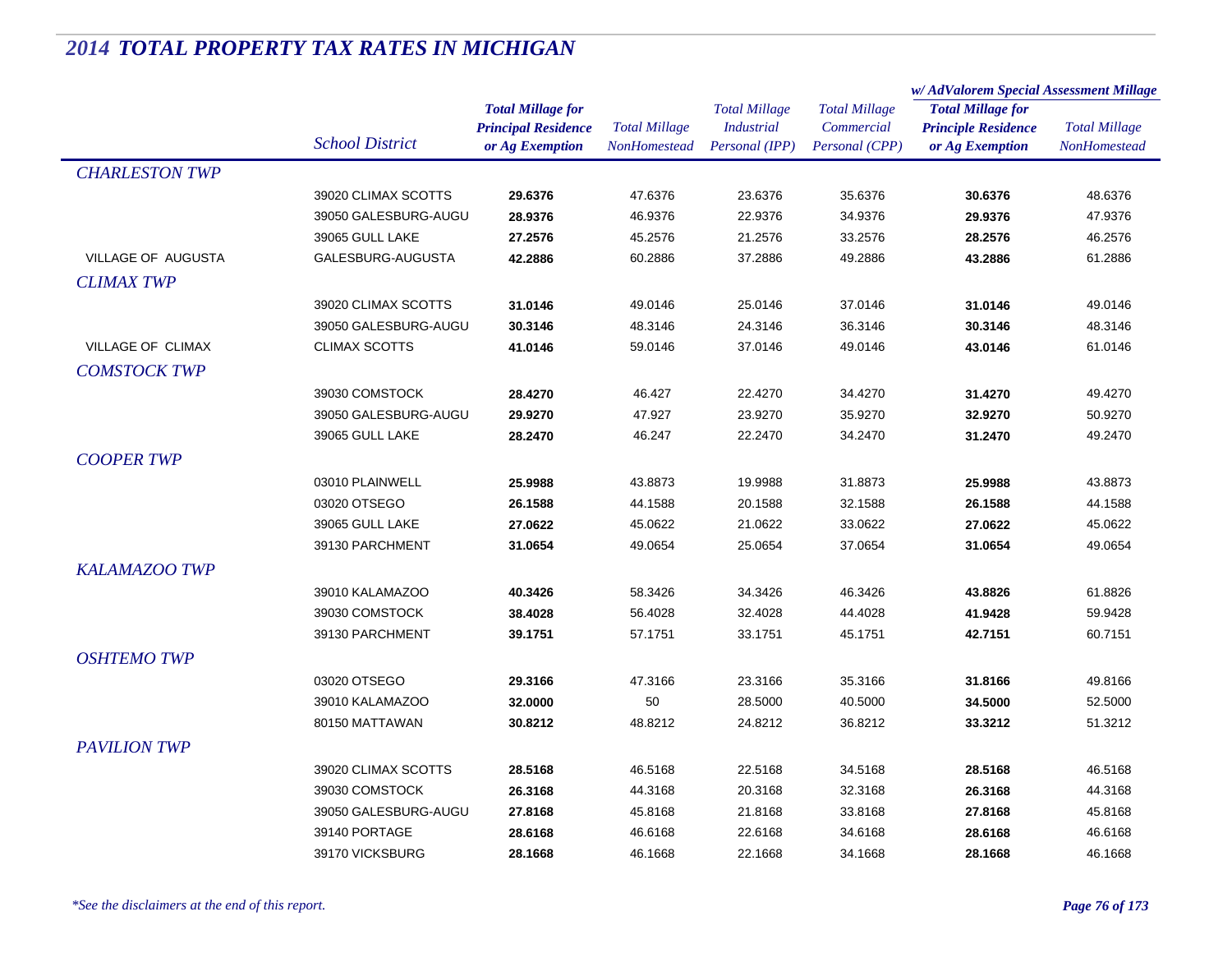|                            |                        |                                                        | <b>Total Millage</b> |                                           |                                    | w/AdValorem Special Assessment Millage                 |                      |
|----------------------------|------------------------|--------------------------------------------------------|----------------------|-------------------------------------------|------------------------------------|--------------------------------------------------------|----------------------|
|                            |                        | <b>Total Millage for</b><br><b>Principal Residence</b> |                      | <b>Total Millage</b><br><b>Industrial</b> | <b>Total Millage</b><br>Commercial | <b>Total Millage for</b><br><b>Principle Residence</b> | <b>Total Millage</b> |
|                            | <b>School District</b> | or Ag Exemption                                        | <b>NonHomestead</b>  | Personal (IPP)                            | Personal (CPP)                     | or Ag Exemption                                        | NonHomestead         |
| <b>PRAIRIE RONDE TWP</b>   |                        |                                                        |                      |                                           |                                    |                                                        |                      |
|                            | 39160 SCHOOLCRAFT      | 29.3045                                                | 47.3045              | 23.3045                                   | 35.3045                            | 29.3045                                                | 47.3045              |
|                            | 80140 LAWTON           | 29.1722                                                | 46.8518              | 23.1722                                   | 34.8518                            | 29.1722                                                | 46.8518              |
|                            | 80150 MATTAWAN         | 27.2257                                                | 45.2257              | 21.2257                                   | 33.2257                            | 27.2257                                                | 45.2257              |
| <b>RICHLAND TWP</b>        |                        |                                                        |                      |                                           |                                    |                                                        |                      |
|                            | 39065 GULL LAKE        | 27.1567                                                | 45.1567              | 21.1567                                   | 33.1567                            | 27.1567                                                | 45.1567              |
| <b>VILLAGE OF RICHLAND</b> | <b>GULL LAKE</b>       | 36.6567                                                | 54.6567              | 30.6567                                   | 42.6567                            | 36.6567                                                | 54.6567              |
| <b>ROSS TWP</b>            |                        |                                                        |                      |                                           |                                    |                                                        |                      |
|                            | 39050 GALESBURG-AUGU   | 28.5787                                                | 46.5787              | 22.5787                                   | 34.5787                            | 28.5787                                                | 46.5787              |
|                            | 39065 GULL LAKE        | 26.8987                                                | 44.8987              | 20.8987                                   | 32.8987                            | 26.8987                                                | 44.8987              |
| <b>VILLAGE OF AUGUSTA</b>  | GALESBURG-AUGUSTA      | 42.9297                                                | 60.9297              | 36.9297                                   | 48.9297                            | 42.9297                                                | 60.9297              |
| <b>SCHOOLCRAFT TWP</b>     |                        |                                                        |                      |                                           |                                    |                                                        |                      |
|                            | 39160 SCHOOLCRAFT      | 29.6818                                                | 47.6818              | 23.6818                                   | 35.6818                            | 29.6818                                                | 47.6818              |
|                            | 39170 VICKSBURG        | 29.0318                                                | 47.0318              | 23.0318                                   | 35.0318                            | 29.0318                                                | 47.0318              |
| VILLAGE OF SCHOOLCRAFT     | <b>SCHOOLCRAFT</b>     | 44.7465                                                | 62.7465              | 38.7465                                   | 50.7465                            | 44.7465                                                | 62.7465              |
| VILLAGE OF VICKSBURG       | <b>VICKSBURG</b>       | 44.9318                                                | 62.9318              | 38.9318                                   | 50.9318                            | 44.9318                                                | 62.9318              |
| <b>TEXAS TWP</b>           |                        |                                                        |                      |                                           |                                    |                                                        |                      |
|                            | 39010 KALAMAZOO        | 32.6787                                                | 50.6787              | 26.6787                                   | 38.6787                            | 32.6787                                                | 50.6787              |
|                            | 39140 PORTAGE          | 29.0704                                                | 47.0704              | 23.0704                                   | 35.0704                            | 29.0704                                                | 47.0704              |
|                            | 39160 SCHOOLCRAFT      | 29.2704                                                | 47.2704              | 23.2704                                   | 35.2704                            | 29.2704                                                | 47.2704              |
|                            | 80150 MATTAWAN         | 27.1916                                                | 45.1916              | 21.1916                                   | 33.1916                            | 27.1916                                                | 45.1916              |
| <b>WAKESHMA TWP</b>        |                        |                                                        |                      |                                           |                                    |                                                        |                      |
|                            | 13050 ATHENS           | 27.9363                                                | 45.9363              | 21.9363                                   | 33.9363                            | 27.9363                                                | 45.9363              |
|                            | 39020 CLIMAX SCOTTS    | 28.6621                                                | 46.6621              | 22.6621                                   | 34.6621                            | 28.6621                                                | 46.6621              |
|                            | 39170 VICKSBURG        | 28.3121                                                | 46.3121              | 22.3121                                   | 34.3121                            | 28.3121                                                | 46.3121              |
|                            | 75040 COLON            | 25.0602                                                | 43.0602              | 19.0602                                   | 31.0602                            | 25.0602                                                | 43.0602              |
|                            | 75060 MENDON           | 27.4602                                                | 45.4602              | 21.4602                                   | 33.4602                            | 27.4602                                                | 45.4602              |
| <b>GALESBURG CITY</b>      |                        |                                                        |                      |                                           |                                    |                                                        |                      |
|                            | 39050 GALESBURG-AUGU   | 37.7770                                                | 55.777               | 31.7770                                   | 43.7770                            | 37.7770                                                | 55.7770              |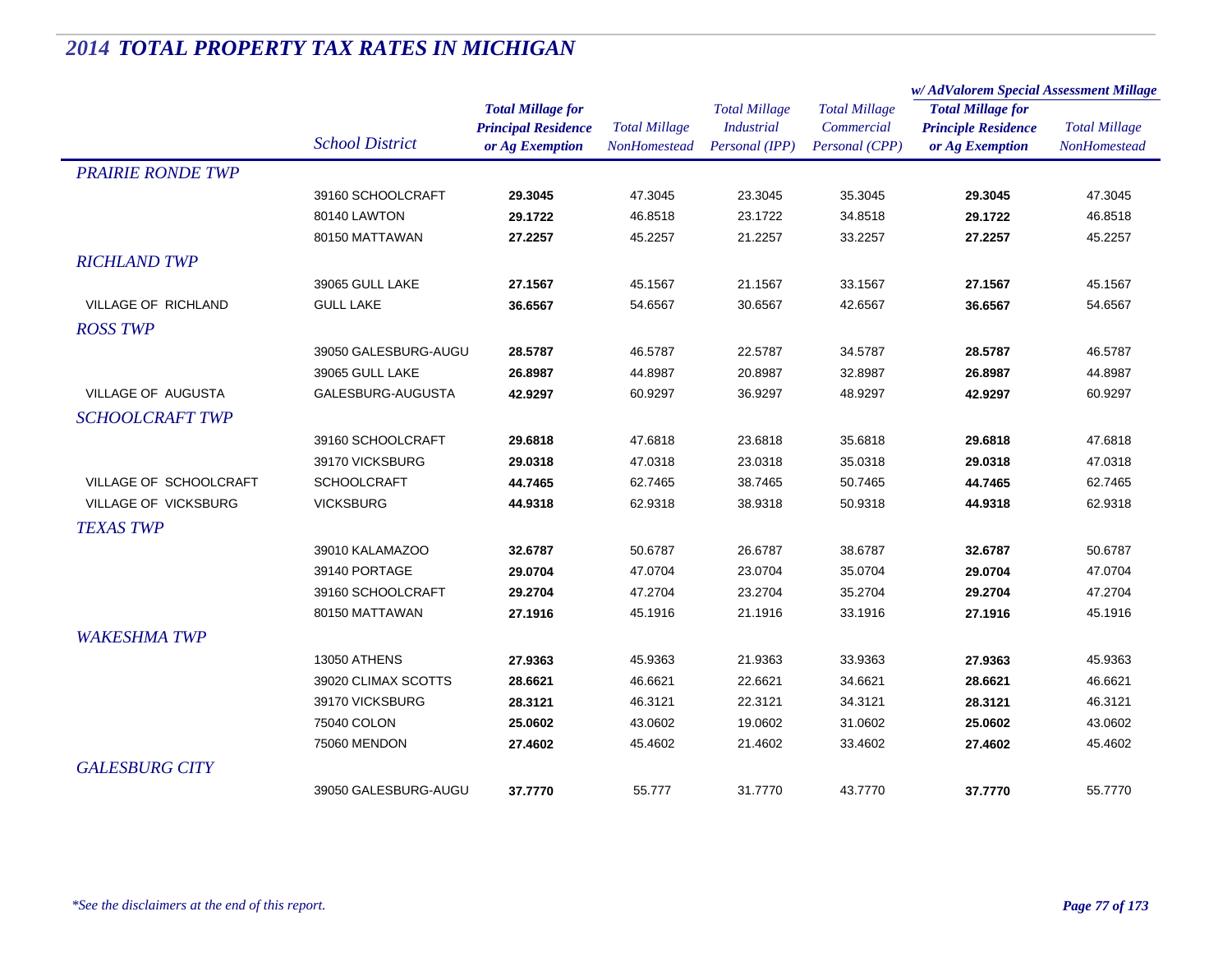|                         |                        | <b>Total Millage for</b><br><b>Principal Residence</b> | <b>Total Millage</b><br><b>NonHomestead</b> | <b>Total Millage</b><br><b>Industrial</b> | <b>Total Millage</b> | w/ AdValorem Special Assessment Millage |                      |
|-------------------------|------------------------|--------------------------------------------------------|---------------------------------------------|-------------------------------------------|----------------------|-----------------------------------------|----------------------|
|                         |                        |                                                        |                                             |                                           |                      | <b>Total Millage for</b>                | <b>Total Millage</b> |
|                         |                        |                                                        |                                             |                                           | Commercial           | <b>Principle Residence</b>              |                      |
|                         | <b>School District</b> | or Ag Exemption                                        |                                             | Personal (IPP)                            | Personal (CPP)       | or Ag Exemption                         | NonHomestead         |
| <b>KALAMAZOO CITY</b>   |                        |                                                        |                                             |                                           |                      |                                         |                      |
|                         | 39010 KALAMAZOO        | 52.7940                                                | 70.794                                      | 46.7940                                   | 58.7940              | 52.7940                                 | 70.7940              |
|                         | 39030 COMSTOCK         | 50.8440                                                | 68.844                                      | 44.8440                                   | 56.8440              | 50.8440                                 | 68.8440              |
|                         | 39130 PARCHMENT        | 51.6265                                                | 69.6265                                     | 45.6265                                   | 57.6265              | 51.6265                                 | 69.6265              |
|                         | 39140 PORTAGE          | 51.6440                                                | 69.644                                      | 45.6440                                   | 57.6440              | 51.6440                                 | 69.6440              |
| <b>PARCHMENT CITY</b>   |                        |                                                        |                                             |                                           |                      |                                         |                      |
|                         | 39130 PARCHMENT        | 46.8832                                                | 64.8832                                     | 40.8832                                   | 52.8832              | 46.8832                                 | 64.8832              |
| <b>PORTAGE CITY</b>     |                        |                                                        |                                             |                                           |                      |                                         |                      |
|                         | 39030 COMSTOCK         | 37.8908                                                | 55.8908                                     | 31.8908                                   | 43.8908              | 37.8908                                 | 55.8908              |
|                         | 39140 PORTAGE          | 38.6908                                                | 56.6908                                     | 32.6908                                   | 44.6908              | 38.6908                                 | 56.6908              |
|                         | 39160 SCHOOLCRAFT      | 40.3908                                                | 58.3908                                     | 34.3908                                   | 46.3908              | 40.3908                                 | 58.3908              |
|                         | 39170 VICKSBURG        | 39.7408                                                | 57.7408                                     | 33.7408                                   | 45.7408              | 39.7408                                 | 57.7408              |
| <b>COUNTY: KALKASKA</b> |                        |                                                        |                                             |                                           |                      |                                         |                      |
| <b>BEAR LAKE TWP</b>    |                        |                                                        |                                             |                                           |                      |                                         |                      |
|                         | 20015 CRAWFORD-AUSAB   | 26.9241                                                | 44.9241                                     | 20.9241                                   | 32.9241              | 26.9241                                 | 44.9241              |
|                         | 40040 KALKASKA         | 25.1101                                                | 43.1101                                     | 19.1101                                   | 31.1101              | 25.1101                                 | 43.1101              |
| <b>BLUE LAKE TWP</b>    |                        |                                                        |                                             |                                           |                      |                                         |                      |
|                         | 40040 KALKASKA         | 26.2997                                                | 44.2997                                     | 20.2997                                   | 32.2997              | 26.2997                                 | 44.2997              |
| <b>BOARDMAN TWP</b>     |                        |                                                        |                                             |                                           |                      |                                         |                      |
|                         |                        |                                                        |                                             |                                           |                      |                                         |                      |
|                         | 40020 FOREST AREA      | 25.9780                                                | 43.978                                      | 19.9780                                   | 31.9780              | 25.9780                                 | 43.9780              |
| <b>CLEARWATER TWP</b>   |                        |                                                        |                                             |                                           |                      |                                         |                      |
|                         | 05060 ELK RAPIDS       | 24.4169                                                | 42.4169                                     | 18.4169                                   | 30.4169              | 24.4169                                 | 42.4169              |
|                         | 40040 KALKASKA         | 26.1069                                                | 44.1069                                     | 20.1069                                   | 32.1069              | 26.1069                                 | 44.1069              |
| <b>COLD SPRINGS TWP</b> |                        |                                                        |                                             |                                           |                      |                                         |                      |
|                         | 05070 MANCELONA        | 27.6461                                                | 45.6461                                     | 21.6461                                   | 33.6461              | 27.6461                                 | 45.6461              |
|                         | 40040 KALKASKA         | 26.6661                                                | 44.6661                                     | 20.6661                                   | 32.6661              | 26.6661                                 | 44.6661              |
| <b>EXCELSIOR TWP</b>    |                        |                                                        |                                             |                                           |                      |                                         |                      |
|                         | 40040 KALKASKA         | 25.5425                                                | 43.5425                                     | 19.5425                                   | 31.5425              | 25.5425                                 | 43.5425              |
|                         | 40060 EXCELSIOR        | 22.3725                                                | 40.3725                                     | 16.3725                                   | 28.3725              | 22.3725                                 | 40.3725              |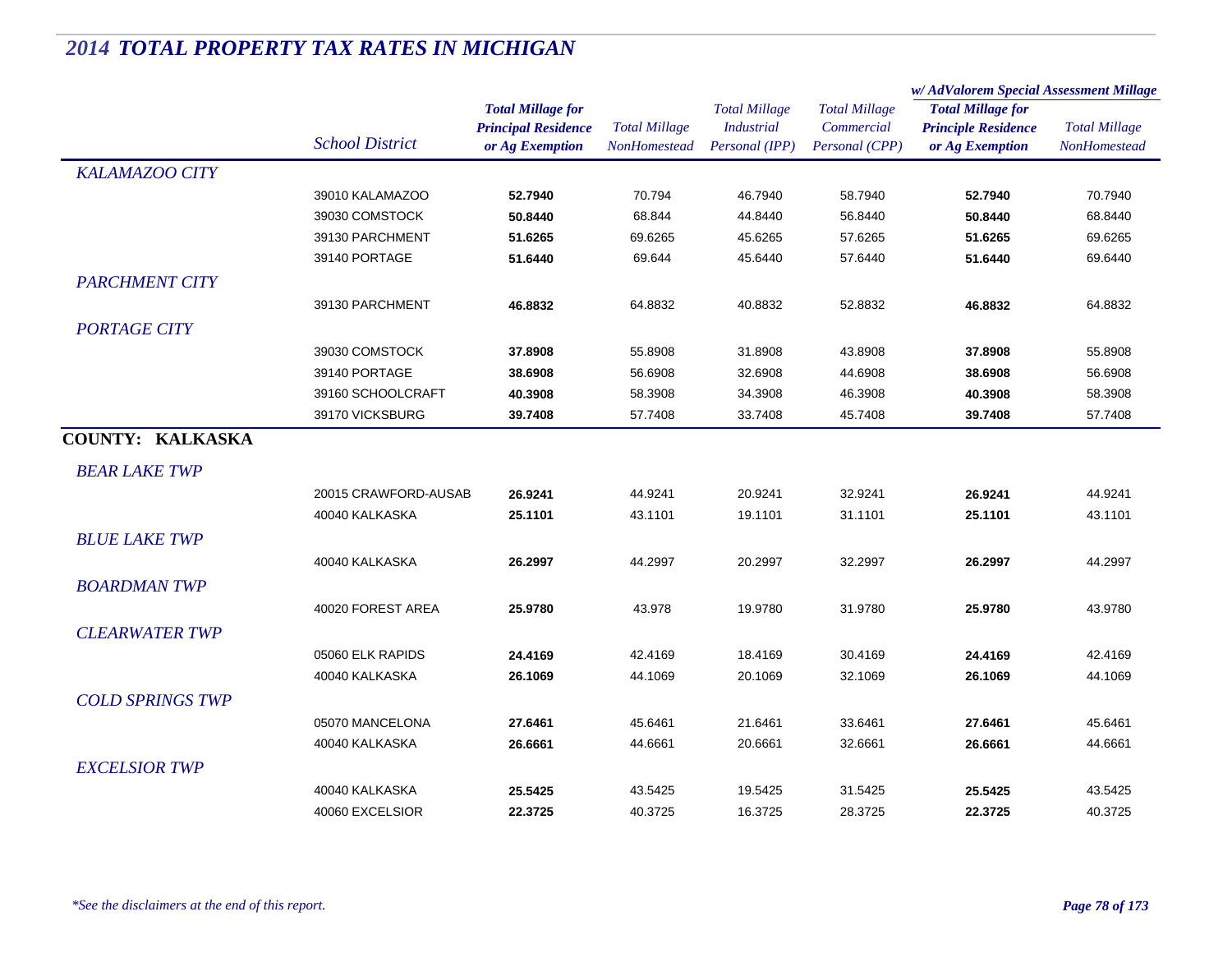|                        |                        |                                                                           |                                      |                                                             |                                                      | w/AdValorem Special Assessment Millage                                    |                                      |
|------------------------|------------------------|---------------------------------------------------------------------------|--------------------------------------|-------------------------------------------------------------|------------------------------------------------------|---------------------------------------------------------------------------|--------------------------------------|
|                        | <b>School District</b> | <b>Total Millage for</b><br><b>Principal Residence</b><br>or Ag Exemption | <b>Total Millage</b><br>NonHomestead | <b>Total Millage</b><br><b>Industrial</b><br>Personal (IPP) | <b>Total Millage</b><br>Commercial<br>Personal (CPP) | <b>Total Millage for</b><br><b>Principle Residence</b><br>or Ag Exemption | <b>Total Millage</b><br>NonHomestead |
| <b>GARFIELD TWP</b>    |                        |                                                                           |                                      |                                                             |                                                      |                                                                           |                                      |
|                        | 40020 FOREST AREA      | 23.8477                                                                   | 41.8477                              | 17.8477                                                     | 29.8477                                              | 23.8477                                                                   | 41.8477                              |
|                        | 40040 KALKASKA         | 24.6177                                                                   | 42.6177                              | 18.6177                                                     | 30.6177                                              | 24.6177                                                                   | 42.6177                              |
| <b>KALKASKA TWP</b>    |                        |                                                                           |                                      |                                                             |                                                      |                                                                           |                                      |
|                        | 40040 KALKASKA         | 23.8525                                                                   | 41.8525                              | 17.8525                                                     | 29.8525                                              | 23.8525                                                                   | 41.8525                              |
| VILLAGE OF KALKASKA    | <b>KALKASKA</b>        | 38.6025                                                                   | 56.6025                              | 32.6025                                                     | 44.6025                                              | 38.6025                                                                   | 56.6025                              |
| <b>OLIVER TWP</b>      |                        |                                                                           |                                      |                                                             |                                                      |                                                                           |                                      |
|                        | 40040 KALKASKA         | 24.7191                                                                   | 42.7191                              | 18.7191                                                     | 30.7191                                              | 24.7191                                                                   | 42.7191                              |
| <b>ORANGE TWP</b>      |                        |                                                                           |                                      |                                                             |                                                      |                                                                           |                                      |
|                        | 40020 FOREST AREA      | 23.9060                                                                   | 41.906                               | 17.9060                                                     | 29.9060                                              | 23.9060                                                                   | 41.9060                              |
|                        | 40040 KALKASKA         | 24.6760                                                                   | 42.676                               | 18.6760                                                     | 30.6760                                              | 24.6760                                                                   | 42.6760                              |
| <b>RAPID RIVER TWP</b> |                        |                                                                           |                                      |                                                             |                                                      |                                                                           |                                      |
|                        | 05070 MANCELONA        | 28.1075                                                                   | 46.1075                              | 22.1075                                                     | 34.1075                                              | 28.1075                                                                   | 46.1075                              |
|                        | 40040 KALKASKA         | 27.1275                                                                   | 45.1275                              | 21.1275                                                     | 33.1275                                              | 27.1275                                                                   | 45.1275                              |
| <b>SPRINGFIELD TWP</b> |                        |                                                                           |                                      |                                                             |                                                      |                                                                           |                                      |
|                        | 40020 FOREST AREA      | 25.1162                                                                   | 43.1162                              | 19.1162                                                     | 31.1162                                              | 25.1162                                                                   | 43.1162                              |
|                        | 40040 KALKASKA         | 25.8862                                                                   | 43.8862                              | 19.8862                                                     | 31.8862                                              | 25.8862                                                                   | 43.8862                              |
| <b>COUNTY: KENT</b>    |                        |                                                                           |                                      |                                                             |                                                      |                                                                           |                                      |
| <b>ADA TWP</b>         |                        |                                                                           |                                      |                                                             |                                                      |                                                                           |                                      |
|                        | 41025 NORTHVIEW        | 31.0975                                                                   | 49.0975                              | 25.0975                                                     | 37.0975                                              | 31.0975                                                                   | 49.0975                              |
|                        | 41110 FOREST HILLS     | 30.9625                                                                   | 48.9625                              | 24.9625                                                     | 36.9625                                              | 30.9625                                                                   | 48.9625                              |
|                        | 41170 LOWELL           | 30.1625                                                                   | 48.1625                              | 24.1625                                                     | 36.1625                                              | 30.1625                                                                   | 48.1625                              |
| <b>ALGOMA TWP</b>      |                        |                                                                           |                                      |                                                             |                                                      |                                                                           |                                      |
|                        | 41070 CEDAR SPRINGS    | 29.1542                                                                   | 47.1416                              | 23.1542                                                     | 35.1416                                              | 29.1542                                                                   | 47.1416                              |
|                        | 41210 ROCKFORD         | 30.6423                                                                   | 48.6423                              | 24.6423                                                     | 36.6423                                              | 30.6423                                                                   | 48.6423                              |
|                        | 41240 SPARTA           | 27.9594                                                                   | 45.9594                              | 21.9594                                                     | 33.9594                                              | 27.9594                                                                   | 45.9594                              |
| <b>ALPINE TWP</b>      |                        |                                                                           |                                      |                                                             |                                                      |                                                                           |                                      |
|                        | 41080 COMSTOCK PARK    | 31.6289                                                                   | 49.6289                              | 25.6289                                                     | 37.6289                                              | 31.6289                                                                   | 49.6289                              |
|                        | 41145 KENOWA HILLS     | 24.8185                                                                   | 42.8185                              | 18.8185                                                     | 30.8185                                              | 24.8185                                                                   | 42.8185                              |
|                        | 41240 SPARTA           | 28.0737                                                                   | 46.0737                              | 22.0737                                                     | 34.0737                                              | 28.0737                                                                   | 46.0737                              |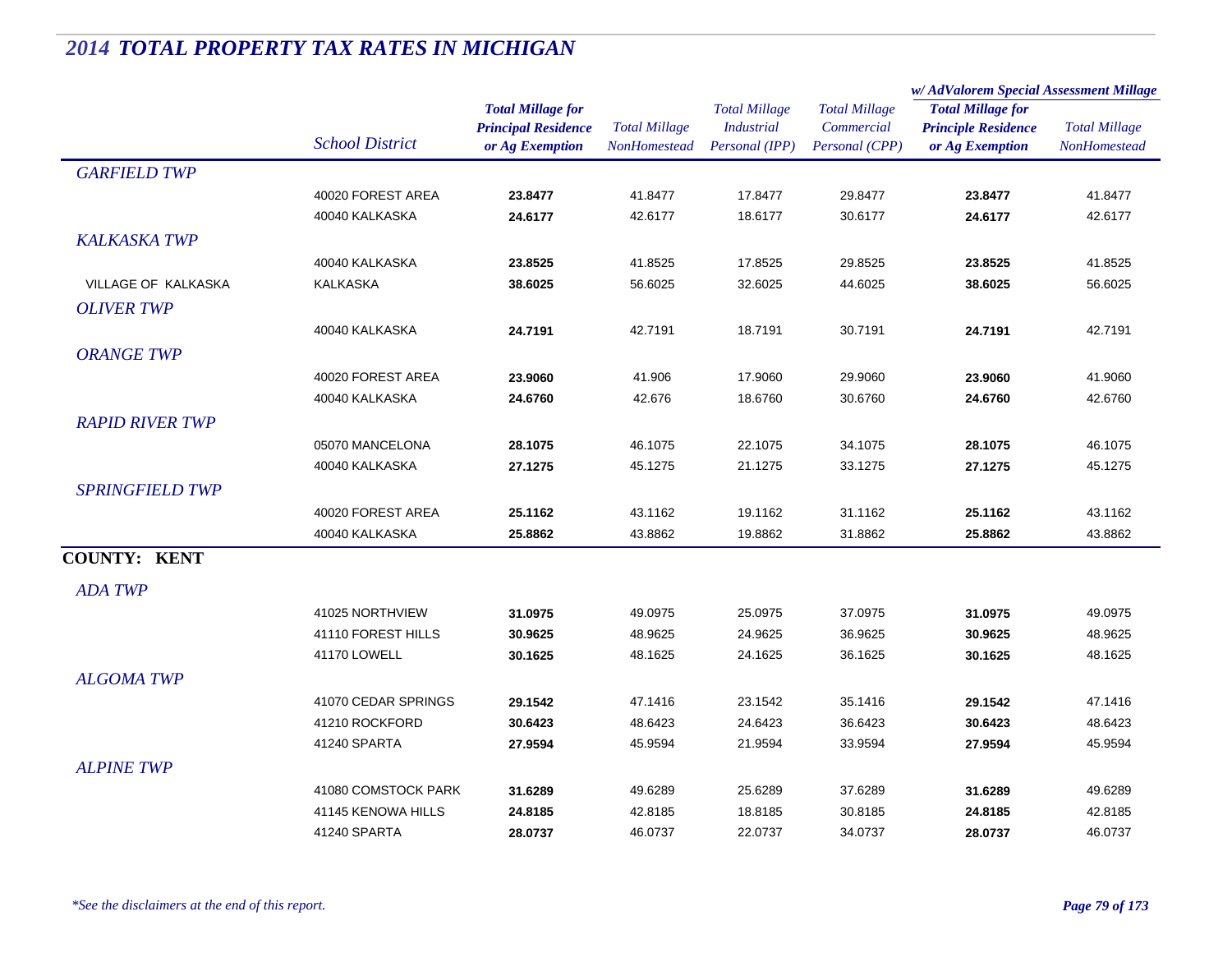|                      |                        | <b>Total Millage for</b>                      | <b>Total Millage</b><br>NonHomestead | <b>Total Millage</b><br><b>Industrial</b> |                              | w/AdValorem Special Assessment Millage        |                                      |
|----------------------|------------------------|-----------------------------------------------|--------------------------------------|-------------------------------------------|------------------------------|-----------------------------------------------|--------------------------------------|
|                      |                        |                                               |                                      |                                           | <b>Total Millage</b>         | <b>Total Millage for</b>                      | <b>Total Millage</b><br>NonHomestead |
|                      | <b>School District</b> | <b>Principal Residence</b><br>or Ag Exemption |                                      | Personal (IPP)                            | Commercial<br>Personal (CPP) | <b>Principle Residence</b><br>or Ag Exemption |                                      |
| <b>BOWNETWP</b>      |                        |                                               |                                      |                                           |                              |                                               |                                      |
|                      | 08050 THORNAPPLE-KELL  | 30.3264                                       | 48.3264                              | 24.3264                                   | 36.3264                      | 30.3264                                       | 48.3264                              |
|                      | 34090 LAKEWOOD         | 26.9524                                       | 44.9524                              | 20.9524                                   | 32.9524                      | 26.9524                                       | 44.9524                              |
|                      | 41050 CALEDONIA        | 28.9564                                       | 46.9564                              | 22.9564                                   | 34.9564                      | 28.9564                                       | 46.9564                              |
|                      | 41170 LOWELL           | 29.9564                                       | 47.9564                              | 23.9564                                   | 35.9564                      | 29.9564                                       | 47.9564                              |
| <b>BYRON TWP</b>     |                        |                                               |                                      |                                           |                              |                                               |                                      |
|                      | 03040 WAYLAND UNION    | 25.1813                                       | 43.1813                              | 19.1813                                   | 31.1813                      | 26.6913                                       | 44.6913                              |
|                      | 41040 BYRON CENTER     | 28.0864                                       | 46.0864                              | 22.0864                                   | 34.0864                      | 29.5964                                       | 47.5964                              |
|                      | 41130 GRANDVILLE       | 24.6864                                       | 42.6864                              | 18.6864                                   | 30.6864                      | 26.1964                                       | 44.1964                              |
|                      | 41160 KENTWOOD         | 26.2864                                       | 44.2864                              | 20.2864                                   | 32.2864                      | 27.7964                                       | 45.7964                              |
| <b>CALEDONIA TWP</b> |                        |                                               |                                      |                                           |                              |                                               |                                      |
|                      | 08050 THORNAPPLE-KELL  | 29.9426                                       | 47.9426                              | 23.9426                                   | 35.9426                      | 29.9426                                       | 47.9426                              |
|                      | 41050 CALEDONIA        | 28.5726                                       | 46.5726                              | 22.5726                                   | 34.5726                      | 28.5726                                       | 46.5726                              |
| VILLAGE OF CALEDONIA | <b>CALEDONIA</b>       | 35.0166                                       | 53.0166                              | 29.0166                                   | 41.0166                      | 35.0166                                       | 53.0166                              |
| <b>CANNON TWP</b>    |                        |                                               |                                      |                                           |                              |                                               |                                      |
|                      | 41110 FOREST HILLS     | 30.3063                                       | 48.3063                              | 24.3063                                   | 36.3063                      | 30.3063                                       | 48.3063                              |
|                      | 41170 LOWELL           | 29.5063                                       | 47.5063                              | 23.5063                                   | 35.5063                      | 29.5063                                       | 47.5063                              |
|                      | 41210 ROCKFORD         | 30.9944                                       | 48.9944                              | 24.9944                                   | 36.9944                      | 30.9944                                       | 48.9944                              |
| <b>CASCADE TWP</b>   |                        |                                               |                                      |                                           |                              |                                               |                                      |
|                      | 41050 CALEDONIA        | 29.9008                                       | 47.9008                              | 23.9008                                   | 35.9008                      | 29.9008                                       | 47.9008                              |
|                      | 41110 FOREST HILLS     | 31.7008                                       | 49.7008                              | 25.7008                                   | 37.7008                      | 31.7008                                       | 49.7008                              |
|                      | 41170 LOWELL           | 30.9008                                       | 48.9008                              | 24.9008                                   | 36.9008                      | 30.9008                                       | 48.9008                              |
| <b>COURTLAND TWP</b> |                        |                                               |                                      |                                           |                              |                                               |                                      |
|                      | 41070 CEDAR SPRINGS    | 29.0720                                       | 47.0594                              | 23.0720                                   | 35.0594                      | 29.0720                                       | 47.0594                              |
|                      | 41210 ROCKFORD         | 30.5601                                       | 48.5601                              | 24.5601                                   | 36.5601                      | 30.5601                                       | 48.5601                              |
| <b>GAINES TWP</b>    |                        |                                               |                                      |                                           |                              |                                               |                                      |
|                      | 41040 BYRON CENTER     | 28.2484                                       | 46.2484                              | 22.2484                                   | 34.2484                      | 28.2484                                       | 46.2484                              |
|                      | 41050 CALEDONIA        | 27.2484                                       | 45.2484                              | 21.2484                                   | 33.2484                      | 27.2484                                       | 45.2484                              |
|                      | 41160 KENTWOOD         | 26.4484                                       | 44.4484                              | 20.4484                                   | 32.4484                      | 26.4484                                       | 44.4484                              |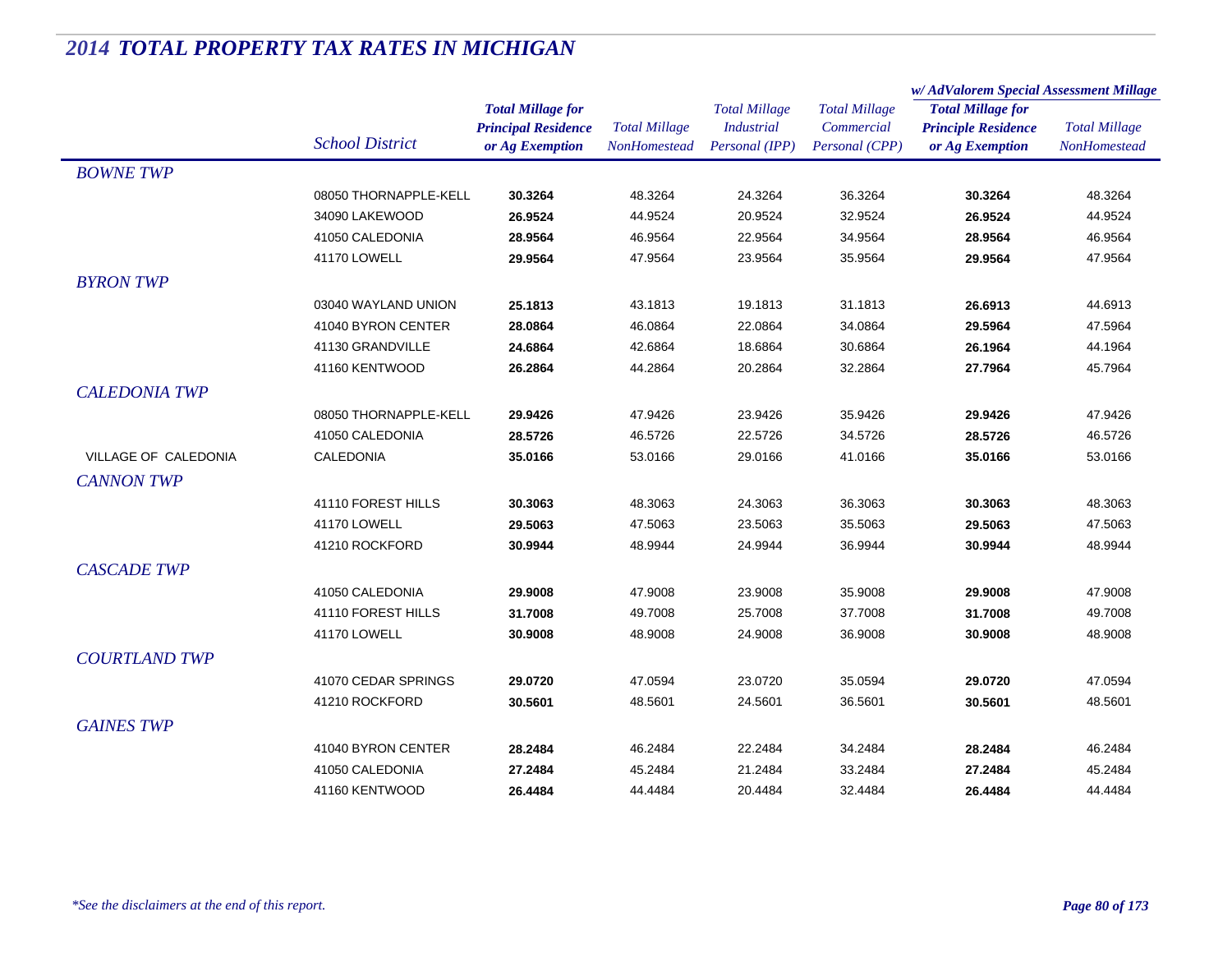|                         |                        | <b>Total Millage for</b>   | <b>Total Millage</b><br><b>NonHomestead</b> | <b>Total Millage</b><br><b>Industrial</b> |                      | w/AdValorem Special Assessment Millage |                                      |
|-------------------------|------------------------|----------------------------|---------------------------------------------|-------------------------------------------|----------------------|----------------------------------------|--------------------------------------|
|                         |                        |                            |                                             |                                           | <b>Total Millage</b> | <b>Total Millage for</b>               | <b>Total Millage</b><br>NonHomestead |
|                         |                        | <b>Principal Residence</b> |                                             |                                           | Commercial           | <b>Principle Residence</b>             |                                      |
|                         | <b>School District</b> | or Ag Exemption            |                                             | Personal (IPP)                            | Personal (CPP)       | or Ag Exemption                        |                                      |
| <b>GRAND RAPIDS TWP</b> |                        |                            |                                             |                                           |                      |                                        |                                      |
|                         | 41025 NORTHVIEW        | 29.9109                    | 47.9109                                     | 23.9109                                   | 35.9109              | 29.9109                                | 47.9109                              |
|                         | 41090 EAST GRAND RAPI  | 33.2449                    | 51.1333                                     | 27.2449                                   | 39.1333              | 33.2449                                | 51.1333                              |
|                         | 41110 FOREST HILLS     | 29.7759                    | 47.7759                                     | 23.7759                                   | 35.7759              | 29.7759                                | 47.7759                              |
| <b>GRATTEN TWP</b>      |                        |                            |                                             |                                           |                      |                                        |                                      |
|                         | 34080 BELDING          | 27.6860                    | 45.686                                      | 21.6860                                   | 33.6860              | 27.6860                                | 45.6860                              |
|                         | 41170 LOWELL           | 29.5100                    | 47.51                                       | 23.5100                                   | 35.5100              | 29.5100                                | 47.5100                              |
|                         | 41210 ROCKFORD         | 30.9981                    | 48.9981                                     | 24.9981                                   | 36.9981              | 30.9981                                | 48.9981                              |
| <b>LOWELL TWP</b>       |                        |                            |                                             |                                           |                      |                                        |                                      |
|                         | 41050 CALEDONIA        | 27.1706                    | 45.1706                                     | 21.1706                                   | 33.1706              | 27.1706                                | 45.1706                              |
|                         | 41170 LOWELL           | 28.1706                    | 46.1706                                     | 22.1706                                   | 34.1706              | 28.1706                                | 46.1706                              |
| <b>NELSON TWP</b>       |                        |                            |                                             |                                           |                      |                                        |                                      |
|                         | 41070 CEDAR SPRINGS    | 29.1344                    | 47.1218                                     | 23.1344                                   | 35.1218              | 29.1344                                | 47.1218                              |
|                         | 59080 TRI COUNTY AREA  | 23.9503                    | 41.9503                                     | 17.9503                                   | 29.9503              | 23.9503                                | 41.9503                              |
| VILLAGE OF SAND LAKE    | TRI COUNTY AREA SCHO   | 43.5764                    | 61.5764                                     | 37.5764                                   | 49.5764              | 43.5764                                | 61.5764                              |
|                         |                        |                            |                                             |                                           |                      |                                        |                                      |
| <b>OAKFIELD TWP</b>     |                        |                            |                                             |                                           |                      |                                        |                                      |
|                         | 34080 BELDING          | 26.3274                    | 44.3274                                     | 20.3274                                   | 32.3274              | 26.3274                                | 44.3274                              |
|                         | 41070 CEDAR SPRINGS    | 28.1514                    | 46.1388                                     | 22.1514                                   | 34.1388              | 28.1514                                | 46.1388                              |
|                         | 41210 ROCKFORD         | 29.6395                    | 47.6395                                     | 23.6395                                   | 35.6395              | 29.6395                                | 47.6395                              |
|                         | 59070 GREENVILLE       | 26.9863                    | 44.9863                                     | 20.9863                                   | 32.9863              | 26.9863                                | 44.9863                              |
| <b>PLAINFIELD TWP</b>   |                        |                            |                                             |                                           |                      |                                        |                                      |
|                         | 41025 NORTHVIEW        | 31.6114                    | 49.6114                                     | 25.6114                                   | 37.6114              | 31.6114                                | 49.6114                              |
|                         | 41080 COMSTOCK PARK    | 33.0368                    | 51.0368                                     | 27.0368                                   | 39.0368              | 33.0368                                | 51.0368                              |
|                         | 41145 KENOWA HILLS     | 26.2264                    | 44.2264                                     | 20.2264                                   | 32.2264              | 26.2264                                | 44.2264                              |
|                         | 41210 ROCKFORD         | 32.1645                    | 50.1645                                     | 26.1645                                   | 38.1645              | 32.1645                                | 50.1645                              |
| <b>SOLON TWP</b>        |                        |                            |                                             |                                           |                      |                                        |                                      |
|                         | 41070 CEDAR SPRINGS    | 27.4209                    | 45.4083                                     | 21.4209                                   | 33.4083              | 27.4209                                | 45.4083                              |
|                         | 41150 KENT CITY        | 28.6709                    | 46.6709                                     | 22.6709                                   | 34.6709              | 28.6709                                | 46.6709                              |
|                         | 59080 TRI COUNTY AREA  | 22.2368                    | 40.2368                                     | 16.2368                                   | 28.2368              | 22.2368                                | 40.2368                              |
|                         | 62050 GRANT            | 22.6492                    | 40.6492                                     | 16.6492                                   | 28.6492              | 22.6492                                | 40.6492                              |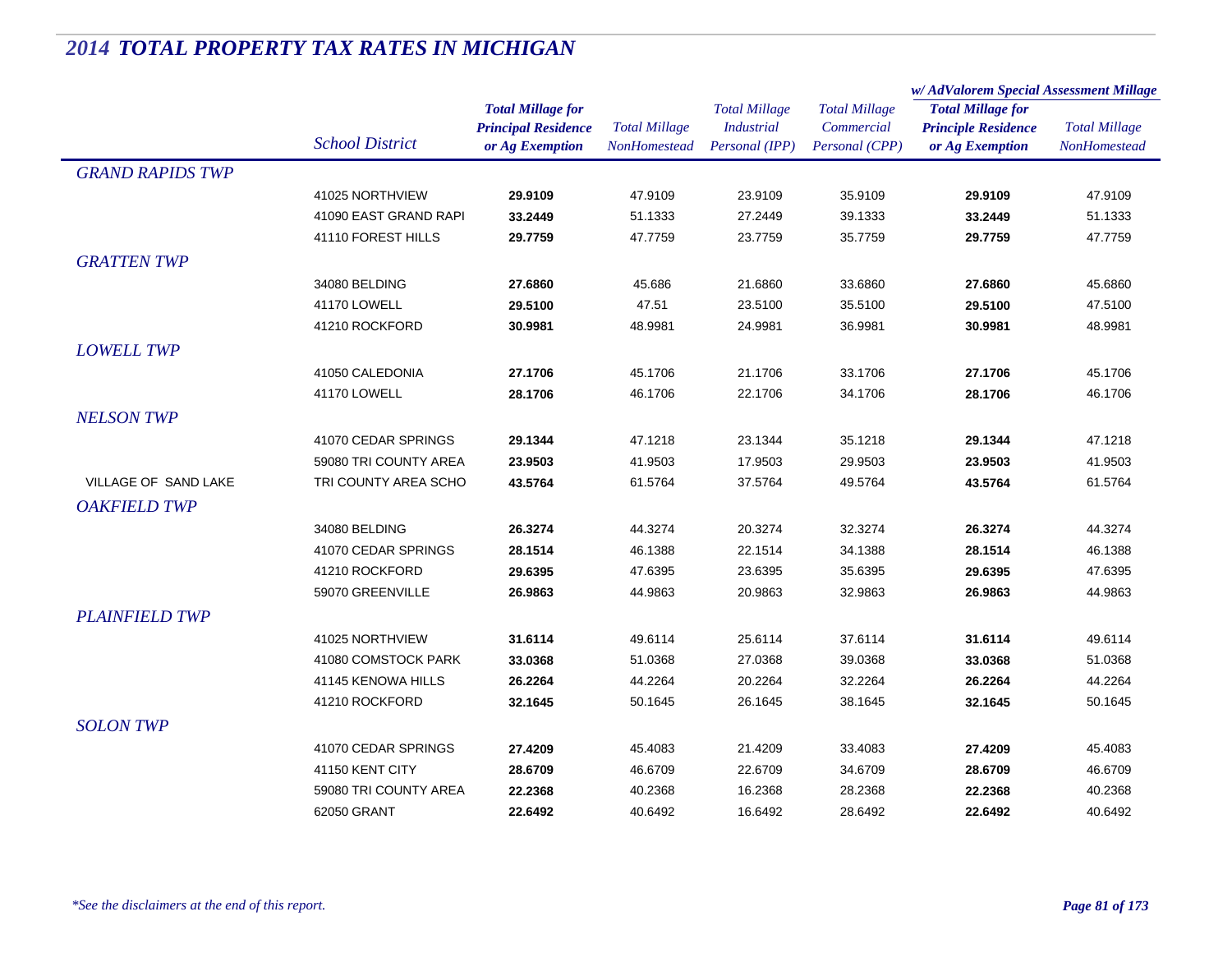|                            |                        |                            |                      | <b>Total Millage</b><br><b>Industrial</b> | <b>Total Millage</b> | w/AdValorem Special Assessment Millage                 |                                             |
|----------------------------|------------------------|----------------------------|----------------------|-------------------------------------------|----------------------|--------------------------------------------------------|---------------------------------------------|
|                            |                        | <b>Total Millage for</b>   |                      |                                           |                      | <b>Total Millage for</b><br><b>Principle Residence</b> | <b>Total Millage</b><br><b>NonHomestead</b> |
|                            |                        | <b>Principal Residence</b> | <b>Total Millage</b> |                                           | Commercial           |                                                        |                                             |
|                            | <b>School District</b> | or Ag Exemption            | NonHomestead         | Personal (IPP)                            | Personal (CPP)       | or Ag Exemption                                        |                                             |
| <b>SPARTA TWP</b>          |                        |                            |                      |                                           |                      |                                                        |                                             |
|                            | 41150 KENT CITY        | 29.0734                    | 47.0734              | 23.0734                                   | 35.0734              | 29.0734                                                | 47.0734                                     |
|                            | 41240 SPARTA           | 26.6286                    | 44.6286              | 20.6286                                   | 32.6286              | 26.6286                                                | 44.6286                                     |
| VILLAGE OF SPARTA          | <b>SPARTA</b>          | 38.6286                    | 56.6286              | 32.6286                                   | 44.6286              | 38.6286                                                | 56.6286                                     |
| <b>SPENCER TWP</b>         |                        |                            |                      |                                           |                      |                                                        |                                             |
|                            | 41070 CEDAR SPRINGS    | 29.2387                    | 47.2261              | 23.2387                                   | 35.2261              | 29.2387                                                | 47.2261                                     |
|                            | 59070 GREENVILLE       | 28.0736                    | 46.0736              | 22.0736                                   | 34.0736              | 28.0736                                                | 46.0736                                     |
|                            | 59090 LAKEVIEW         | 28.9120                    | 46.912               | 22.9120                                   | 34.9120              | 28.9120                                                | 46.9120                                     |
| <b>TYRONE TWP</b>          |                        |                            |                      |                                           |                      |                                                        |                                             |
|                            | 41150 KENT CITY        | 30.6189                    | 48.6189              | 24.6189                                   | 36.6189              | 30.6189                                                | 48.6189                                     |
|                            | 41240 SPARTA           | 28.1741                    | 46.1741              | 22.1741                                   | 34.1741              | 28.1741                                                | 46.1741                                     |
|                            | 62050 GRANT            | 24.5972                    | 42.5972              | 18.5972                                   | 30.5972              | 24.5972                                                | 42.5972                                     |
| VILLAGE OF CASNOVIA        | <b>KENT CITY</b>       | 42.1189                    | 60.1189              | 36.1189                                   | 48.1189              | 42.1189                                                | 60.1189                                     |
| VILLAGE OF KENT CITY       | <b>KENT CITY</b>       | 38.6189                    | 56.6189              | 32.6189                                   | 44.6189              | 38.6189                                                | 56.6189                                     |
| <b>VERGENNES TWP</b>       |                        |                            |                      |                                           |                      |                                                        |                                             |
|                            | 41170 LOWELL           | 28.2436                    | 46.2436              | 22.2436                                   | 34.2436              | 28.2436                                                | 46.2436                                     |
| <b>CEDAR SPRINGS CITY</b>  |                        |                            |                      |                                           |                      |                                                        |                                             |
|                            | 41070 CEDAR SPRINGS    | 42.4178                    | 60.4052              | 36.4178                                   | 48.4052              | 42.4178                                                | 60.4052                                     |
| <b>E GRAND RAPIDS CITY</b> |                        |                            |                      |                                           |                      |                                                        |                                             |
|                            |                        |                            |                      |                                           |                      |                                                        |                                             |
|                            | 41090 EAST GRAND RAPI  | 47.4045                    | 65.2929              | 41.4045                                   | 53.2929              | 47.4045                                                | 65.2929                                     |
| <b>GRAND RAPIDS CITY</b>   |                        |                            |                      |                                           |                      |                                                        |                                             |
|                            | 41010 GRAND RAPIDS     | 32.3182                    | 50.3182              | 26.3182                                   | 38.3182              | 32.3182                                                | 50.3182                                     |
|                            | 41020 GODWIN HEIGHTS   | 33.5182                    | 51.5182              | 27.5182                                   | 39.5182              | 33.5182                                                | 51.5182                                     |
|                            | 41050 CALEDONIA        | 35.7182                    | 53.7182              | 29.7182                                   | 41.7182              | 35.7182                                                | 53.7182                                     |
|                            | 41110 FOREST HILLS     | 37.5182                    | 55.5182              | 31.5182                                   | 43.5182              | 37.5182                                                | 55.5182                                     |
|                            | 41130 GRANDVILLE       | 33.3182                    | 51.3182              | 27.3182                                   | 39.3182              | 33.3182                                                | 51.3182                                     |
|                            | 41145 KENOWA HILLS     | 32.2682                    | 50.2682              | 26.2682                                   | 38.2682              | 32.2682                                                | 50.2682                                     |
|                            | 41160 KENTWOOD         | 34.9182                    | 52.9182              | 28.9182                                   | 40.9182              | 34.9182                                                | 52.9182                                     |
| <b>GRANDVILLE CITY</b>     |                        |                            |                      |                                           |                      |                                                        |                                             |
|                            | 41026 WYOMING          | 37.3964                    | 55.3964              | 31.3964                                   | 43.3964              | 37.3964                                                | 55.3964                                     |
|                            | 41130 GRANDVILLE       | 35.7464                    | 53.7464              | 29.7464                                   | 41.7464              | 35.7464                                                | 53.7464                                     |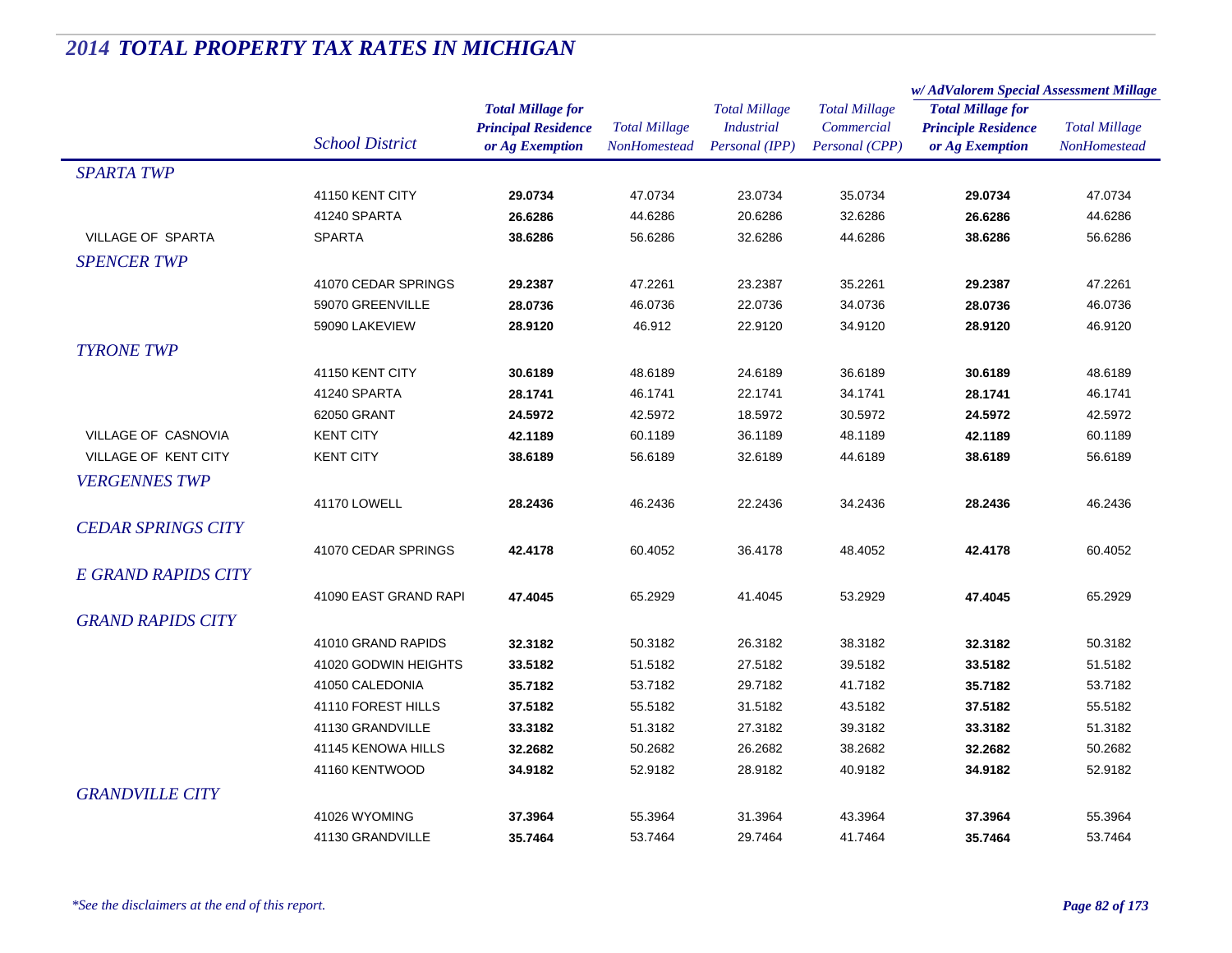|                         |                        |                            |                      | <b>Total Millage</b><br><b>Industrial</b> | <b>Total Millage</b> | w/AdValorem Special Assessment Millage |                      |
|-------------------------|------------------------|----------------------------|----------------------|-------------------------------------------|----------------------|----------------------------------------|----------------------|
|                         |                        | <b>Total Millage for</b>   |                      |                                           |                      | <b>Total Millage for</b>               | <b>Total Millage</b> |
|                         |                        | <b>Principal Residence</b> | <b>Total Millage</b> |                                           | Commercial           | <b>Principle Residence</b>             |                      |
|                         | <b>School District</b> | or Ag Exemption            | NonHomestead         | Personal (IPP)                            | Personal (CPP)       | or Ag Exemption                        | NonHomestead         |
| <b>KENTWOOD CITY</b>    |                        |                            |                      |                                           |                      |                                        |                      |
|                         | 41050 CALEDONIA        | 37.4530                    | 55.453               | 31.4530                                   | 43.4530              | 37.4530                                | 55.4530              |
|                         | 41110 FOREST HILLS     | 39.2530                    | 57.253               | 33.2530                                   | 45.2530              | 39.2530                                | 57.2530              |
|                         | 41140 KELLOGGSVILLE    | 37.7730                    | 55.773               | 31.7730                                   | 43.7730              | 37.7730                                | 55.7730              |
|                         | 41160 KENTWOOD         | 36.6530                    | 54.653               | 30.6530                                   | 42.6530              | 36.6530                                | 54.6530              |
| <b>LOWELL CITY</b>      |                        |                            |                      |                                           |                      |                                        |                      |
|                         | 41170 LOWELL           | 43.3188                    | 61.3188              | 37.3188                                   | 49.3188              | 43.3188                                | 61.3188              |
| <b>ROCKFORD CITY</b>    |                        |                            |                      |                                           |                      |                                        |                      |
|                         | 41210 ROCKFORD         | 39.7645                    | 57.7645              | 33.7645                                   | 45.7645              | 39.7645                                | 57.7645              |
| <b>WALKER CITY</b>      |                        |                            |                      |                                           |                      |                                        |                      |
|                         | 41080 COMSTOCK PARK    | 32.5428                    | 50.5428              | 26.5428                                   | 38.5428              | 32.5428                                | 50.5428              |
|                         | 41130 GRANDVILLE       | 26.7824                    | 44.7824              | 20.7824                                   | 32.7824              | 26.7824                                | 44.7824              |
|                         | 41145 KENOWA HILLS     | 25.7324                    | 43.7324              | 19.7324                                   | 31.7324              | 25.7324                                | 43.7324              |
| <b>WYOMING CITY</b>     |                        |                            |                      |                                           |                      |                                        |                      |
|                         | 41020 GODWIN HEIGHTS   | 37.5537                    | 55.5537              | 31.5537                                   | 43.5537              | 37.5537                                | 55.5537              |
|                         | 41026 WYOMING          | 39.0037                    | 57.0037              | 33.0037                                   | 45.0037              | 39.0037                                | 57.0037              |
|                         | 41040 BYRON CENTER     | 40.7537                    | 58.7537              | 34.7537                                   | 46.7537              | 40.7537                                | 58.7537              |
|                         | 41120 GODFREY LEE      | 45.8713                    | 63.8713              | 39.8713                                   | 51.8713              | 45.8713                                | 63.8713              |
|                         | 41130 GRANDVILLE       | 37.3537                    | 55.3537              | 31.3537                                   | 43.3537              | 37.3537                                | 55.3537              |
|                         | 41140 KELLOGGSVILLE    | 40.0737                    | 58.0737              | 34.0737                                   | 46.0737              | 40.0737                                | 58.0737              |
|                         | 41160 KENTWOOD         | 38.9537                    | 56.9537              | 32.9537                                   | 44.9537              | 38.9537                                | 56.9537              |
| <b>COUNTY: KEWEENAW</b> |                        |                            |                      |                                           |                      |                                        |                      |
| <b>ALLOUEZ TWP</b>      |                        |                            |                      |                                           |                      |                                        |                      |
|                         | 31030 CALUMET          | 23.4521                    | 40.9843              | 17.4521                                   | 28.9843              | 23.4521                                | 40.9843              |
| VILLAGE OF AHMEEK       | <b>CALUMET</b>         | 34.2565                    | 51.7887              | 28.2565                                   | 39.7887              | 34.2565                                | 51.7887              |
| <b>EAGLE HARBOR TWP</b> |                        |                            |                      |                                           |                      |                                        |                      |
|                         | 31030 CALUMET          | 25.4832                    | 43.0154              | 19.4832                                   | 31.0154              | 25.4832                                | 43.0154              |
| <b>GRANT TWP</b>        |                        |                            |                      |                                           |                      |                                        |                      |
|                         | 42030 GRANT TWP.       | 23.5452                    | 28.7452              | 17.5452                                   | 23.5452              | 23.5452                                | 28.7452              |
| <b>HOUGHTON TWP</b>     |                        |                            |                      |                                           |                      |                                        |                      |
|                         | 31030 CALUMET          | 24.4579                    | 41.9901              | 18.4579                                   | 29.9901              | 24.4579                                | 41.9901              |
|                         |                        |                            |                      |                                           |                      |                                        |                      |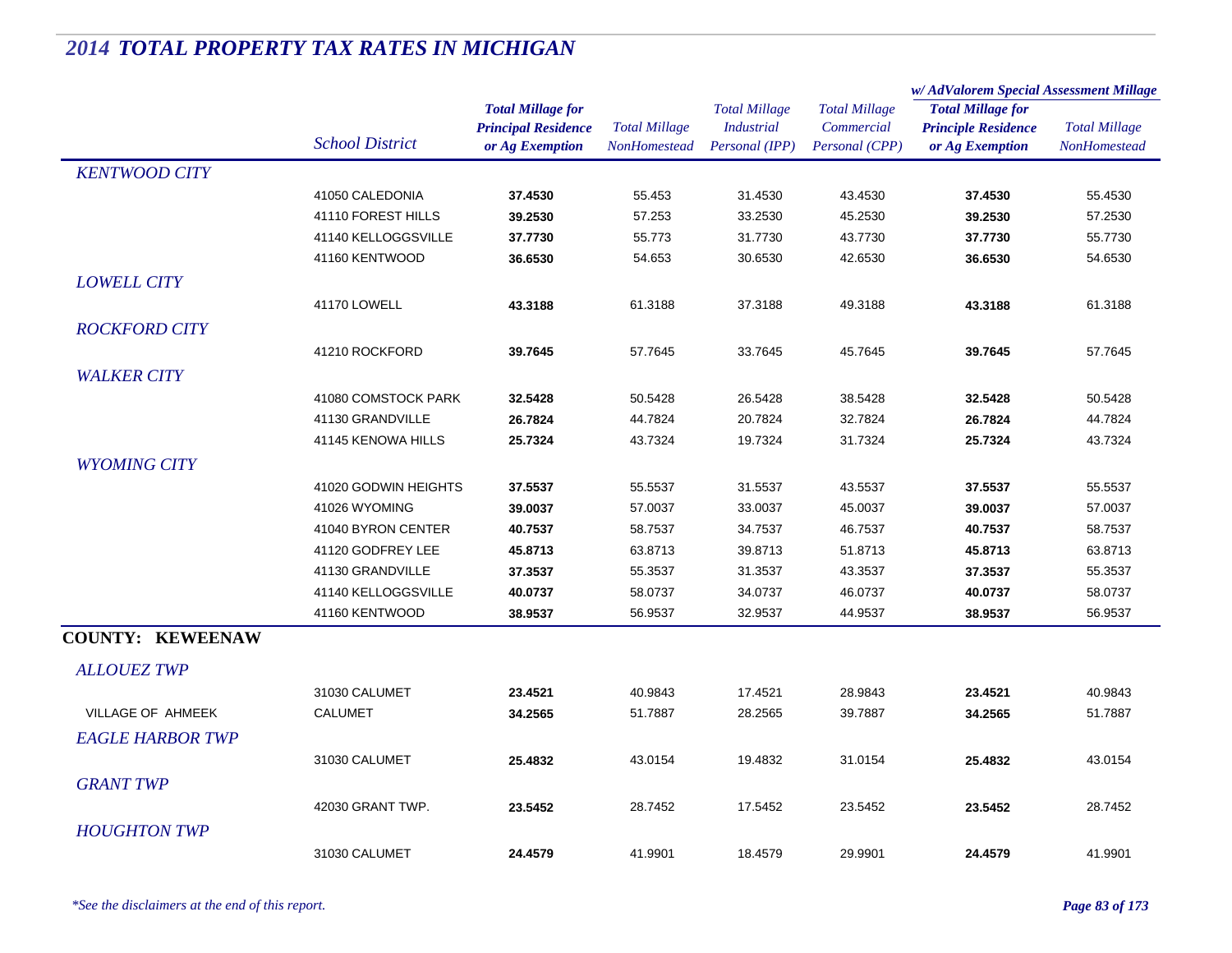|                          |                        |                            | <b>Total Millage</b><br>NonHomestead | <b>Total Millage</b><br><i>Industrial</i> | <b>Total Millage</b> | w/ AdValorem Special Assessment Millage |                      |
|--------------------------|------------------------|----------------------------|--------------------------------------|-------------------------------------------|----------------------|-----------------------------------------|----------------------|
|                          |                        | <b>Total Millage for</b>   |                                      |                                           |                      | <b>Total Millage for</b>                | <b>Total Millage</b> |
|                          |                        | <b>Principal Residence</b> |                                      |                                           | Commercial           | <b>Principle Residence</b>              |                      |
|                          | <b>School District</b> | or Ag Exemption            |                                      | Personal (IPP)                            | Personal (CPP)       | or Ag Exemption                         | <b>NonHomestead</b>  |
| <b>SHERMAN TWP</b>       |                        |                            |                                      |                                           |                      |                                         |                      |
|                          | 31130 LAKE LINDEN-HUBB | 27.4961                    | 45.4961                              | 21.4961                                   | 33.4961              | 27.4961                                 | 45.4961              |
| <b>COUNTY: LAKE</b>      |                        |                            |                                      |                                           |                      |                                         |                      |
| <b>CHASE TWP</b>         |                        |                            |                                      |                                           |                      |                                         |                      |
|                          | 67060 REED CITY        | 29.8892                    | 47.8892                              | 23.8892                                   | 35.8892              | 29.8892                                 | 47.8892              |
| <b>CHERRY VALLEY TWP</b> |                        |                            |                                      |                                           |                      |                                         |                      |
|                          | 43040 BALDWIN          | 27.5663                    | 45.5663                              | 21.5663                                   | 33.5663              | 27.5663                                 | 45.5663              |
| <b>DOVER TWP</b>         |                        |                            |                                      |                                           |                      |                                         |                      |
|                          | 67055 PINE RIVER       | 33.3981                    | 51.3981                              | 27.3981                                   | 39.3981              | 33.3981                                 | 51.3981              |
| <b>EDENTWP</b>           |                        |                            |                                      |                                           |                      |                                         |                      |
|                          | 43040 BALDWIN          | 28.9354                    | 46.9354                              | 22.9354                                   | 34.9354              | 28.9354                                 | 46.9354              |
| <b>ELK TWP</b>           |                        |                            |                                      |                                           |                      |                                         |                      |
|                          | 43040 BALDWIN          | 27.7044                    | 45.7044                              | 21.7044                                   | 33.7044              | 27.7044                                 | 45.7044              |
|                          | 51045 KALEVA NORMAN    | 29.7410                    | 47.741                               | 23.7410                                   | 35.7410              | 29.7410                                 | 47.7410              |
| <b>ELLSWORTH TWP</b>     |                        |                            |                                      |                                           |                      |                                         |                      |
|                          | 67055 PINE RIVER       | 32.4395                    | 50.4395                              | 26.4395                                   | 38.4395              | 32.4395                                 | 50.4395              |
| VILLAGE OF LUTHER        | PINE RIVER             | 43.3906                    | 61.3906                              | 37.3906                                   | 49.3906              | 43.3906                                 | 61.3906              |
| <b>LAKE TWP</b>          |                        |                            |                                      |                                           |                      |                                         |                      |
|                          | 43040 BALDWIN          | 26.7980                    | 44.798                               | 20.7980                                   | 32.7980              | 26.7980                                 | 44.7980              |
|                          | 53010 MASON COUNTY C   | 32.1587                    | 50.1587                              | 26.1587                                   | 38.1587              | 32.1587                                 | 50.1587              |
| <b>NEWKIRK TWP</b>       |                        |                            |                                      |                                           |                      |                                         |                      |
|                          | 43040 BALDWIN          | 29.1403                    | 47.1403                              | 23.1403                                   | 35.1403              | 29.1403                                 | 47.1403              |
|                          | 67055 PINE RIVER       | 32.4395                    | 50.4395                              | 26.4395                                   | 38.4395              | 32.4395                                 | 50.4395              |
|                          | 83010 CADILLAC         | 32.5995                    | 50.5995                              | 26.5995                                   | 38.5995              | 32.5995                                 | 50.5995              |
| VILLAGE OF LUTHER        | PINE RIVER             | 43.3906                    | 61.3906                              | 37.3906                                   | 49.3906              | 43.3906                                 | 61.3906              |
| <b>PEACOCK TWP</b>       |                        |                            |                                      |                                           |                      |                                         |                      |
|                          | 43040 BALDWIN          | 26.9837                    | 44.9837                              | 20.9837                                   | 32.9837              | 26.9837                                 | 44.9837              |
| <b>PINORA TWP</b>        |                        |                            |                                      |                                           |                      |                                         |                      |
|                          | 67055 PINE RIVER       | 28.8509                    | 46.8509                              | 22.8509                                   | 34.8509              | 28.8509                                 | 46.8509              |
|                          | 67060 REED CITY        | 29.1429                    | 47.1429                              | 23.1429                                   | 35.1429              | 29.1429                                 | 47.1429              |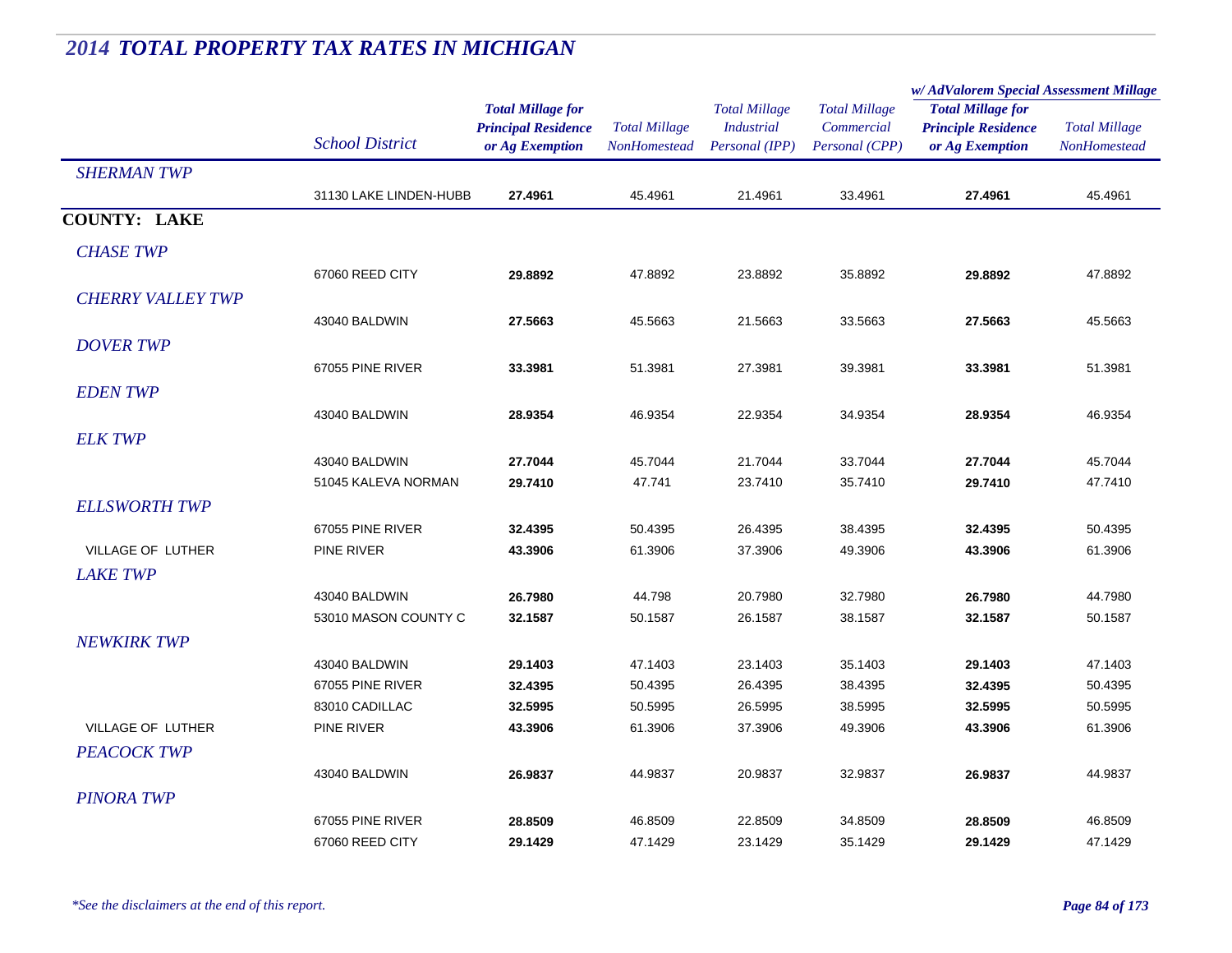|                            |                        |                                               | <b>Total Millage</b><br>NonHomestead | <b>Total Millage</b>                | <b>Total Millage</b><br>Commercial<br>Personal (CPP) | w/ AdValorem Special Assessment Millage       |                                      |
|----------------------------|------------------------|-----------------------------------------------|--------------------------------------|-------------------------------------|------------------------------------------------------|-----------------------------------------------|--------------------------------------|
|                            |                        | <b>Total Millage for</b>                      |                                      |                                     |                                                      | <b>Total Millage for</b>                      | <b>Total Millage</b><br>NonHomestead |
|                            | <b>School District</b> | <b>Principal Residence</b><br>or Ag Exemption |                                      | <b>Industrial</b><br>Personal (IPP) |                                                      | <b>Principle Residence</b><br>or Ag Exemption |                                      |
|                            |                        |                                               |                                      |                                     |                                                      |                                               |                                      |
| <b>PLEASANT PLAINS TWP</b> |                        |                                               |                                      |                                     |                                                      |                                               |                                      |
|                            | 43040 BALDWIN          | 28.9233                                       | 46.9233                              | 22.9233                             | 34.9233                                              | 28.9233                                       | 46.9233                              |
| VILLAGE OF BALDWIN         | <b>BALDWIN</b>         | 42.7403                                       | 60.7403                              | 36.7403                             | 48.7403                                              | 42.7403                                       | 60.7403                              |
| <b>SAUBLE TWP</b>          |                        |                                               |                                      |                                     |                                                      |                                               |                                      |
|                            | 43040 BALDWIN          | 28.9301                                       | 46.9301                              | 22.9301                             | 34.9301                                              | 28.9301                                       | 46.9301                              |
|                            | 53020 MASON COUNTY E   | 34.1208                                       | 52.1208                              | 28.1208                             | 40.1208                                              | 34.1208                                       | 52.1208                              |
| <b>SWEETWATER TWP</b>      |                        |                                               |                                      |                                     |                                                      |                                               |                                      |
|                            | 43040 BALDWIN          | 26.6071                                       | 44.6071                              | 20.6071                             | 32.6071                                              | 26.6071                                       | 44.6071                              |
|                            | 53010 MASON COUNTY C   | 31.9678                                       | 49.9678                              | 25.9678                             | 37.9678                                              | 31.9678                                       | 49.9678                              |
|                            | 53020 MASON COUNTY E   | 31.7978                                       | 49.7978                              | 25.7978                             | 37.7978                                              | 31.7978                                       | 49.7978                              |
| <b>WEBBER TWP</b>          |                        |                                               |                                      |                                     |                                                      |                                               |                                      |
|                            | 43040 BALDWIN          |                                               | 48.5134                              | 24.5134                             | 36.5134                                              |                                               | 48.5134                              |
| VILLAGE OF BALDWIN         | <b>BALDWIN</b>         | 30.5134<br>44.7965                            | 62.7965                              | 38.7965                             | 50.7965                                              | 30.5134<br>44.7965                            | 62.7965                              |
|                            |                        |                                               |                                      |                                     |                                                      |                                               |                                      |
| YATES TWP                  |                        |                                               |                                      |                                     |                                                      |                                               |                                      |
|                            | 43040 BALDWIN          | 32.3133                                       | 50.3133                              | 26.3133                             | 38.3133                                              | 32.3133                                       | 50.3133                              |
| <b>COUNTY: LAPEER</b>      |                        |                                               |                                      |                                     |                                                      |                                               |                                      |
| <b>ALMONT TWP</b>          |                        |                                               |                                      |                                     |                                                      |                                               |                                      |
|                            | 44020 ALMONT           | 27.2107                                       | 44.7481                              | 21.2107                             | 32.7481                                              | 29.3307                                       | 46.8681                              |
|                            | 44050 DRYDEN           | 21.1107                                       | 39.1107                              | 15.1107                             | 27.1107                                              | 23.2307                                       | 41.2307                              |
|                            | 44060 IMLAY CITY       | 24.7607                                       | 42.7607                              | 18.7607                             | 30.7607                                              | 26.8807                                       | 44.8807                              |
| VILLAGE OF ALMONT          | <b>ALMONT</b>          | 44.5527                                       | 62.0901                              | 38.5527                             | 50.0901                                              | 44.5527                                       | 62.0901                              |
| <b>ARCADIA TWP</b>         |                        |                                               |                                      |                                     |                                                      |                                               |                                      |
|                            | 44010 LAPEER           | 19.4553                                       | 37.4553                              | 13.4553                             | 25.4553                                              | 19.4553                                       | 37.4553                              |
|                            | 44060 IMLAY CITY       | 23.4553                                       | 41.4553                              | 17.4553                             | 29.4553                                              | 23.4553                                       | 41.4553                              |
|                            | 44090 NORTH BRANCH     | 24.2853                                       | 42.2853                              | 18.2853                             | 30.2853                                              | 24.2853                                       | 42.2853                              |
|                            |                        |                                               |                                      |                                     |                                                      |                                               |                                      |
| <b>ATTICA TWP</b>          |                        |                                               |                                      |                                     |                                                      |                                               |                                      |
|                            | 44010 LAPEER           | 21.5176                                       | 39.5176                              | 15.5176                             | 27.5176                                              | 21.5176                                       | 39.5176                              |
|                            | 44050 DRYDEN           | 21.8676                                       | 39.8676                              | 15.8676                             | 27.8676                                              | 21.8676                                       | 39.8676                              |
|                            | 44060 IMLAY CITY       | 25.5176                                       | 43.5176                              | 19.5176                             | 31.5176                                              | 25.5176                                       | 43.5176                              |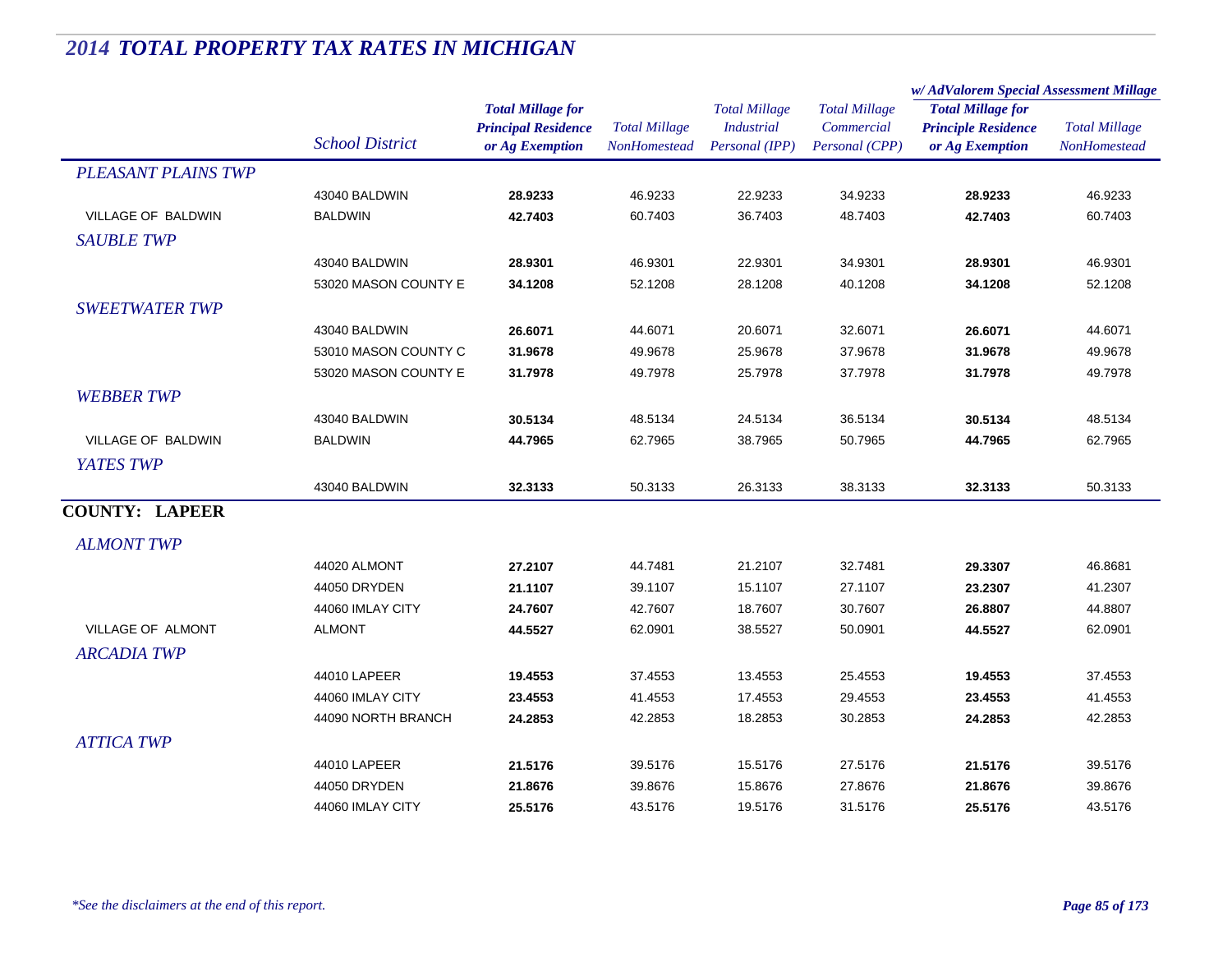|                       |                        |                                                                           |                                      |                                                             |                                                      | w/AdValorem Special Assessment Millage                                    |                                      |
|-----------------------|------------------------|---------------------------------------------------------------------------|--------------------------------------|-------------------------------------------------------------|------------------------------------------------------|---------------------------------------------------------------------------|--------------------------------------|
|                       | <b>School District</b> | <b>Total Millage for</b><br><b>Principal Residence</b><br>or Ag Exemption | <b>Total Millage</b><br>NonHomestead | <b>Total Millage</b><br><b>Industrial</b><br>Personal (IPP) | <b>Total Millage</b><br>Commercial<br>Personal (CPP) | <b>Total Millage for</b><br><b>Principle Residence</b><br>or Ag Exemption | <b>Total Millage</b><br>NonHomestead |
| <b>BURLINGTON TWP</b> |                        |                                                                           |                                      |                                                             |                                                      |                                                                           |                                      |
|                       | 44090 NORTH BRANCH     | 24.4631                                                                   | 42.4631                              | 18.4631                                                     | 30.4631                                              | 24.4631                                                                   | 42.4631                              |
|                       | 76140 MARLETTE         | 17.5587                                                                   | 35.5587                              | 11.5587                                                     | 23.5587                                              | 17.5587                                                                   | 35.5587                              |
|                       | 79080 KINGSTON         | 23.5645                                                                   | 41.5645                              | 17.5645                                                     | 29.5645                                              | 23.5645                                                                   | 41.5645                              |
|                       | 79090 MAYVILLE         | 23.3445                                                                   | 41.3445                              | 17.3445                                                     | 29.3445                                              | 23.3445                                                                   | 41.3445                              |
| VILLAGE OF CLIFFORD   | <b>MARLETTE</b>        | 36.3682                                                                   | 54.3682                              | 30.3682                                                     | 42.3682                                              | 36.3682                                                                   | 54.3682                              |
| <b>BURNSIDE TWP</b>   |                        |                                                                           |                                      |                                                             |                                                      |                                                                           |                                      |
|                       | 44090 NORTH BRANCH     | 24.4295                                                                   | 42.4295                              | 18.4295                                                     | 30.4295                                              | 24.4295                                                                   | 42.4295                              |
|                       | 76060 BROWN CITY       | 23.2251                                                                   | 41.2251                              | 17.2251                                                     | 29.2251                                              | 23.2251                                                                   | 41.2251                              |
|                       | 76140 MARLETTE         | 17.5251                                                                   | 35.5251                              | 11.5251                                                     | 23.5251                                              | 17.5251                                                                   | 35.5251                              |
| <b>DEERFIELD TWP</b>  |                        |                                                                           |                                      |                                                             |                                                      |                                                                           |                                      |
|                       | 25280 LAKEVILLE        | 24.4853                                                                   | 42.4853                              | 18.4853                                                     | 30.4853                                              | 24.4853                                                                   | 42.4853                              |
|                       | 44010 LAPEER           | 19.6611                                                                   | 37.6611                              | 13.6611                                                     | 25.6611                                              | 19.6611                                                                   | 37.6611                              |
|                       | 44090 NORTH BRANCH     | 24.4911                                                                   | 42.4911                              | 18.4911                                                     | 30.4911                                              | 24.4911                                                                   | 42.4911                              |
| <b>DRYDENTWP</b>      |                        |                                                                           |                                      |                                                             |                                                      |                                                                           |                                      |
|                       | 44010 LAPEER           | 21.8630                                                                   | 39.863                               | 15.8630                                                     | 27.8630                                              | 21.8630                                                                   | 39.8630                              |
|                       | 44020 ALMONT           | 28.3130                                                                   | 45.8504                              | 22.3130                                                     | 33.8504                                              | 28.3130                                                                   | 45.8504                              |
|                       | 44050 DRYDEN           | 22.2130                                                                   | 40.213                               | 16.2130                                                     | 28.2130                                              | 22.2130                                                                   | 40.2130                              |
|                       | 44221 TR-ALMONT/DRYDE  | 26.6930                                                                   | 44.693                               | 20.6930                                                     | 32.6930                                              | 26.6930                                                                   | 44.6930                              |
|                       | 63110 OXFORD           | 28.7869                                                                   | 46.7815                              | 22.7869                                                     | 34.7815                                              | 28.7869                                                                   | 46.7815                              |
| VILLAGE OF DRYDEN     | <b>DRYDEN</b>          | 34.0240                                                                   | 52.024                               | 28.0240                                                     | 40.0240                                              | 34.0240                                                                   | 52.0240                              |
| <b>ELBA TWP</b>       |                        |                                                                           |                                      |                                                             |                                                      |                                                                           |                                      |
|                       | 25140 DAVISON          | 25.7824                                                                   | 43.7824                              | 19.7824                                                     | 31.7824                                              | 25.7824                                                                   | 43.7824                              |
|                       | 44010 LAPEER           | 21.1766                                                                   | 39.1766                              | 15.1766                                                     | 27.1766                                              | 21.1766                                                                   | 39.1766                              |
| <b>GOODLAND TWP</b>   |                        |                                                                           |                                      |                                                             |                                                      |                                                                           |                                      |
|                       | 44060 IMLAY CITY       | 23.4698                                                                   | 41.4698                              | 17.4698                                                     | 29.4698                                              | 23.4698                                                                   | 41.4698                              |
|                       | 44090 NORTH BRANCH     | 24.2998                                                                   | 42.2998                              | 18.2998                                                     | 30.2998                                              | 24.2998                                                                   | 42.2998                              |
|                       | 76060 BROWN CITY       | 23.0954                                                                   | 41.0954                              | 17.0954                                                     | 29.0954                                              | 23.0954                                                                   | 41.0954                              |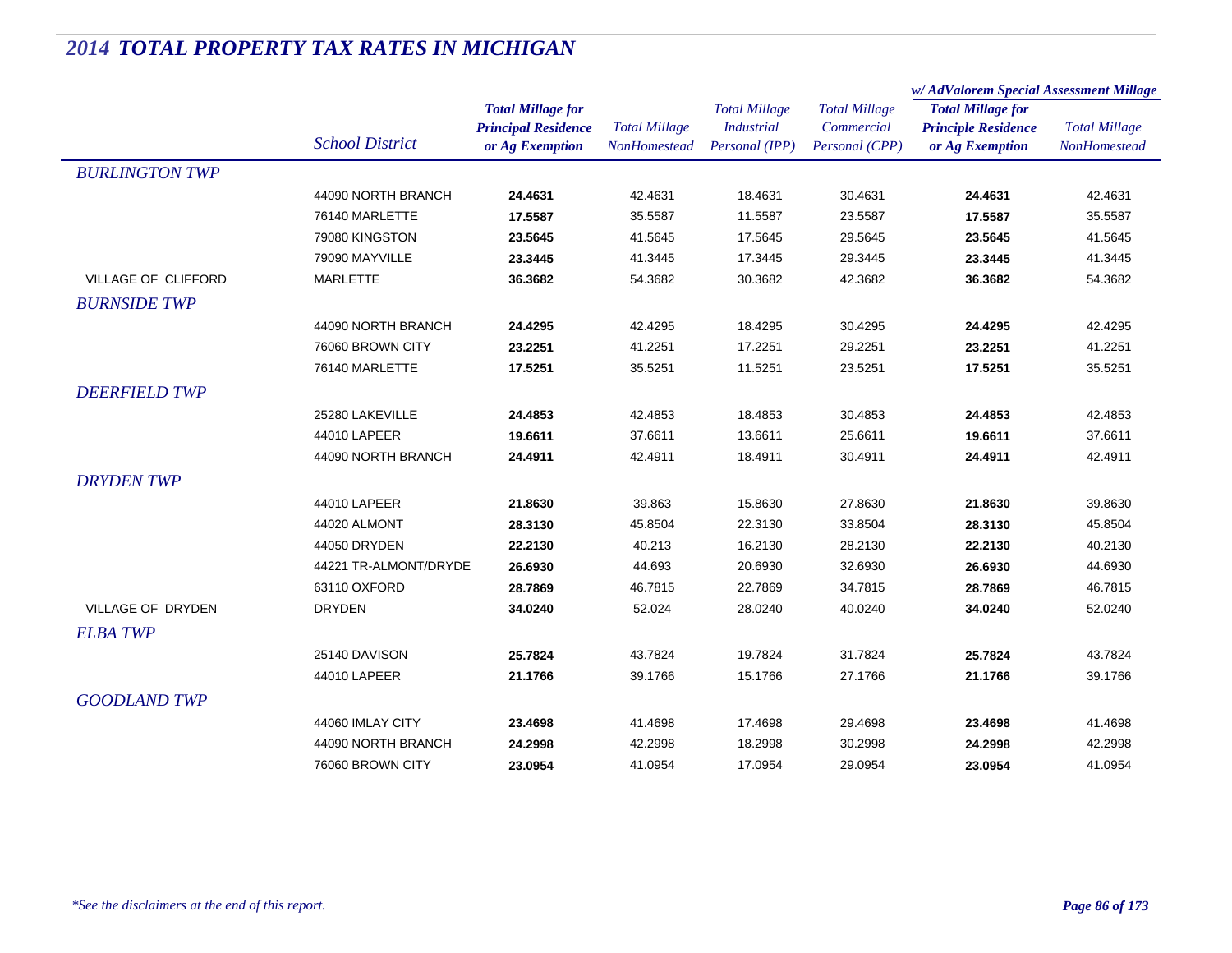|                                 |                        |                                               |                                             | <b>Total Millage</b>                | <b>Total Millage</b>         | w/AdValorem Special Assessment Millage        |                                      |
|---------------------------------|------------------------|-----------------------------------------------|---------------------------------------------|-------------------------------------|------------------------------|-----------------------------------------------|--------------------------------------|
|                                 |                        | <b>Total Millage for</b>                      |                                             |                                     |                              | <b>Total Millage for</b>                      |                                      |
|                                 | <b>School District</b> | <b>Principal Residence</b><br>or Ag Exemption | <b>Total Millage</b><br><b>NonHomestead</b> | <b>Industrial</b><br>Personal (IPP) | Commercial<br>Personal (CPP) | <b>Principle Residence</b><br>or Ag Exemption | <b>Total Millage</b><br>NonHomestead |
| <b>HADLEY TWP</b>               |                        |                                               |                                             |                                     |                              |                                               |                                      |
|                                 | 25050 GOODRICH         | 28.2796                                       | 46.2796                                     | 22.2796                             | 34.2796                      | 28.2796                                       | 46.2796                              |
|                                 | 44010 LAPEER           | 20.0654                                       | 38.0654                                     | 14.0654                             | 26.0654                      | 20.0654                                       | 38.0654                              |
|                                 | 44026 TR-LAPEER/GOODR  | 26.5154                                       | 44.0528                                     | 20.5154                             | 32.0528                      | 26.5154                                       | 44.0528                              |
|                                 | 63110 OXFORD           | 26.9893                                       | 44.9839                                     | 20.9893                             | 32.9839                      | 26.9893                                       | 44.9839                              |
|                                 | 63180 BRANDON          | 28.7493                                       | 46.6989                                     | 22.7493                             | 34.6989                      | 28.7493                                       | 46.6989                              |
| <b>IMLAY TWP</b>                |                        |                                               |                                             |                                     |                              |                                               |                                      |
|                                 | 44020 ALMONT           | 26.5394                                       | 44.0768                                     | 20.5394                             | 32.0768                      | 26.5394                                       | 44.0768                              |
|                                 | 44060 IMLAY CITY       | 24.0894                                       | 42.0894                                     | 18.0894                             | 30.0894                      | 24.0894                                       | 42.0894                              |
|                                 | 74040 CAPAC            | 24.0786                                       | 42.0786                                     | 18.0786                             | 30.0786                      | 24.0786                                       | 42.0786                              |
| <b>LAPEER TWP</b>               |                        |                                               |                                             |                                     |                              |                                               |                                      |
|                                 | 44010 LAPEER           | 19.9053                                       | 37.9053                                     | 13.9053                             | 25.9053                      | 19.9053                                       | 37.9053                              |
| <b>MARATHON TWP</b>             |                        |                                               |                                             |                                     |                              |                                               |                                      |
|                                 | 25280 LAKEVILLE        | 24.2581                                       | 42.2581                                     | 18.2581                             | 30.2581                      | 24.2581                                       | 42.2581                              |
|                                 | 44090 NORTH BRANCH     | 24.2639                                       | 42.2639                                     | 18.2639                             | 30.2639                      | 24.2639                                       | 42.2639                              |
| <b>VILLAGE OF COLUMBIAVILLE</b> | LAKEVILLE              | 38.3822                                       | 56.3822                                     | 32.3822                             | 44.3822                      | 38.3822                                       | 56.3822                              |
| VILLAGE OF OTTER LAKE           | LAKEVILLE              | 36.9624                                       | 54.9624                                     | 30.9624                             | 42.9624                      | 36.9624                                       | 54.9624                              |
| <b>MAYFIELD TWP</b>             |                        |                                               |                                             |                                     |                              |                                               |                                      |
|                                 | 44010 LAPEER           | 19.8534                                       | 37.8534                                     | 13.8534                             | 25.8534                      | 19.8534                                       | 37.8534                              |
| <b>METAMORA TWP</b>             |                        |                                               |                                             |                                     |                              |                                               |                                      |
|                                 | 44010 LAPEER           | 22.5436                                       | 40.5436                                     | 16.5436                             | 28.5436                      | 22.5436                                       | 40.5436                              |
|                                 | 44050 DRYDEN           | 22.8936                                       | 40.8936                                     | 16.8936                             | 28.8936                      | 22.8936                                       | 40.8936                              |
|                                 | 63110 OXFORD           | 29.4675                                       | 47.4621                                     | 23.4675                             | 35.4621                      | 29.4675                                       | 47.4621                              |
| <b>VILLAGE OF METAMORA</b>      | LAPEER                 | 33.0147                                       | 51.0147                                     | 27.0147                             | 39.0147                      | 33.0147                                       | 51.0147                              |
| <b>NORTH BRANCH TWP</b>         |                        |                                               |                                             |                                     |                              |                                               |                                      |
|                                 | 44010 LAPEER           | 21.6526                                       | 39.6526                                     | 15.6526                             | 27.6526                      | 21.6526                                       | 39.6526                              |
|                                 | 44090 NORTH BRANCH     | 26.4826                                       | 44.4826                                     | 20.4826                             | 32.4826                      | 26.4826                                       | 44.4826                              |
|                                 | 76060 BROWN CITY       | 25.2782                                       | 43.2782                                     | 19.2782                             | 31.2782                      | 25.2782                                       | 43.2782                              |
| <b>VILLAGE OF NORTH BRANCH</b>  | <b>NORTH BRANCH</b>    | 41.1309                                       | 59.1309                                     | 35.1309                             | 47.1309                      | 41.1309                                       | 59.1309                              |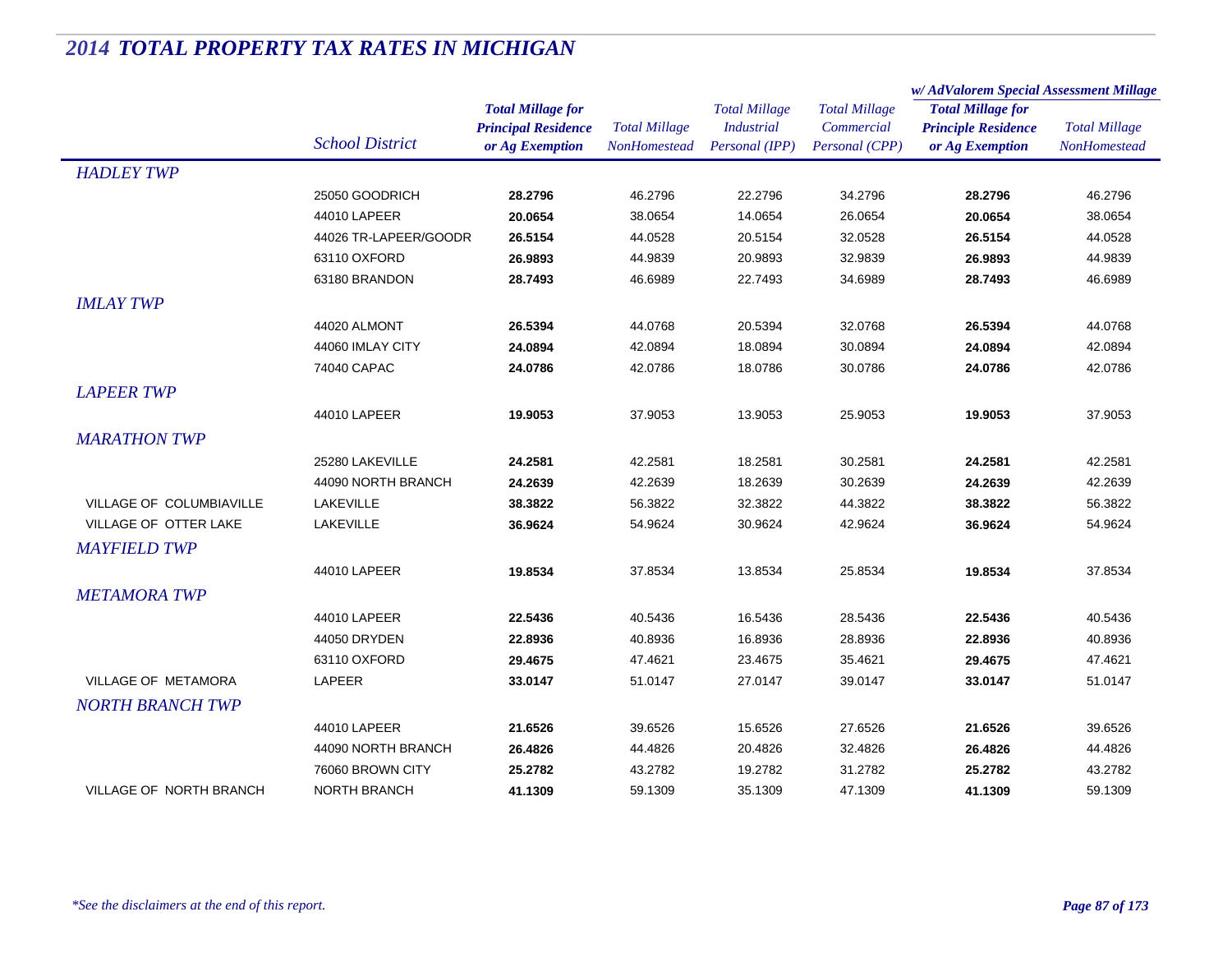|                         |                        | <b>Total Millage for</b><br><b>Principal Residence</b> | <b>Total Millage</b><br>NonHomestead | <b>Total Millage</b><br><i>Industrial</i> | <b>Total Millage</b><br>Commercial | w/AdValorem Special Assessment Millage                 |                      |
|-------------------------|------------------------|--------------------------------------------------------|--------------------------------------|-------------------------------------------|------------------------------------|--------------------------------------------------------|----------------------|
|                         |                        |                                                        |                                      |                                           |                                    | <b>Total Millage for</b><br><b>Principle Residence</b> | <b>Total Millage</b> |
|                         | <b>School District</b> | or Ag Exemption                                        |                                      | Personal (IPP)                            | Personal (CPP)                     | or Ag Exemption                                        | NonHomestead         |
| <b>OREGON TWP</b>       |                        |                                                        |                                      |                                           |                                    |                                                        |                      |
|                         | 25140 DAVISON          | 24.3777                                                | 42.3777                              | 18.3777                                   | 30.3777                            | 24.3777                                                | 42.3777              |
|                         | 25280 LAKEVILLE        | 24.5961                                                | 42.5961                              | 18.5961                                   | 30.5961                            | 24.5961                                                | 42.5961              |
|                         | 44010 LAPEER           | 19.7719                                                | 37.7719                              | 13.7719                                   | 25.7719                            | 19.7719                                                | 37.7719              |
| <b>RICH TWP</b>         |                        |                                                        |                                      |                                           |                                    |                                                        |                      |
|                         | 44090 NORTH BRANCH     | 27.4125                                                | 45.4125                              | 21.4125                                   | 33.4125                            | 27.4125                                                | 45.4125              |
|                         | 79090 MAYVILLE         | 26.2939                                                | 44.2939                              | 20.2939                                   | 32.2939                            | 26.2939                                                | 44.2939              |
| <b>BROWN CITY CITY</b>  |                        |                                                        |                                      |                                           |                                    |                                                        |                      |
|                         | 76060 BROWN CITY       | 38.8970                                                | 56.897                               | 32.8970                                   | 44.8970                            | 38.8970                                                | 56.8970              |
| <b>IMLAY CITY CITY</b>  |                        |                                                        |                                      |                                           |                                    |                                                        |                      |
|                         | 44060 IMLAY CITY       | 41.8694                                                | 59.8694                              | 35.8694                                   | 47.8694                            | 41.8694                                                | 59.8694              |
| <b>LAPEER CITY</b>      |                        |                                                        |                                      |                                           |                                    |                                                        |                      |
|                         | 44010 LAPEER           | 28.0981                                                | 46.0981                              | 22.0981                                   | 34.0981                            | 28.0981                                                | 46.0981              |
| <b>COUNTY: LEELANAU</b> |                        |                                                        |                                      |                                           |                                    |                                                        |                      |
|                         |                        |                                                        |                                      |                                           |                                    |                                                        |                      |
| <b>BINGHAM TWP</b>      |                        |                                                        |                                      |                                           |                                    |                                                        |                      |
|                         | 45050 SUTTONS BAY      | 21.0893                                                | 39.0893                              | 15.0893                                   | 27.0893                            | 21.0893                                                | 39.0893              |
| <b>CENTERVILLE TWP</b>  |                        |                                                        |                                      |                                           |                                    |                                                        |                      |
|                         | 45010 GLEN LAKE        | 16.1758                                                | 31.2454                              | 10.1758                                   | 19.2454                            | 16.1758                                                | 31.2454              |
|                         | 45020 LELAND           | 17.1858                                                | 28.0871                              | 11.1858                                   | 17.1858                            | 17.1858                                                | 28.0871              |
| <b>CLEVELAND TWP</b>    |                        |                                                        |                                      |                                           |                                    |                                                        |                      |
|                         | 45010 GLEN LAKE        | 15.9163                                                | 30.9859                              | 9.9163                                    | 18.9859                            | 15.9163                                                | 30.9859              |
|                         | 45020 LELAND           | 16.9263                                                | 27.8276                              | 10.9263                                   | 16.9263                            | 16.9263                                                | 27.8276              |
| <b>ELMWOOD TWP</b>      |                        |                                                        |                                      |                                           |                                    |                                                        |                      |
|                         | 28010 TRAVERSE CITY    | 17.3526                                                | 35.3526                              | 11.3526                                   | 23.3526                            | 17.3526                                                | 35.3526              |
|                         | 45050 SUTTONS BAY      | 18.5926                                                | 36.5926                              | 12.5926                                   | 24.5926                            | 18.5926                                                | 36.5926              |
| <b>EMPIRE TWP</b>       |                        |                                                        |                                      |                                           |                                    |                                                        |                      |
|                         | 45010 GLEN LAKE        | 19.4829                                                | 34.5525                              | 13.4829                                   | 22.5525                            | 19.4829                                                | 34.5525              |
| VILLAGE OF EMPIRE       | <b>GLEN LAKE</b>       | 26.0351                                                | 41.1047                              | 20.0351                                   | 29.1047                            | 26.0351                                                | 41.1047              |
| <b>GLEN ARBOR TWP</b>   |                        |                                                        |                                      |                                           |                                    |                                                        |                      |
|                         | 45010 GLEN LAKE        | 15.7922                                                | 30.8618                              | 9.7922                                    | 18.8618                            | 17.9622                                                | 33.0318              |
|                         |                        |                                                        |                                      |                                           |                                    |                                                        |                      |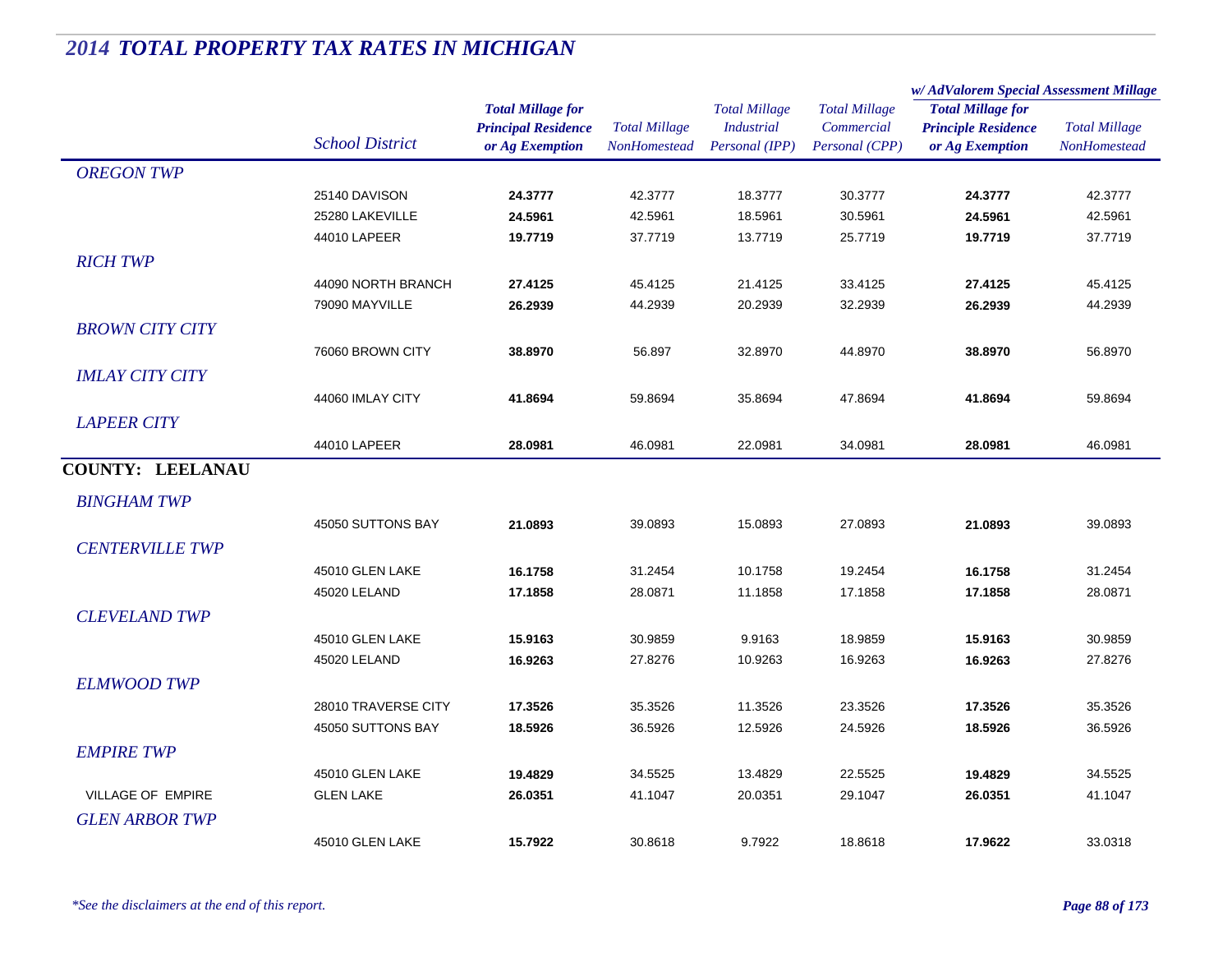|                               |                                 |                            | <b>Total Millage</b><br><b>NonHomestead</b> | <b>Total Millage</b><br><b>Industrial</b> | <b>Total Millage</b> | w/ AdValorem Special Assessment Millage |                      |
|-------------------------------|---------------------------------|----------------------------|---------------------------------------------|-------------------------------------------|----------------------|-----------------------------------------|----------------------|
|                               |                                 | <b>Total Millage for</b>   |                                             |                                           |                      | <b>Total Millage for</b>                |                      |
|                               |                                 | <b>Principal Residence</b> |                                             |                                           | Commercial           | <b>Principle Residence</b>              | <b>Total Millage</b> |
|                               | <b>School District</b>          | or Ag Exemption            |                                             | Personal (IPP)                            | Personal (CPP)       | or Ag Exemption                         | <b>NonHomestead</b>  |
| <b>KASSON TWP</b>             |                                 |                            |                                             |                                           |                      |                                         |                      |
|                               | 45010 GLEN LAKE                 | 16.4411                    | 31.5107                                     | 10.4411                                   | 19.5107              | 16.4411                                 | 31.5107              |
| <b>LEELANAU TWP</b>           |                                 |                            |                                             |                                           |                      |                                         |                      |
|                               | 45020 LELAND                    | 19.4009                    | 30.3022                                     | 13.4009                                   | 19.4009              | 19.4009                                 | 30.3022              |
|                               | 45040 NORTHPORT                 | 18.3809                    | 31.7689                                     | 12.3809                                   | 19.7689              | 18.3809                                 | 31.7689              |
|                               | 45050 SUTTONS BAY               | 21.4809                    | 39.4809                                     | 15.4809                                   | 27.4809              | 21.4809                                 | 39.4809              |
| <b>VILLAGE OF NORTHPORT</b>   | <b>NORTHPORT</b>                | 26.8809                    | 40.2689                                     | 20.8809                                   | 28.2689              | 26.8809                                 | 40.2689              |
| <b>LELAND TWP</b>             |                                 |                            |                                             |                                           |                      |                                         |                      |
|                               | 45020 LELAND                    | 18.5178                    | 29.4191                                     | 12.5178                                   | 18.5178              | 18.5178                                 | 29.4191              |
|                               | 45050 SUTTONS BAY               | 20.5978                    | 38.5978                                     | 14.5978                                   | 26.5978              | 20.5978                                 | 38.5978              |
| <b>SOLON TWP</b>              |                                 |                            |                                             |                                           |                      |                                         |                      |
|                               | 28010 TRAVERSE CITY             | 18.2962                    | 36.2962                                     | 12.2962                                   | 24.2962              | 18.2962                                 | 36.2962              |
|                               | 45010 GLEN LAKE                 | 16.4462                    | 31.5158                                     | 10.4462                                   | 19.5158              | 16.4462                                 | 31.5158              |
| <b>SUTTONS BAY TWP</b>        |                                 |                            |                                             |                                           |                      |                                         |                      |
|                               |                                 |                            |                                             |                                           |                      |                                         |                      |
|                               | 45020 LELAND<br>45040 NORTHPORT | 19.0967<br>18.0767         | 29.998<br>31.4647                           | 13.0967<br>12.0767                        | 19.0967<br>19.4647   | 19.0967                                 | 29.9980<br>31.4647   |
|                               | 45050 SUTTONS BAY               | 21.1767                    | 39.1767                                     | 15.1767                                   | 27.1767              | 18.0767<br>21.1767                      | 39.1767              |
| <b>VILLAGE OF SUTTONS BAY</b> | <b>SUTTONS BAY</b>              | 30.5006                    | 48.5006                                     | 24.5006                                   |                      | 30.5006                                 | 48.5006              |
|                               |                                 |                            |                                             |                                           | 36.5006              |                                         |                      |
| <b>TRAVERSE CITY CITY</b>     |                                 |                            |                                             |                                           |                      |                                         |                      |
|                               | 28010 TRAVERSE CITY             | 31.6272                    | 49.6272                                     | 25.6272                                   | 37.6272              | 31.6272                                 | 49.6272              |
| <b>COUNTY: LENAWEE</b>        |                                 |                            |                                             |                                           |                      |                                         |                      |
| <b>ADRIAN TWP</b>             |                                 |                            |                                             |                                           |                      |                                         |                      |
|                               | 46010 ADRIAN                    | 26.4450                    | 44.445                                      | 20.4450                                   | 32.4450              | 26.4450                                 | 44.4450              |
|                               | 46090 MADISON                   | 24.2950                    | 42.295                                      | 18.2950                                   | 30.2950              | 24.2950                                 | 42.2950              |
|                               | 46110 ONSTED                    | 25.2850                    | 43.285                                      | 19.2850                                   | 31.2850              | 25.2850                                 | 43.2850              |
|                               | 46140 TECUMSEH                  | 29.7450                    | 47.745                                      | 23.7450                                   | 35.7450              | 29.7450                                 | 47.7450              |
| <b>BLISSFIELD TWP</b>         |                                 |                            |                                             |                                           |                      |                                         |                      |
|                               | 46040 BLISSFIELD                | 24.7926                    | 42.7926                                     | 18.7926                                   | 30.7926              | 24.7926                                 | 42.7926              |
|                               | 46070 BRITTON DEERFIEL          | 25.2426                    | 43.2426                                     | 19.2426                                   | 31.2426              | 25.2426                                 | 43.2426              |
| <b>VILLAGE OF BLISSFIELD</b>  | <b>BLISSFIELD</b>               | 39.0141                    | 57.0141                                     | 33.0141                                   | 45.0141              | 39.0141                                 | 57.0141              |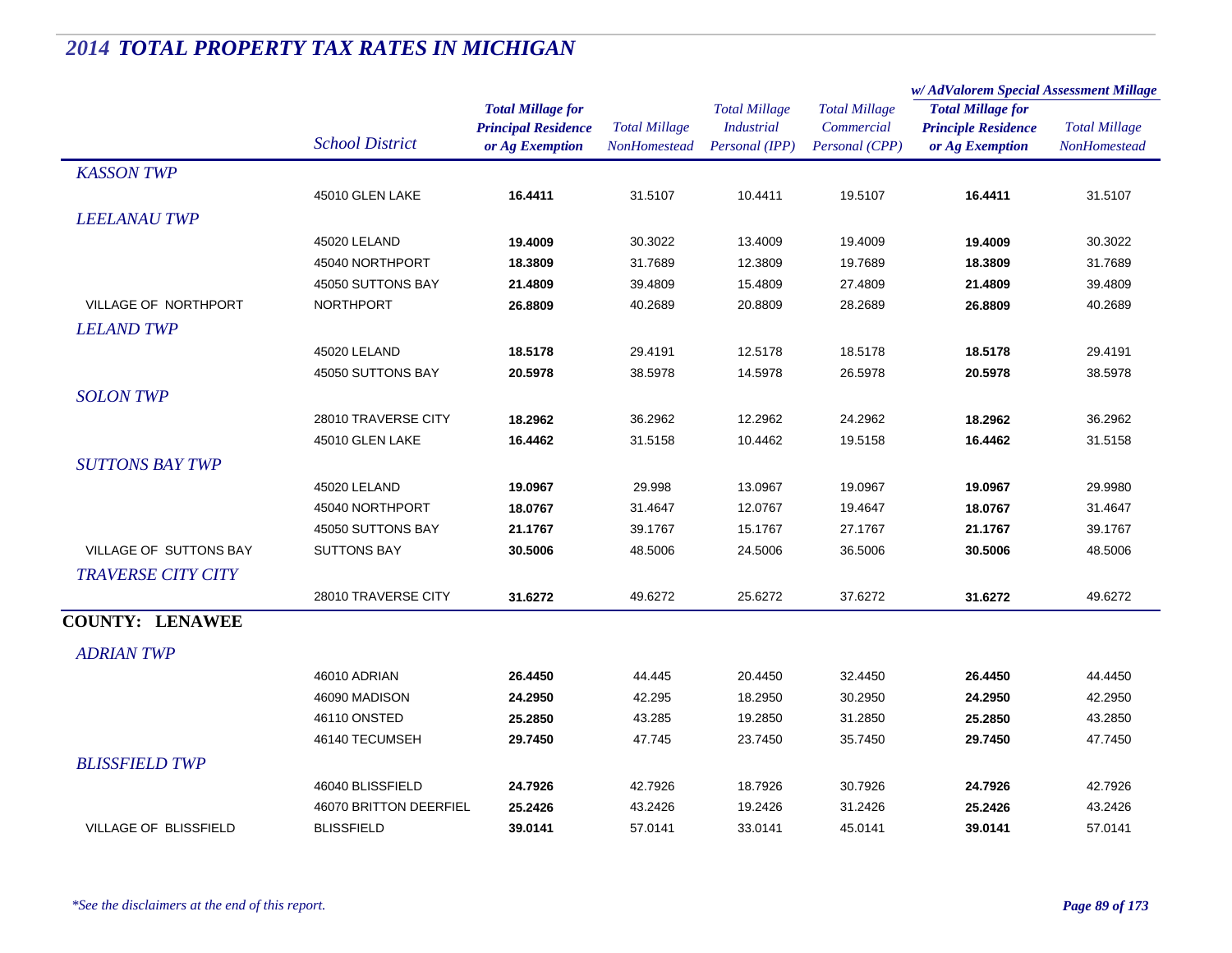|                           |                        |                            |                      | <b>Total Millage</b> | <b>Total Millage</b> | w/AdValorem Special Assessment Millage |                                      |
|---------------------------|------------------------|----------------------------|----------------------|----------------------|----------------------|----------------------------------------|--------------------------------------|
|                           |                        | <b>Total Millage for</b>   |                      |                      |                      | <b>Total Millage for</b>               | <b>Total Millage</b><br>NonHomestead |
|                           |                        | <b>Principal Residence</b> | <b>Total Millage</b> | <b>Industrial</b>    | Commercial           | <b>Principle Residence</b>             |                                      |
|                           | <b>School District</b> | or Ag Exemption            | <b>NonHomestead</b>  | Personal (IPP)       | Personal (CPP)       | or Ag Exemption                        |                                      |
| <b>CAMBRIDGE TWP</b>      |                        |                            |                      |                      |                      |                                        |                                      |
|                           | 38040 COLUMBIA         | 26.2741                    | 44.2741              | 20.2741              | 32.2741              | 26.2741                                | 44.2741                              |
|                           | 46110 ONSTED           | 25.4937                    | 43.4937              | 19.4937              | 31.4937              | 25.4937                                | 43.4937                              |
| <b>VILLAGE OF ONSTED</b>  | ONSTED                 | 34.4937                    | 52.4937              | 28.4937              | 40.4937              | 34.4937                                | 52.4937                              |
| <b>CLINTON TWP</b>        |                        |                            |                      |                      |                      |                                        |                                      |
|                           | 46060 CLINTON          | 27.2695                    | 45.2695              | 21.2695              | 33.2695              | 27.2695                                | 45.2695                              |
|                           | 46140 TECUMSEH         | 31.1695                    | 49.1695              | 25.1695              | 37.1695              | 31.1695                                | 49.1695                              |
| <b>VILLAGE OF CLINTON</b> | <b>CLINTON</b>         | 36.8495                    | 54.8495              | 30.8495              | 42.8495              | 36.8495                                | 54.8495                              |
| <b>DEERFIELD TWP</b>      |                        |                            |                      |                      |                      |                                        |                                      |
|                           | 46040 BLISSFIELD       | 27.1291                    | 45.1291              | 21.1291              | 33.1291              | 27.1291                                | 45.1291                              |
|                           | 46070 BRITTON DEERFIEL | 27.5791                    | 45.5791              | 21.5791              | 33.5791              | 27.5791                                | 45.5791                              |
| VILLAGE OF DEERFIELD      | <b>DEERFIELD</b>       | 38.9604                    | 56.9604              | 32.9604              | 44.9604              | 38.9604                                | 56.9604                              |
| <b>DOVER TWP</b>          |                        |                            |                      |                      |                      |                                        |                                      |
|                           | 46010 ADRIAN           | 28.4681                    | 46.4681              | 22.4681              | 34.4681              | 28.4681                                | 46.4681                              |
|                           | 46080 HUDSON           | 28.5581                    | 46.5581              | 22.5581              | 34.5581              | 28.5581                                | 46.5581                              |
|                           | 46100 MORENCI          | 31.2881                    | 49.2881              | 25.2881              | 37.2881              | 31.2881                                | 49.2881                              |
|                           | 46110 ONSTED           | 27.3081                    | 45.3081              | 21.3081              | 33.3081              | 27.3081                                | 45.3081                              |
|                           | 46130 SAND CREEK       | 28.5835                    | 46.5835              | 22.5835              | 34.5835              | 28.5835                                | 46.5835                              |
| VILLAGE OF CLAYTON        | <b>HUDSON</b>          | 37.6536                    | 55.6536              | 31.6536              | 43.6536              | 37.6536                                | 55.6536                              |
| <b>FAIRFIELD TWP</b>      |                        |                            |                      |                      |                      |                                        |                                      |
|                           | 46100 MORENCI          | 31.8979                    | 49.8979              | 25.8979              | 37.8979              | 31.8979                                | 49.8979                              |
|                           | 46130 SAND CREEK       | 29.1933                    | 47.1933              | 23.1933              | 35.1933              | 29.1933                                | 47.1933                              |
| <b>FRANKLIN TWP</b>       |                        |                            |                      |                      |                      |                                        |                                      |
|                           | 46010 ADRIAN           | 25.4327                    | 43.4327              | 19.4327              | 31.4327              | 27.9327                                | 45.9327                              |
|                           | 46060 CLINTON          | 24.0827                    | 42.0827              | 18.0827              | 30.0827              | 26.5827                                | 44.5827                              |
|                           | 46110 ONSTED           | 24.2727                    | 42.2727              | 18.2727              | 30.2727              | 26.7727                                | 44.7727                              |
|                           | 46140 TECUMSEH         | 28.7327                    | 46.7327              | 22.7327              | 34.7327              | 31.2327                                | 49.2327                              |
| <b>HUDSON TWP</b>         |                        |                            |                      |                      |                      |                                        |                                      |
|                           | 46080 HUDSON           | 29.6391                    | 47.6391              | 23.6391              | 35.6391              | 29.6391                                | 47.6391                              |
|                           | 46100 MORENCI          | 31.7691                    | 49.7691              | 25.7691              | 37.7691              | 31.7691                                | 49.7691                              |
| <b>VILLAGE OF CLAYTON</b> | <b>HUDSON</b>          | 38.7346                    | 56.7346              | 32.7346              | 44.7346              | 38.7346                                | 56.7346                              |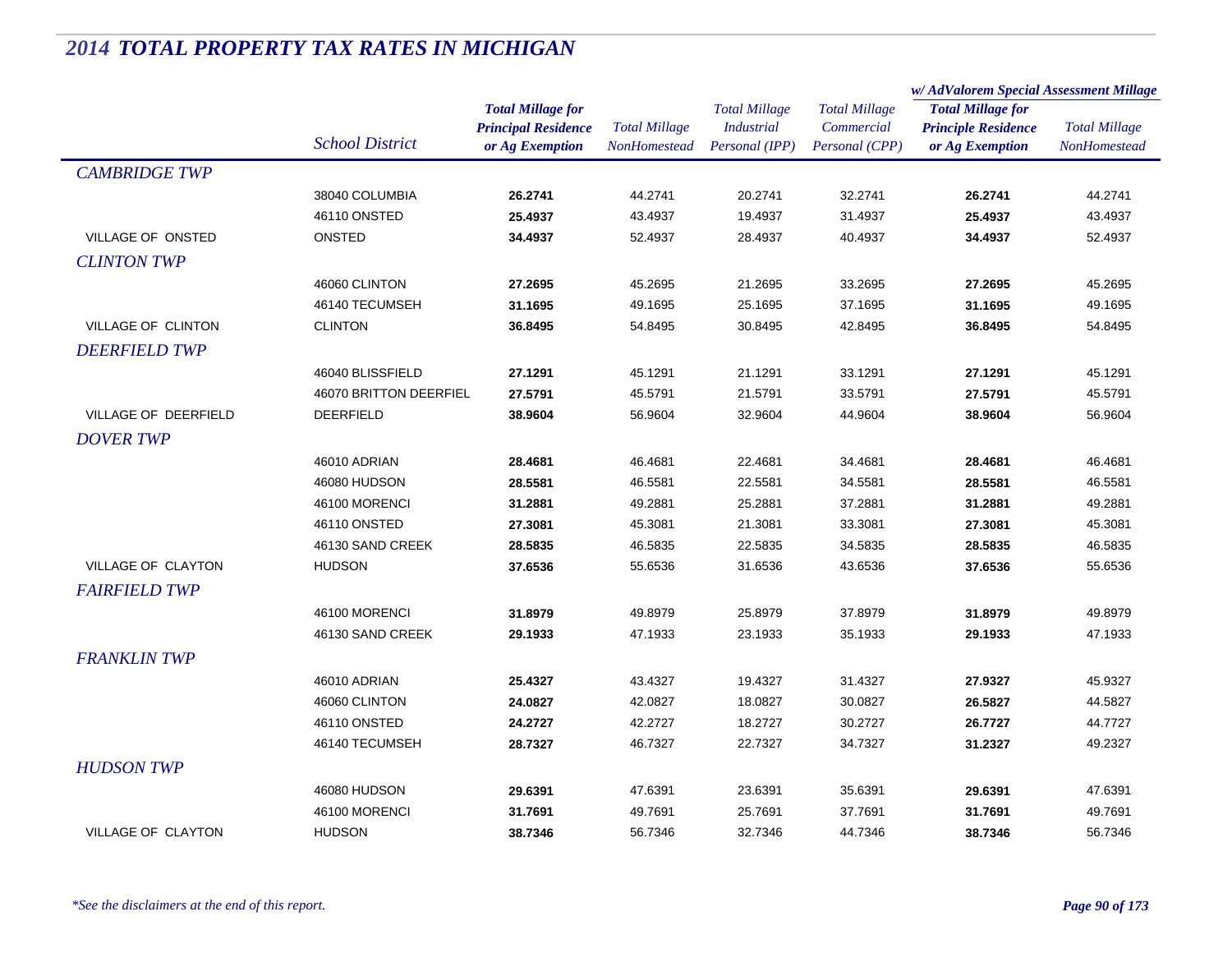|                           |                        |                            | <b>Total Millage</b> | <b>Total Millage</b> | <b>Total Millage</b> | w/AdValorem Special Assessment Millage                 |                      |
|---------------------------|------------------------|----------------------------|----------------------|----------------------|----------------------|--------------------------------------------------------|----------------------|
|                           |                        | <b>Total Millage for</b>   |                      |                      |                      | <b>Total Millage for</b><br><b>Principle Residence</b> | <b>Total Millage</b> |
|                           | <b>School District</b> | <b>Principal Residence</b> |                      | <b>Industrial</b>    | Commercial           |                                                        |                      |
|                           |                        | or Ag Exemption            | <b>NonHomestead</b>  | Personal (IPP)       | Personal (CPP)       | or Ag Exemption                                        | <b>NonHomestead</b>  |
| <b>MACON TWP</b>          |                        |                            |                      |                      |                      |                                                        |                      |
|                           | 46050 BRITTON DEERFIEL | 26.4910                    | 44.491               | 20.4910              | 32.4910              | 26.4910                                                | 44.4910              |
|                           | 46060 CLINTON          | 26.3410                    | 44.341               | 20.3410              | 32.3410              | 26.3410                                                | 44.3410              |
|                           | 46140 TECUMSEH         | 30.9910                    | 48.991               | 24.9910              | 36.9910              | 30.9910                                                | 48.9910              |
| <b>MADISON TWP</b>        |                        |                            |                      |                      |                      |                                                        |                      |
|                           | 46010 ADRIAN           | 28.8178                    | 46.8178              | 22.8178              | 34.8178              | 28.8178                                                | 46.8178              |
|                           | 46090 MADISON          | 26.6678                    | 44.6678              | 20.6678              | 32.6678              | 26.6678                                                | 44.6678              |
|                           | 46130 SAND CREEK       | 28.9332                    | 46.9332              | 22.9332              | 34.9332              | 28.9332                                                | 46.9332              |
| <b>MEDINA TWP</b>         |                        |                            |                      |                      |                      |                                                        |                      |
|                           | 30080 WALDRON          | 21.8525                    | 39.8525              | 15.8525              | 27.8525              | 21.8525                                                | 39.8525              |
|                           | 46080 HUDSON           | 29.5629                    | 47.5629              | 23.5629              | 35.5629              | 29.5629                                                | 47.5629              |
|                           | 46100 MORENCI          | 31.6929                    | 49.6929              | 25.6929              | 37.6929              | 31.6929                                                | 49.6929              |
|                           |                        |                            |                      |                      |                      |                                                        |                      |
| <b>OGDENTWP</b>           |                        |                            |                      |                      |                      |                                                        |                      |
|                           | 46040 BLISSFIELD       | 24.8470                    | 42.847               | 18.8470              | 30.8470              | 24.8470                                                | 42.8470              |
|                           | 46130 SAND CREEK       | 28.1124                    | 46.1124              | 22.1124              | 34.1124              | 28.1124                                                | 46.1124              |
| <b>PALMYRA TWP</b>        |                        |                            |                      |                      |                      |                                                        |                      |
|                           | 46010 ADRIAN           | 27.6183                    | 45.6183              | 21.6183              | 33.6183              | 27.6183                                                | 45.6183              |
|                           | 46040 BLISSFIELD       | 23.8683                    | 41.8683              | 17.8683              | 29.8683              | 23.8683                                                | 41.8683              |
|                           | 46090 MADISON          | 25.4683                    | 43.4683              | 19.4683              | 31.4683              | 25.4683                                                | 43.4683              |
|                           | 46130 SAND CREEK       | 27.7337                    | 45.7337              | 21.7337              | 33.7337              | 27.7337                                                | 45.7337              |
| VILLAGE OF BLISSFIELD     | <b>BLISSFIELD</b>      | 38.0898                    | 56.0898              | 32.0898              | 44.0898              | 38.0898                                                | 56.0898              |
| <b>RAISIN TWP</b>         |                        |                            |                      |                      |                      |                                                        |                      |
|                           | 46010 ADRIAN           | 28.1473                    | 46.1473              | 22.1473              | 34.1473              | 28.1473                                                | 46.1473              |
|                           | 46040 BLISSFIELD       | 24.9973                    | 42.9973              | 18.9973              | 30.9973              | 24.9973                                                | 42.9973              |
|                           | 46050 BRITTON DEERFIEL | 26.9473                    | 44.9473              | 20.9473              | 32.9473              | 26.9473                                                | 44.9473              |
|                           | 46140 TECUMSEH         | 31.4473                    | 49.4473              | 25.4473              | 37.4473              | 31.4473                                                | 49.4473              |
| <b>RIDGEWAY TWP</b>       |                        |                            |                      |                      |                      |                                                        |                      |
|                           | 46040 BLISSFIELD       | 26.8935                    | 44.8935              | 20.8935              | 32.8935              | 26.8935                                                | 44.8935              |
|                           | 46050 BRITTON DEERFIEL | 28.8435                    | 46.8435              | 22.8435              | 34.8435              | 28.8435                                                | 46.8435              |
|                           | 46070 BRITTON DEERFIEL | 27.3435                    | 45.3435              | 21.3435              | 33.3435              | 27.3435                                                | 45.3435              |
|                           | 46140 TECUMSEH         | 33.3435                    | 51.3435              | 27.3435              | 39.3435              | 33.3435                                                | 51.3435              |
|                           | 58050 DUNDEE           | 28.1180                    | 46.118               | 22.1180              | 34.1180              | 28.1180                                                | 46.1180              |
| <b>VILLAGE OF BRITTON</b> | <b>BRITTON MACON</b>   | 38.3621                    | 56.3621              | 32.3621              | 44.3621              | 38.3621                                                | 56.3621              |
|                           |                        |                            |                      |                      |                      |                                                        |                      |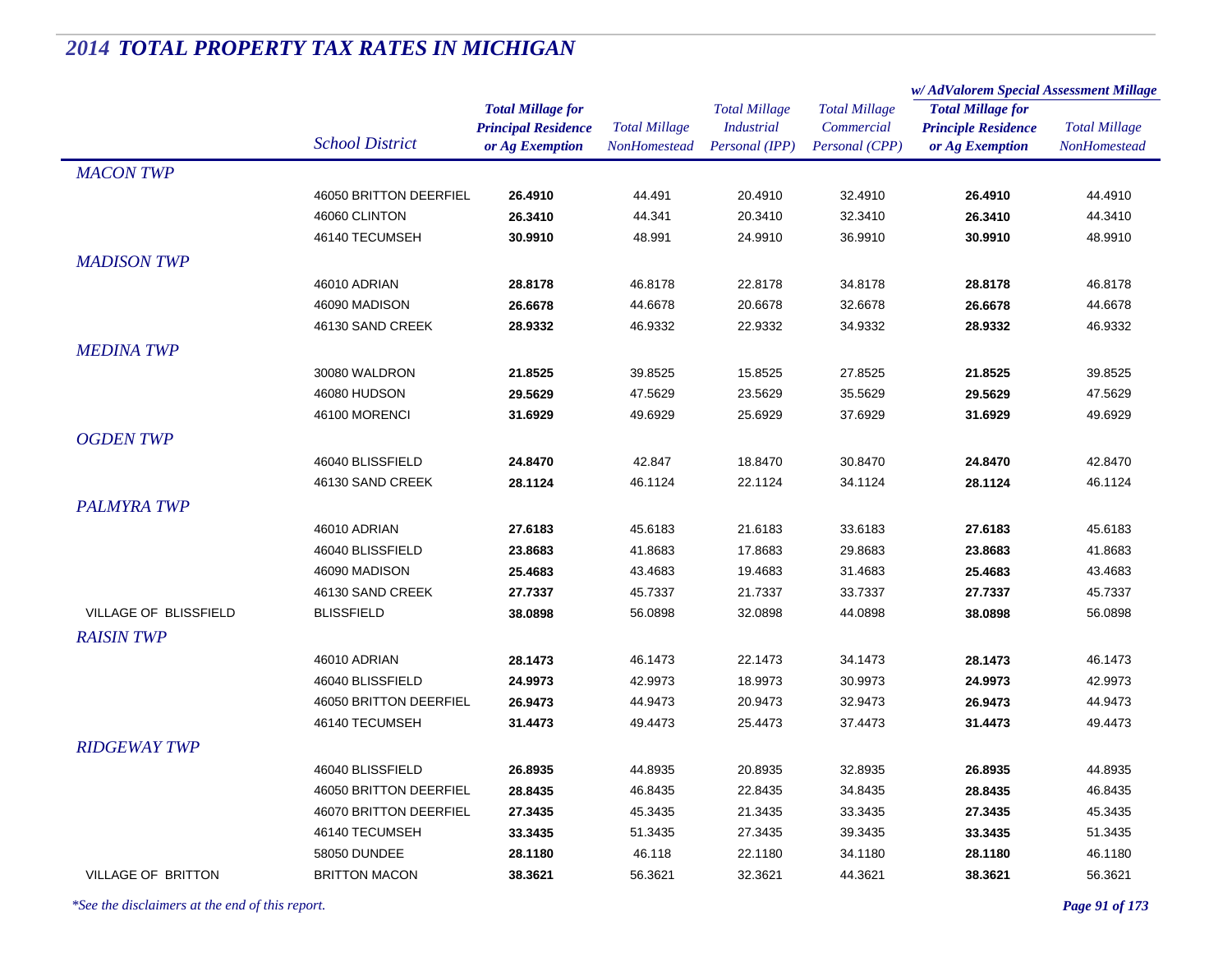|                        |                        |                            | <b>Total Millage</b> | <b>Total Millage</b> | <b>Total Millage</b><br>Commercial | w/AdValorem Special Assessment Millage |                      |
|------------------------|------------------------|----------------------------|----------------------|----------------------|------------------------------------|----------------------------------------|----------------------|
|                        |                        | <b>Total Millage for</b>   |                      |                      |                                    | <b>Total Millage for</b>               | <b>Total Millage</b> |
|                        | <b>School District</b> | <b>Principal Residence</b> |                      | <b>Industrial</b>    |                                    | <b>Principle Residence</b>             |                      |
|                        |                        | or Ag Exemption            | NonHomestead         | Personal (IPP)       | Personal (CPP)                     | or Ag Exemption                        | NonHomestead         |
| <b>RIGA TWP</b>        |                        |                            |                      |                      |                                    |                                        |                      |
|                        | 46040 BLISSFIELD       | 25.7793                    | 43.7793              | 19.7793              | 31.7793                            | 25.7793                                | 43.7793              |
|                        | 58110 WHITEFORD AGR.   | 25.6038                    | 43.6038              | 19.6038              | 31.6038                            | 25.6038                                | 43.6038              |
| VILLAGE OF BLISSFIELD  | <b>BLISSFIELD</b>      | 40.0008                    | 58.0008              | 34.0008              | 46.0008                            | 40.0008                                | 58.0008              |
| <b>ROLLIN TWP</b>      |                        |                            |                      |                      |                                    |                                        |                      |
|                        | 46020 ADDISON          | 24.2141                    | 42.2141              | 18.2141              | 30.2141                            | 24.2141                                | 42.2141              |
|                        | 46080 HUDSON           | 26.2541                    | 44.2541              | 20.2541              | 32.2541                            | 26.2541                                | 44.2541              |
|                        | 46110 ONSTED           | 25.0041                    | 43.0041              | 19.0041              | 31.0041                            | 25.0041                                | 43.0041              |
| VILLAGE OF ADDISON     | <b>ADDISON</b>         | 34.0167                    | 52.0167              | 28.0167              | 40.0167                            | 34.0167                                | 52.0167              |
| <b>ROME TWP</b>        |                        |                            |                      |                      |                                    |                                        |                      |
|                        | 46010 ADRIAN           | 27.0650                    | 45.065               | 21.0650              | 33.0650                            | 27.0650                                | 45.0650              |
|                        | 46110 ONSTED           | 25.9050                    | 43.905               | 19.9050              | 31.9050                            | 25.9050                                | 43.9050              |
| <b>SENECA TWP</b>      |                        |                            |                      |                      |                                    |                                        |                      |
|                        | 46100 MORENCI          | 29.7764                    | 47.7764              | 23.7764              | 35.7764                            | 29.7764                                | 47.7764              |
|                        | 46130 SAND CREEK       | 27.0718                    | 45.0718              | 21.0718              | 33.0718                            | 27.0718                                | 45.0718              |
| <b>TECUMSEH TWP</b>    |                        |                            |                      |                      |                                    |                                        |                      |
|                        | 46060 CLINTON          | 24.3424                    | 42.3424              | 18.3424              | 30.3424                            | 24.3424                                | 42.3424              |
|                        | 46140 TECUMSEH         | 28.9924                    | 46.9924              | 22.9924              | 34.9924                            | 28.9924                                | 46.9924              |
| <b>WOODSTOCK TWP</b>   |                        |                            |                      |                      |                                    |                                        |                      |
|                        | 38040 COLUMBIA         | 26.6987                    | 44.6987              | 20.6987              | 32.6987                            | 26.6987                                | 44.6987              |
|                        | 46020 ADDISON          | 25.1283                    | 43.1283              | 19.1283              | 31.1283                            | 25.1283                                | 43.1283              |
|                        | 46110 ONSTED           | 25.9183                    | 43.9183              | 19.9183              | 31.9183                            | 25.9183                                | 43.9183              |
| VILLAGE OF ADDISON     | <b>ADDISON</b>         | 34.9309                    | 52.9309              | 28.9309              | 40.9309                            | 34.9309                                | 52.9309              |
| VILLAGE OF CEMENT CITY | <b>COLUMBIA</b>        | 36.7387                    | 54.7387              | 30.7387              | 42.7387                            | 36.7387                                | 54.7387              |
| <b>ADRIAN CITY</b>     |                        |                            |                      |                      |                                    |                                        |                      |
|                        | 46010 ADRIAN           | 39.6963                    | 57.6963              | 33.6963              | 45.6963                            | 39.6963                                | 57.6963              |
|                        | 46090 MADISON          | 37.5463                    | 55.5463              | 31.5463              | 43.5463                            | 37.5463                                | 55.5463              |
|                        |                        |                            |                      |                      |                                    |                                        |                      |
| <b>HUDSON CITY</b>     |                        |                            |                      |                      |                                    |                                        |                      |
|                        | 46080 HUDSON           | 36.4243                    | 54.4243              | 30.4243              | 42.4243                            | 36.4243                                | 54.4243              |
| <b>MORENCI CITY</b>    |                        |                            |                      |                      |                                    |                                        |                      |
|                        | 46100 MORENCI          | 39.7583                    | 57.7583              | 33.7583              | 45.7583                            | 39.7583                                | 57.7583              |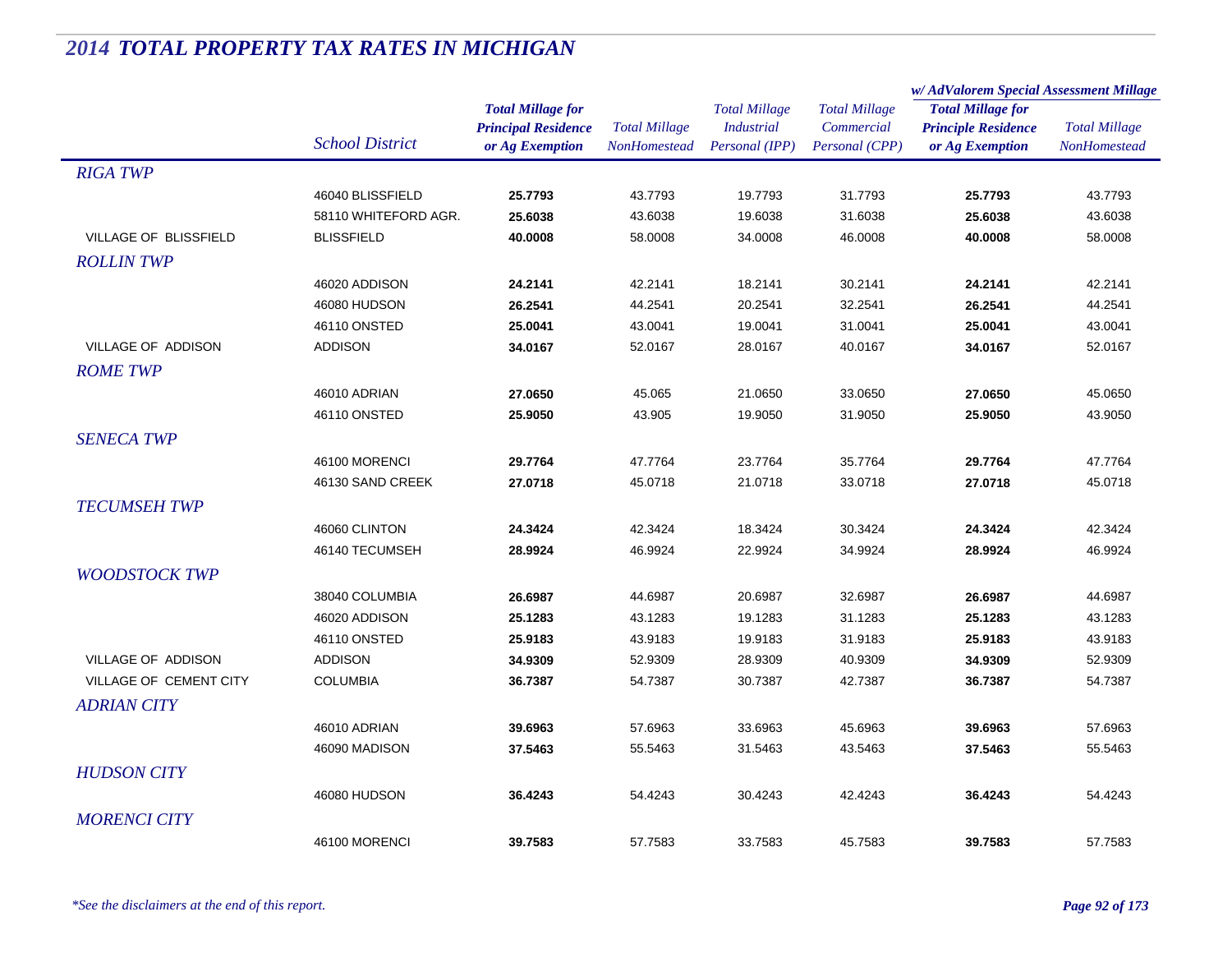|                           |                        |                            |                      | <b>Total Millage</b><br><i>Industrial</i><br>Personal (IPP) | <b>Total Millage</b><br>Commercial<br>Personal (CPP) | w/AdValorem Special Assessment Millage        |                      |
|---------------------------|------------------------|----------------------------|----------------------|-------------------------------------------------------------|------------------------------------------------------|-----------------------------------------------|----------------------|
|                           |                        | <b>Total Millage for</b>   |                      |                                                             |                                                      | <b>Total Millage for</b>                      | <b>Total Millage</b> |
|                           |                        | <b>Principal Residence</b> | <b>Total Millage</b> |                                                             |                                                      | <b>Principle Residence</b><br>or Ag Exemption |                      |
|                           | <b>School District</b> | or Ag Exemption            | <b>NonHomestead</b>  |                                                             |                                                      |                                               | <b>NonHomestead</b>  |
| <b>TECUMSEH CITY</b>      |                        |                            |                      |                                                             |                                                      |                                               |                      |
|                           | 46140 TECUMSEH         | 42.3890                    | 60.389               | 36.3890                                                     | 48.3890                                              | 42.3890                                       | 60.3890              |
| <b>COUNTY: LIVINGSTON</b> |                        |                            |                      |                                                             |                                                      |                                               |                      |
| <b>BRIGHTON TWP</b>       |                        |                            |                      |                                                             |                                                      |                                               |                      |
|                           | 47010 BRIGHTON         | 22.5139                    | 40.5139              | 16.5139                                                     | 28.5139                                              | 22.5139                                       | 40.5139              |
|                           | 47015 TR-HOWELL/BRIGH  | 18.4205                    | 36.4205              | 12.4205                                                     | 24.4205                                              | 18.4205                                       | 36.4205              |
|                           | 47024 TR-HOWELL/BRIGH  | 18.4205                    | 36.4205              | 12.4205                                                     | 24.4205                                              | 18.4205                                       | 36.4205              |
|                           | 47060 HARTLAND         | 24.2589                    | 42.2589              | 18.2589                                                     | 30.2589                                              | 24.2589                                       | 42.2589              |
|                           | 47070 HOWELL           | 22.5997                    | 40.5997              | 16.5997                                                     | 28.5997                                              | 22.5997                                       | 40.5997              |
|                           | 63220 HURON VALLEY     | 25.8925                    | 43.8925              | 19.8925                                                     | 31.8925                                              | 25.8925                                       | 43.8925              |
| СОНОСТАН ТWP              |                        |                            |                      |                                                             |                                                      |                                               |                      |
|                           | 47030 FOWLERVILLE      | 27.0516                    | 45.0516              | 21.0516                                                     | 33.0516                                              | 27.0516                                       | 45.0516              |
|                           | 47037 TR-HOWELL/FOW 9  | 24.3170                    | 42.317               | 18.3170                                                     | 30.3170                                              | 24.3170                                       | 42.3170              |
|                           | 47041 TR-HOW/FOW 02    | 26.3952                    | 44.3952              | 20.3952                                                     | 32.3952                                              | 26.3952                                       | 44.3952              |
|                           | 47070 HOWELL           | 24.2510                    | 42.251               | 18.2510                                                     | 30.2510                                              | 24.2510                                       | 42.2510              |
|                           | 78020 BYRON            | 20.6669                    | 38.6669              | 14.6669                                                     | 26.6669                                              | 20.6669                                       | 38.6669              |
|                           | 78023 TR-HOW/BYRON '92 | 22.7849                    | 40.7849              | 16.7849                                                     | 28.7849                                              | 22.7849                                       | 40.7849              |
|                           | 78025 TR-HOW/BYRON '96 | 22.7849                    | 40.7849              | 16.7849                                                     | 28.7849                                              | 22.7849                                       | 40.7849              |
| <b>CONWAY TWP</b>         |                        |                            |                      |                                                             |                                                      |                                               |                      |
|                           | 33220 WEBBERVILLE      | 32.6373                    | 50.6373              | 26.6373                                                     | 38.6373                                              | 32.6373                                       | 50.6373              |
|                           | 33221 TR-FO-WB 96      | 33.5373                    | 51.5373              | 27.5373                                                     | 39.5373                                              | 33.5373                                       | 51.5373              |
|                           | 47030 FOWLERVILLE      | 27.6300                    | 45.63                | 21.6300                                                     | 33.6300                                              | 27.6300                                       | 45.6300              |
|                           | 78020 BYRON            | 21.2453                    | 39.2453              | 15.2453                                                     | 27.2453                                              | 21.2453                                       | 39.2453              |
|                           | 78060 MORRICE          | 25.2453                    | 41.7485              | 19.2453                                                     | 29.7485                                              | 25.2453                                       | 41.7485              |
| <b>DEERFIELD TWP</b>      |                        |                            |                      |                                                             |                                                      |                                               |                      |
|                           | 25250 LINDEN           | 23.7375                    | 41.7375              | 17.7375                                                     | 29.7375                                              | 23.7375                                       | 41.7375              |
|                           | 47060 HARTLAND         | 24.0326                    | 42.0326              | 18.0326                                                     | 30.0326                                              | 24.0326                                       | 42.0326              |
|                           | 47064 TR-HOWELL\HARTL  | 24.6294                    | 42.6294              | 18.6294                                                     | 30.6294                                              | 24.6294                                       | 42.6294              |
|                           | 47070 HOWELL           | 22.3734                    | 40.3734              | 16.3734                                                     | 28.3734                                              | 22.3734                                       | 40.3734              |
|                           | 47076 TR-HARTLAND/HO   | 18.3339                    | 36.3339              | 12.3339                                                     | 24.3339                                              | 18.3339                                       | 36.3339              |
|                           | 78020 BYRON            | 18.7893                    | 36.7893              | 12.7893                                                     | 24.7893                                              | 18.7893                                       | 36.7893              |
|                           |                        |                            |                      |                                                             |                                                      |                                               |                      |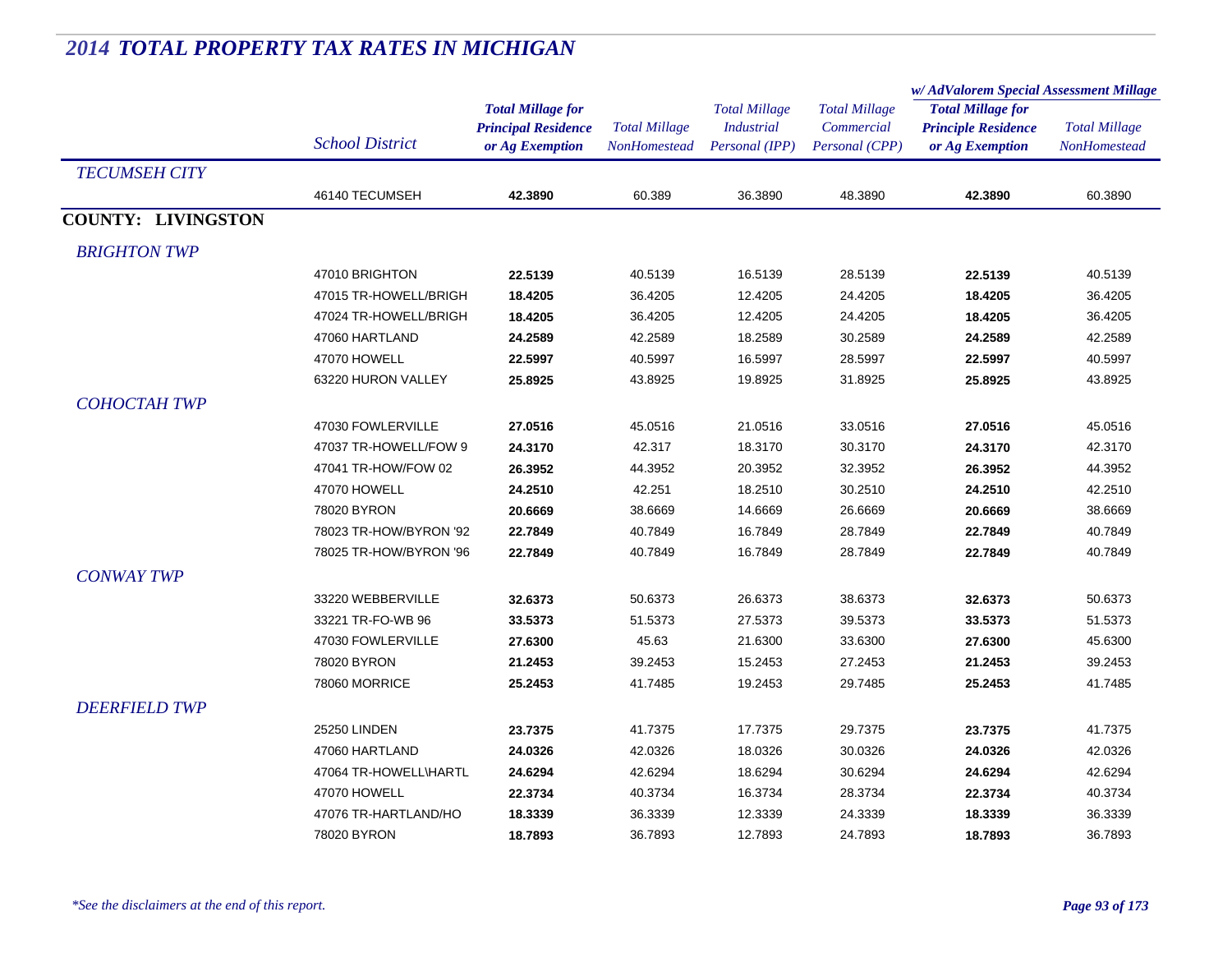|                        |                        |                            |                      | <b>Total Millage</b> | <b>Total Millage</b> | w/AdValorem Special Assessment Millage |                      |
|------------------------|------------------------|----------------------------|----------------------|----------------------|----------------------|----------------------------------------|----------------------|
|                        |                        | <b>Total Millage for</b>   |                      |                      |                      | <b>Total Millage for</b>               | <b>Total Millage</b> |
|                        |                        | <b>Principal Residence</b> | <b>Total Millage</b> | <b>Industrial</b>    | Commercial           | <b>Principle Residence</b>             |                      |
|                        | <b>School District</b> | or Ag Exemption            | NonHomestead         | Personal (IPP)       | Personal (CPP)       | or Ag Exemption                        | NonHomestead         |
| <b>GENOA TWP</b>       |                        |                            |                      |                      |                      |                                        |                      |
|                        | 47010 BRIGHTON         | 22.4212                    | 40.4212              | 16.4212              | 28.4212              | 22.4212                                | 40.4212              |
|                        | 47019 TR-HO/BR TR 91   | 18.4951                    | 36.4951              | 12.4951              | 24.4951              | 18.4951                                | 36.4951              |
|                        | 47020 TR-HO/BR TR 96   | 18.3278                    | 36.3278              | 12.3278              | 24.3278              | 18.3278                                | 36.3278              |
|                        | 47025 TR-PI/BR TR 97   | 21.5450                    | 39.545               | 15.5450              | 27.5450              | 21.5450                                | 39.5450              |
|                        | 47026 TR-HO/ BR TR 13  | 21.4150                    | 39.415               | 15.4150              | 27.4150              | 21.4150                                | 39.4150              |
|                        | 47060 HARTLAND         | 24.1662                    | 42.1662              | 18.1662              | 30.1662              | 24.1662                                | 42.1662              |
|                        | 47070 HOWELL           | 22.5070                    | 40.507               | 16.5070              | 28.5070              | 22.5070                                | 40.5070              |
|                        | 47080 PINCKNEY         | 22.7812                    | 40.7812              | 16.7812              | 28.7812              | 22.7812                                | 40.7812              |
| <b>GREEN OAK TWP</b>   |                        |                            |                      |                      |                      |                                        |                      |
|                        | 47010 BRIGHTON         | 27.0262                    | 45.0262              | 21.0262              | 33.0262              | 27.0262                                | 45.0262              |
|                        | 63240 SOUTH LYON       | 32.1535                    | 50.1535              | 26.1535              | 38.1535              | 32.1535                                | 50.1535              |
|                        | 81140 WHITMORE LAKE    | 30.0347                    | 48.0347              | 24.0347              | 36.0347              | 30.0347                                | 48.0347              |
| <b>HAMBURG TWP</b>     |                        |                            |                      |                      |                      |                                        |                      |
|                        | 47010 BRIGHTON         | 24.4846                    | 42.4846              | 18.4846              | 30.4846              | 24.4846                                | 42.4846              |
|                        | 47023 TR-PI.BR.1992    | 24.4846                    | 42.4846              | 18.4846              | 30.4846              | 24.4846                                | 42.4846              |
|                        | 47080 PINCKNEY         | 24.8446                    | 42.8446              | 18.8446              | 30.8446              | 24.8446                                | 42.8446              |
|                        | 81050 DEXTER           | 29.0316                    | 47.0316              | 23.0316              | 35.0316              | 29.0316                                | 47.0316              |
| <b>HANDY TWP</b>       |                        |                            |                      |                      |                      |                                        |                      |
|                        | 33220 WEBBERVILLE      | 31.6199                    | 49.6199              | 25.6199              | 37.6199              | 31.6199                                | 49.6199              |
|                        | 47030 FOWLERVILLE      | 26.6126                    | 44.6126              | 20.6126              | 32.6126              | 26.6126                                | 44.6126              |
|                        | 47070 HOWELL           | 23.8120                    | 41.812               | 17.8120              | 29.8120              | 23.8120                                | 41.8120              |
| VILLAGE OF FOWLERVILLE | <b>FOWLERVILLE</b>     | 40.7100                    | 58.71                | 34.7100              | 46.7100              | 40.7100                                | 58.7100              |
| <b>HARTLAND TWP</b>    |                        |                            |                      |                      |                      |                                        |                      |
|                        | 47060 HARTLAND         | 26.2838                    | 44.2838              | 20.2838              | 32.2838              | 26.2838                                | 44.2838              |
| <b>HOWELL TWP</b>      |                        |                            |                      |                      |                      |                                        |                      |
|                        |                        |                            |                      |                      |                      |                                        |                      |
|                        | 47030 FOWLERVILLE      | 26.5857<br>23.7851         | 44.5857              | 20.5857<br>17.7851   | 32.5857              | 26.5857                                | 44.5857              |
|                        | 47070 HOWELL           |                            | 41.7851              |                      | 29.7851              | 23.7851                                | 41.7851              |
| <b>IOSCO TWP</b>       |                        |                            |                      |                      |                      |                                        |                      |
|                        | 33200 STOCKBRIDGE      | 27.4973                    | 45.4973              | 21.4973              | 33.4973              | 27.4973                                | 45.4973              |
|                        | 47030 FOWLERVILLE      | 26.9907                    | 44.9907              | 20.9907              | 32.9907              | 26.9907                                | 44.9907              |
|                        | 47070 HOWELL           | 24.1901                    | 42.1901              | 18.1901              | 30.1901              | 24.1901                                | 42.1901              |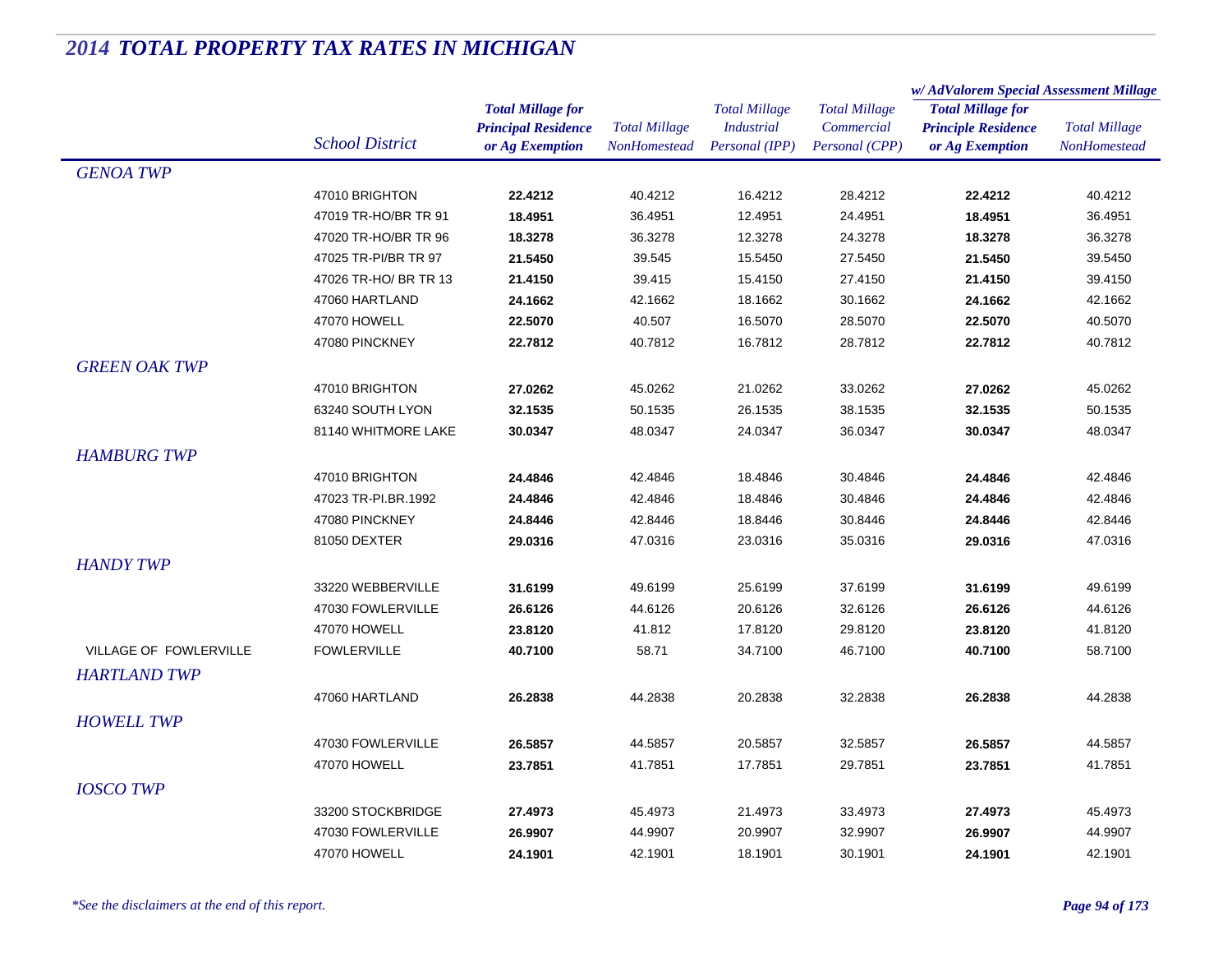|                      |                        |                                                                           |                                             |                                                             |                                                      | w/AdValorem Special Assessment Millage                                    |                                      |
|----------------------|------------------------|---------------------------------------------------------------------------|---------------------------------------------|-------------------------------------------------------------|------------------------------------------------------|---------------------------------------------------------------------------|--------------------------------------|
|                      | <b>School District</b> | <b>Total Millage for</b><br><b>Principal Residence</b><br>or Ag Exemption | <b>Total Millage</b><br><b>NonHomestead</b> | <b>Total Millage</b><br><b>Industrial</b><br>Personal (IPP) | <b>Total Millage</b><br>Commercial<br>Personal (CPP) | <b>Total Millage for</b><br><b>Principle Residence</b><br>or Ag Exemption | <b>Total Millage</b><br>NonHomestead |
| <b>MARION TWP</b>    |                        |                                                                           |                                             |                                                             |                                                      |                                                                           |                                      |
|                      | 47070 HOWELL           | 22.7640                                                                   | 40.764                                      | 16.7640                                                     | 28.7640                                              | 22.7640                                                                   | 40.7640                              |
|                      | 47080 PINCKNEY         | 22.1620                                                                   | 40.162                                      | 16.1620                                                     | 28.1620                                              | 22.1620                                                                   | 40.1620                              |
| <b>OCEOLA TWP</b>    |                        |                                                                           |                                             |                                                             |                                                      |                                                                           |                                      |
|                      | 47060 HARTLAND         | 25.2887                                                                   | 43.2887                                     | 19.2887                                                     | 31.2887                                              | 25.2887                                                                   | 43.2887                              |
|                      | 47065 TR-65 HWL/HAR TR | 25.8855                                                                   | 43.8855                                     | 19.8855                                                     | 31.8855                                              | 25.8855                                                                   | 43.8855                              |
|                      | 47068 TR-68 HWL/HAR TR | 24.8655                                                                   | 42.8655                                     | 18.8655                                                     | 30.8655                                              | 24.8655                                                                   | 42.8655                              |
|                      | 47069 TR-69 HWL/HAR TR | 26.5559                                                                   | 44.5559                                     | 20.5559                                                     | 32.5559                                              | 26.5559                                                                   | 44.5559                              |
|                      | 47070 HOWELL           | 23.6295                                                                   | 41.6295                                     | 17.6295                                                     | 29.6295                                              | 23.6295                                                                   | 41.6295                              |
| <b>PUTNAM TWP</b>    |                        |                                                                           |                                             |                                                             |                                                      |                                                                           |                                      |
|                      | 47070 HOWELL           | 23.4599                                                                   | 41.4599                                     | 17.4599                                                     | 29.4599                                              | 23.4599                                                                   | 41.4599                              |
|                      | 47074 TR-PINCKNEY/HOW  | 23.4599                                                                   | 41.4599                                     | 17.4599                                                     | 29.4599                                              | 23.4599                                                                   | 41.4599                              |
|                      | 47080 PINCKNEY         | 23.9499                                                                   | 41.9499                                     | 17.9499                                                     | 29.9499                                              | 23.9499                                                                   | 41.9499                              |
|                      | 47082 TR-HOWELL/PINCK  | 26.0679                                                                   | 44.0679                                     | 20.0679                                                     | 32.0679                                              | 26.0679                                                                   | 44.0679                              |
| VILLAGE OF PINCKNEY  | <b>PINCKNEY</b>        | 34.4132                                                                   | 52.4132                                     | 28.4132                                                     | 40.4132                                              | 34.4132                                                                   | 52.4132                              |
| <b>TYRONE TWP</b>    |                        |                                                                           |                                             |                                                             |                                                      |                                                                           |                                      |
|                      | 25100 FENTON           | 25.1300                                                                   | 43.13                                       | 19.1300                                                     | 31.1300                                              | 25.1300                                                                   | 43.1300                              |
|                      | 25250 LINDEN           | 22.7123                                                                   | 40.7123                                     | 16.7123                                                     | 28.7123                                              | 22.7123                                                                   | 40.7123                              |
|                      | 47060 HARTLAND         | 23.0074                                                                   | 41.0074                                     | 17.0074                                                     | 29.0074                                              | 23.0074                                                                   | 41.0074                              |
| <b>UNADILLA TWP</b>  |                        |                                                                           |                                             |                                                             |                                                      |                                                                           |                                      |
|                      | 33200 STOCKBRIDGE      | 27.9220                                                                   | 45.922                                      | 21.9220                                                     | 33.9220                                              | 27.9220                                                                   | 45.9220                              |
|                      | 47030 FOWLERVILLE      | 27.4154                                                                   | 45.4154                                     | 21.4154                                                     | 33.4154                                              | 27.4154                                                                   | 45.4154                              |
|                      | 47080 PINCKNEY         | 24.0128                                                                   | 42.0128                                     | 18.0128                                                     | 30.0128                                              | 24.0128                                                                   | 42.0128                              |
| <b>BRIGHTON CITY</b> |                        |                                                                           |                                             |                                                             |                                                      |                                                                           |                                      |
|                      |                        |                                                                           |                                             |                                                             |                                                      |                                                                           |                                      |
|                      | 47010 BRIGHTON         | 37.2600                                                                   | 55.26                                       | 31.2600                                                     | 43.2600                                              | 37.2600                                                                   | 55.2600                              |
| <b>FENTON CITY</b>   |                        |                                                                           |                                             |                                                             |                                                      |                                                                           |                                      |
|                      | 25100 FENTON           | 24.2242                                                                   | 42.2242                                     | 18.2242                                                     | 30.2242                                              | 24.2242                                                                   | 42.2242                              |
| <b>HOWELL CITY</b>   |                        |                                                                           |                                             |                                                             |                                                      |                                                                           |                                      |
|                      | 47070 HOWELL           | 39.0867                                                                   | 57.0867                                     | 33.0867                                                     | 45.0867                                              | 39.0867                                                                   | 57.0867                              |
| <b>COUNTY: LUCE</b>  |                        |                                                                           |                                             |                                                             |                                                      |                                                                           |                                      |
| <b>COLUMBUS TWP</b>  |                        |                                                                           |                                             |                                                             |                                                      |                                                                           |                                      |
|                      | 48040 TAHQUAMENON      | 20.5235                                                                   | 38.5235                                     | 14.5235                                                     | 26.5235                                              | 20.5235                                                                   | 38.5235                              |
|                      |                        |                                                                           |                                             |                                                             |                                                      |                                                                           |                                      |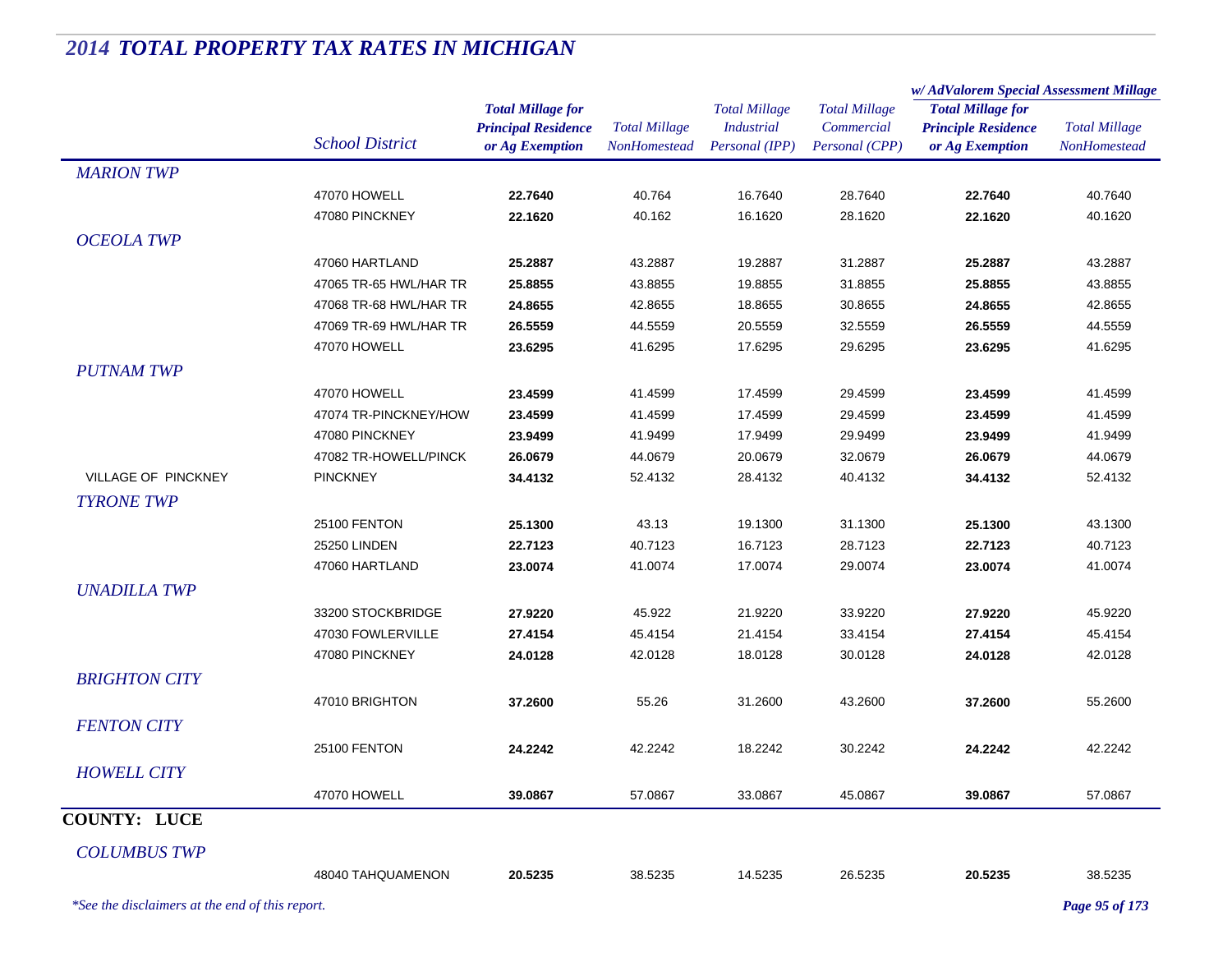|                         |                        |                            |                      | <b>Total Millage</b> | <b>Total Millage</b> | w/AdValorem Special Assessment Millage |                      |
|-------------------------|------------------------|----------------------------|----------------------|----------------------|----------------------|----------------------------------------|----------------------|
|                         |                        | <b>Total Millage for</b>   |                      |                      |                      | <b>Total Millage for</b>               | <b>Total Millage</b> |
|                         |                        | <b>Principal Residence</b> | <b>Total Millage</b> | <b>Industrial</b>    | Commercial           | <b>Principle Residence</b>             |                      |
|                         | <b>School District</b> | or Ag Exemption            | <b>NonHomestead</b>  | Personal (IPP)       | Personal (CPP)       | or Ag Exemption                        | NonHomestead         |
| <b>LAKEFIELD TWP</b>    |                        |                            |                      |                      |                      |                                        |                      |
|                         | 48040 TAHQUAMENON      | 20.5659                    | 38.5659              | 14.5659              | 26.5659              | 20.5659                                | 38.5659              |
| <b>MCMILLAN TWP</b>     |                        |                            |                      |                      |                      |                                        |                      |
|                         | 48040 TAHQUAMENON      | 20.6381                    | 38.6381              | 14.6381              | 26.6381              | 20.6381                                | 38.6381              |
| VILLAGE OF NEWBERRY     | <b>TAHQUAMENON</b>     | 39.7426                    | 57.7426              | 33.7426              | 45.7426              | 39.7426                                | 57.7426              |
| <b>PENTLAND TWP</b>     |                        |                            |                      |                      |                      |                                        |                      |
|                         | 48040 TAHQUAMENON      | 20.6510                    | 38.651               | 14.6510              | 26.6510              | 20.6510                                | 38.6510              |
| <b>COUNTY: MACKINAC</b> |                        |                            |                      |                      |                      |                                        |                      |
| <b>BOIS BLANC TWP</b>   |                        |                            |                      |                      |                      |                                        |                      |
|                         | 49020 BOIS BLANC       | 24.6201                    | 28.6578              | 18.6201              | 24.6201              | 24.6201                                | 28.6578              |
| <b>BREVORT TWP</b>      |                        |                            |                      |                      |                      |                                        |                      |
|                         | 17110 RUDYARD          | 24.4890                    | 42.489               | 18.4890              | 30.4890              | 24.4890                                | 42.4890              |
|                         | 49010 ST.IGNACE CITY   | 25.6636                    | 43.6636              | 19.6636              | 31.6636              | 25.6636                                | 43.6636              |
| <b>CLARK TWP</b>        |                        |                            |                      |                      |                      |                                        |                      |
|                         | 49040 LES CHENEAUX     | 19.8700                    | 37.87                | 13.8700              | 25.8700              | 19.8700                                | 37.8700              |
| <b>GARFIELD TWP</b>     |                        |                            |                      |                      |                      |                                        |                      |
|                         | 49055 ENGADINE         | 19.9493                    | 37.9493              | 13.9493              | 25.9493              | 19.9493                                | 37.9493              |
| <b>HENDRICKS TWP</b>    |                        |                            |                      |                      |                      |                                        |                      |
|                         | 49055 ENGADINE         | 20.9471                    | 38.9471              | 14.9471              | 26.9471              | 20.9471                                | 38.9471              |
| <b>HUDSON TWP</b>       |                        |                            |                      |                      |                      |                                        |                      |
|                         | 49055 ENGADINE         | 21.4500                    | 39.45                | 15.4500              | 27.4500              | 21.4500                                | 39.4500              |
| <b>MARQUETTE TWP</b>    |                        |                            |                      |                      |                      |                                        |                      |
|                         | 17090 PICKFORD         | 24.6767                    | 42.6767              | 18.6767              | 30.6767              | 24.6767                                | 42.6767              |
|                         | 17110 RUDYARD          | 22.4967                    | 40.4967              | 16.4967              | 28.4967              | 22.4967                                | 40.4967              |
|                         | 49040 LES CHENEAUX     | 21.1867                    | 39.1867              | 15.1867              | 27.1867              | 21.1867                                | 39.1867              |
| <b>MORANTWP</b>         |                        |                            |                      |                      |                      |                                        |                      |
|                         | 49070 MORAN            | 17.1500                    | 34.0234              | 11.1500              | 22.0234              | 17.1500                                | 34.0234              |
| <b>NEWTON TWP</b>       |                        |                            |                      |                      |                      |                                        |                      |
|                         | 49055 ENGADINE         | 18.4124                    | 36.4124              | 12.4124              | 24.4124              | 18.4124                                | 36.4124              |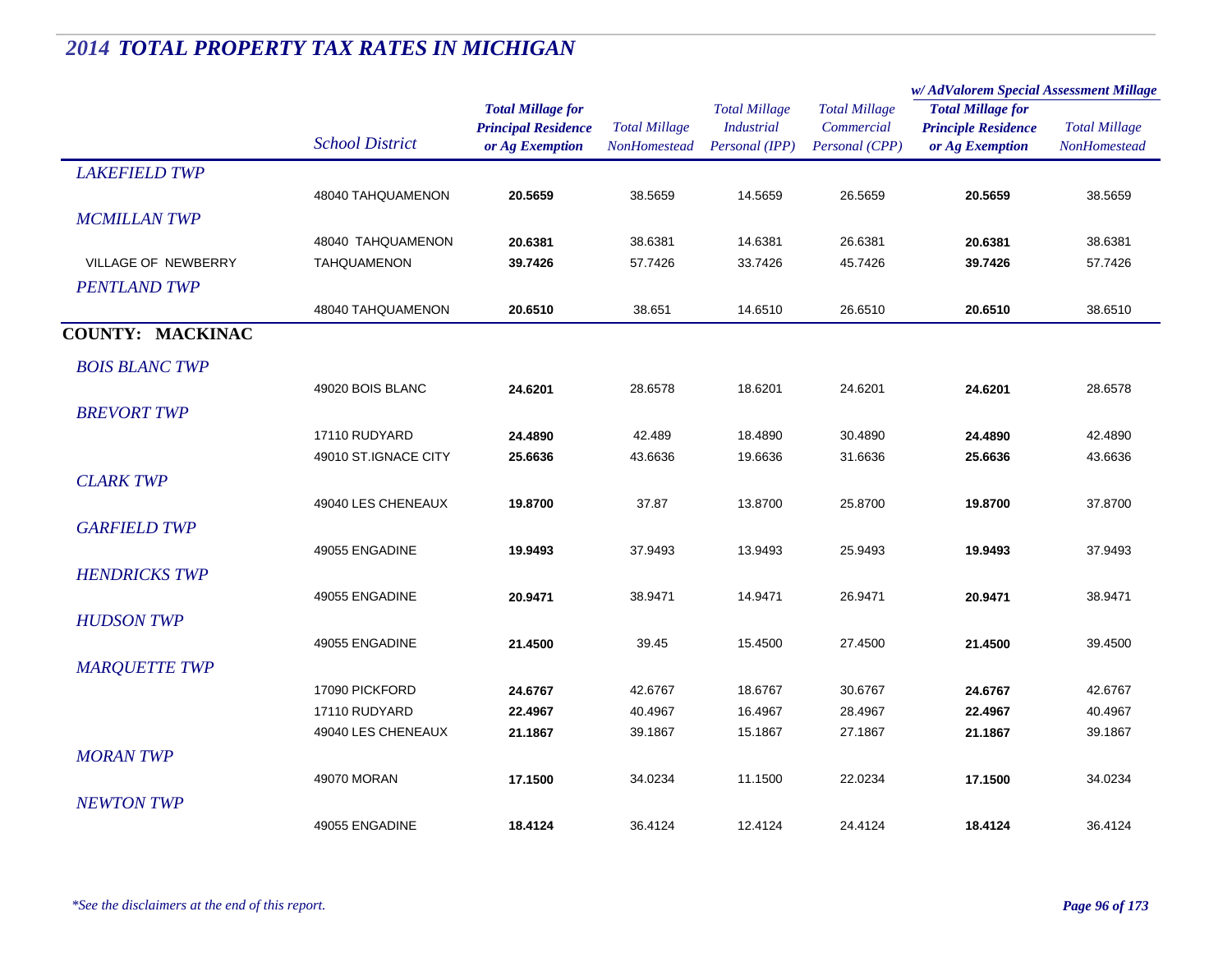|                             |                        |                                                                           |                                             |                                                             |                                                      | w/AdValorem Special Assessment Millage                                    |                                      |
|-----------------------------|------------------------|---------------------------------------------------------------------------|---------------------------------------------|-------------------------------------------------------------|------------------------------------------------------|---------------------------------------------------------------------------|--------------------------------------|
|                             | <b>School District</b> | <b>Total Millage for</b><br><b>Principal Residence</b><br>or Ag Exemption | <b>Total Millage</b><br><b>NonHomestead</b> | <b>Total Millage</b><br><b>Industrial</b><br>Personal (IPP) | <b>Total Millage</b><br>Commercial<br>Personal (CPP) | <b>Total Millage for</b><br><b>Principle Residence</b><br>or Ag Exemption | <b>Total Millage</b><br>NonHomestead |
| <b>PORTAGE TWP</b>          |                        |                                                                           |                                             |                                                             |                                                      |                                                                           |                                      |
|                             | 48040 TAHQUAMENON      | 24.6388                                                                   | 42.6388                                     | 18.6388                                                     | 30.6388                                              | 24.6388                                                                   | 42.6388                              |
|                             | 49055 ENGADINE         | 23.9388                                                                   | 41.9388                                     | 17.9388                                                     | 29.9388                                              | 23.9388                                                                   | 41.9388                              |
| <b>ST IGNACE TWP</b>        |                        |                                                                           |                                             |                                                             |                                                      |                                                                           |                                      |
|                             | 17110 RUDYARD          | 20.5700                                                                   | 38.57                                       | 14.5700                                                     | 26.5700                                              | 20.5700                                                                   | 38.5700                              |
|                             | 49010 ST.IGNACE CITY   | 21.2446                                                                   | 39.2446                                     | 15.2446                                                     | 27.2446                                              | 21.2446                                                                   | 39.2446                              |
| <b>MACKINAC ISLAND CITY</b> |                        |                                                                           |                                             |                                                             |                                                      |                                                                           |                                      |
|                             | 49110 MACKINAC ISLAND  | 22.5532                                                                   | 30.3532                                     | 16.5532                                                     | 22.5532                                              | 22.5532                                                                   | 30.3532                              |
| <b>ST IGNACE CITY</b>       |                        |                                                                           |                                             |                                                             |                                                      |                                                                           |                                      |
|                             | 49010 ST.IGNACE CITY   | 37.3528                                                                   | 55.3528                                     | 31.3528                                                     | 43.3528                                              | 37.3528                                                                   | 55.3528                              |
| <b>COUNTY: MACOMB</b>       |                        |                                                                           |                                             |                                                             |                                                      |                                                                           |                                      |
|                             |                        |                                                                           |                                             |                                                             |                                                      |                                                                           |                                      |
| <b>ARMADA TWP</b>           |                        |                                                                           |                                             |                                                             |                                                      |                                                                           |                                      |
|                             | 50050 ARMADA           | 27.7179                                                                   | 45.7179                                     | 21.7179                                                     | 33.7179                                              | 29.2179                                                                   | 47.2179                              |
|                             | 50190 ROMEO            | 25.1785                                                                   | 43.1785                                     | 19.1785                                                     | 31.1785                                              | 26.6785                                                                   | 44.6785                              |
| <b>VILLAGE OF ARMADA</b>    | <b>ARMADA</b>          | 40.9561                                                                   | 58.9561                                     | 34.9561                                                     | 46.9561                                              | 42.4561                                                                   | 60.4561                              |
| <b>BRUCE TWP</b>            |                        |                                                                           |                                             |                                                             |                                                      |                                                                           |                                      |
|                             | 44020 ALMONT           | 27.9834                                                                   | 45.5208                                     | 21.9834                                                     | 33.5208                                              | 33.5134                                                                   | 51.0508                              |
|                             | 50050 ARMADA           | 27.3863                                                                   | 45.3863                                     | 21.3863                                                     | 33.3863                                              | 32.9163                                                                   | 50.9163                              |
|                             | 50190 ROMEO            | 24.8469                                                                   | 42.8469                                     | 18.8469                                                     | 30.8469                                              | 30.3769                                                                   | 48.3769                              |
| VILLAGE OF ROMEO            | <b>ROMEO</b>           | 39.3469                                                                   | 57.3469                                     | 33.3469                                                     | 45.3469                                              | 39.3469                                                                   | 57.3469                              |
| <b>CHESTERFIELD TWP</b>     |                        |                                                                           |                                             |                                                             |                                                      |                                                                           |                                      |
|                             | 50040 ANCHOR BAY       | 32.5999                                                                   | 50.5999                                     | 26.5999                                                     | 38.5999                                              | 37.5999                                                                   | 55.5999                              |
|                             | 50140 L'ANSE CREUSE    | 28.2999                                                                   | 46.2999                                     | 22.2999                                                     | 34.2999                                              | 33.2999                                                                   | 51.2999                              |
|                             | 50170 NEW HAVEN        | 29.1199                                                                   | 47.1199                                     | 23.1199                                                     | 35.1199                                              | 34.1199                                                                   | 52.1199                              |
| <b>CLINTON TWP</b>          |                        |                                                                           |                                             |                                                             |                                                      |                                                                           |                                      |
|                             | 50070 CLINTONDALE      | 36.8862                                                                   | 53.6505                                     | 30.8862                                                     | 41.6505                                              | 45.8862                                                                   | 62.6505                              |
|                             | 50080 CHIPPEWA VALLEY  | 32.5262                                                                   | 50.5262                                     | 26.5262                                                     | 38.5262                                              | 41.5262                                                                   | 59.5262                              |
|                             | 50100 FRASER           | 30.8862                                                                   | 48.8862                                     | 24.8862                                                     | 36.8862                                              | 39.8862                                                                   | 57.8862                              |
|                             | 50140 L'ANSE CREUSE    | 30.8862                                                                   | 48.8862                                     | 24.8862                                                     | 36.8862                                              | 39.8862                                                                   | 57.8862                              |
|                             | 50160 MOUNT CLEMENS    | 36.8789                                                                   | 54.8789                                     | 30.8789                                                     | 42.8789                                              | 45.8789                                                                   | 63.8789                              |
| <b>HARRISON TWP</b>         |                        |                                                                           |                                             |                                                             |                                                      |                                                                           |                                      |
|                             | 50140 L'ANSE CREUSE    | 31.3889                                                                   | 49.3889                                     | 25.3889                                                     | 37.3889                                              | 31.3889                                                                   | 49.3889                              |
|                             |                        |                                                                           |                                             |                                                             |                                                      |                                                                           |                                      |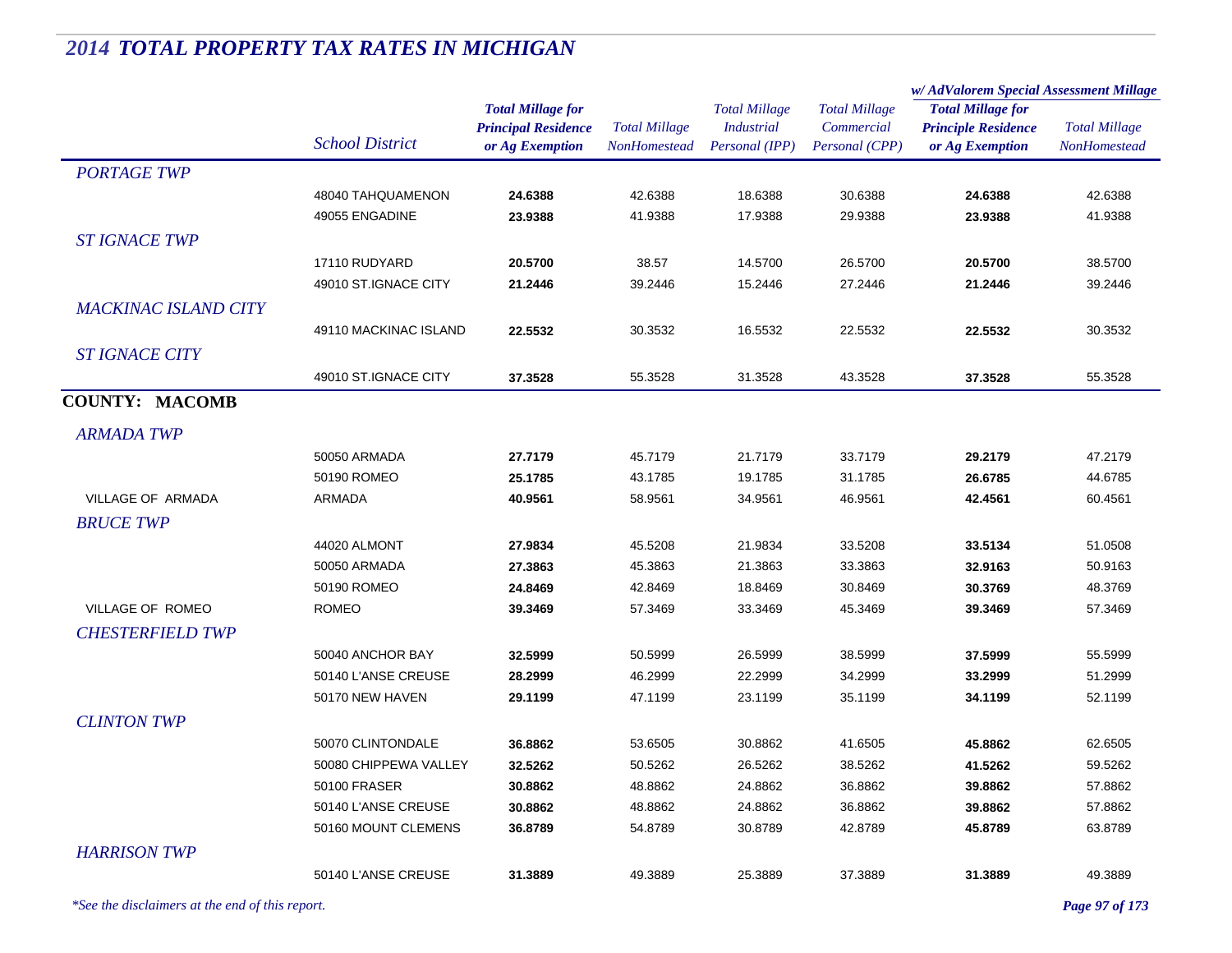|                         |                        |                            |                      |                      | <b>Total Millage</b> | w/AdValorem Special Assessment Millage |                      |
|-------------------------|------------------------|----------------------------|----------------------|----------------------|----------------------|----------------------------------------|----------------------|
|                         |                        | <b>Total Millage for</b>   |                      | <b>Total Millage</b> |                      | <b>Total Millage for</b>               | <b>Total Millage</b> |
|                         | <b>School District</b> | <b>Principal Residence</b> | <b>Total Millage</b> | <b>Industrial</b>    | Commercial           | <b>Principle Residence</b>             |                      |
|                         |                        | or Ag Exemption            | NonHomestead         | Personal (IPP)       | Personal (CPP)       | or Ag Exemption                        | NonHomestead         |
| <b>LENOX TWP</b>        |                        |                            |                      |                      |                      |                                        |                      |
|                         | 50040 ANCHOR BAY       | 29.9909                    | 47.9909              | 23.9909              | 35.9909              | 33.2148                                | 51.2148              |
|                         | 50050 ARMADA           | 26.5303                    | 44.5303              | 20.5303              | 32.5303              | 29.7542                                | 47.7542              |
|                         | 50170 NEW HAVEN        | 26.5109                    | 44.5109              | 20.5109              | 32.5109              | 29.7348                                | 47.7348              |
|                         | 50180 RICHMOND         | 24.6509                    | 42.6509              | 18.6509              | 30.6509              | 27.8748                                | 45.8748              |
| VILLAGE OF NEW HAVEN    | <b>NEW HAVEN</b>       | 40.2609                    | 58.2609              | 34.2609              | 46.2609              | 43.2609                                | 61.2609              |
| <b>MACOMB TWP</b>       |                        |                            |                      |                      |                      |                                        |                      |
|                         | 50080 CHIPPEWA VALLEY  | 29.1571                    | 47.1571              | 23.1571              | 35.1571              | 30.2159                                | 48.2159              |
|                         | 50140 L'ANSE CREUSE    | 27.5171                    | 45.5171              | 21.5171              | 33.5171              | 28.5759                                | 46.5759              |
|                         | 50170 NEW HAVEN        | 28.3371                    | 46.3371              | 22.3371              | 34.3371              | 29.3959                                | 47.3959              |
|                         | 50210 UTICA            | 24.3671                    | 42.2987              | 18.3671              | 30.2987              | 25.4259                                | 43.3575              |
| <b>RAY TWP</b>          |                        |                            |                      |                      |                      |                                        |                      |
|                         | 50050 ARMADA           | 27.9940                    | 45.994               | 21.9940              | 33.9940              | 27.9940                                | 45.9940              |
|                         | 50170 NEW HAVEN        | 27.9746                    | 45.9746              | 21.9746              | 33.9746              | 27.9746                                | 45.9746              |
|                         | 50190 ROMEO            | 25.4546                    | 43.4546              | 19.4546              | 31.4546              | 25.4546                                | 43.4546              |
|                         | 50210 UTICA            | 24.0046                    | 41.9362              | 18.0046              | 29.9362              | 24.0046                                | 41.9362              |
| <b>RICHMOND TWP</b>     |                        |                            |                      |                      |                      |                                        |                      |
|                         |                        |                            |                      |                      |                      |                                        |                      |
|                         | 50050 ARMADA           | 25.2184                    | 43.2184              | 19.2184              | 31.2184              | 28.1634                                | 46.1634              |
|                         | 50180 RICHMOND         | 23.3390                    | 41.339               | 17.3390              | 29.3390              | 26.2840                                | 44.2840              |
|                         | 74120 MEMPHIS          | 25.5056                    | 43.4588              | 19.5056              | 31.4588              | 28.4506                                | 46.4038              |
| <b>SHELBY TWP</b>       |                        |                            |                      |                      |                      |                                        |                      |
|                         | 50190 ROMEO            | 31.1972                    | 49.1972              | 25.1972              | 37.1972              | 31.1972                                | 49.1972              |
|                         | 50210 UTICA            | 29.7472                    | 47.6788              | 23.7472              | 35.6788              | 29.7472                                | 47.6788              |
|                         | 63260 ROCHESTER        | 32.7232                    | 50.7232              | 26.7232              | 38.7232              | 32.7232                                | 50.7232              |
| <b>WASHINGTON TWP</b>   |                        |                            |                      |                      |                      |                                        |                      |
|                         | 29 TR-WOODLAND         | 23.8013                    | 41.8013              | 17.8013              | 29.8013              | 27.5498                                | 45.5498              |
|                         | 50190 ROMEO            | 25.6753                    | 43.6753              | 19.6753              | 31.6753              | 29.4238                                | 47.4238              |
|                         | 50210 UTICA            | 24.2253                    | 42.1569              | 18.2253              | 30.1569              | 27.9738                                | 45.9054              |
|                         | 63260 ROCHESTER        | 27.2013                    | 45.2013              | 21.2013              | 33.2013              | 30.9498                                | 48.9498              |
| VILLAGE OF ROMEO        | <b>ROMEO</b>           | 39.1753                    | 57.1753              | 33.1753              | 45.1753              | 39.1753                                | 57.1753              |
| <b>CENTER LINE CITY</b> |                        |                            |                      |                      |                      |                                        |                      |
|                         | 50010 CENTERLINE       | 75.3093                    | 76.7739              | 69.3093              | 76.7739              | 75.3093                                | 76.7739              |
|                         | 50220 VAN DYKE         | 64.9539                    | 82.9539              | 58.9539              | 70.9539              | 64.9539                                | 82.9539              |
|                         |                        |                            |                      |                      |                      |                                        |                      |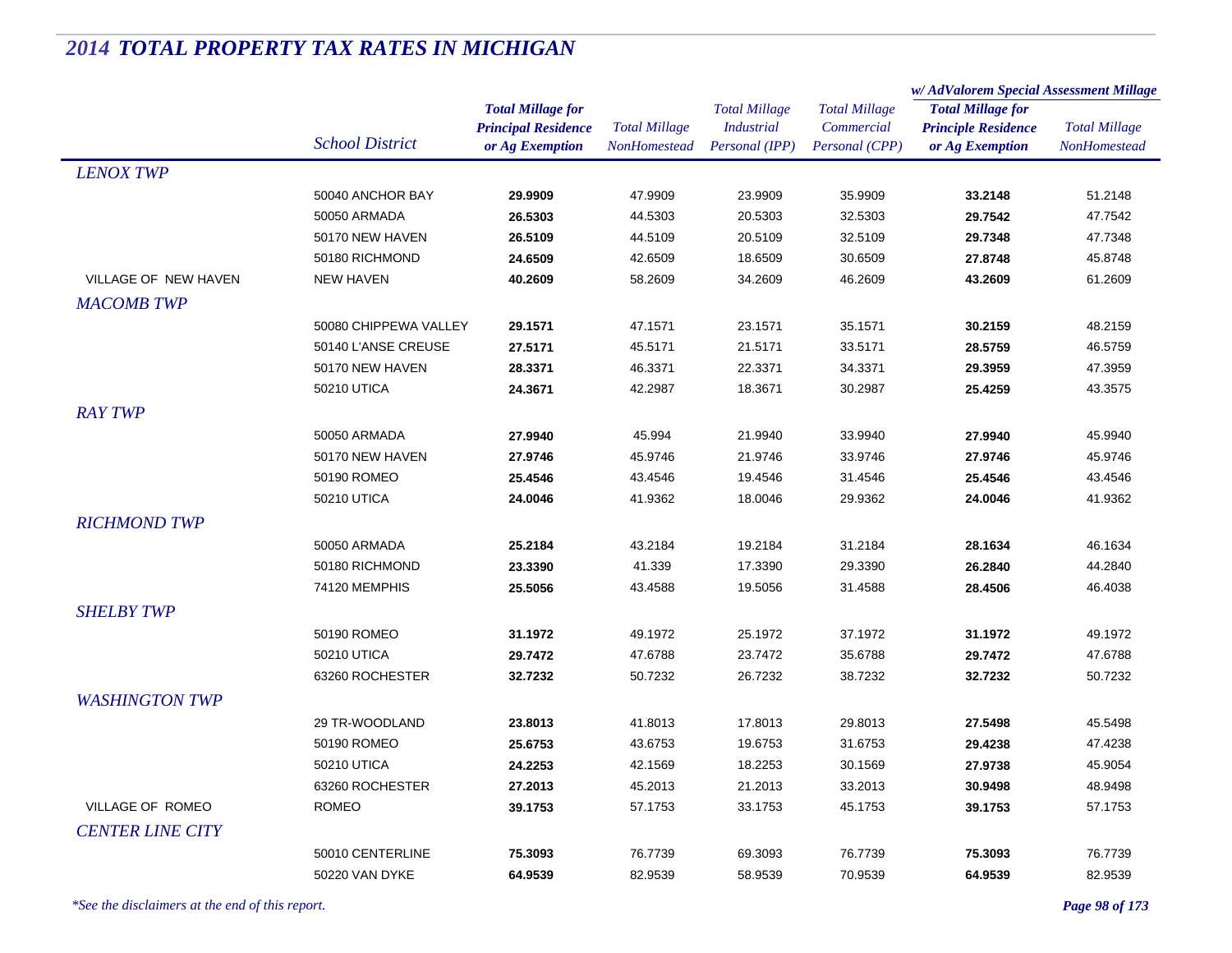|                               |                        |                            | <b>Total Millage</b> | <b>Total Millage</b><br><b>Industrial</b> | <b>Total Millage</b> | w/AdValorem Special Assessment Millage |                      |
|-------------------------------|------------------------|----------------------------|----------------------|-------------------------------------------|----------------------|----------------------------------------|----------------------|
|                               |                        | <b>Total Millage for</b>   |                      |                                           |                      | <b>Total Millage for</b>               | <b>Total Millage</b> |
|                               |                        | <b>Principal Residence</b> |                      |                                           | Commercial           | <b>Principle Residence</b>             |                      |
|                               | <b>School District</b> | or Ag Exemption            | <b>NonHomestead</b>  | Personal (IPP)                            | Personal (CPP)       | or Ag Exemption                        | <b>NonHomestead</b>  |
| <b>EASTPOINTE CITY</b>        |                        |                            |                      |                                           |                      |                                        |                      |
|                               | 50020 EAST DETROIT     | 50.7556                    | 68.7556              | 44.7556                                   | 56.7556              | 50.7556                                | 68.7556              |
|                               | 50200 SOUTH LAKE       | 55.2972                    | 68.2372              | 49.2972                                   | 61.1288              | 55.2972                                | 68.2372              |
| <b>FRASER CITY</b>            |                        |                            |                      |                                           |                      |                                        |                      |
|                               | 50100 FRASER           | 44.4637                    | 62.4637              | 38.4637                                   | 50.4637              | 44.4637                                | 62.4637              |
| <b>GROSSE PTE SHORES CITY</b> |                        |                            |                      |                                           |                      |                                        |                      |
|                               | 50200 SOUTH LAKE       | 46.0183                    | 58.9583              | 40.0183                                   | 51.8499              | 46.0183                                | 58.9583              |
| <b>MEMPHIS CITY</b>           |                        |                            |                      |                                           |                      |                                        |                      |
|                               | 74120 MEMPHIS          | 39.0192                    | 56.9724              | 33.0192                                   | 44.9724              | 39.0192                                | 56.9724              |
|                               |                        |                            |                      |                                           |                      |                                        |                      |
| <b>MOUNT CLEMENS CITY</b>     |                        |                            |                      |                                           |                      |                                        |                      |
|                               | 50140 L'ANSE CREUSE    | 42.2612                    | 60.2612              | 36.2612                                   | 48.2612              | 42.2612                                | 60.2612              |
|                               | 50160 MOUNT CLEMENS    | 46.8612                    | 64.8612              | 40.8612                                   | 52.8612              | 46.8612                                | 64.8612              |
| <b>NEW BALTIMORE CITY</b>     |                        |                            |                      |                                           |                      |                                        |                      |
|                               | 50040 ANCHOR BAY       | 42.8171                    | 60.8171              | 36.8171                                   | 48.8171              | 42.8171                                | 60.8171              |
| <b>RICHMOND CITY</b>          |                        |                            |                      |                                           |                      |                                        |                      |
|                               | 50180 RICHMOND         | 39.2099                    | 57.2099              | 33.2099                                   | 45.2099              | 39.2099                                | 57.2099              |
| <b>ROSEVILLE CITY</b>         |                        |                            |                      |                                           |                      |                                        |                      |
|                               | 50030 ROSEVILLE        | 50.8467                    | 68.8467              | 44.8467                                   | 56.8467              | 50.8467                                | 68.8467              |
|                               | 50100 FRASER           | 48.4467                    | 66.4467              | 42.4467                                   | 54.4467              | 48.4467                                | 66.4467              |
| <b>ST CLAIR SHORES CITY</b>   |                        |                            |                      |                                           |                      |                                        |                      |
|                               | 50120 LAKESHORE        | 44.3173                    | 62.3173              | 38.3173                                   | 50.3173              | 44.3173                                | 62.3173              |
|                               | 50130 LAKEVIEW         | 45.3323                    | 63.3323              | 39.3323                                   | 51.3323              | 45.3323                                | 63.3323              |
|                               | 50140 L'ANSE CREUSE    | 44.5923                    | 62.5923              | 38.5923                                   | 50.5923              | 44.5923                                | 62.5923              |
|                               | 50200 SOUTH LAKE       | 49.1339                    | 62.0739              | 43.1339                                   | 54.9655              | 49.1339                                | 62.0739              |
| <b>STERLING HEIGHTS CITY</b>  |                        |                            |                      |                                           |                      |                                        |                      |
|                               | 50210 UTICA            | 35.6331                    | 53.5647              | 29.6331                                   | 41.5647              | 35.6331                                | 53.5647              |
|                               | 50230 WARREN CONSOLI   | 42.5434                    | 53.3831              | 36.5434                                   | 48.5434              | 42.5434                                | 53.3831              |
| <b>UTICA CITY</b>             |                        |                            |                      |                                           |                      |                                        |                      |
|                               | 50210 UTICA            | 43.1226                    | 61.0542              | 37.1226                                   | 49.0542              | 43.1226                                | 61.0542              |
|                               |                        |                            |                      |                                           |                      |                                        |                      |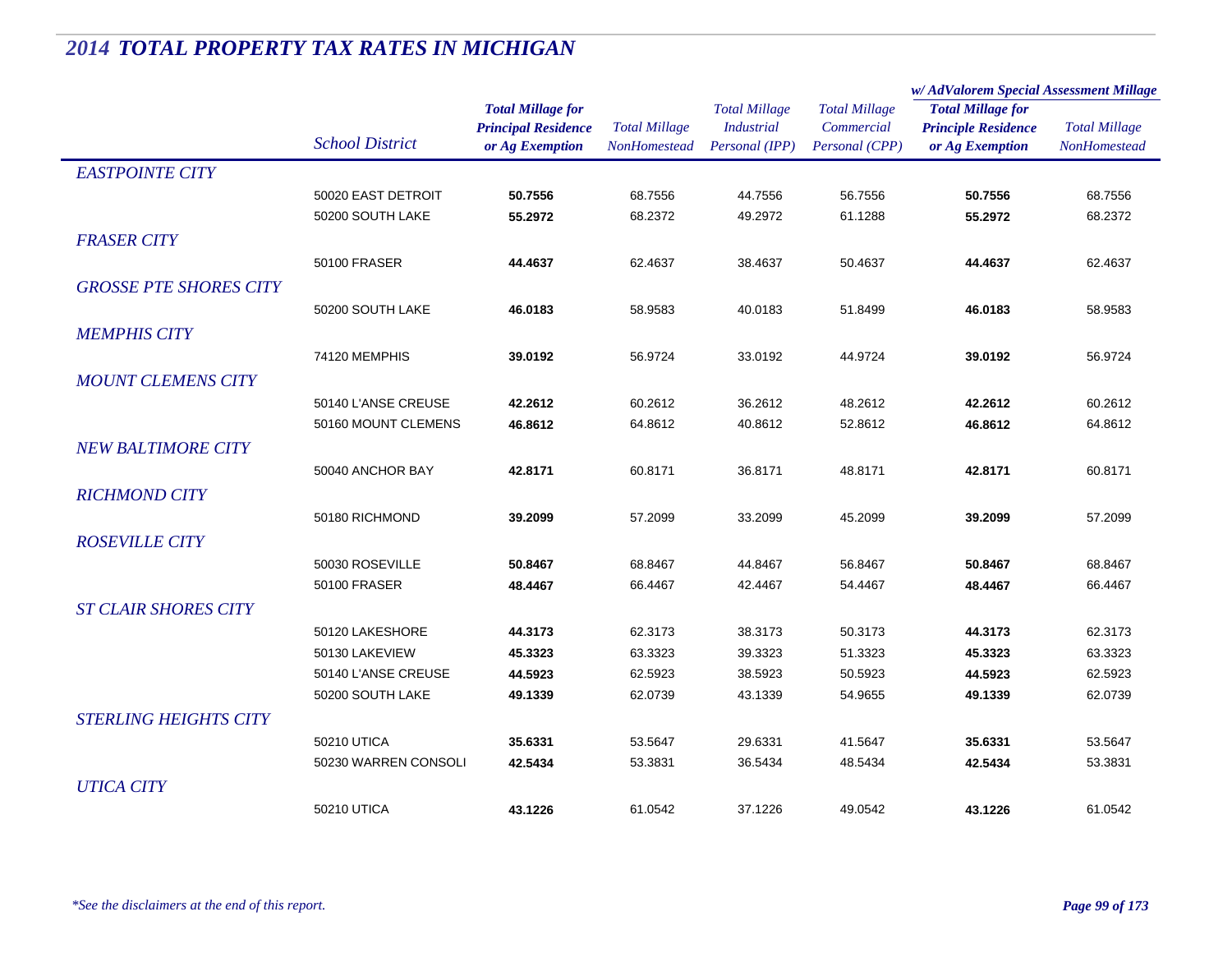|                         |                           |                                                                           |                                      |                                                             |                                                      | w/AdValorem Special Assessment Millage                                    |                                      |
|-------------------------|---------------------------|---------------------------------------------------------------------------|--------------------------------------|-------------------------------------------------------------|------------------------------------------------------|---------------------------------------------------------------------------|--------------------------------------|
|                         | <b>School District</b>    | <b>Total Millage for</b><br><b>Principal Residence</b><br>or Ag Exemption | <b>Total Millage</b><br>NonHomestead | <b>Total Millage</b><br><b>Industrial</b><br>Personal (IPP) | <b>Total Millage</b><br>Commercial<br>Personal (CPP) | <b>Total Millage for</b><br><b>Principle Residence</b><br>or Ag Exemption | <b>Total Millage</b><br>NonHomestead |
| <b>WARREN CITY</b>      |                           |                                                                           |                                      |                                                             |                                                      |                                                                           |                                      |
|                         | 05-08 TR-WARREN WOOD      | 48.6129                                                                   | 66.6129                              | 42.6129                                                     | 54.6129                                              | 48.6129                                                                   | 66.6129                              |
|                         | 06-08 TR-Warren Consolida | 49.5629                                                                   | 67.5629                              | 43.5629                                                     | 55.5629                                              | 49.5629                                                                   | 67.5629                              |
|                         | 50010 CENTERLINE          | 64.0483                                                                   | 65.5129                              | 58.0483                                                     | 65.5129                                              | 64.0483                                                                   | 65.5129                              |
|                         | 50020 EAST DETROIT        | 51.4629                                                                   | 69.4629                              | 45.4629                                                     | 57.4629                                              | 51.4629                                                                   | 69.4629                              |
|                         | 50090 FITZGERALD          | 55.0329                                                                   | 73.0329                              | 49.0329                                                     | 61.0329                                              | 55.0329                                                                   | 73.0329                              |
|                         | 50220 VAN DYKE            | 53.6929                                                                   | 71.6929                              | 47.6929                                                     | 59.6929                                              | 53.6929                                                                   | 71.6929                              |
|                         | 50230 WARREN CONSOLI      | 55.2232                                                                   | 66.0629                              | 49.2232                                                     | 61.2232                                              | 55.2232                                                                   | 66.0629                              |
|                         | 50240 WARREN WOODS        | 51.7829                                                                   | 69.7829                              | 45.7829                                                     | 57.7829                                              | 51.7829                                                                   | 69.7829                              |
| <b>COUNTY: MANISTEE</b> |                           |                                                                           |                                      |                                                             |                                                      |                                                                           |                                      |
| <b>ARCADIA TWP</b>      |                           |                                                                           |                                      |                                                             |                                                      |                                                                           |                                      |
|                         | 51060 ONEKAMA             | 27.6528                                                                   | 45.6528                              | 21.6528                                                     | 33.6528                                              | 27.6528                                                                   | 45.6528                              |
| <b>BEAR LAKE TWP</b>    |                           |                                                                           |                                      |                                                             |                                                      |                                                                           |                                      |
|                         | 51020 BEAR LAKE           | 27.3207                                                                   | 45.3207                              | 21.3207                                                     | 33.3207                                              | 27.3207                                                                   | 45.3207                              |
|                         | 51045 KALEVA NORMAN       | 27.4207                                                                   | 45.4207                              | 21.4207                                                     | 33.4207                                              | 27.4207                                                                   | 45.4207                              |
|                         | 51060 ONEKAMA             | 27.4707                                                                   | 45.4707                              | 21.4707                                                     | 33.4707                                              | 27.4707                                                                   | 45.4707                              |
| VILLAGE OF BEAR LAKE    | <b>BEAR LAKE</b>          | 37.8708                                                                   | 55.8708                              | 31.8708                                                     | 43.8708                                              | 37.8708                                                                   | 55.8708                              |
| <b>BROWN TWP</b>        |                           |                                                                           |                                      |                                                             |                                                      |                                                                           |                                      |
|                         | 51045 KALEVA NORMAN       | 28.3884                                                                   | 46.3884                              | 22.3884                                                     | 34.3884                                              | 28.3884                                                                   | 46.3884                              |
|                         | 51060 ONEKAMA             | 28.4384                                                                   | 46.4384                              | 22.4384                                                     | 34.4384                                              | 28.4384                                                                   | 46.4384                              |
| <b>CLEON TWP</b>        |                           |                                                                           |                                      |                                                             |                                                      |                                                                           |                                      |
|                         | 10015 BENZIE              | 23.3395                                                                   | 41.3395                              | 17.3395                                                     | 29.3395                                              | 23.3395                                                                   | 41.3395                              |
|                         | 83070 MESICK              | 28.3302                                                                   | 46.3302                              | 22.3302                                                     | 34.3302                                              | 28.3302                                                                   | 46.3302                              |
| VILLAGE OF COPEMISH     | <b>BENZIE</b>             | 34.2540                                                                   | 52.254                               | 28.2540                                                     | 40.2540                                              | 34.2540                                                                   | 52.2540                              |
|                         |                           |                                                                           |                                      |                                                             |                                                      |                                                                           |                                      |
| <b>DICKSON TWP</b>      |                           |                                                                           |                                      |                                                             |                                                      |                                                                           |                                      |
|                         | 51045 KALEVA NORMAN       | 29.4207                                                                   | 47.4207                              | 23.4207                                                     | 35.4207                                              | 29.4207                                                                   | 47.4207                              |
| <b>FILER TWP</b>        |                           |                                                                           |                                      |                                                             |                                                      |                                                                           |                                      |
|                         | 51070 MANISTEE            | 25.7662                                                                   | 43.7662                              | 19.7662                                                     | 31.7662                                              | 25.7662                                                                   | 43.7662                              |
| <b>MANISTEE TWP</b>     |                           |                                                                           |                                      |                                                             |                                                      |                                                                           |                                      |
|                         | 51060 ONEKAMA             | 25.9707                                                                   | 43.9707                              | 19.9707                                                     | 31.9707                                              | 25.9707                                                                   | 43.9707                              |
|                         | 51070 MANISTEE            | 23.8707                                                                   | 41.8707                              | 17.8707                                                     | 29.8707                                              | 23.8707                                                                   | 41.8707                              |
| VILLAGE OF EAST LAKE    | <b>MANISTEE</b>           | 30.3707                                                                   | 48.3707                              | 24.3707                                                     | 36.3707                                              | 30.3707                                                                   | 48.3707                              |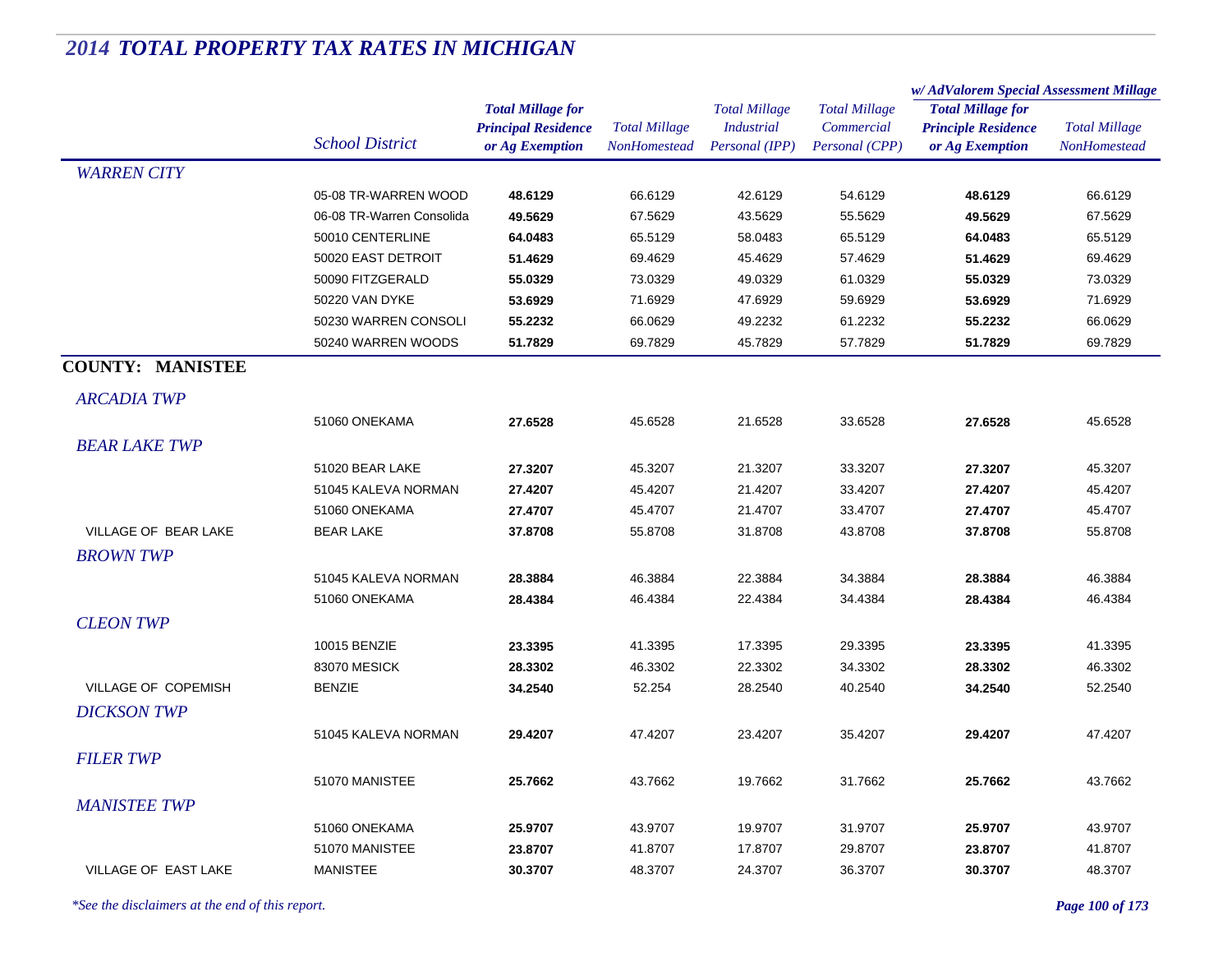|                          |                         |                            |                      | <b>Total Millage</b> | <b>Total Millage</b> | w/ AdValorem Special Assessment Millage |                      |
|--------------------------|-------------------------|----------------------------|----------------------|----------------------|----------------------|-----------------------------------------|----------------------|
|                          |                         | <b>Total Millage for</b>   |                      |                      |                      | <b>Total Millage for</b>                |                      |
|                          |                         | <b>Principal Residence</b> | <b>Total Millage</b> | <b>Industrial</b>    | Commercial           | <b>Principle Residence</b>              | <b>Total Millage</b> |
|                          | <b>School District</b>  | or Ag Exemption            | NonHomestead         | Personal (IPP)       | Personal (CPP)       | or Ag Exemption                         | <b>NonHomestead</b>  |
| <b>MAPLE GROVE TWP</b>   |                         |                            |                      |                      |                      |                                         |                      |
|                          | 51045 KALEVA NORMAN     | 30.4200                    | 48.42                | 24.4200              | 36.4200              | 30.4200                                 | 48.4200              |
| VILLAGE OF KALEVA        | KALEVA NORMAN           | 38.4200                    | 56.42                | 32.4200              | 44.4200              | 38.4200                                 | 56.4200              |
| <b>MARILLA TWP</b>       |                         |                            |                      |                      |                      |                                         |                      |
|                          | 10015 BENZIE            | 20.8278                    | 38.8278              | 14.8278              | 26.8278              | 20.8278                                 | 38.8278              |
|                          | 51045 KALEVA NORMAN     | 25.8673                    | 43.8673              | 19.8673              | 31.8673              | 25.8673                                 | 43.8673              |
|                          | 83070 MESICK            | 25.8185                    | 43.8185              | 19.8185              | 31.8185              | 25.8185                                 | 43.8185              |
| <b>NORMAN TWP</b>        |                         |                            |                      |                      |                      |                                         |                      |
|                          | 51045 KALEVA NORMAN     | 28.9207                    | 46.9207              | 22.9207              | 34.9207              | 28.9207                                 | 46.9207              |
| <b>ONEKAMA TWP</b>       |                         |                            |                      |                      |                      |                                         |                      |
|                          | 51060 ONEKAMA           | 27.9661                    | 45.9661              | 21.9661              | 33.9661              | 27.9661                                 | 45.9661              |
| VILLAGE OF ONEKAMA       | <b>ONEKAMA</b>          | 32.9661                    | 50.9661              | 26.9661              | 38.9661              | 32.9661                                 | 50.9661              |
| <b>PLEASANTON TWP</b>    |                         |                            |                      |                      |                      |                                         |                      |
|                          | 10015 BENZIE            | 21.3598                    | 39.3598              | 15.3598              | 27.3598              | 21.3598                                 | 39.3598              |
|                          | 51020 BEAR LAKE         | 26.2993                    | 44.2993              | 20.2993              | 32.2993              | 26.2993                                 | 44.2993              |
|                          | 51045 KALEVA NORMAN     | 26.3993                    | 44.3993              | 20.3993              | 32.3993              | 26.3993                                 | 44.3993              |
|                          | 51060 ONEKAMA           | 26.4493                    | 44.4493              | 20.4493              | 32.4493              | 26.4493                                 | 44.4493              |
| <b>SPRINGDALE TWP</b>    |                         |                            |                      |                      |                      |                                         |                      |
|                          | 10015 BENZIE            | 21.0176                    | 39.0176              | 15.0176              | 27.0176              | 21.0176                                 | 39.0176              |
|                          | 51045 KALEVA NORMAN     | 26.0571                    | 44.0571              | 20.0571              | 32.0571              | 26.0571                                 | 44.0571              |
| <b>STRONACH TWP</b>      |                         |                            |                      |                      |                      |                                         |                      |
|                          | 51045 KALEVA NORMAN     | 26.9207                    | 44.9207              | 20.9207              | 32.9207              | 26.9207                                 | 44.9207              |
|                          | 51070 MANISTEE          | 24.8707                    | 42.8707              | 18.8707              | 30.8707              | 24.8707                                 | 42.8707              |
|                          | 53021 MASON COUNTY E    | 24.6488                    | 42.6488              | 18.6488              | 30.6488              | 24.6488                                 | 42.6488              |
| <b>MANISTEE CITY</b>     |                         |                            |                      |                      |                      |                                         |                      |
|                          | 51070 MANISTEE          | 41.2819                    | 59.2819              | 35.2819              | 47.2819              | 41.2819                                 | 59.2819              |
| <b>COUNTY: MARQUETTE</b> |                         |                            |                      |                      |                      |                                         |                      |
|                          |                         |                            |                      |                      |                      |                                         |                      |
| <b>CHAMPION TWP</b>      |                         |                            |                      |                      |                      |                                         |                      |
|                          | 52015 N.I.C.E.COMMUNITY | 27.6654                    | 45.6654              | 21.6654              | 33.6654              | 30.1654                                 | 48.1654              |
|                          | 52100 POWELL TWP.       | 24.7716                    | 39.7712              | 18.7716              | 27.7712              | 27.2716                                 | 42.2712              |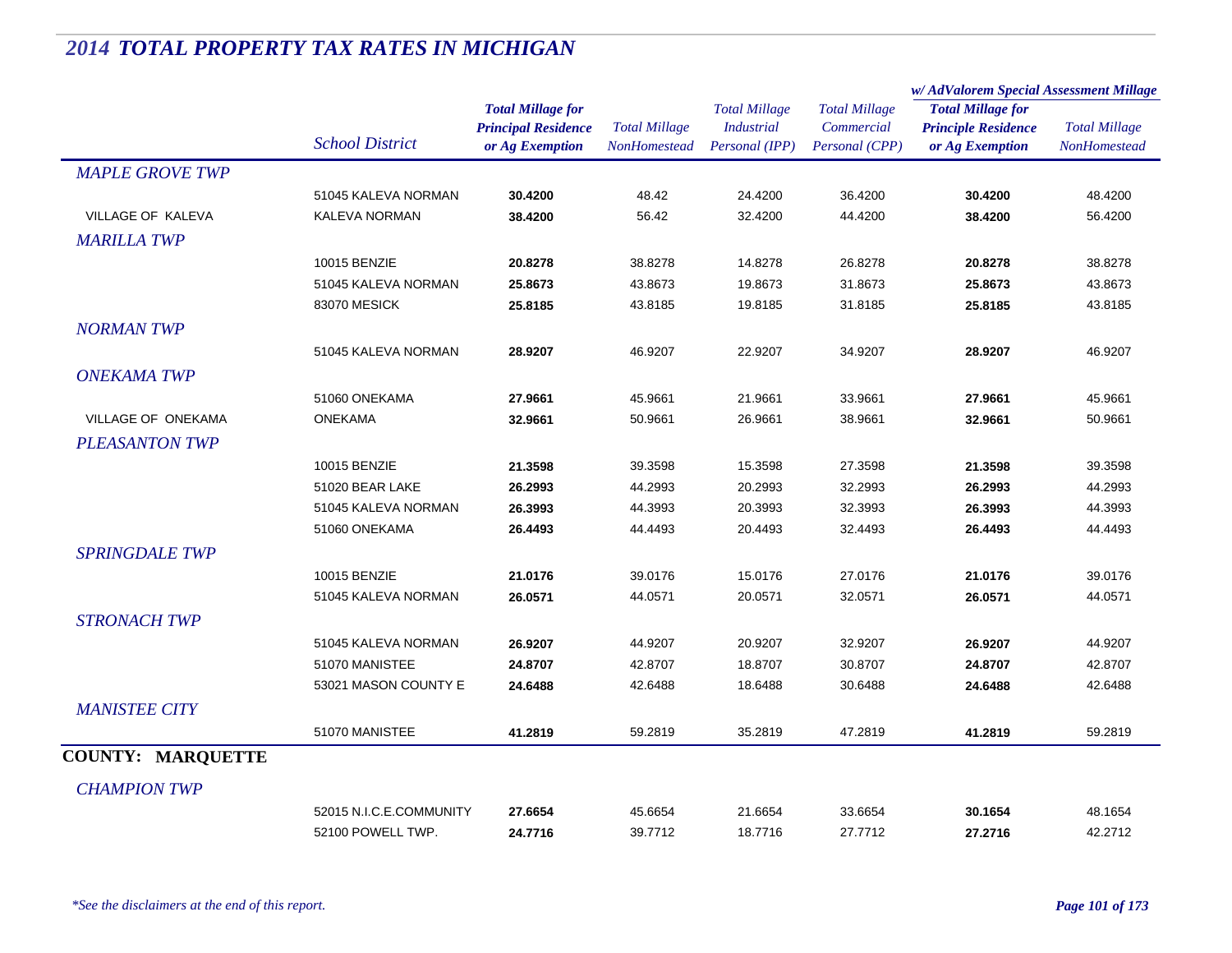|                       |                         |                            |                                      |                      |                      | w/ AdValorem Special Assessment Millage |                      |
|-----------------------|-------------------------|----------------------------|--------------------------------------|----------------------|----------------------|-----------------------------------------|----------------------|
|                       |                         | <b>Total Millage for</b>   |                                      | <b>Total Millage</b> | <b>Total Millage</b> | <b>Total Millage for</b>                | <b>Total Millage</b> |
|                       | <b>School District</b>  | <b>Principal Residence</b> | <b>Total Millage</b><br>NonHomestead | <b>Industrial</b>    | Commercial           | <b>Principle Residence</b>              |                      |
|                       |                         | or Ag Exemption            |                                      | Personal (IPP)       | Personal (CPP)       | or Ag Exemption                         | <b>NonHomestead</b>  |
| <b>CHOCOLAY TWP</b>   |                         |                            |                                      |                      |                      |                                         |                      |
|                       | 52170 MARQUETTE TWP.    | 23.7025                    | 41.7025                              | 17.7025              | 29.7025              | 23.7025                                 | 41.7025              |
| <b>ELY TWP</b>        |                         |                            |                                      |                      |                      |                                         |                      |
|                       | 52015 N.I.C.E.COMMUNITY | 23.9156                    | 41.9156                              | 17.9156              | 29.9156              | 23.9156                                 | 41.9156              |
| <b>EWING TWP</b>      |                         |                            |                                      |                      |                      |                                         |                      |
|                       | 21135 MID PENINSULA     | 31.2681                    | 49.2681                              | 25.2681              | 37.2681              | 31.2681                                 | 49.2681              |
|                       |                         |                            |                                      |                      |                      |                                         |                      |
| <b>FORSYTH TWP</b>    |                         |                            |                                      |                      |                      |                                         |                      |
|                       | 52040 GWINN             | 27.2206                    | 45.2206                              | 21.2206              | 33.2206              | 27.2206                                 | 45.2206              |
| <b>HUMBOLDT TWP</b>   |                         |                            |                                      |                      |                      |                                         |                      |
|                       | 52015 N.I.C.E.COMMUNITY | 27.1292                    | 45.1292                              | 21.1292              | 33.1292              | 27.1292                                 | 45.1292              |
|                       | 52110 REPUBLIC MICHIGA  | 27.6854                    | 45.6854                              | 21.6854              | 33.6854              | 27.6854                                 | 45.6854              |
| <b>ISHPEMING TWP</b>  |                         |                            |                                      |                      |                      |                                         |                      |
|                       | 52015 N.I.C.E.COMMUNITY | 22.8762                    | 40.8762                              | 16.8762              | 28.8762              | 23.3762                                 | 41.3762              |
|                       | 52090 NEGAUNEE          | 23.2750                    | 41.275                               | 17.2750              | 29.2750              | 23.7750                                 | 41.7750              |
|                       | 52100 POWELL TWP.       | 19.9824                    | 34.982                               | 13.9824              | 22.9820              | 20.4824                                 | 35.4820              |
|                       | 52180 ISHPEMING         | 28.3194                    | 46.3194                              | 22.3194              | 34.3194              | 28.8194                                 | 46.8194              |
| <b>MARQUETTE TWP</b>  |                         |                            |                                      |                      |                      |                                         |                      |
|                       | 52040 GWINN             | 23.2055                    | 41.2055                              | 17.2055              | 29.2055              | 25.7055                                 | 43.7055              |
|                       | 52170 MARQUETTE TWP.    | 24.1755                    | 42.1755                              | 18.1755              | 30.1755              | 26.6755                                 | 44.6755              |
| <b>MICHIGAMME TWP</b> |                         |                            |                                      |                      |                      |                                         |                      |
|                       | 52015 N.I.C.E.COMMUNITY | 30.5884                    | 48.5884                              | 24.5884              | 36.5884              | 30.5884                                 | 48.5884              |
|                       | 52110 REPUBLIC MICHIGA  | 31.1446                    | 49.1446                              | 25.1446              | 37.1446              | 31.1446                                 | 49.1446              |
| <b>NEGAUNEE TWP</b>   |                         |                            |                                      |                      |                      |                                         |                      |
|                       |                         |                            |                                      |                      |                      |                                         |                      |
|                       | 52090 NEGAUNEE          | 23.6692                    | 41.6692                              | 17.6692              | 29.6692              | 26.1692                                 | 44.1692              |
| <b>POWELL TWP</b>     |                         |                            |                                      |                      |                      |                                         |                      |
|                       | 52100 POWELL TWP.       | 21.7714                    | 36.771                               | 15.7714              | 24.7710              | 21.7714                                 | 36.7710              |
| <b>REPUBLIC TWP</b>   |                         |                            |                                      |                      |                      |                                         |                      |
|                       | 52110 REPUBLIC MICHIGA  | 27.9552                    | 45.9552                              | 21.9552              | 33.9552              | 27.9552                                 | 45.9552              |
| <b>RICHMOND TWP</b>   |                         |                            |                                      |                      |                      |                                         |                      |
|                       | 52090 NEGAUNEE          | 27.2317                    | 45.2317                              | 21.2317              | 33.2317              | 27.2317                                 | 45.2317              |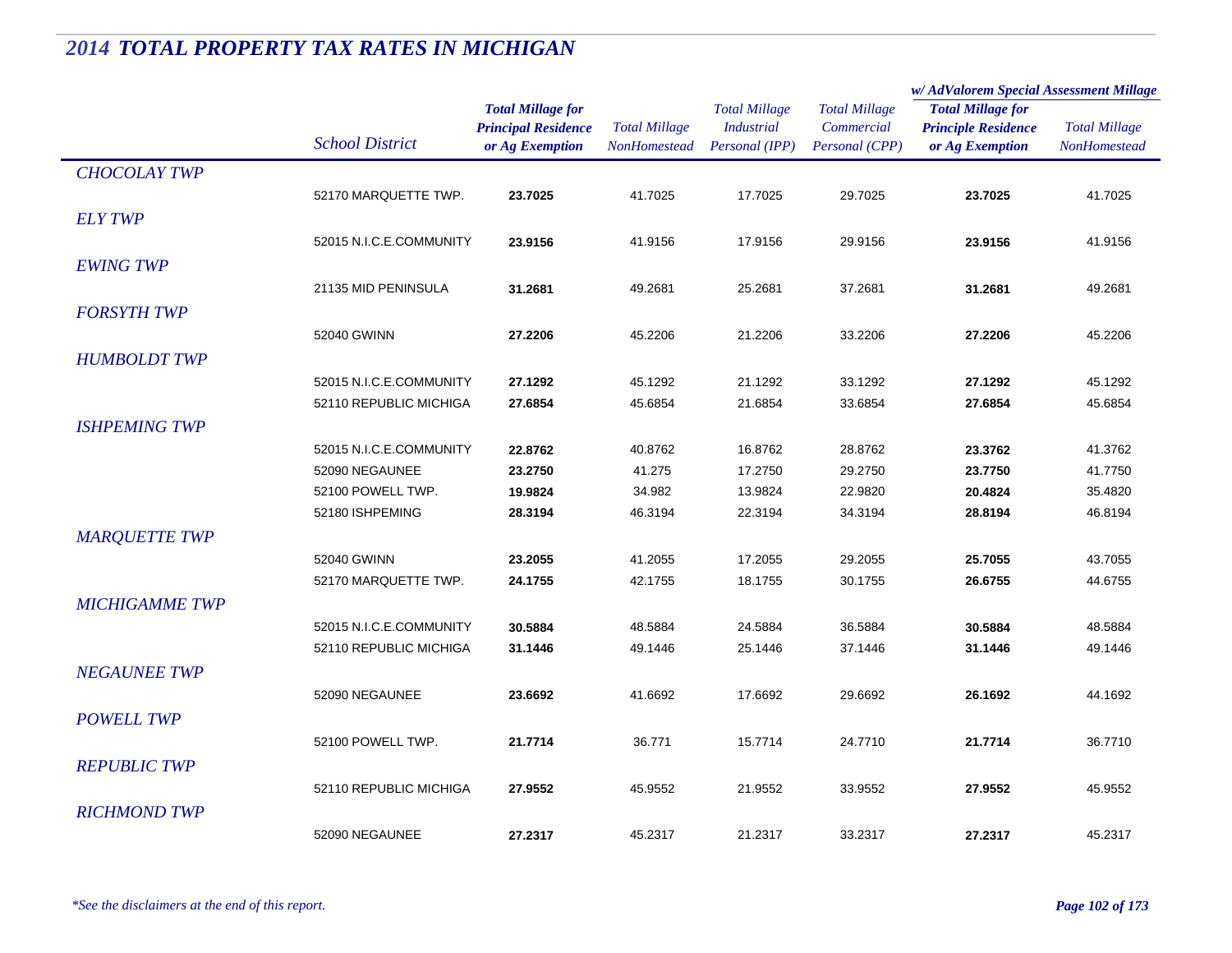|                        |                            |                                                                           |                                             |                                                             |                                                      | w/AdValorem Special Assessment Millage                                    |                                      |  |
|------------------------|----------------------------|---------------------------------------------------------------------------|---------------------------------------------|-------------------------------------------------------------|------------------------------------------------------|---------------------------------------------------------------------------|--------------------------------------|--|
|                        | <b>School District</b>     | <b>Total Millage for</b><br><b>Principal Residence</b><br>or Ag Exemption | <b>Total Millage</b><br><b>NonHomestead</b> | <b>Total Millage</b><br><b>Industrial</b><br>Personal (IPP) | <b>Total Millage</b><br>Commercial<br>Personal (CPP) | <b>Total Millage for</b><br><b>Principle Residence</b><br>or Ag Exemption | <b>Total Millage</b><br>NonHomestead |  |
| <b>SANDS TWP</b>       |                            |                                                                           |                                             |                                                             |                                                      |                                                                           |                                      |  |
|                        | 52040 GWINN                | 23.8308                                                                   | 41.8308                                     | 17.8308                                                     | 29.8308                                              | 23.8308                                                                   | 41.8308                              |  |
|                        | 52170 MARQUETTE TWP.       | 24.8008                                                                   | 42.8008                                     | 18.8008                                                     | 30.8008                                              | 24.8008                                                                   | 42.8008                              |  |
| <b>SKANDIA TWP</b>     |                            |                                                                           |                                             |                                                             |                                                      |                                                                           |                                      |  |
|                        | 52040 GWINN                | 21.9425                                                                   | 39.9425                                     | 15.9425                                                     | 27.9425                                              | 21.9425                                                                   | 39.9425                              |  |
| <b>TILDEN TWP</b>      |                            |                                                                           |                                             |                                                             |                                                      |                                                                           |                                      |  |
|                        | 52015 N.I.C.E.COMMUNITY    | 22.0652                                                                   | 40.0652                                     | 16.0652                                                     | 28.0652                                              | 22.0652                                                                   | 40.0652                              |  |
| <b>TURIN TWP</b>       |                            |                                                                           |                                             |                                                             |                                                      |                                                                           |                                      |  |
|                        | 21135 MID PENINSULA        | 26.1107                                                                   | 44.1107                                     | 20.1107                                                     | 32.1107                                              | 26.1107                                                                   | 44.1107                              |  |
| <b>WELLS TWP</b>       |                            |                                                                           |                                             |                                                             |                                                      |                                                                           |                                      |  |
|                        | 21010 ESCANABA             | 26.5919                                                                   | 44.5919                                     | 20.5919                                                     | 32.5919                                              | 26.5919                                                                   | 44.5919                              |  |
|                        | 52160 WELLS TWP.           | 21.6616                                                                   | 39.6616                                     | 15.6616                                                     | 27.6616                                              | 21.6616                                                                   | 39.6616                              |  |
| <b>WEST BRANCH TWP</b> |                            |                                                                           |                                             |                                                             |                                                      |                                                                           |                                      |  |
|                        |                            |                                                                           |                                             |                                                             |                                                      |                                                                           |                                      |  |
|                        | 52040 GWINN                | 20.3563                                                                   | 38.3563                                     | 14.3563                                                     | 26.3563                                              | 20.3563                                                                   | 38.3563                              |  |
| <b>ISHPEMING CITY</b>  |                            |                                                                           |                                             |                                                             |                                                      |                                                                           |                                      |  |
|                        | 52180 ISHPEMING            | 44.1327                                                                   | 62.1327                                     | 38.1327                                                     | 50.1327                                              | 44.1327                                                                   | 62.1327                              |  |
| <b>MARQUETTE CITY</b>  |                            |                                                                           |                                             |                                                             |                                                      |                                                                           |                                      |  |
|                        | 52170 MARQUETTE TWP.       | 34.6675                                                                   | 52.6675                                     | 28.6675                                                     | 40.6675                                              | 34.6675                                                                   | 52.6675                              |  |
| <b>NEGAUNEE CITY</b>   |                            |                                                                           |                                             |                                                             |                                                      |                                                                           |                                      |  |
|                        | 52090 NEGAUNEE             | 40.0075                                                                   | 58.0075                                     | 34.0075                                                     | 46.0075                                              | 40.0075                                                                   | 58.0075                              |  |
| <b>COUNTY: MASON</b>   |                            |                                                                           |                                             |                                                             |                                                      |                                                                           |                                      |  |
| <b>AMBER TWP</b>       |                            |                                                                           |                                             |                                                             |                                                      |                                                                           |                                      |  |
|                        | 53010 MASON COUNTY C       | 26.1869                                                                   | 44.1869                                     | 20.1869                                                     | 32.1869                                              | 26.1869                                                                   | 44.1869                              |  |
|                        | 53040 LUDINGTON            | 24.0069                                                                   | 42.0069                                     | 18.0069                                                     | 30.0069                                              | 24.0069                                                                   | 42.0069                              |  |
| <b>BRANCH TWP</b>      |                            |                                                                           |                                             |                                                             |                                                      |                                                                           |                                      |  |
|                        | 53010 MASON COUNTY C       | 26.0024                                                                   | 44.0024                                     | 20.0024                                                     | 32.0024                                              | 26.0024                                                                   | 44.0024                              |  |
|                        | 53020 MASON COUNTY E       | 25.8324                                                                   | 43.8324                                     | 19.8324                                                     | 31.8324                                              | 25.8324                                                                   | 43.8324                              |  |
| <b>CUSTER TWP</b>      |                            |                                                                           |                                             |                                                             |                                                      |                                                                           |                                      |  |
|                        | 53010 MASON COUNTY C       | 26.2076                                                                   | 44.2076                                     | 20.2076                                                     | 32.2076                                              | 26.2076                                                                   | 44.2076                              |  |
|                        | 53020 MASON COUNTY E       | 26.0376                                                                   | 44.0376                                     | 20.0376                                                     | 32.0376                                              | 26.0376                                                                   | 44.0376                              |  |
| VILLAGE OF CUSTER      | <b>MASON COUNTY EASTER</b> | 28.9877                                                                   | 46.9877                                     | 22.9877                                                     | 34.9877                                              | 28.9877                                                                   | 46.9877                              |  |
|                        |                            |                                                                           |                                             |                                                             |                                                      |                                                                           |                                      |  |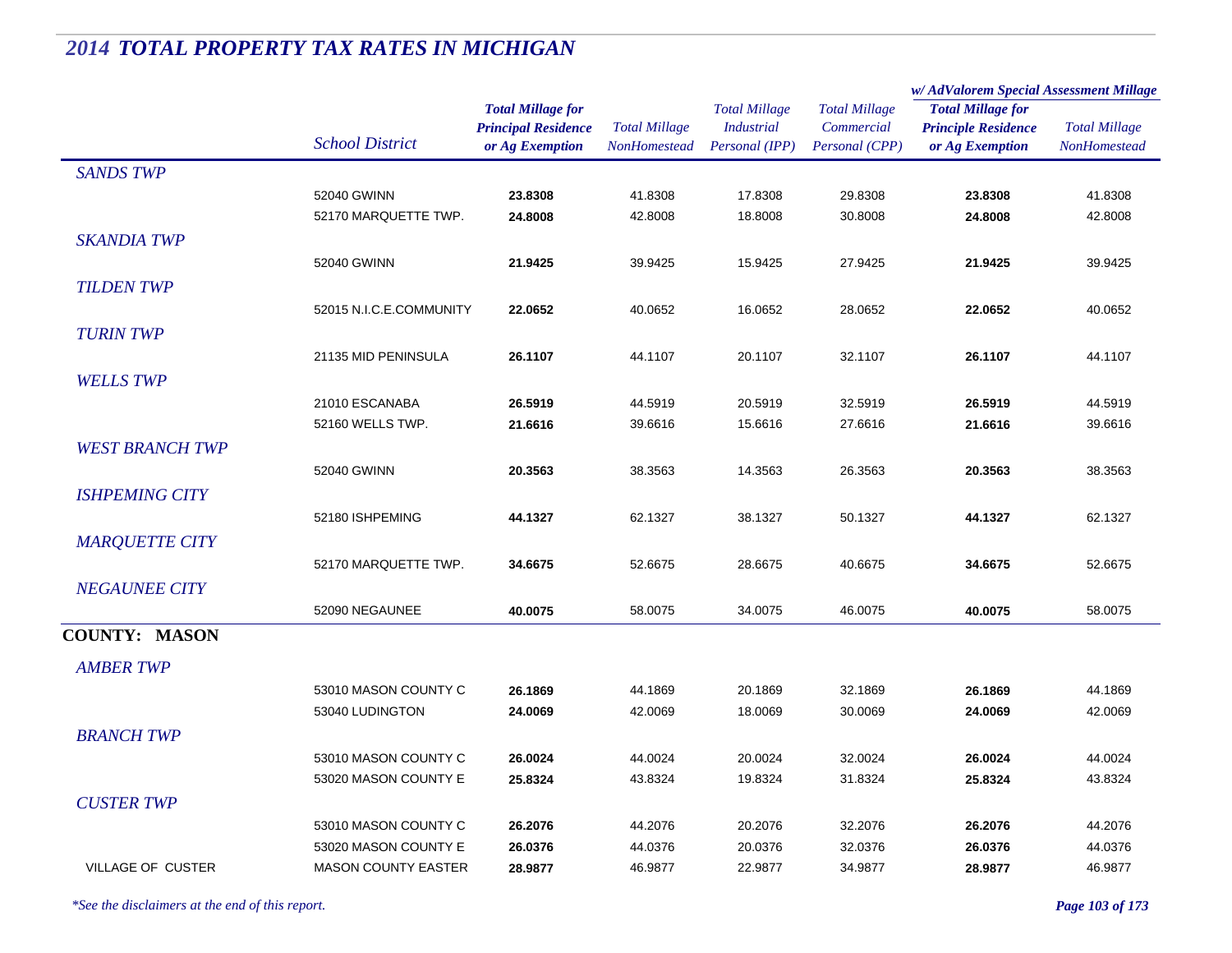|                     |                        |                            |                      | <b>Total Millage</b> | <b>Total Millage</b> | w/AdValorem Special Assessment Millage |                      |
|---------------------|------------------------|----------------------------|----------------------|----------------------|----------------------|----------------------------------------|----------------------|
|                     |                        | <b>Total Millage for</b>   |                      |                      |                      | <b>Total Millage for</b>               |                      |
|                     | <b>School District</b> | <b>Principal Residence</b> | <b>Total Millage</b> | <b>Industrial</b>    | Commercial           | <b>Principle Residence</b>             | <b>Total Millage</b> |
|                     |                        | or Ag Exemption            | NonHomestead         | Personal (IPP)       | Personal (CPP)       | or Ag Exemption                        | <b>NonHomestead</b>  |
| <b>EDENTWP</b>      |                        |                            |                      |                      |                      |                                        |                      |
|                     | 53010 MASON COUNTY C   | 26.0650                    | 44.065               | 20.0650              | 32.0650              | 26.0650                                | 44.0650              |
|                     | 53020 MASON COUNTY E   | 25.8950                    | 43.895               | 19.8950              | 31.8950              | 25.8950                                | 43.8950              |
| <b>FREESOIL TWP</b> |                        |                            |                      |                      |                      |                                        |                      |
|                     | 53010 MASON COUNTY C   | 27.0488                    | 45.0488              | 21.0488              | 33.0488              | 27.0488                                | 45.0488              |
|                     | 53021 MASON COUNTY E   | 23.7288                    | 41.7288              | 17.7288              | 29.7288              | 23.7288                                | 41.7288              |
| VILLAGE OF FREESOIL | <b>FREESOIL</b>        | 27.9141                    | 45.9141              | 21.9141              | 33.9141              | 27.9141                                | 45.9141              |
| <b>GRANT TWP</b>    |                        |                            |                      |                      |                      |                                        |                      |
|                     | 51070 MANISTEE         | 22.9575                    | 40.9575              | 16.9575              | 28.9575              | 22.9575                                | 40.9575              |
|                     | 53010 MASON COUNTY C   | 26.0556                    | 44.0556              | 20.0556              | 32.0556              | 26.0556                                | 44.0556              |
|                     | 53021 MASON COUNTY E   | 22.7356                    | 40.7356              | 16.7356              | 28.7356              | 22.7356                                | 40.7356              |
| <b>HAMLIN TWP</b>   |                        |                            |                      |                      |                      |                                        |                      |
|                     | 53040 LUDINGTON        | 23.9011                    | 41.9011              | 17.9011              | 29.9011              | 23.9011                                | 41.9011              |
| <b>LOGAN TWP</b>    |                        |                            |                      |                      |                      |                                        |                      |
|                     | 53010 MASON COUNTY C   | 27.0102                    | 45.0102              | 21.0102              | 33.0102              | 27.0102                                | 45.0102              |
|                     | 53012 TR-64090         | 27.0102                    | 45.0102              | 21.0102              | 33.0102              | 27.0102                                | 45.0102              |
|                     | 64090 WALKERVILLE      | 25.4402                    | 43.4402              | 19.4402              | 31.4402              | 25.4402                                | 43.4402              |
|                     |                        |                            |                      |                      |                      |                                        |                      |
| <b>MEADE TWP</b>    |                        |                            |                      |                      |                      |                                        |                      |
|                     | 51045 KALEVA NORMAN    | 26.9512                    | 44.9512              | 20.9512              | 32.9512              | 26.9512                                | 44.9512              |
|                     | 53021 MASON COUNTY E   | 24.6793                    | 42.6793              | 18.6793              | 30.6793              | 24.6793                                | 42.6793              |
| PERE MARQUETTE TWP  |                        |                            |                      |                      |                      |                                        |                      |
|                     | 53040 LUDINGTON        | 25.5547                    | 43.5547              | 19.5547              | 31.5547              | 25.5547                                | 43.5547              |
| <b>RIVERTON TWP</b> |                        |                            |                      |                      |                      |                                        |                      |
|                     | 53010 MASON COUNTY C   | 26.1958                    | 44.1958              | 20.1958              | 32.1958              | 26.1958                                | 44.1958              |
|                     | 53040 LUDINGTON        | 24.0158                    | 42.0158              | 18.0158              | 30.0158              | 24.0158                                | 42.0158              |
|                     | 64070 PENTWATER        | 20.2351                    | 38.2351              | 14.2351              | 26.2351              | 20.2351                                | 38.2351              |
|                     | 64075 PENTWATER W/WS   | 23.3258                    | 41.3258              | 17.3258              | 29.3258              | 23.3258                                | 41.3258              |
| <b>SHERIDAN TWP</b> |                        |                            |                      |                      |                      |                                        |                      |
|                     | 53020 MASON COUNTY E   | 26.8277                    | 44.8277              | 20.8277              | 32.8277              | 26.8277                                | 44.8277              |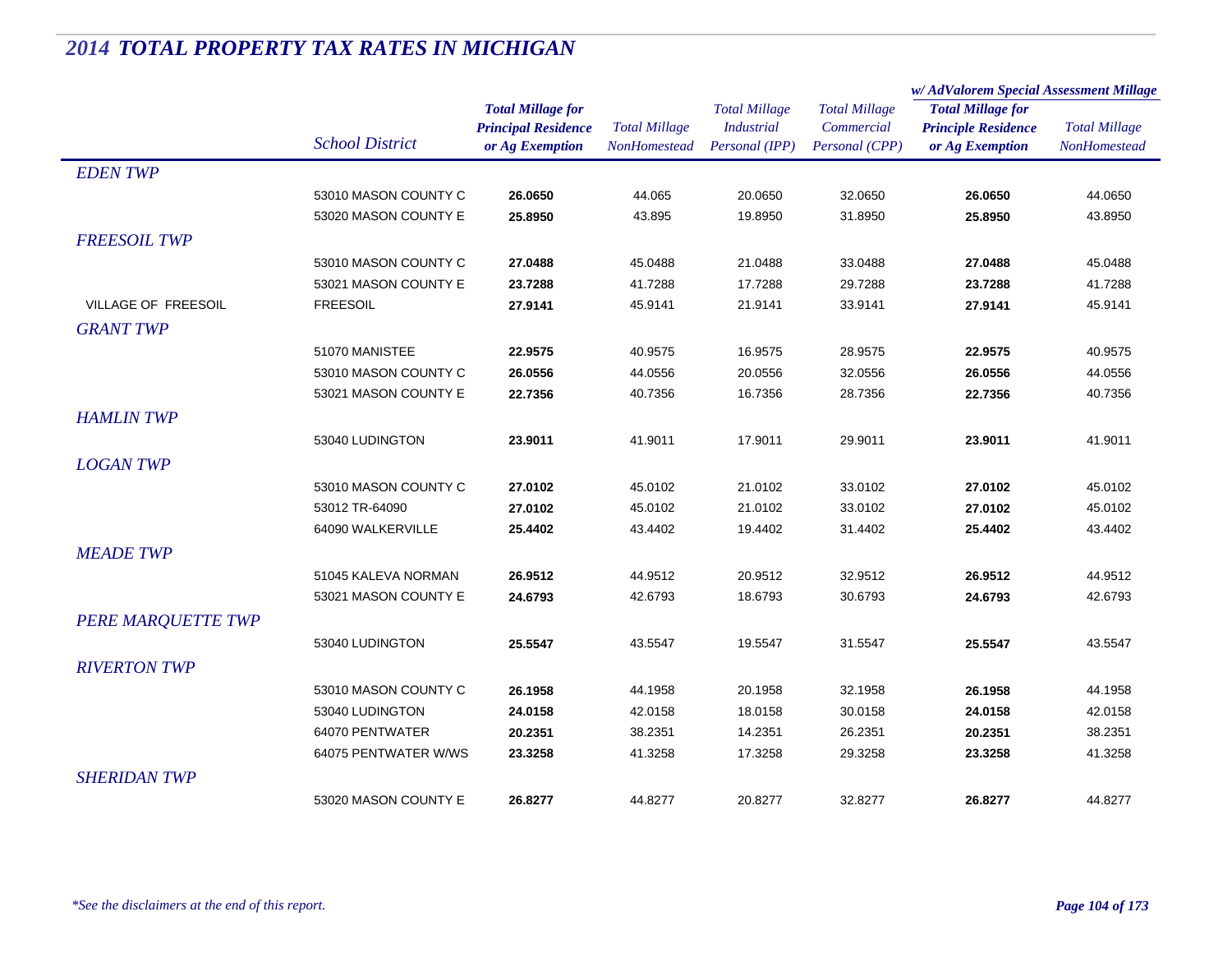|                            |                            | <b>Total Millage for</b><br><b>Principal Residence</b> | <b>Total Millage</b><br><b>NonHomestead</b> | <b>Total Millage</b><br><b>Industrial</b><br>Personal (IPP) | <b>Total Millage</b><br>Commercial<br>Personal (CPP) | w/AdValorem Special Assessment Millage                                    |                      |  |
|----------------------------|----------------------------|--------------------------------------------------------|---------------------------------------------|-------------------------------------------------------------|------------------------------------------------------|---------------------------------------------------------------------------|----------------------|--|
|                            | <b>School District</b>     |                                                        |                                             |                                                             |                                                      | <b>Total Millage for</b><br><b>Principle Residence</b><br>or Ag Exemption | <b>Total Millage</b> |  |
|                            |                            | or Ag Exemption                                        |                                             |                                                             |                                                      |                                                                           | NonHomestead         |  |
| <b>SHERMAN TWP</b>         |                            |                                                        |                                             |                                                             |                                                      |                                                                           |                      |  |
|                            | 53010 MASON COUNTY C       | 27.0955                                                | 45.0955                                     | 21.0955                                                     | 33.0955                                              | 27.0955                                                                   | 45.0955              |  |
|                            | 53020 MASON COUNTY E       | 26.9255                                                | 44.9255                                     | 20.9255                                                     | 32.9255                                              | 26.9255                                                                   | 44.9255              |  |
|                            | 53021 MASON COUNTY E       | 23.7755                                                | 41.7755                                     | 17.7755                                                     | 29.7755                                              | 23.7755                                                                   | 41.7755              |  |
| <b>VILLAGE OF FOUNTAIN</b> | <b>MASON COUNTY EASTER</b> | 31.1313                                                | 49.1313                                     | 25.1313                                                     | 37.1313                                              | 31.1313                                                                   | 49.1313              |  |
| <b>SUMMIT TWP</b>          |                            |                                                        |                                             |                                                             |                                                      |                                                                           |                      |  |
|                            | 53040 LUDINGTON            | 24.0000                                                | 42                                          | 18.0000                                                     | 30.0000                                              | 24.0000                                                                   | 42.0000              |  |
|                            | 64070 PENTWATER            | 20.2193                                                | 38.2193                                     | 14.2193                                                     | 26.2193                                              | 20.2193                                                                   | 38.2193              |  |
|                            | 64075 PENTWATER W/WS       | 23.3100                                                | 41.31                                       | 17.3100                                                     | 29.3100                                              | 23.3100                                                                   | 41.3100              |  |
| <b>VICTORY TWP</b>         |                            |                                                        |                                             |                                                             |                                                      |                                                                           |                      |  |
|                            | 53010 MASON COUNTY C       | 26.1408                                                | 44.1408                                     | 20.1408                                                     | 32.1408                                              | 26.1408                                                                   | 44.1408              |  |
| <b>LUDINGTON CITY</b>      |                            |                                                        |                                             |                                                             |                                                      |                                                                           |                      |  |
|                            | 53040 LUDINGTON            | 38.9085                                                | 56.9085                                     | 32.9085                                                     | 44.9085                                              | 38.9085                                                                   | 56.9085              |  |
|                            |                            |                                                        |                                             |                                                             |                                                      |                                                                           |                      |  |
| <b>SCOTTVILLE CITY</b>     |                            |                                                        |                                             |                                                             |                                                      |                                                                           |                      |  |
|                            | 53010 MASON COUNTY C       | 45.5771                                                | 63.5771                                     | 39.5771                                                     | 51.5771                                              | 45.5771                                                                   | 63.5771              |  |
| <b>COUNTY: MECOSTA</b>     |                            |                                                        |                                             |                                                             |                                                      |                                                                           |                      |  |
| <b>AETNA TWP</b>           |                            |                                                        |                                             |                                                             |                                                      |                                                                           |                      |  |
|                            | 54040 MORLEY STANWOO       | 22.8218                                                | 40.8218                                     | 16.8218                                                     | 28.8218                                              | 22.8218                                                                   | 40.8218              |  |
| <b>VILLAGE OF MORLEY</b>   | <b>MORLEY STANWOOD</b>     | 33.7963                                                | 51.7963                                     | 27.7963                                                     | 39.7963                                              | 33.7963                                                                   | 51.7963              |  |
| <b>AUSTINTWP</b>           |                            |                                                        |                                             |                                                             |                                                      |                                                                           |                      |  |
|                            | 54025 CHIPPEWA HILLS       | 21.9058                                                | 39.9058                                     | 15.9058                                                     | 27.9058                                              | 21.9058                                                                   | 39.9058              |  |
|                            | 54040 MORLEY STANWOO       | 22.8218                                                | 40.8218                                     | 16.8218                                                     | 28.8218                                              | 22.8218                                                                   | 40.8218              |  |
| <b>BIG RAPIDS TWP</b>      |                            |                                                        |                                             |                                                             |                                                      |                                                                           |                      |  |
|                            |                            |                                                        |                                             |                                                             |                                                      |                                                                           |                      |  |
|                            | 54010 BIG RAPIDS           | 26.1918                                                | 44.1918                                     | 20.1918                                                     | 32.1918                                              | 26.1918                                                                   | 44.1918              |  |
|                            | 54040 MORLEY STANWOO       | 25.8218                                                | 43.8218                                     | 19.8218                                                     | 31.8218                                              | 25.8218                                                                   | 43.8218              |  |
| <b>CHIPPEWA TWP</b>        |                            |                                                        |                                             |                                                             |                                                      |                                                                           |                      |  |
|                            | 54025 CHIPPEWA HILLS       | 24.8937                                                | 42.8937                                     | 18.8937                                                     | 30.8937                                              | 24.8937                                                                   | 42.8937              |  |
|                            | 67020 EVART                | 24.7097                                                | 42.7097                                     | 18.7097                                                     | 30.7097                                              | 24.7097                                                                   | 42.7097              |  |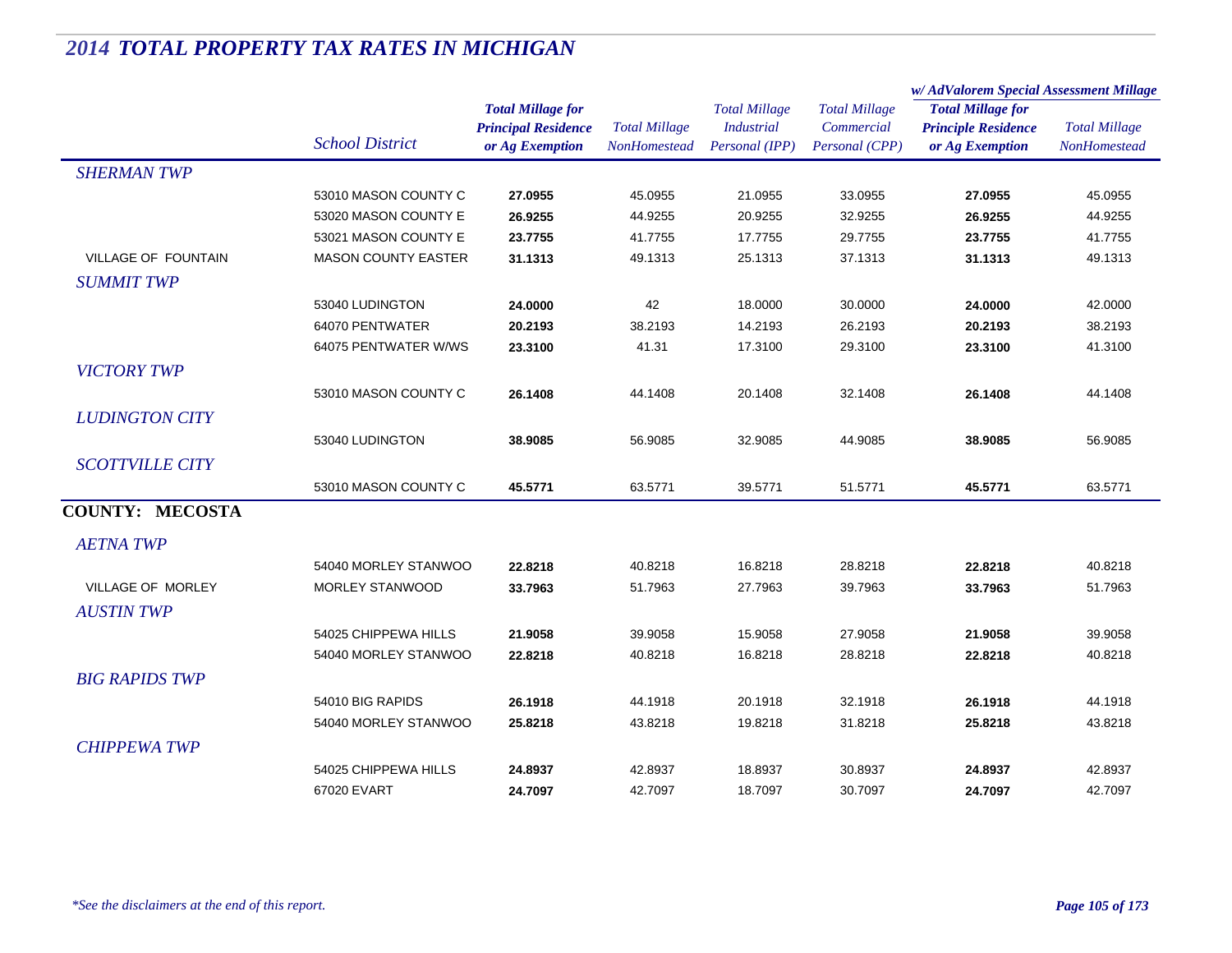|                      |                        |                            |                      | <b>Total Millage</b> | <b>Total Millage</b> | w/AdValorem Special Assessment Millage |                      |
|----------------------|------------------------|----------------------------|----------------------|----------------------|----------------------|----------------------------------------|----------------------|
|                      |                        | <b>Total Millage for</b>   |                      |                      |                      | <b>Total Millage for</b>               | <b>Total Millage</b> |
|                      |                        | <b>Principal Residence</b> | <b>Total Millage</b> | <b>Industrial</b>    | Commercial           | <b>Principle Residence</b>             |                      |
|                      | <b>School District</b> | or Ag Exemption            | NonHomestead         | Personal (IPP)       | Personal (CPP)       | or Ag Exemption                        | NonHomestead         |
| <b>COLFAX TWP</b>    |                        |                            |                      |                      |                      |                                        |                      |
|                      | 54010 BIG RAPIDS       | 23.1918                    | 41.1918              | 17.1918              | 29.1918              | 23.1918                                | 41.1918              |
|                      | 54025 CHIPPEWA HILLS   | 21.9058                    | 39.9058              | 15.9058              | 27.9058              | 21.9058                                | 39.9058              |
|                      | 54040 MORLEY STANWOO   | 22.8218                    | 40.8218              | 16.8218              | 28.8218              | 22.8218                                | 40.8218              |
| <b>DEERFIELD TWP</b> |                        |                            |                      |                      |                      |                                        |                      |
|                      | 54040 MORLEY STANWOO   | 22.8197                    | 40.8197              | 16.8197              | 28.8197              | 22.8197                                | 40.8197              |
|                      | 54045 MORLEY STANWOO   | 25.5489                    | 43.5489              | 19.5489              | 31.5489              | 25.5489                                | 43.5489              |
| VILLAGE OF MORLEY    | <b>MORLEY STANWOOD</b> | 33.7942                    | 51.7942              | 27.7942              | 39.7942              | 33.7942                                | 51.7942              |
| <b>FORK TWP</b>      |                        |                            |                      |                      |                      |                                        |                      |
|                      | 54025 CHIPPEWA HILLS   | 24.6558                    | 42.6558              | 18.6558              | 30.6558              | 24.6558                                | 42.6558              |
| VILLAGE OF BARRYTON  | <b>CHIPPEWA HILLS</b>  | 34.7780                    | 52.778               | 28.7780              | 40.7780              | 34.7780                                | 52.7780              |
| <b>GRANT TWP</b>     |                        |                            |                      |                      |                      |                                        |                      |
|                      | 54010 BIG RAPIDS       | 23.1918                    | 41.1918              | 17.1918              | 29.1918              | 23.1918                                | 41.1918              |
|                      | 54025 CHIPPEWA HILLS   | 21.9058                    | 39.9058              | 15.9058              | 27.9058              | 21.9058                                | 39.9058              |
|                      | 67020 EVART            | 21.7218                    | 39.7218              | 15.7218              | 27.7218              | 21.7218                                | 39.7218              |
|                      | 67060 REED CITY        | 23.1318                    | 41.1318              | 17.1318              | 29.1318              | 23.1318                                | 41.1318              |
| <b>GREEN TWP</b>     |                        |                            |                      |                      |                      |                                        |                      |
|                      | 54010 BIG RAPIDS       | 23.1918                    | 41.1918              | 17.1918              | 29.1918              | 23.1918                                | 41.1918              |
|                      | 67060 REED CITY        | 23.1318                    | 41.1318              | 17.1318              | 29.1318              | 23.1318                                | 41.1318              |
|                      |                        |                            |                      |                      |                      |                                        |                      |
| <b>HINTON TWP</b>    |                        |                            |                      |                      |                      |                                        |                      |
|                      | 59090 LAKEVIEW         | 29.1134                    | 47.1134              | 23.1134              | 35.1134              | 29.1134                                | 47.1134              |
| <b>MARTINY TWP</b>   |                        |                            |                      |                      |                      |                                        |                      |
|                      | 54010 BIG RAPIDS       | 23.1918                    | 41.1918              | 17.1918              | 29.1918              | 23.1918                                | 41.1918              |
|                      | 54025 CHIPPEWA HILLS   | 21.9058                    | 39.9058              | 15.9058              | 27.9058              | 21.9058                                | 39.9058              |
| <b>MECOSTA TWP</b>   |                        |                            |                      |                      |                      |                                        |                      |
|                      | 54040 MORLEY STANWOO   | 22.8218                    | 40.8218              | 16.8218              | 28.8218              | 22.8218                                | 40.8218              |
| VILLAGE OF STANWOOD  | <b>MORLEY STANWOOD</b> | 31.6982                    | 49.6982              | 25.6982              | 37.6982              | 31.6982                                | 49.6982              |
| <b>MILLBROOK TWP</b> |                        |                            |                      |                      |                      |                                        |                      |
|                      | 54025 CHIPPEWA HILLS   | 22.9058                    | 40.9058              | 16.9058              | 28.9058              | 22.9058                                | 40.9058              |
|                      | 54026 CHIPPEWA HILLS W | 22.9058                    | 40.9058              | 16.9058              | 28.9058              | 22.9058                                | 40.9058              |
|                      | 59045 MONTABELLA       | 29.8060                    | 47.806               | 23.8060              | 35.8060              | 29.8060                                | 47.8060              |
|                      | 59090 LAKEVIEW         | 30.1134                    | 48.1134              | 24.1134              | 36.1134              | 30.1134                                | 48.1134              |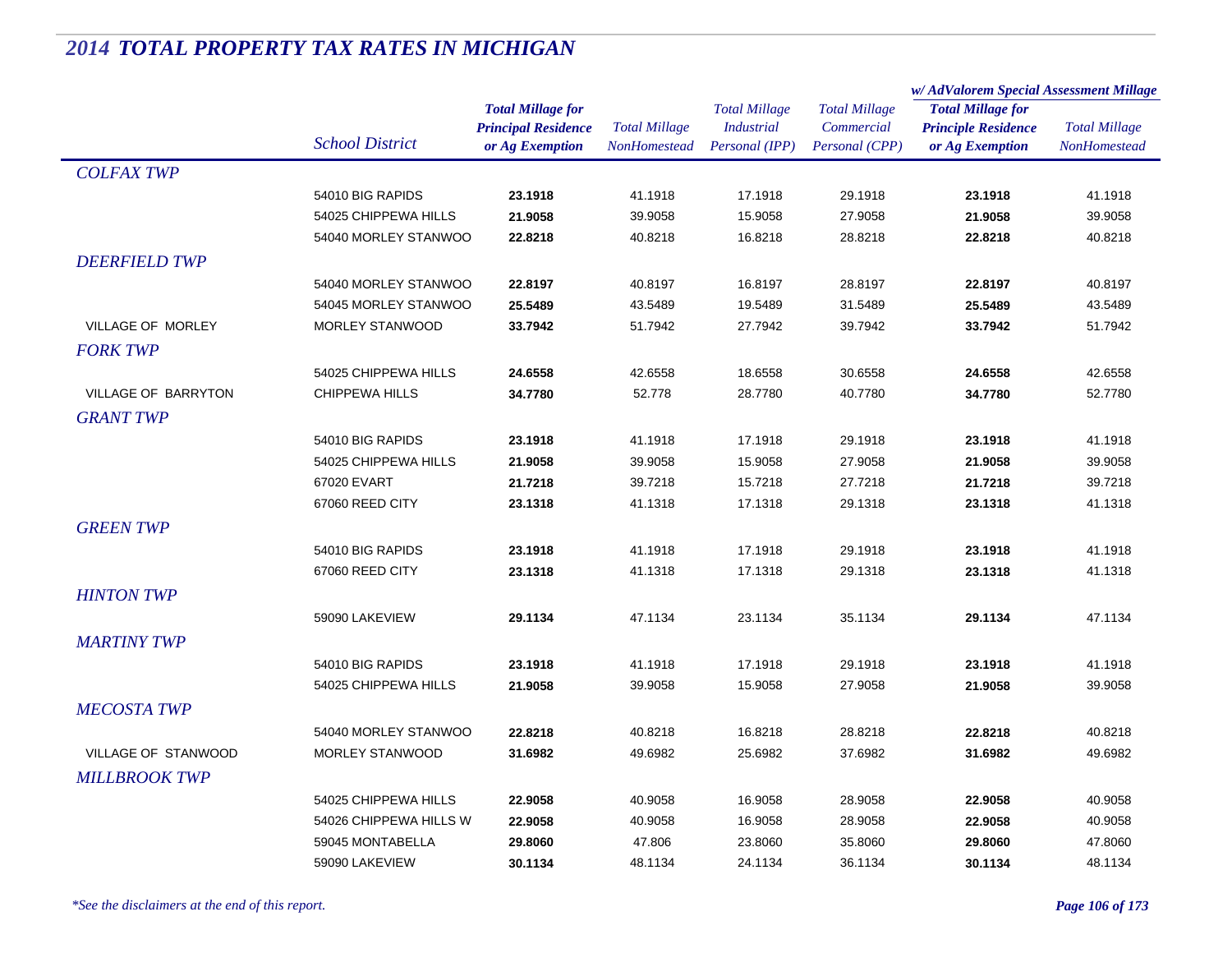|                              |                        |                            |                      | <b>Total Millage</b> | <b>Total Millage</b> | w/ AdValorem Special Assessment Millage |                      |
|------------------------------|------------------------|----------------------------|----------------------|----------------------|----------------------|-----------------------------------------|----------------------|
|                              |                        | <b>Total Millage for</b>   |                      |                      |                      | <b>Total Millage for</b>                | <b>Total Millage</b> |
|                              | <b>School District</b> | <b>Principal Residence</b> | <b>Total Millage</b> | <b>Industrial</b>    | Commercial           | <b>Principle Residence</b>              |                      |
|                              |                        | or Ag Exemption            | <b>NonHomestead</b>  | Personal (IPP)       | Personal (CPP)       | or Ag Exemption                         | <b>NonHomestead</b>  |
| <b>MORTON TWP</b>            |                        |                            |                      |                      |                      |                                         |                      |
|                              | 54025 CHIPPEWA HILLS   | 24.4963                    | 42.4963              | 18.4963              | 30.4963              | 24.4963                                 | 42.4963              |
| VILLAGE OF MECOSTA           | <b>CHIPPEWA HILLS</b>  | 30.4963                    | 48.4963              | 24.4963              | 36.4963              | 30.4963                                 | 48.4963              |
| <b>SHERIDAN TWP</b>          |                        |                            |                      |                      |                      |                                         |                      |
|                              | 54025 CHIPPEWA HILLS   | 21.9058                    | 39.9058              | 15.9058              | 27.9058              | 21.9058                                 | 39.9058              |
| <b>WHEATLAND TWP</b>         |                        |                            |                      |                      |                      |                                         |                      |
|                              | 54025 CHIPPEWA HILLS   | 25.2308                    | 43.2308              | 19.2308              | 31.2308              | 25.2308                                 | 43.2308              |
|                              | 59045 MONTABELLA       | 32.1310                    | 50.131               | 26.1310              | 38.1310              | 32.1310                                 | 50.1310              |
| <b>BIG RAPIDS CITY</b>       |                        |                            |                      |                      |                      |                                         |                      |
|                              | 54010 BIG RAPIDS       | 39.8581                    | 57.8581              | 33.8581              | 45.8581              | 39.8581                                 | 57.8581              |
|                              |                        |                            |                      |                      |                      |                                         |                      |
| <b>COUNTY: MENOMINEE</b>     |                        |                            |                      |                      |                      |                                         |                      |
| <b>CEDARVILLE TWP</b>        |                        |                            |                      |                      |                      |                                         |                      |
|                              | 55120 STEPHENSON       | 20.0950                    | 38.095               | 14.0950              | 26.0950              | 20.0950                                 | 38.0950              |
| <b>DAGGETT TWP</b>           |                        |                            |                      |                      |                      |                                         |                      |
|                              | 55120 STEPHENSON       | 22.8995                    | 40.8995              | 16.8995              | 28.8995              | 22.8995                                 | 40.8995              |
| VILLAGE OF DAGGETT           | <b>STEPHENSON</b>      | 25.3995                    | 43.3995              | 19.3995              | 31.3995              | 25.3995                                 | 43.3995              |
| <b>FAITHORN TWP</b>          |                        |                            |                      |                      |                      |                                         |                      |
|                              | 22025 NORWAY VULCAN    | 24.2217                    | 42.1839              | 18.2217              | 30.1839              | 24.2217                                 | 42.1839              |
| <b>GOURLEY TWP</b>           |                        |                            |                      |                      |                      |                                         |                      |
|                              |                        |                            |                      |                      |                      |                                         |                      |
|                              | 55010 CARNEY NADEAU    | 24.8704                    | 42.197               | 18.8704              | 30.1970              | 24.8704                                 | 42.1970              |
|                              | 55115 NORTH CENTRAL    | 23.8904                    | 41.8904              | 17.8904              | 29.8904              | 23.8904                                 | 41.8904              |
| <b>HARRIS TWP</b>            |                        |                            |                      |                      |                      |                                         |                      |
|                              | 21090 BARK RIVER HARRI | 22.5761                    | 39.6135              | 16.5761              | 27.6135              | 22.5761                                 | 39.6135              |
|                              | 55115 NORTH CENTRAL    | 22.5547                    | 40.5547              | 16.5547              | 28.5547              | 22.5547                                 | 40.5547              |
| <b>HOLMES TWP</b>            |                        |                            |                      |                      |                      |                                         |                      |
|                              | 55120 STEPHENSON       | 21.1199                    | 39.1199              | 15.1199              | 27.1199              | 21.1199                                 | 39.1199              |
| <i><b>INGALLSTON TWP</b></i> |                        |                            |                      |                      |                      |                                         |                      |
|                              | 55100 MENOMINEE        | 22.8796                    | 40.8796              | 16.8796              | 28.8796              | 22.8796                                 | 40.8796              |
|                              | 55120 STEPHENSON       | 19.7996                    | 37.7996              | 13.7996              | 25.7996              | 19.7996                                 | 37.7996              |
| <b>LAKE TWP</b>              |                        |                            |                      |                      |                      |                                         |                      |
|                              | 55120 STEPHENSON       | 20.7976                    | 38.7976              | 14.7976              | 26.7976              | 20.7976                                 | 38.7976              |
|                              |                        |                            |                      |                      |                      |                                         |                      |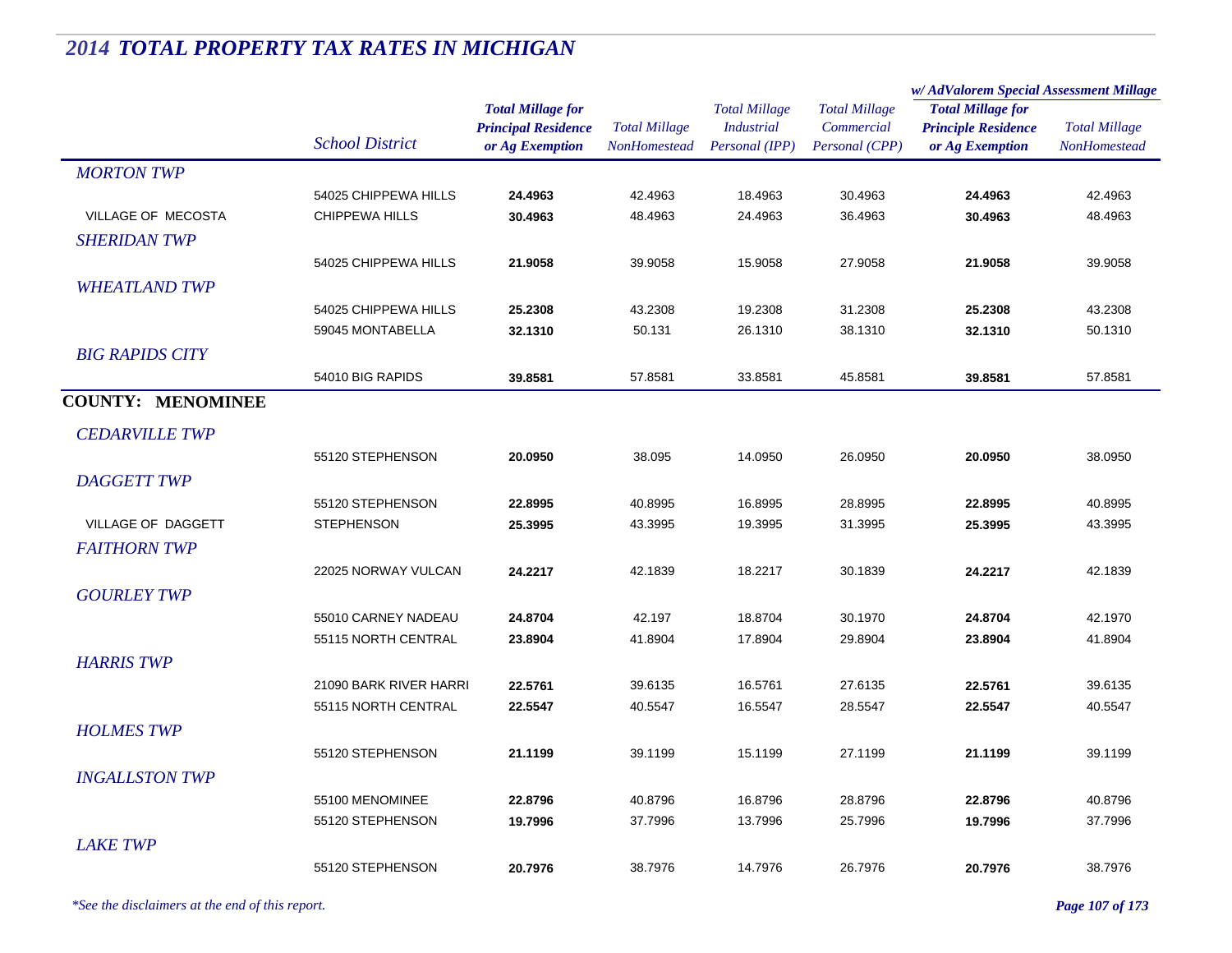|                        |                        |                                                                           |                                             |                                                             |                                                      | w/AdValorem Special Assessment Millage                                    |                                             |  |
|------------------------|------------------------|---------------------------------------------------------------------------|---------------------------------------------|-------------------------------------------------------------|------------------------------------------------------|---------------------------------------------------------------------------|---------------------------------------------|--|
|                        | <b>School District</b> | <b>Total Millage for</b><br><b>Principal Residence</b><br>or Ag Exemption | <b>Total Millage</b><br><b>NonHomestead</b> | <b>Total Millage</b><br><b>Industrial</b><br>Personal (IPP) | <b>Total Millage</b><br>Commercial<br>Personal (CPP) | <b>Total Millage for</b><br><b>Principle Residence</b><br>or Ag Exemption | <b>Total Millage</b><br><b>NonHomestead</b> |  |
| <b>MELLENTWP</b>       |                        |                                                                           |                                             |                                                             |                                                      |                                                                           |                                             |  |
|                        | 55120 STEPHENSON       | 20.0150                                                                   | 38.015                                      | 14.0150                                                     | 26.0150                                              | 20.0150                                                                   | 38.0150                                     |  |
| <b>MENOMINEE TWP</b>   |                        |                                                                           |                                             |                                                             |                                                      |                                                                           |                                             |  |
|                        | 55100 MENOMINEE        | 21.6999                                                                   | 39.6999                                     | 15.6999                                                     | 27.6999                                              | 21.6999                                                                   | 39.6999                                     |  |
|                        | 55120 STEPHENSON       | 18.6199                                                                   | 36.6199                                     | 12.6199                                                     | 24.6199                                              | 18.6199                                                                   | 36.6199                                     |  |
| <b>MEYER TWP</b>       |                        |                                                                           |                                             |                                                             |                                                      |                                                                           |                                             |  |
|                        | 55115 NORTH CENTRAL    | 22.5878                                                                   | 40.5878                                     | 16.5878                                                     | 28.5878                                              | 22.5878                                                                   | 40.5878                                     |  |
| <b>NADEAU TWP</b>      |                        |                                                                           |                                             |                                                             |                                                      |                                                                           |                                             |  |
|                        | 55010 CARNEY NADEAU    | 23.5443                                                                   | 40.8709                                     | 17.5443                                                     | 28.8709                                              | 23.5443                                                                   | 40.8709                                     |  |
| VILLAGE OF CARNEY      | <b>CARNEY NADEAU</b>   | 23.5443                                                                   | 40.8709                                     | 17.5443                                                     | 28.8709                                              | 23.5443                                                                   | 40.8709                                     |  |
| <b>SPALDING TWP</b>    |                        |                                                                           |                                             |                                                             |                                                      |                                                                           |                                             |  |
|                        | 55115 NORTH CENTRAL    | 23.0433                                                                   | 41.0433                                     | 17.0433                                                     | 29.0433                                              | 23.0433                                                                   | 41.0433                                     |  |
| VILLAGE OF POWERS      | NORTH CENTRAL          | 25.9133                                                                   | 43.9133                                     | 19.9133                                                     | 31.9133                                              | 25.9133                                                                   | 43.9133                                     |  |
| <b>STEPHENSON TWP</b>  |                        |                                                                           |                                             |                                                             |                                                      |                                                                           |                                             |  |
|                        | 55120 STEPHENSON       | 21.0265                                                                   | 39.0265                                     | 15.0265                                                     | 27.0265                                              | 21.0265                                                                   | 39.0265                                     |  |
| <b>MENOMINEE CITY</b>  |                        |                                                                           |                                             |                                                             |                                                      |                                                                           |                                             |  |
|                        | 55100 MENOMINEE        | 45.7823                                                                   | 63.7823                                     | 39.7823                                                     | 51.7823                                              | 45.7823                                                                   | 63.7823                                     |  |
| <b>STEPHENSON CITY</b> |                        |                                                                           |                                             |                                                             |                                                      |                                                                           |                                             |  |
|                        | 55120 STEPHENSON       | 28.1199                                                                   | 46.1199                                     | 22.1199                                                     | 34.1199                                              | 28.1199                                                                   | 46.1199                                     |  |
|                        |                        |                                                                           |                                             |                                                             |                                                      |                                                                           |                                             |  |
| <b>COUNTY: MIDLAND</b> |                        |                                                                           |                                             |                                                             |                                                      |                                                                           |                                             |  |
| <b>EDENVILLE TWP</b>   |                        |                                                                           |                                             |                                                             |                                                      |                                                                           |                                             |  |
|                        | 56030 COLEMAN          | 22.5683                                                                   | 40.5683                                     | 16.5683                                                     | 28.5683                                              | 23.9683                                                                   | 41.9683                                     |  |
|                        | 56050 MERIDIAN         | 26.4183                                                                   | 44.4183                                     | 20.4183                                                     | 32.4183                                              | 27.8183                                                                   | 45.8183                                     |  |
| <b>GENEVA TWP</b>      |                        |                                                                           |                                             |                                                             |                                                      |                                                                           |                                             |  |
|                        | 56030 COLEMAN          | 25.4147                                                                   | 43.4147                                     | 19.4147                                                     | 31.4147                                              | 25.4147                                                                   | 43.4147                                     |  |
| <b>GREENDALE TWP</b>   |                        |                                                                           |                                             |                                                             |                                                      |                                                                           |                                             |  |
|                        | 29040 BRECKENRIDGE     | 26.9514                                                                   | 44.9514                                     | 20.9514                                                     | 32.9514                                              | 26.9514                                                                   | 44.9514                                     |  |
|                        | 29100 ST.LOUIS         | 32.3914                                                                   | 50.3914                                     | 26.3914                                                     | 38.3914                                              | 32.3914                                                                   | 50.3914                                     |  |
|                        | 37060 SHEPHERD         | 31.3914                                                                   | 49.3914                                     | 25.3914                                                     | 37.3914                                              | 31.3914                                                                   | 49.3914                                     |  |
|                        | 56020 BULLOCK CREEK    | 28.7685                                                                   | 46.7685                                     | 22.7685                                                     | 34.7685                                              | 28.7685                                                                   | 46.7685                                     |  |
|                        | 56030 COLEMAN          | 23.6185                                                                   | 41.6185                                     | 17.6185                                                     | 29.6185                                              | 23.6185                                                                   | 41.6185                                     |  |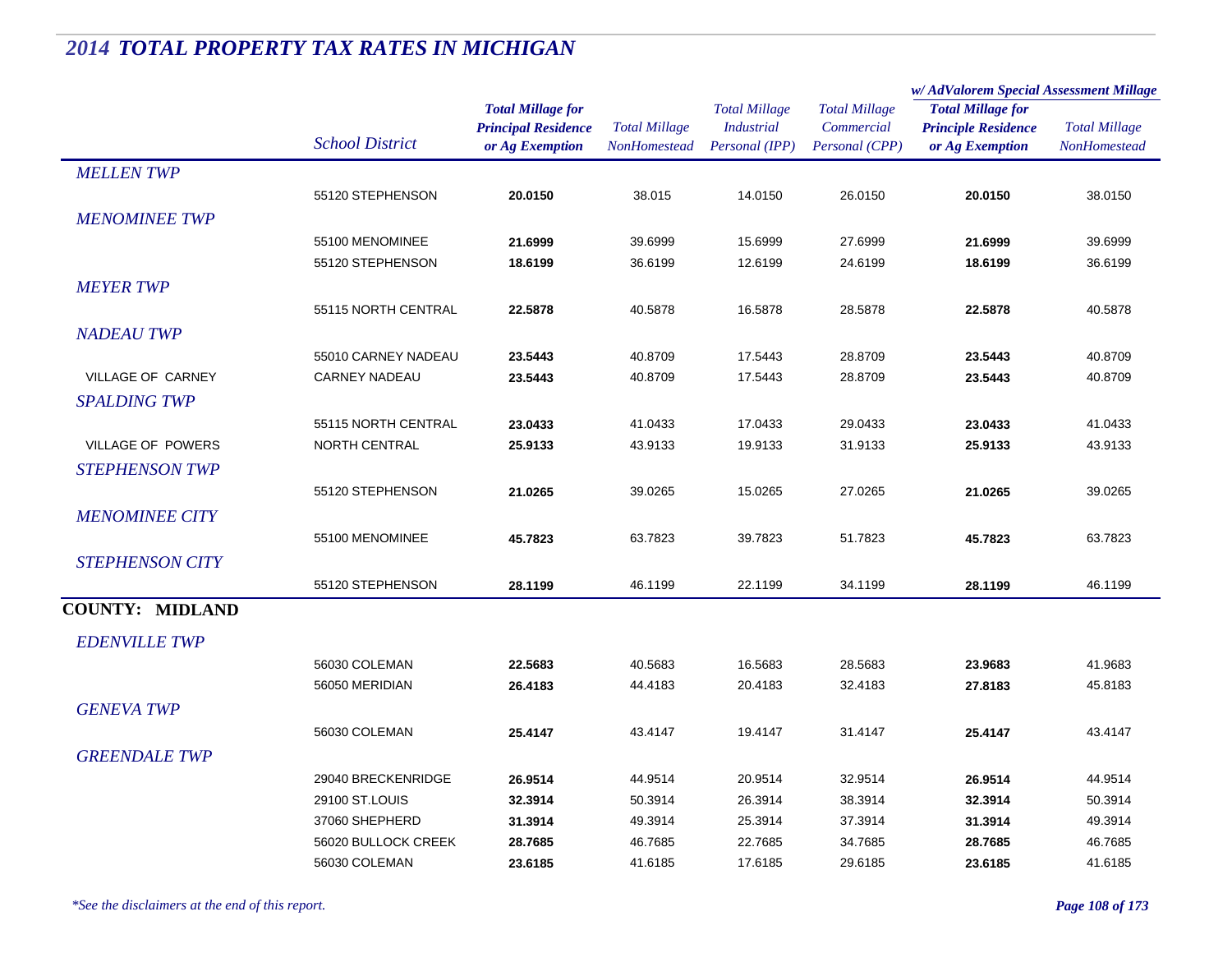|                      |                        |                            | <b>Total Millage</b> | <b>Total Millage</b><br><b>Industrial</b><br>Personal (IPP) | <b>Total Millage</b><br>Commercial | w/AdValorem Special Assessment Millage                                    |                      |
|----------------------|------------------------|----------------------------|----------------------|-------------------------------------------------------------|------------------------------------|---------------------------------------------------------------------------|----------------------|
|                      |                        | <b>Total Millage for</b>   |                      |                                                             |                                    | <b>Total Millage for</b><br><b>Principle Residence</b><br>or Ag Exemption | <b>Total Millage</b> |
|                      |                        | <b>Principal Residence</b> |                      |                                                             |                                    |                                                                           |                      |
|                      | <b>School District</b> | or Ag Exemption            | NonHomestead         |                                                             | Personal (CPP)                     |                                                                           | NonHomestead         |
| <b>HOMER TWP</b>     |                        |                            |                      |                                                             |                                    |                                                                           |                      |
|                      | 56010 MIDLAND          | 22.6926                    | 38.9526              | 16.6926                                                     | 28.6926                            | 24.4426                                                                   | 40.7026              |
|                      | 56020 BULLOCK CREEK    | 27.9526                    | 45.9526              | 21.9526                                                     | 33.9526                            | 29.7026                                                                   | 47.7026              |
|                      | 56050 MERIDIAN         | 26.6526                    | 44.6526              | 20.6526                                                     | 32.6526                            | 28.4026                                                                   | 46.4026              |
| <b>HOPE TWP</b>      |                        |                            |                      |                                                             |                                    |                                                                           |                      |
|                      | 56050 MERIDIAN         | 30.1253                    | 48.1253              | 24.1253                                                     | 36.1253                            | 30.1253                                                                   | 48.1253              |
| <b>INGERSOLL TWP</b> |                        |                            |                      |                                                             |                                    |                                                                           |                      |
|                      | 56010 MIDLAND          | 22.6630                    | 38.923               | 16.6630                                                     | 28.6630                            | 22.6630                                                                   | 38.9230              |
|                      | 56020 BULLOCK CREEK    | 27.9230                    | 45.923               | 21.9230                                                     | 33.9230                            | 27.9230                                                                   | 45.9230              |
|                      | 56023 TR-BULLOCK CRK/H | 27.9230                    | 45.923               | 21.9230                                                     | 33.9230                            | 27.9230                                                                   | 45.9230              |
|                      | 73200 FREELAND         | 24.5346                    | 42.5346              | 18.5346                                                     | 30.5346                            | 24.5346                                                                   | 42.5346              |
|                      | 73210 HEMLOCK          | 23.9746                    | 41.9746              | 17.9746                                                     | 29.9746                            | 23.9746                                                                   | 41.9746              |
|                      | 73230 MERRILL          | 28.1646                    | 46.1646              | 22.1646                                                     | 34.1646                            | 28.1646                                                                   | 46.1646              |
| <b>JASPER TWP</b>    |                        |                            |                      |                                                             |                                    |                                                                           |                      |
|                      | 29040 BRECKENRIDGE     | 27.1256                    | 45.1256              | 21.1256                                                     | 33.1256                            | 27.1256                                                                   | 45.1256              |
|                      | 29100 ST.LOUIS         | 32.5656                    | 50.5656              | 26.5656                                                     | 38.5656                            | 32.5656                                                                   | 50.5656              |
|                      | 37060 SHEPHERD         | 31.5656                    | 49.5656              | 25.5656                                                     | 37.5656                            | 31.5656                                                                   | 49.5656              |
| <b>JEROME TWP</b>    |                        |                            |                      |                                                             |                                    |                                                                           |                      |
|                      | 56030 COLEMAN          | 24.0865                    | 42.0865              | 18.0865                                                     | 30.0865                            | 24.0865                                                                   | 42.0865              |
|                      | 56050 MERIDIAN         | 27.9365                    | 45.9365              | 21.9365                                                     | 33.9365                            | 27.9365                                                                   | 45.9365              |
| VILLAGE OF SANFORD   | <b>MERIDIAN</b>        | 29.9365                    | 47.9365              | 23.9365                                                     | 35.9365                            | 29.9365                                                                   | 47.9365              |
| <b>LARKIN TWP</b>    |                        |                            |                      |                                                             |                                    |                                                                           |                      |
|                      | 56010 MIDLAND          | 23.3463                    | 39.6063              | 17.3463                                                     | 29.3463                            | 23.3463                                                                   | 39.6063              |
|                      | 56050 MERIDIAN         | 27.3063                    | 45.3063              | 21.3063                                                     | 33.3063                            | 27.3063                                                                   | 45.3063              |
| <b>LEE TWP</b>       |                        |                            |                      |                                                             |                                    |                                                                           |                      |
|                      | 29040 BRECKENRIDGE     | 25.6320                    | 43.632               | 19.6320                                                     | 31.6320                            | 27.6320                                                                   | 45.6320              |
|                      | 56020 BULLOCK CREEK    | 27.4491                    | 45.4491              | 21.4491                                                     | 33.4491                            | 29.4491                                                                   | 47.4491              |
|                      | 56050 MERIDIAN         | 26.1491                    | 44.1491              | 20.1491                                                     | 32.1491                            | 28.1491                                                                   | 46.1491              |
| <b>LINCOLN TWP</b>   |                        |                            |                      |                                                             |                                    |                                                                           |                      |
|                      | 56010 MIDLAND          | 24.6269                    | 40.8869              | 18.6269                                                     | 30.6269                            | 24.6269                                                                   | 40.8869              |
|                      | 56050 MERIDIAN         | 28.5869                    | 46.5869              | 22.5869                                                     | 34.5869                            | 28.5869                                                                   | 46.5869              |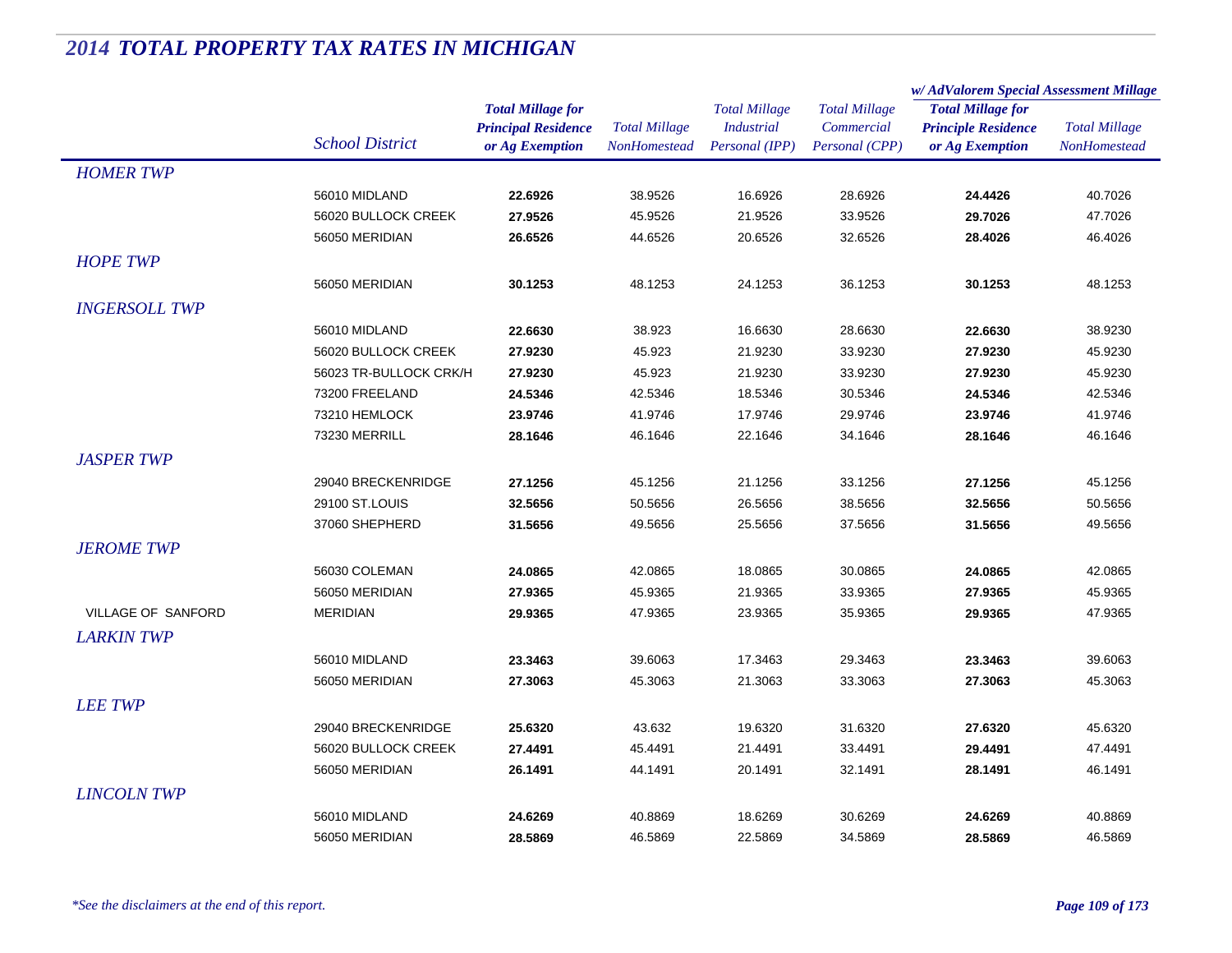|                          |                        |                            | <b>Total Millage</b> | <b>Total Millage</b> | <b>Total Millage</b><br><b>Industrial</b><br>Commercial | w/AdValorem Special Assessment Millage                                    |                      |  |
|--------------------------|------------------------|----------------------------|----------------------|----------------------|---------------------------------------------------------|---------------------------------------------------------------------------|----------------------|--|
|                          |                        | <b>Total Millage for</b>   |                      |                      |                                                         | <b>Total Millage for</b><br><b>Principle Residence</b><br>or Ag Exemption | <b>Total Millage</b> |  |
|                          | <b>School District</b> | <b>Principal Residence</b> |                      |                      |                                                         |                                                                           |                      |  |
|                          |                        | or Ag Exemption            | <b>NonHomestead</b>  | Personal (IPP)       | Personal (CPP)                                          |                                                                           | NonHomestead         |  |
| <b>MIDLAND TWP</b>       |                        |                            |                      |                      |                                                         |                                                                           |                      |  |
|                          | 56010 MIDLAND          | 25.3463                    | 41.6063              | 19.3463              | 31.3463                                                 | 25.3463                                                                   | 41.6063              |  |
|                          | 56020 BULLOCK CREEK    | 30.6063                    | 48.6063              | 24.6063              | 36.6063                                                 | 30.6063                                                                   | 48.6063              |  |
| <b>MILLS TWP</b>         |                        |                            |                      |                      |                                                         |                                                                           |                      |  |
|                          | 56010 MIDLAND          | 22.5963                    | 38.8563              | 16.5963              | 28.5963                                                 | 24.5963                                                                   | 40.8563              |  |
| <b>MT HALEY TWP</b>      |                        |                            |                      |                      |                                                         |                                                                           |                      |  |
|                          | 29040 BRECKENRIDGE     | 26.0444                    | 44.0444              | 20.0444              | 32.0444                                                 | 26.0444                                                                   | 44.0444              |  |
|                          | 56020 BULLOCK CREEK    | 27.8615                    | 45.8615              | 21.8615              | 33.8615                                                 | 27.8615                                                                   | 45.8615              |  |
|                          | 73230 MERRILL          | 28.1031                    | 46.1031              | 22.1031              | 34.1031                                                 | 28.1031                                                                   | 46.1031              |  |
|                          |                        |                            |                      |                      |                                                         |                                                                           |                      |  |
| <b>PORTER TWP</b>        |                        |                            |                      |                      |                                                         |                                                                           |                      |  |
|                          | 29040 BRECKENRIDGE     | 27.0080                    | 45.008               | 21.0080              | 33.0080                                                 | 27.0080                                                                   | 45.0080              |  |
|                          | 56020 BULLOCK CREEK    | 28.8251                    | 46.8251              | 22.8251              | 34.8251                                                 | 28.8251                                                                   | 46.8251              |  |
|                          | 73230 MERRILL          | 29.0667                    | 47.0667              | 23.0667              | 35.0667                                                 | 29.0667                                                                   | 47.0667              |  |
| <b>WARRENTWP</b>         |                        |                            |                      |                      |                                                         |                                                                           |                      |  |
|                          | 56030 COLEMAN          | 23.4334                    | 41.4334              | 17.4334              | 29.4334                                                 | 23.4334                                                                   | 41.4334              |  |
| <b>COLEMAN CITY</b>      |                        |                            |                      |                      |                                                         |                                                                           |                      |  |
|                          | 56030 COLEMAN          | 40.9059                    | 58.9059              | 34.9059              | 46.9059                                                 | 40.9059                                                                   | 58.9059              |  |
| <b>MIDLAND CITY</b>      |                        |                            |                      |                      |                                                         |                                                                           |                      |  |
|                          | 56010 MIDLAND          | 36.3863                    | 52.6463              | 30.3863              | 42.3863                                                 | 36.3863                                                                   | 52.6463              |  |
|                          | 56020 BULLOCK CREEK    | 41.6463                    | 59.6463              | 35.6463              | 47.6463                                                 | 41.6463                                                                   | 59.6463              |  |
| <b>COUNTY: MISSAUKEE</b> |                        |                            |                      |                      |                                                         |                                                                           |                      |  |
|                          |                        |                            |                      |                      |                                                         |                                                                           |                      |  |
| <b>AETNA TWP</b>         |                        |                            |                      |                      |                                                         |                                                                           |                      |  |
|                          | 57020 LAKE CITY        | 25.5375                    | 43.5375              | 19.5375              | 31.5375                                                 | 25.5375                                                                   | 43.5375              |  |
|                          | 57030 MCBAIN           | 25.9875                    | 43.9875              | 19.9875              | 31.9875                                                 | 25.9875                                                                   | 43.9875              |  |
|                          | 72020 HOUGHTON LAKE    | 22.5114                    | 40.5114              | 16.5114              | 28.5114                                                 | 22.5114                                                                   | 40.5114              |  |
| <b>BLOOMFIELD TWP</b>    |                        |                            |                      |                      |                                                         |                                                                           |                      |  |
|                          | 57020 LAKE CITY        | 24.5071                    | 42.5071              | 18.5071              | 30.5071                                                 | 24.5071                                                                   | 42.5071              |  |
|                          | 83060 MANTON           | 30.0071                    | 47.8739              | 24.0071              | 35.8739                                                 | 30.0071                                                                   | 47.8739              |  |
| <b>BUTTERFIELD TWP</b>   |                        |                            |                      |                      |                                                         |                                                                           |                      |  |
|                          |                        |                            |                      |                      |                                                         |                                                                           |                      |  |
|                          | 57025 LAKE CITYSD W/KC | 29.2742                    | 47.2742              | 23.2742              | 35.2742                                                 | 29.2742                                                                   | 47.2742              |  |
|                          | 72020 HOUGHTON LAKE    | 24.0188                    | 42.0188              | 18.0188              | 30.0188                                                 | 24.0188                                                                   | 42.0188              |  |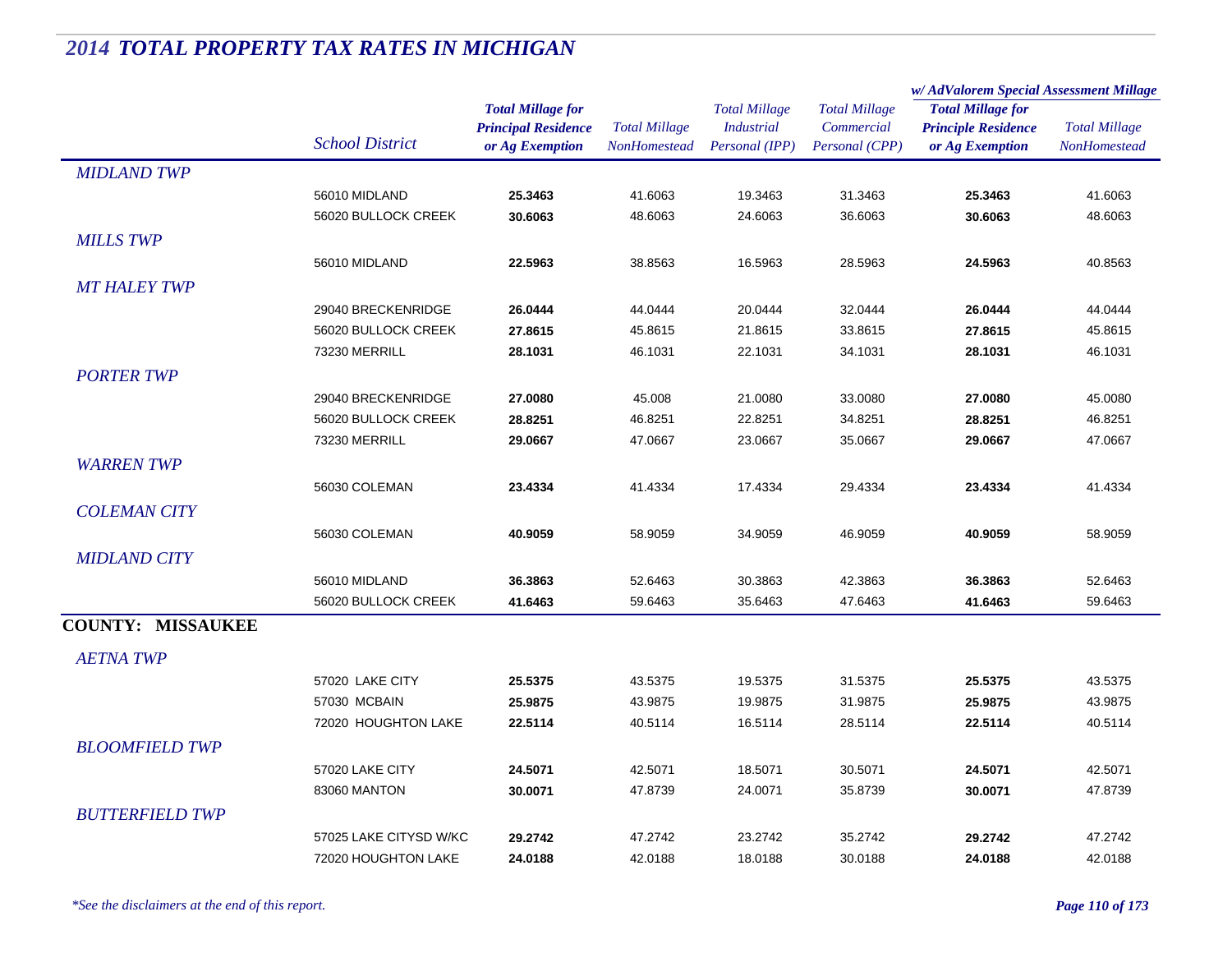|                        |                        |                                                                           |                                      |                                                             |                                                      | w/AdValorem Special Assessment Millage                                    |                                      |  |
|------------------------|------------------------|---------------------------------------------------------------------------|--------------------------------------|-------------------------------------------------------------|------------------------------------------------------|---------------------------------------------------------------------------|--------------------------------------|--|
|                        | <b>School District</b> | <b>Total Millage for</b><br><b>Principal Residence</b><br>or Ag Exemption | <b>Total Millage</b><br>NonHomestead | <b>Total Millage</b><br><b>Industrial</b><br>Personal (IPP) | <b>Total Millage</b><br>Commercial<br>Personal (CPP) | <b>Total Millage for</b><br><b>Principle Residence</b><br>or Ag Exemption | <b>Total Millage</b><br>NonHomestead |  |
| <b>CALDWELL TWP</b>    |                        |                                                                           |                                      |                                                             |                                                      |                                                                           |                                      |  |
|                        | 57020 LAKE CITY        | 22.5239                                                                   | 40.5239                              | 16.5239                                                     | 28.5239                                              | 23.5239                                                                   | 41.5239                              |  |
|                        | 83060 MANTON           | 28.0239                                                                   | 45.8907                              | 22.0239                                                     | 33.8907                                              | 29.0239                                                                   | 46.8907                              |  |
| <b>CLAM UNION TWP</b>  |                        |                                                                           |                                      |                                                             |                                                      |                                                                           |                                      |  |
|                        | 57030 MCBAIN           | 24.9743                                                                   | 42.9743                              | 18.9743                                                     | 30.9743                                              | 24.9743                                                                   | 42.9743                              |  |
| <b>ENTERPRISE TWP</b>  |                        |                                                                           |                                      |                                                             |                                                      |                                                                           |                                      |  |
|                        | 57020 LAKE CITY        | 24.5444                                                                   | 42.5444                              | 18.5444                                                     | 30.5444                                              | 24.5444                                                                   | 42.5444                              |  |
|                        | 57025 LAKE CITY W/KCC  | 26.7737                                                                   | 44.7737                              | 20.7737                                                     | 32.7737                                              | 26.7737                                                                   | 44.7737                              |  |
|                        | 72020 HOUGHTON LAKE    | 21.5183                                                                   | 39.5183                              | 15.5183                                                     | 27.5183                                              | 21.5183                                                                   | 39.5183                              |  |
| <b>FOREST TWP</b>      |                        |                                                                           |                                      |                                                             |                                                      |                                                                           |                                      |  |
|                        | 57020 LAKE CITY        | 24.5718                                                                   | 42.5718                              | 18.5718                                                     | 30.5718                                              | 24.5718                                                                   | 42.5718                              |  |
| <b>HOLLAND TWP</b>     |                        |                                                                           |                                      |                                                             |                                                      |                                                                           |                                      |  |
|                        | 57030 MCBAIN           | 25.2380                                                                   | 43.238                               | 19.2380                                                     | 31.2380                                              | 25.2380                                                                   | 43.2380                              |  |
|                        | 72020 HOUGHTON LAKE    | 19.5326                                                                   | 37.5326                              | 13.5326                                                     | 25.5326                                              | 19.5326                                                                   | 37.5326                              |  |
| <b>LAKE TWP</b>        |                        |                                                                           |                                      |                                                             |                                                      |                                                                           |                                      |  |
|                        | 57020 LAKE CITY        | 22.9631                                                                   | 40.9631                              | 16.9631                                                     | 28.9631                                              | 22.9631                                                                   | 40.9631                              |  |
|                        | 57030 MCBAIN           | 23.4131                                                                   | 41.4131                              | 17.4131                                                     | 29.4131                                              | 23.4131                                                                   | 41.4131                              |  |
| <b>NORWICH TWP</b>     |                        |                                                                           |                                      |                                                             |                                                      |                                                                           |                                      |  |
|                        | 57020 LAKE CITY        | 25.5269                                                                   | 43.5269                              | 19.5269                                                     | 31.5269                                              | 25.5269                                                                   | 43.5269                              |  |
| <b>PIONEER TWP</b>     |                        |                                                                           |                                      |                                                             |                                                      |                                                                           |                                      |  |
|                        | 57020 LAKE CITY        | 23.4750                                                                   | 41.475                               | 17.4750                                                     | 29.4750                                              | 23.4750                                                                   | 41.4750                              |  |
|                        |                        |                                                                           |                                      |                                                             |                                                      |                                                                           |                                      |  |
| <b>REEDER TWP</b>      |                        |                                                                           |                                      |                                                             |                                                      |                                                                           |                                      |  |
|                        | 57020 LAKE CITY        | 23.5340                                                                   | 41.534                               | 17.5340                                                     | 29.5340                                              | 23.5340                                                                   | 41.5340                              |  |
|                        | 57030 MCBAIN           | 23.9840                                                                   | 41.984                               | 17.9840                                                     | 29.9840                                              | 23.9840                                                                   | 41.9840                              |  |
| <b>RICHLAND TWP</b>    |                        |                                                                           |                                      |                                                             |                                                      |                                                                           |                                      |  |
|                        | 57030 MCBAIN           | 23.9875                                                                   | 41.9875                              | 17.9875                                                     | 29.9875                                              | 23.9875                                                                   | 41.9875                              |  |
| <b>RIVERSIDE TWP</b>   |                        |                                                                           |                                      |                                                             |                                                      |                                                                           |                                      |  |
|                        | 57030 MCBAIN           | 24.9843                                                                   | 42.9843                              | 18.9843                                                     | 30.9843                                              | 24.9843                                                                   | 42.9843                              |  |
| <b>WEST BRANCH TWP</b> |                        |                                                                           |                                      |                                                             |                                                      |                                                                           |                                      |  |
|                        | 57020 LAKE CITY        | 23.4570                                                                   | 41.457                               | 17.4570                                                     | 29.4570                                              | 23.4570                                                                   | 41.4570                              |  |
|                        | 57025 LAKE CITY W/CC   | 25.6863                                                                   | 43.6863                              | 19.6863                                                     | 31.6863                                              | 25.6863                                                                   | 43.6863                              |  |
|                        | 72020 HOUGHTON LAKE    | 20.4309                                                                   | 38.4309                              | 14.4309                                                     | 26.4309                                              | 20.4309                                                                   | 38.4309                              |  |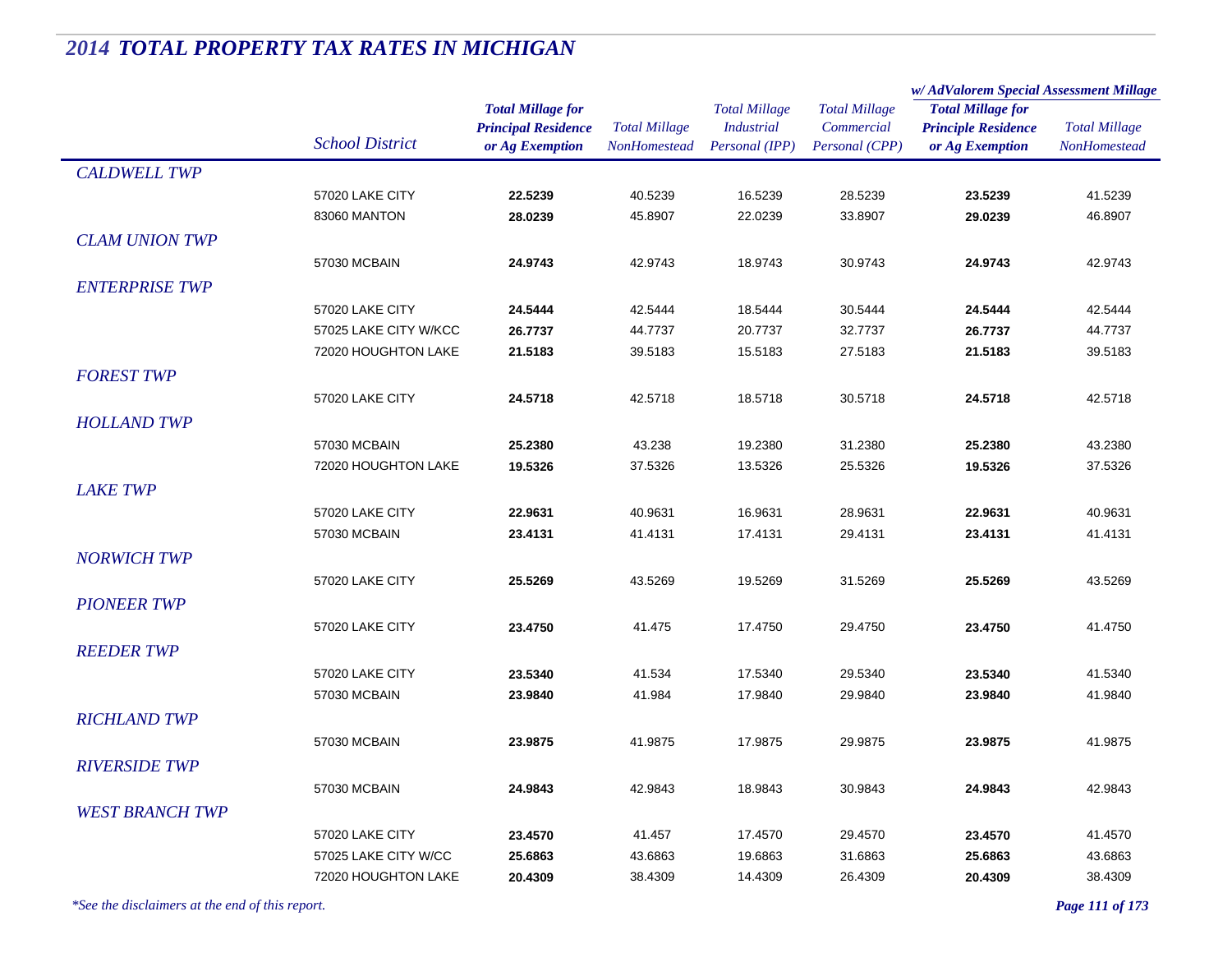|                           |                        |                                                                           |                                             |                                                             |                                                      | w/AdValorem Special Assessment Millage                                    |                                             |
|---------------------------|------------------------|---------------------------------------------------------------------------|---------------------------------------------|-------------------------------------------------------------|------------------------------------------------------|---------------------------------------------------------------------------|---------------------------------------------|
|                           | <b>School District</b> | <b>Total Millage for</b><br><b>Principal Residence</b><br>or Ag Exemption | <b>Total Millage</b><br><b>NonHomestead</b> | <b>Total Millage</b><br><b>Industrial</b><br>Personal (IPP) | <b>Total Millage</b><br>Commercial<br>Personal (CPP) | <b>Total Millage for</b><br><b>Principle Residence</b><br>or Ag Exemption | <b>Total Millage</b><br><b>NonHomestead</b> |
| <b>LAKE CITY CITY</b>     |                        |                                                                           |                                             |                                                             |                                                      |                                                                           |                                             |
|                           | 57020 LAKE CITY        | 33.9219                                                                   | 51.9219                                     | 27.9219                                                     | 39.9219                                              | 33.9219                                                                   | 51.9219                                     |
| <b>MCBAIN CITY</b>        |                        |                                                                           |                                             |                                                             |                                                      |                                                                           |                                             |
|                           | 57030 MCBAIN           | 33.9735                                                                   | 51.9735                                     | 27.9735                                                     | 39.9735                                              | 33.9735                                                                   | 51.9735                                     |
| <b>COUNTY: MONROE</b>     |                        |                                                                           |                                             |                                                             |                                                      |                                                                           |                                             |
| <b>ASH TWP</b>            |                        |                                                                           |                                             |                                                             |                                                      |                                                                           |                                             |
|                           | 58020 AIRPORT          | 22.7285                                                                   | 40.7285                                     | 16.7285                                                     | 28.7285                                              | 22.7285                                                                   | 40.7285                                     |
|                           | 82180 FLAT ROCK        | 31.1287                                                                   | 49.1287                                     | 25.1287                                                     | 37.1287                                              | 31.1287                                                                   | 49.1287                                     |
|                           | 82340 HURON            | 26.5387                                                                   | 44.5387                                     | 20.5387                                                     | 32.5387                                              | 26.5387                                                                   | 44.5387                                     |
| VILLAGE OF CARLETON       | <b>AIRPORT</b>         | 32.2685                                                                   | 50.2685                                     | 26.2685                                                     | 38.2685                                              | 32.2685                                                                   | 50.2685                                     |
| <b>BEDFORD TWP</b>        |                        |                                                                           |                                             |                                                             |                                                      |                                                                           |                                             |
|                           | 58030 BEDFORD          | 21.9687                                                                   | 39.9687                                     | 15.9687                                                     | 27.9687                                              | 21.9687                                                                   | 39.9687                                     |
|                           | 58070 IDA              | 21.9687                                                                   | 39.9687                                     | 15.9687                                                     | 27.9687                                              | 21.9687                                                                   | 39.9687                                     |
|                           | 58090 MASON            | 23.9687                                                                   | 41.9687                                     | 17.9687                                                     | 29.9687                                              | 23.9687                                                                   | 41.9687                                     |
| <b>BERLIN TWP</b>         |                        |                                                                           |                                             |                                                             |                                                      |                                                                           |                                             |
|                           | 58020 AIRPORT          | 22.1343                                                                   | 40.1343                                     | 16.1343                                                     | 28.1343                                              | 24.1343                                                                   | 42.1343                                     |
|                           | 58080 JEFFERSON        | 21.6843                                                                   | 39.6843                                     | 15.6843                                                     | 27.6843                                              | 23.6843                                                                   | 41.6843                                     |
|                           | 82180 FLAT ROCK        | 30.5345                                                                   | 48.5345                                     | 24.5345                                                     | 36.5345                                              | 32.5345                                                                   | 50.5345                                     |
| VILLAGE OF SOUTH ROCKWOOD | <b>AIRPORT</b>         | 35.8703                                                                   | 53.8703                                     | 29.8703                                                     | 41.8703                                              | 37.8703                                                                   | 55.8703                                     |
| VILLAGE OF ESTRAL BEACH   | <b>JEFFERSON</b>       | 32.2714                                                                   | 50.2714                                     | 26.2714                                                     | 38.2714                                              | 32.2714                                                                   | 50.2714                                     |
| <b>DUNDEE TWP</b>         |                        |                                                                           |                                             |                                                             |                                                      |                                                                           |                                             |
|                           | 46050 BRITTON DEERFIEL | 28.6891                                                                   | 46.6891                                     | 22.6891                                                     | 34.6891                                              | 28.6891                                                                   | 46.6891                                     |
|                           | 58050 DUNDEE           | 27.9636                                                                   | 45.9636                                     | 21.9636                                                     | 33.9636                                              | 27.9636                                                                   | 45.9636                                     |
|                           | 58070 IDA              | 22.4636                                                                   | 40.4636                                     | 16.4636                                                     | 28.4636                                              | 22.4636                                                                   | 40.4636                                     |
|                           | 58100 SUMMERFIELD      | 24.9636                                                                   | 42.9636                                     | 18.9636                                                     | 30.9636                                              | 24.9636                                                                   | 42.9636                                     |
| VILLAGE OF DUNDEE         | <b>DUNDEE</b>          | 37.7746                                                                   | 55.7746                                     | 31.7746                                                     | 43.7746                                              | 37.7746                                                                   | 55.7746                                     |
| <b>ERIE TWP</b>           |                        |                                                                           |                                             |                                                             |                                                      |                                                                           |                                             |
|                           | 58030 BEDFORD          | 22.5853                                                                   | 40.5853                                     | 16.5853                                                     | 28.5853                                              | 22.5853                                                                   | 40.5853                                     |
|                           | 58090 MASON            | 24.5853                                                                   | 42.5853                                     | 18.5853                                                     | 30.5853                                              | 24.5853                                                                   | 42.5853                                     |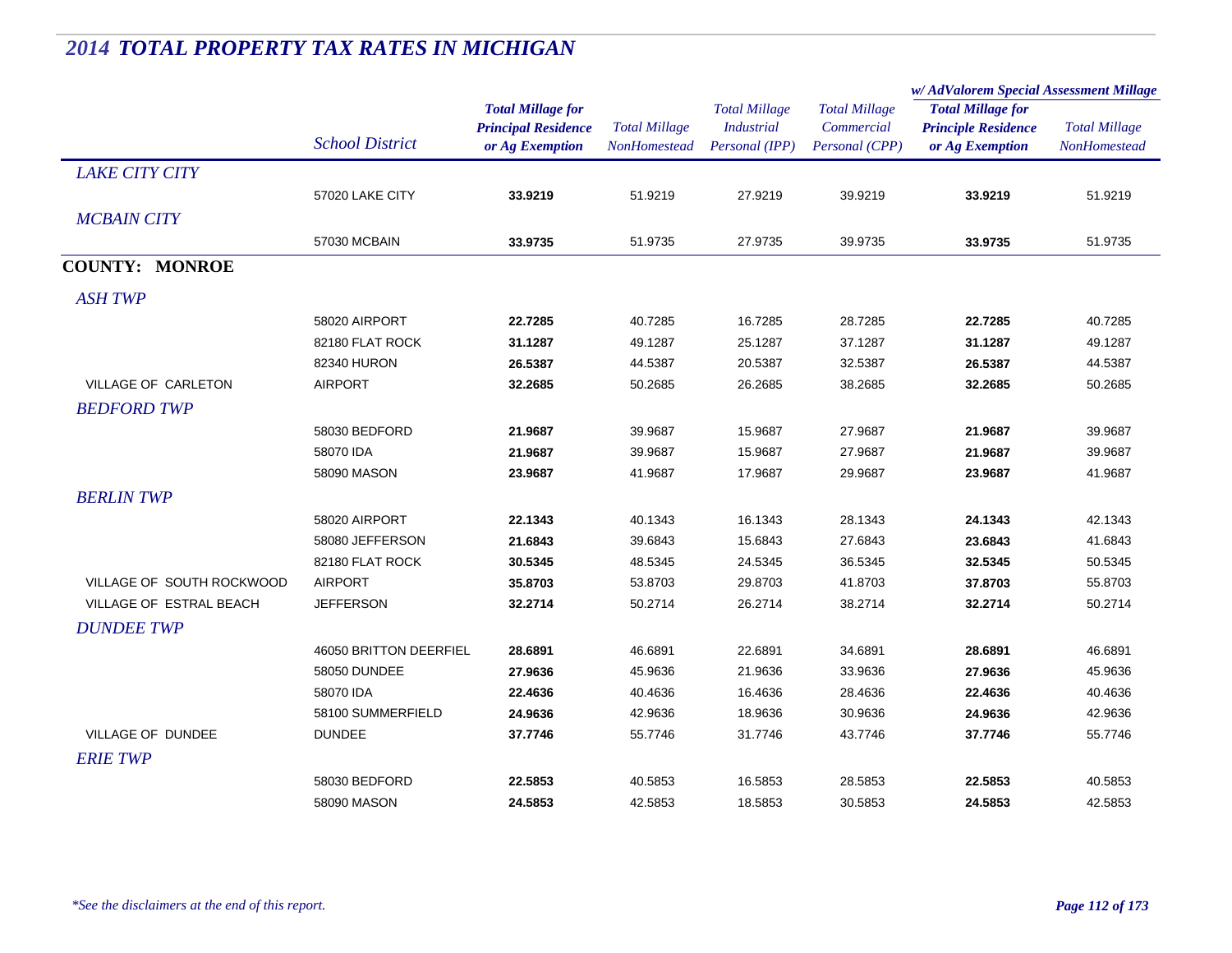|                          |                        |                            | <b>Total Millage</b> | <b>Total Millage</b> | <b>Total Millage</b><br>Commercial | w/AdValorem Special Assessment Millage                                    |                      |
|--------------------------|------------------------|----------------------------|----------------------|----------------------|------------------------------------|---------------------------------------------------------------------------|----------------------|
|                          |                        | <b>Total Millage for</b>   |                      |                      |                                    | <b>Total Millage for</b><br><b>Principle Residence</b><br>or Ag Exemption | <b>Total Millage</b> |
|                          |                        | <b>Principal Residence</b> |                      | <b>Industrial</b>    |                                    |                                                                           |                      |
|                          | <b>School District</b> | or Ag Exemption            | <b>NonHomestead</b>  | Personal (IPP)       | Personal (CPP)                     |                                                                           | NonHomestead         |
| <b>EXETER TWP</b>        |                        |                            |                      |                      |                                    |                                                                           |                      |
|                          | 58010 MONROE           | 21.3811                    | 39.3811              | 15.3811              | 27.3811                            | 21.3811                                                                   | 39.3811              |
|                          | 58020 AIRPORT          | 22.2811                    | 40.2811              | 16.2811              | 28.2811                            | 22.2811                                                                   | 40.2811              |
|                          | 58050 DUNDEE           | 25.8811                    | 43.8811              | 19.8811              | 31.8811                            | 25.8811                                                                   | 43.8811              |
|                          | 81100 MILAN            | 28.8415                    | 46.8163              | 22.8415              | 34.8163                            | 28.8415                                                                   | 46.8163              |
| <b>VILLAGE OF MAYBEE</b> | <b>MONROE</b>          | 28.3811                    | 46.3811              | 22.3811              | 34.3811                            | 28.3811                                                                   | 46.3811              |
| <b>FRENCHTOWN TWP</b>    |                        |                            |                      |                      |                                    |                                                                           |                      |
|                          | 58010 MONROE           | 28.4929                    | 46.4929              | 22.4929              | 34.4929                            | 28.4929                                                                   | 46.4929              |
|                          | 58020 AIRPORT          | 29.3929                    | 47.3929              | 23.3929              | 35.3929                            | 29.3929                                                                   | 47.3929              |
|                          | 58080 JEFFERSON        | 31.8978                    | 49.8978              | 25.8978              | 37.8978                            | 31.8978                                                                   | 49.8978              |
| <b>IDA TWP</b>           |                        |                            |                      |                      |                                    |                                                                           |                      |
|                          | 58070 IDA              | 21.3504                    | 39.3504              | 15.3504              | 27.3504                            | 21.3504                                                                   | 39.3504              |
|                          | 58100 SUMMERFIELD      | 23.8504                    | 41.8504              | 17.8504              | 29.8504                            | 23.8504                                                                   | 41.8504              |
| <b>LASALLE TWP</b>       |                        |                            |                      |                      |                                    |                                                                           |                      |
|                          | 58010 MONROE           | 21.7779                    | 39.7779              | 15.7779              | 27.7779                            | 21.7779                                                                   | 39.7779              |
|                          | 58070 IDA              | 20.7779                    | 38.7779              | 14.7779              | 26.7779                            | 20.7779                                                                   | 38.7779              |
|                          | 58090 MASON            | 22.7779                    | 40.7779              | 16.7779              | 28.7779                            | 22.7779                                                                   | 40.7779              |
| <b>LONDON TWP</b>        |                        |                            |                      |                      |                                    |                                                                           |                      |
|                          | 58050 DUNDEE           | 26.8937                    | 44.8937              | 20.8937              | 32.8937                            | 26.8937                                                                   | 44.8937              |
|                          | 81100 MILAN            | 29.8541                    | 47.8289              | 23.8541              | 35.8289                            | 29.8541                                                                   | 47.8289              |
|                          |                        |                            |                      |                      |                                    |                                                                           |                      |
| <b>MILAN TWP</b>         |                        |                            |                      |                      |                                    |                                                                           |                      |
|                          | 46050 BRITTON DEERFIEL | 28.5679                    | 46.5679              | 22.5679              | 34.5679                            | 28.5679                                                                   | 46.5679              |
|                          | 58050 DUNDEE           | 27.8424                    | 45.8424              | 21.8424              | 33.8424                            | 27.8424                                                                   | 45.8424              |
|                          | 81100 MILAN            | 30.8028                    | 48.7776              | 24.8028              | 36.7776                            | 30.8028                                                                   | 48.7776              |
| <b>MONROE TWP</b>        |                        |                            |                      |                      |                                    |                                                                           |                      |
|                          | 58010 MONROE           | 24.3218                    | 42.3218              | 18.3218              | 30.3218                            | 24.3218                                                                   | 42.3218              |
|                          | 58070 IDA              | 23.3218                    | 41.3218              | 17.3218              | 29.3218                            | 23.3218                                                                   | 41.3218              |
| <b>RAISINVILLE TWP</b>   |                        |                            |                      |                      |                                    |                                                                           |                      |
|                          | 58010 MONROE           | 21.2846                    | 39.2846              | 15.2846              | 27.2846                            | 21.2846                                                                   | 39.2846              |
|                          | 58050 DUNDEE           | 25.7846                    | 43.7846              | 19.7846              | 31.7846                            | 25.7846                                                                   | 43.7846              |
|                          | 58070 IDA              | 20.2846                    | 38.2846              | 14.2846              | 26.2846                            | 20.2846                                                                   | 38.2846              |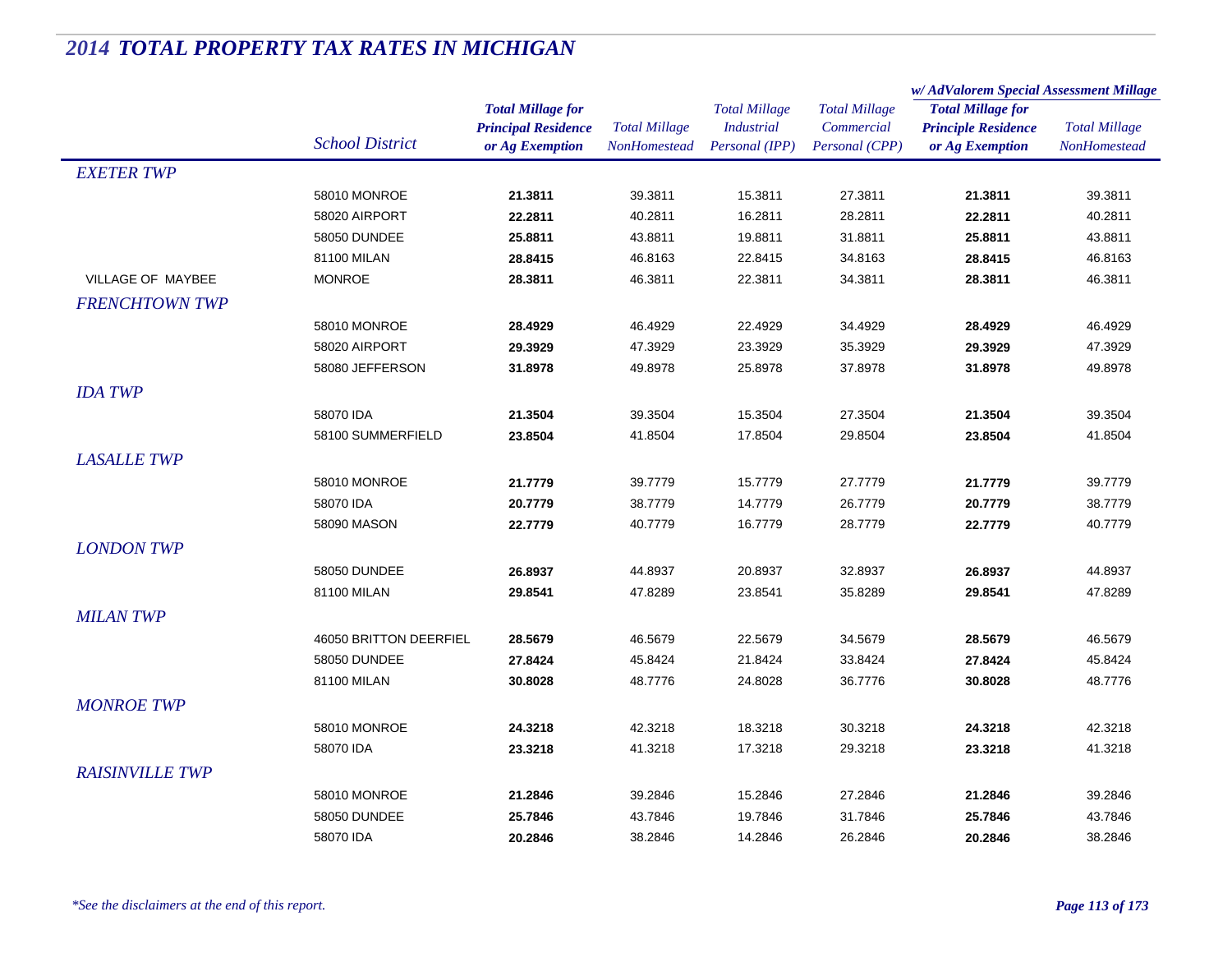|                            |                         |                                                                           |                                             |                                                             |                                                      | w/AdValorem Special Assessment Millage                                    |                                             |
|----------------------------|-------------------------|---------------------------------------------------------------------------|---------------------------------------------|-------------------------------------------------------------|------------------------------------------------------|---------------------------------------------------------------------------|---------------------------------------------|
|                            | <b>School District</b>  | <b>Total Millage for</b><br><b>Principal Residence</b><br>or Ag Exemption | <b>Total Millage</b><br><b>NonHomestead</b> | <b>Total Millage</b><br><b>Industrial</b><br>Personal (IPP) | <b>Total Millage</b><br>Commercial<br>Personal (CPP) | <b>Total Millage for</b><br><b>Principle Residence</b><br>or Ag Exemption | <b>Total Millage</b><br><b>NonHomestead</b> |
| <b>SUMMERFIELD TWP</b>     |                         |                                                                           |                                             |                                                             |                                                      |                                                                           |                                             |
|                            | 46070 BRITTON DEERFIEL  | 28.4421                                                                   | 46.4421                                     | 22.4421                                                     | 34.4421                                              | 28.4421                                                                   | 46.4421                                     |
|                            | 58100 SUMMERFIELD       | 26.2166                                                                   | 44.2166                                     | 20.2166                                                     | 32.2166                                              | 26.2166                                                                   | 44.2166                                     |
|                            | 58110 WHITEFORD AGR.    | 27.8166                                                                   | 45.8166                                     | 21.8166                                                     | 33.8166                                              | 27.8166                                                                   | 45.8166                                     |
| <b>WHITEFORD TWP</b>       |                         |                                                                           |                                             |                                                             |                                                      |                                                                           |                                             |
|                            | 46040 BLISSFIELD        | 26.6986                                                                   | 44.6986                                     | 20.6986                                                     | 32.6986                                              | 26.6986                                                                   | 44.6986                                     |
|                            | 58030 BEDFORD           | 22.4231                                                                   | 40.4231                                     | 16.4231                                                     | 28.4231                                              | 22.4231                                                                   | 40.4231                                     |
|                            | 58110 WHITEFORD AGR.    | 26.5231                                                                   | 44.5231                                     | 20.5231                                                     | 32.5231                                              | 26.5231                                                                   | 44.5231                                     |
| <b>LUNA PIER CITY</b>      |                         |                                                                           |                                             |                                                             |                                                      |                                                                           |                                             |
|                            | 58090 MASON             | 31.8611                                                                   | 49.8611                                     | 25.8611                                                     | 37.8611                                              | 31.8611                                                                   | 49.8611                                     |
| <b>MILAN CITY CITY</b>     |                         |                                                                           |                                             |                                                             |                                                      |                                                                           |                                             |
|                            | 81100 MILAN             | 44.5016                                                                   | 62.4764                                     | 38.5016                                                     | 50.4764                                              | 44.5016                                                                   | 62.4764                                     |
| <b>MONROE CITY</b>         |                         |                                                                           |                                             |                                                             |                                                      |                                                                           |                                             |
|                            | 58010 MONROE            | 37.8657                                                                   | 55.8657                                     | 31.8657                                                     | 43.8657                                              | 37.8657                                                                   | 55.8657                                     |
|                            | 58080 JEFFERSON         | 38.3157                                                                   | 56.3157                                     | 32.3157                                                     | 44.3157                                              | 38.3157                                                                   | 56.3157                                     |
| <b>PETERSBURG CITY</b>     |                         |                                                                           |                                             |                                                             |                                                      |                                                                           |                                             |
|                            | 58100 SUMMERFIELD       |                                                                           | 61.4961                                     | 37.4961                                                     |                                                      |                                                                           | 61.4961                                     |
|                            |                         | 43.4961                                                                   |                                             |                                                             | 49.4961                                              | 43.4961                                                                   |                                             |
| <b>COUNTY: MONTCALM</b>    |                         |                                                                           |                                             |                                                             |                                                      |                                                                           |                                             |
| <b>BELVIDERE TWP</b>       |                         |                                                                           |                                             |                                                             |                                                      |                                                                           |                                             |
|                            | 59045 MONTABELLA        | 30.4685                                                                   | 48.4685                                     | 24.4685                                                     | 36.4685                                              | 30.4685                                                                   | 48.4685                                     |
|                            | 59090 LAKEVIEW          | 30.7759                                                                   | 48.7759                                     | 24.7759                                                     | 36.7759                                              | 30.7759                                                                   | 48.7759                                     |
| <b>BLOOMER TWP</b>         |                         |                                                                           |                                             |                                                             |                                                      |                                                                           |                                             |
|                            | 59020 CARSON CITY CRY   | 24.5066                                                                   | 42.5066                                     | 18.5066                                                     | 30.5066                                              | 24.5066                                                                   | 42.5066                                     |
| <b>BUSHNELL TWP</b>        |                         |                                                                           |                                             |                                                             |                                                      |                                                                           |                                             |
|                            | 34040 PALO COMMUNITY    | 19.9386                                                                   | 37.9386                                     | 13.9386                                                     | 25.9386                                              | 19.9386                                                                   | 37.9386                                     |
|                            | 59020 CARSON CITY CRY   | 24.5159                                                                   | 42.5159                                     | 18.5159                                                     | 30.5159                                              | 24.5159                                                                   | 42.5159                                     |
|                            | 59125 CENTRAL MONTCA    | 27.6159                                                                   | 45.6159                                     | 21.6159                                                     | 33.6159                                              | 27.6159                                                                   | 45.6159                                     |
| VILLAGE OF SHERIDAN        | <b>CENTRAL MONTCALM</b> | 38.8392                                                                   | 56.8392                                     | 32.8392                                                     | 44.8392                                              | 38.8392                                                                   | 56.8392                                     |
| <b>CATO TWP</b>            |                         |                                                                           |                                             |                                                             |                                                      |                                                                           |                                             |
|                            | 59090 LAKEVIEW          | 28.7264                                                                   | 46.7264                                     | 22.7264                                                     | 34.7264                                              | 28.7264                                                                   | 46.7264                                     |
| <b>VILLAGE OF LAKEVIEW</b> | LAKEVIEW                | 43.7191                                                                   | 61.7191                                     | 37.7191                                                     | 49.7191                                              | 43.7191                                                                   | 61.7191                                     |
|                            |                         |                                                                           |                                             |                                                             |                                                      |                                                                           |                                             |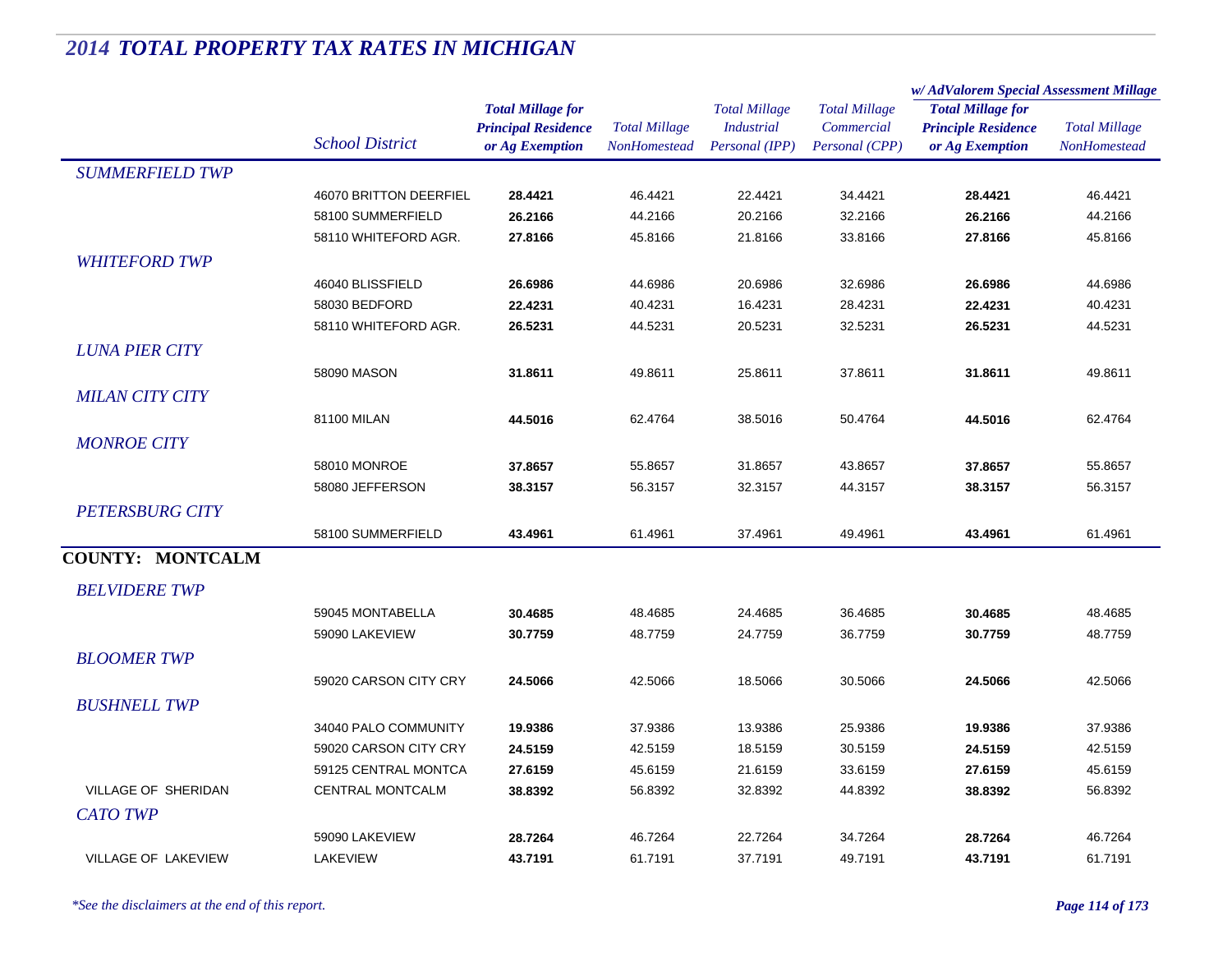|                       |                         |                            |                      |                      | w/AdValorem Special Assessment Millage |                                                                           |                      |
|-----------------------|-------------------------|----------------------------|----------------------|----------------------|----------------------------------------|---------------------------------------------------------------------------|----------------------|
|                       |                         | <b>Total Millage for</b>   | <b>Total Millage</b> | <b>Total Millage</b> | <b>Total Millage</b><br>Commercial     | <b>Total Millage for</b><br><b>Principle Residence</b><br>or Ag Exemption | <b>Total Millage</b> |
|                       |                         | <b>Principal Residence</b> |                      | <b>Industrial</b>    |                                        |                                                                           |                      |
|                       | <b>School District</b>  | or Ag Exemption            | <b>NonHomestead</b>  | Personal (IPP)       | Personal (CPP)                         |                                                                           | <b>NonHomestead</b>  |
| <b>CRYSTAL TWP</b>    |                         |                            |                      |                      |                                        |                                                                           |                      |
|                       | 29060 ITHACA            | 27.4701                    | 45.4701              | 21.4701              | 33.4701                                | 27.4701                                                                   | 45.4701              |
|                       | 59020 CARSON CITY CRY   | 27.1225                    | 45.1225              | 21.1225              | 33.1225                                | 27.1225                                                                   | 45.1225              |
|                       | 59125 CENTRAL MONTCA    | 30.2225                    | 48.2225              | 24.2225              | 36.2225                                | 30.2225                                                                   | 48.2225              |
| <b>DAY TWP</b>        |                         |                            |                      |                      |                                        |                                                                           |                      |
|                       | 59045 MONTABELLA        | 30.4202                    | 48.4202              | 24.4202              | 36.4202                                | 30.4202                                                                   | 48.4202              |
|                       | 59125 CENTRAL MONTCA    | 30.5002                    | 48.5002              | 24.5002              | 36.5002                                | 30.5002                                                                   | 48.5002              |
|                       | 59150 VESTABURG         | 30.5002                    | 48.5002              | 24.5002              | 36.5002                                | 30.5002                                                                   | 48.5002              |
| VILLAGE OF MCBRIDE    | <b>MONTABELLA</b>       | 34.2997                    | 52.2997              | 28.2997              | 40.2997                                | 34.2997                                                                   | 52.2997              |
| <b>DOUGLAS TWP</b>    |                         |                            |                      |                      |                                        |                                                                           |                      |
|                       | 59045 MONTABELLA        | 28.0056                    | 46.0056              | 22.0056              | 34.0056                                | 28.0056                                                                   | 46.0056              |
|                       | 59090 LAKEVIEW          | 28.3130                    | 46.313               | 22.3130              | 34.3130                                | 28.3130                                                                   | 46.3130              |
|                       | 59125 CENTRAL MONTCA    | 28.0856                    | 46.0856              | 22.0856              | 34.0856                                | 28.0856                                                                   | 46.0856              |
| <b>EUREKA TWP</b>     |                         |                            |                      |                      |                                        |                                                                           |                      |
|                       | 34080 BELDING           | 28.7826                    | 46.7826              | 22.7826              | 34.7826                                | 28.7826                                                                   | 46.7826              |
|                       | 59070 GREENVILLE        | 29.4415                    | 47.4415              | 23.4415              | 35.4415                                | 29.4415                                                                   | 47.4415              |
| <b>EVERGREEN TWP</b>  |                         |                            |                      |                      |                                        |                                                                           |                      |
|                       | 59020 CARSON CITY CRY   | 24.4507                    | 42.4507              | 18.4507              | 30.4507                                | 24.4507                                                                   | 42.4507              |
|                       | 59125 CENTRAL MONTCA    | 27.5507                    | 45.5507              | 21.5507              | 33.5507                                | 27.5507                                                                   | 45.5507              |
| VILLAGE OF SHERIDAN   | <b>CENTRAL MONTCALM</b> | 38.7740                    | 56.774               | 32.7740              | 44.7740                                | 38.7740                                                                   | 56.7740              |
| <b>FAIRPLAINS TWP</b> |                         |                            |                      |                      |                                        |                                                                           |                      |
|                       | 34080 BELDING           | 26.5306                    | 44.5306              | 20.5306              | 32.5306                                | 26.5306                                                                   | 44.5306              |
|                       | 34085 BELDINGW/MCC      | 29.2598                    | 47.2598              | 23.2598              | 35.2598                                | 29.2598                                                                   | 47.2598              |
|                       | 59070 GREENVILLE        | 27.1895                    | 45.1895              | 21.1895              | 33.1895                                | 27.1895                                                                   | 45.1895              |
|                       | 59125 CENTRAL MONTCA    | 28.6279                    | 46.6279              | 22.6279              | 34.6279                                | 28.6279                                                                   | 46.6279              |
| VILLAGE OF SHERIDAN   | <b>CENTRAL MONTCALM</b> | 39.8512                    | 57.8512              | 33.8512              | 45.8512                                | 39.8512                                                                   | 57.8512              |
| <b>FERRIS TWP</b>     |                         |                            |                      |                      |                                        |                                                                           |                      |
|                       | 29010 ALMA              | 26.2014                    | 44.2014              | 20.2014              | 32.2014                                | 26.2014                                                                   | 44.2014              |
|                       | 29011 TR-DISTRICT 29011 | 26.2014                    | 44.2014              | 20.2014              | 32.2014                                | 26.2014                                                                   | 44.2014              |
|                       | 59020 CARSON CITY CRY   | 25.5530                    | 43.553               | 19.5530              | 31.5530                                | 25.5530                                                                   | 43.5530              |
|                       | 59125 CENTRAL MONTCA    | 28.6530                    | 46.653               | 22.6530              | 34.6530                                | 28.6530                                                                   | 46.6530              |
|                       | 59150 VESTABURG         | 28.6530                    | 46.653               | 22.6530              | 34.6530                                | 28.6530                                                                   | 46.6530              |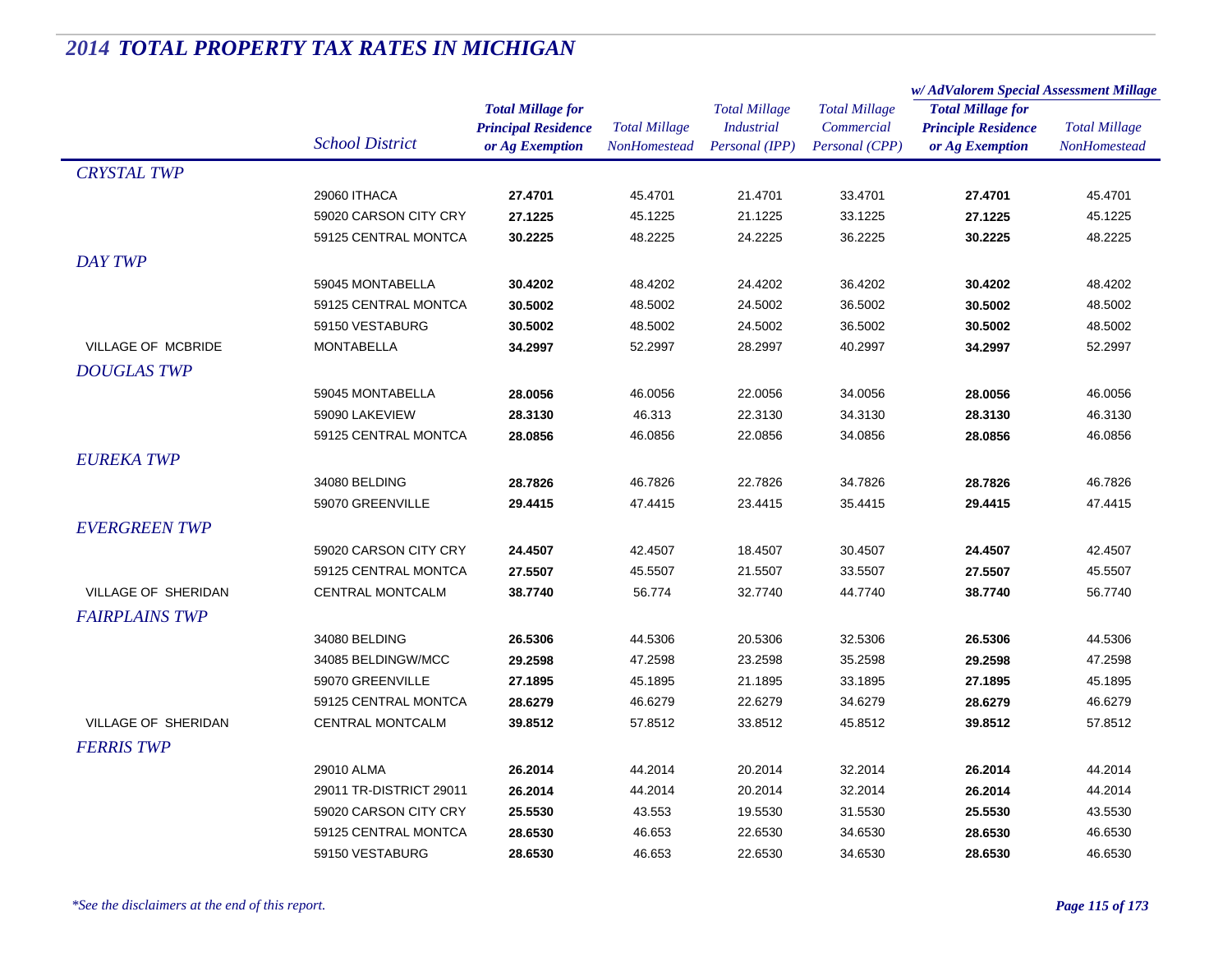| <b>Total Millage for</b><br><b>Total Millage</b><br><b>Total Millage</b><br><b>Total Millage for</b><br><b>Principal Residence</b><br><b>Total Millage</b><br><b>Total Millage</b><br><b>Industrial</b><br>Commercial<br><b>Principle Residence</b><br><b>School District</b><br>Personal (IPP)<br>Personal (CPP)<br><b>NonHomestead</b><br>or Ag Exemption<br>NonHomestead<br>or Ag Exemption<br><b>HOME TWP</b><br>59045 MONTABELLA<br>49.1426<br>37.1426<br>31.1426<br>25.1426<br>31.1426<br>49.1426<br>59150 VESTABURG<br>31.2226<br>49.2226<br>25.2226<br>37.2226<br>49.2226<br>31.2226<br><b>VILLAGE OF EDMORE</b><br><b>MONTABELLA</b><br>43.6333<br>61.6333<br>37.6333<br>49.6333<br>61.6333<br>43.6333<br><b>MAPLE VALLEY TWP</b><br>59080 TRI COUNTY AREA<br>43.0953<br>31.0953<br>43.0953<br>25.0953<br>19.0953<br>25.0953<br>59090 LAKEVIEW<br>30.7801<br>48.7801<br>24.7801<br>36.7801<br>30.7801<br>48.7801<br><b>MONTCALM TWP</b><br>59070 GREENVILLE<br>45.269<br>21.2690<br>33.2690<br>45.2690<br>27.2690<br>27.2690<br>59090 LAKEVIEW<br>28.1074<br>46.1074<br>22.1074<br>34.1074<br>28.1074<br>46.1074<br>59125 CENTRAL MONTCA<br>28.7074<br>46.7074<br>22.7074<br>34.7074<br>28.7074<br>46.7074<br><b>PIERSON TWP</b><br>59080 TRI COUNTY AREA<br>21.8658<br>39.8658<br>15.8658<br>27.8658<br>39.8658<br>21.8658<br><b>VILLAGE OF PIERSON</b><br>TRI COUNTY AREA SCHO<br>50.4012<br>50.4012<br>32.4012<br>26.4012<br>38.4012<br>32.4012<br><b>PINE TWP</b><br>59090 LAKEVIEW<br>27.7061<br>45.7061<br>21.7061<br>33.7061<br>27.7061<br>45.7061<br>59125 CENTRAL MONTCA<br>28.3061<br>46.3061<br>22.3061<br>34.3061<br>28.3061<br>46.3061<br><b>REYNOLDS TWP</b><br>22.9911<br>17.9911<br>59080 TRI COUNTY AREA<br>40.9911<br>29.9911<br>23.9911<br>41.9911<br>VILLAGE OF HOWARD CITY<br>TRI COUNTY AREA SCHO<br>35.4012<br>29.4012<br>35,4012<br>53.4012<br>53.4012<br>41.4012<br><b>RICHLAND TWP</b><br>26.1778<br>44.1778<br>20.1778<br>32.1778<br>29010 ALMA<br>26.1778<br>44.1778<br>59045 MONTABELLA<br>28.5494<br>46.5494<br>28.5494<br>22.5494<br>34.5494<br>46.5494<br>59150 VESTABURG<br>28.6294<br>46.6294<br>22.6294<br>34.6294<br>28.6294<br>46.6294<br>59151 TR-DISTRICT 59151<br>28.6294<br>46.6294<br>22.6294<br>34.6294<br>28.6294<br>46.6294<br><b>SIDNEY TWP</b><br>59070 GREENVILLE<br>26.1374<br>32.1374<br>26.1374<br>44.1374<br>20.1374<br>44.1374 |                      |         |         |         |         | w/AdValorem Special Assessment Millage |         |
|----------------------------------------------------------------------------------------------------------------------------------------------------------------------------------------------------------------------------------------------------------------------------------------------------------------------------------------------------------------------------------------------------------------------------------------------------------------------------------------------------------------------------------------------------------------------------------------------------------------------------------------------------------------------------------------------------------------------------------------------------------------------------------------------------------------------------------------------------------------------------------------------------------------------------------------------------------------------------------------------------------------------------------------------------------------------------------------------------------------------------------------------------------------------------------------------------------------------------------------------------------------------------------------------------------------------------------------------------------------------------------------------------------------------------------------------------------------------------------------------------------------------------------------------------------------------------------------------------------------------------------------------------------------------------------------------------------------------------------------------------------------------------------------------------------------------------------------------------------------------------------------------------------------------------------------------------------------------------------------------------------------------------------------------------------------------------------------------------------------------------------------------------------------------------------------------------------------------------------------------------------------------------------------------------------------------------------------------------------------------------------------------|----------------------|---------|---------|---------|---------|----------------------------------------|---------|
|                                                                                                                                                                                                                                                                                                                                                                                                                                                                                                                                                                                                                                                                                                                                                                                                                                                                                                                                                                                                                                                                                                                                                                                                                                                                                                                                                                                                                                                                                                                                                                                                                                                                                                                                                                                                                                                                                                                                                                                                                                                                                                                                                                                                                                                                                                                                                                                              |                      |         |         |         |         |                                        |         |
|                                                                                                                                                                                                                                                                                                                                                                                                                                                                                                                                                                                                                                                                                                                                                                                                                                                                                                                                                                                                                                                                                                                                                                                                                                                                                                                                                                                                                                                                                                                                                                                                                                                                                                                                                                                                                                                                                                                                                                                                                                                                                                                                                                                                                                                                                                                                                                                              |                      |         |         |         |         |                                        |         |
|                                                                                                                                                                                                                                                                                                                                                                                                                                                                                                                                                                                                                                                                                                                                                                                                                                                                                                                                                                                                                                                                                                                                                                                                                                                                                                                                                                                                                                                                                                                                                                                                                                                                                                                                                                                                                                                                                                                                                                                                                                                                                                                                                                                                                                                                                                                                                                                              |                      |         |         |         |         |                                        |         |
|                                                                                                                                                                                                                                                                                                                                                                                                                                                                                                                                                                                                                                                                                                                                                                                                                                                                                                                                                                                                                                                                                                                                                                                                                                                                                                                                                                                                                                                                                                                                                                                                                                                                                                                                                                                                                                                                                                                                                                                                                                                                                                                                                                                                                                                                                                                                                                                              |                      |         |         |         |         |                                        |         |
|                                                                                                                                                                                                                                                                                                                                                                                                                                                                                                                                                                                                                                                                                                                                                                                                                                                                                                                                                                                                                                                                                                                                                                                                                                                                                                                                                                                                                                                                                                                                                                                                                                                                                                                                                                                                                                                                                                                                                                                                                                                                                                                                                                                                                                                                                                                                                                                              |                      |         |         |         |         |                                        |         |
|                                                                                                                                                                                                                                                                                                                                                                                                                                                                                                                                                                                                                                                                                                                                                                                                                                                                                                                                                                                                                                                                                                                                                                                                                                                                                                                                                                                                                                                                                                                                                                                                                                                                                                                                                                                                                                                                                                                                                                                                                                                                                                                                                                                                                                                                                                                                                                                              |                      |         |         |         |         |                                        |         |
|                                                                                                                                                                                                                                                                                                                                                                                                                                                                                                                                                                                                                                                                                                                                                                                                                                                                                                                                                                                                                                                                                                                                                                                                                                                                                                                                                                                                                                                                                                                                                                                                                                                                                                                                                                                                                                                                                                                                                                                                                                                                                                                                                                                                                                                                                                                                                                                              |                      |         |         |         |         |                                        |         |
|                                                                                                                                                                                                                                                                                                                                                                                                                                                                                                                                                                                                                                                                                                                                                                                                                                                                                                                                                                                                                                                                                                                                                                                                                                                                                                                                                                                                                                                                                                                                                                                                                                                                                                                                                                                                                                                                                                                                                                                                                                                                                                                                                                                                                                                                                                                                                                                              |                      |         |         |         |         |                                        |         |
|                                                                                                                                                                                                                                                                                                                                                                                                                                                                                                                                                                                                                                                                                                                                                                                                                                                                                                                                                                                                                                                                                                                                                                                                                                                                                                                                                                                                                                                                                                                                                                                                                                                                                                                                                                                                                                                                                                                                                                                                                                                                                                                                                                                                                                                                                                                                                                                              |                      |         |         |         |         |                                        |         |
|                                                                                                                                                                                                                                                                                                                                                                                                                                                                                                                                                                                                                                                                                                                                                                                                                                                                                                                                                                                                                                                                                                                                                                                                                                                                                                                                                                                                                                                                                                                                                                                                                                                                                                                                                                                                                                                                                                                                                                                                                                                                                                                                                                                                                                                                                                                                                                                              |                      |         |         |         |         |                                        |         |
|                                                                                                                                                                                                                                                                                                                                                                                                                                                                                                                                                                                                                                                                                                                                                                                                                                                                                                                                                                                                                                                                                                                                                                                                                                                                                                                                                                                                                                                                                                                                                                                                                                                                                                                                                                                                                                                                                                                                                                                                                                                                                                                                                                                                                                                                                                                                                                                              |                      |         |         |         |         |                                        |         |
|                                                                                                                                                                                                                                                                                                                                                                                                                                                                                                                                                                                                                                                                                                                                                                                                                                                                                                                                                                                                                                                                                                                                                                                                                                                                                                                                                                                                                                                                                                                                                                                                                                                                                                                                                                                                                                                                                                                                                                                                                                                                                                                                                                                                                                                                                                                                                                                              |                      |         |         |         |         |                                        |         |
|                                                                                                                                                                                                                                                                                                                                                                                                                                                                                                                                                                                                                                                                                                                                                                                                                                                                                                                                                                                                                                                                                                                                                                                                                                                                                                                                                                                                                                                                                                                                                                                                                                                                                                                                                                                                                                                                                                                                                                                                                                                                                                                                                                                                                                                                                                                                                                                              |                      |         |         |         |         |                                        |         |
|                                                                                                                                                                                                                                                                                                                                                                                                                                                                                                                                                                                                                                                                                                                                                                                                                                                                                                                                                                                                                                                                                                                                                                                                                                                                                                                                                                                                                                                                                                                                                                                                                                                                                                                                                                                                                                                                                                                                                                                                                                                                                                                                                                                                                                                                                                                                                                                              |                      |         |         |         |         |                                        |         |
|                                                                                                                                                                                                                                                                                                                                                                                                                                                                                                                                                                                                                                                                                                                                                                                                                                                                                                                                                                                                                                                                                                                                                                                                                                                                                                                                                                                                                                                                                                                                                                                                                                                                                                                                                                                                                                                                                                                                                                                                                                                                                                                                                                                                                                                                                                                                                                                              |                      |         |         |         |         |                                        |         |
|                                                                                                                                                                                                                                                                                                                                                                                                                                                                                                                                                                                                                                                                                                                                                                                                                                                                                                                                                                                                                                                                                                                                                                                                                                                                                                                                                                                                                                                                                                                                                                                                                                                                                                                                                                                                                                                                                                                                                                                                                                                                                                                                                                                                                                                                                                                                                                                              |                      |         |         |         |         |                                        |         |
|                                                                                                                                                                                                                                                                                                                                                                                                                                                                                                                                                                                                                                                                                                                                                                                                                                                                                                                                                                                                                                                                                                                                                                                                                                                                                                                                                                                                                                                                                                                                                                                                                                                                                                                                                                                                                                                                                                                                                                                                                                                                                                                                                                                                                                                                                                                                                                                              |                      |         |         |         |         |                                        |         |
|                                                                                                                                                                                                                                                                                                                                                                                                                                                                                                                                                                                                                                                                                                                                                                                                                                                                                                                                                                                                                                                                                                                                                                                                                                                                                                                                                                                                                                                                                                                                                                                                                                                                                                                                                                                                                                                                                                                                                                                                                                                                                                                                                                                                                                                                                                                                                                                              |                      |         |         |         |         |                                        |         |
|                                                                                                                                                                                                                                                                                                                                                                                                                                                                                                                                                                                                                                                                                                                                                                                                                                                                                                                                                                                                                                                                                                                                                                                                                                                                                                                                                                                                                                                                                                                                                                                                                                                                                                                                                                                                                                                                                                                                                                                                                                                                                                                                                                                                                                                                                                                                                                                              |                      |         |         |         |         |                                        |         |
|                                                                                                                                                                                                                                                                                                                                                                                                                                                                                                                                                                                                                                                                                                                                                                                                                                                                                                                                                                                                                                                                                                                                                                                                                                                                                                                                                                                                                                                                                                                                                                                                                                                                                                                                                                                                                                                                                                                                                                                                                                                                                                                                                                                                                                                                                                                                                                                              |                      |         |         |         |         |                                        |         |
|                                                                                                                                                                                                                                                                                                                                                                                                                                                                                                                                                                                                                                                                                                                                                                                                                                                                                                                                                                                                                                                                                                                                                                                                                                                                                                                                                                                                                                                                                                                                                                                                                                                                                                                                                                                                                                                                                                                                                                                                                                                                                                                                                                                                                                                                                                                                                                                              |                      |         |         |         |         |                                        |         |
|                                                                                                                                                                                                                                                                                                                                                                                                                                                                                                                                                                                                                                                                                                                                                                                                                                                                                                                                                                                                                                                                                                                                                                                                                                                                                                                                                                                                                                                                                                                                                                                                                                                                                                                                                                                                                                                                                                                                                                                                                                                                                                                                                                                                                                                                                                                                                                                              |                      |         |         |         |         |                                        |         |
|                                                                                                                                                                                                                                                                                                                                                                                                                                                                                                                                                                                                                                                                                                                                                                                                                                                                                                                                                                                                                                                                                                                                                                                                                                                                                                                                                                                                                                                                                                                                                                                                                                                                                                                                                                                                                                                                                                                                                                                                                                                                                                                                                                                                                                                                                                                                                                                              |                      |         |         |         |         |                                        |         |
|                                                                                                                                                                                                                                                                                                                                                                                                                                                                                                                                                                                                                                                                                                                                                                                                                                                                                                                                                                                                                                                                                                                                                                                                                                                                                                                                                                                                                                                                                                                                                                                                                                                                                                                                                                                                                                                                                                                                                                                                                                                                                                                                                                                                                                                                                                                                                                                              |                      |         |         |         |         |                                        |         |
|                                                                                                                                                                                                                                                                                                                                                                                                                                                                                                                                                                                                                                                                                                                                                                                                                                                                                                                                                                                                                                                                                                                                                                                                                                                                                                                                                                                                                                                                                                                                                                                                                                                                                                                                                                                                                                                                                                                                                                                                                                                                                                                                                                                                                                                                                                                                                                                              |                      |         |         |         |         |                                        |         |
|                                                                                                                                                                                                                                                                                                                                                                                                                                                                                                                                                                                                                                                                                                                                                                                                                                                                                                                                                                                                                                                                                                                                                                                                                                                                                                                                                                                                                                                                                                                                                                                                                                                                                                                                                                                                                                                                                                                                                                                                                                                                                                                                                                                                                                                                                                                                                                                              |                      |         |         |         |         |                                        |         |
|                                                                                                                                                                                                                                                                                                                                                                                                                                                                                                                                                                                                                                                                                                                                                                                                                                                                                                                                                                                                                                                                                                                                                                                                                                                                                                                                                                                                                                                                                                                                                                                                                                                                                                                                                                                                                                                                                                                                                                                                                                                                                                                                                                                                                                                                                                                                                                                              |                      |         |         |         |         |                                        |         |
|                                                                                                                                                                                                                                                                                                                                                                                                                                                                                                                                                                                                                                                                                                                                                                                                                                                                                                                                                                                                                                                                                                                                                                                                                                                                                                                                                                                                                                                                                                                                                                                                                                                                                                                                                                                                                                                                                                                                                                                                                                                                                                                                                                                                                                                                                                                                                                                              |                      |         |         |         |         |                                        |         |
|                                                                                                                                                                                                                                                                                                                                                                                                                                                                                                                                                                                                                                                                                                                                                                                                                                                                                                                                                                                                                                                                                                                                                                                                                                                                                                                                                                                                                                                                                                                                                                                                                                                                                                                                                                                                                                                                                                                                                                                                                                                                                                                                                                                                                                                                                                                                                                                              |                      |         |         |         |         |                                        |         |
|                                                                                                                                                                                                                                                                                                                                                                                                                                                                                                                                                                                                                                                                                                                                                                                                                                                                                                                                                                                                                                                                                                                                                                                                                                                                                                                                                                                                                                                                                                                                                                                                                                                                                                                                                                                                                                                                                                                                                                                                                                                                                                                                                                                                                                                                                                                                                                                              | 59125 CENTRAL MONTCA | 27.5758 | 45.5758 | 21.5758 | 33.5758 | 27.5758                                | 45.5758 |
| VILLAGE OF SHERIDAN<br><b>CENTRAL MONTCALM</b><br>38.7991<br>56.7991<br>32.7991<br>44.7991<br>38.7991<br>56.7991                                                                                                                                                                                                                                                                                                                                                                                                                                                                                                                                                                                                                                                                                                                                                                                                                                                                                                                                                                                                                                                                                                                                                                                                                                                                                                                                                                                                                                                                                                                                                                                                                                                                                                                                                                                                                                                                                                                                                                                                                                                                                                                                                                                                                                                                             |                      |         |         |         |         |                                        |         |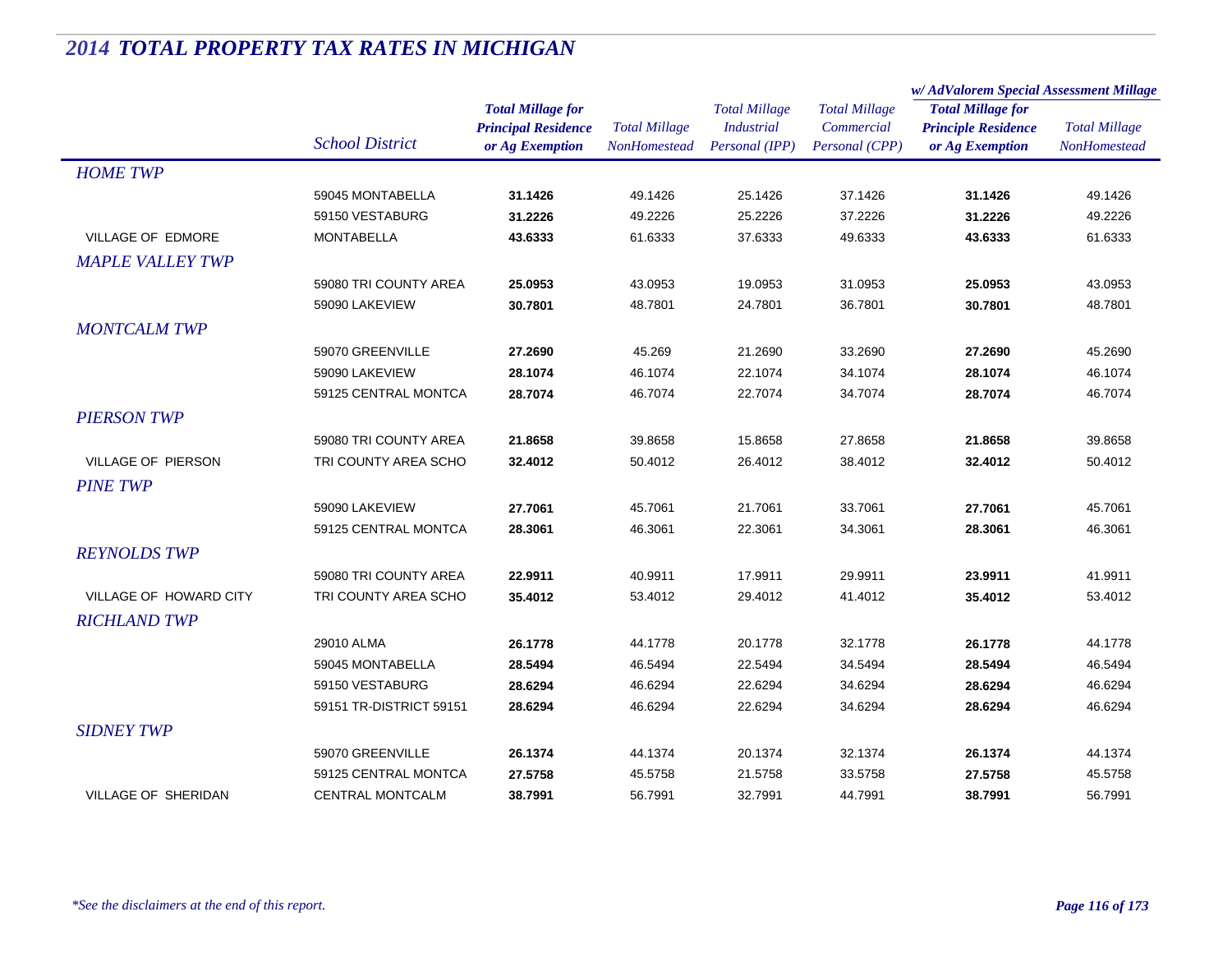|                            |                        | <b>Total Millage for</b><br><b>Principal Residence</b> | <b>Total Millage</b> | <b>Total Millage</b><br><b>Industrial</b><br>Personal (IPP) | <b>Total Millage</b><br>Commercial<br>Personal (CPP) | w/AdValorem Special Assessment Millage                 |                      |
|----------------------------|------------------------|--------------------------------------------------------|----------------------|-------------------------------------------------------------|------------------------------------------------------|--------------------------------------------------------|----------------------|
|                            |                        |                                                        |                      |                                                             |                                                      | <b>Total Millage for</b><br><b>Principle Residence</b> | <b>Total Millage</b> |
|                            |                        |                                                        |                      |                                                             |                                                      |                                                        |                      |
|                            | <b>School District</b> | or Ag Exemption                                        | <b>NonHomestead</b>  |                                                             |                                                      | or Ag Exemption                                        | <b>NonHomestead</b>  |
| <b>WINFIELD TWP</b>        |                        |                                                        |                      |                                                             |                                                      |                                                        |                      |
|                            | 54040 MORLEY STANWOO   | 21.5076                                                | 39.5076              | 15.5076                                                     | 27.5076                                              | 21.5076                                                | 39.5076              |
|                            | 59080 TRI COUNTY AREA  | 22.1144                                                | 40.1144              | 16.1144                                                     | 28.1144                                              | 22.1144                                                | 40.1144              |
|                            | 59090 LAKEVIEW         | 27.7992                                                | 45.7992              | 21.7992                                                     | 33.7992                                              | 27.7992                                                | 45.7992              |
| <b>CARSON CITY CITY</b>    |                        |                                                        |                      |                                                             |                                                      |                                                        |                      |
|                            | 59020 CARSON CITY CRY  | 40.5057                                                | 58.5057              | 34.5057                                                     | 46.5057                                              | 40.5057                                                | 58.5057              |
| <b>GREENVILLE CITY</b>     |                        |                                                        |                      |                                                             |                                                      |                                                        |                      |
|                            | 59070 GREENVILLE       | 39.3520                                                | 57.352               | 33.3520                                                     | 45.3520                                              | 39.3520                                                | 57.3520              |
| <b>STANTON CITY</b>        |                        |                                                        |                      |                                                             |                                                      |                                                        |                      |
|                            | 59125 CENTRAL MONTCA   | 40.3937                                                | 58.3937              | 34.3937                                                     | 46.3937                                              | 40.3937                                                | 58.3937              |
| <b>COUNTY: MONTMORENCY</b> |                        |                                                        |                      |                                                             |                                                      |                                                        |                      |
|                            |                        |                                                        |                      |                                                             |                                                      |                                                        |                      |
| <b>ALBERT TWP</b>          |                        |                                                        |                      |                                                             |                                                      |                                                        |                      |
|                            | 60010 ATLANTA          | 23.2726                                                | 41.2726              | 17.2726                                                     | 29.2726                                              | 23.2726                                                | 41.2726              |
|                            | 69030 JOHANNESBURG L   | 22.2817                                                | 40.2817              | 16.2817                                                     | 28.2817                                              | 22.2817                                                | 40.2817              |
| <b>AVERY TWP</b>           |                        |                                                        |                      |                                                             |                                                      |                                                        |                      |
|                            | 60010 ATLANTA          | 22.2443                                                | 40.2443              | 16.2443                                                     | 28.2443                                              | 22.2443                                                | 40.2443              |
| <b>BRILEY TWP</b>          |                        |                                                        |                      |                                                             |                                                      |                                                        |                      |
|                            | 60010 ATLANTA          | 23.7687                                                | 41.7687              | 17.7687                                                     | 29.7687                                              | 23.7687                                                | 41.7687              |
| <b>HILLMAN TWP</b>         |                        |                                                        |                      |                                                             |                                                      |                                                        |                      |
|                            | 60020 HILLMAN          | 22.8976                                                | 40.8976              | 16.8976                                                     | 28.8976                                              | 22.8976                                                | 40.8976              |
| VILLAGE OF HILLMAN         | <b>HILLMAN</b>         | 32.6514                                                | 50.6514              | 26.6514                                                     | 38.6514                                              | 32.6514                                                | 50.6514              |
| <b>LOUD TWP</b>            |                        |                                                        |                      |                                                             |                                                      |                                                        |                      |
|                            | 60010 ATLANTA          | 22.2517                                                | 40.2517              | 16.2517                                                     | 28.2517                                              | 22.2517                                                | 40.2517              |
| <b>MONTMORENCY TWP</b>     |                        |                                                        |                      |                                                             |                                                      |                                                        |                      |
|                            | 60010 ATLANTA          | 22.1470                                                | 40.147               | 16.1470                                                     | 28.1470                                              | 22.1470                                                | 40.1470              |
|                            | 60020 HILLMAN          | 22.4970                                                | 40.497               | 16.4970                                                     | 28.4970                                              | 22.4970                                                | 40.4970              |
| <b>RUST TWP</b>            |                        |                                                        |                      |                                                             |                                                      |                                                        |                      |
|                            | 60020 HILLMAN          | 22.5581                                                | 40.5581              | 16.5581                                                     | 28.5581                                              | 22.5581                                                | 40.5581              |
| <b>VIENNA TWP</b>          |                        |                                                        |                      |                                                             |                                                      |                                                        |                      |
|                            | 60010 ATLANTA          | 23.2823                                                | 41.2823              | 17.2823                                                     | 29.2823                                              | 23.2823                                                | 41.2823              |
|                            | 69030 JOHANNESBURG L   | 22.2914                                                | 40.2914              | 16.2914                                                     | 28.2914                                              | 22.2914                                                | 40.2914              |
|                            |                        |                                                        |                      |                                                             |                                                      |                                                        |                      |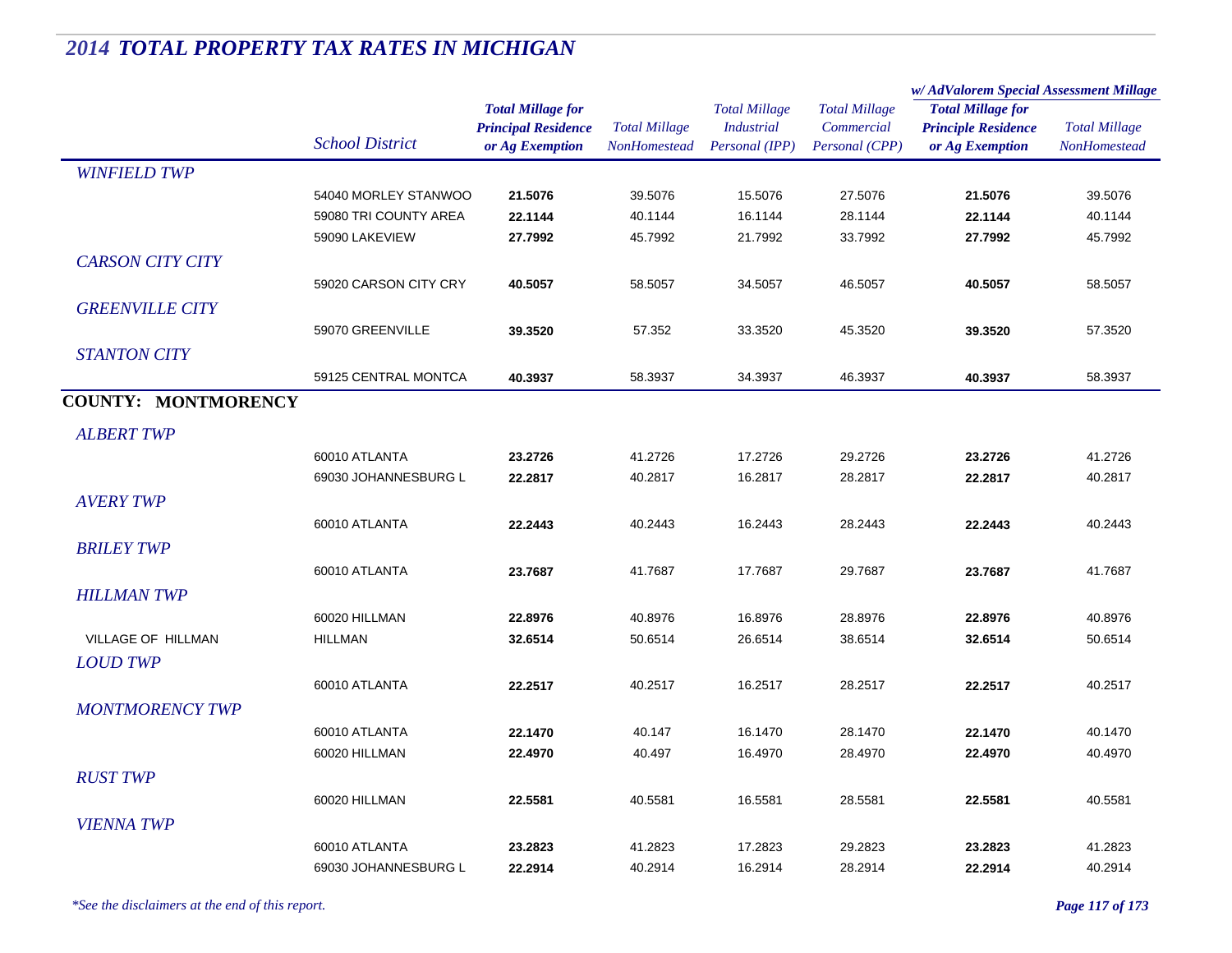#### *Total Millage for Principal Residence School District or Ag Exemption Total Millage NonHomesteadTotal Millage for Principle Residence or Ag Exemption Total Millage NonHomesteadw/ AdValorem Special Assessment Millage Total Millage CommercialPersonal (CPP) Total Millage IndustrialPersonal (IPP)* **COUNTY: MUSKEGON***BLUE LAKE TWP* $P$ 61120 HOLTON **32.6967** 50.6967 26.6967 38.6967 **32.6967** 50.6967 61240 WHITEHALL **32.8993** 50.8993 26.8993 38.8993 **32.8993** 50.8993 *CASNOVIA TWP* $P$ 41150 KENT CITY **32.9467** 50.9467 26.9467 38.9467 **32.9467** 50.9467 61210 RAVENNA **30.8644** 48.8644 24.8644 36.8644 **30.8644** 48.8644 62050 GRANT **28.7115** 46.7115 22.7115 34.7115 **28.7115** 46.7115 VILLAGE OF CASNOVIA KENT CITY **44.4467** 62.4467 38.4467 50.4467 **44.4467** 62.4467 *CEDAR CREEK TWP* $P$ 61065 OAKRIDGE **30.8984** 48.8984 24.8984 36.8984 **30.8984** 48.8984 61120 HOLTON **30.1284** 48.1284 24.1284 36.1284 **30.1284** 48.1284 61220 REETHS PUFFER **32.4984** 50.4984 26.4984 38.4984 **32.4984** 50.4984 *DALTON TWP* $P$ 61220 REETHS PUFFER **32.3048** 50.3048 26.3048 38.3048 **32.3048** 50.3048 61240 WHITEHALL **30.1374** 48.1374 24.1374 36.1374 **30.1374** 48.1374 VILLAGE OF LAKEWOOD CLUB WHITEHALL **38.3282** 56.3282 32.3282 44.3282 **38.3282** 56.3282 *EGELSTON TWP* $P$ 61065 OAKRIDGE **34.0967** 52.0967 28.0967 40.0967 **34.0967** 52.0967 *FRUITLAND TWP* $P$ 61220 REETHS PUFFER **32.9763** 50.9763 26.9763 38.9763 **32.9763** 50.9763 61240 WHITEHALL **30.8089** 48.8089 24.8089 36.8089 **30.8089** 48.8089 *FRUITPORT TWP* $P$ 61060 MONA SHORES **31.0029** 49.0029 25.0029 37.0029 **31.0029** 49.0029 61080 FRUITPORT **27.2029** 45.2029 21.2029 33.2029 **27.2029** 45.2029 VILLAGE OF FRUITPORT FRUITPORT **32.7029** 50.7029 26.7029 38.7029 **32.7029** 50.7029 *HOLTON TWP* $P$ 61120 HOLTON **31.4888** 49.4888 25.4888 37.4888 **31.4888** 49.4888 62040 FREMONT **32.8659**50.8659 26.8659 38.8659 **32.8659** 50.8659

**32.9740**

# *2014 TOTAL PROPERTY TAX RATES IN MICHIGAN*

*\*See the disclaimers at the end of this report. Page 118 of 173*

 $P$ 

61220 REETHS PUFFER

*LAKETON TWP*

50.974 26.9740 38.9740 **32.9740** 50.9740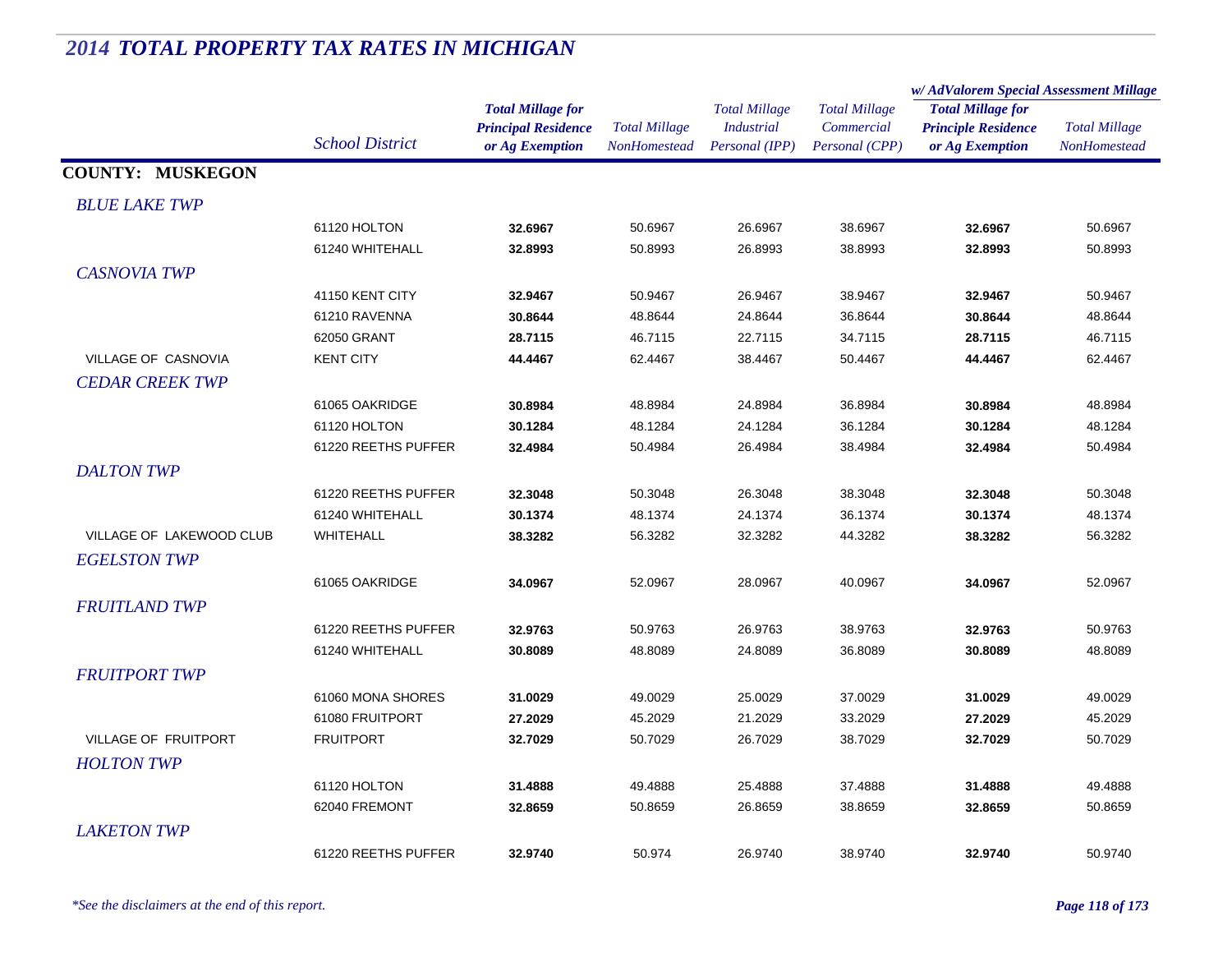|                              |                                  |                                                                           |                                      |                                                             |                                                      | w/AdValorem Special Assessment Millage                                    |                                      |  |
|------------------------------|----------------------------------|---------------------------------------------------------------------------|--------------------------------------|-------------------------------------------------------------|------------------------------------------------------|---------------------------------------------------------------------------|--------------------------------------|--|
|                              | <b>School District</b>           | <b>Total Millage for</b><br><b>Principal Residence</b><br>or Ag Exemption | <b>Total Millage</b><br>NonHomestead | <b>Total Millage</b><br><b>Industrial</b><br>Personal (IPP) | <b>Total Millage</b><br>Commercial<br>Personal (CPP) | <b>Total Millage for</b><br><b>Principle Residence</b><br>or Ag Exemption | <b>Total Millage</b><br>NonHomestead |  |
| <b>MONTAGUE TWP</b>          |                                  |                                                                           |                                      |                                                             |                                                      |                                                                           |                                      |  |
|                              | 61180 MONTAGUE                   | 31.9029                                                                   | 49.9029                              | 25.9029                                                     | 37.9029                                              | 31.9029                                                                   | 49.9029                              |  |
| <b>MOORLAND TWP</b>          |                                  |                                                                           |                                      |                                                             |                                                      |                                                                           |                                      |  |
|                              | 61210 RAVENNA                    | 31.4269                                                                   | 49.4269                              | 25.4269                                                     | 37.4269                                              | 31.4269                                                                   | 49.4269                              |  |
|                              | 62050 GRANT                      | 29.2740                                                                   | 47.274                               | 23.2740                                                     | 35.2740                                              | 29.2740                                                                   | 47.2740                              |  |
| <b>MUSKEGON TWP</b>          |                                  |                                                                           |                                      |                                                             |                                                      |                                                                           |                                      |  |
|                              | 61010 MUSKEGON PUBLIC            | 37.7198                                                                   | 55.7198                              | 31.7198                                                     | 43.7198                                              | 37.7198                                                                   | 55.7198                              |  |
|                              | 61190 ORCHARD VIEW               | 36.1688                                                                   | 54.1688                              | 30.1688                                                     | 42.1688                                              | 36.1688                                                                   | 54.1688                              |  |
|                              | 61220 REETHS PUFFER              | 37.8388                                                                   | 55.8388                              | 31.8388                                                     | 43.8388                                              | 37.8388                                                                   | 55.8388                              |  |
| <b>RAVENNA TWP</b>           |                                  |                                                                           |                                      |                                                             |                                                      |                                                                           |                                      |  |
|                              | 61210 RAVENNA                    | 30.9628                                                                   | 48.9628                              | 24.9628                                                     | 36.9628                                              | 30.9628                                                                   | 48.9628                              |  |
|                              | 70120 COOPERSVILLE               | 33.5782                                                                   | 51.5782                              | 27.5782                                                     | 39.5782                                              | 33.5782                                                                   | 51.5782                              |  |
| <b>VILLAGE OF RAVENNA</b>    | <b>RAVENNA</b>                   | 39.2392                                                                   | 57.2392                              | 33.2392                                                     | 45.2392                                              | 39.2392                                                                   | 57.2392                              |  |
| <b>SULLIVAN TWP</b>          |                                  |                                                                           |                                      |                                                             |                                                      |                                                                           |                                      |  |
|                              |                                  |                                                                           |                                      |                                                             |                                                      |                                                                           |                                      |  |
|                              | 61080 FRUITPORT<br>61210 RAVENNA | 26.6895                                                                   | 44.6895<br>48.7895                   | 20.6895<br>24.7895                                          | 32.6895<br>36.7895                                   | 26.6895                                                                   | 44.6895                              |  |
|                              | 70120 COOPERSVILLE               | 30.7895<br>33.4049                                                        | 51.4049                              | 27.4049                                                     | 39.4049                                              | 30.7895                                                                   | 48.7895<br>51.4049                   |  |
|                              |                                  |                                                                           |                                      |                                                             |                                                      | 33.4049                                                                   |                                      |  |
| <b>WHITEHALL TWP</b>         |                                  |                                                                           |                                      |                                                             |                                                      |                                                                           |                                      |  |
|                              | 61180 MONTAGUE                   | 30.6300                                                                   | 48.63                                | 24.6300                                                     | 36.6300                                              | 30.6300                                                                   | 48.6300                              |  |
|                              | 61240 WHITEHALL                  | 31.0016                                                                   | 49.0016                              | 25.0016                                                     | 37.0016                                              | 31.0016                                                                   | 49.0016                              |  |
| <b>WHITE RIVER TWP</b>       |                                  |                                                                           |                                      |                                                             |                                                      |                                                                           |                                      |  |
|                              | 61180 MONTAGUE                   | 31.5326                                                                   | 49.5326                              | 25.5326                                                     | 37.5326                                              | 31.5326                                                                   | 49.5326                              |  |
| <b>MONTAGUE CITY</b>         |                                  |                                                                           |                                      |                                                             |                                                      |                                                                           |                                      |  |
|                              | 61180 MONTAGUE                   | 47.4864                                                                   | 65.4864                              | 41.4864                                                     | 53.4864                                              | 47.4864                                                                   | 65.4864                              |  |
| <b>MUSKEGON CITY</b>         |                                  |                                                                           |                                      |                                                             |                                                      |                                                                           |                                      |  |
|                              | 61010 MUSKEGON PUBLIC            | 43.0449                                                                   | 61.0449                              | 37.0449                                                     | 49.0449                                              | 43.0449                                                                   | 61.0449                              |  |
|                              | 61065 OAKRIDGE                   | 43.2149                                                                   | 61.2149                              | 37.2149                                                     | 49.2149                                              | 43.2149                                                                   | 61.2149                              |  |
|                              | 61190 ORCHARD VIEW               | 43.1449                                                                   | 61.1449                              | 37.1449                                                     | 49.1449                                              | 43.1449                                                                   | 61.1449                              |  |
|                              | 61220 REETHS PUFFER              | 44.8149                                                                   | 62.8149                              | 38.8149                                                     | 50.8149                                              | 44.8149                                                                   | 62.8149                              |  |
| <b>MUSKEGON HEIGHTS CITY</b> |                                  |                                                                           |                                      |                                                             |                                                      |                                                                           |                                      |  |
|                              | 61020 MUSKEGON HEIGH             | 52.0564                                                                   | 70.0564                              | 46.0564                                                     | 58.0564                                              | 52.0564                                                                   | 70.0564                              |  |
|                              | 61060 MONA SHORES                | 46.3564                                                                   | 64.3564                              | 40.3564                                                     | 52.3564                                              | 46.3564                                                                   | 64.3564                              |  |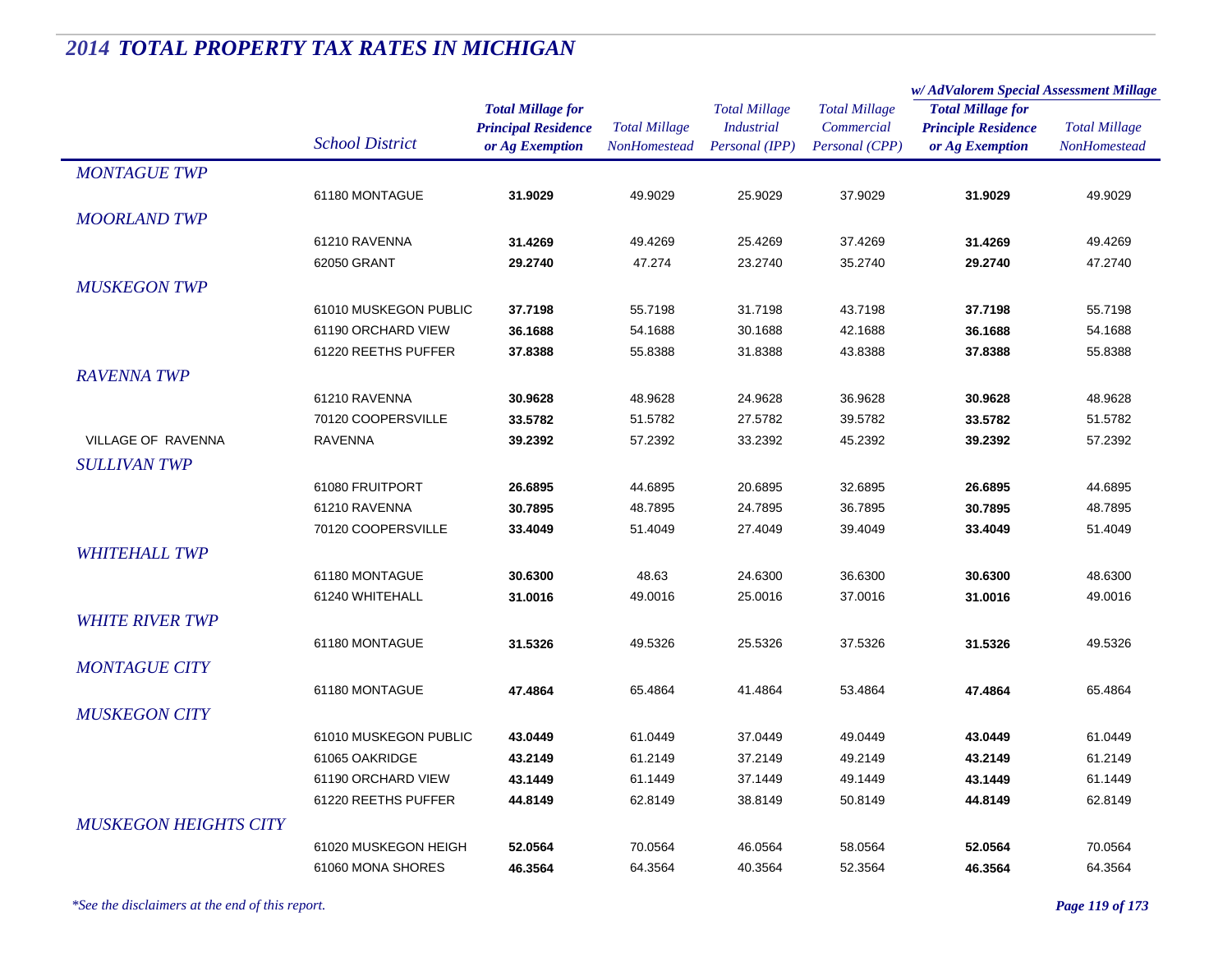|                            |                        | <b>Total Millage for</b><br><b>Principal Residence</b><br>or Ag Exemption | <b>Total Millage</b><br><b>NonHomestead</b> | <b>Total Millage</b><br><b>Industrial</b><br>Personal (IPP) | <b>Total Millage</b><br>Commercial<br>Personal (CPP) | w/ AdValorem Special Assessment Millage                                   |                                      |
|----------------------------|------------------------|---------------------------------------------------------------------------|---------------------------------------------|-------------------------------------------------------------|------------------------------------------------------|---------------------------------------------------------------------------|--------------------------------------|
|                            | <b>School District</b> |                                                                           |                                             |                                                             |                                                      | <b>Total Millage for</b><br><b>Principle Residence</b><br>or Ag Exemption | <b>Total Millage</b><br>NonHomestead |
|                            |                        |                                                                           |                                             |                                                             |                                                      |                                                                           |                                      |
| <b>NORTH MUSKEGON CITY</b> |                        |                                                                           |                                             |                                                             |                                                      |                                                                           |                                      |
|                            | 61230 NORTH MUSKEGON   | 40.7113                                                                   | 58.7113                                     | 34.7113                                                     | 46.7113                                              | 40.7113                                                                   | 58.7113                              |
| <b>NORTON SHORES CITY</b>  |                        |                                                                           |                                             |                                                             |                                                      |                                                                           |                                      |
|                            | 61010 MUSKEGON PUBLIC  | 40.5074                                                                   | 58.5074                                     | 34.5074                                                     | 46.5074                                              | 40.5074                                                                   | 58.5074                              |
|                            | 61060 MONA SHORES      | 38.0564                                                                   | 56.0564                                     | 32.0564                                                     | 44.0564                                              | 38.0564                                                                   | 56.0564                              |
|                            | 70010 GRAND HAVEN      | 36.1918                                                                   | 54.1918                                     | 30.1918                                                     | 42.1918                                              | 36.1918                                                                   | 54.1918                              |
| <b>ROOSEVELT PARK CITY</b> |                        |                                                                           |                                             |                                                             |                                                      |                                                                           |                                      |
|                            | 61060 MONA SHORES      | 44.1064                                                                   | 62.1064                                     | 38.1064                                                     | 50.1064                                              | 44.1064                                                                   | 62.1064                              |
| <b>WHITEHALL CITY</b>      |                        |                                                                           |                                             |                                                             |                                                      |                                                                           |                                      |
|                            | 61240 WHITEHALL        | 45.6694                                                                   | 63.6694                                     | 39.6694                                                     | 51.6694                                              | 45.6694                                                                   | 63.6694                              |
| <b>COUNTY: NEWAYGO</b>     |                        |                                                                           |                                             |                                                             |                                                      |                                                                           |                                      |
|                            |                        |                                                                           |                                             |                                                             |                                                      |                                                                           |                                      |
| <b>ASHLAND TWP</b>         |                        |                                                                           |                                             |                                                             |                                                      |                                                                           |                                      |
|                            | 62040 FREMONT          | 33.0413                                                                   | 51.0413                                     | 27.0413                                                     | 39.0413                                              | 33.0413                                                                   | 51.0413                              |
|                            | 62050 GRANT            | 29.7037                                                                   | 47.7037                                     | 23.7037                                                     | 35.7037                                              | 29.7037                                                                   | 47.7037                              |
|                            | 62070 NEWAYGO          | 32.6337                                                                   | 50.6337                                     | 26.6337                                                     | 38.6337                                              | 32.6337                                                                   | 50.6337                              |
| <b>BARTON TWP</b>          |                        |                                                                           |                                             |                                                             |                                                      |                                                                           |                                      |
|                            | 54010 BIG RAPIDS       | 27.4302                                                                   | 45.4302                                     | 21.4302                                                     | 33.4302                                              | 27.4302                                                                   | 45.4302                              |
|                            | 62470 BIG JACKSON      | 24.5094                                                                   | 42.5094                                     | 18.5094                                                     | 30.5094                                              | 24.5094                                                                   | 42.5094                              |
|                            | 67060 REED CITY        | 27.3702                                                                   | 45.3702                                     | 21.3702                                                     | 33.3702                                              | 27.3702                                                                   | 45.3702                              |
| <b>BEAVER TWP</b>          |                        |                                                                           |                                             |                                                             |                                                      |                                                                           |                                      |
|                            | 62060 HESPERIA         | 30.6634                                                                   | 48.6634                                     | 24.6634                                                     | 36.6634                                              | 30.6634                                                                   | 48.6634                              |
|                            | 64090 WALKERVILLE      | 24.7471                                                                   | 42.7471                                     | 18.7471                                                     | 30.7471                                              | 24.7471                                                                   | 42.7471                              |
| <b>BIG PRAIRIE TWP</b>     |                        |                                                                           |                                             |                                                             |                                                      |                                                                           |                                      |
|                            |                        |                                                                           |                                             |                                                             |                                                      |                                                                           |                                      |
|                            | 54040 MORLEY STANWOO   | 23.9761                                                                   | 41.9761                                     | 17.9761                                                     | 29.9761                                              | 23.9761                                                                   | 41.9761                              |
|                            | 62070 NEWAYGO          | 27.9253                                                                   | 45.9253                                     | 21.9253                                                     | 33.9253                                              | 27.9253                                                                   | 45.9253                              |
|                            | 62090 WHITE CLOUD      | 30.9609                                                                   | 48.9609                                     | 24.9609                                                     | 36.9609                                              | 30.9609                                                                   | 48.9609                              |
| <b>BRIDGETON TWP</b>       |                        |                                                                           |                                             |                                                             |                                                      |                                                                           |                                      |
|                            | 61065 OAKRIDGE         | 29.0686                                                                   | 47.0686                                     | 23.0686                                                     | 35.0686                                              | 29.0686                                                                   | 47.0686                              |
|                            | 61120 HOLTON           | 28.2986                                                                   | 46.2986                                     | 22.2986                                                     | 34.2986                                              | 28.2986                                                                   | 46.2986                              |
|                            | 62040 FREMONT          | 31.1254                                                                   | 49.1254                                     | 25.1254                                                     | 37.1254                                              | 31.1254                                                                   | 49.1254                              |
|                            | 62050 GRANT            | 27.7878                                                                   | 45.7878                                     | 21.7878                                                     | 33.7878                                              | 27.7878                                                                   | 45.7878                              |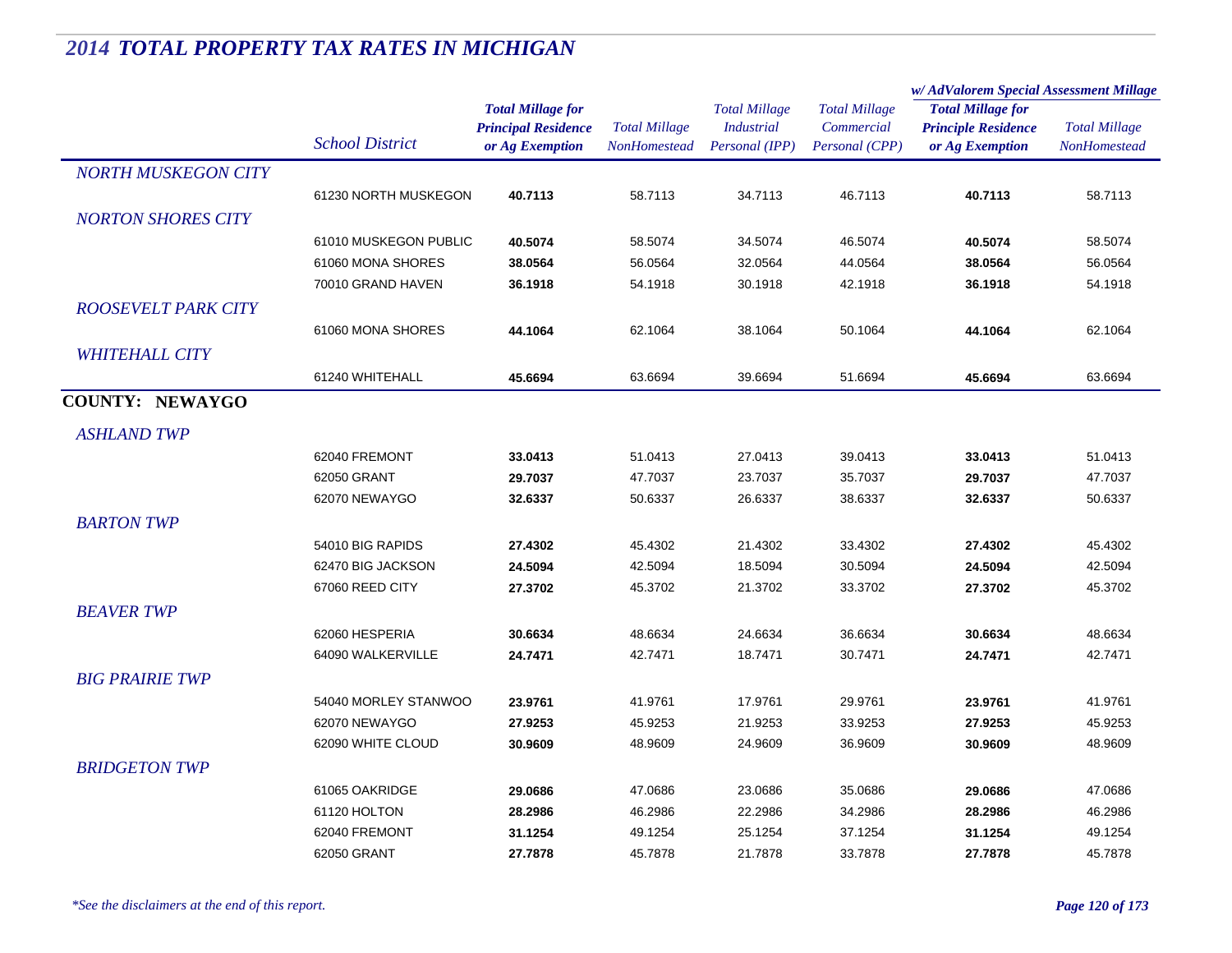|                     |                                      |                            | <b>Total Millage</b> | <b>Total Millage</b><br><b>Industrial</b><br>Personal (IPP) | <b>Total Millage</b><br>Commercial | w/AdValorem Special Assessment Millage                 |                      |
|---------------------|--------------------------------------|----------------------------|----------------------|-------------------------------------------------------------|------------------------------------|--------------------------------------------------------|----------------------|
|                     |                                      | <b>Total Millage for</b>   |                      |                                                             |                                    | <b>Total Millage for</b><br><b>Principle Residence</b> | <b>Total Millage</b> |
|                     | <b>School District</b>               | <b>Principal Residence</b> |                      |                                                             |                                    |                                                        |                      |
|                     |                                      | or Ag Exemption            | <b>NonHomestead</b>  |                                                             | Personal (CPP)                     | or Ag Exemption                                        | <b>NonHomestead</b>  |
| <b>BROOKS TWP</b>   |                                      |                            |                      |                                                             |                                    |                                                        |                      |
|                     | 62040 FREMONT                        | 28.7290                    | 46.729               | 22.7290                                                     | 34.7290                            | 30.1534                                                | 48.1534              |
|                     | 62070 NEWAYGO                        | 27.8793                    | 45.8793              | 21.8793                                                     | 33.8793                            | 29.3037                                                | 47.3037              |
| <b>CROTON TWP</b>   |                                      |                            |                      |                                                             |                                    |                                                        |                      |
|                     | 59080 TRI COUNTY AREA                | 25.6098                    | 43.6098              | 19.6098                                                     | 31.6098                            | 27.2098                                                | 45.2098              |
|                     | 62070 NEWAYGO                        | 28.9522                    | 46.9522              | 22.9522                                                     | 34.9522                            | 30.5522                                                | 48.5522              |
| <b>DAYTON TWP</b>   |                                      |                            |                      |                                                             |                                    |                                                        |                      |
|                     | 62040 FREMONT                        | 28.8690                    | 46.869               | 22.8690                                                     | 34.8690                            | 29.5985                                                | 47.5985              |
|                     | 62060 HESPERIA                       | 29.1090                    | 47.109               | 23.1090                                                     | 35.1090                            | 29.8385                                                | 47.8385              |
| <b>DENVER TWP</b>   |                                      |                            |                      |                                                             |                                    |                                                        |                      |
|                     | 62040 FREMONT                        |                            | 49.0281              | 25.0281                                                     | 37.0281                            |                                                        |                      |
|                     | 62060 HESPERIA                       | 31.0281                    |                      |                                                             | 37.2681                            | 31.0281                                                | 49.0281              |
|                     |                                      | 31.2681                    | 49.2681              | 25.2681                                                     |                                    | 31.2681                                                | 49.2681              |
| VILLAGE OF HESPERIA | 62090 WHITE CLOUD<br><b>HESPERIA</b> | 32.2781                    | 50.2781<br>63.5599   | 26.2781<br>39.5599                                          | 38.2781<br>51.5599                 | 32.2781                                                | 50.2781              |
|                     |                                      | 45.5599                    |                      |                                                             |                                    | 45.5599                                                | 63.5599              |
| <b>ENSLEY TWP</b>   |                                      |                            |                      |                                                             |                                    |                                                        |                      |
|                     | 41070 CEDAR SPRINGS                  | 31.7199                    | 49.7073              | 25.7199                                                     | 37.7073                            | 31.7199                                                | 49.7073              |
|                     | 59080 TRI COUNTY AREA                | 26.5358                    | 44.5358              | 20.5358                                                     | 32.5358                            | 26.5358                                                | 44.5358              |
|                     | 62050 GRANT                          | 28.4903                    | 46.4903              | 22.4903                                                     | 34.4903                            | 28.4903                                                | 46.4903              |
| <b>EVERETT TWP</b>  |                                      |                            |                      |                                                             |                                    |                                                        |                      |
|                     | 62070 NEWAYGO                        | 32.8475                    | 50.8475              | 26.8475                                                     | 38.8475                            | 32.8475                                                | 50.8475              |
|                     | 62090 WHITE CLOUD                    | 34.5975                    | 52.5975              | 28.5975                                                     | 40.5975                            | 34.5975                                                | 52.5975              |
| <b>GARFIELD TWP</b> |                                      |                            |                      |                                                             |                                    |                                                        |                      |
|                     | 62040 FREMONT                        | 31.7374                    | 49.7374              | 25.7374                                                     | 37.7374                            | 31.7374                                                | 49.7374              |
|                     | 62050 GRANT                          | 28.3998                    | 46.3998              | 22.3998                                                     | 34.3998                            | 28.3998                                                | 46.3998              |
|                     | 62070 NEWAYGO                        | 30.8877                    | 48.8877              | 24.8877                                                     | 36.8877                            | 30.8877                                                | 48.8877              |
| <b>GOODWELL TWP</b> |                                      |                            |                      |                                                             |                                    |                                                        |                      |
|                     | 54010 BIG RAPIDS                     | 26.0861                    | 44.0861              | 20.0861                                                     | 32.0861                            | 26.0861                                                | 44.0861              |
|                     | 54040 MORLEY STANWOO                 | 25.7161                    | 43.7161              | 19.7161                                                     | 31.7161                            | 25.7161                                                | 43.7161              |
|                     | 62090 WHITE CLOUD                    | 32.7009                    | 50.7009              | 26.7009                                                     | 38.7009                            | 32.7009                                                | 50.7009              |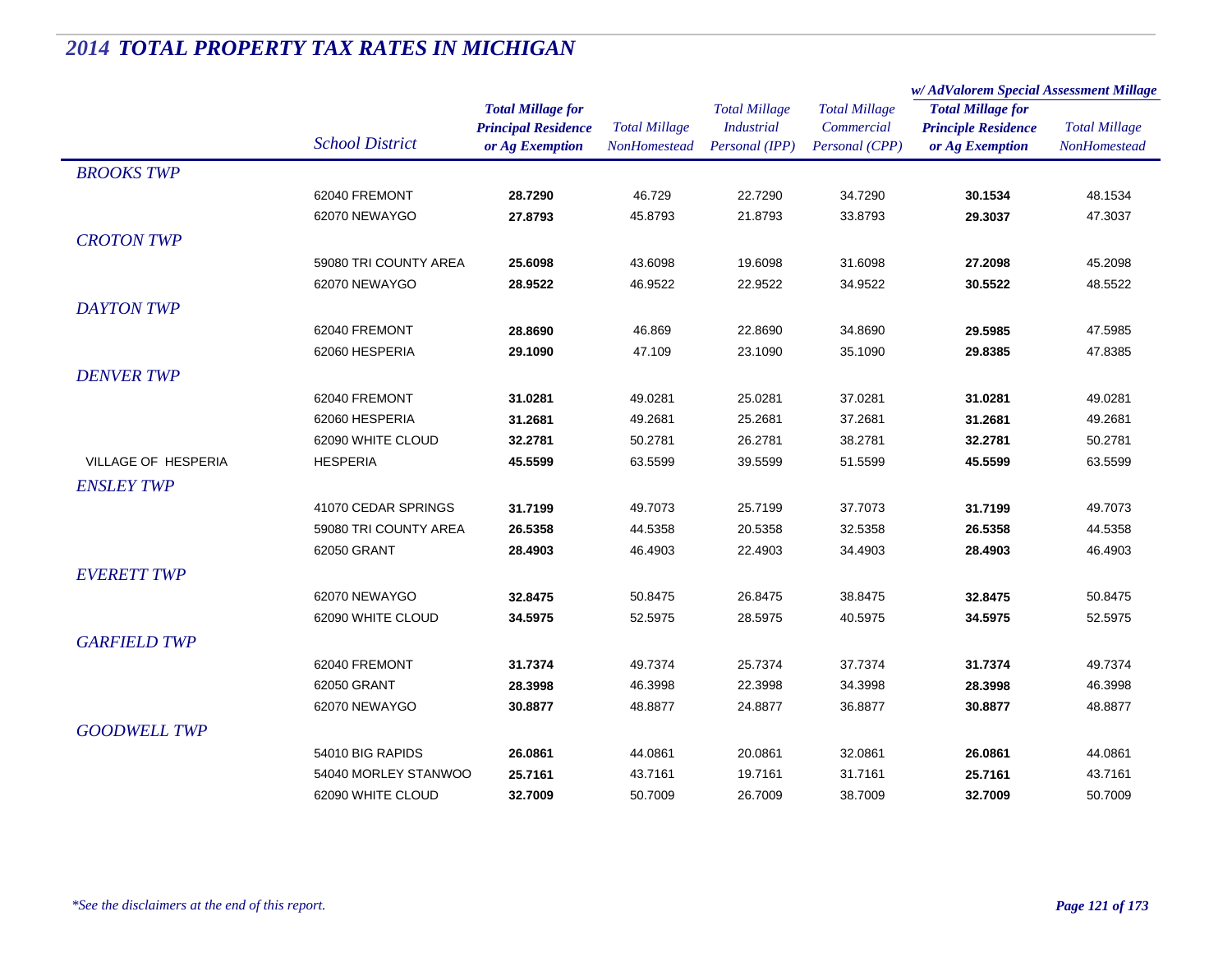|                     |                        |                            | <b>Total Millage</b><br>NonHomestead | <b>Total Millage</b><br><b>Industrial</b> | <b>Total Millage</b> | w/AdValorem Special Assessment Millage                 |                      |
|---------------------|------------------------|----------------------------|--------------------------------------|-------------------------------------------|----------------------|--------------------------------------------------------|----------------------|
|                     |                        | <b>Total Millage for</b>   |                                      |                                           |                      | <b>Total Millage for</b><br><b>Principle Residence</b> | <b>Total Millage</b> |
|                     | <b>School District</b> | <b>Principal Residence</b> |                                      |                                           | Commercial           |                                                        |                      |
|                     |                        | or Ag Exemption            |                                      | Personal (IPP)                            | Personal (CPP)       | or Ag Exemption                                        | NonHomestead         |
| <b>GRANT TWP</b>    |                        |                            |                                      |                                           |                      |                                                        |                      |
|                     | 41150 KENT CITY        | 35.3704                    | 53.3704                              | 29.3704                                   | 41.3704              | 35.3704                                                | 53.3704              |
|                     | 62050 GRANT            | 29.3487                    | 47.3487                              | 23.3487                                   | 35.3487              | 29.3487                                                | 47.3487              |
|                     | 62070 NEWAYGO          | 32.2787                    | 50.2787                              | 26.2787                                   | 38.2787              | 32.2787                                                | 50.2787              |
| <b>HOME TWP</b>     |                        |                            |                                      |                                           |                      |                                                        |                      |
|                     | 62470 BIG JACKSON      | 23.7995                    | 41.7995                              | 17.7995                                   | 29.7995              | 23.7995                                                | 41.7995              |
| <b>LILLEY TWP</b>   |                        |                            |                                      |                                           |                      |                                                        |                      |
|                     | 43040 BALDWIN          | 26.0246                    | 44.0246                              | 20.0246                                   | 32.0246              | 26.0246                                                | 44.0246              |
| <b>LINCOLN TWP</b>  |                        |                            |                                      |                                           |                      |                                                        |                      |
|                     |                        |                            |                                      |                                           |                      |                                                        |                      |
|                     | 62040 FREMONT          | 32.1503                    | 50.1503                              | 26.1503                                   | 38.1503              | 32.1503                                                | 50.1503              |
|                     | 62090 WHITE CLOUD      | 33.2362                    | 51.2362                              | 27.2362                                   | 39.2362              | 33.2362                                                | 51.2362              |
| <b>MERRILL TWP</b>  |                        |                            |                                      |                                           |                      |                                                        |                      |
|                     | 43040 BALDWIN          | 26.1972                    | 44.1972                              | 20.1972                                   | 32.1972              | 26.1972                                                | 44.1972              |
|                     | 62090 WHITE CLOUD      | 35.2042                    | 53.2042                              | 29.2042                                   | 41.2042              | 35.2042                                                | 53.2042              |
|                     | 62470 BIG JACKSON      | 26.9542                    | 44.9542                              | 20.9542                                   | 32.9542              | 26.9542                                                | 44.9542              |
|                     | 64090 WALKERVILLE      | 29.9879                    | 47.9879                              | 23.9879                                   | 35.9879              | 29.9879                                                | 47.9879              |
| <b>MONROE TWP</b>   |                        |                            |                                      |                                           |                      |                                                        |                      |
|                     | 54010 BIG RAPIDS       | 26.3070                    | 44.307                               | 20.3070                                   | 32.3070              | 26.3070                                                | 44.3070              |
|                     | 62090 WHITE CLOUD      | 32.9218                    | 50.9218                              | 26.9218                                   | 38.9218              | 32.9218                                                | 50.9218              |
|                     | 62470 BIG JACKSON      | 23.3862                    | 41.3862                              | 17.3862                                   | 29.3862              | 23.3862                                                | 41.3862              |
| <b>NORWICH TWP</b>  |                        |                            |                                      |                                           |                      |                                                        |                      |
|                     | 54010 BIG RAPIDS       | 27.2601                    | 45.2601                              | 21.2601                                   | 33.2601              | 27.2601                                                | 45.2601              |
|                     | 62090 WHITE CLOUD      | 33.8749                    | 51.8749                              | 27.8749                                   | 39.8749              | 33.8749                                                | 51.8749              |
|                     | 62470 BIG JACKSON      | 24.3393                    | 42.3393                              | 18.3393                                   | 30.3393              | 24.3393                                                | 42.3393              |
| <b>SHERIDAN TWP</b> |                        |                            |                                      |                                           |                      |                                                        |                      |
|                     | 62040 FREMONT          | 28.8504                    | 46.8504                              | 22.8504                                   | 34.8504              | 28.8504                                                | 46.8504              |
| <b>SHERMAN TWP</b>  |                        |                            |                                      |                                           |                      |                                                        |                      |
|                     |                        |                            |                                      |                                           |                      |                                                        |                      |
|                     | 62040 FREMONT          | 28.7310                    | 46.731                               | 22.7310                                   | 34.7310              | 29.6010                                                | 47.6010              |
|                     | 62090 WHITE CLOUD      | 29.9810                    | 47.981                               | 23.9810                                   | 35.9810              | 30.8510                                                | 48.8510              |
| <b>TROY TWP</b>     |                        |                            |                                      |                                           |                      |                                                        |                      |
|                     | 64090 WALKERVILLE      | 24.9101                    | 42.9101                              | 18.9101                                   | 30.9101              | 24.9101                                                | 42.9101              |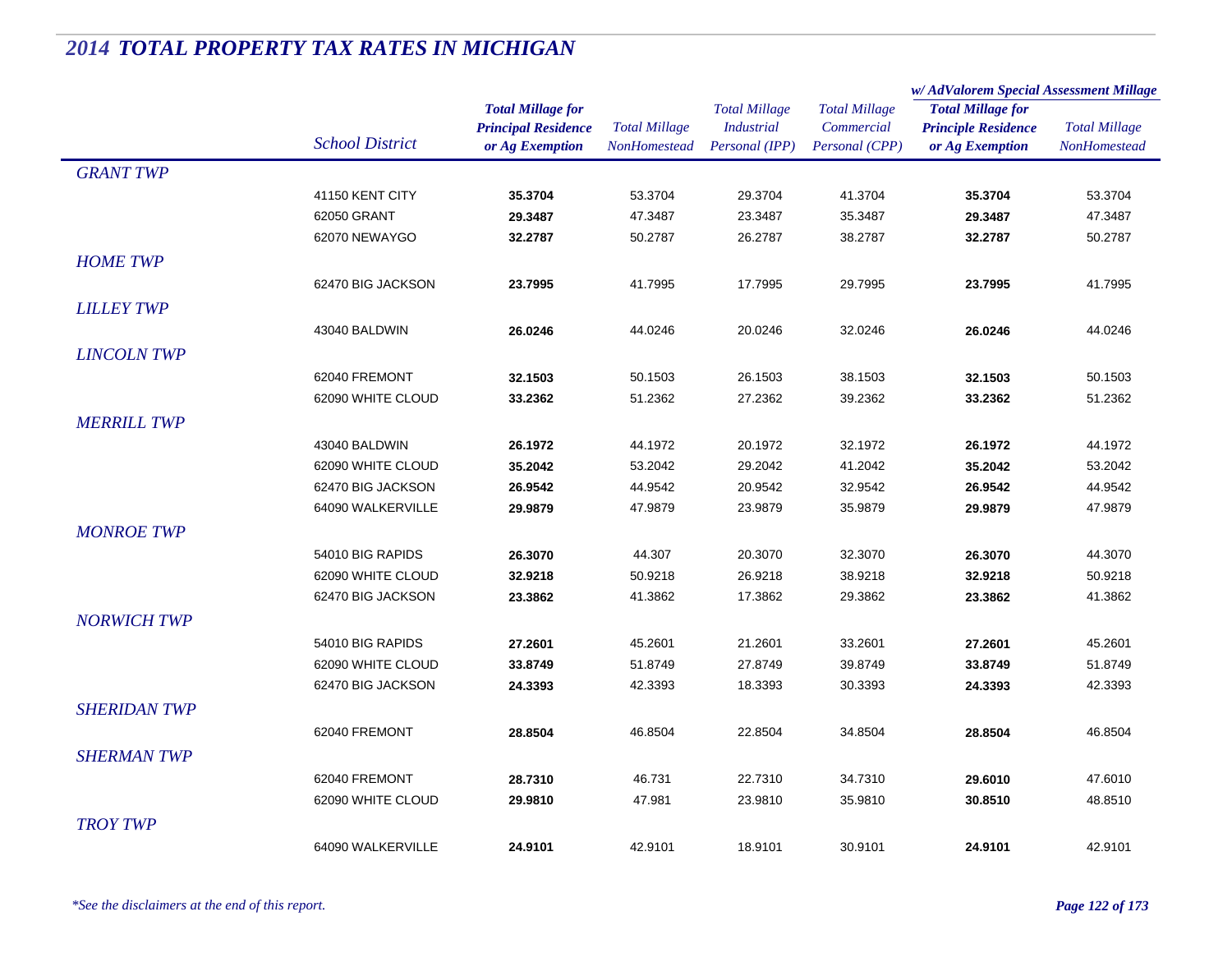|                           |                        |                                                                           |                                      |                                                             |                                                      | w/AdValorem Special Assessment Millage                                    |                                      |
|---------------------------|------------------------|---------------------------------------------------------------------------|--------------------------------------|-------------------------------------------------------------|------------------------------------------------------|---------------------------------------------------------------------------|--------------------------------------|
|                           | <b>School District</b> | <b>Total Millage for</b><br><b>Principal Residence</b><br>or Ag Exemption | <b>Total Millage</b><br>NonHomestead | <b>Total Millage</b><br><b>Industrial</b><br>Personal (IPP) | <b>Total Millage</b><br>Commercial<br>Personal (CPP) | <b>Total Millage for</b><br><b>Principle Residence</b><br>or Ag Exemption | <b>Total Millage</b><br>NonHomestead |
| <b>WILCOX TWP</b>         |                        |                                                                           |                                      |                                                             |                                                      |                                                                           |                                      |
|                           | 62090 WHITE CLOUD      | 32.2940                                                                   | 50.294                               | 26.2940                                                     | 38.2940                                              | 32.2940                                                                   | 50.2940                              |
| <b>FREMONT CITY</b>       |                        |                                                                           |                                      |                                                             |                                                      |                                                                           |                                      |
|                           | 62040 FREMONT          | 41.9484                                                                   | 59.9484                              | 35.9484                                                     | 47.9484                                              | 41.9484                                                                   | 59.9484                              |
| <b>GRANT CITY</b>         |                        |                                                                           |                                      |                                                             |                                                      |                                                                           |                                      |
|                           | 62050 GRANT            | 42.0381                                                                   | 60.0381                              | 36.0381                                                     | 48.0381                                              | 42.0381                                                                   | 60.0381                              |
| NEWAYGO CITY              |                        |                                                                           |                                      |                                                             |                                                      |                                                                           |                                      |
|                           | 62070 NEWAYGO          | 44.8487                                                                   | 62.8487                              | 38.8487                                                     | 50.8487                                              | 46.2731                                                                   | 64.2731                              |
| <b>WHITE CLOUD CITY</b>   |                        |                                                                           |                                      |                                                             |                                                      |                                                                           |                                      |
|                           | 62090 WHITE CLOUD      |                                                                           | 64.5135                              |                                                             |                                                      |                                                                           | 66.6035                              |
|                           |                        | 46.5135                                                                   |                                      | 40.5135                                                     | 52.5135                                              | 48.6035                                                                   |                                      |
| <b>COUNTY: OAKLAND</b>    |                        |                                                                           |                                      |                                                             |                                                      |                                                                           |                                      |
| <b>ADDISON TWP</b>        |                        |                                                                           |                                      |                                                             |                                                      |                                                                           |                                      |
|                           | 153 TR-OXFORD/LK ORIO  | 29.0932                                                                   | 47.0932                              | 23.0932                                                     | 35.0932                                              | 29.0932                                                                   | 47.0932                              |
|                           | 44020 ALMONT           | 31.6433                                                                   | 49.1807                              | 25.6433                                                     | 37.1807                                              | 31.6433                                                                   | 49.1807                              |
|                           | 50190 ROMEO            | 27.5068                                                                   | 45.5068                              | 21.5068                                                     | 33.5068                                              | 27.5068                                                                   | 45.5068                              |
|                           | 63110 OXFORD           | 32.1172                                                                   | 50.1118                              | 26.1172                                                     | 38.1118                                              | 32.1172                                                                   | 50.1118                              |
|                           | 63230 LAKE ORION       | 31.7082                                                                   | 49.7082                              | 25.7082                                                     | 37.7082                                              | 31.7082                                                                   | 49.7082                              |
|                           | 702 TR-ROMEO           | 32.2172                                                                   | 50.2172                              | 26.2172                                                     | 38.2172                                              | 32.2172                                                                   | 50.2172                              |
| <b>VILLAGE OF LEONARD</b> | <b>OXFORD</b>          | 38.1172                                                                   | 56.1118                              | 32.1172                                                     | 44.1118                                              | 38.1172                                                                   | 56.1118                              |
| <b>BLOOMFIELD TWP</b>     |                        |                                                                           |                                      |                                                             |                                                      |                                                                           |                                      |
|                           | 63010 BIRMINGHAM       | 43.4641                                                                   | 52.1401                              | 37.4641                                                     | 49.4641                                              | 43.4641                                                                   | 52.1401                              |
|                           | 63030 PONTIAC          | 34.1101                                                                   | 52.1101                              | 28.1101                                                     | 40.1101                                              | 34.1101                                                                   | 52.1101                              |
|                           | 63070 AVONDALE         | 38.1401                                                                   | 56.1401                              | 32.1401                                                     | 44.1401                                              | 38.1401                                                                   | 56.1401                              |
|                           | 63080 BLOOMFIELD HILLS | 40.0938                                                                   | 49.9375                              | 34.0938                                                     | 46.0938                                              | 40.0938                                                                   | 49.9375                              |
| <b>BRANDON TWP</b>        |                        |                                                                           |                                      |                                                             |                                                      |                                                                           |                                      |
|                           | 63110 OXFORD           | 31.7163                                                                   | 49.7109                              | 25.7163                                                     | 37.7109                                              | 36.1068                                                                   | 54.1014                              |
|                           | 63180 BRANDON          | 33.4763                                                                   | 51.4259                              | 27.4763                                                     | 39.4259                                              | 37.8668                                                                   | 55.8164                              |
| VILLAGE OF ORTONVILLE     | <b>BRANDON</b>         | 41.4763                                                                   | 59.4259                              | 35.4763                                                     | 47.4259                                              | 45.8668                                                                   | 63.8164                              |
| <b>COMMERCE TWP</b>       |                        |                                                                           |                                      |                                                             |                                                      |                                                                           |                                      |
|                           | 63220 HURON VALLEY     | 26.9442                                                                   | 44.9442                              | 20.9442                                                     | 32.9442                                              | 31.3087                                                                   | 49.3087                              |
|                           | 63290 WALLED LAKE      | 26.6772                                                                   | 42.4801                              | 20.6772                                                     | 32.6772                                              | 31.0417                                                                   | 46.8446                              |
| VILLAGE OF WOLVERINE LAKE | <b>WALLED LAKE</b>     | 36.2502                                                                   | 52.0531                              | 30.2502                                                     | 42.2502                                              | 38.0547                                                                   | 53.8576                              |
|                           |                        |                                                                           |                                      |                                                             |                                                      |                                                                           |                                      |

*\*See the disclaimers at the end of this report. Page 123 of 173*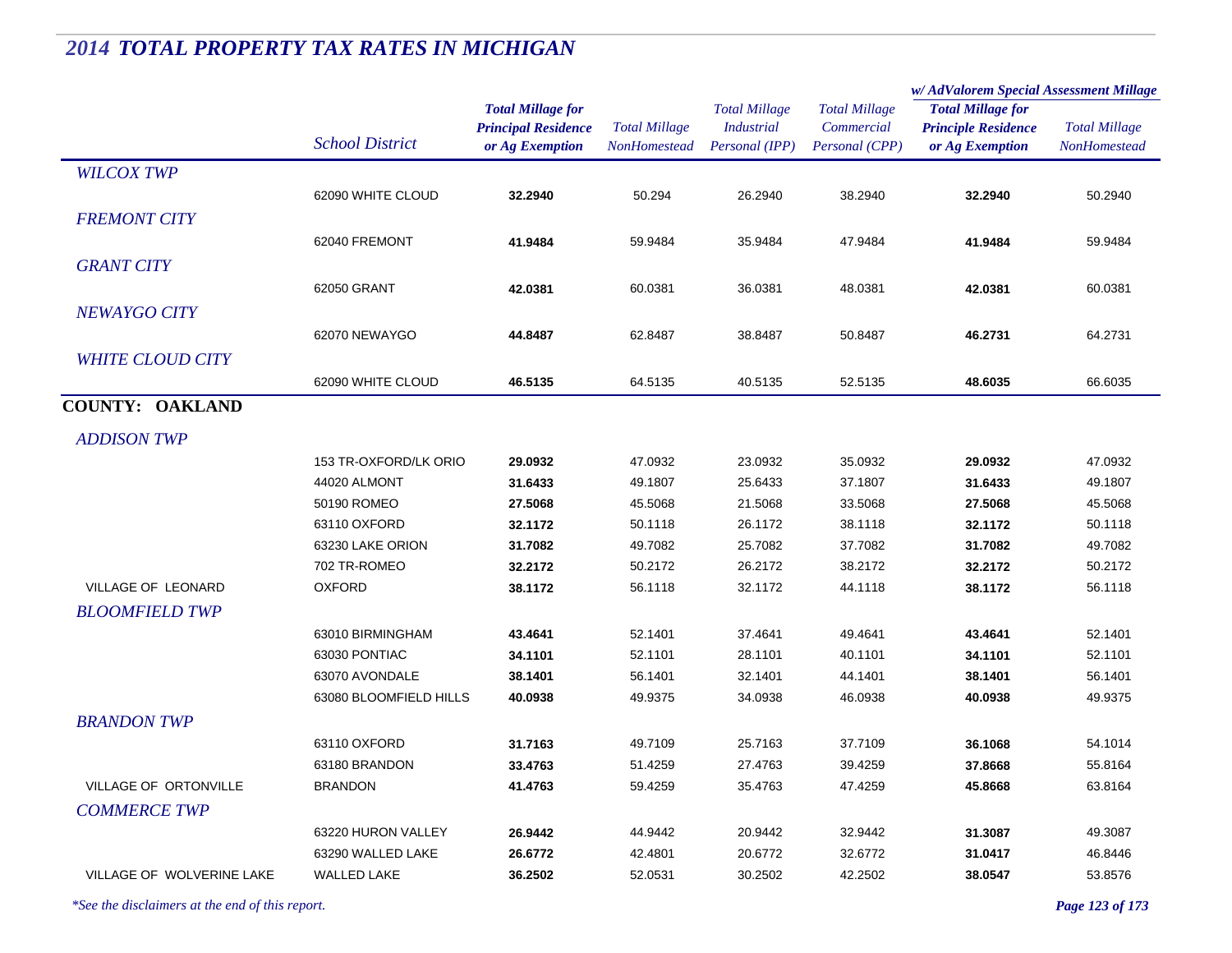|                           |                        |                                                                           |                                             |                                                             |                                                      | w/AdValorem Special Assessment Millage                                    |                                      |  |
|---------------------------|------------------------|---------------------------------------------------------------------------|---------------------------------------------|-------------------------------------------------------------|------------------------------------------------------|---------------------------------------------------------------------------|--------------------------------------|--|
|                           | <b>School District</b> | <b>Total Millage for</b><br><b>Principal Residence</b><br>or Ag Exemption | <b>Total Millage</b><br><b>NonHomestead</b> | <b>Total Millage</b><br><b>Industrial</b><br>Personal (IPP) | <b>Total Millage</b><br>Commercial<br>Personal (CPP) | <b>Total Millage for</b><br><b>Principle Residence</b><br>or Ag Exemption | <b>Total Millage</b><br>NonHomestead |  |
| <b>GROVELAND TWP</b>      |                        |                                                                           |                                             |                                                             |                                                      |                                                                           |                                      |  |
|                           | 25050 GOODRICH         | 30.0298                                                                   | 48.0298                                     | 24.0298                                                     | 36.0298                                              | 30.0298                                                                   | 48.0298                              |  |
|                           | 63180 BRANDON          | 30.4995                                                                   | 48.4491                                     | 24.4995                                                     | 36.4491                                              | 30.4995                                                                   | 48.4491                              |  |
|                           | 63210 HOLLY AREA       | 27.8395                                                                   | 45.8395                                     | 21.8395                                                     | 33.8395                                              | 27.8395                                                                   | 45.8395                              |  |
| <b>HIGHLAND TWP</b>       |                        |                                                                           |                                             |                                                             |                                                      |                                                                           |                                      |  |
|                           | 63220 HURON VALLEY     | 31.2352                                                                   | 49.2352                                     | 25.2352                                                     | 37.2352                                              | 31.2352                                                                   | 49.2352                              |  |
| <b>HOLLY TWP</b>          |                        |                                                                           |                                             |                                                             |                                                      |                                                                           |                                      |  |
|                           | 25030 GRAND BLANC      | 25.9398                                                                   | 43.9398                                     | 19.9398                                                     | 31.9398                                              | 28.8413                                                                   | 46.8413                              |  |
|                           | 63210 HOLLY AREA       | 25.3995                                                                   | 43.3995                                     | 19.3995                                                     | 31.3995                                              | 28.3010                                                                   | 46.3010                              |  |
| VILLAGE OF HOLLY          | <b>HOLLY AREA</b>      | 38.9239                                                                   | 56.9239                                     | 32.9239                                                     | 44.9239                                              | 38.9239                                                                   | 56.9239                              |  |
| <b>INDEPENDENCE TWP</b>   |                        |                                                                           |                                             |                                                             |                                                      |                                                                           |                                      |  |
|                           | 63190 CLARKSTON        | 31.9399                                                                   | 49.9399                                     | 25.9399                                                     | 37.9399                                              | 31.9399                                                                   | 49.9399                              |  |
|                           | 63230 LAKE ORION       | 32.4309                                                                   | 50.4309                                     | 26.4309                                                     | 38.4309                                              | 32.4309                                                                   | 50.4309                              |  |
|                           | 63300 WATERFORD        | 31.9399                                                                   | 49.9399                                     | 25.9399                                                     | 37.9399                                              | 31.9399                                                                   | 49.9399                              |  |
| <b>LYON TWP</b>           |                        |                                                                           |                                             |                                                             |                                                      |                                                                           |                                      |  |
|                           | 63240 SOUTH LYON       | 32.7261                                                                   | 50.7261                                     | 26.7261                                                     | 38.7261                                              | 32.7261                                                                   | 50.7261                              |  |
|                           | 82390 NORTHVILLE       | 28.2015                                                                   | 46.2015                                     | 22.2015                                                     | 34.2015                                              | 28.2015                                                                   | 46.2015                              |  |
| <b>MILFORD TWP</b>        |                        |                                                                           |                                             |                                                             |                                                      |                                                                           |                                      |  |
|                           | 63220 HURON VALLEY     | 32.2017                                                                   | 50.2017                                     | 26.2017                                                     | 38.2017                                              | 32.2017                                                                   | 50.2017                              |  |
|                           | 63240 SOUTH LYON       | 33.9504                                                                   | 51.9504                                     | 27.9504                                                     | 39.9504                                              | 33.9504                                                                   | 51.9504                              |  |
| <b>VILLAGE OF MILFORD</b> | <b>HURON VALLEY</b>    | 41.5300                                                                   | 59.53                                       | 35.5300                                                     | 47.5300                                              | 41.5300                                                                   | 59.5300                              |  |
| <b>NOVI TWP</b>           |                        |                                                                           |                                             |                                                             |                                                      |                                                                           |                                      |  |
|                           | 82390 NORTHVILLE       | 24.3178                                                                   | 42.3178                                     | 18.3178                                                     | 30.3178                                              | 26.3178                                                                   | 44.3178                              |  |
| <b>OAKLAND TWP</b>        |                        |                                                                           |                                             |                                                             |                                                      |                                                                           |                                      |  |
|                           | 50190 ROMEO            | 25.3186                                                                   | 43.3186                                     | 19.3186                                                     | 31.3186                                              | 25.3186                                                                   | 43.3186                              |  |
|                           | 63230 LAKE ORION       | 29.5200                                                                   | 47.52                                       | 23.5200                                                     | 35.5200                                              | 29.5200                                                                   | 47.5200                              |  |
|                           | 63260 ROCHESTER        | 28.4290                                                                   | 46.429                                      | 22.4290                                                     | 34.4290                                              | 28.4290                                                                   | 46.4290                              |  |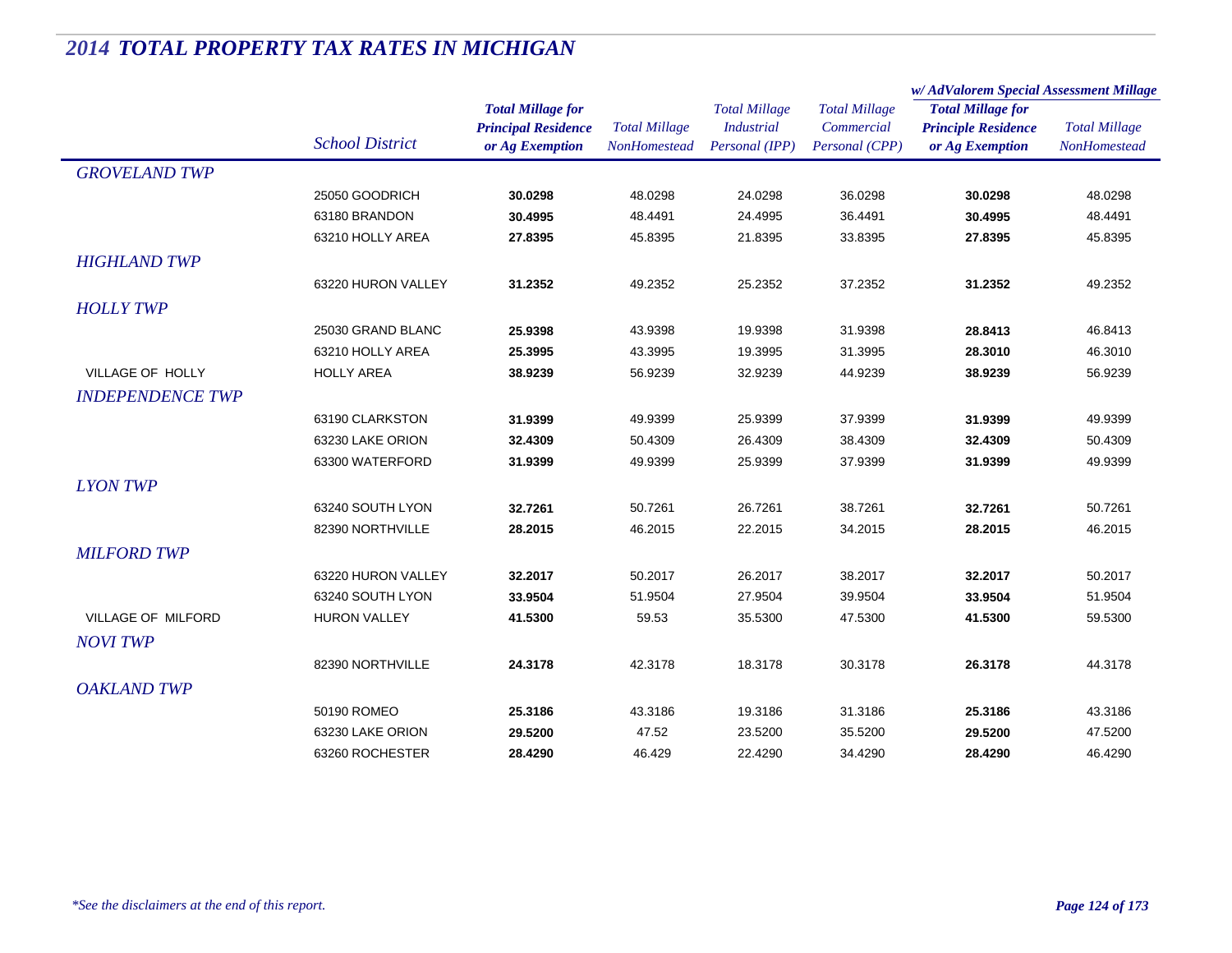|                              |                        |                            | <b>Total Millage</b><br>NonHomestead | <b>Total Millage</b><br><b>Industrial</b> | <b>Total Millage</b><br>Commercial | w/AdValorem Special Assessment Millage                                    |                      |
|------------------------------|------------------------|----------------------------|--------------------------------------|-------------------------------------------|------------------------------------|---------------------------------------------------------------------------|----------------------|
|                              |                        | <b>Total Millage for</b>   |                                      |                                           |                                    | <b>Total Millage for</b><br><b>Principle Residence</b><br>or Ag Exemption | <b>Total Millage</b> |
|                              |                        | <b>Principal Residence</b> |                                      |                                           |                                    |                                                                           |                      |
|                              | <b>School District</b> | or Ag Exemption            |                                      | Personal (IPP)                            | Personal (CPP)                     |                                                                           | NonHomestead         |
| <b>ORION TWP</b>             |                        |                            |                                      |                                           |                                    |                                                                           |                      |
|                              | 63030 PONTIAC          | 28.5428                    | 46.5428                              | 22.5428                                   | 34.5428                            | 28.5428                                                                   | 46.5428              |
|                              | 63190 CLARKSTON        | 31.3304                    | 49.3304                              | 25.3304                                   | 37.3304                            | 31.3304                                                                   | 49.3304              |
|                              | 63230 LAKE ORION       | 31.8214                    | 49.8214                              | 25.8214                                   | 37.8214                            | 31.8214                                                                   | 49.8214              |
|                              | 63260 ROCHESTER        | 30.7304                    | 48.7304                              | 24.7304                                   | 36.7304                            | 30.7304                                                                   | 48.7304              |
| <b>VILLAGE OF LAKE ORION</b> | <b>LAKE ORION</b>      | 41.8930                    | 59.893                               | 35.8930                                   | 47.8930                            | 41.8930                                                                   | 59.8930              |
| <b>OXFORD TWP</b>            |                        |                            |                                      |                                           |                                    |                                                                           |                      |
|                              | 63110 OXFORD           | 34.2267                    | 52.2213                              | 28.2267                                   | 40.2213                            | 34.2267                                                                   | 52.2213              |
|                              | 63230 LAKE ORION       | 33.8177                    | 51.8177                              | 27.8177                                   | 39.8177                            | 33.8177                                                                   | 51.8177              |
| VILLAGE OF OXFORD            | <b>OXFORD</b>          | 41.9315                    | 59.9261                              | 35.9315                                   | 47.9261                            | 41.9315                                                                   | 59.9261              |
| <b>ROSE TWP</b>              |                        |                            |                                      |                                           |                                    |                                                                           |                      |
|                              | 25100 FENTON           | 28.3393                    | 46.3393                              | 22.3393                                   | 34.3393                            | 28.3393                                                                   | 46.3393              |
|                              | 63210 HOLLY AREA       | 26.0228                    | 44.0228                              | 20.0228                                   | 32.0228                            | 26.0228                                                                   | 44.0228              |
| VILLAGE OF HOLLY             | <b>HOLLY AREA</b>      | 39.5472                    | 57.5472                              | 33.5472                                   | 45.5472                            | 39.5472                                                                   | 57.5472              |
| <b>ROYAL OAK TWP</b>         |                        |                            |                                      |                                           |                                    |                                                                           |                      |
|                              | 63020 FERNDALE         | 38.0059                    | 56.0059                              | 32.0059                                   | 44.0059                            | 75.2559                                                                   | 93.2559              |
|                              | 63250 OAK PARK         | 40.5059                    | 58.5059                              | 34.5059                                   | 46.5059                            | 77.7559                                                                   | 95.7559              |
| <b>SOUTHFIELD TWP</b>        |                        |                            |                                      |                                           |                                    |                                                                           |                      |
|                              | 63010 BIRMINGHAM       | 29.7235                    | 38.3995                              | 23.7235                                   | 35.7235                            | 29.7235                                                                   | 38.3995              |
|                              | 63060 SOUTHFIELD       | 36.6863                    | 37.6995                              | 30.6863                                   | 37.6995                            | 36.6863                                                                   | 37.6995              |
| VILLAGE OF BEVERLY HILLS     | <b>BIRMINGHAM</b>      | 43.8979                    | 52.5739                              | 37.8979                                   | 49.8979                            | 43.8979                                                                   | 52.5739              |
| VILLAGE OF BINGHAM FARMS     | <b>BIRMINGHAM</b>      | 38.6235                    | 47.2995                              | 32.6235                                   | 44.6235                            | 38.6235                                                                   | 47.2995              |
| VILLAGE OF FRANKLIN          | <b>BIRMINGHAM</b>      | 39.6446                    | 48.3206                              | 33.6446                                   | 45.6446                            | 39.6446                                                                   | 48.3206              |
| VILLAGE OF BINGHAM FARMS     | <b>SOUTHFIELD</b>      | 45.5863                    | 46.5995                              | 39.5863                                   | 46.5995                            | 45.5863                                                                   | 46.5995              |
| <i>SPRINGFIELD TWP</i>       |                        |                            |                                      |                                           |                                    |                                                                           |                      |
|                              | 63180 BRANDON          | 32.8381                    | 50.7877                              | 26.8381                                   | 38.7877                            | 32.8381                                                                   | 50.7877              |
|                              | 63190 CLARKSTON        | 30.1781                    | 48.1781                              | 24.1781                                   | 36.1781                            | 30.1781                                                                   | 48.1781              |
|                              | 63210 HOLLY AREA       | 30.1781                    | 48.1781                              | 24.1781                                   | 36.1781                            | 30.1781                                                                   | 48.1781              |
| <b>WATERFORD TWP</b>         |                        |                            |                                      |                                           |                                    |                                                                           |                      |
|                              | 63030 PONTIAC          | 31.3491                    | 49.3491                              | 25.3491                                   | 37.3491                            | 31.3491                                                                   | 49.3491              |
|                              | 63190 CLARKSTON        | 34.4791                    | 52.4791                              | 28.4791                                   | 40.4791                            | 34.4791                                                                   | 52.4791              |
|                              | 63300 WATERFORD        | 34.4791                    | 52.4791                              | 28.4791                                   | 40.4791                            | 34.4791                                                                   | 52.4791              |
|                              |                        |                            |                                      |                                           |                                    |                                                                           |                      |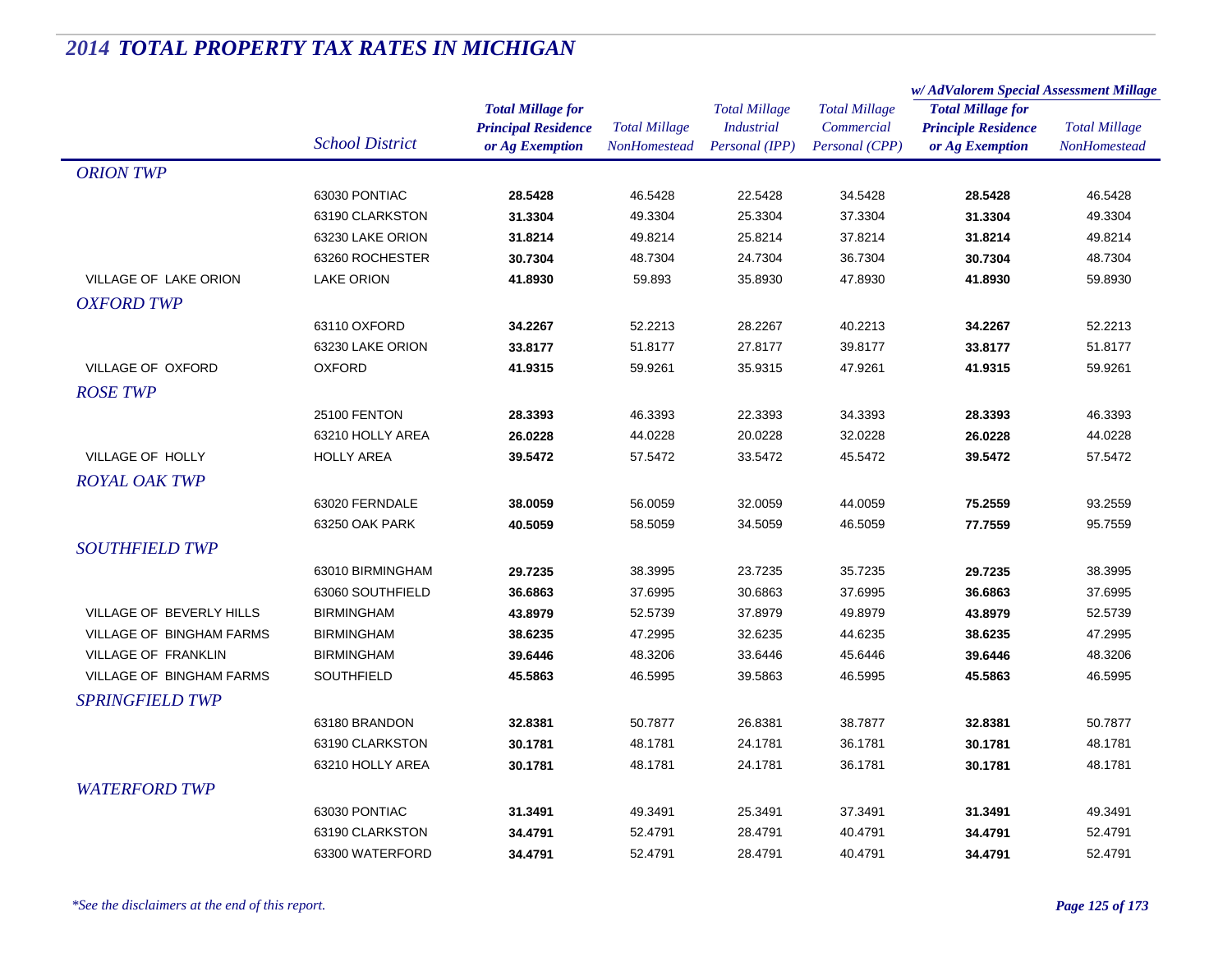|                              |                              |                            | <b>Total Millage</b><br><b>NonHomestead</b> | <b>Total Millage</b><br><b>Industrial</b> | <b>Total Millage</b><br>Commercial | w/AdValorem Special Assessment Millage                                    |                      |
|------------------------------|------------------------------|----------------------------|---------------------------------------------|-------------------------------------------|------------------------------------|---------------------------------------------------------------------------|----------------------|
|                              |                              | <b>Total Millage for</b>   |                                             |                                           |                                    | <b>Total Millage for</b><br><b>Principle Residence</b><br>or Ag Exemption | <b>Total Millage</b> |
|                              |                              | <b>Principal Residence</b> |                                             |                                           |                                    |                                                                           |                      |
|                              | <b>School District</b>       | or Ag Exemption            |                                             | Personal (IPP)                            | Personal (CPP)                     |                                                                           | <b>NonHomestead</b>  |
| <b>WEST BLOOMFIELD TWP</b>   |                              |                            |                                             |                                           |                                    |                                                                           |                      |
|                              | 63010 BIRMINGHAM             | 42.3615                    | 51.0375                                     | 36.3615                                   | 48.3615                            | 42.3615                                                                   | 51.0375              |
|                              | 63030 PONTIAC                | 33.0075                    | 51.0075                                     | 27.0075                                   | 39.0075                            | 33.0075                                                                   | 51.0075              |
|                              | 63041 TR-041 WB TO BH        | 36.3303                    | 51.8875                                     | 30.3303                                   | 42.3303                            | 36.3303                                                                   | 51.8875              |
|                              | 63080 BLOOMFIELD HILLS       | 38.9912                    | 48.8349                                     | 32.9912                                   | 44.9912                            | 38.9912                                                                   | 48.8349              |
|                              | 63160 WEST BLOOMFIELD        | 42.1203                    | 56.1472                                     | 36.1203                                   | 47.9800                            | 42.1203                                                                   | 56.1472              |
|                              | 63200 FARMINGTON             | 40.8847                    | 49.3975                                     | 34.8847                                   | 46.8847                            | 40.8847                                                                   | 49.3975              |
|                              | 63290 WALLED LAKE            | 36.8218                    | 52.6247                                     | 30.8218                                   | 42.8218                            | 36.8218                                                                   | 52.6247              |
|                              | 63300 WATERFORD              | 36.1375                    | 54.1375                                     | 30.1375                                   | 42.1375                            | 36.1375                                                                   | 54.1375              |
| <b>WHITE LAKE TWP</b>        |                              |                            |                                             |                                           |                                    |                                                                           |                      |
|                              | 63190 CLARKSTON              | 32.7585                    | 50.7585                                     | 26.7585                                   | 38.7585                            | 32.7585                                                                   | 50.7585              |
|                              | 63210 HOLLY AREA             | 32.7585                    | 50.7585                                     | 26.7585                                   | 38.7585                            | 32.7585                                                                   | 50.7585              |
|                              | 63220 HURON VALLEY           | 33.7098                    | 51.7098                                     | 27.7098                                   | 39.7098                            | 33.7098                                                                   | 51.7098              |
|                              | 63290 WALLED LAKE            | 33.4428                    | 49.2457                                     | 27.4428                                   | 39.4428                            | 33.4428                                                                   | 49.2457              |
|                              | 63291 TR-HV TO WALLED        | 33.4428                    | 49.2457                                     | 27.4428                                   | 39.4428                            | 33.4428                                                                   | 49.2457              |
|                              | 63300 WATERFORD              | 32.7585                    | 50.7585                                     | 26.7585                                   | 38.7585                            | 32.7585                                                                   | 50.7585              |
| <b>AUBURN HILLS CITY</b>     |                              |                            |                                             |                                           |                                    |                                                                           |                      |
|                              | <b>152 TR-PONTIACTOLKORI</b> | 31.1540                    | 49.154                                      | 25.1540                                   | 37.1540                            | 31.1540                                                                   | 49.1540              |
|                              | 63030 PONTIAC                | 31.6721                    | 49.6721                                     | 25.6721                                   | 37.6721                            | 31.6721                                                                   | 49.6721              |
|                              | 63070 AVONDALE               | 35.3597                    | 53.3597                                     | 29.3597                                   | 41.3597                            | 35.3597                                                                   | 53.3597              |
|                              | 63230 LAKE ORION             | 34.9507                    | 52.9507                                     | 28.9507                                   | 40.9507                            | 34.9507                                                                   | 52.9507              |
|                              | 63260 ROCHESTER              | 33.8597                    | 51.8597                                     | 27.8597                                   | 39.8597                            | 33.8597                                                                   | 51.8597              |
| <b>BERKLEY CITY</b>          |                              |                            |                                             |                                           |                                    |                                                                           |                      |
|                              | 63040 ROYAL OAK              | 41.6377                    | 57.1949                                     | 35.6377                                   | 47.6377                            | 41.6377                                                                   | 57.1949              |
|                              | 63050 BERKLEY                | 39.1802                    | 57.1802                                     | 33.1802                                   | 45.1802                            | 39.1802                                                                   | 57.1802              |
| <b>BIRMINGHAM CITY</b>       |                              |                            |                                             |                                           |                                    |                                                                           |                      |
|                              | 63010 BIRMINGHAM             | 45.2097                    | 53.8857                                     | 39.2097                                   | 51.2097                            | 45.2097                                                                   | 53.8857              |
| <b>BLOOMFIELD HILLS CITY</b> |                              |                            |                                             |                                           |                                    |                                                                           |                      |
|                              |                              |                            |                                             |                                           |                                    |                                                                           |                      |
|                              | 63010 BIRMINGHAM             | 40.1135                    | 48.7895                                     | 34.1135                                   | 46.1135                            | 40.1135                                                                   | 48.7895              |
|                              | 63080 BLOOMFIELD HILLS       | 36.7432                    | 46.5869                                     | 30.7432                                   | 42.7432                            | 36.7432                                                                   | 46.5869              |
| <b>CLARKSTON CITY</b>        |                              |                            |                                             |                                           |                                    |                                                                           |                      |
|                              | 63190 CLARKSTON              | 43.1158                    | 61.1158                                     | 37.1158                                   | 49.1158                            | 43.1158                                                                   | 61.1158              |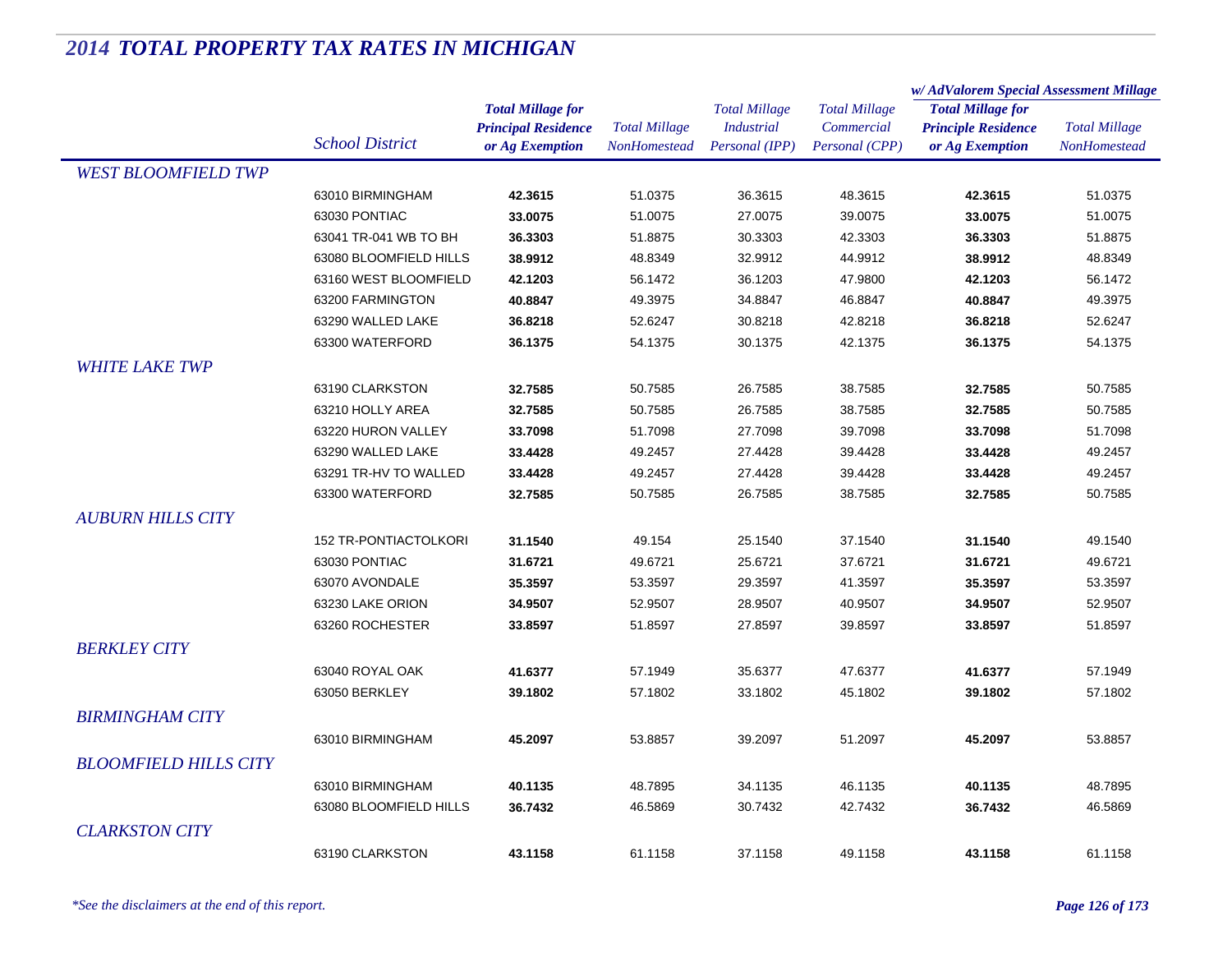|                              |                        |                            |                      |                      |                      | w/AdValorem Special Assessment Millage |                      |
|------------------------------|------------------------|----------------------------|----------------------|----------------------|----------------------|----------------------------------------|----------------------|
|                              |                        | <b>Total Millage for</b>   |                      | <b>Total Millage</b> | <b>Total Millage</b> | <b>Total Millage for</b>               |                      |
|                              |                        | <b>Principal Residence</b> | <b>Total Millage</b> | <b>Industrial</b>    | Commercial           | <b>Principle Residence</b>             | <b>Total Millage</b> |
|                              | <b>School District</b> | or Ag Exemption            | NonHomestead         | Personal (IPP)       | Personal (CPP)       | or Ag Exemption                        | NonHomestead         |
| <b>CLAWSON CITY</b>          |                        |                            |                      |                      |                      |                                        |                      |
|                              | 63270 CLAWSON CITY     | 51.9735                    | 69.9735              | 45.9735              | 57.9735              | 51.9735                                | 69.9735              |
| <b>FARMINGTON CITY</b>       |                        |                            |                      |                      |                      |                                        |                      |
|                              | 63200 FARMINGTON       | 45.2323                    | 53.7451              | 39.2323              | 51.2323              | 45.2323                                | 53.7451              |
|                              |                        |                            |                      |                      |                      |                                        |                      |
| <b>FARMINGTON HILLS CITY</b> |                        |                            |                      |                      |                      |                                        |                      |
|                              | 63090 CLARENCEVILLE    | 35.5780                    | 53.578               | 29.5780              | 41.5780              | 35.5780                                | 53.5780              |
|                              | 63200 FARMINGTON       | 42.6129                    | 51.1257              | 36.6129              | 48.6129              | 42.6129                                | 51.1257              |
|                              | 63290 WALLED LAKE      | 38.5500                    | 54.3529              | 32.5500              | 44.5500              | 38.5500                                | 54.3529              |
| <b>FENTON CITY</b>           |                        |                            |                      |                      |                      |                                        |                      |
|                              | 63210 HOLLY AREA       | 33.5221                    | 51.5221              | 27.5221              | 39.5221              | 33.5221                                | 51.5221              |
| <b>FERNDALE CITY</b>         |                        |                            |                      |                      |                      |                                        |                      |
|                              | 63020 FERNDALE         | 54.8858                    | 72.8858              | 48.8858              | 60.8858              | 54.8858                                | 72.8858              |
|                              | 63130 HAZEL PARK       | 61.3358                    | 79.3358              | 55.3358              | 67.3358              | 61.3358                                | 79.3358              |
| <b>HAZEL PARK CITY</b>       |                        |                            |                      |                      |                      |                                        |                      |
|                              | 63130 HAZEL PARK       | 54.6146                    | 72.6146              | 48.6146              | 60.6146              |                                        | 82.4146              |
|                              |                        |                            |                      |                      |                      | 64.4146                                |                      |
| <b>HUNTINGTON WOODS CITY</b> |                        |                            |                      |                      |                      |                                        |                      |
|                              | 63040 ROYAL OAK        | 50.8072                    | 66.3644              | 44.8072              | 56.8072              | 50.8072                                | 66.3644              |
|                              | 63050 BERKLEY          | 48.3497                    | 66.3497              | 42.3497              | 54.3497              | 48.3497                                | 66.3497              |
| <b>KEEGO HARBOR CITY</b>     |                        |                            |                      |                      |                      |                                        |                      |
|                              | 63160 WEST BLOOMFIELD  | 42.2729                    | 56.2998              | 36.2729              | 48.1326              | 42.2729                                | 56.2998              |
| <b>LAKE ANGELUS CITY</b>     |                        |                            |                      |                      |                      |                                        |                      |
|                              | 63030 PONTIAC          | 31.5869                    | 49.5869              | 25.5869              | 37.5869              | 31.5869                                | 49.5869              |
|                              | 63300 WATERFORD        | 34.3745                    | 52.3745              | 28.3745              | 40.3745              | 34.3745                                | 52.3745              |
| <b>LATHRUP VILLAGE CITY</b>  |                        |                            |                      |                      |                      |                                        |                      |
|                              | 63060 SOUTHFIELD       | 59.6463                    | 60.6595              |                      |                      | 59.6463                                |                      |
|                              |                        |                            |                      | 53.6463              | 60.6595              |                                        | 60.6595              |
| <b>MADISON HEIGHTS CITY</b>  |                        |                            |                      |                      |                      |                                        |                      |
|                              | 63040 ROYAL OAK        | 47.0603                    | 62.6175              | 41.0603              | 53.0603              | 47.0603                                | 62.6175              |
|                              | 63140 MADISON HEIGHTS  | 47.6275                    | 65.6275              | 41.6275              | 53.6275              | 47.6275                                | 65.6275              |
|                              | 63280 LAMPHERE         | 58.9475                    | 62.4475              | 52.9475              | 62.4475              | 58.9475                                | 62.4475              |
| <b>NORTHVILLE CITY</b>       |                        |                            |                      |                      |                      |                                        |                      |
|                              | 82390 NORTHVILLE       | 37.7089                    | 55.7089              | 31.7089              | 43.7089              | 37.7089                                | 55.7089              |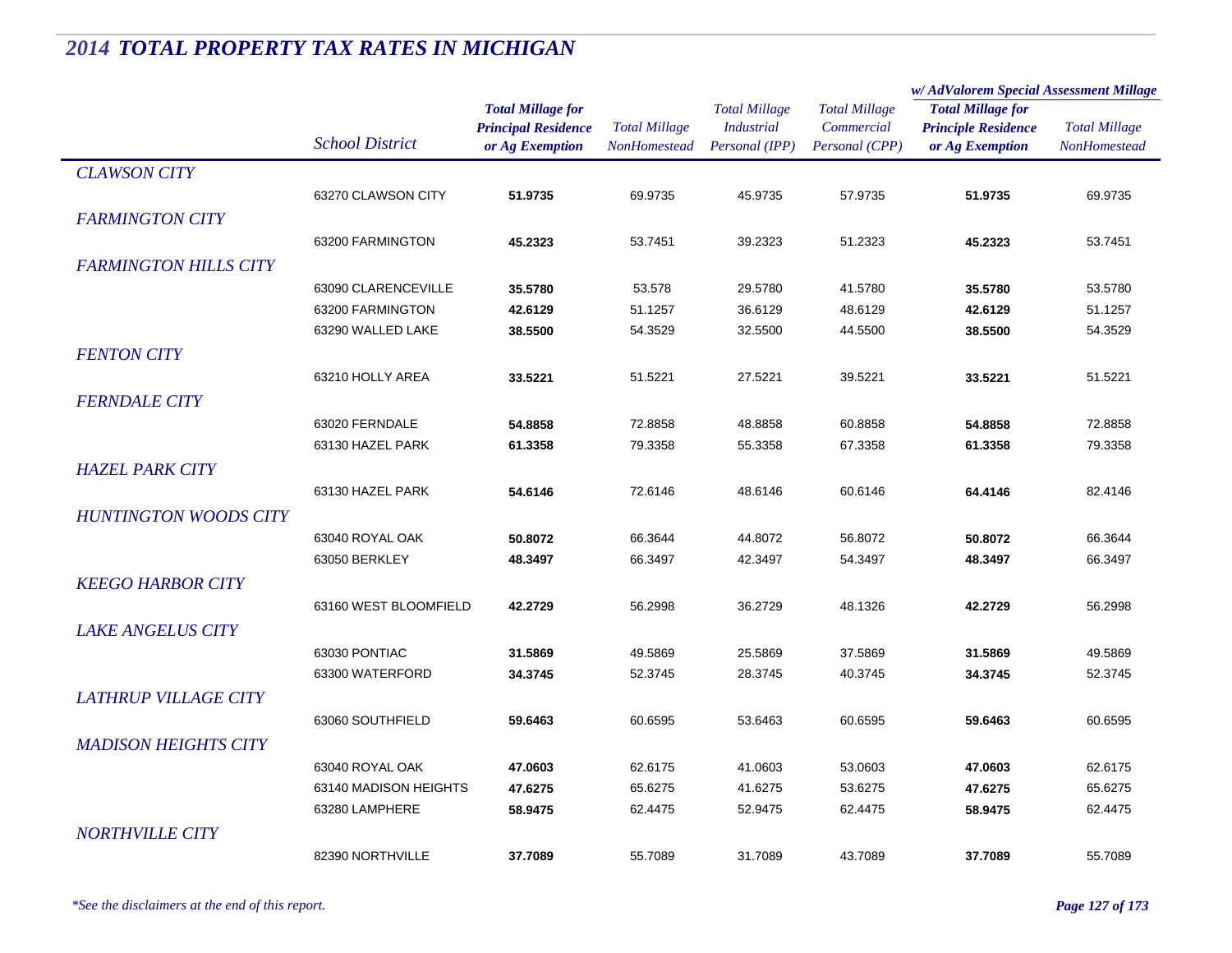|                             |                            |                            | <b>Total Millage</b><br>NonHomestead | <b>Total Millage</b><br><b>Industrial</b><br>Personal (IPP) | <b>Total Millage</b><br>Commercial<br>Personal (CPP) | w/AdValorem Special Assessment Millage |                      |
|-----------------------------|----------------------------|----------------------------|--------------------------------------|-------------------------------------------------------------|------------------------------------------------------|----------------------------------------|----------------------|
|                             |                            | <b>Total Millage for</b>   |                                      |                                                             |                                                      | <b>Total Millage for</b>               | <b>Total Millage</b> |
|                             | <b>School District</b>     | <b>Principal Residence</b> |                                      |                                                             |                                                      | <b>Principle Residence</b>             |                      |
|                             |                            | or Ag Exemption            |                                      |                                                             |                                                      | or Ag Exemption                        | <b>NonHomestead</b>  |
| <b>NOVI CITY</b>            |                            |                            |                                      |                                                             |                                                      |                                        |                      |
|                             | 00183 TR-NRTHVL-NOVI T     | 33.1103                    | 51.1103                              | 27.1103                                                     | 39.1103                                              | 33.1103                                | 51.1103              |
|                             | 00184 TR-SLYON-NOVI TR     | 37.2100                    | 52.1381                              | 31.2100                                                     | 43.2100                                              | 37.2100                                | 52.1381              |
|                             | 00275 TR-NOVI-WL TRANS     | 34.8614                    | 50.6643                              | 28.8614                                                     | 40.8614                                              | 34.8614                                | 50.6643              |
|                             | 00651 TR-Novi-Nrthyl Trans | 32.0449                    | 50.0449                              | 26.0449                                                     | 38.0449                                              | 32.0449                                | 50.0449              |
|                             | 63100 NOVI                 | 38.2724                    | 53.2005                              | 32.2724                                                     | 44.2724                                              | 38.2724                                | 53.2005              |
|                             | 63240 SOUTH LYON           | 35.7995                    | 53.7995                              | 29.7995                                                     | 41.7995                                              | 35.7995                                | 53.7995              |
|                             | 63290 WALLED LAKE          | 33.7838                    | 49.5867                              | 27.7838                                                     | 39.7838                                              | 33.7838                                | 49.5867              |
|                             | 82390 NORTHVILLE           | 31.2749                    | 49.2749                              | 25.2749                                                     | 37.2749                                              | 31.2749                                | 49.2749              |
| <b>OAK PARK CITY</b>        |                            |                            |                                      |                                                             |                                                      |                                        |                      |
|                             | 63020 FERNDALE             | 61.0186                    | 79.0186                              | 55.0186                                                     | 67.0186                                              | 61.0186                                | 79.0186              |
|                             | 63050 BERKLEY              | 58.7539                    | 76.7539                              | 52.7539                                                     | 64.7539                                              | 58.7539                                | 76.7539              |
|                             | 63250 OAK PARK             | 63.5186                    | 81.5186                              | 57.5186                                                     | 69.5186                                              | 63.5186                                | 81.5186              |
| <b>ORCHARD LAKE CITY</b>    |                            |                            |                                      |                                                             |                                                      |                                        |                      |
|                             | 63080 BLOOMFIELD HILLS     | 33.6132                    | 43.4569                              | 27.6132                                                     | 39.6132                                              | 33.6132                                | 43.4569              |
|                             | 63160 WEST BLOOMFIELD      | 36.7423                    | 50.7692                              | 30.7423                                                     | 42.6020                                              | 36.7423                                | 50.7692              |
|                             | 63290 WALLED LAKE          | 31.4438                    | 47.2467                              | 25.4438                                                     | 37.4438                                              | 31.4438                                | 47.2467              |
| <b>PLEASANT RIDGE CITY</b>  |                            |                            |                                      |                                                             |                                                      |                                        |                      |
|                             | 63020 FERNDALE             | 42.5471                    | 60.5471                              | 36.5471                                                     | 48.5471                                              | 42.5471                                | 60.5471              |
|                             |                            |                            |                                      |                                                             |                                                      |                                        |                      |
| <b>PONTIAC CITY</b>         |                            |                            |                                      |                                                             |                                                      |                                        |                      |
|                             | 63030 PONTIAC              | 38.1130                    | 56.113                               | 32.1130                                                     | 44.1130                                              | 38.1130                                | 56.1130              |
| <b>ROCHESTER CITY</b>       |                            |                            |                                      |                                                             |                                                      |                                        |                      |
|                             | 63260 ROCHESTER            | 34.3299                    | 52.3299                              | 28.3299                                                     | 40.3299                                              | 34.3299                                | 52.3299              |
| <b>ROCHESTER HILLS CITY</b> |                            |                            |                                      |                                                             |                                                      |                                        |                      |
|                             | 63070 AVONDALE             | 34.2491                    | 52.2491                              | 28.2491                                                     | 40.2491                                              | 34.2491                                | 52.2491              |
|                             | 63260 ROCHESTER            | 32.7491                    | 50.7491                              | 26.7491                                                     | 38.7491                                              | 32.7491                                | 50.7491              |
| <b>ROYAL OAK CITY</b>       |                            |                            |                                      |                                                             |                                                      |                                        |                      |
|                             | 63040 ROYAL OAK            | 42.2474                    | 57.8046                              | 36.2474                                                     | 48.2474                                              | 42.2474                                | 57.8046              |
|                             | 63050 BERKLEY              | 39.7899                    | 57.7899                              | 33.7899                                                     | 45.7899                                              | 39.7899                                | 57.7899              |
|                             | 63270 CLAWSON CITY         | 43.7046                    | 61.7046                              | 37.7046                                                     | 49.7046                                              | 43.7046                                | 61.7046              |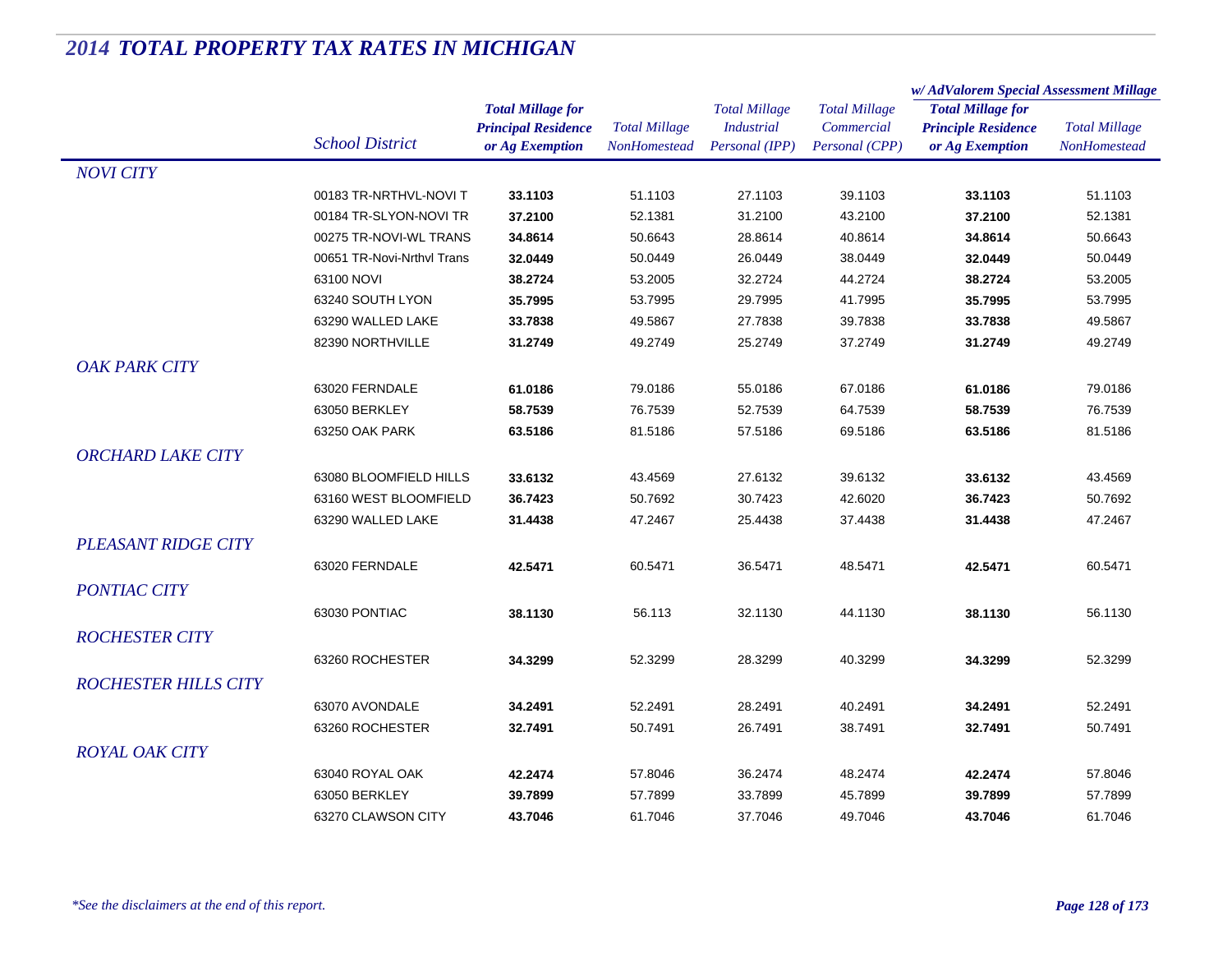|                         |                        |                                                        | <b>Total Millage</b><br>NonHomestead | <b>Total Millage</b><br><b>Industrial</b> | <b>Total Millage</b><br>Commercial | w/AdValorem Special Assessment Millage                                    |                      |
|-------------------------|------------------------|--------------------------------------------------------|--------------------------------------|-------------------------------------------|------------------------------------|---------------------------------------------------------------------------|----------------------|
|                         |                        | <b>Total Millage for</b><br><b>Principal Residence</b> |                                      |                                           |                                    | <b>Total Millage for</b><br><b>Principle Residence</b><br>or Ag Exemption | <b>Total Millage</b> |
|                         | <b>School District</b> | or Ag Exemption                                        |                                      | Personal (IPP)                            | Personal (CPP)                     |                                                                           | <b>NonHomestead</b>  |
| <b>SOUTHFIELD CITY</b>  |                        |                                                        |                                      |                                           |                                    |                                                                           |                      |
|                         | 032 TR-BIRMINGHAM TRA  | 45.6309                                                | 63.6309                              | 39.6309                                   | 51.6309                            | 45.6309                                                                   | 63.6309              |
|                         | 25F TR-SLFD RENZONE    | 45.4909                                                | 63.4909                              | 39.4909                                   | 51.4909                            | 45.4909                                                                   | 63.4909              |
|                         | 63010 BIRMINGHAM       | 54.3549                                                | 63.0309                              | 48.3549                                   | 60.3549                            | 54.3549                                                                   | 63.0309              |
|                         | 63060 SOUTHFIELD       | 61.3177                                                | 62.3309                              | 55.3177                                   | 62.3309                            | 61.3177                                                                   | 62.3309              |
|                         | 63250 OAK PARK         | 50.6309                                                | 68.6309                              | 44.6309                                   | 56.6309                            | 50.6309                                                                   | 68.6309              |
| <b>SOUTH LYON CITY</b>  |                        |                                                        |                                      |                                           |                                    |                                                                           |                      |
|                         | 63240 SOUTH LYON       | 41.2842                                                | 59.2842                              | 35.2842                                   | 47.2842                            | 41.2842                                                                   | 59.2842              |
| <b>SYLVAN LAKE CITY</b> |                        |                                                        |                                      |                                           |                                    |                                                                           |                      |
|                         | 63030 PONTIAC          | 43.2971                                                | 61.2971                              | 37.2971                                   | 49.2971                            | 43.3745                                                                   | 61.3745              |
|                         | 63160 WEST BLOOMFIELD  | 52.4099                                                | 66.4368                              | 46.4099                                   | 58.2696                            | 52.4873                                                                   | 66.5142              |
| <b>TROY CITY</b>        |                        |                                                        |                                      |                                           |                                    |                                                                           |                      |
|                         | 50230 WARREN CONSOLI   | 37.7338                                                | 48.5735                              | 31.7338                                   | 43.7338                            | 37.7338                                                                   | 48.5735              |
|                         | 63010 BIRMINGHAM       | 40.6235                                                | 49.2995                              | 34.6235                                   | 46.6235                            | 40.6235                                                                   | 49.2995              |
|                         | 63040 ROYAL OAK        | 34.5923                                                | 50.1495                              | 28.5923                                   | 40.5923                            | 34.5923                                                                   | 50.1495              |
|                         | 63070 AVONDALE         | 35.2995                                                | 53.2995                              | 29.2995                                   | 41.2995                            | 35.2995                                                                   | 53.2995              |
|                         | 63080 BLOOMFIELD HILLS | 37.2532                                                | 47.0969                              | 31.2532                                   | 43.2532                            | 37.2532                                                                   | 47.0969              |
|                         | 63150 TROY             | 37.3575                                                | 49.9915                              | 31.3575                                   | 43.2495                            | 37.3575                                                                   | 49.9915              |
|                         | 63280 LAMPHERE         | 46.4795                                                | 49.9795                              | 40.4795                                   | 49.9795                            | 46.4795                                                                   | 49.9795              |
| <b>WALLED LAKE CITY</b> |                        |                                                        |                                      |                                           |                                    |                                                                           |                      |
|                         | 63290 WALLED LAKE      | 42.3185                                                | 58.1214                              | 36.3185                                   | 48.3185                            | 42.3185                                                                   | 58.1214              |
| <b>WIXOM CITY</b>       |                        |                                                        |                                      |                                           |                                    |                                                                           |                      |
|                         | 63100 NOVI             | 43.9953                                                | 58.9234                              | 37.9953                                   | 49.9953                            | 43.9953                                                                   | 58.9234              |
|                         | 63240 SOUTH LYON       | 41.5224                                                | 59.5224                              | 35.5224                                   | 47.5224                            | 41.5224                                                                   | 59.5224              |
|                         | 63290 WALLED LAKE      | 39.5067                                                | 55.3096                              | 33.5067                                   | 45.5067                            | 39.5067                                                                   | 55.3096              |
| <b>COUNTY: OCEANA</b>   |                        |                                                        |                                      |                                           |                                    |                                                                           |                      |
|                         |                        |                                                        |                                      |                                           |                                    |                                                                           |                      |
| <b>BENONA TWP</b>       |                        |                                                        |                                      |                                           |                                    |                                                                           |                      |
|                         | 64080 SHELBY           | 25.0571                                                | 43.0571                              | 19.0571                                   | 31.0571                            | 25.0571                                                                   | 43.0571              |
| <b>CLAY BANKS TWP</b>   |                        |                                                        |                                      |                                           |                                    |                                                                           |                      |
|                         | 61180 MONTAGUE         | 30.6487                                                | 48.6487                              | 24.6487                                   | 36.6487                            | 30.6487                                                                   | 48.6487              |
|                         | 64080 SHELBY           | 24.6888                                                | 42.6888                              | 18.6888                                   | 30.6888                            | 24.6888                                                                   | 42.6888              |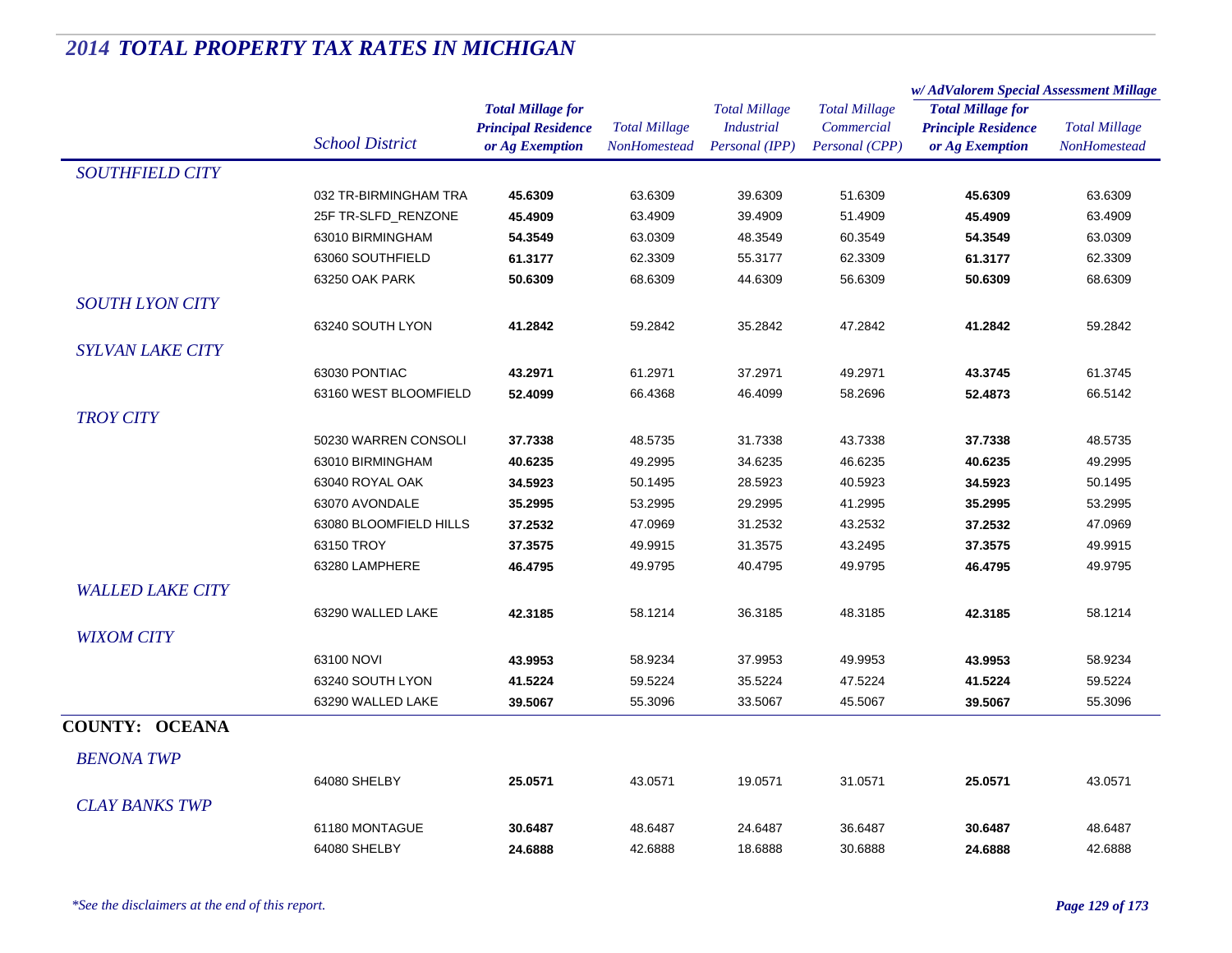|                      |                        |                                                                           |                                      |                                                             |                                                      | w/AdValorem Special Assessment Millage                                    |                                      |
|----------------------|------------------------|---------------------------------------------------------------------------|--------------------------------------|-------------------------------------------------------------|------------------------------------------------------|---------------------------------------------------------------------------|--------------------------------------|
|                      | <b>School District</b> | <b>Total Millage for</b><br><b>Principal Residence</b><br>or Ag Exemption | <b>Total Millage</b><br>NonHomestead | <b>Total Millage</b><br><b>Industrial</b><br>Personal (IPP) | <b>Total Millage</b><br>Commercial<br>Personal (CPP) | <b>Total Millage for</b><br><b>Principle Residence</b><br>or Ag Exemption | <b>Total Millage</b><br>NonHomestead |
| <b>COLFAX TWP</b>    |                        |                                                                           |                                      |                                                             |                                                      |                                                                           |                                      |
|                      | 64090 WALKERVILLE      | 29.7325                                                                   | 47.7325                              | 23.7325                                                     | 35.7325                                              | 29.7325                                                                   | 47.7325                              |
| <b>CRYSTAL TWP</b>   |                        |                                                                           |                                      |                                                             |                                                      |                                                                           |                                      |
|                      | 64040 HART             | 28.1780                                                                   | 46.178                               | 22.1780                                                     | 34.1780                                              | 28.1780                                                                   | 46.1780                              |
|                      | 64045 HART W/WSCC      | 31.2687                                                                   | 49.2687                              | 25.2687                                                     | 37.2687                                              | 31.2687                                                                   | 49.2687                              |
|                      | 64090 WALKERVILLE      | 31.2787                                                                   | 49.2787                              | 25.2787                                                     | 37.2787                                              | 31.2787                                                                   | 49.2787                              |
| <b>ELBRIDGE TWP</b>  |                        |                                                                           |                                      |                                                             |                                                      |                                                                           |                                      |
|                      | 64040 HART             | 26.6454                                                                   | 44.6454                              | 20.6454                                                     | 32.6454                                              | 26.6454                                                                   | 44.6454                              |
|                      | 64045 HART W/WSCC      | 29.7361                                                                   | 47.7361                              | 23.7361                                                     | 35.7361                                              | 29.7361                                                                   | 47.7361                              |
| <b>FERRY TWP</b>     |                        |                                                                           |                                      |                                                             |                                                      |                                                                           |                                      |
|                      | 62060 HESPERIA         | 32.4997                                                                   | 50.4997                              | 26.4997                                                     | 38.4997                                              | 32.4997                                                                   | 50.4997                              |
|                      | 64040 HART             | 25.1927                                                                   | 43.1927                              | 19.1927                                                     | 31.1927                                              | 25.1927                                                                   | 43.1927                              |
|                      | 64080 SHELBY           | 25.5027                                                                   | 43.5027                              | 19.5027                                                     | 31.5027                                              | 25.5027                                                                   | 43.5027                              |
| <b>GOLDEN TWP</b>    |                        |                                                                           |                                      |                                                             |                                                      |                                                                           |                                      |
|                      | 64040 HART             | 26.1215                                                                   | 44.1215                              | 20.1215                                                     | 32.1215                                              | 26.1215                                                                   | 44.1215                              |
|                      | 64080 SHELBY           | 26.4315                                                                   | 44.4315                              | 20.4315                                                     | 32.4315                                              | 26.4315                                                                   | 44.4315                              |
| <b>GRANT TWP</b>     |                        |                                                                           |                                      |                                                             |                                                      |                                                                           |                                      |
|                      | 61180 MONTAGUE         | 32.9846                                                                   | 50.9846                              | 26.9846                                                     | 38.9846                                              | 32.9846                                                                   | 50.9846                              |
|                      | 64080 SHELBY           | 27.0247                                                                   | 45.0247                              | 21.0247                                                     | 33.0247                                              | 27.0247                                                                   | 45.0247                              |
| VILLAGE OF ROTHBURY  | <b>MONTAGUE</b>        | 39.9398                                                                   | 57.9398                              | 33.9398                                                     | 45.9398                                              | 39.9398                                                                   | 57.9398                              |
| VILLAGE OF NEW ERA   | SHELBY                 | 32.1914                                                                   | 50.1914                              | 26.1914                                                     | 38.1914                                              | 32.1914                                                                   | 50.1914                              |
| <b>GREENWOOD TWP</b> |                        |                                                                           |                                      |                                                             |                                                      |                                                                           |                                      |
|                      | 61120 HOLTON           | 32.1029                                                                   | 50.1029                              | 26.1029                                                     | 38.1029                                              | 32.1029                                                                   | 50.1029                              |
|                      | 62040 FREMONT          | 33.4800                                                                   | 51.48                                | 27.4800                                                     | 39.4800                                              | 33.4800                                                                   | 51.4800                              |
|                      | 62060 HESPERIA         | 33.7200                                                                   | 51.72                                | 27.7200                                                     | 39.7200                                              | 33.7200                                                                   | 51.7200                              |
| <b>HART TWP</b>      |                        |                                                                           |                                      |                                                             |                                                      |                                                                           |                                      |
|                      | 64040 HART             | 27.1663                                                                   | 45.1663                              | 21.1663                                                     | 33.1663                                              | 27.1663                                                                   | 45.1663                              |
|                      | 64080 SHELBY           | 27.4763                                                                   | 45.4763                              | 21.4763                                                     | 33.4763                                              | 27.4763                                                                   | 45.4763                              |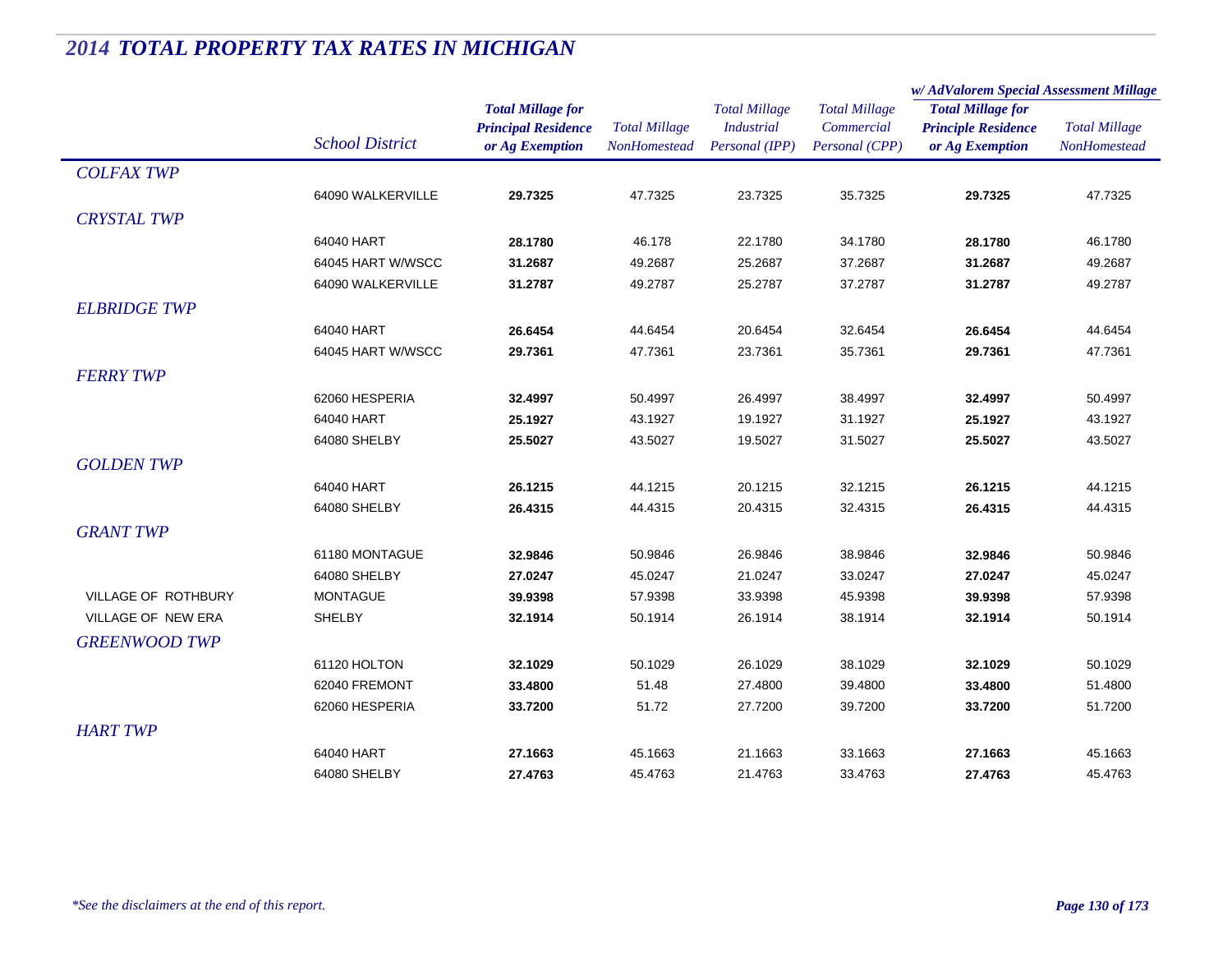|                             |                        |                            | <b>Total Millage</b><br><b>NonHomestead</b> | <b>Total Millage</b> | <b>Total Millage</b><br>Commercial | w/AdValorem Special Assessment Millage |                      |
|-----------------------------|------------------------|----------------------------|---------------------------------------------|----------------------|------------------------------------|----------------------------------------|----------------------|
|                             |                        | <b>Total Millage for</b>   |                                             |                      |                                    | <b>Total Millage for</b>               | <b>Total Millage</b> |
|                             |                        | <b>Principal Residence</b> |                                             | <b>Industrial</b>    |                                    | <b>Principle Residence</b>             |                      |
|                             | <b>School District</b> | or Ag Exemption            |                                             | Personal (IPP)       | Personal (CPP)                     | or Ag Exemption                        | <b>NonHomestead</b>  |
| <b>LEAVITT TWP</b>          |                        |                            |                                             |                      |                                    |                                        |                      |
|                             | 62060 HESPERIA         | 33.8101                    | 51.8101                                     | 27.8101              | 39.8101                            | 33.8101                                | 51.8101              |
|                             | 64040 HART             | 26.5031                    | 44.5031                                     | 20.5031              | 32.5031                            | 26.5031                                | 44.5031              |
|                             | 64090 WALKERVILLE      | 29.6038                    | 47.6038                                     | 23.6038              | 35.6038                            | 29.6038                                | 47.6038              |
| VILLAGE OF WALKERVILLE      | WALKERVILLE            | 42.0118                    | 60.0118                                     | 36.0118              | 48.0118                            | 42.0118                                | 60.0118              |
| <b>NEWFIELD TWP</b>         |                        |                            |                                             |                      |                                    |                                        |                      |
|                             | 62060 HESPERIA         | 33.7188                    | 51.7188                                     | 27.7188              | 39.7188                            | 33.7188                                | 51.7188              |
|                             | 64080 SHELBY           | 26.7218                    | 44.7218                                     | 20.7218              | 32.7218                            | 26.7218                                | 44.7218              |
| VILLAGE OF HESPERIA         | <b>HESPERIA</b>        | 48.0106                    | 66.0106                                     | 42.0106              | 54.0106                            | 48.0106                                | 66.0106              |
| <b>OTTO TWP</b>             |                        |                            |                                             |                      |                                    |                                        |                      |
|                             | 61120 HOLTON           | 31.3715                    | 49.3715                                     | 25.3715              | 37.3715                            | 31.3715                                | 49.3715              |
|                             | 61180 MONTAGUE         | 31.9515                    | 49.9515                                     | 25.9515              | 37.9515                            | 31.9515                                | 49.9515              |
|                             | 64080 SHELBY           | 25.9916                    | 43.9916                                     | 19.9916              | 31.9916                            | 25.9916                                | 43.9916              |
| <b>PENTWATER TWP</b>        |                        |                            |                                             |                      |                                    |                                        |                      |
|                             | 64070 PENTWATER        | 24.5884                    | 42.5884                                     | 18.5884              | 30.5884                            | 24.5884                                | 42.5884              |
|                             | 64075 PENTWATER W/WS   | 27.6791                    | 45.6791                                     | 21.6791              | 33.6791                            | 27.6791                                | 45.6791              |
| <b>VILLAGE OF PENTWATER</b> | <b>PENTWATER</b>       | 34.6915                    | 52.6915                                     | 28.6915              | 40.6915                            | 34.6915                                | 52.6915              |
| <b>SHELBY TWP</b>           |                        |                            |                                             |                      |                                    |                                        |                      |
|                             | 64040 HART             | 26.1033                    | 44.1033                                     | 20.1033              | 32.1033                            | 26.1033                                | 44.1033              |
|                             | 64080 SHELBY           | 26.4133                    | 44.4133                                     | 20.4133              | 32.4133                            | 26.4133                                | 44.4133              |
| VILLAGE OF NEW ERA          | <b>SHELBY</b>          | 31.5800                    | 49.58                                       | 25.5800              | 37.5800                            | 31.5800                                | 49.5800              |
| VILLAGE OF SHELBY           | <b>SHELBY</b>          | 44.3355                    | 62.3355                                     | 38.3355              | 50.3355                            | 44.3355                                | 62.3355              |
| <b>WEARE TWP</b>            |                        |                            |                                             |                      |                                    |                                        |                      |
|                             | 53010 MASON COUNTY C   | 30.8572                    | 48.8572                                     | 24.8572              | 36.8572                            | 30.8572                                | 48.8572              |
|                             | 64040 HART             | 26.1865                    | 44.1865                                     | 20.1865              | 32.1865                            | 26.1865                                | 44.1865              |
|                             | 64045 HART W/WSCC      | 29.2772                    | 47.2772                                     | 23.2772              | 35.2772                            | 29.2772                                | 47.2772              |
|                             | 64070 PENTWATER        | 24.8965                    | 42.8965                                     | 18.8965              | 30.8965                            | 24.8965                                | 42.8965              |
|                             | 64075 PENTWATER W/WS   | 27.9872                    | 45.9872                                     | 21.9872              | 33.9872                            | 27.9872                                | 45.9872              |
| <b>HART CITY</b>            |                        |                            |                                             |                      |                                    |                                        |                      |
|                             | 64040 HART             |                            |                                             |                      |                                    |                                        |                      |
|                             |                        | 39.6043                    | 57.6043                                     | 33.6043              | 45.6043                            | 39.6043                                | 57.6043              |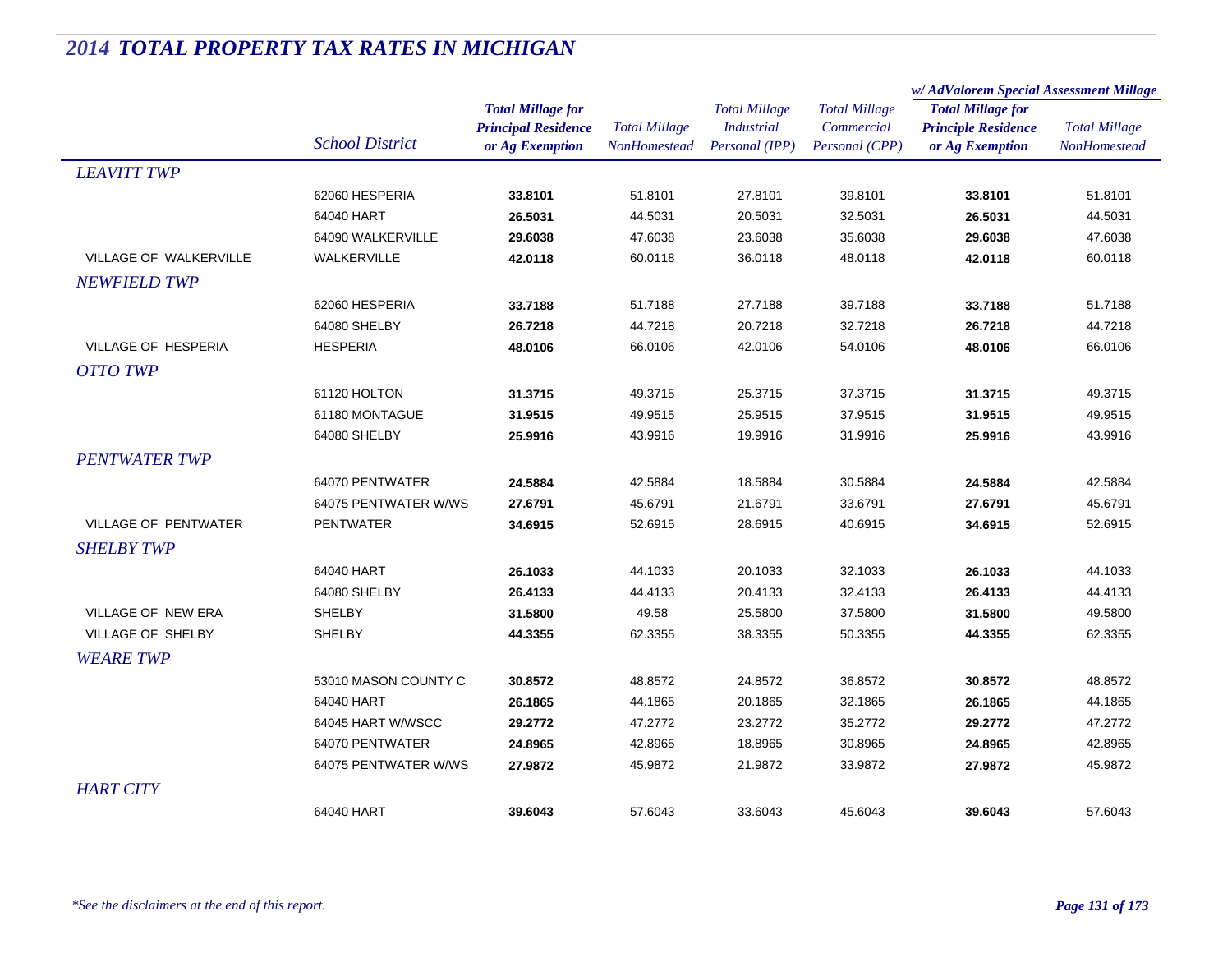#### *Total Millage for Principal Residence School District or Ag Exemption Total Millage NonHomesteadTotal Millage for Principle Residence or Ag Exemption Total Millage NonHomesteadw/ AdValorem Special Assessment Millage Total Millage CommercialPersonal (CPP) Total Millage IndustrialPersonal (IPP)* **COUNTY: OGEMAW***CHURCHILL TWP* $\overline{P}$ 65045 WEST BRANCH RO **21.8008** 39.7216 15.8008 27.7208 **21.8008** 39.7216 *CUMMING TWP* $\overline{P}$ 65045 WEST BRANCH RO **26.7146** 44.6354 20.7146 32.6346 **26.7146** 44.6354 *EDWARDS TWP* $\overline{P}$ 65045 WEST BRANCH RO **22.5105** 40.4313 16.5105 28.4305 **22.5105** 40.4313 *FOSTER TWP* $P$ 65045 WEST BRANCH RO **21.3958** 39.3166 15.3958 27.3158 **21.3958** 39.3166 *GOODAR TWP* $P$ 65045 WEST BRANCH RO **22.6558** 40.5766 16.6558 28.5758 **22.6558** 40.5766 *HILL TWP* $P$ 35020 HALE **19.8707** 37.8707 13.8707 25.8707 **19.8707** 37.8707 65045 WEST BRANCH RO **22.2867** 40.2075 16.2867 28.2067 **22.2867** 40.2075 *HORTON TWP* $\overline{P}$ 65045 WEST BRANCH RO **20.8511** 38.7719 14.8511 26.7711 **20.8511** 38.7719 *KLACKING TWP* $\overline{P}$ 65045 WEST BRANCH RO **25.9126** 43.8334 19.9126 31.8326 **25.9126** 43.8334 *LOGAN TWP* $\overline{P}$ 35020 HALE **18.9339** 36.9339 12.9339 24.9339 **18.9339** 36.9339 35040 WHITTEMORE PRE **20.6839** 38.6839 14.6839 26.6839 **20.6839** 38.6839 65045 WEST BRANCH RO **21.3499** 39.2707 15.3499 27.2699 **21.3499** 39.2707 *MILLS TWP* $\overline{P}$ 35040 WHITTEMORE PRE **22.2549** 40.2549 16.2549 28.2549 **22.2549** 40.2549 65045 WEST BRANCH RO **22.9209** 40.8417 16.9209 28.8409 **22.9209** 40.8417 *OGEMAW TWP* $\overline{P}$ 65045 WEST BRANCH RO **24.7498** 42.6706 18.7498 30.6698 **24.7498** 42.6706 *RICHLAND TWP* $\overline{P}$ 35040 WHITTEMORE PRE **20.8076** 38.8076 14.8076 26.8076 **20.8076** 38.8076 **VILLAGE OF PRESCOTT**  PRESCOTT WHITTEMORE PRESCOTT **26.1282**44.1282 20.1282 32.1282 **26.1282** 44.1282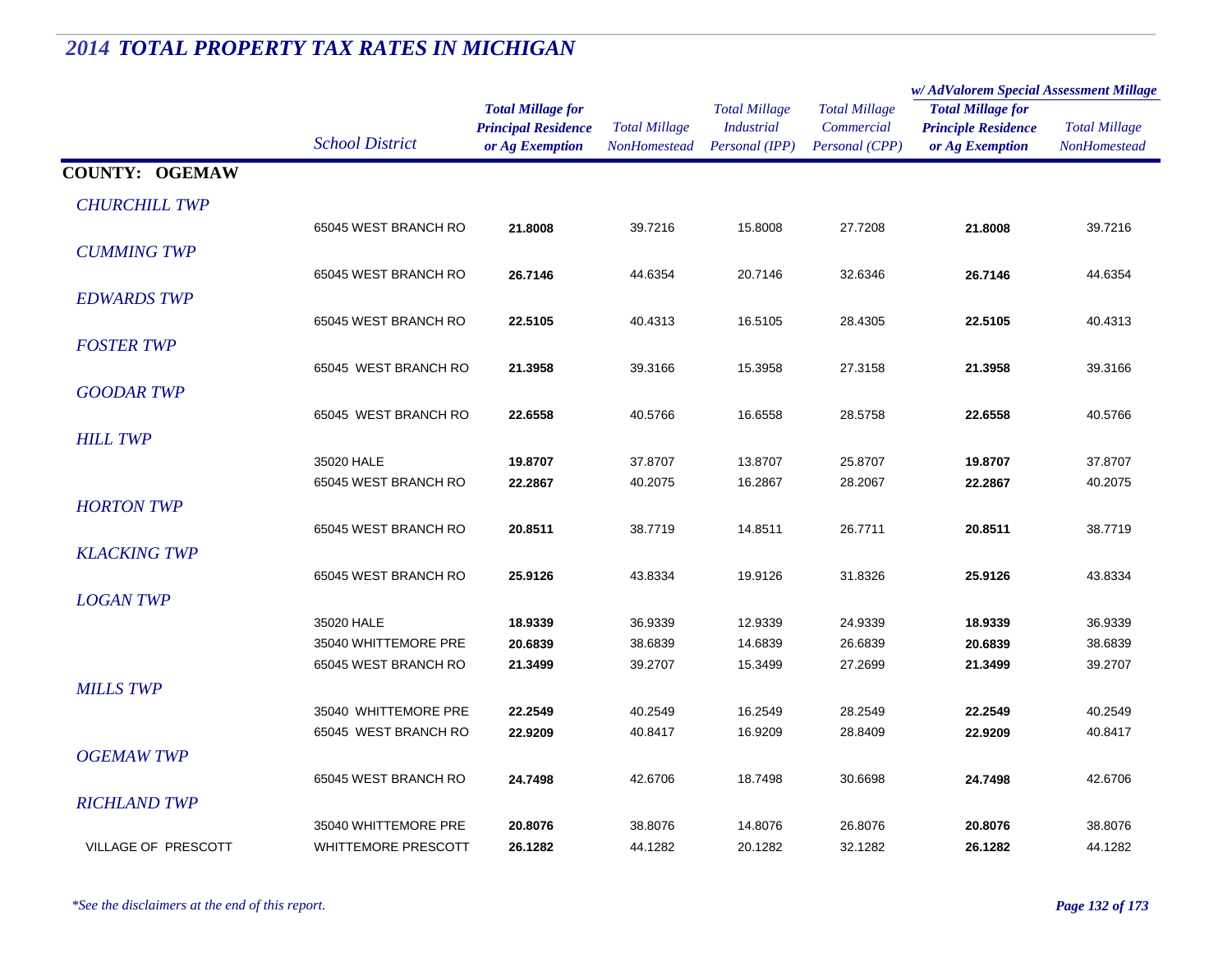|                          |                        | <b>Total Millage for</b>   | <b>Total Millage</b><br><b>NonHomestead</b> | <b>Total Millage</b><br><b>Industrial</b> | <b>Total Millage</b> | w/AdValorem Special Assessment Millage                                    |                      |
|--------------------------|------------------------|----------------------------|---------------------------------------------|-------------------------------------------|----------------------|---------------------------------------------------------------------------|----------------------|
|                          |                        |                            |                                             |                                           |                      | <b>Total Millage for</b><br><b>Principle Residence</b><br>or Ag Exemption | <b>Total Millage</b> |
|                          |                        | <b>Principal Residence</b> |                                             |                                           | Commercial           |                                                                           |                      |
|                          | <b>School District</b> | or Ag Exemption            |                                             | Personal (IPP)                            | Personal (CPP)       |                                                                           | NonHomestead         |
| <b>ROSE TWP</b>          |                        |                            |                                             |                                           |                      |                                                                           |                      |
|                          | 65045 WEST BRANCH RO   | 23.8076                    | 41.7284                                     | 17.8076                                   | 29.7276              | 23.8076                                                                   | 41.7284              |
| <b>WEST BRANCH TWP</b>   |                        |                            |                                             |                                           |                      |                                                                           |                      |
|                          |                        |                            |                                             |                                           |                      |                                                                           |                      |
|                          | 65045 WEST BRANCH RO   | 20.9841                    | 38.9049                                     | 14.9841                                   | 26.9041              | 20.9841                                                                   | 38.9049              |
| <b>ROSE CITY CITY</b>    |                        |                            |                                             |                                           |                      |                                                                           |                      |
|                          | 65045 WEST BRANCH RO   | 38.6148                    | 56.5356                                     | 32.6148                                   | 44.5348              | 38.6148                                                                   | 56.5356              |
| <b>WEST BRANCH CITY</b>  |                        |                            |                                             |                                           |                      |                                                                           |                      |
|                          | 65045 WEST BRANCH RO   | 34.2300                    | 52.1508                                     | 28.2300                                   | 40.1500              | 34.2300                                                                   | 52.1508              |
| <b>COUNTY: ONTONAGON</b> |                        |                            |                                             |                                           |                      |                                                                           |                      |
|                          |                        |                            |                                             |                                           |                      |                                                                           |                      |
| <b>BERGLAND TWP</b>      |                        |                            |                                             |                                           |                      |                                                                           |                      |
|                          | 66045 EWEN TROUT CRE   | 30.3895                    | 48.3895                                     | 24.3895                                   | 36.3895              | 30.3895                                                                   | 48.3895              |
| <b>BOHEMIA TWP</b>       |                        |                            |                                             |                                           |                      |                                                                           |                      |
|                          | 07040 L'ANSE           | 31.3110                    | 49.3074                                     | 25.3110                                   | 37.3074              | 31.3110                                                                   | 49.3074              |
|                          | 31020 ADAMS TWP.       | 38.7610                    | 56.761                                      | 32.7610                                   | 44.7610              | 38.7610                                                                   | 56.7610              |
|                          | 66050 ONTONAGON        | 31.8686                    | 49.8686                                     | 25.8686                                   | 37.8686              | 31.8686                                                                   | 49.8686              |
| <b>CARP LAKE TWP</b>     |                        |                            |                                             |                                           |                      |                                                                           |                      |
|                          |                        |                            |                                             |                                           |                      |                                                                           |                      |
|                          | 66070 ONTONAGON - CAR  | 29.1095                    | 47.1095                                     | 23.1095                                   | 35.1095              | 29.1095                                                                   | 47.1095              |
| <b>GREENLAND TWP</b>     |                        |                            |                                             |                                           |                      |                                                                           |                      |
|                          | 66050 ONTONAGON        | 29.3495                    | 47.3495                                     | 23.3495                                   | 35.3495              | 29.3495                                                                   | 47.3495              |
| <b>HAIGHT TWP</b>        |                        |                            |                                             |                                           |                      |                                                                           |                      |
|                          | 66045 EWEN TROUT CRE   | 30.8997                    | 48.8997                                     | 24.8997                                   | 36.8997              | 30.8997                                                                   | 48.8997              |
| <b>INTERIOR TWP</b>      |                        |                            |                                             |                                           |                      |                                                                           |                      |
|                          | 66045 EWEN TROUT CRE   | 33.8306                    | 51.8306                                     | 27.8306                                   | 39.8306              | 33.8306                                                                   | 51.8306              |
|                          |                        |                            |                                             |                                           |                      |                                                                           |                      |
| <b>MATCHWOOD TWP</b>     |                        |                            |                                             |                                           |                      |                                                                           |                      |
|                          | 66045 EWEN TROUT CRE   | 32.3895                    | 50.3895                                     | 26.3895                                   | 38.3895              | 32.3895                                                                   | 50.3895              |
| <b>MCMILLAN TWP</b>      |                        |                            |                                             |                                           |                      |                                                                           |                      |
|                          | 66045 EWEN TROUT CRE   | 34.6626                    | 52.6626                                     | 28.6626                                   | 40.6626              | 34.6626                                                                   | 52.6626              |
| <b>ONTONAGON TWP</b>     |                        |                            |                                             |                                           |                      |                                                                           |                      |
|                          | 66050 ONTONAGON        | 31.1885                    | 49.1885                                     | 25.1885                                   | 37.1885              | 31.1885                                                                   | 49.1885              |
| VILLAGE OF ONTONAGON     | <b>ONTONAGON</b>       | 42.1885                    | 60.1885                                     | 36.1885                                   | 48.1885              | 42.1885                                                                   | 60.1885              |
|                          |                        |                            |                                             |                                           |                      |                                                                           |                      |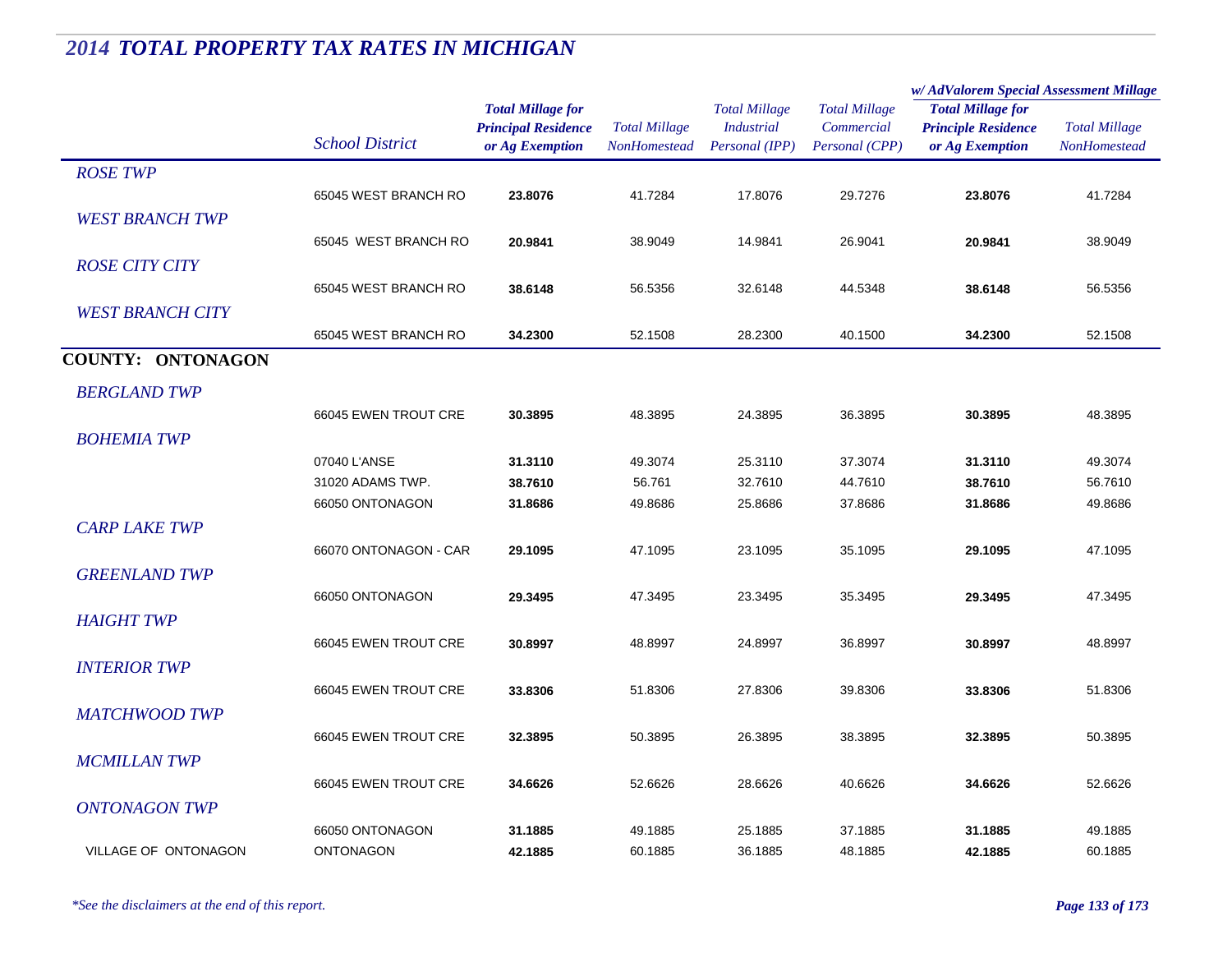|                         |                        |                                                                           |                                      |                                                             |                                                      | w/ AdValorem Special Assessment Millage                                   |                                      |
|-------------------------|------------------------|---------------------------------------------------------------------------|--------------------------------------|-------------------------------------------------------------|------------------------------------------------------|---------------------------------------------------------------------------|--------------------------------------|
|                         | <b>School District</b> | <b>Total Millage for</b><br><b>Principal Residence</b><br>or Ag Exemption | <b>Total Millage</b><br>NonHomestead | <b>Total Millage</b><br><b>Industrial</b><br>Personal (IPP) | <b>Total Millage</b><br>Commercial<br>Personal (CPP) | <b>Total Millage for</b><br><b>Principle Residence</b><br>or Ag Exemption | <b>Total Millage</b><br>NonHomestead |
| <b>ROCKLAND TWP</b>     |                        |                                                                           |                                      |                                                             |                                                      |                                                                           |                                      |
|                         | 66050 ONTONAGON        | 32.2192                                                                   | 50.2192                              | 26.2192                                                     | 38.2192                                              | 32.2192                                                                   | 50.2192                              |
| <b>STANNARD TWP</b>     |                        |                                                                           |                                      |                                                             |                                                      |                                                                           |                                      |
|                         | 66045 EWEN TROUT CRE   | 31.9395                                                                   | 49.9395                              | 25.9395                                                     | 37.9395                                              | 31.9395                                                                   | 49.9395                              |
| <b>COUNTY: OSCEOLA</b>  |                        |                                                                           |                                      |                                                             |                                                      |                                                                           |                                      |
| <b>BURDELL TWP</b>      |                        |                                                                           |                                      |                                                             |                                                      |                                                                           |                                      |
|                         | 67055 PINE RIVER       | 30.0445                                                                   | 48.0445                              | 24.0445                                                     | 36.0445                                              | 30.0445                                                                   | 48.0445                              |
| VILLAGE OF TUSTIN       | <b>PINE RIVER</b>      | 40.0445                                                                   | 58.0445                              | 34.0445                                                     | 46.0445                                              | 40.0445                                                                   | 58.0445                              |
| <b>CEDAR TWP</b>        |                        |                                                                           |                                      |                                                             |                                                      |                                                                           |                                      |
|                         | 67020 EVART            | 25.8985                                                                   | 43.8985                              | 19.8985                                                     | 31.8985                                              | 25.8985                                                                   | 43.8985                              |
|                         | 67055 PINE RIVER       | 26.9945                                                                   | 44.9945                              | 20.9945                                                     | 32.9945                                              | 26.9945                                                                   | 44.9945                              |
|                         | 67060 REED CITY        | 27.3085                                                                   | 45.3085                              | 21.3085                                                     | 33.3085                                              | 27.3085                                                                   | 45.3085                              |
| <b>EVART TWP</b>        |                        |                                                                           |                                      |                                                             |                                                      |                                                                           |                                      |
|                         | 67020 EVART            | 24.9162                                                                   | 42.9162                              | 18.9162                                                     | 30.9162                                              | 24.9162                                                                   | 42.9162                              |
| <b>HARTWICK TWP</b>     |                        |                                                                           |                                      |                                                             |                                                      |                                                                           |                                      |
|                         | 67020 EVART            | 24.9262                                                                   | 42.9262                              | 18.9262                                                     | 30.9262                                              | 24.9262                                                                   | 42.9262                              |
|                         | 67050 MARION           | 26.2822                                                                   | 44.2822                              | 20.2822                                                     | 32.2822                                              | 26.2822                                                                   | 44.2822                              |
|                         | 67055 PINE RIVER       | 26.0222                                                                   | 44.0222                              | 20.0222                                                     | 32.0222                                              | 26.0222                                                                   | 44.0222                              |
| <b>HERSEY TWP</b>       |                        |                                                                           |                                      |                                                             |                                                      |                                                                           |                                      |
|                         | 67020 EVART            | 24.8432                                                                   | 42.8432                              | 18.8432                                                     | 30.8432                                              | 26.8432                                                                   | 44.8432                              |
|                         | 67060 REED CITY        | 26.2532                                                                   | 44.2532                              | 20.2532                                                     | 32.2532                                              | 28.2532                                                                   | 46.2532                              |
| VILLAGE OF HERSEY       | <b>REED CITY</b>       | 36.4900                                                                   | 54.49                                | 30.4900                                                     | 42.4900                                              | 38.4900                                                                   | 56.4900                              |
| <b>HIGHLAND TWP</b>     |                        |                                                                           |                                      |                                                             |                                                      |                                                                           |                                      |
|                         | 57030 MCBAIN           | 26.2960                                                                   | 44.296                               | 20.2960                                                     | 32.2960                                              | 26.2960                                                                   | 44.2960                              |
|                         | 67050 MARION           | 27.3460                                                                   | 45.346                               | 21.3460                                                     | 33.3460                                              | 27.3460                                                                   | 45.3460                              |
| <b>LEROY TWP</b>        |                        |                                                                           |                                      |                                                             |                                                      |                                                                           |                                      |
|                         | 67055 PINE RIVER       | 27.0466                                                                   | 45.0466                              | 21.0466                                                     | 33.0466                                              | 29.0466                                                                   | 47.0466                              |
| <b>VILLAGE OF LEROY</b> | <b>PINE RIVER</b>      | 33.0466                                                                   | 51.0466                              | 27.0466                                                     | 39.0466                                              | 35.0466                                                                   | 53.0466                              |
| <b>LINCOLN TWP</b>      |                        |                                                                           |                                      |                                                             |                                                      |                                                                           |                                      |
|                         | 67055 PINE RIVER       | 28.1622                                                                   | 46.1622                              | 22.1622                                                     | 34.1622                                              | 28.1622                                                                   | 46.1622                              |
|                         | 67060 REED CITY        | 28.4762                                                                   | 46.4762                              | 22.4762                                                     | 34.4762                                              | 28.4762                                                                   | 46.4762                              |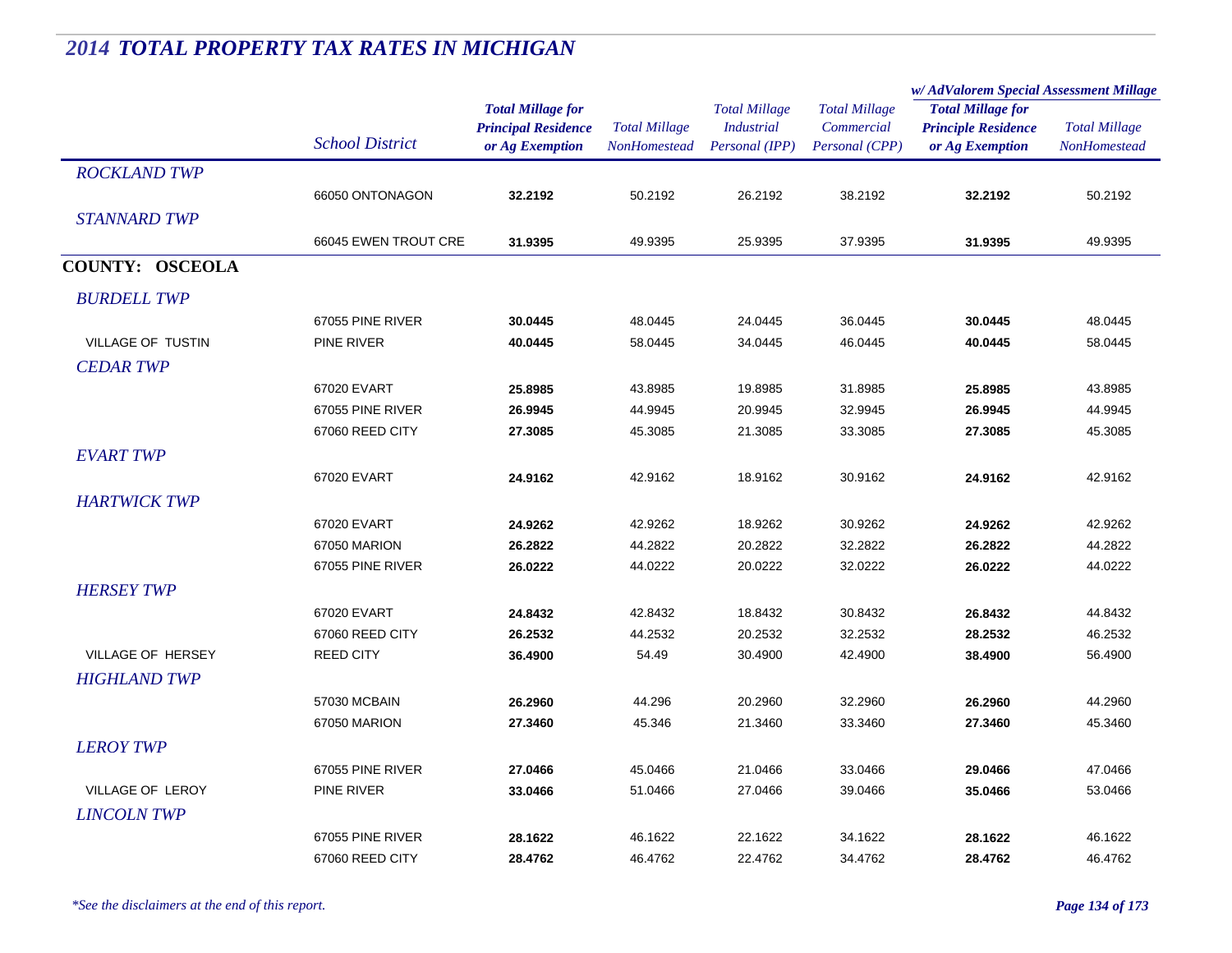|                          |                        |                                                                           |                                             |                                                             |                                                      | w/AdValorem Special Assessment Millage                                    |                                             |  |
|--------------------------|------------------------|---------------------------------------------------------------------------|---------------------------------------------|-------------------------------------------------------------|------------------------------------------------------|---------------------------------------------------------------------------|---------------------------------------------|--|
|                          | <b>School District</b> | <b>Total Millage for</b><br><b>Principal Residence</b><br>or Ag Exemption | <b>Total Millage</b><br><b>NonHomestead</b> | <b>Total Millage</b><br><b>Industrial</b><br>Personal (IPP) | <b>Total Millage</b><br>Commercial<br>Personal (CPP) | <b>Total Millage for</b><br><b>Principle Residence</b><br>or Ag Exemption | <b>Total Millage</b><br><b>NonHomestead</b> |  |
| <b>MARION TWP</b>        |                        |                                                                           |                                             |                                                             |                                                      |                                                                           |                                             |  |
|                          | 57030 MCBAIN           | 25.3156                                                                   | 43.3156                                     | 19.3156                                                     | 31.3156                                              | 25.3156                                                                   | 43.3156                                     |  |
|                          | 67050 MARION           | 26.3656                                                                   | 44.3656                                     | 20.3656                                                     | 32.3656                                              | 26.3656                                                                   | 44.3656                                     |  |
| VILLAGE OF MARION        | <b>MARION</b>          | 45.4945                                                                   | 63.4945                                     | 39.4945                                                     | 51.4945                                              | 45.4945                                                                   | 63.4945                                     |  |
| <b>MIDDLE BRANCH TWP</b> |                        |                                                                           |                                             |                                                             |                                                      |                                                                           |                                             |  |
|                          | 67020 EVART            | 24.9532                                                                   | 42.9532                                     | 18.9532                                                     | 30.9532                                              | 24.9532                                                                   | 42.9532                                     |  |
|                          | 67050 MARION           | 26.3092                                                                   | 44.3092                                     | 20.3092                                                     | 32.3092                                              | 26.3092                                                                   | 44.3092                                     |  |
| <b>ORIENT TWP</b>        |                        |                                                                           |                                             |                                                             |                                                      |                                                                           |                                             |  |
|                          | 54025 CHIPPEWA HILLS   | 24.1719                                                                   | 42.1719                                     | 18.1719                                                     | 30.1719                                              | 24.1719                                                                   | 42.1719                                     |  |
|                          | 67020 EVART            | 23.9879                                                                   | 41.9879                                     | 17.9879                                                     | 29.9879                                              | 23.9879                                                                   | 41.9879                                     |  |
| <b>OSCEOLA TWP</b>       |                        |                                                                           |                                             |                                                             |                                                      |                                                                           |                                             |  |
|                          | 67020 EVART            | 23.9727                                                                   | 41.9727                                     | 17.9727                                                     | 29.9727                                              | 24.4727                                                                   | 42.4727                                     |  |
| <b>RICHMOND TWP</b>      |                        |                                                                           |                                             |                                                             |                                                      |                                                                           |                                             |  |
|                          | 67060 REED CITY        | 28.4343                                                                   | 46.4343                                     | 22.4343                                                     | 34.4343                                              | 28.4343                                                                   | 46.4343                                     |  |
| <b>ROSE LAKE TWP</b>     |                        |                                                                           |                                             |                                                             |                                                      |                                                                           |                                             |  |
|                          | 67050 MARION           | 26.2917                                                                   | 44.2917                                     | 20.2917                                                     | 32.2917                                              | 28.2917                                                                   | 46.2917                                     |  |
|                          | 67055 PINE RIVER       | 26.0317                                                                   | 44.0317                                     | 20.0317                                                     | 32.0317                                              | 28.0317                                                                   | 46.0317                                     |  |
| <b>SHERMAN TWP</b>       |                        |                                                                           |                                             |                                                             |                                                      |                                                                           |                                             |  |
|                          | 67050 MARION           | 29.3882                                                                   | 47.3882                                     | 23.3882                                                     | 35.3882                                              | 29.3882                                                                   | 47.3882                                     |  |
|                          | 67055 PINE RIVER       | 29.1282                                                                   | 47.1282                                     | 23.1282                                                     | 35.1282                                              | 29.1282                                                                   | 47.1282                                     |  |
|                          | 83010 CADILLAC         | 29.2882                                                                   | 47.2882                                     | 23.2882                                                     | 35.2882                                              | 29.2882                                                                   | 47.2882                                     |  |
| <b>SYLVAN TWP</b>        |                        |                                                                           |                                             |                                                             |                                                      |                                                                           |                                             |  |
|                          | 67020 EVART            | 24.9446                                                                   | 42.9446                                     | 18.9446                                                     | 30.9446                                              | 24.9446                                                                   | 42.9446                                     |  |
|                          | 67050 MARION           | 26.3006                                                                   | 44.3006                                     | 20.3006                                                     | 32.3006                                              | 26.3006                                                                   | 44.3006                                     |  |
| <b>EVART CITY</b>        |                        |                                                                           |                                             |                                                             |                                                      |                                                                           |                                             |  |
|                          | 67020 EVART            | 40.4435                                                                   | 58.4435                                     | 34.4435                                                     | 46.4435                                              | 40.4435                                                                   | 58.4435                                     |  |
| <b>REED CITY CITY</b>    |                        |                                                                           |                                             |                                                             |                                                      |                                                                           |                                             |  |
|                          | 67060 REED CITY        | 41.5953                                                                   | 59.5953                                     | 35.5953                                                     | 47.5953                                              | 41.5953                                                                   | 59.5953                                     |  |
| <b>COUNTY: OSCODA</b>    |                        |                                                                           |                                             |                                                             |                                                      |                                                                           |                                             |  |
|                          |                        |                                                                           |                                             |                                                             |                                                      |                                                                           |                                             |  |
| <b>BIG CREEK TWP</b>     |                        |                                                                           |                                             |                                                             |                                                      |                                                                           |                                             |  |
|                          | 68010 MIO AU SABLE     | 21.8636                                                                   | 39.8636                                     | 15.8636                                                     | 27.8636                                              | 21.8636                                                                   | 39.8636                                     |  |
|                          |                        |                                                                           |                                             |                                                             |                                                      |                                                                           |                                             |  |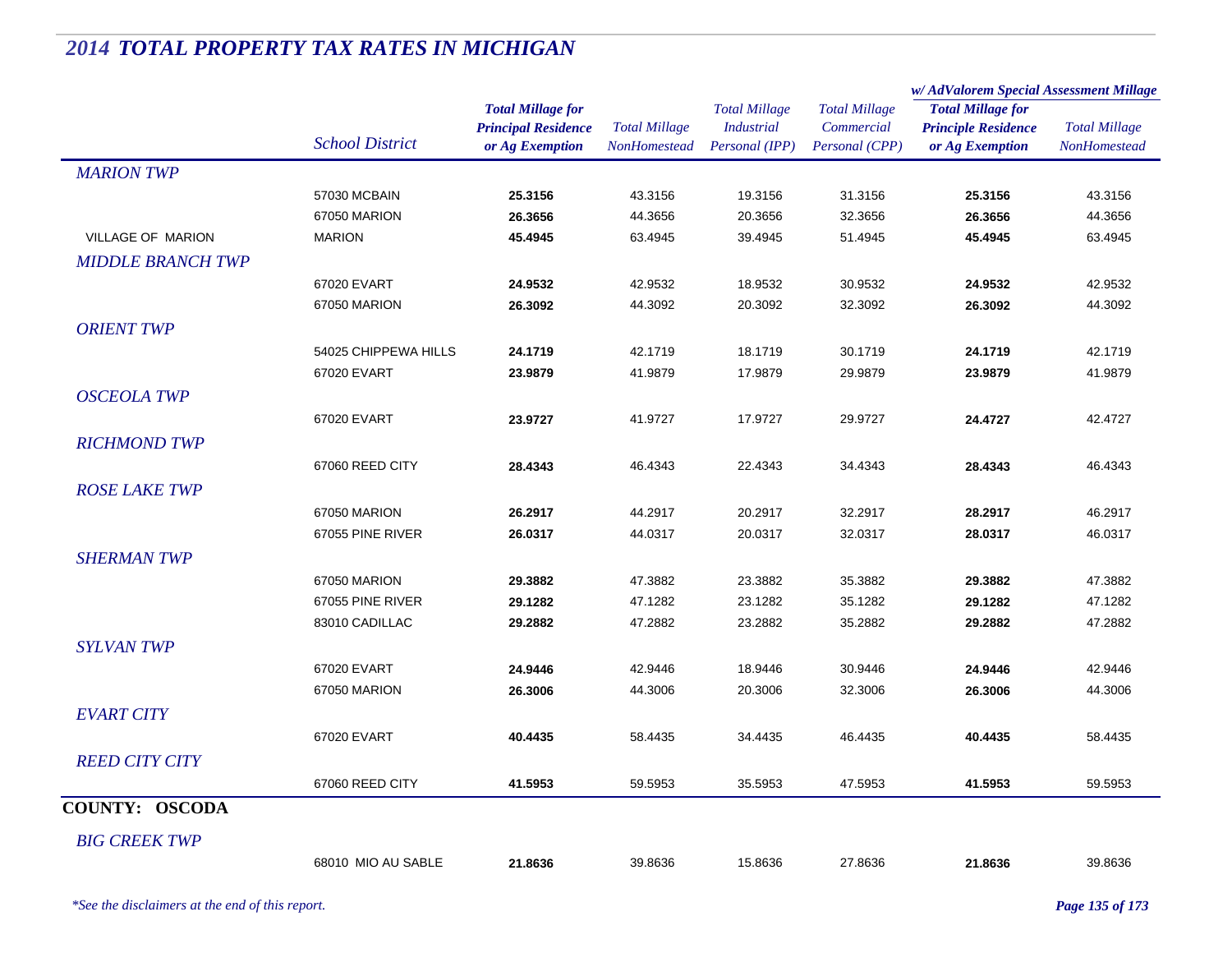|                       |                        |                                                                           |                                             |                                                             |                                                      | w/AdValorem Special Assessment Millage                                    |                                      |
|-----------------------|------------------------|---------------------------------------------------------------------------|---------------------------------------------|-------------------------------------------------------------|------------------------------------------------------|---------------------------------------------------------------------------|--------------------------------------|
|                       | <b>School District</b> | <b>Total Millage for</b><br><b>Principal Residence</b><br>or Ag Exemption | <b>Total Millage</b><br><b>NonHomestead</b> | <b>Total Millage</b><br><b>Industrial</b><br>Personal (IPP) | <b>Total Millage</b><br>Commercial<br>Personal (CPP) | <b>Total Millage for</b><br><b>Principle Residence</b><br>or Ag Exemption | <b>Total Millage</b><br>NonHomestead |
| <b>CLINTON TWP</b>    |                        |                                                                           |                                             |                                                             |                                                      |                                                                           |                                      |
|                       | 68030 FAIRVIEW         | 21.3415                                                                   | 39.3415                                     | 15.3415                                                     | 27.3415                                              | 21.3415                                                                   | 39.3415                              |
| <b>COMINS TWP</b>     |                        |                                                                           |                                             |                                                             |                                                      |                                                                           |                                      |
|                       | 68030 FAIRVIEW         | 21.8120                                                                   | 39.812                                      | 15.8120                                                     | 27.8120                                              | 21.8120                                                                   | 39.8120                              |
| <b>ELMER TWP</b>      |                        |                                                                           |                                             |                                                             |                                                      |                                                                           |                                      |
|                       | 68010 MIO AU SABLE     | 20.8590                                                                   | 38.859                                      | 14.8590                                                     | 26.8590                                              | 20.8590                                                                   | 38.8590                              |
|                       | 68030 FAIRVIEW         | 21.3090                                                                   | 39.309                                      | 15.3090                                                     | 27.3090                                              | 21.3090                                                                   | 39.3090                              |
| <b>GREENWOOD TWP</b>  |                        |                                                                           |                                             |                                                             |                                                      |                                                                           |                                      |
|                       | 68010 MIO AU SABLE     | 21.7308                                                                   | 39.7308                                     | 15.7308                                                     | 27.7308                                              | 21.7308                                                                   | 39.7308                              |
|                       | 69030 JOHANNESBURG L   | 21.5629                                                                   | 39.5629                                     | 15.5629                                                     | 27.5629                                              | 21.5629                                                                   | 39.5629                              |
| <b>MENTOR TWP</b>     |                        |                                                                           |                                             |                                                             |                                                      |                                                                           |                                      |
|                       | 65045 WEST BRANCH RO   | 22.9961                                                                   | 40.9161                                     | 16.9961                                                     | 28.9161                                              | 22.9961                                                                   | 40.9161                              |
|                       | 68010 MIO AU SABLE     | 21.8461                                                                   | 39.8461                                     | 15.8461                                                     | 27.8461                                              | 21.8461                                                                   | 39.8461                              |
| <b>COUNTY: OTSEGO</b> |                        |                                                                           |                                             |                                                             |                                                      |                                                                           |                                      |
| <b>BAGLEY TWP</b>     |                        |                                                                           |                                             |                                                             |                                                      |                                                                           |                                      |
|                       | 69020 GAYLORD          | 22.6836                                                                   | 40.6836                                     | 16.6836                                                     | 28.6836                                              | 22.6836                                                                   | 40.6836                              |
| <b>CHARLTON TWP</b>   |                        |                                                                           |                                             |                                                             |                                                      |                                                                           |                                      |
|                       | 69030 JOHANNESBURG L   | 22.1300                                                                   | 40.13                                       | 16.1300                                                     | 28.1300                                              | 22.1300                                                                   | 40.1300                              |
| <b>CHESTER TWP</b>    |                        |                                                                           |                                             |                                                             |                                                      |                                                                           |                                      |
|                       | 69020 GAYLORD          | 23.5836                                                                   | 41.5836                                     | 17.5836                                                     | 29.5836                                              | 23.5836                                                                   | 41.5836                              |
|                       | 69030 JOHANNESBURG L   | 21.4758                                                                   | 39.4758                                     | 15.4758                                                     | 27.4758                                              | 21.4758                                                                   | 39.4758                              |
| <b>CORWITH TWP</b>    |                        |                                                                           |                                             |                                                             |                                                      |                                                                           |                                      |
|                       | 69040 VANDERBILT       | 23.5267                                                                   | 41.5267                                     | 17.5267                                                     | 29.5267                                              | 23.5267                                                                   | 41.5267                              |
| VILLAGE OF VANDERBILT | VANDERBILT             | 33.4326                                                                   | 51.4326                                     | 27.4326                                                     | 39.4326                                              | 33.4326                                                                   | 51.4326                              |
| <b>DOVER TWP</b>      |                        |                                                                           |                                             |                                                             |                                                      |                                                                           |                                      |
|                       | 69020 GAYLORD          | 23.6036                                                                   | 41.6036                                     | 17.6036                                                     | 29.6036                                              | 23.6036                                                                   | 41.6036                              |
|                       | 69030 JOHANNESBURG L   | 21.4958                                                                   | 39.4958                                     | 15.4958                                                     | 27.4958                                              | 21.4958                                                                   | 39.4958                              |
|                       | 69040 VANDERBILT       | 22.2458                                                                   | 40.2458                                     | 16.2458                                                     | 28.2458                                              | 22.2458                                                                   | 40.2458                              |
| <b>ELMIRA TWP</b>     |                        |                                                                           |                                             |                                                             |                                                      |                                                                           |                                      |
|                       | 69020 GAYLORD          | 24.5686                                                                   | 42.5686                                     | 18.5686                                                     | 30.5686                                              | 24.5686                                                                   | 42.5686                              |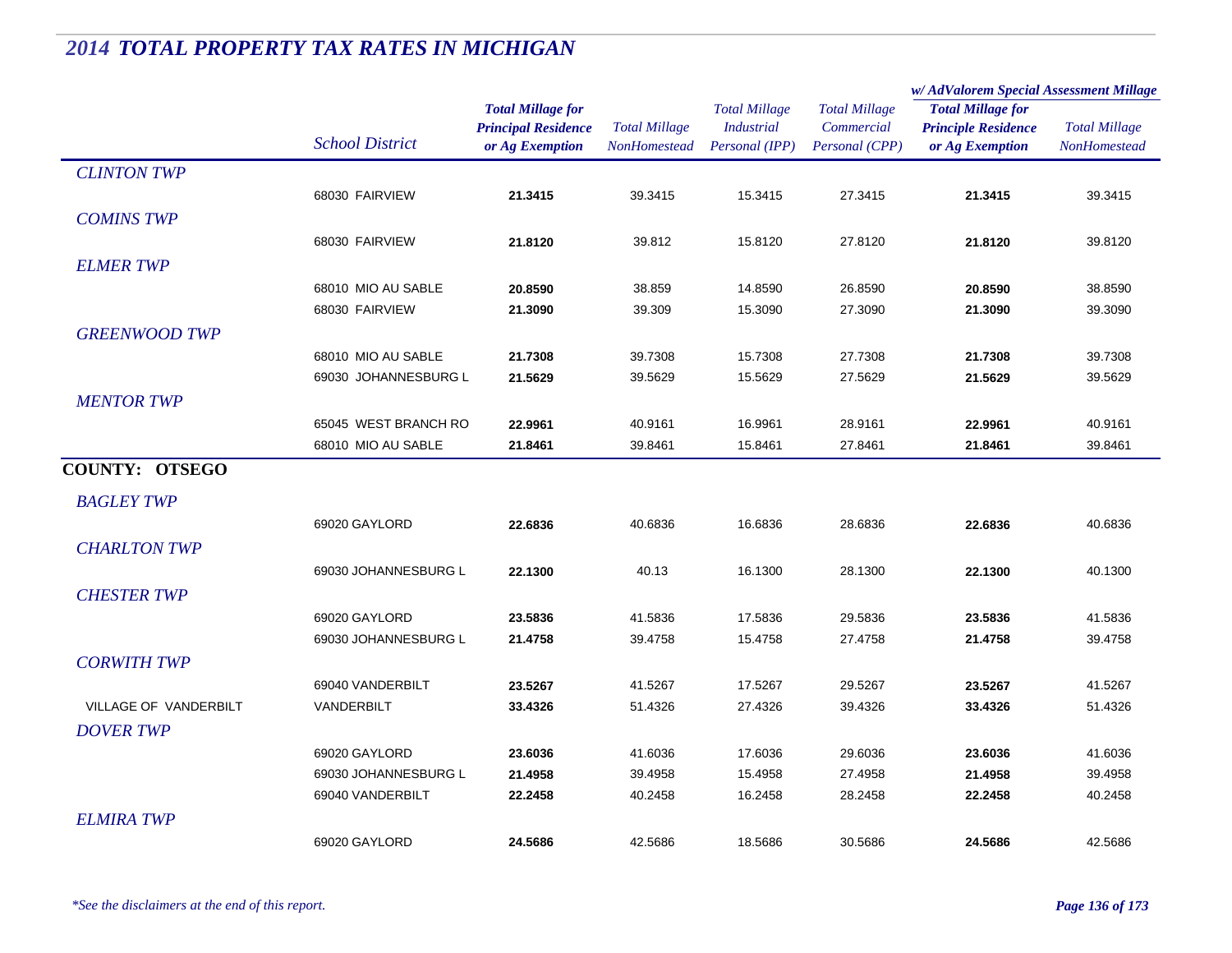|                        | <b>School District</b> |                                                                           |                                             |                                                             |                                                      | w/AdValorem Special Assessment Millage                                    |                                             |
|------------------------|------------------------|---------------------------------------------------------------------------|---------------------------------------------|-------------------------------------------------------------|------------------------------------------------------|---------------------------------------------------------------------------|---------------------------------------------|
|                        |                        | <b>Total Millage for</b><br><b>Principal Residence</b><br>or Ag Exemption | <b>Total Millage</b><br><b>NonHomestead</b> | <b>Total Millage</b><br><b>Industrial</b><br>Personal (IPP) | <b>Total Millage</b><br>Commercial<br>Personal (CPP) | <b>Total Millage for</b><br><b>Principle Residence</b><br>or Ag Exemption | <b>Total Millage</b><br><b>NonHomestead</b> |
| <b>HAYES TWP</b>       |                        |                                                                           |                                             |                                                             |                                                      |                                                                           |                                             |
|                        | 69020 GAYLORD          | 23.5574                                                                   | 41.5574                                     | 17.5574                                                     | 29.5574                                              | 23.5574                                                                   | 41.5574                                     |
| <b>LIVINGSTON TWP</b>  |                        |                                                                           |                                             |                                                             |                                                      |                                                                           |                                             |
|                        | 69020 GAYLORD          | 23.5836                                                                   | 41.5836                                     | 17.5836                                                     | 29.5836                                              | 23.5836                                                                   | 41.5836                                     |
|                        | 69040 VANDERBILT       | 22.2258                                                                   | 40.2258                                     | 16.2258                                                     | 28.2258                                              | 22.2258                                                                   | 40.2258                                     |
|                        |                        |                                                                           |                                             |                                                             |                                                      |                                                                           |                                             |
| <b>OTSEGO LAKE TWP</b> |                        |                                                                           |                                             |                                                             |                                                      |                                                                           |                                             |
|                        | 20015 CRAWFORD-AUSAB   | 25.2155                                                                   | 43.2155                                     | 20.2655                                                     | 32.2655                                              | 26.2655                                                                   | 44.2655                                     |
|                        | 69020 GAYLORD          | 23.5054                                                                   | 41.5054                                     | 18.5554                                                     | 30.5554                                              | 24.5554                                                                   | 42.5554                                     |
|                        | 69021 TR-GAY-CRAWFOR   | 23.5054                                                                   | 41.5054                                     | 18.5554                                                     | 30.5554                                              | 24.5554                                                                   | 42.5554                                     |
| <b>GAYLORD CITY</b>    |                        |                                                                           |                                             |                                                             |                                                      |                                                                           |                                             |
|                        | 69020 GAYLORD          | 43.3718                                                                   | 61.3718                                     | 38.3718                                                     | 50.3718                                              | 44.3718                                                                   | 62.3718                                     |
| <b>COUNTY: OTTAWA</b>  |                        |                                                                           |                                             |                                                             |                                                      |                                                                           |                                             |
| <b>ALLENDALE TWP</b>   |                        |                                                                           |                                             |                                                             |                                                      |                                                                           |                                             |
|                        | 70040 ALLENDALE        | 29.4921                                                                   | 47.1123                                     | 23.4921                                                     | 35.1123                                              | 29.4921                                                                   | 47.1123                                     |
|                        | 70190 HUDSONVILLE      | 26.6221                                                                   | 44.6221                                     | 20.6221                                                     | 32.6221                                              | 26.6221                                                                   | 44.6221                                     |
| <b>BLENDON TWP</b>     |                        |                                                                           |                                             |                                                             |                                                      |                                                                           |                                             |
|                        | 70190 HUDSONVILLE      | 26.5863                                                                   | 44.5863                                     | 20.5863                                                     | 32.5863                                              | 26.5863                                                                   | 44.5863                                     |
|                        | 70350 ZEELAND          | 26.6163                                                                   | 44.6163                                     | 20.6163                                                     | 32.6163                                              | 26.6163                                                                   | 44.6163                                     |
| <b>CHESTER TWP</b>     |                        |                                                                           |                                             |                                                             |                                                      |                                                                           |                                             |
|                        |                        |                                                                           |                                             |                                                             |                                                      |                                                                           |                                             |
|                        | 41150 KENT CITY        | 30.7422                                                                   | 48.7422                                     | 24.7422                                                     | 36.7422                                              | 30.7422                                                                   | 48.7422                                     |
|                        | 41240 SPARTA           | 28.2974                                                                   | 46.2974                                     | 22.2974                                                     | 34.2974                                              | 28.2974                                                                   | 46.2974                                     |
|                        | 61210 RAVENNA          | 26.8734                                                                   | 44.8734                                     | 20.8734                                                     | 32.8734                                              | 26.8734                                                                   | 44.8734                                     |
|                        | 70120 COOPERSVILLE     | 29.4888                                                                   | 47.4888                                     | 23.4888                                                     | 35.4888                                              | 29.4888                                                                   | 47.4888                                     |
| <b>CROCKERY TWP</b>    |                        |                                                                           |                                             |                                                             |                                                      |                                                                           |                                             |
|                        | 61080 FRUITPORT        | 21.4306                                                                   | 39.4306                                     | 15.4306                                                     | 27.4306                                              | 21.4306                                                                   | 39.4306                                     |
|                        | 70120 COOPERSVILLE     | 28.1460                                                                   | 46.146                                      | 22.1460                                                     | 34.1460                                              | 28.1460                                                                   | 46.1460                                     |
|                        | 70300 SPRING LAKE      | 26.1960                                                                   | 44.196                                      | 20.1960                                                     | 32.1960                                              | 26.1960                                                                   | 44.1960                                     |
| <b>GEORGETOWN TWP</b>  |                        |                                                                           |                                             |                                                             |                                                      |                                                                           |                                             |
|                        | 41130 GRANDVILLE       | 24.1833                                                                   | 42.1833                                     | 18.1833                                                     | 30.1833                                              | 24.1833                                                                   | 42.1833                                     |
|                        | 70175 JENISON          | 27.1299                                                                   | 45.1299                                     | 21.1299                                                     | 33.1299                                              | 27.1299                                                                   | 45.1299                                     |
|                        | 70190 HUDSONVILLE      | 26.6299                                                                   | 44.6299                                     | 20.6299                                                     | 32.6299                                              | 26.6299                                                                   | 44.6299                                     |
|                        |                        |                                                                           |                                             |                                                             |                                                      |                                                                           |                                             |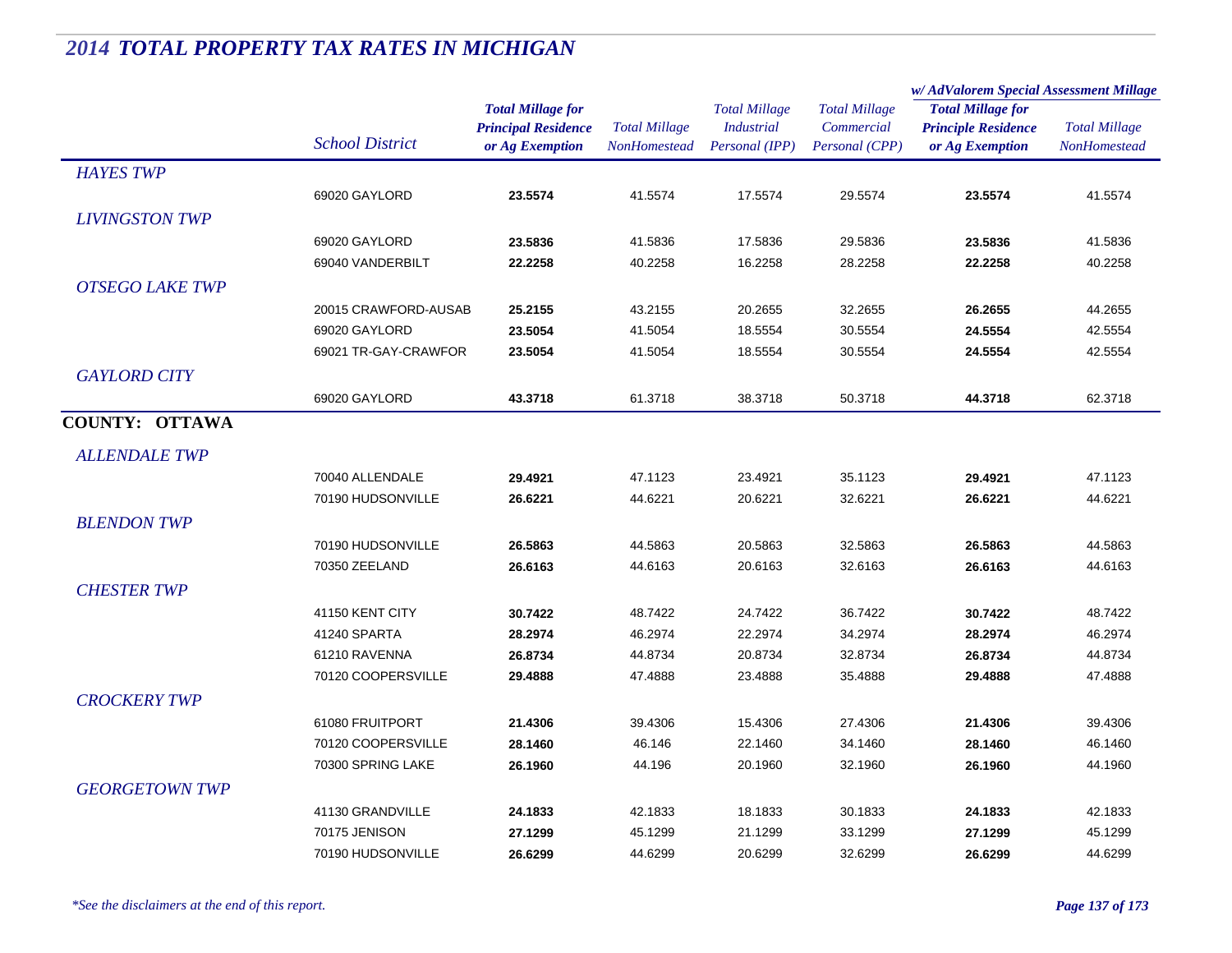|                               |                        |                                                                           |                                      |                                                             |                                                      | w/AdValorem Special Assessment Millage                                    |                                      |
|-------------------------------|------------------------|---------------------------------------------------------------------------|--------------------------------------|-------------------------------------------------------------|------------------------------------------------------|---------------------------------------------------------------------------|--------------------------------------|
|                               | <b>School District</b> | <b>Total Millage for</b><br><b>Principal Residence</b><br>or Ag Exemption | <b>Total Millage</b><br>NonHomestead | <b>Total Millage</b><br><b>Industrial</b><br>Personal (IPP) | <b>Total Millage</b><br>Commercial<br>Personal (CPP) | <b>Total Millage for</b><br><b>Principle Residence</b><br>or Ag Exemption | <b>Total Millage</b><br>NonHomestead |
| <b>GRAND HAVEN TWP</b>        |                        |                                                                           |                                      |                                                             |                                                      |                                                                           |                                      |
|                               | 70010 GRAND HAVEN      | 25.6958                                                                   | 43.6958                              | 20.2458                                                     | 32.2458                                              | 26.2458                                                                   | 44.2458                              |
| <b>HOLLAND TWP</b>            |                        |                                                                           |                                      |                                                             |                                                      |                                                                           |                                      |
|                               | 70020 HOLLAND          | 31.8199                                                                   | 49.8199                              | 25.8199                                                     | 37.8199                                              | 31.8199                                                                   | 49.8199                              |
|                               | 70070 WEST OTTAWA      | 30.4299                                                                   | 48.4299                              | 24.4299                                                     | 36.4299                                              | 30.4299                                                                   | 48.4299                              |
|                               | 70350 ZEELAND          | 30.4099                                                                   | 48.4099                              | 24.4099                                                     | 36.4099                                              | 30.4099                                                                   | 48.4099                              |
| <b>JAMESTOWN TWP</b>          |                        |                                                                           |                                      |                                                             |                                                      |                                                                           |                                      |
|                               | 41130 GRANDVILLE       | 25.7575                                                                   | 43.7575                              | 19.7575                                                     | 31.7575                                              | 25.7575                                                                   | 43.7575                              |
|                               | 70190 HUDSONVILLE      | 28.2041                                                                   | 46.2041                              | 22.2041                                                     | 34.2041                                              | 28.2041                                                                   | 46.2041                              |
| <b>OLIVE TWP</b>              |                        |                                                                           |                                      |                                                             |                                                      |                                                                           |                                      |
|                               | 70070 WEST OTTAWA      | 28.9083                                                                   | 46.9083                              | 22.9083                                                     | 34.9083                                              | 28.9083                                                                   | 46.9083                              |
|                               | 70350 ZEELAND          | 28.8883                                                                   | 46.8883                              | 22.8883                                                     | 34.8883                                              | 28.8883                                                                   | 46.8883                              |
| <b>PARK TWP</b>               |                        |                                                                           |                                      |                                                             |                                                      |                                                                           |                                      |
|                               | 70020 HOLLAND          | 29.6783                                                                   | 47.6783                              | 23.6783                                                     | 35.6783                                              | 29.6783                                                                   | 47.6783                              |
|                               | 70070 WEST OTTAWA      | 28.2883                                                                   | 46.2883                              | 22.2883                                                     | 34.2883                                              | 28.2883                                                                   | 46.2883                              |
| <b>POLKTON TWP</b>            |                        |                                                                           |                                      |                                                             |                                                      |                                                                           |                                      |
|                               | 70120 COOPERSVILLE     | 29.6249                                                                   | 47.6249                              | 23.6249                                                     | 35.6249                                              | 29.6249                                                                   | 47.6249                              |
|                               |                        |                                                                           |                                      |                                                             |                                                      |                                                                           |                                      |
| <b>PORT SHELDON TWP</b>       |                        |                                                                           |                                      |                                                             |                                                      |                                                                           |                                      |
|                               | 70010 GRAND HAVEN      | 22.5987                                                                   | 40.5987                              | 16.5987                                                     | 28.5987                                              | 22.5987                                                                   | 40.5987                              |
|                               | 70070 WEST OTTAWA      | 25.3799                                                                   | 43.3799                              | 19.3799                                                     | 31.3799                                              | 25.3799                                                                   | 43.3799                              |
| <b>ROBINSON TWP</b>           |                        |                                                                           |                                      |                                                             |                                                      |                                                                           |                                      |
|                               | 70010 GRAND HAVEN      | 24.6108                                                                   | 42.6108                              | 18.6108                                                     | 30.6108                                              | 24.6108                                                                   | 42.6108                              |
|                               | 70350 ZEELAND          | 28.4708                                                                   | 46.4708                              | 22.4708                                                     | 34.4708                                              | 28.4708                                                                   | 46.4708                              |
| <b>SPRING LAKE TWP</b>        |                        |                                                                           |                                      |                                                             |                                                      |                                                                           |                                      |
|                               | 61080 FRUITPORT        | 21.7178                                                                   | 39.7178                              | 16.8678                                                     | 28.8678                                              | 22.8678                                                                   | 40.8678                              |
|                               | 70010 GRAND HAVEN      | 23.6532                                                                   | 41.6532                              | 18.8032                                                     | 30.8032                                              | 24.8032                                                                   | 42.8032                              |
|                               | 70300 SPRING LAKE      | 26.4832                                                                   | 44.4832                              | 21.6332                                                     | 33.6332                                              | 27.6332                                                                   | 45.6332                              |
| <b>VILLAGE OF SPRING LAKE</b> | <b>SPRING LAKE</b>     | 38.1451                                                                   | 56.1451                              | 33.2951                                                     | 45.2951                                              | 39.2951                                                                   | 57.2951                              |
| <b>TALLMADGE TWP</b>          |                        |                                                                           |                                      |                                                             |                                                      |                                                                           |                                      |
|                               | 41130 GRANDVILLE       | 23.6375                                                                   | 41.6375                              | 17.6375                                                     | 29.6375                                              | 23.6375                                                                   | 41.6375                              |
|                               | 41145 KENOWA HILLS     | 22.5875                                                                   | 40.5875                              | 16.5875                                                     | 28.5875                                              | 22.5875                                                                   | 40.5875                              |
|                               | 70120 COOPERSVILLE     | 27.0341                                                                   | 45.0341                              | 21.0341                                                     | 33.0341                                              | 27.0341                                                                   | 45.0341                              |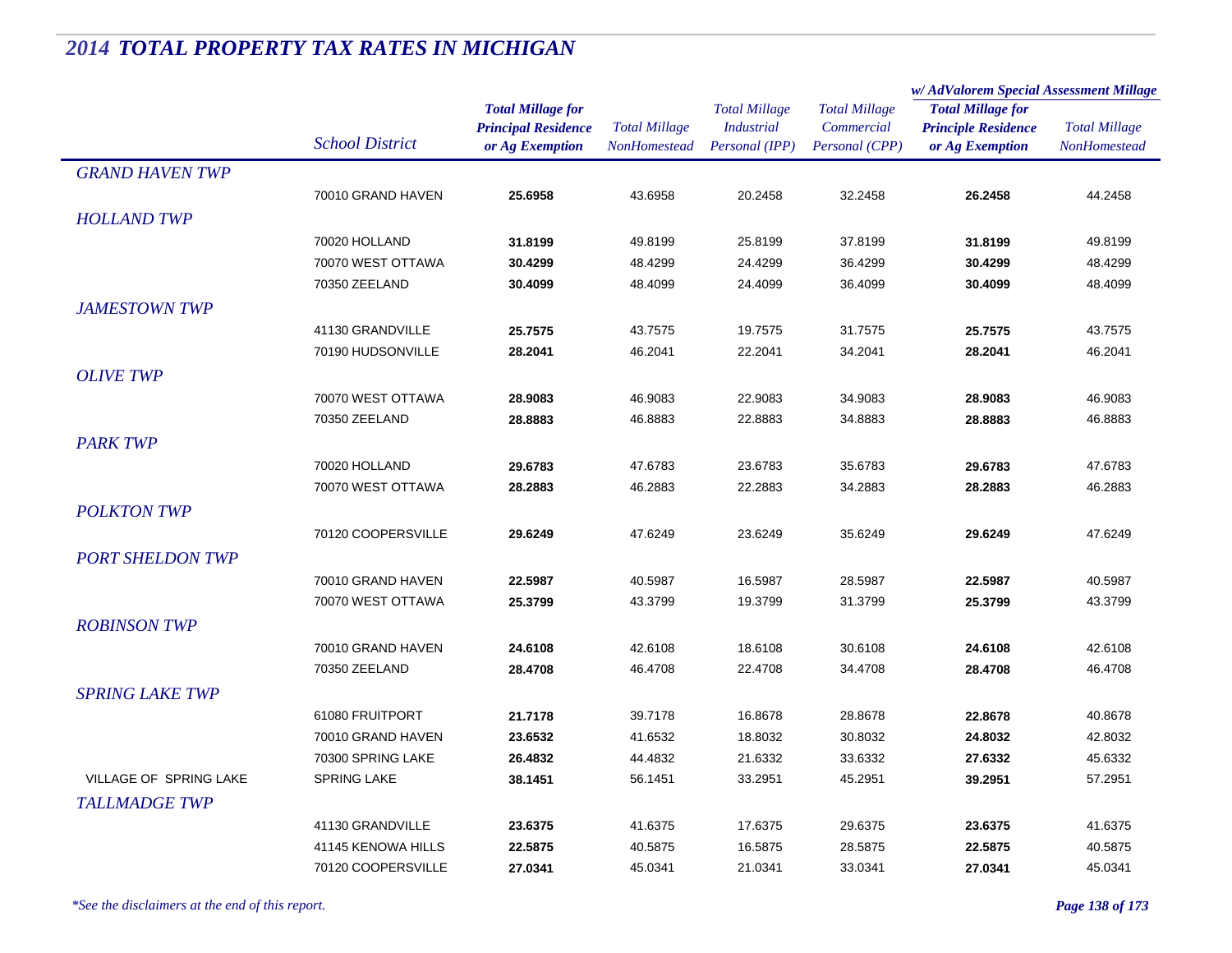|                             | <b>School District</b> |                                                                           |                                             |                                                             |                                                      | w/AdValorem Special Assessment Millage                                    |                                             |  |
|-----------------------------|------------------------|---------------------------------------------------------------------------|---------------------------------------------|-------------------------------------------------------------|------------------------------------------------------|---------------------------------------------------------------------------|---------------------------------------------|--|
|                             |                        | <b>Total Millage for</b><br><b>Principal Residence</b><br>or Ag Exemption | <b>Total Millage</b><br><b>NonHomestead</b> | <b>Total Millage</b><br><b>Industrial</b><br>Personal (IPP) | <b>Total Millage</b><br>Commercial<br>Personal (CPP) | <b>Total Millage for</b><br><b>Principle Residence</b><br>or Ag Exemption | <b>Total Millage</b><br><b>NonHomestead</b> |  |
| <b>WRIGHT TWP</b>           |                        |                                                                           |                                             |                                                             |                                                      |                                                                           |                                             |  |
|                             | 41145 KENOWA HILLS     | 23.7273                                                                   | 41.7273                                     | 17.7273                                                     | 29.7273                                              | 23.7273                                                                   | 41.7273                                     |  |
|                             | 41240 SPARTA           | 26.9825                                                                   | 44.9825                                     | 20.9825                                                     | 32.9825                                              | 26.9825                                                                   | 44.9825                                     |  |
|                             | 70120 COOPERSVILLE     | 28.1739                                                                   | 46.1739                                     | 22.1739                                                     | 34.1739                                              | 28.1739                                                                   | 46.1739                                     |  |
| <b>ZEELAND TWP</b>          |                        |                                                                           |                                             |                                                             |                                                      |                                                                           |                                             |  |
|                             | 70190 HUDSONVILLE      | 30.6299                                                                   | 48.6299                                     | 24.6299                                                     | 36.6299                                              | 30.6299                                                                   | 48.6299                                     |  |
|                             | 70350 ZEELAND          | 30.6599                                                                   | 48.6599                                     | 24.6599                                                     | 36.6599                                              | 30.6599                                                                   | 48.6599                                     |  |
| <b>COOPERSVILLE CITY</b>    |                        |                                                                           |                                             |                                                             |                                                      |                                                                           |                                             |  |
|                             | 70120 COOPERSVILLE     | 39.1776                                                                   | 57.1776                                     | 33.1776                                                     | 45.1776                                              | 39.1776                                                                   | 57.1776                                     |  |
| <b>FERRYSBURG CITY</b>      |                        |                                                                           |                                             |                                                             |                                                      |                                                                           |                                             |  |
|                             | 70010 GRAND HAVEN      | 31.0017                                                                   | 49.0017                                     | 25.0017                                                     | 37.0017                                              | 31.0017                                                                   | 49.0017                                     |  |
| <b>GRAND HAVEN CITY</b>     |                        |                                                                           |                                             |                                                             |                                                      |                                                                           |                                             |  |
|                             | 70010 GRAND HAVEN      | 35.2598                                                                   | 53.2598                                     | 29.2598                                                     | 41.2598                                              | 35.2598                                                                   | 53.2598                                     |  |
| <b>HOLLAND CITY</b>         |                        |                                                                           |                                             |                                                             |                                                      |                                                                           |                                             |  |
|                             | 70020 HOLLAND          | 40.8284                                                                   | 58.8284                                     | 34.8284                                                     | 46.8284                                              | 40.8284                                                                   | 58.8284                                     |  |
|                             | 70350 ZEELAND          | 39.4184                                                                   | 57.4184                                     | 33.4184                                                     | 45.4184                                              | 39.4184                                                                   | 57.4184                                     |  |
|                             |                        |                                                                           |                                             |                                                             |                                                      |                                                                           |                                             |  |
| <b>HUDSONVILLE CITY</b>     |                        |                                                                           |                                             |                                                             |                                                      |                                                                           |                                             |  |
|                             | 70190 HUDSONVILLE      | 35.1102                                                                   | 53.1102                                     | 29.1102                                                     | 41.1102                                              | 35.1102                                                                   | 53.1102                                     |  |
| <b>ZEELAND CITY</b>         |                        |                                                                           |                                             |                                                             |                                                      |                                                                           |                                             |  |
|                             | 70350 ZEELAND          | 35.1453                                                                   | 53.1453                                     | 29.1453                                                     | 41.1453                                              | 35.1453                                                                   | 53.1453                                     |  |
| <b>COUNTY: PRESQUE ISLE</b> |                        |                                                                           |                                             |                                                             |                                                      |                                                                           |                                             |  |
| <b>ALLIS TWP</b>            |                        |                                                                           |                                             |                                                             |                                                      |                                                                           |                                             |  |
|                             | 71050 ONAWAY           | 17.9833                                                                   | 35.9833                                     | 11.9833                                                     | 23.9833                                              | 17.9833                                                                   | 35.9833                                     |  |
| <b>BEARINGER TWP</b>        |                        |                                                                           |                                             |                                                             |                                                      |                                                                           |                                             |  |
|                             | 16015 CHEBOYGAN        | 20.3936                                                                   | 38.3936                                     | 14.3936                                                     | 26.3936                                              | 20.3936                                                                   | 38.3936                                     |  |
|                             | 71050 ONAWAY           | 19.6833                                                                   | 37.6833                                     | 13.6833                                                     | 25.6833                                              | 19.6833                                                                   | 37.6833                                     |  |
| <b>BELKNAP TWP</b>          |                        |                                                                           |                                             |                                                             |                                                      |                                                                           |                                             |  |
|                             | 71060 POSEN            | 23.2433                                                                   | 41.2433                                     | 17.2433                                                     | 29.2433                                              | 23.2433                                                                   | 41.2433                                     |  |
|                             | 71080 ROGERS CITY      | 21.0852                                                                   | 39.0852                                     | 15.0852                                                     | 27.0852                                              | 21.0852                                                                   | 39.0852                                     |  |
|                             |                        |                                                                           |                                             |                                                             |                                                      |                                                                           |                                             |  |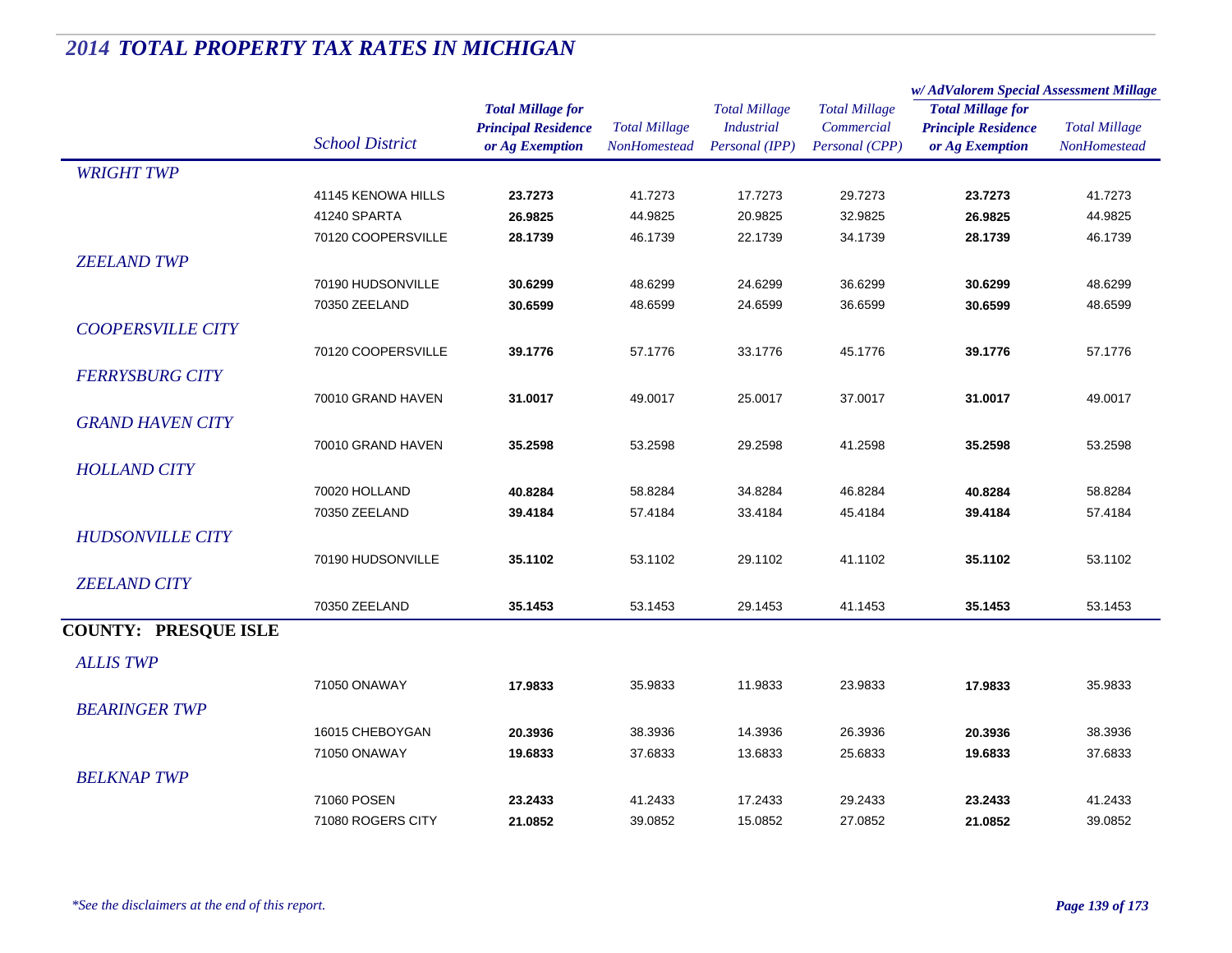|                         |                        |                            |                      |                      |                      | w/AdValorem Special Assessment Millage |                      |
|-------------------------|------------------------|----------------------------|----------------------|----------------------|----------------------|----------------------------------------|----------------------|
|                         |                        | <b>Total Millage for</b>   |                      | <b>Total Millage</b> | <b>Total Millage</b> | <b>Total Millage for</b>               |                      |
|                         | <b>School District</b> | <b>Principal Residence</b> | <b>Total Millage</b> | <b>Industrial</b>    | Commercial           | <b>Principle Residence</b>             | <b>Total Millage</b> |
|                         |                        | or Ag Exemption            | <b>NonHomestead</b>  | Personal (IPP)       | Personal (CPP)       | or Ag Exemption                        | NonHomestead         |
| <b>BISMARCK TWP</b>     |                        |                            |                      |                      |                      |                                        |                      |
|                         | 60020 HILLMAN          | 22.2742                    | 40.2742              | 16.2742              | 28.2742              | 22.2742                                | 40.2742              |
|                         | 71080 ROGERS CITY      | 20.0852                    | 38.0852              | 14.0852              | 26.0852              | 20.0852                                | 38.0852              |
| <b>CASE TWP</b>         |                        |                            |                      |                      |                      |                                        |                      |
|                         | 71050 ONAWAY           | 18.9833                    | 36.9833              | 15.7333              | 27.7333              | 21.7333                                | 39.7333              |
| VILLAGE OF MILLERSBURG  | <b>ONAWAY</b>          | 25.5578                    | 43.5578              | 22.3078              | 34.3078              | 28.3078                                | 46.3078              |
| <b>KRAKOW TWP</b>       |                        |                            |                      |                      |                      |                                        |                      |
|                         | 04010 ALPENA           | 23.3242                    | 41.3242              | 17.3242              | 29.3242              | 23.3242                                | 41.3242              |
|                         | 71060 POSEN            | 22.2433                    | 40.2433              | 16.2433              | 28.2433              | 22.2433                                | 40.2433              |
| <b>METZ TWP</b>         |                        |                            |                      |                      |                      |                                        |                      |
|                         | 71060 POSEN            | 23.2433                    | 41.2433              | 17.2433              | 29.2433              | 23.2433                                | 41.2433              |
|                         | 71080 ROGERS CITY      | 21.0852                    | 39.0852              | 15.0852              | 27.0852              | 21.0852                                | 39.0852              |
| <b>MOLTKE TWP</b>       |                        |                            |                      |                      |                      |                                        |                      |
|                         | 71080 ROGERS CITY      | 21.0852                    | 39.0852              | 15.0852              | 27.0852              | 21.0852                                | 39.0852              |
|                         |                        |                            |                      |                      |                      |                                        |                      |
| <b>NORTH ALLIS TWP</b>  |                        |                            |                      |                      |                      |                                        |                      |
|                         | 71050 ONAWAY           | 18.9833                    | 36.9833              | 12.9833              | 24.9833              | 18.9833                                | 36.9833              |
| <b>OCQUEOC TWP</b>      |                        |                            |                      |                      |                      |                                        |                      |
|                         | 71050 ONAWAY           | 20.4833                    | 38.4833              | 14.4833              | 26.4833              | 20.4833                                | 38.4833              |
| <b>POSENTWP</b>         |                        |                            |                      |                      |                      |                                        |                      |
|                         | 71060 POSEN            | 22.2433                    | 40.2433              | 16.2433              | 28.2433              | 22.2433                                | 40.2433              |
| VILLAGE OF POSEN        | <b>POSEN</b>           | 26.4083                    | 44.4083              | 20.4083              | 32.4083              | 26.4083                                | 44.4083              |
| <b>PRESQUE ISLE TWP</b> |                        |                            |                      |                      |                      |                                        |                      |
|                         | 04010 ALPENA           | 21.6242                    | 39.6242              | 15.6242              | 27.6242              | 21.6242                                | 39.6242              |
| <b>PULAWSKI TWP</b>     |                        |                            |                      |                      |                      |                                        |                      |
|                         | 71060 POSEN            | 24.2433                    | 42.2433              | 18.2433              | 30.2433              | 24.2433                                | 42.2433              |
| <b>ROGERS TWP</b>       |                        |                            |                      |                      |                      |                                        |                      |
|                         | 71080 ROGERS CITY      | 20.0852                    | 38.0852              | 14.0852              | 26.0852              | 20.0852                                | 38.0852              |
| <i>ONAWAY CITY</i>      |                        |                            |                      |                      |                      |                                        |                      |
|                         | 71050 ONAWAY           | 37.4335                    | 55.4335              | 31.4335              | 43.4335              | 37.4335                                | 55.4335              |
|                         |                        |                            |                      |                      |                      |                                        |                      |
| <b>ROGERS CITY CITY</b> |                        |                            |                      |                      |                      |                                        |                      |
|                         | 71080 ROGERS CITY      | 36.0632                    | 54.0632              | 30.0632              | 42.0632              | 36.0632                                | 54.0632              |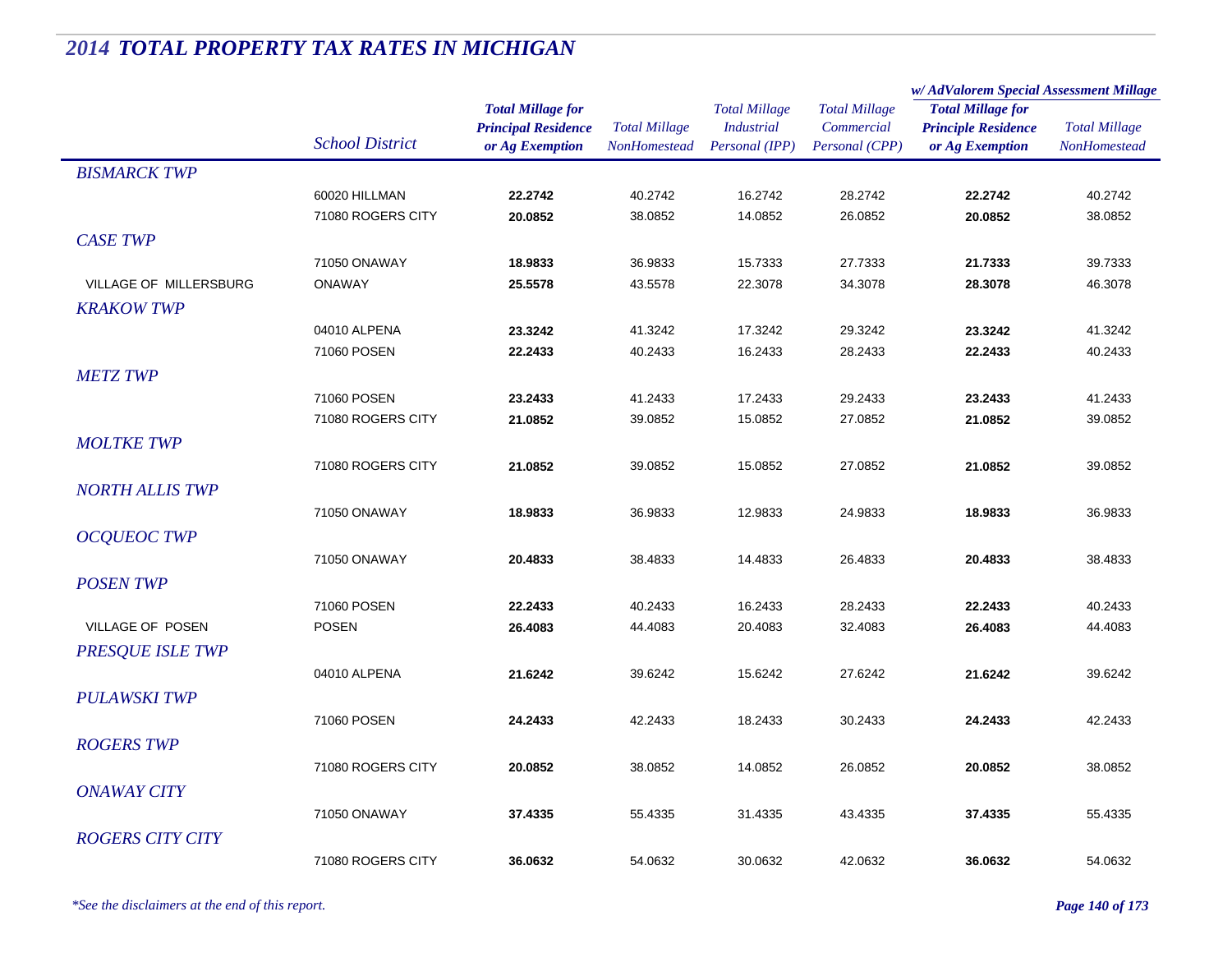#### *Total Millage for Principal Residence School District or Ag Exemption Total Millage NonHomesteadTotal Millage for Principle Residence or Ag Exemption Total Millage NonHomesteadw/ AdValorem Special Assessment Millage Total Millage CommercialPersonal (CPP) Total Millage IndustrialPersonal (IPP)* **COUNTY: ROSCOMMON***AU SABLE TWP* $P$ 72010 ROSCOMMON **23.4769** 41.4769 17.4769 29.4769 **23.4769** 41.4769 *BACKUS TWP* $\mathbf{P}$ 72020 HOUGHTON LAKE **22.3037** 40.3037 16.3037 28.3037 **22.3037** 40.3037 *DENTON TWP* $P$ 72020 HOUGHTON LAKE **23.1359** 41.1359 17.1359 29.1359 **23.1359** 41.1359 *GERRISH TWP* $P$ 72010 ROSCOMMON **20.1079** 38.1079 18.8099 30.8099 **24.8099** 42.8099 *HIGGINS TWP* $P$ 72010 ROSCOMMON **20.5701** 38.5701 19.5701 31.5701 **25.5701** 43.5701 VILLAGE OF ROSCOMMON GERRISH HIGGINS **32.8701** 50.8701 31.8701 43.8701 **37.8701** 55.8701 *LAKE TWP* $P$ 72020 HOUGHTON LAKE **21.5995** 39.5995 15.5995 27.5995 **21.5995** 39.5995 *LYON TWP* $\overline{P}$ 72010 ROSCOMMON **23.3733** 41.3733 17.3733 29.3733 **23.3733** 41.3733 *MARKEY TWP* $P$ 72020 HOUGHTON LAKE **20.0558** 38.0558 17.0558 29.0558 **23.0558** 41.0558 *NESTER TWP* $P$ 72020 HOUGHTON LAKE **21.3069** 39.3069 15.3069 27.3069 **21.3069** 39.3069 *RICHFIELD TWP* $P$ 72010 ROSCOMMON **23.2421** 41.2421 18.9652 30.9652 **24.9652** 42.9652 72020 HOUGHTON LAKE **22.6121** 40.6121 18.3352 30.3352 **24.3352** 42.3352 *ROSCOMMON TWP* $P$ 72020 HOUGHTON LAKE **23.4146** 41.4146 17.4146 29.4146 **23.4146** 41.4146 **COUNTY: SAGINAW***ALBEE TWP* $\overline{P}$ 73110 CHESANING **26.1101**44.1101 20.1101 32.1101 **26.1101** 44.1101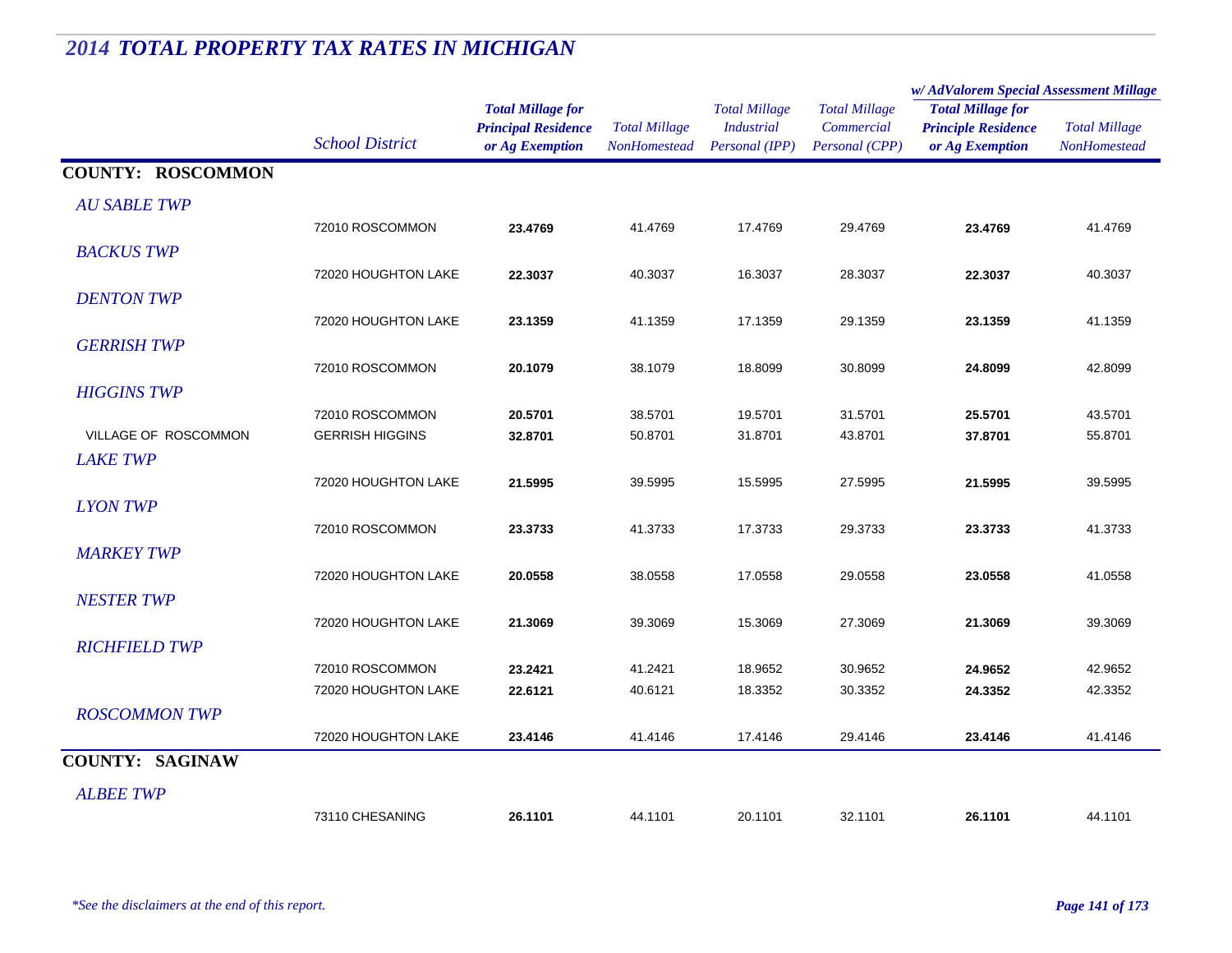|                              |                        | <b>Total Millage for</b><br><b>Principal Residence</b> | <b>Total Millage</b> | <b>Total Millage</b> | <b>Total Millage</b> | w/AdValorem Special Assessment Millage                 |                      |  |
|------------------------------|------------------------|--------------------------------------------------------|----------------------|----------------------|----------------------|--------------------------------------------------------|----------------------|--|
|                              |                        |                                                        |                      |                      |                      | <b>Total Millage for</b><br><b>Principle Residence</b> | <b>Total Millage</b> |  |
|                              |                        |                                                        |                      | <b>Industrial</b>    | Commercial           |                                                        |                      |  |
|                              | <b>School District</b> | or Ag Exemption                                        | <b>NonHomestead</b>  | Personal (IPP)       | Personal (CPP)       | or Ag Exemption                                        | <b>NonHomestead</b>  |  |
| <b>BIRCH RUN TWP</b>         |                        |                                                        |                      |                      |                      |                                                        |                      |  |
|                              | 062 TR-FRANK/BR TR '99 | 24.5978                                                | 42.5978              | 19.5978              | 31.5978              | 25.5978                                                | 43.5978              |  |
|                              | 25150 CLIO             | 22.9447                                                | 40.9447              | 17.9447              | 29.9447              | 23.9447                                                | 41.9447              |  |
|                              | 73170 BIRCH RUN        | 23.6978                                                | 41.6978              | 18.6978              | 30.6978              | 24.6978                                                | 42.6978              |  |
|                              | 73190 FRANKENMUTH      | 22.5978                                                | 40.4952              | 17.5978              | 29.5978              | 23.5978                                                | 41.4952              |  |
| <b>VILLAGE OF BIRCH RUN</b>  | <b>BIRCH RUN</b>       | 28.2678                                                | 46.2678              | 24.7678              | 36.7678              | 30.7678                                                | 48.7678              |  |
| <b>BLUMFIELD TWP</b>         |                        |                                                        |                      |                      |                      |                                                        |                      |  |
|                              | 73190 FRANKENMUTH      | 24.9747                                                | 42.8721              | 18.9747              | 30.9747              | 24.9747                                                | 42.8721              |  |
|                              | 79110 REESE            | 28.7749                                                | 46.5121              | 22.7749              | 34.5121              | 28.7749                                                | 46.5121              |  |
| <b>VILLAGE OF REESE</b>      | <b>REESE</b>           | 39.7749                                                | 57.5121              | 35.2749              | 47.0121              | 41.2749                                                | 59.0121              |  |
| <b>BRADY TWP</b>             |                        |                                                        |                      |                      |                      |                                                        |                      |  |
|                              | 73110 CHESANING        | 25.0833                                                | 43.0833              | 20.5833              | 32.5833              | 26.5833                                                | 44.5833              |  |
| VILLAGE OF OAKLEY            | CHESANING              | 29.6670                                                | 47.667               | 25.1670              | 37.1670              | 31.1670                                                | 49.1670              |  |
| <b>BRANT TWP</b>             |                        |                                                        |                      |                      |                      |                                                        |                      |  |
|                              | 73110 CHESANING        | 25.8114                                                | 43.8114              | 21.3114              | 33.3114              | 27.3114                                                | 45.3114              |  |
|                              | 73230 MERRILL          | 28.0214                                                | 46.0214              | 23.5214              | 35.5214              | 29.5214                                                | 47.5214              |  |
|                              | 73240 ST.CHARLES       | 23.2414                                                | 41.2414              | 18.7414              | 30.7414              | 24.7414                                                | 42.7414              |  |
| <b>VILLAGE OF ST CHARLES</b> | <b>ST.CHARLES</b>      | 36.0443                                                | 54.0443              | 31.5443              | 43.5443              | 37.5443                                                | 55.5443              |  |
| <b>BRIDGEPORT TWP</b>        |                        |                                                        |                      |                      |                      |                                                        |                      |  |
|                              | 73180 BRIDGEPORT-SPAU  | 29.8299                                                | 47.8299              | 23.8299              | 35.8299              | 29.8299                                                | 47.8299              |  |
| <b>BUENA VISTA TWP</b>       |                        |                                                        |                      |                      |                      |                                                        |                      |  |
|                              | 09010 BAY CITY         | 38.3646                                                | 56.3646              | 32.3646              | 44.3646              | 38.3646                                                | 56.3646              |  |
|                              | 73080 BUENA VISTA      | 38.9585                                                | 56.9585              | 32.9585              | 44.9585              | 38.9585                                                | 56.9585              |  |
|                              | 79110 REESE            | 40.2887                                                | 58.0259              | 34.2887              | 46.0259              | 40.2887                                                | 58.0259              |  |
| <b>CARROLLTON TWP</b>        |                        |                                                        |                      |                      |                      |                                                        |                      |  |
|                              | 73030 CARROLLTON       | 28.1501                                                | 46.1465              | 37.4411              | 49.4375              | 43.4411                                                | 61.4375              |  |
| <b>CHAPIN TWP</b>            |                        |                                                        |                      |                      |                      |                                                        |                      |  |
|                              | 19120 OVID ELSIE       | 30.6627                                                | 48.6321              | 24.6627              | 36.6321              | 30.6627                                                | 48.6321              |  |
|                              | 29020 ASHLEY           | 31.3997                                                | 49.3997              | 25.3997              | 37.3997              | 31.3997                                                | 49.3997              |  |
|                              | 73110 CHESANING        | 26.8084                                                | 44.8084              | 20.8084              | 32.8084              | 26.8084                                                | 44.8084              |  |
|                              |                        |                                                        |                      |                      |                      |                                                        |                      |  |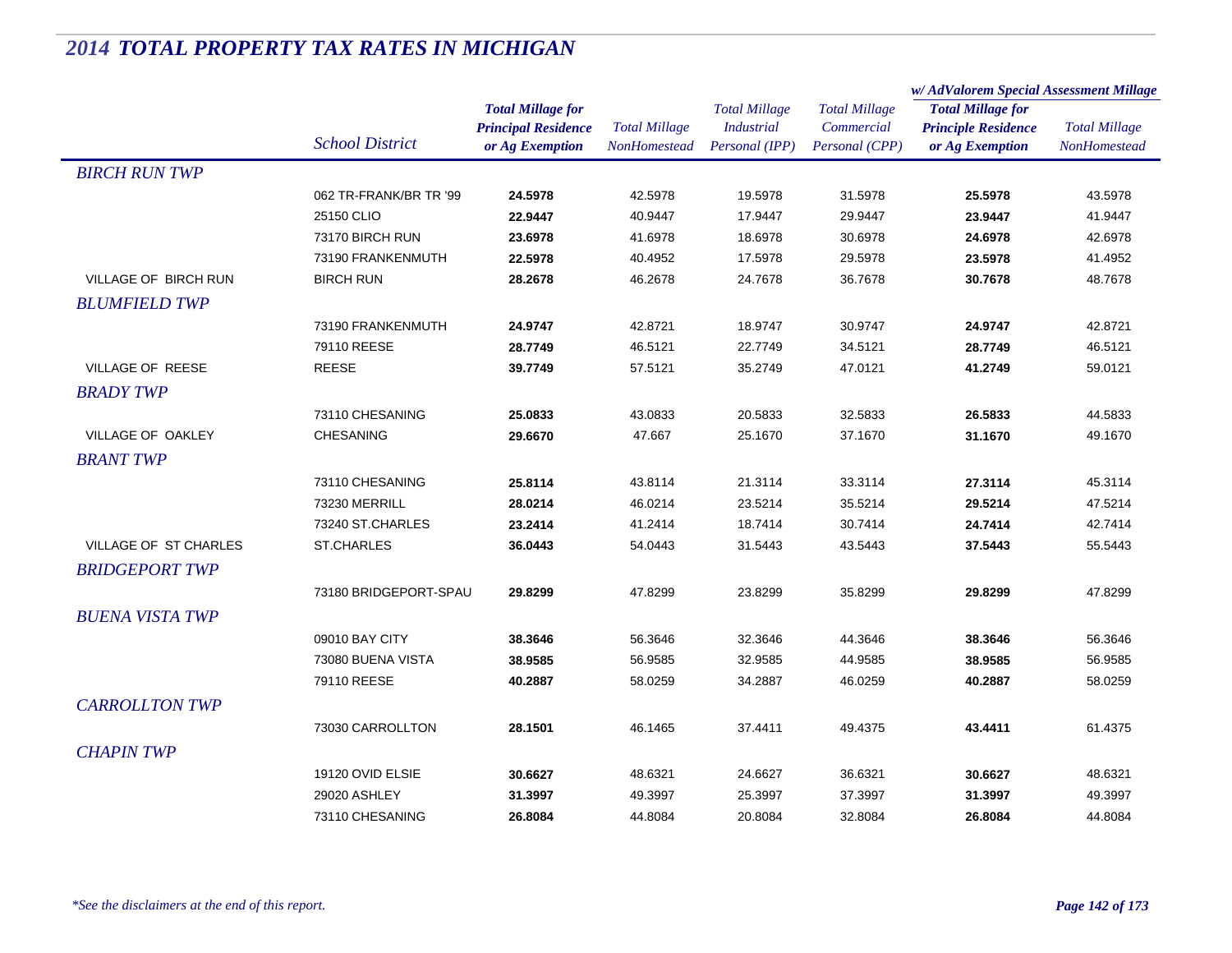|                        |                         |                            | <b>Total Millage</b> |                      | <b>Total Millage</b> | w/AdValorem Special Assessment Millage |                      |  |
|------------------------|-------------------------|----------------------------|----------------------|----------------------|----------------------|----------------------------------------|----------------------|--|
|                        |                         | <b>Total Millage for</b>   |                      | <b>Total Millage</b> |                      | <b>Total Millage for</b>               | <b>Total Millage</b> |  |
|                        |                         | <b>Principal Residence</b> |                      | <b>Industrial</b>    | Commercial           | <b>Principle Residence</b>             |                      |  |
|                        | <b>School District</b>  | or Ag Exemption            | <b>NonHomestead</b>  | Personal (IPP)       | Personal (CPP)       | or Ag Exemption                        | <b>NonHomestead</b>  |  |
| <b>CHESANING TWP</b>   |                         |                            |                      |                      |                      |                                        |                      |  |
|                        | 73110 CHESANING         | 26.1249                    | 44.1249              | 21.6249              | 33.6249              | 27.6249                                | 45.6249              |  |
|                        | 78070 NEW LOTHROP       | 30.2417                    | 48.2417              | 25.7417              | 37.7417              | 31.7417                                | 49.7417              |  |
| VILLAGE OF CHESANING   | <b>CHESANING</b>        | 42.1246                    | 60.1246              | 37.6246              | 49.6246              | 43.6246                                | 61.6246              |  |
| <b>FRANKENMUTH TWP</b> |                         |                            |                      |                      |                      |                                        |                      |  |
|                        | 73190 FRANKENMUTH       | 25.3833                    | 43.2807              | 19.3833              | 31.3833              | 25.3833                                | 43.2807              |  |
| <b>FREMONT TWP</b>     |                         |                            |                      |                      |                      |                                        |                      |  |
|                        | 121 TR-ST.CHARLES/HEM   | 25.0987                    | 43.0987              | 19.0987              | 31.0987              | 25.0987                                | 43.0987              |  |
|                        | 73210 HEMLOCK           | 23.1387                    | 41.1387              | 17.1387              | 29.1387              | 23.1387                                | 41.1387              |  |
|                        | 73230 MERRILL           | 27.3287                    | 45.3287              | 21.3287              | 33.3287              | 27.3287                                | 45.3287              |  |
|                        | 73240 ST.CHARLES        | 22.5487                    | 40.5487              | 16.5487              | 28.5487              | 22.5487                                | 40.5487              |  |
| <b>JAMES TWP</b>       |                         |                            |                      |                      |                      |                                        |                      |  |
|                        | 73255 SWAN VALLEY       | 27.4639                    | 45.4639              | 21.4639              | 33.4639              | 27.4639                                | 45.4639              |  |
| <b>JONESFIELD TWP</b>  |                         |                            |                      |                      |                      |                                        |                      |  |
|                        | 29040 BRECKENRIDGE      | 25.8704                    | 43.8704              | 23.6204              | 35.6204              | 29.6204                                | 47.6204              |  |
|                        | 73230 MERRILL           | 27.9291                    | 45.9291              | 25.6791              | 37.6791              | 31.6791                                | 49.6791              |  |
| VILLAGE OF MERRILL     | <b>MERRILL</b>          | 41.7791                    | 59.7791              | 39.5291              | 51.5291              | 45.5291                                | 63.5291              |  |
| <b>KOCHVILLE TWP</b>   |                         |                            |                      |                      |                      |                                        |                      |  |
|                        | 09010 BAY CITY          | 25.3794                    | 43.3794              | 19.3794              | 31.3794              | 25.3794                                | 43.3794              |  |
|                        | 73010 SAGINAW CITY      | 28.8480                    | 46.848               | 22.8480              | 34.8480              | 28.8480                                | 46.8480              |  |
|                        | 73200 FREELAND          | 23.7533                    | 41.7533              | 17.7533              | 29.7533              | 23.7533                                | 41.7533              |  |
| <b>LAKEFIELD TWP</b>   |                         |                            |                      |                      |                      |                                        |                      |  |
|                        | 73230 MERRILL           | 29.9469                    | 47.9469              | 27.6969              | 39.6969              | 33.6969                                | 51.6969              |  |
|                        |                         |                            |                      |                      |                      |                                        |                      |  |
| <b>MAPLE GROVE TWP</b> |                         |                            |                      |                      |                      |                                        |                      |  |
|                        | 25260 MONTROSE          | 27.8889                    | 45.8889              | 21.8889              | 33.8889              | 27.8889                                | 45.8889              |  |
|                        | 73110 CHESANING         | 25.0620                    | 43.062               | 19.0620              | 31.0620              | 25.0620                                | 43.0620              |  |
|                        | 78070 NEW LOTHROP       | 29.1788                    | 47.1788              | 23.1788              | 35.1788              | 29.1788                                | 47.1788              |  |
| <b>MARION TWP</b>      |                         |                            |                      |                      |                      |                                        |                      |  |
|                        | 29020 ASHLEY            | 34.6577                    | 52.6577              | 28.6577              | 40.6577              | 34.6577                                | 52.6577              |  |
|                        | 73111 TR-DIST 73111 CHE | 33.2777                    | 51.2777              | 27.2777              | 39.2777              | 33.2777                                | 51.2777              |  |
|                        | 73230 MERRILL           | 32.2764                    | 50.2764              | 26.2764              | 38.2764              | 32.2764                                | 50.2764              |  |
|                        | 73240 ST.CHARLES        | 27.4964                    | 45.4964              | 21.4964              | 33.4964              | 27.4964                                | 45.4964              |  |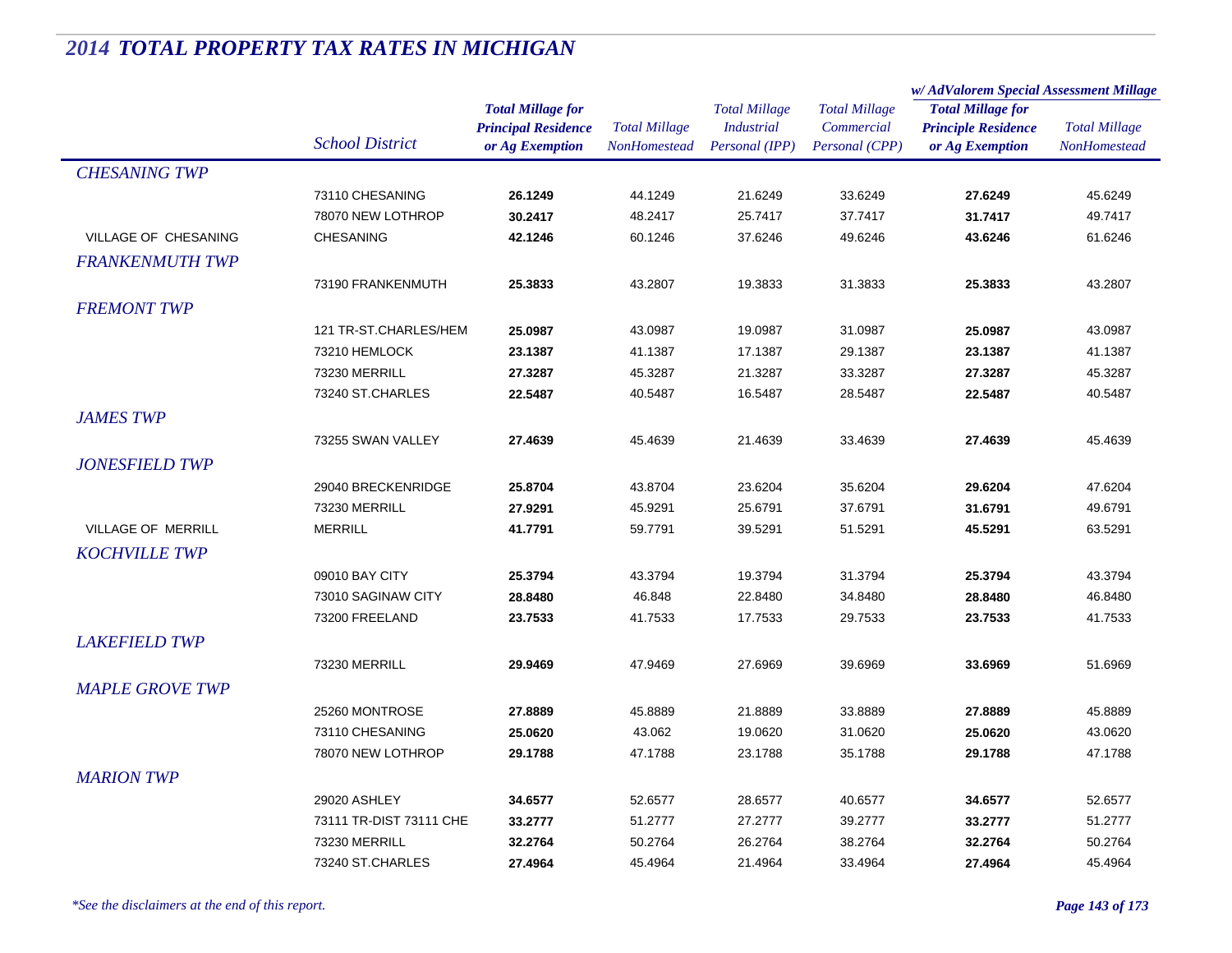|                          |                        |                                                                           |                                             |                                                             |                                                      | w/AdValorem Special Assessment Millage                                    |                                             |
|--------------------------|------------------------|---------------------------------------------------------------------------|---------------------------------------------|-------------------------------------------------------------|------------------------------------------------------|---------------------------------------------------------------------------|---------------------------------------------|
|                          | <b>School District</b> | <b>Total Millage for</b><br><b>Principal Residence</b><br>or Ag Exemption | <b>Total Millage</b><br><b>NonHomestead</b> | <b>Total Millage</b><br><b>Industrial</b><br>Personal (IPP) | <b>Total Millage</b><br>Commercial<br>Personal (CPP) | <b>Total Millage for</b><br><b>Principle Residence</b><br>or Ag Exemption | <b>Total Millage</b><br><b>NonHomestead</b> |
| <b>RICHLAND TWP</b>      |                        |                                                                           |                                             |                                                             |                                                      |                                                                           |                                             |
|                          | 73200 FREELAND         | 25.3435                                                                   | 43.3435                                     | 23.7435                                                     | 35.7435                                              | 29.7435                                                                   | 47.7435                                     |
|                          | 73210 HEMLOCK          | 24.7835                                                                   | 42.7835                                     | 23.1835                                                     | 35.1835                                              | 29.1835                                                                   | 47.1835                                     |
| <b>SAGINAW TWP</b>       |                        |                                                                           |                                             |                                                             |                                                      |                                                                           |                                             |
|                          | 73040 SAGINAW TWP.     | 27.9078                                                                   | 45.9078                                     | 23.4078                                                     | 35.4078                                              | 29.4078                                                                   | 47.4078                                     |
| <b>ST CHARLES TWP</b>    |                        |                                                                           |                                             |                                                             |                                                      |                                                                           |                                             |
|                          | 73110 CHESANING        | 25.9239                                                                   | 43.9239                                     | 21.4239                                                     | 33.4239                                              | 27.4239                                                                   | 45.4239                                     |
|                          | 73240 ST.CHARLES       | 23.3539                                                                   | 41.3539                                     | 18.8539                                                     | 30.8539                                              | 24.8539                                                                   | 42.8539                                     |
| VILLAGE OF ST CHARLES    | <b>ST.CHARLES</b>      | 36.1568                                                                   | 54.1568                                     | 31.6568                                                     | 43.6568                                              | 37.6568                                                                   | 55.6568                                     |
| <b>SPAULDING TWP</b>     |                        |                                                                           |                                             |                                                             |                                                      |                                                                           |                                             |
|                          | 73180 BRIDGEPORT-SPAU  | 26.5050                                                                   | 44.505                                      | 20.5050                                                     | 32.5050                                              | 26.5050                                                                   | 44.5050                                     |
| <b>SWAN CREEK TWP</b>    |                        |                                                                           |                                             |                                                             |                                                      |                                                                           |                                             |
|                          | 73210 HEMLOCK          | 23.8664                                                                   | 41.8664                                     | 19.3664                                                     | 31.3664                                              | 25.3664                                                                   | 43.3664                                     |
|                          | 73240 ST.CHARLES       | 23.2764                                                                   | 41.2764                                     | 18.7764                                                     | 30.7764                                              | 24.7764                                                                   | 42.7764                                     |
|                          | 73255 SWAN VALLEY      | 27.2264                                                                   | 45.2264                                     | 22.7264                                                     | 34.7264                                              | 28.7264                                                                   | 46.7264                                     |
| VILLAGE OF ST CHARLES    | <b>ST.CHARLES</b>      | 36.0793                                                                   | 54.0793                                     | 31.5793                                                     | 43.5793                                              | 37.5793                                                                   | 55.5793                                     |
| <b>TAYMOUTH TWP</b>      |                        |                                                                           |                                             |                                                             |                                                      |                                                                           |                                             |
|                          | 73170 BIRCH RUN        | 23.6692                                                                   | 41.6692                                     | 17.6692                                                     | 29.6692                                              | 23.6692                                                                   | 41.6692                                     |
| <b>THOMAS TWP</b>        |                        |                                                                           |                                             |                                                             |                                                      |                                                                           |                                             |
|                          | 73200 FREELAND         | 26.5704                                                                   | 44.5704                                     | 20.5704                                                     | 32.5704                                              | 26.5704                                                                   | 44.5704                                     |
|                          | 73210 HEMLOCK          | 26.0104                                                                   | 44.0104                                     | 20.0104                                                     | 32.0104                                              | 26.0104                                                                   | 44.0104                                     |
|                          | 73255 SWAN VALLEY      | 29.3704                                                                   | 47.3704                                     | 23.3704                                                     | 35.3704                                              | 29.3704                                                                   | 47.3704                                     |
| <b>TITTABAWASSEE TWP</b> |                        |                                                                           |                                             |                                                             |                                                      |                                                                           |                                             |
|                          | 070 TR-FREELAND        | 27.7927                                                                   | 45.7927                                     | 21.7927                                                     | 33.7927                                              | 27.7927                                                                   | 45.7927                                     |
|                          | 09010 BAY CITY         | 28.5188                                                                   | 46.5188                                     | 22.5188                                                     | 34.5188                                              | 28.5188                                                                   | 46.5188                                     |
|                          | 73200 FREELAND         | 26.8927                                                                   | 44.8927                                     | 20.8927                                                     | 32.8927                                              | 26.8927                                                                   | 44.8927                                     |
| <b>ZILWAUKEE TWP</b>     |                        |                                                                           |                                             |                                                             |                                                      |                                                                           |                                             |
|                          | 09010 BAY CITY         | 29.6416                                                                   | 47.6416                                     | 23.6416                                                     | 35.6416                                              | 29.6416                                                                   | 47.6416                                     |
| <b>FRANKENMUTH CITY</b>  |                        |                                                                           |                                             |                                                             |                                                      |                                                                           |                                             |
|                          | 73190 FRANKENMUTH      | 31.2767                                                                   | 49.1741                                     | 25.2767                                                     | 37.2767                                              | 31.2767                                                                   | 49.1741                                     |
| <b>SAGINAW CITY</b>      |                        |                                                                           |                                             |                                                             |                                                      |                                                                           |                                             |
|                          | 73010 SAGINAW CITY     | 38.2544                                                                   | 56.2544                                     | 39.7544                                                     | 51.7544                                              | 45.7544                                                                   | 63.7544                                     |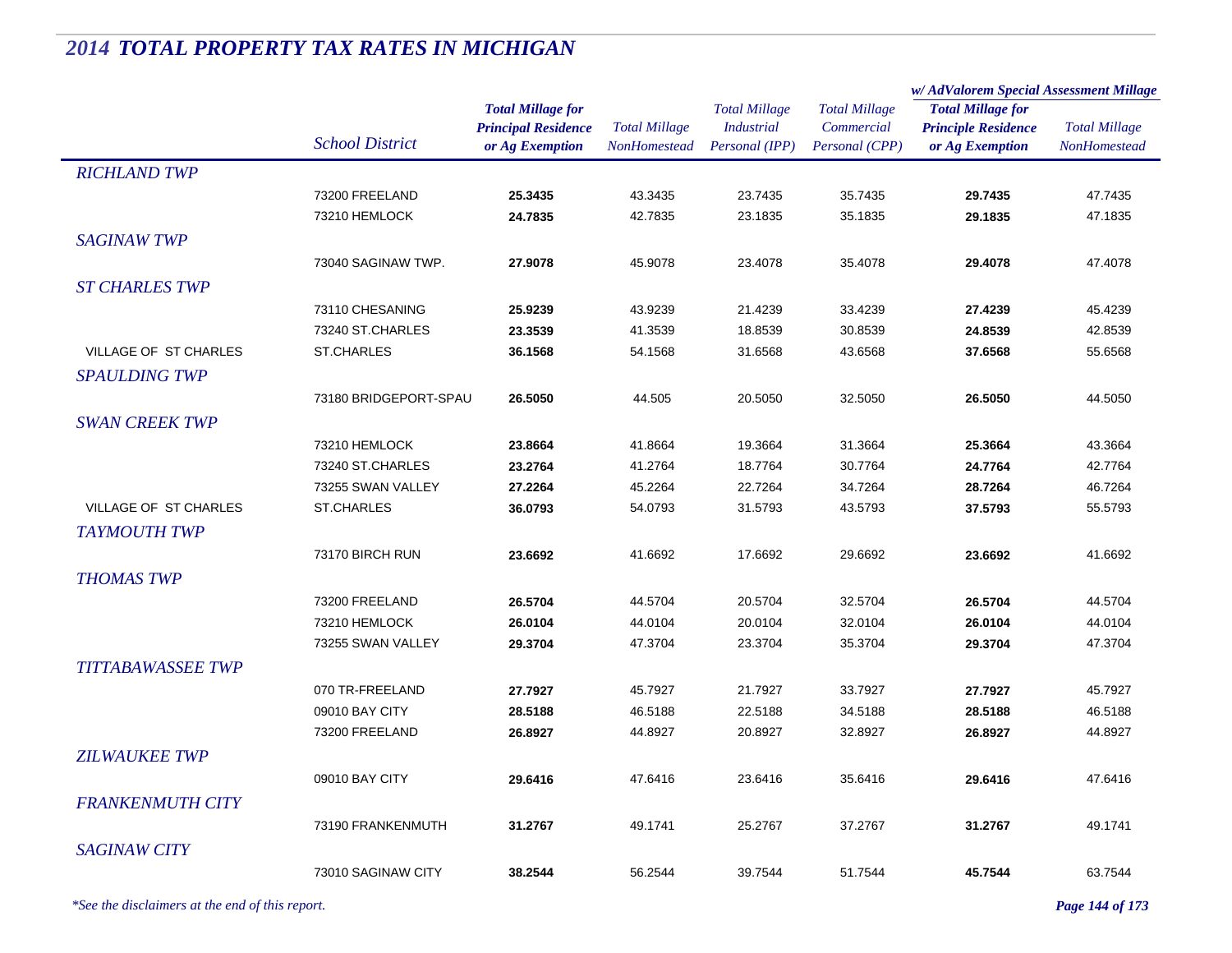|                               |                        |                            |                      | <b>Total Millage</b><br><b>Industrial</b><br>Personal (IPP) | <b>Total Millage</b><br>Commercial | w/AdValorem Special Assessment Millage |                      |
|-------------------------------|------------------------|----------------------------|----------------------|-------------------------------------------------------------|------------------------------------|----------------------------------------|----------------------|
|                               |                        | <b>Total Millage for</b>   |                      |                                                             |                                    | <b>Total Millage for</b>               | <b>Total Millage</b> |
|                               |                        | <b>Principal Residence</b> | <b>Total Millage</b> |                                                             |                                    | <b>Principle Residence</b>             |                      |
|                               | <b>School District</b> | or Ag Exemption            | <b>NonHomestead</b>  |                                                             | Personal (CPP)                     | or Ag Exemption                        | <b>NonHomestead</b>  |
| <b>ZILWAUKEE CITY</b>         |                        |                            |                      |                                                             |                                    |                                        |                      |
|                               | 73010 SAGINAW CITY     | 40.4637                    | 58.4637              | 34.4637                                                     | 46.4637                            | 40.4637                                | 58.4637              |
| <b>COUNTY: SANILAC</b>        |                        |                            |                      |                                                             |                                    |                                        |                      |
| <b>ARGYLE TWP</b>             |                        |                            |                      |                                                             |                                    |                                        |                      |
|                               | 32170 UBLY             | 23.9855                    | 41.7533              | 17.9855                                                     | 29.7533                            | 23.9855                                | 41.7533              |
|                               | 76090 DECKERVILLE      | 21.1920                    | 37.7772              | 15.1920                                                     | 25.7772                            | 21.1920                                | 37.7772              |
|                               | 76210 SANDUSKY         | 27.2421                    | 45.2421              | 21.2421                                                     | 33.2421                            | 27.2421                                | 45.2421              |
| <b>AUSTINTWP</b>              |                        |                            |                      |                                                             |                                    |                                        |                      |
|                               | 32170 UBLY             | 25.0556                    | 42.8234              | 19.0556                                                     | 30.8234                            | 25.0556                                | 42.8234              |
| <b>BRIDGEHAMPTON TWP</b>      |                        |                            |                      |                                                             |                                    |                                        |                      |
|                               | 76070 CARSONVILLE-POR  | 23.0376                    | 41.0376              | 17.0376                                                     | 29.0376                            | 23.0376                                | 41.0376              |
|                               | 76090 DECKERVILLE      | 19.3326                    | 35.9178              | 13.3326                                                     | 23.9178                            | 19.3326                                | 35.9178              |
|                               | 76210 SANDUSKY         | 25.3827                    | 43.3827              | 19.3827                                                     | 31.3827                            | 25.3827                                | 43.3827              |
| <b>VILLAGE OF CARSONVILLE</b> | CARSONVILLE-PORT SANI  | 37.3883                    | 55.3883              | 31.3883                                                     | 43.3883                            | 37.3883                                | 55.3883              |
| <b>BUEL TWP</b>               |                        |                            |                      |                                                             |                                    |                                        |                      |
|                               | 76070 CARSONVILLE-POR  | 22.9808                    | 40.9808              | 16.9808                                                     | 28.9808                            | 22.9808                                | 40.9808              |
|                               | 76080 CROSWELL-LEXING  | 22.0458                    | 40.0458              | 16.0458                                                     | 28.0458                            | 22.0458                                | 40.0458              |
|                               | 76180 PECK             | 22.7058                    | 40.7058              | 16.7058                                                     | 28.7058                            | 22.7058                                | 40.7058              |
|                               | 76210 SANDUSKY         | 25.3259                    | 43.3259              | 19.3259                                                     | 31.3259                            | 25.3259                                | 43.3259              |
| <b>CUSTER TWP</b>             |                        |                            |                      |                                                             |                                    |                                        |                      |
|                               | 76090 DECKERVILLE      | 19.8960                    | 36.4812              | 13.8960                                                     | 24.4812                            | 19.8960                                | 36.4812              |
|                               | 76210 SANDUSKY         | 25.9461                    | 43.9461              | 19.9461                                                     | 31.9461                            | 25.9461                                | 43.9461              |
| <b>DELAWARE TWP</b>           |                        |                            |                      |                                                             |                                    |                                        |                      |
|                               | 32060 HARBOR BEACH     | 26.5157                    | 44.5157              | 20.5157                                                     | 32.5157                            | 26.5157                                | 44.5157              |
|                               | 32170 UBLY             | 23.9676                    | 41.7354              | 17.9676                                                     | 29.7354                            | 23.9676                                | 41.7354              |
|                               | 76090 DECKERVILLE      | 21.1741                    | 37.7593              | 15.1741                                                     | 25.7593                            | 21.1741                                | 37.7593              |
| <b>VILLAGE OF FORESTVILLE</b> | <b>HARBOR BEACH</b>    | 35.9885                    | 53.9885              | 29.9885                                                     | 41.9885                            | 35.9885                                | 53.9885              |
| <b>ELK TWP</b>                |                        |                            |                      |                                                             |                                    |                                        |                      |
|                               | 76180 PECK             | 23.2047                    | 41.2047              | 17.2047                                                     | 29.2047                            | 23.2047                                | 41.2047              |
|                               | 76210 SANDUSKY         | 24.8547                    | 42.8547              | 18.8547                                                     | 30.8547                            | 24.8547                                | 42.8547              |
| <b>VILLAGE OF PECK</b>        | <b>PECK</b>            | 36.2784                    | 54.2784              | 30.2784                                                     | 42.2784                            | 36.2784                                | 54.2784              |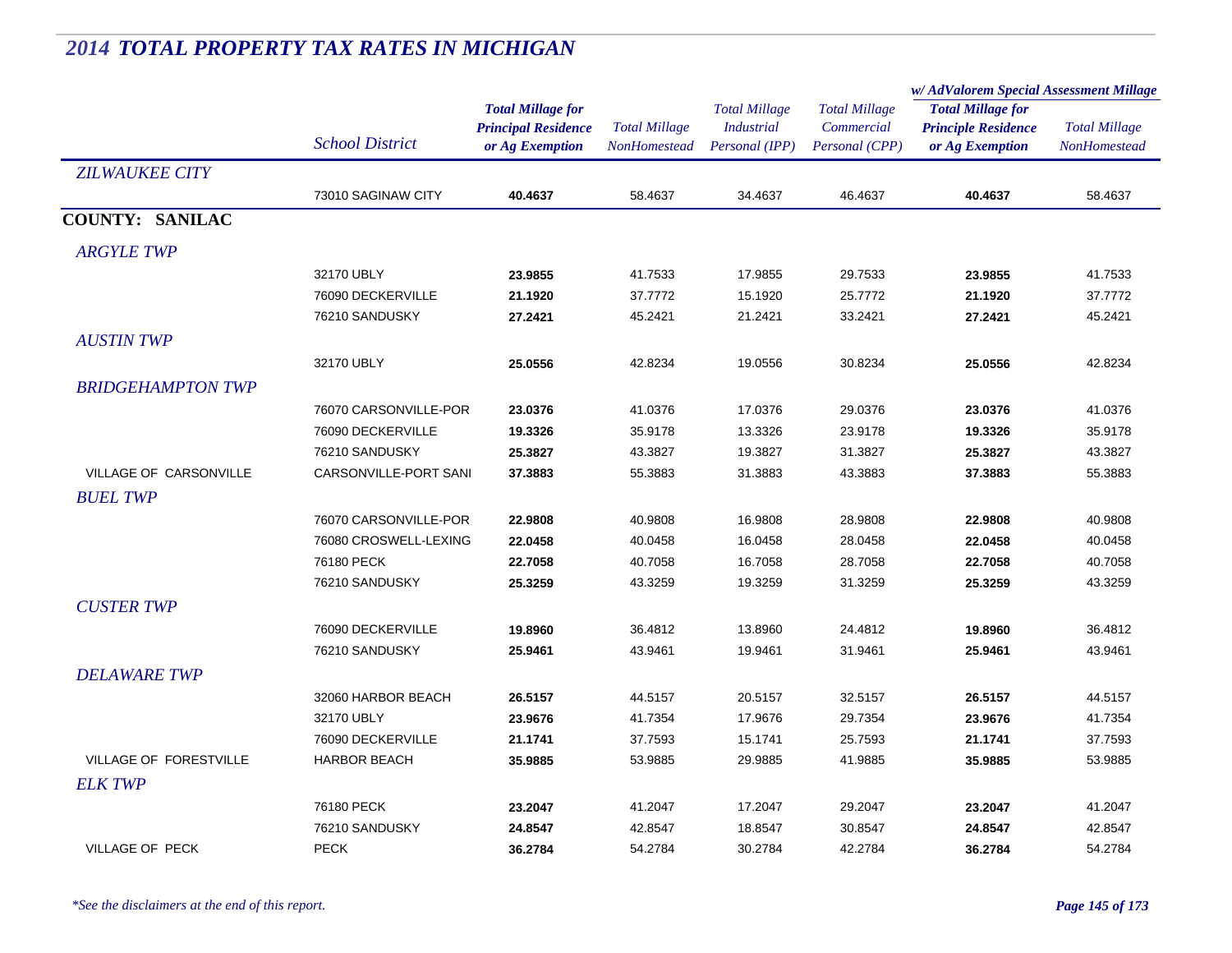|                         |                        |                            | <b>Total Millage</b><br>NonHomestead | <b>Total Millage</b><br><b>Industrial</b> | <b>Total Millage</b> | w/AdValorem Special Assessment Millage        |                      |
|-------------------------|------------------------|----------------------------|--------------------------------------|-------------------------------------------|----------------------|-----------------------------------------------|----------------------|
|                         |                        | <b>Total Millage for</b>   |                                      |                                           |                      | <b>Total Millage for</b>                      | <b>Total Millage</b> |
|                         | <b>School District</b> | <b>Principal Residence</b> |                                      |                                           | Commercial           | <b>Principle Residence</b><br>or Ag Exemption |                      |
|                         |                        | or Ag Exemption            |                                      | Personal (IPP)                            | Personal (CPP)       |                                               | NonHomestead         |
| <b>ELMER TWP</b>        |                        |                            |                                      |                                           |                      |                                               |                      |
|                         | 76140 MARLETTE         | 20.7898                    | 38.7898                              | 14.7898                                   | 26.7898              | 20.7898                                       | 38.7898              |
|                         | 76210 SANDUSKY         | 26.3599                    | 44.3599                              | 20.3599                                   | 32.3599              | 26.3599                                       | 44.3599              |
| <b>EVERGREEN TWP</b>    |                        |                            |                                      |                                           |                      |                                               |                      |
|                         | 79030 CASS CITY        | 26.6769                    | 44.6769                              | 20.6769                                   | 32.6769              | 26.6769                                       | 44.6769              |
| <b>FLYNN TWP</b>        |                        |                            |                                      |                                           |                      |                                               |                      |
|                         | 76060 BROWN CITY       | 25.4096                    | 43.4096                              | 19.4096                                   | 31.4096              | 25.4096                                       | 43.4096              |
|                         | 76140 MARLETTE         | 19.7096                    | 37.7096                              | 13.7096                                   | 25.7096              | 19.7096                                       | 37.7096              |
|                         | 76180 PECK             | 22.6596                    | 40.6596                              | 16.6596                                   | 28.6596              | 22.6596                                       | 40.6596              |
|                         | 76210 SANDUSKY         | 25.2797                    | 43.2797                              | 19.2797                                   | 31.2797              | 25.2797                                       | 43.2797              |
| <b>FORESTER TWP</b>     |                        |                            |                                      |                                           |                      |                                               |                      |
|                         | 76090 DECKERVILLE      | 18.4465                    | 35.0317                              | 12.4465                                   | 23.0317              | 18.4465                                       | 35.0317              |
|                         |                        |                            |                                      |                                           |                      |                                               |                      |
| <b>FREMONT TWP</b>      |                        |                            |                                      |                                           |                      |                                               |                      |
|                         | 74130 YALE             | 28.3186                    | 46.3186                              | 22.3186                                   | 34.3186              | 28.3186                                       | 46.3186              |
|                         | 76080 CROSWELL-LEXING  | 23.0250                    | 41.025                               | 17.0250                                   | 29.0250              | 23.0250                                       | 41.0250              |
|                         | 76180 PECK             | 23.6850                    | 41.685                               | 17.6850                                   | 29.6850              | 23.6850                                       | 41.6850              |
| <b>GREENLEAF TWP</b>    |                        |                            |                                      |                                           |                      |                                               |                      |
|                         | 32170 UBLY             | 23.0845                    | 40.8523                              | 17.0845                                   | 28.8523              | 23.0845                                       | 40.8523              |
|                         | 79030 CASS CITY        | 24.7268                    | 42.7268                              | 18.7268                                   | 30.7268              | 24.7268                                       | 42.7268              |
| <b>LAMOTTE TWP</b>      |                        |                            |                                      |                                           |                      |                                               |                      |
|                         | 76140 MARLETTE         | 21.2611                    | 39.2611                              | 15.2611                                   | 27.2611              | 21.2611                                       | 39.2611              |
|                         | 76210 SANDUSKY         | 26.8312                    | 44.8312                              | 20.8312                                   | 32.8312              | 26.8312                                       | 44.8312              |
|                         | 79030 CASS CITY        | 25.2169                    | 43.2169                              | 19.2169                                   | 31.2169              | 25.2169                                       | 43.2169              |
| <b>LEXINGTON TWP</b>    |                        |                            |                                      |                                           |                      |                                               |                      |
|                         | 76070 CARSONVILLE-POR  | 21.8032                    | 39.8032                              | 15.8032                                   | 27.8032              | 21.8032                                       | 39.8032              |
|                         | 76080 CROSWELL-LEXING  | 20.8682                    | 38.8682                              | 14.8682                                   | 26.8682              | 20.8682                                       | 38.8682              |
| VILLAGE OF LEXINGTON    | CROSWELL-LEXINGTON     | 32.1181                    | 50.1181                              | 26.1181                                   | 38.1181              | 32.1181                                       | 50.1181              |
| <b>MAPLE VALLEY TWP</b> |                        |                            |                                      |                                           |                      |                                               |                      |
|                         | 76060 BROWN CITY       | 25.4221                    | 43.4221                              | 19.4221                                   | 31.4221              | 25.4221                                       | 43.4221              |
| <b>MARION TWP</b>       |                        |                            |                                      |                                           |                      |                                               |                      |
|                         | 76090 DECKERVILLE      | 19.3897                    | 35.9749                              | 13.3897                                   | 23.9749              | 19.3897                                       | 35.9749              |
| VILLAGE OF DECKERVILLE  | <b>DECKERVILLE</b>     | 37.9726                    | 54.5578                              | 31.9726                                   | 42.5578              | 37.9726                                       | 54.5578              |
|                         |                        |                            |                                      |                                           |                      |                                               |                      |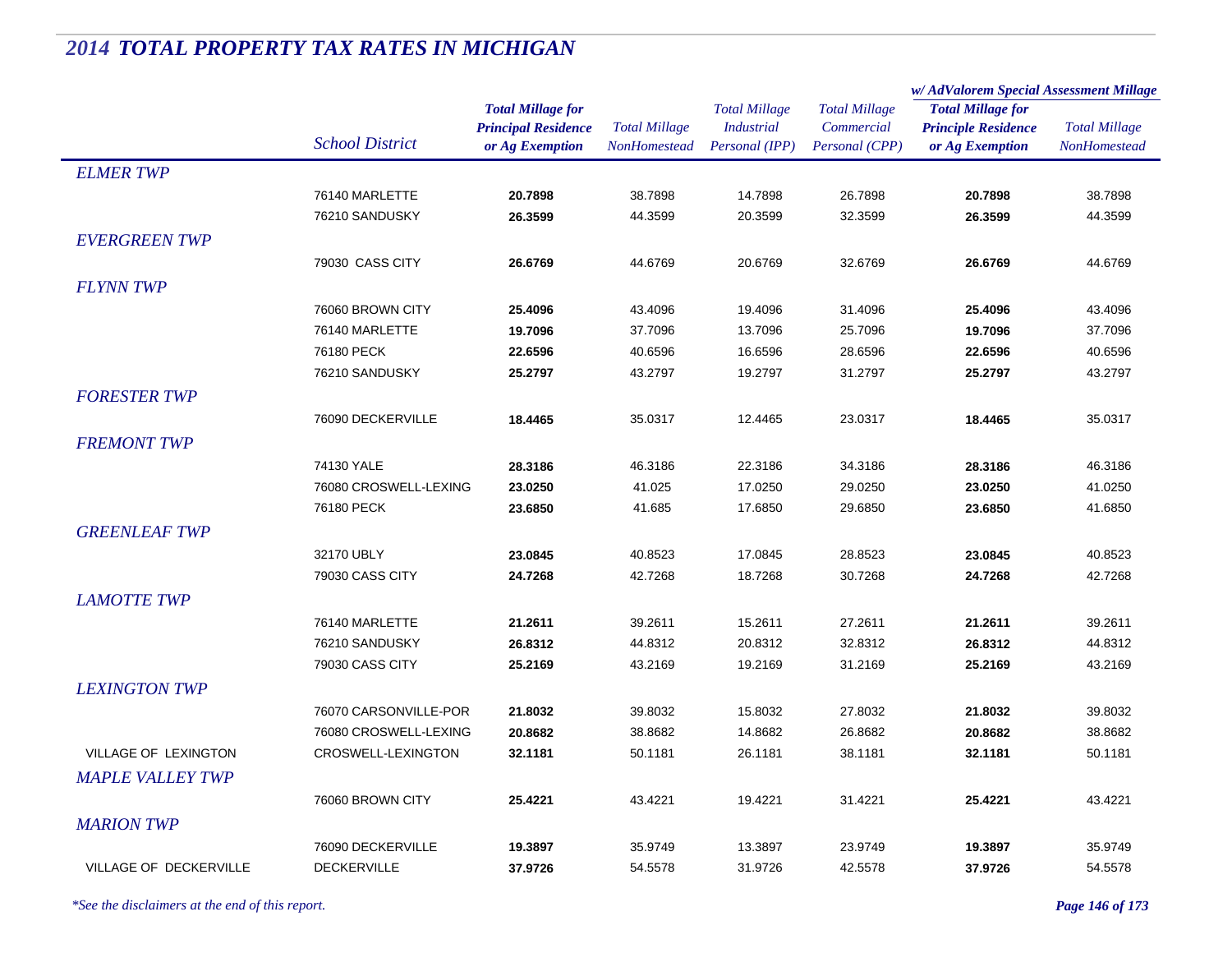|                               |                        |                            |                      | <b>Total Millage</b> | <b>Total Millage</b> | w/AdValorem Special Assessment Millage |                      |
|-------------------------------|------------------------|----------------------------|----------------------|----------------------|----------------------|----------------------------------------|----------------------|
|                               |                        | <b>Total Millage for</b>   |                      |                      |                      | <b>Total Millage for</b>               | <b>Total Millage</b> |
|                               |                        | <b>Principal Residence</b> | <b>Total Millage</b> | <b>Industrial</b>    | Commercial           | <b>Principle Residence</b>             |                      |
|                               | <b>School District</b> | or Ag Exemption            | <b>NonHomestead</b>  | Personal (IPP)       | Personal (CPP)       | or Ag Exemption                        | NonHomestead         |
| <b>MARLETTE TWP</b>           |                        |                            |                      |                      |                      |                                        |                      |
|                               | 76140 MARLETTE         | 20.7893                    | 38.7893              | 14.7893              | 26.7893              | 20.7893                                | 38.7893              |
| <b>MINDEN TWP</b>             |                        |                            |                      |                      |                      |                                        |                      |
|                               | 32170 UBLY             | 24.5678                    | 42.3356              | 18.5678              | 30.3356              | 24.5678                                | 42.3356              |
|                               | 76090 DECKERVILLE      | 21.7743                    | 38.3595              | 15.7743              | 26.3595              | 21.7743                                | 38.3595              |
| <b>VILLAGE OF MINDEN CITY</b> | <b>UBLY</b>            | 37.4377                    | 55.2055              | 31.4377              | 43.2055              | 37.4377                                | 55.2055              |
| <b>MOORETWP</b>               |                        |                            |                      |                      |                      |                                        |                      |
|                               | 76140 MARLETTE         | 20.7679                    | 38.7679              | 14.7679              | 26.7679              | 20.7679                                | 38.7679              |
|                               | 76210 SANDUSKY         | 26.3380                    | 44.338               | 20.3380              | 32.3380              | 26.3380                                | 44.3380              |
| <b>SANILAC TWP</b>            |                        |                            |                      |                      |                      |                                        |                      |
|                               | 76070 CARSONVILLE-POR  | 21.7668                    | 39.7668              | 15.7668              | 27.7668              | 21.7668                                | 39.7668              |
|                               | 76080 CROSWELL-LEXING  | 20.6668                    | 38.6668              | 14.6668              | 26.6668              | 20.6668                                | 38.6668              |
| VILLAGE OF PORT SANILAC       | CARSONVILLE-PORT SANI  | 32.0314                    | 50.0314              | 26.0314              | 38.0314              | 32.0314                                | 50.0314              |
| <b>SPEAKER TWP</b>            |                        |                            |                      |                      |                      |                                        |                      |
|                               | 74130 YALE             | 28.3460                    | 46.346               | 22.3460              | 34.3460              | 28.3460                                | 46.3460              |
|                               | 76060 BROWN CITY       | 26.4624                    | 44.4624              | 20.4624              | 32.4624              | 26.4624                                | 44.4624              |
|                               | 76080 CROSWELL-LEXING  | 23.0524                    | 41.0524              | 17.0524              | 29.0524              | 23.0524                                | 41.0524              |
|                               | 76180 PECK             | 23.7124                    | 41.7124              | 17.7124              | 29.7124              | 23.7124                                | 41.7124              |
| <b>VILLAGE OF MELVIN</b>      | <b>BROWN CITY</b>      | 33.4624                    | 51.4624              | 27.4624              | 39.4624              | 33.4624                                | 51.4624              |
| <b>WASHINGTON TWP</b>         |                        |                            |                      |                      |                      |                                        |                      |
|                               | 76070 CARSONVILLE-POR  | 22.1504                    | 40.1504              | 16.1504              | 28.1504              | 22.1504                                | 40.1504              |
|                               | 76080 CROSWELL-LEXING  | 21.2154                    | 39.2154              | 15.2154              | 27.2154              | 21.2154                                | 39.2154              |
|                               | 76210 SANDUSKY         | 24.4955                    | 42.4955              | 18.4955              | 30.4955              | 24.4955                                | 42.4955              |
|                               | 76211 TR-SANDUSKY-CRO  | 24.1504                    | 42.1504              | 18.1504              | 30.1504              | 24.1504                                | 42.1504              |
| VILLAGE OF APPLEGATE          | CARSONVILLE-PORT SANI  | 31.9494                    | 49.9494              | 25.9494              | 37.9494              | 31.9494                                | 49.9494              |
| VILLAGE OF CARSONVILLE        | CARSONVILLE-PORT SANI  | 36.5011                    | 54.5011              | 30.5011              | 42.5011              | 36.5011                                | 54.5011              |
| VILLAGE OF APPLEGATE          | CROSWELL-LEXINGTON     | 31.0144                    | 49.0144              | 25.0144              | 37.0144              | 31.0144                                | 49.0144              |
| <b>WATERTOWN TWP</b>          |                        |                            |                      |                      |                      |                                        |                      |
|                               | 76070 CARSONVILLE-POR  | 24.0566                    | 42.0566              | 18.0566              | 30.0566              | 24.0566                                | 42.0566              |
|                               | 76210 SANDUSKY         | 26.4017                    | 44.4017              | 20.4017              | 32.4017              | 26.4017                                | 44.4017              |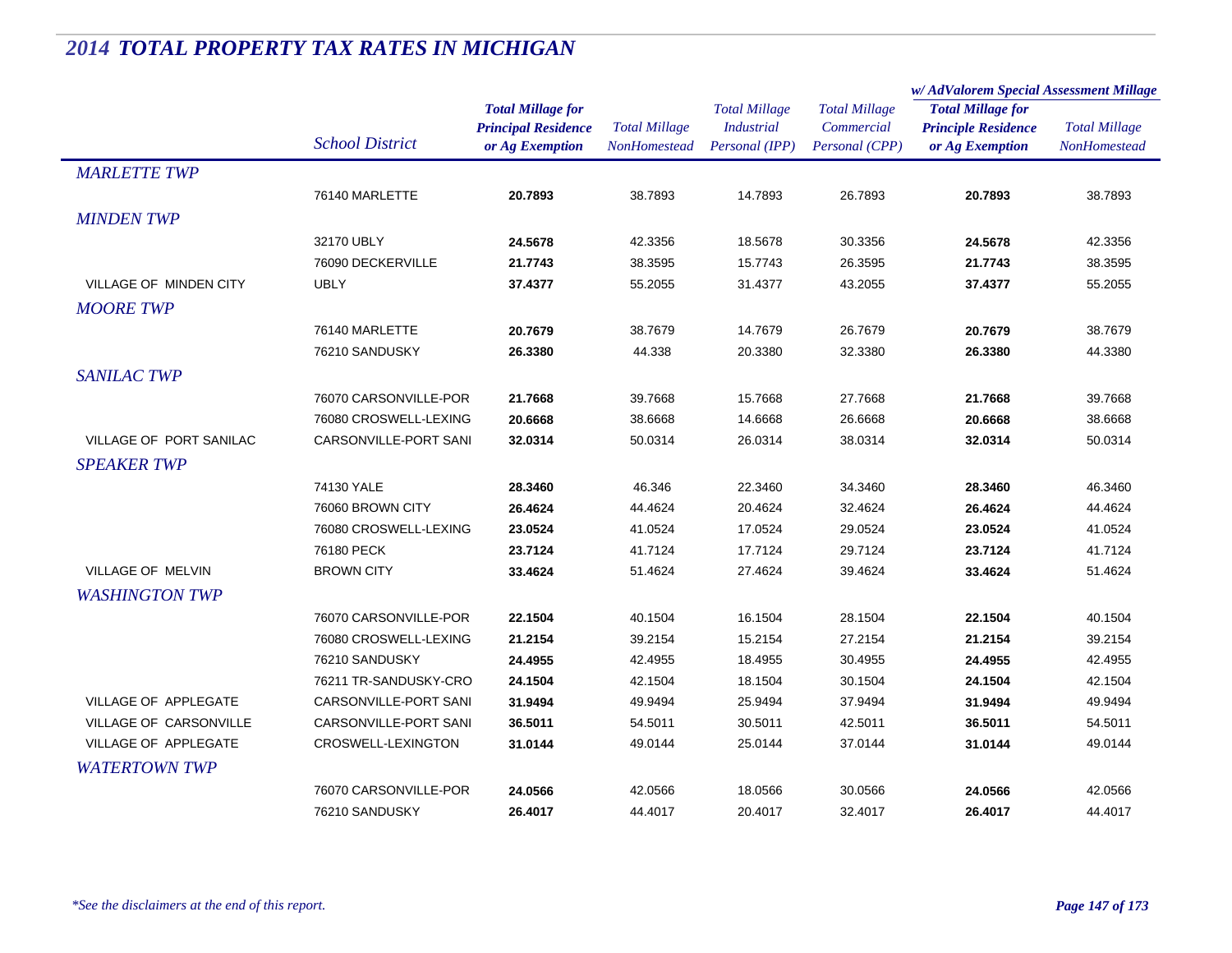|                            |                        |                                                                           |                                             |                                                             |                                                      | w/AdValorem Special Assessment Millage                                    |                                             |
|----------------------------|------------------------|---------------------------------------------------------------------------|---------------------------------------------|-------------------------------------------------------------|------------------------------------------------------|---------------------------------------------------------------------------|---------------------------------------------|
|                            | <b>School District</b> | <b>Total Millage for</b><br><b>Principal Residence</b><br>or Ag Exemption | <b>Total Millage</b><br><b>NonHomestead</b> | <b>Total Millage</b><br><b>Industrial</b><br>Personal (IPP) | <b>Total Millage</b><br>Commercial<br>Personal (CPP) | <b>Total Millage for</b><br><b>Principle Residence</b><br>or Ag Exemption | <b>Total Millage</b><br><b>NonHomestead</b> |
| <b>WHEATLAND TWP</b>       |                        |                                                                           |                                             |                                                             |                                                      |                                                                           |                                             |
|                            | 76090 DECKERVILLE      | 20.3779                                                                   | 36.9631                                     | 14.3779                                                     | 24.9631                                              | 20.3779                                                                   | 36.9631                                     |
|                            | 76210 SANDUSKY         | 26.4280                                                                   | 44.428                                      | 20.4280                                                     | 32.4280                                              | 26.4280                                                                   | 44.4280                                     |
| VILLAGE OF DECKERVILLE     | <b>DECKERVILLE</b>     | 38.9608                                                                   | 55.546                                      | 32.9608                                                     | 43.5460                                              | 38.9608                                                                   | 55.5460                                     |
| <b>WORTH TWP</b>           |                        |                                                                           |                                             |                                                             |                                                      |                                                                           |                                             |
|                            | 76080 CROSWELL-LEXING  | 20.6779                                                                   | 38.6779                                     | 14.6779                                                     | 26.6779                                              | 20.6779                                                                   | 38.6779                                     |
| <b>BROWN CITY CITY</b>     |                        |                                                                           |                                             |                                                             |                                                      |                                                                           |                                             |
|                            | 76060 BROWN CITY       | 41.7516                                                                   | 59.7516                                     | 35.7516                                                     | 47.7516                                              | 41.7516                                                                   | 59.7516                                     |
| <b>CROSWELL CITY</b>       |                        |                                                                           |                                             |                                                             |                                                      |                                                                           |                                             |
|                            | 76080 CROSWELL-LEXING  | 38.4540                                                                   | 56.454                                      | 32.4540                                                     | 44.4540                                              | 38.4540                                                                   | 56.4540                                     |
| <b>MARLETTE CITY</b>       |                        |                                                                           |                                             |                                                             |                                                      |                                                                           |                                             |
|                            | 76140 MARLETTE         | 34.1700                                                                   | 52.17                                       | 28.1700                                                     | 40.1700                                              | 34.1700                                                                   | 52.1700                                     |
| <b>SANDUSKY CITY</b>       |                        |                                                                           |                                             |                                                             |                                                      |                                                                           |                                             |
|                            | 76210 SANDUSKY         | 42.4984                                                                   | 60.4984                                     | 36.4984                                                     | 48.4984                                              | 42.4984                                                                   | 60.4984                                     |
| <b>COUNTY: SCHOOLCRAFT</b> |                        |                                                                           |                                             |                                                             |                                                      |                                                                           |                                             |
|                            |                        |                                                                           |                                             |                                                             |                                                      |                                                                           |                                             |
| <b>DOYLE TWP</b>           |                        |                                                                           |                                             |                                                             |                                                      |                                                                           |                                             |
|                            | 77010 MANISTIQUE       | 24.0996                                                                   | 42.0996                                     | 18.0996                                                     | 30.0996                                              | 24.0996                                                                   | 42.0996                                     |
| <b>GERMFASK TWP</b>        |                        |                                                                           |                                             |                                                             |                                                      |                                                                           |                                             |
|                            | 77010 MANISTIQUE       | 26.0335                                                                   | 44.0335                                     | 20.0335                                                     | 32.0335                                              | 26.0335                                                                   | 44.0335                                     |
| <b>HIAWATHA TWP</b>        |                        |                                                                           |                                             |                                                             |                                                      |                                                                           |                                             |
|                            | 02070 MUNISING         | 19.7831                                                                   | 37.7831                                     | 13.7831                                                     | 25.7831                                              | 19.7831                                                                   | 37.7831                                     |
|                            | 77010 MANISTIQUE       | 20.7034                                                                   | 38.7034                                     | 14.7034                                                     | 26.7034                                              | 20.7034                                                                   | 38.7034                                     |
| <b>INWOOD TWP</b>          |                        |                                                                           |                                             |                                                             |                                                      |                                                                           |                                             |
|                            | 21065 BIG BAY DE NOC   | 21.6508                                                                   | 39.6508                                     | 15.6508                                                     | 27.6508                                              | 21.6508                                                                   | 39.6508                                     |
| <b>MANISTIQUE TWP</b>      |                        |                                                                           |                                             |                                                             |                                                      |                                                                           |                                             |
|                            | 77010 MANISTIQUE       | 21.7435                                                                   | 39.7435                                     | 15.7435                                                     | 27.7435                                              | 21.7435                                                                   | 39.7435                                     |
| <b>MUELLER TWP</b>         |                        |                                                                           |                                             |                                                             |                                                      |                                                                           |                                             |
|                            | 77010 MANISTIQUE       | 21.7667                                                                   | 39.7667                                     | 15.7667                                                     | 27.7667                                              | 21.7667                                                                   | 39.7667                                     |
| <b>SENEY TWP</b>           |                        |                                                                           |                                             |                                                             |                                                      |                                                                           |                                             |
|                            | 48040 TAHQUAMENON      | 18.4617                                                                   | 36.4617                                     | 12.4617                                                     | 24.4617                                              | 18.4617                                                                   |                                             |
|                            |                        |                                                                           |                                             |                                                             |                                                      |                                                                           | 36.4617                                     |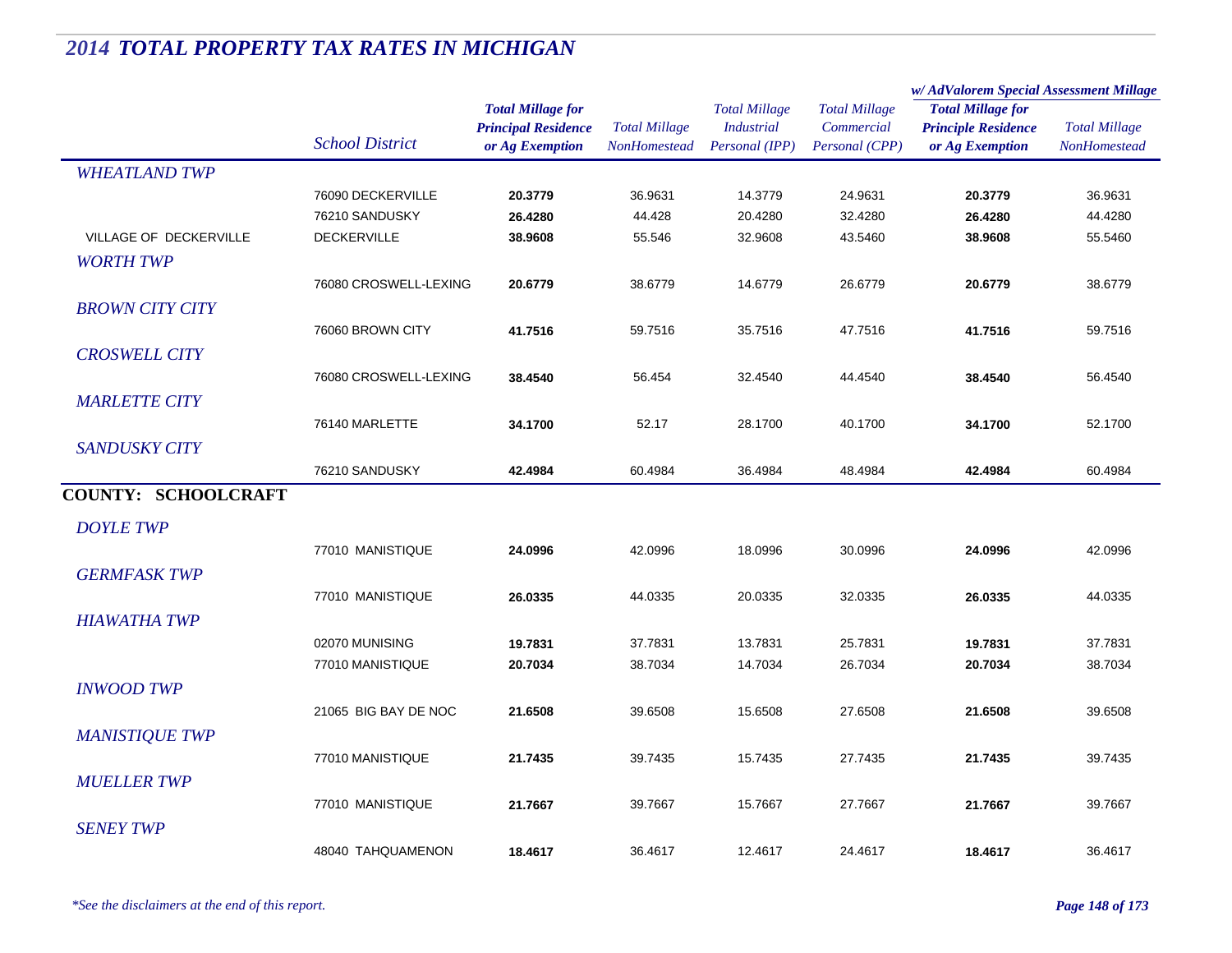|                           |                        |                                                                           |                                             |                                                             |                                                      | w/AdValorem Special Assessment Millage                                    |                                      |
|---------------------------|------------------------|---------------------------------------------------------------------------|---------------------------------------------|-------------------------------------------------------------|------------------------------------------------------|---------------------------------------------------------------------------|--------------------------------------|
|                           | <b>School District</b> | <b>Total Millage for</b><br><b>Principal Residence</b><br>or Ag Exemption | <b>Total Millage</b><br><b>NonHomestead</b> | <b>Total Millage</b><br><b>Industrial</b><br>Personal (IPP) | <b>Total Millage</b><br>Commercial<br>Personal (CPP) | <b>Total Millage for</b><br><b>Principle Residence</b><br>or Ag Exemption | <b>Total Millage</b><br>NonHomestead |
| <b>THOMPSON TWP</b>       |                        |                                                                           |                                             |                                                             |                                                      |                                                                           |                                      |
|                           | 77010 MANISTIQUE       | 22.3009                                                                   | 40.3009                                     | 16.3009                                                     | 28.3009                                              | 22.3009                                                                   | 40.3009                              |
| <b>MANISTIQUE CITY</b>    |                        |                                                                           |                                             |                                                             |                                                      |                                                                           |                                      |
|                           | 77010 MANISTIQUE       | 42.3667                                                                   | 60.3667                                     | 36.3667                                                     | 48.3667                                              | 42.3667                                                                   | 60.3667                              |
| <b>COUNTY: SHIAWASSEE</b> |                        |                                                                           |                                             |                                                             |                                                      |                                                                           |                                      |
| <b>ANTRIM TWP</b>         |                        |                                                                           |                                             |                                                             |                                                      |                                                                           |                                      |
|                           | 47030 FOWLERVILLE      | 29.0592                                                                   | 47.0592                                     | 23.0592                                                     | 35.0592                                              | 29.0592                                                                   | 47.0592                              |
|                           | 78020 BYRON            | 22.6745                                                                   | 40.6745                                     | 16.6745                                                     | 28.6745                                              | 22.6745                                                                   | 40.6745                              |
|                           | 78030 DURAND           | 26.6139                                                                   | 44.6139                                     | 20.6139                                                     | 32.6139                                              | 26.6139                                                                   | 44.6139                              |
|                           | 78033 TR-DISTRICT      | 35.4945                                                                   | 53.4945                                     | 29.4945                                                     | 41.4945                                              | 35.4945                                                                   | 53.4945                              |
|                           | 78060 MORRICE          | 26.6745                                                                   | 43.1777                                     | 20.6745                                                     | 31.1777                                              | 26.6745                                                                   | 43.1777                              |
| <b>BENNINGTON TWP</b>     |                        |                                                                           |                                             |                                                             |                                                      |                                                                           |                                      |
|                           | 78040 LAINGSBURG       | 29.6358                                                                   | 47.6358                                     | 23.6358                                                     | 35.6358                                              | 29.6358                                                                   | 47.6358                              |
|                           | 78060 MORRICE          | 27.9358                                                                   | 44.439                                      | 21.9358                                                     | 32.4390                                              | 27.9358                                                                   | 44.4390                              |
|                           | 78080 PERRY            | 28.7858                                                                   | 46.7858                                     | 22.7858                                                     | 34.7858                                              | 28.7858                                                                   | 46.7858                              |
|                           | 78100 CORUNNA          | 23.2458                                                                   | 41.2458                                     | 17.2458                                                     | 29.2458                                              | 23.2458                                                                   | 41.2458                              |
|                           | 78110 OWOSSO           | 23.9358                                                                   | 41.9358                                     | 17.9358                                                     | 29.9358                                              | 23.9358                                                                   | 41.9358                              |
| <b>BURNS TWP</b>          |                        |                                                                           |                                             |                                                             |                                                      |                                                                           |                                      |
|                           | 78020 BYRON            | 23.7317                                                                   | 41.7317                                     | 17.7317                                                     | 29.7317                                              | 23.7317                                                                   | 41.7317                              |
|                           | 78030 DURAND           | 27.6711                                                                   | 45.6711                                     | 21.6711                                                     | 33.6711                                              | 27.6711                                                                   | 45.6711                              |
| VILLAGE OF BYRON          | <b>BYRON</b>           | 33.9391                                                                   | 51.9391                                     | 27.9391                                                     | 39.9391                                              | 33.9391                                                                   | 51.9391                              |
| <b>CALEDONIA TWP</b>      |                        |                                                                           |                                             |                                                             |                                                      |                                                                           |                                      |
|                           | 78100 CORUNNA          | 21.7561                                                                   | 39.7561                                     | 15.7561                                                     | 27.7561                                              | 21.7561                                                                   | 39.7561                              |
|                           | 78110 OWOSSO           | 22.4461                                                                   | 40.4461                                     | 16.4461                                                     | 28.4461                                              | 22.4461                                                                   | 40.4461                              |
| <b>FAIRFIELD TWP</b>      |                        |                                                                           |                                             |                                                             |                                                      |                                                                           |                                      |
|                           | 19120 OVID ELSIE       | 29.7599                                                                   | 47.7293                                     | 23.7599                                                     | 35.7293                                              | 29.7599                                                                   | 47.7293                              |
| <b>HAZELTON TWP</b>       |                        |                                                                           |                                             |                                                             |                                                      |                                                                           |                                      |
|                           | 73110 CHESANING        | 24.5322                                                                   | 42.5322                                     | 18.5322                                                     | 30.5322                                              | 24.5322                                                                   | 42.5322                              |
|                           | 78070 NEW LOTHROP      | 28.6490                                                                   | 46.649                                      | 22.6490                                                     | 34.6490                                              | 28.6490                                                                   | 46.6490                              |
|                           | 78100 CORUNNA          | 23.0390                                                                   | 41.039                                      | 17.0390                                                     | 29.0390                                              | 23.0390                                                                   | 41.0390                              |
|                           | 78110 OWOSSO           | 23.7290                                                                   | 41.729                                      | 17.7290                                                     | 29.7290                                              | 23.7290                                                                   | 41.7290                              |
| VILLAGE OF NEW LOTHROP    | <b>NEW LOTHROP</b>     | 39.6490                                                                   | 57.649                                      | 33.6490                                                     | 45.6490                                              | 39.6490                                                                   | 57.6490                              |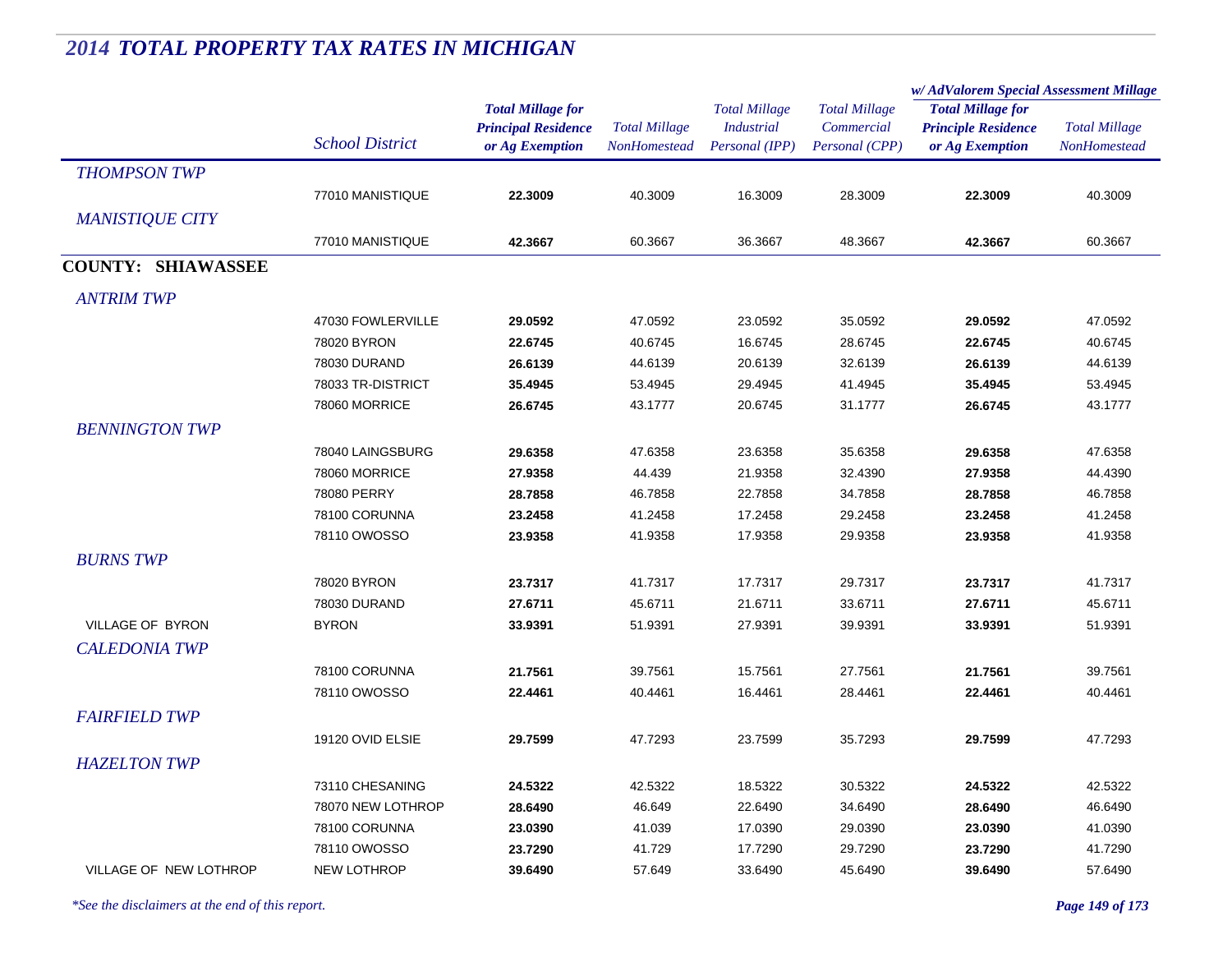|                            |                        |                            | <b>Total Millage</b> | <b>Total Millage</b> | <b>Total Millage</b> | w/AdValorem Special Assessment Millage                                    |                      |
|----------------------------|------------------------|----------------------------|----------------------|----------------------|----------------------|---------------------------------------------------------------------------|----------------------|
|                            |                        | <b>Total Millage for</b>   |                      |                      |                      | <b>Total Millage for</b><br><b>Principle Residence</b><br>or Ag Exemption | <b>Total Millage</b> |
|                            |                        | <b>Principal Residence</b> |                      | <b>Industrial</b>    | Commercial           |                                                                           |                      |
|                            | <b>School District</b> | or Ag Exemption            | <b>NonHomestead</b>  | Personal (IPP)       | Personal (CPP)       |                                                                           | <b>NonHomestead</b>  |
| <b>MIDDLEBURY TWP</b>      |                        |                            |                      |                      |                      |                                                                           |                      |
|                            | 19120 OVID ELSIE       | 31.2452                    | 49.2146              | 25.2452              | 37.2146              | 31.2452                                                                   | 49.2146              |
|                            | 78110 OWOSSO           | 26.5877                    | 44.5877              | 20.5877              | 32.5877              | 26.5877                                                                   | 44.5877              |
| <b>VILLAGE OF OVID</b>     | <b>OVID ELSIE</b>      | 44.7967                    | 62.7661              | 38.7967              | 50.7661              | 44.7967                                                                   | 62.7661              |
| <b>NEW HAVEN TWP</b>       |                        |                            |                      |                      |                      |                                                                           |                      |
|                            | 73110 CHESANING        | 24.3776                    | 42.3776              | 18.3776              | 30.3776              | 25.3776                                                                   | 43.3776              |
|                            | 78100 CORUNNA          | 22.8844                    | 40.8844              | 16.8844              | 28.8844              | 23.8844                                                                   | 41.8844              |
|                            | 78110 OWOSSO           | 23.5744                    | 41.5744              | 17.5744              | 29.5744              | 24.5744                                                                   | 42.5744              |
| <b>OWOSSO TWP</b>          |                        |                            |                      |                      |                      |                                                                           |                      |
|                            | 19120 OVID ELSIE       | 29.1889                    | 47.1583              | 23.1889              | 35.1583              | 29.1889                                                                   | 47.1583              |
|                            | 78110 OWOSSO           | 24.5314                    | 42.5314              | 18.5314              | 30.5314              | 24.5314                                                                   | 42.5314              |
| <b>PERRY TWP</b>           |                        |                            |                      |                      |                      |                                                                           |                      |
|                            | 78060 MORRICE          | 27.5027                    | 44.0059              | 21.5027              | 32.0059              | 27.5027                                                                   | 44.0059              |
|                            | 78080 PERRY            | 28.3527                    | 46.3527              | 22.3527              | 34.3527              | 28.3527                                                                   | 46.3527              |
| <b>VILLAGE OF MORRICE</b>  | <b>MORRICE</b>         | 40.3649                    | 56.8681              | 34.3649              | 44.8681              | 40.3649                                                                   | 56.8681              |
| <b>RUSH TWP</b>            |                        |                            |                      |                      |                      |                                                                           |                      |
|                            | 19120 OVID ELSIE       | 30.9935                    | 48.9629              | 24.9935              | 36.9629              |                                                                           | 48.9629              |
|                            | 73110 CHESANING        | 27.1392                    | 45.1392              | 21.1392              | 33.1392              | 30.9935<br>27.1392                                                        | 45.1392              |
|                            | 78110 OWOSSO           | 26.3360                    | 44.336               | 20.3360              | 32.3360              | 26.3360                                                                   | 44.3360              |
|                            |                        |                            |                      |                      |                      |                                                                           |                      |
| <b>SCIOTA TWP</b>          |                        |                            |                      |                      |                      |                                                                           |                      |
|                            | 19120 OVID ELSIE       | 27.1754                    | 45.1448              | 21.1754              | 33.1448              | 27.1754                                                                   | 45.1448              |
|                            | 78040 LAINGSBURG       | 28.2179                    | 46.2179              | 22.2179              | 34.2179              | 28.2179                                                                   | 46.2179              |
|                            | 78110 OWOSSO           | 22.5179                    | 40.5179              | 16.5179              | 28.5179              | 22.5179                                                                   | 40.5179              |
| <b>SHIAWASSEE TWP</b>      |                        |                            |                      |                      |                      |                                                                           |                      |
|                            | 78030 DURAND           | 27.1690                    | 45.169               | 21.1690              | 33.1690              | 27.1690                                                                   | 45.1690              |
|                            | 78060 MORRICE          | 27.2296                    | 43.7328              | 21.2296              | 31.7328              | 27.2296                                                                   | 43.7328              |
|                            | 78100 CORUNNA          | 22.5396                    | 40.5396              | 16.5396              | 28.5396              | 22.5396                                                                   | 40.5396              |
|                            | 78110 OWOSSO           | 23.2296                    | 41.2296              | 17.2296              | 29.2296              | 23.2296                                                                   | 41.2296              |
| <b>VILLAGE OF BANCROFT</b> | <b>DURAND</b>          | 37.4206                    | 55.4206              | 31.4206              | 43.4206              | 37.4206                                                                   | 55.4206              |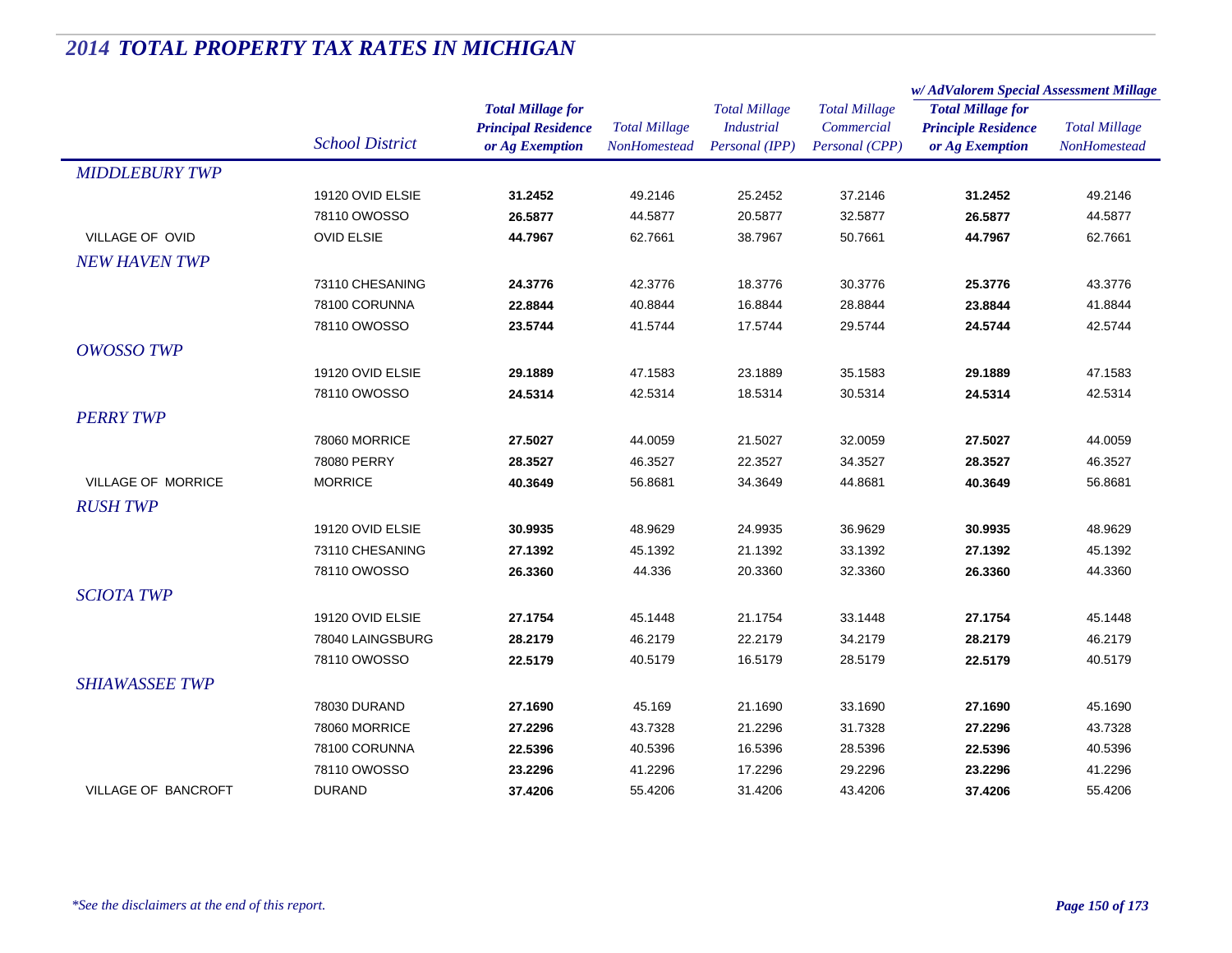|                         |                        |                                                                           |                                             |                                                             |                                                      | w/AdValorem Special Assessment Millage                                    |                                      |
|-------------------------|------------------------|---------------------------------------------------------------------------|---------------------------------------------|-------------------------------------------------------------|------------------------------------------------------|---------------------------------------------------------------------------|--------------------------------------|
|                         | <b>School District</b> | <b>Total Millage for</b><br><b>Principal Residence</b><br>or Ag Exemption | <b>Total Millage</b><br><b>NonHomestead</b> | <b>Total Millage</b><br><b>Industrial</b><br>Personal (IPP) | <b>Total Millage</b><br>Commercial<br>Personal (CPP) | <b>Total Millage for</b><br><b>Principle Residence</b><br>or Ag Exemption | <b>Total Millage</b><br>NonHomestead |
| <b>VENICE TWP</b>       |                        |                                                                           |                                             |                                                             |                                                      |                                                                           |                                      |
|                         | 78030 DURAND           | 27.2121                                                                   | 45.2121                                     | 21.2121                                                     | 33.2121                                              | 27.2121                                                                   | 45.2121                              |
|                         | 78100 CORUNNA          | 22.5827                                                                   | 40.5827                                     | 16.5827                                                     | 28.5827                                              | 22.5827                                                                   | 40.5827                              |
| VILLAGE OF LENNON       | <b>DURAND</b>          | 36.1344                                                                   | 54.1344                                     | 30.1344                                                     | 42.1344                                              | 36.1344                                                                   | 54.1344                              |
| <b>VERNON TWP</b>       |                        |                                                                           |                                             |                                                             |                                                      |                                                                           |                                      |
|                         | 78020 BYRON            | 23.2679                                                                   | 41.2679                                     | 17.2679                                                     | 29.2679                                              | 23.2679                                                                   | 41.2679                              |
|                         | 78030 DURAND           | 27.2073                                                                   | 45.2073                                     | 21.2073                                                     | 33.2073                                              | 27.2073                                                                   | 45.2073                              |
|                         | 78100 CORUNNA          | 22.5779                                                                   | 40.5779                                     | 16.5779                                                     | 28.5779                                              | 22.5779                                                                   | 40.5779                              |
| VILLAGE OF VERNON       | <b>CORUNNA</b>         | 33.6143                                                                   | 51.6143                                     | 27.6143                                                     | 39.6143                                              | 33.6143                                                                   | 51.6143                              |
| <b>WOODHULL TWP</b>     |                        |                                                                           |                                             |                                                             |                                                      |                                                                           |                                      |
|                         | 19100 BATH             | 31.3233                                                                   | 49.3233                                     | 25.3233                                                     | 37.3233                                              | 31.3233                                                                   | 49.3233                              |
|                         | 33060 HASLETT          | 34.9082                                                                   | 52.9082                                     | 28.9082                                                     | 40.9082                                              | 34.9082                                                                   | 52.9082                              |
|                         | 33061 TR-HASLETT/PERR  | 34.9082                                                                   | 52.9082                                     | 28.9082                                                     | 40.9082                                              | 34.9082                                                                   | 52.9082                              |
|                         | 33062 TR-PERRY/HASLET  | 34.9082                                                                   | 52.9082                                     | 28.9082                                                     | 40.9082                                              | 34.9082                                                                   | 52.9082                              |
|                         | 78040 LAINGSBURG       | 27.3586                                                                   | 45.3586                                     | 21.3586                                                     | 33.3586                                              | 27.3586                                                                   | 45.3586                              |
|                         | 78080 PERRY            | 26.5086                                                                   | 44.5086                                     | 20.5086                                                     | 32.5086                                              | 26.5086                                                                   | 44.5086                              |
| <b>CORUNNA CITY</b>     |                        |                                                                           |                                             |                                                             |                                                      |                                                                           |                                      |
|                         | 78100 CORUNNA          | 40.5572                                                                   | 58.5572                                     | 34.5572                                                     | 46.5572                                              | 40.5572                                                                   | 58.5572                              |
| <b>DURAND CITY</b>      |                        |                                                                           |                                             |                                                             |                                                      |                                                                           |                                      |
|                         | 78030 DURAND           | 48.3284                                                                   | 66.3284                                     | 42.3284                                                     | 54.3284                                              | 48.3284                                                                   | 66.3284                              |
| <b>LAINGSBURG CITY</b>  |                        |                                                                           |                                             |                                                             |                                                      |                                                                           |                                      |
|                         |                        |                                                                           | 65.1445                                     |                                                             | 53.1445                                              |                                                                           |                                      |
|                         | 78040 LAINGSBURG       | 47.1445                                                                   |                                             | 41.1445                                                     |                                                      | 48.2627                                                                   | 66.2627                              |
| <b>OWOSSO CITY</b>      |                        |                                                                           |                                             |                                                             |                                                      |                                                                           |                                      |
|                         | 78110 OWOSSO           | 36.4818                                                                   | 54.4818                                     | 30.4818                                                     | 42.4818                                              | 36.4818                                                                   | 54.4818                              |
| <b>PERRY CITY</b>       |                        |                                                                           |                                             |                                                             |                                                      |                                                                           |                                      |
|                         | 78080 PERRY            | 41.1623                                                                   | 59.1623                                     | 35.1623                                                     | 47.1623                                              | 41.1623                                                                   | 59.1623                              |
| <b>COUNTY: ST CLAIR</b> |                        |                                                                           |                                             |                                                             |                                                      |                                                                           |                                      |
| <b>BERLIN TWP</b>       |                        |                                                                           |                                             |                                                             |                                                      |                                                                           |                                      |
|                         | 44020 ALMONT           | 28.8507                                                                   | 46.3881                                     | 22.8507                                                     | 34.3881                                              | 28.8507                                                                   | 46.3881                              |
|                         | 50050 ARMADA           | 27.2536                                                                   | 45.2536                                     | 21.2536                                                     | 33.2536                                              | 27.2536                                                                   | 45.2536                              |
|                         | 74040 CAPAC            | 26.3899                                                                   | 44.3899                                     | 20.3899                                                     | 32.3899                                              | 26.3899                                                                   | 44.3899                              |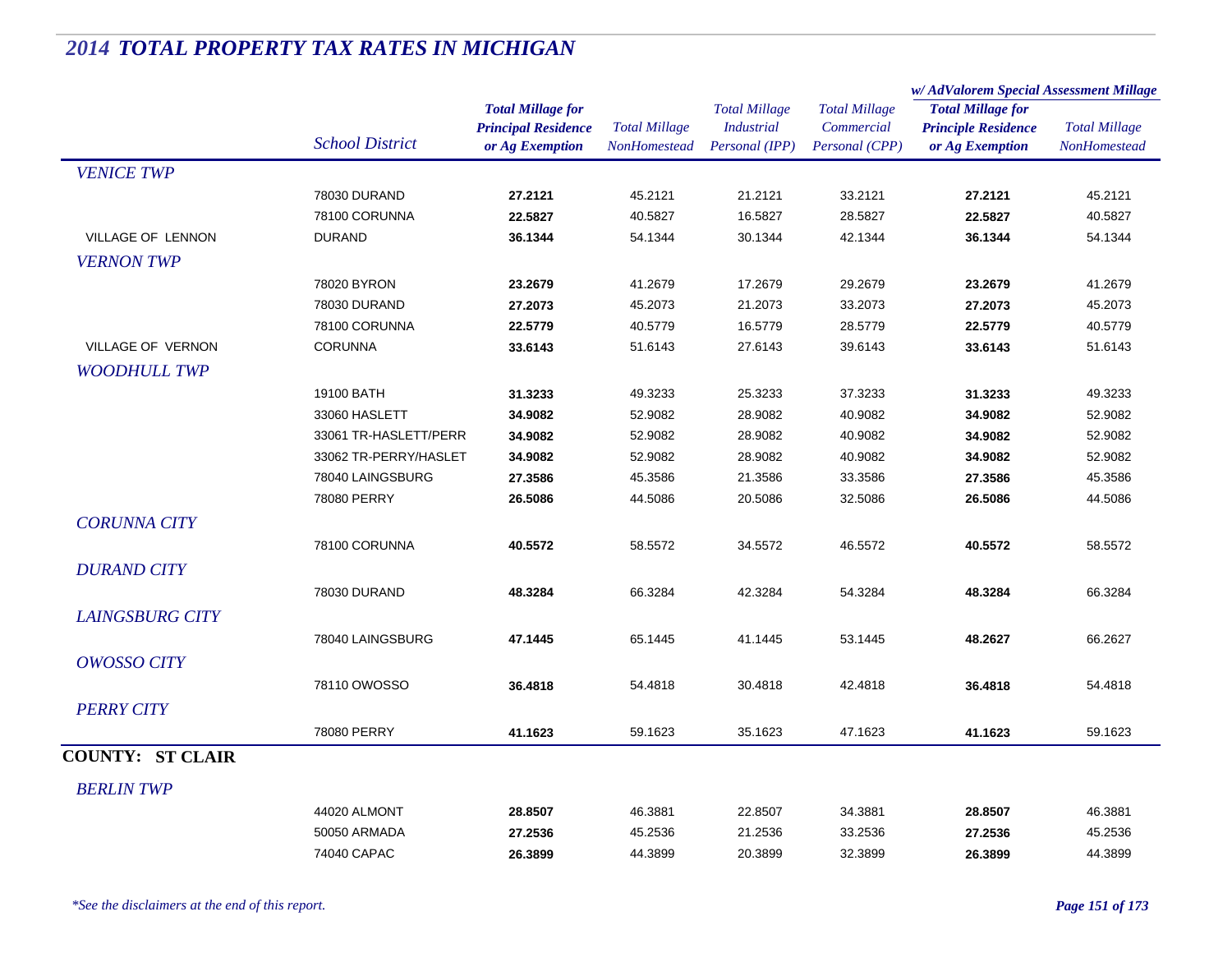|                          |                                    |                            | <b>Total Millage</b><br>NonHomestead | <b>Total Millage</b><br><b>Industrial</b> | <b>Total Millage</b> | w/AdValorem Special Assessment Millage        |                      |
|--------------------------|------------------------------------|----------------------------|--------------------------------------|-------------------------------------------|----------------------|-----------------------------------------------|----------------------|
|                          |                                    | <b>Total Millage for</b>   |                                      |                                           |                      | <b>Total Millage for</b>                      | <b>Total Millage</b> |
|                          | <b>School District</b>             | <b>Principal Residence</b> |                                      |                                           | Commercial           | <b>Principle Residence</b><br>or Ag Exemption |                      |
|                          |                                    | or Ag Exemption            |                                      | Personal (IPP)                            | Personal (CPP)       |                                               | NonHomestead         |
| <b>BROCKWAY TWP</b>      |                                    |                            |                                      |                                           |                      |                                               |                      |
|                          | 74040 CAPAC                        | 28.2504                    | 46.2504                              | 22.2504                                   | 34.2504              | 28.2504                                       | 46.2504              |
|                          | 74130 YALE                         | 29.7704                    | 47.7704                              | 23.7704                                   | 35.7704              | 29.7704                                       | 47.7704              |
| <b>BURTCHVILLE TWP</b>   |                                    |                            |                                      |                                           |                      |                                               |                      |
|                          | 74010 PORT HURON                   | 23.8057                    | 41.8057                              | 17.8057                                   | 29.8057              | 23.8057                                       | 41.8057              |
|                          | 76080 CROSWELL-LEXING              | 21.3421                    | 39.3421                              | 15.3421                                   | 27.3421              | 21.3421                                       | 39.3421              |
| <b>CASCO TWP</b>         |                                    |                            |                                      |                                           |                      |                                               |                      |
|                          | 50040 ANCHOR BAY                   | 29.9709                    | 47.9709                              | 23.9709                                   | 35.9709              | 29.9709                                       | 47.9709              |
|                          | 50180 RICHMOND                     | 24.6309                    | 42.6309                              | 18.6309                                   | 30.6309              | 24.6309                                       | 42.6309              |
|                          | 74050 EAST CHINA                   | 24.5866                    | 42.5866                              | 18.5866                                   | 30.5866              | 24.5866                                       | 42.5866              |
| <b>CHINA TWP</b>         |                                    |                            |                                      |                                           |                      |                                               |                      |
|                          | 74050 EAST CHINA                   | 25.1441                    | 43.1441                              | 19.1441                                   | 31.1441              | 25.3441                                       | 43.3441              |
| <b>CLAY TWP</b>          |                                    |                            |                                      |                                           |                      |                                               |                      |
|                          | 74030 ALGONAC                      | 24.0789                    | 42.0789                              | 18.0789                                   | 30.0789              | 30.0539                                       | 48.0539              |
| <b>CLYDE TWP</b>         |                                    |                            |                                      |                                           |                      |                                               |                      |
|                          | 74010 PORT HURON                   | 22.7109                    | 40.7109                              | 16.7109                                   | 28.7109              | 22.7109                                       | 40.7109              |
|                          | 74130 YALE                         | 26.3309                    | 44.3309                              | 20.3309                                   | 32.3309              | 26.3309                                       | 44.3309              |
| <b>COLUMBUS TWP</b>      |                                    |                            |                                      |                                           |                      |                                               |                      |
|                          |                                    |                            |                                      |                                           |                      |                                               |                      |
|                          | 50180 RICHMOND<br>74050 EAST CHINA | 23.5878<br>23.5435         | 41.5878<br>41.5435                   | 17.5878<br>17.5435                        | 29.5878<br>29.5435   | 23.5878<br>23.5435                            | 41.5878<br>41.5435   |
|                          | 74100 MARYSVILLE                   | 27.9635                    | 45.9635                              | 21.9635                                   | 33.9635              | 27.9635                                       | 45.9635              |
|                          | 74120 MEMPHIS                      | 27.6435                    | 45.5967                              | 21.6435                                   | 33.5967              | 27.6435                                       | 45.5967              |
| <b>COTTRELLVILLE TWP</b> |                                    |                            |                                      |                                           |                      |                                               |                      |
|                          | 74050 EAST CHINA                   |                            |                                      |                                           |                      | 23.5237                                       |                      |
|                          |                                    | 23.5237                    | 41.5237                              | 17.5237                                   | 29.5237              |                                               | 41.5237              |
| <b>EAST CHINA TWP</b>    |                                    |                            |                                      |                                           |                      |                                               |                      |
|                          | 74050 EAST CHINA                   | 27.1619                    | 45.1619                              | 21.1619                                   | 33.1619              | 27.1619                                       | 45.1619              |
| <b>EMMETT TWP</b>        |                                    |                            |                                      |                                           |                      |                                               |                      |
|                          | 74040 CAPAC                        | 24.6587                    | 42.6587                              | 18.6587                                   | 30.6587              | 24.6587                                       | 42.6587              |
|                          | 74130 YALE                         | 26.1787                    | 44.1787                              | 20.1787                                   | 32.1787              | 26.1787                                       | 44.1787              |
| VILLAGE OF EMMETT        | <b>YALE</b>                        | 33.1787                    | 51.1787                              | 27.1787                                   | 39.1787              | 33.1787                                       | 51.1787              |
| <b>FORT GRATIOT TWP</b>  |                                    |                            |                                      |                                           |                      |                                               |                      |
|                          | 74010 PORT HURON                   | 24.5946                    | 42.5946                              | 18.5946                                   | 30.5946              | 26.5257                                       | 44.5257              |
|                          |                                    |                            |                                      |                                           |                      |                                               |                      |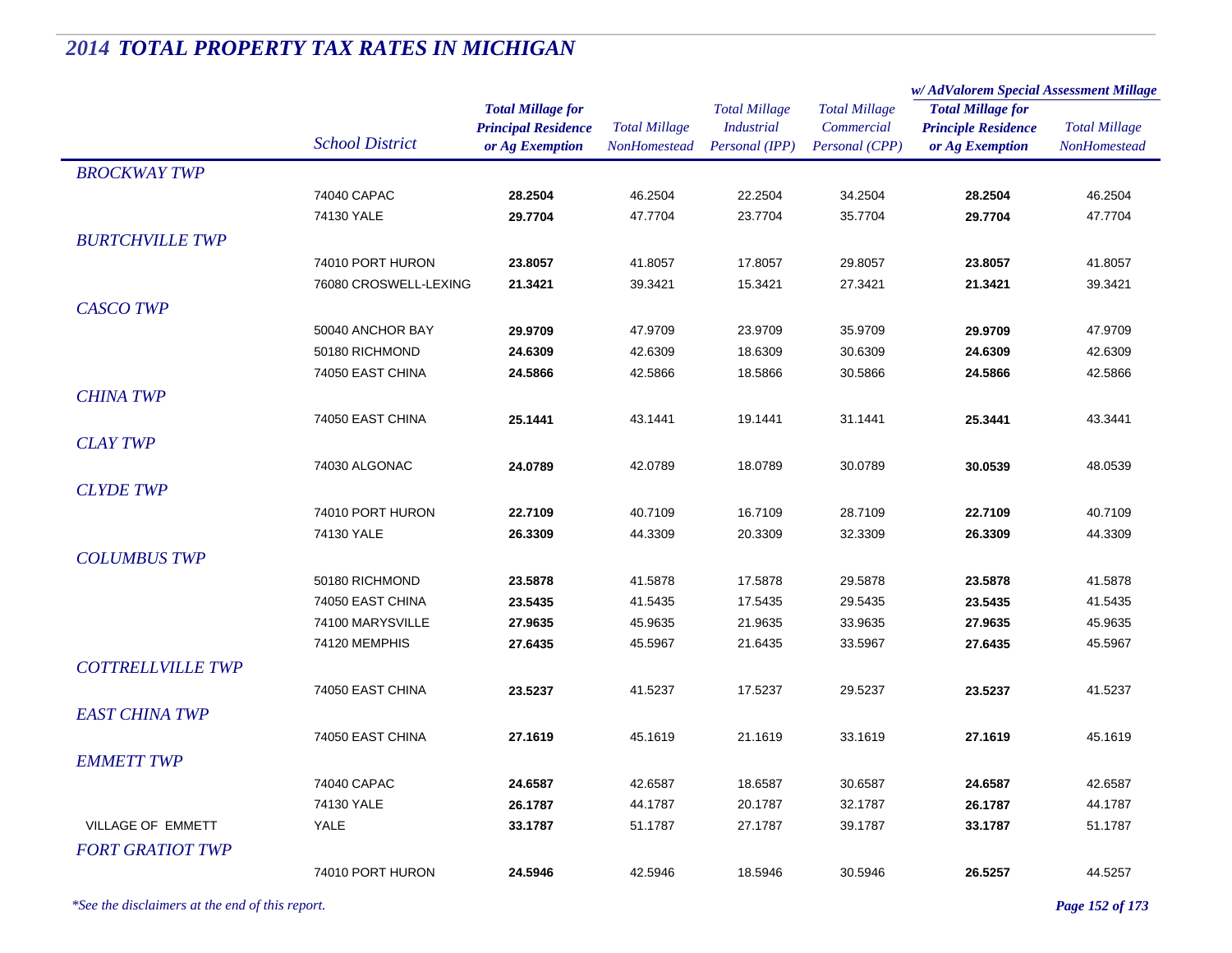|                       |                        |                                                                           |                                             |                                                             |                                                      | w/AdValorem Special Assessment Millage                                    |                                      |
|-----------------------|------------------------|---------------------------------------------------------------------------|---------------------------------------------|-------------------------------------------------------------|------------------------------------------------------|---------------------------------------------------------------------------|--------------------------------------|
|                       | <b>School District</b> | <b>Total Millage for</b><br><b>Principal Residence</b><br>or Ag Exemption | <b>Total Millage</b><br><b>NonHomestead</b> | <b>Total Millage</b><br><b>Industrial</b><br>Personal (IPP) | <b>Total Millage</b><br>Commercial<br>Personal (CPP) | <b>Total Millage for</b><br><b>Principle Residence</b><br>or Ag Exemption | <b>Total Millage</b><br>NonHomestead |
| <b>GRANT TWP</b>      |                        |                                                                           |                                             |                                                             |                                                      |                                                                           |                                      |
|                       | 74010 PORT HURON       | 25.5554                                                                   | 43.5554                                     | 19.5554                                                     | 31.5554                                              | 25.5554                                                                   | 43.5554                              |
|                       | 74130 YALE             | 29.1754                                                                   | 47.1754                                     | 23.1754                                                     | 35.1754                                              | 29.1754                                                                   | 47.1754                              |
|                       | 76080 CROSWELL-LEXING  | 23.0918                                                                   | 41.0918                                     | 17.0918                                                     | 29.0918                                              | 23.0918                                                                   | 41.0918                              |
| <b>GREENWOOD TWP</b>  |                        |                                                                           |                                             |                                                             |                                                      |                                                                           |                                      |
|                       | 74130 YALE             | 28.3846                                                                   | 46.3846                                     | 22.3846                                                     | 34.3846                                              | 28.3846                                                                   | 46.3846                              |
|                       | 76080 CROSWELL-LEXING  | 22.3010                                                                   | 40.301                                      | 16.3010                                                     | 28.3010                                              | 22.3010                                                                   | 40.3010                              |
| <b>IRA TWP</b>        |                        |                                                                           |                                             |                                                             |                                                      |                                                                           |                                      |
|                       | 50040 ANCHOR BAY       | 31.6349                                                                   | 49.6349                                     | 25.6349                                                     | 37.6349                                              | 31.6349                                                                   | 49.6349                              |
|                       | 74030 ALGONAC          | 26.9606                                                                   | 44.9606                                     | 20.9606                                                     | 32.9606                                              | 26.9606                                                                   | 44.9606                              |
|                       | 74050 EAST CHINA       | 26.2506                                                                   | 44.2506                                     | 20.2506                                                     | 32.2506                                              | 26.2506                                                                   | 44.2506                              |
| <b>KENOCKEE TWP</b>   |                        |                                                                           |                                             |                                                             |                                                      |                                                                           |                                      |
|                       | 74010 PORT HURON       | 24.0961                                                                   | 42.0961                                     | 18.0961                                                     | 30.0961                                              | 24.0961                                                                   | 42.0961                              |
|                       | 74120 MEMPHIS          | 29.2361                                                                   | 47.1893                                     | 23.2361                                                     | 35.1893                                              | 29.2361                                                                   | 47.1893                              |
|                       | 74130 YALE             | 27.7161                                                                   | 45.7161                                     | 21.7161                                                     | 33.7161                                              | 27.7161                                                                   | 45.7161                              |
| <b>KIMBALL TWP</b>    |                        |                                                                           |                                             |                                                             |                                                      |                                                                           |                                      |
|                       | 74010 PORT HURON       | 22.5308                                                                   | 40.5308                                     | 16.5308                                                     | 28.5308                                              | 22.5308                                                                   | 40.5308                              |
|                       | 74100 MARYSVILLE       | 27.9908                                                                   | 45.9908                                     | 21.9908                                                     | 33.9908                                              | 27.9908                                                                   | 45.9908                              |
|                       | 74120 MEMPHIS          | 27.6708                                                                   | 45.624                                      | 21.6708                                                     | 33.6240                                              | 27.6708                                                                   | 45.6240                              |
| <b>LYNN TWP</b>       |                        |                                                                           |                                             |                                                             |                                                      |                                                                           |                                      |
|                       | 74040 CAPAC            | 25.6948                                                                   | 43.6948                                     | 19.6948                                                     | 31.6948                                              | 25.6948                                                                   | 43.6948                              |
|                       | 74130 YALE             | 27.2148                                                                   | 45.2148                                     | 21.2148                                                     | 33.2148                                              | 27.2148                                                                   | 45.2148                              |
|                       | 76060 BROWN CITY       | 25.3312                                                                   | 43.3312                                     | 19.3312                                                     | 31.3312                                              | 25.3312                                                                   | 43.3312                              |
| <b>MUSSEY TWP</b>     |                        |                                                                           |                                             |                                                             |                                                      |                                                                           |                                      |
|                       | 74040 CAPAC            | 26.2604                                                                   | 44.2604                                     | 20.2604                                                     | 32.2604                                              | 26.2604                                                                   | 44.2604                              |
| VILLAGE OF CAPAC      | <b>CAPAC</b>           | 39.8334                                                                   | 57.8334                                     | 33.8334                                                     | 45.8334                                              | 39.8334                                                                   | 57.8334                              |
| <b>PORT HURON TWP</b> |                        |                                                                           |                                             |                                                             |                                                      |                                                                           |                                      |
|                       | 74010 PORT HURON       | 27.1459                                                                   | 45.1459                                     | 21.1459                                                     | 33.1459                                              | 30.6909                                                                   | 48.6909                              |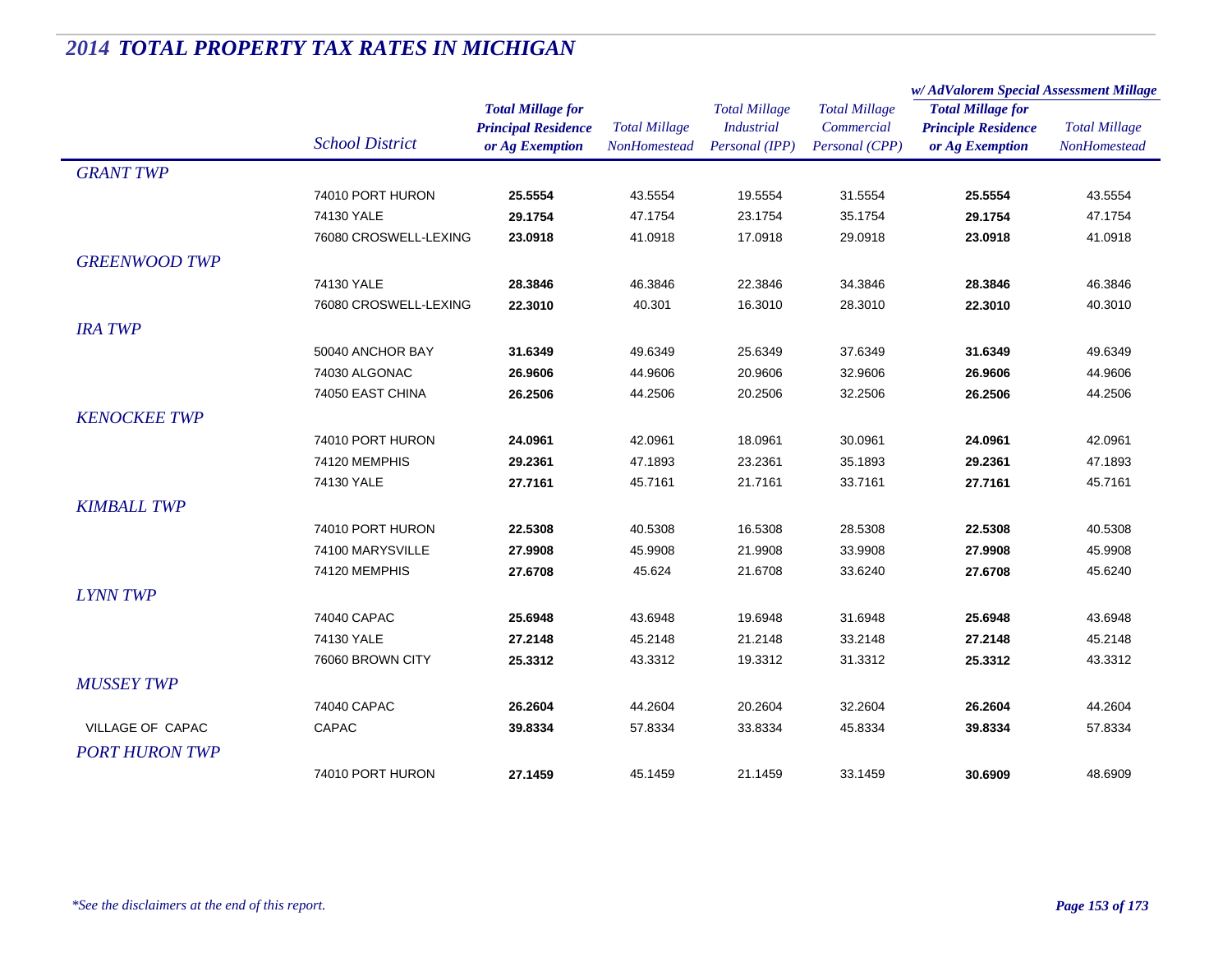|                         |                        |                            |                      | <b>Total Millage</b> | <b>Total Millage</b> | w/AdValorem Special Assessment Millage |                      |  |
|-------------------------|------------------------|----------------------------|----------------------|----------------------|----------------------|----------------------------------------|----------------------|--|
|                         |                        | <b>Total Millage for</b>   |                      |                      |                      | <b>Total Millage for</b>               |                      |  |
|                         |                        | <b>Principal Residence</b> | <b>Total Millage</b> | <b>Industrial</b>    | Commercial           | <b>Principle Residence</b>             | <b>Total Millage</b> |  |
|                         | <b>School District</b> | or Ag Exemption            | <b>NonHomestead</b>  | Personal (IPP)       | Personal (CPP)       | or Ag Exemption                        | NonHomestead         |  |
| <b>RILEY TWP</b>        |                        |                            |                      |                      |                      |                                        |                      |  |
|                         | 50050 ARMADA           | 25.4585                    | 43.4585              | 19.4585              | 31.4585              | 25.4585                                | 43.4585              |  |
|                         | 74040 CAPAC            | 24.5948                    | 42.5948              | 18.5948              | 30.5948              | 24.5948                                | 42.5948              |  |
|                         | 74120 MEMPHIS          | 27.6348                    | 45.588               | 21.6348              | 33.5880              | 27.6348                                | 45.5880              |  |
|                         | 74130 YALE             | 26.1148                    | 44.1148              | 20.1148              | 32.1148              | 26.1148                                | 44.1148              |  |
| <b>ST CLAIR TWP</b>     |                        |                            |                      |                      |                      |                                        |                      |  |
|                         | 74050 EAST CHINA       | 23.5729                    | 41.5729              | 17.5729              | 29.5729              | 23.5729                                | 41.5729              |  |
|                         | 74100 MARYSVILLE       | 27.9929                    | 45.9929              | 21.9929              | 33.9929              | 27.9929                                | 45.9929              |  |
| <b>WALES TWP</b>        |                        |                            |                      |                      |                      |                                        |                      |  |
|                         | 74010 PORT HURON       | 23.0327                    | 41.0327              | 17.0327              | 29.0327              | 23.0327                                | 41.0327              |  |
|                         | 74100 MARYSVILLE       | 28.4927                    | 46.4927              | 22.4927              | 34.4927              | 28.4927                                | 46.4927              |  |
|                         | 74120 MEMPHIS          | 28.1727                    | 46.1259              | 22.1727              | 34.1259              | 28.1727                                | 46.1259              |  |
|                         | 74130 YALE             | 26.6527                    | 44.6527              | 20.6527              | 32.6527              | 26.6527                                | 44.6527              |  |
| <b>ALGONAC CITY</b>     |                        |                            |                      |                      |                      |                                        |                      |  |
|                         | 74030 ALGONAC          | 37.0986                    | 55.0986              | 31.0986              | 43.0986              | 37.0986                                | 55.0986              |  |
| <b>MARINE CITY CITY</b> |                        |                            |                      |                      |                      |                                        |                      |  |
|                         | 74050 EAST CHINA       | 39.6816                    | 57.6816              | 33.6816              | 45.6816              | 39.6816                                | 57.6816              |  |
|                         |                        |                            |                      |                      |                      |                                        |                      |  |
| <b>MARYSVILLE CITY</b>  |                        |                            |                      |                      |                      |                                        |                      |  |
|                         | 74050 EAST CHINA       | 38.9209                    | 56.9209              | 32.9209              | 44.9209              | 38.9209                                | 56.9209              |  |
|                         | 74100 MARYSVILLE       | 43.3409                    | 61.3409              | 37.3409              | 49.3409              | 43.3409                                | 61.3409              |  |
| <b>MEMPHIS CITY</b>     |                        |                            |                      |                      |                      |                                        |                      |  |
|                         | 74120 MEMPHIS          | 41.2062                    | 59.1594              | 35.2062              | 47.1594              | 41.2062                                | 59.1594              |  |
| <b>PORT HURON CITY</b>  |                        |                            |                      |                      |                      |                                        |                      |  |
|                         | 74010 PORT HURON       | 38.4792                    | 56.4792              | 32.4792              | 44.4792              | 38.4792                                | 56.4792              |  |
| <b>RICHMOND CITY</b>    |                        |                            |                      |                      |                      |                                        |                      |  |
|                         | 50180 RICHMOND         | 39.5078                    | 57.5078              | 33.5078              | 45.5078              | 39.5078                                | 57.5078              |  |
| <b>ST CLAIR CITY</b>    |                        |                            |                      |                      |                      |                                        |                      |  |
|                         | 74050 EAST CHINA       | 39.3414                    | 57.3414              | 33.3414              | 45.3414              | 39.3414                                | 57.3414              |  |
| YALE CITY               |                        |                            |                      |                      |                      |                                        |                      |  |
|                         | 74130 YALE             |                            |                      |                      |                      |                                        |                      |  |
|                         |                        | 44.8909                    | 62.8909              | 38.8909              | 50.8909              | 44.8909                                | 62.8909              |  |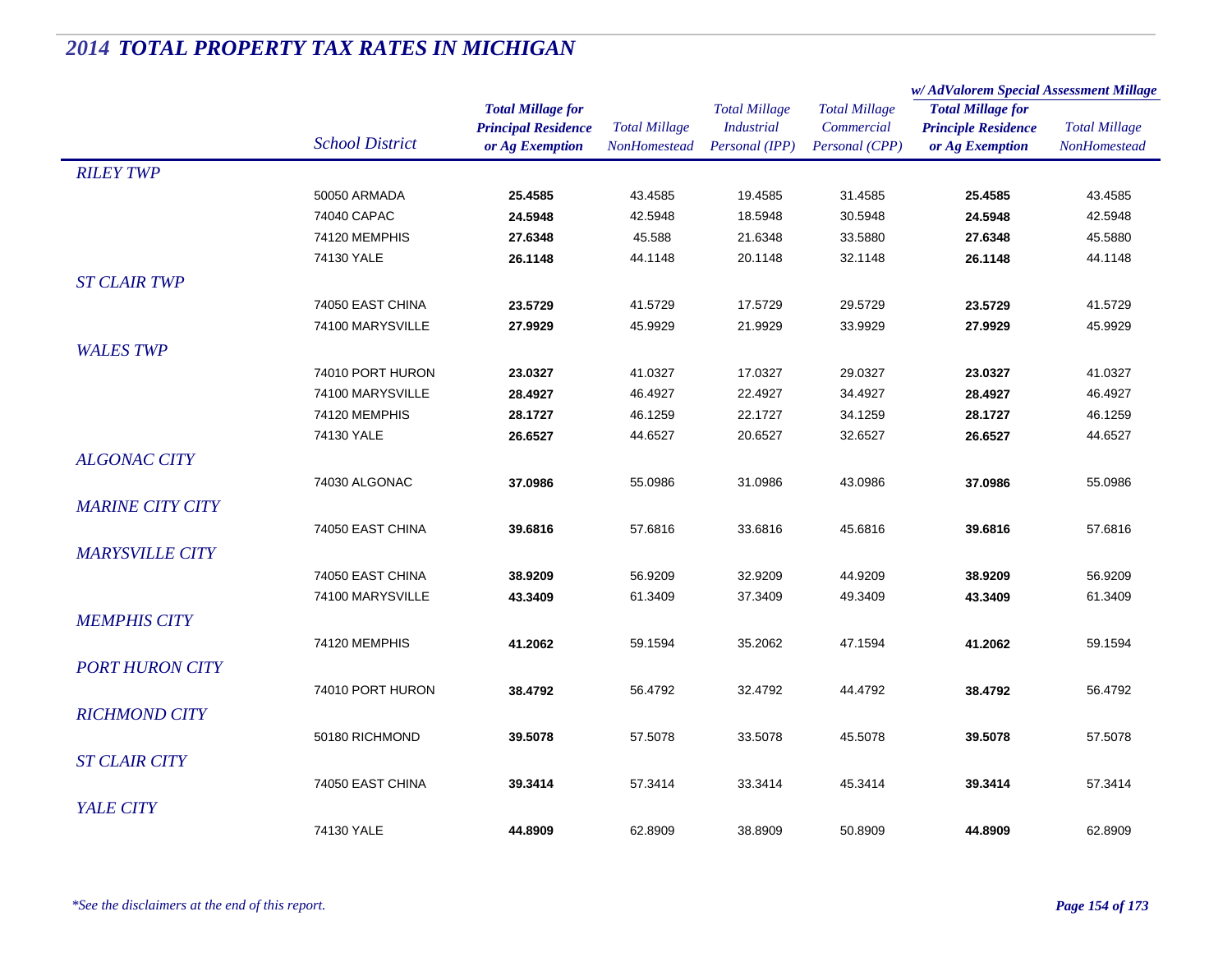|                          |                        |                                                                           |                                             |                                                             |                                                      | w/AdValorem Special Assessment Millage                                    |                                      |
|--------------------------|------------------------|---------------------------------------------------------------------------|---------------------------------------------|-------------------------------------------------------------|------------------------------------------------------|---------------------------------------------------------------------------|--------------------------------------|
|                          | <b>School District</b> | <b>Total Millage for</b><br><b>Principal Residence</b><br>or Ag Exemption | <b>Total Millage</b><br><b>NonHomestead</b> | <b>Total Millage</b><br><b>Industrial</b><br>Personal (IPP) | <b>Total Millage</b><br>Commercial<br>Personal (CPP) | <b>Total Millage for</b><br><b>Principle Residence</b><br>or Ag Exemption | <b>Total Millage</b><br>NonHomestead |
| <b>COUNTY: ST JOSEPH</b> |                        |                                                                           |                                             |                                                             |                                                      |                                                                           |                                      |
| <b>BURR OAK TWP</b>      |                        |                                                                           |                                             |                                                             |                                                      |                                                                           |                                      |
|                          | 12020 BRONSON          | 24.2487                                                                   | 41.9751                                     | 18.2487                                                     | 29.9751                                              | 24.2487                                                                   | 41.9751                              |
|                          | 75010 STURGIS          | 28.0958                                                                   | 45.7259                                     | 22.0958                                                     | 33.7259                                              | 28.0958                                                                   | 45.7259                              |
|                          | <b>75020 BURR OAK</b>  | 19.7458                                                                   | 37.7458                                     | 13.7458                                                     | 25.7458                                              | 19.7458                                                                   | 37.7458                              |
|                          | 75040 COLON            | 25.3458                                                                   | 43.3458                                     | 19.3458                                                     | 31.3458                                              | 25.3458                                                                   | 43.3458                              |
|                          | 75100 NOTTAWA          | 19.7458                                                                   | 37.7458                                     | 13.7458                                                     | 25.7458                                              | 19.7458                                                                   | 37.7458                              |
| VILLAGE OF BURR OAK      | <b>BURR OAK</b>        | 35.5082                                                                   | 53.5082                                     | 29.5082                                                     | 41.5082                                              | 35.5082                                                                   | 53.5082                              |
| <b>COLON TWP</b>         |                        |                                                                           |                                             |                                                             |                                                      |                                                                           |                                      |
|                          | <b>75020 BURR OAK</b>  | 21.3718                                                                   | 39.3718                                     | 17.0169                                                     | 29.0169                                              | 23.0169                                                                   | 41.0169                              |
|                          | 75040 COLON            | 26.9718                                                                   | 44.9718                                     | 22.6169                                                     | 34.6169                                              | 28.6169                                                                   | 46.6169                              |
|                          | 75060 MENDON           | 29.3718                                                                   | 47.3718                                     | 25.0169                                                     | 37.0169                                              | 31.0169                                                                   | 49.0169                              |
|                          | 75100 NOTTAWA          | 21.3718                                                                   | 39.3718                                     | 17.0169                                                     | 29.0169                                              | 23.0169                                                                   | 41.0169                              |
| VILLAGE OF COLON         | <b>COLON</b>           | 37.9927                                                                   | 55.9927                                     | 35.5429                                                     | 47.5429                                              | 41.5429                                                                   | 59.5429                              |
| <b>CONSTANTINE TWP</b>   |                        |                                                                           |                                             |                                                             |                                                      |                                                                           |                                      |
|                          | 75050 CONSTANTINE      | 27.0766                                                                   | 45.0766                                     | 21.0766                                                     | 33.0766                                              | 27.0766                                                                   | 45.0766                              |
|                          | 75070 WHITE PIGEON     | 24.2766                                                                   | 42.2766                                     | 18.2766                                                     | 30.2766                                              | 24.2766                                                                   | 42.2766                              |
|                          | 75080 THREE RIVERS     | 25.8366                                                                   | 43.8366                                     | 19.8366                                                     | 31.8366                                              | 25.8366                                                                   | 43.8366                              |
| VILLAGE OF CONSTANTINE   | <b>CONSTANTINE</b>     | 43.1266                                                                   | 61.1266                                     | 37.1266                                                     | 49.1266                                              | 43.1266                                                                   | 61.1266                              |
| <b>FABIUS TWP</b>        |                        |                                                                           |                                             |                                                             |                                                      |                                                                           |                                      |
|                          | 75050 CONSTANTINE      | 25.6314                                                                   | 43.6314                                     | 19.6314                                                     | 31.6314                                              | 25.6314                                                                   | 43.6314                              |
|                          | 75080 THREE RIVERS     | 24.3914                                                                   | 42.3914                                     | 18.3914                                                     | 30.3914                                              | 24.3914                                                                   | 42.3914                              |
| <b>FAWN RIVER TWP</b>    |                        |                                                                           |                                             |                                                             |                                                      |                                                                           |                                      |
|                          |                        |                                                                           |                                             |                                                             |                                                      |                                                                           |                                      |
|                          | 75010 STURGIS          | 28.2814                                                                   | 45.9115                                     | 22.2814                                                     | 33.9115                                              | 28.2814                                                                   | 45.9115                              |
| <b>FLORENCE TWP</b>      |                        |                                                                           |                                             |                                                             |                                                      |                                                                           |                                      |
|                          | 75030 CENTREVILLE      | 26.3878                                                                   | 44.3878                                     | 20.3878                                                     | 32.3878                                              | 26.3878                                                                   | 44.3878                              |
|                          | 75050 CONSTANTINE      | 26.5478                                                                   | 44.5478                                     | 20.5478                                                     | 32.5478                                              | 26.5478                                                                   | 44.5478                              |
|                          | 75070 WHITE PIGEON     | 23.7478                                                                   | 41.7478                                     | 17.7478                                                     | 29.7478                                              | 23.7478                                                                   | 41.7478                              |
|                          | 75080 THREE RIVERS     | 25.3078                                                                   | 43.3078                                     | 19.3078                                                     | 31.3078                                              | 25.3078                                                                   | 43.3078                              |
| <b>FLOWERFIELD TWP</b>   |                        |                                                                           |                                             |                                                             |                                                      |                                                                           |                                      |
|                          | 14050 MARCELLUS        | 24.9985                                                                   | 42.9985                                     | 18.9985                                                     | 30.9985                                              | 24.9985                                                                   | 42.9985                              |
|                          | 75080 THREE RIVERS     | 25.2800                                                                   | 43.28                                       | 19.2800                                                     | 31.2800                                              | 25.2800                                                                   | 43.2800                              |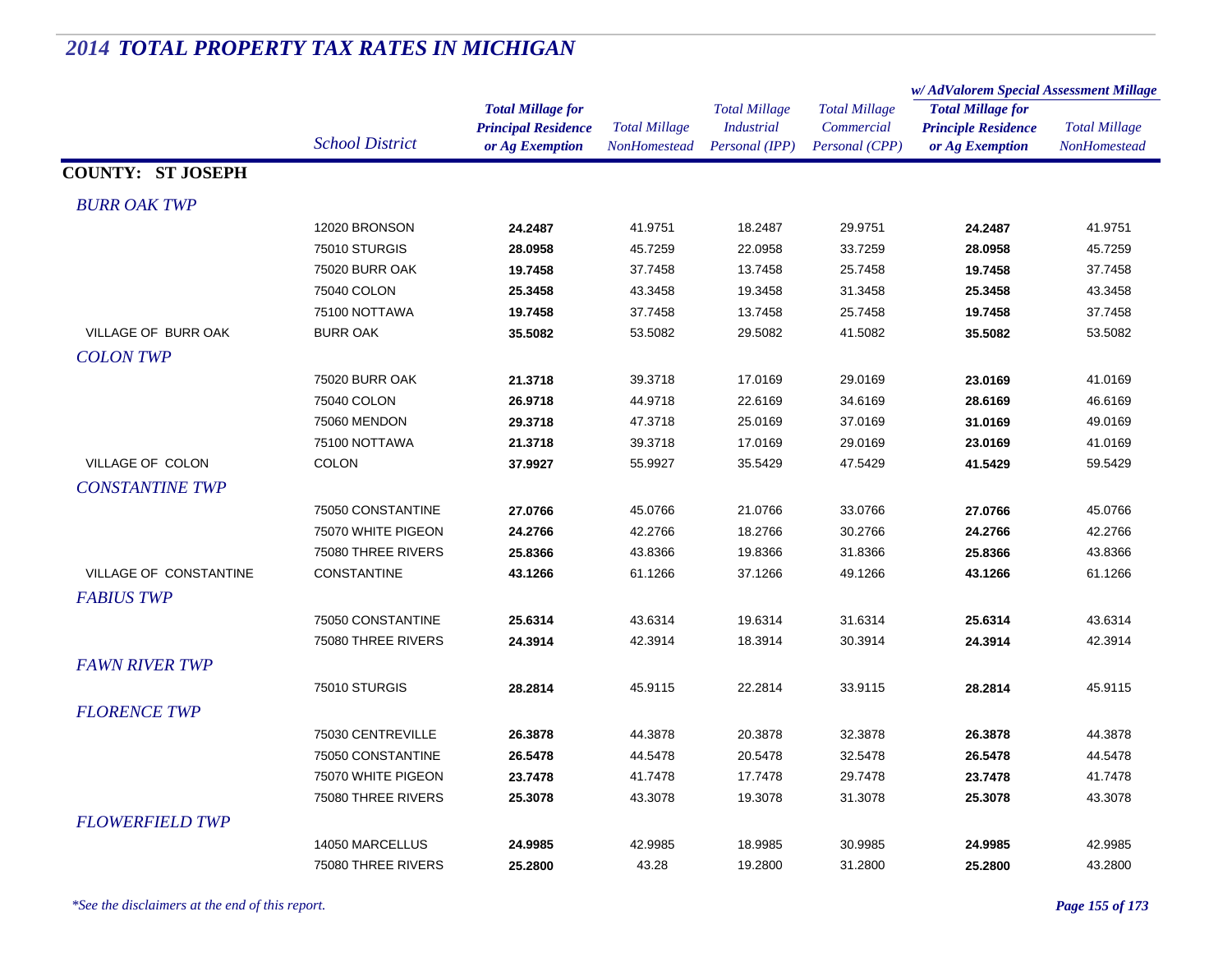|                        |                        |                                                                           |                                             |                                                             |                                                      | w/AdValorem Special Assessment Millage                                    |                                      |
|------------------------|------------------------|---------------------------------------------------------------------------|---------------------------------------------|-------------------------------------------------------------|------------------------------------------------------|---------------------------------------------------------------------------|--------------------------------------|
|                        | <b>School District</b> | <b>Total Millage for</b><br><b>Principal Residence</b><br>or Ag Exemption | <b>Total Millage</b><br><b>NonHomestead</b> | <b>Total Millage</b><br><b>Industrial</b><br>Personal (IPP) | <b>Total Millage</b><br>Commercial<br>Personal (CPP) | <b>Total Millage for</b><br><b>Principle Residence</b><br>or Ag Exemption | <b>Total Millage</b><br>NonHomestead |
| <b>LEONIDAS TWP</b>    |                        |                                                                           |                                             |                                                             |                                                      |                                                                           |                                      |
|                        | <b>13050 ATHENS</b>    | 29.8889                                                                   | 47.8889                                     | 23.8889                                                     | 35.8889                                              | 29.8889                                                                   | 47.8889                              |
|                        | 39170 VICKSBURG        | 30.2647                                                                   | 48.2647                                     | 24.2647                                                     | 36.2647                                              | 30.2647                                                                   | 48.2647                              |
|                        | 75040 COLON            | 27.0128                                                                   | 45.0128                                     | 21.0128                                                     | 33.0128                                              | 27.0128                                                                   | 45.0128                              |
|                        | 75060 MENDON           | 29.4128                                                                   | 47.4128                                     | 23.4128                                                     | 35.4128                                              | 29.4128                                                                   | 47.4128                              |
| <b>LOCKPORT TWP</b>    |                        |                                                                           |                                             |                                                             |                                                      |                                                                           |                                      |
|                        | 75030 CENTREVILLE      | 26.9608                                                                   | 44.9608                                     | 20.9608                                                     | 32.9608                                              | 26.9608                                                                   | 44.9608                              |
|                        | 75060 MENDON           | 28.3208                                                                   | 46.3208                                     | 22.3208                                                     | 34.3208                                              | 28.3208                                                                   | 46.3208                              |
|                        | 75080 THREE RIVERS     | 25.8808                                                                   | 43.8808                                     | 19.8808                                                     | 31.8808                                              | 25.8808                                                                   | 43.8808                              |
| VILLAGE OF CENTREVILLE | <b>CENTREVILLE</b>     | 39.2069                                                                   | 57.2069                                     | 33.2069                                                     | 45.2069                                              | 39.2069                                                                   | 57.2069                              |
| <b>MENDON TWP</b>      |                        |                                                                           |                                             |                                                             |                                                      |                                                                           |                                      |
|                        | 39170 VICKSBURG        | 29.6311                                                                   | 47.6311                                     | 25.2182                                                     | 37.2182                                              | 31.2182                                                                   | 49.2182                              |
|                        | 75060 MENDON           | 28.7792                                                                   | 46.7792                                     | 24.3663                                                     | 36.3663                                              | 30.3663                                                                   | 48.3663                              |
| VILLAGE OF MENDON      | <b>MENDON</b>          | 37.9435                                                                   | 55.9435                                     | 33.5306                                                     | 45.5306                                              | 39.5306                                                                   | 57.5306                              |
| <b>MOTTVILLE TWP</b>   |                        |                                                                           |                                             |                                                             |                                                      |                                                                           |                                      |
|                        | 75050 CONSTANTINE      | 26.5715                                                                   | 44.5715                                     | 20.5715                                                     | 32.5715                                              | 26.5715                                                                   | 44.5715                              |
|                        | 75070 WHITE PIGEON     | 23.7715                                                                   | 41.7715                                     | 17.7715                                                     | 29.7715                                              | 23.7715                                                                   | 41.7715                              |
| <b>NOTTAWA TWP</b>     |                        |                                                                           |                                             |                                                             |                                                      |                                                                           |                                      |
|                        | 75030 CENTREVILLE      | 27.9708                                                                   | 45.9708                                     | 21.9708                                                     | 33.9708                                              | 27.9708                                                                   | 45.9708                              |
|                        | 75040 COLON            | 26.9308                                                                   | 44.9308                                     | 20.9308                                                     | 32.9308                                              | 26.9308                                                                   | 44.9308                              |
|                        | 75060 MENDON           | 29.3308                                                                   | 47.3308                                     | 23.3308                                                     | 35.3308                                              | 29.3308                                                                   | 47.3308                              |
|                        | 75100 NOTTAWA          | 21.3308                                                                   | 39.3308                                     | 15.3308                                                     | 27.3308                                              | 21.3308                                                                   | 39.3308                              |
| VILLAGE OF CENTREVILLE | <b>CENTREVILLE</b>     | 40.2169                                                                   | 58.2169                                     | 34.2169                                                     | 46.2169                                              | 40.2169                                                                   | 58.2169                              |
| <b>PARK TWP</b>        |                        |                                                                           |                                             |                                                             |                                                      |                                                                           |                                      |
|                        | 39168 TR-VICKSBURG-ME  | 27.2901                                                                   | 45.2901                                     | 21.9737                                                     | 33.9737                                              | 27.9737                                                                   | 45.9737                              |
|                        | 39170 VICKSBURG        | 28.6420                                                                   | 46.642                                      | 23.3256                                                     | 35.3256                                              | 29.3256                                                                   | 47.3256                              |
|                        | 75060 MENDON           | 27.7901                                                                   | 45.7901                                     | 22.4737                                                     | 34.4737                                              | 28.4737                                                                   | 46.4737                              |
|                        | 75080 THREE RIVERS     | 25.3501                                                                   | 43.3501                                     | 20.0337                                                     | 32.0337                                              | 26.0337                                                                   | 44.0337                              |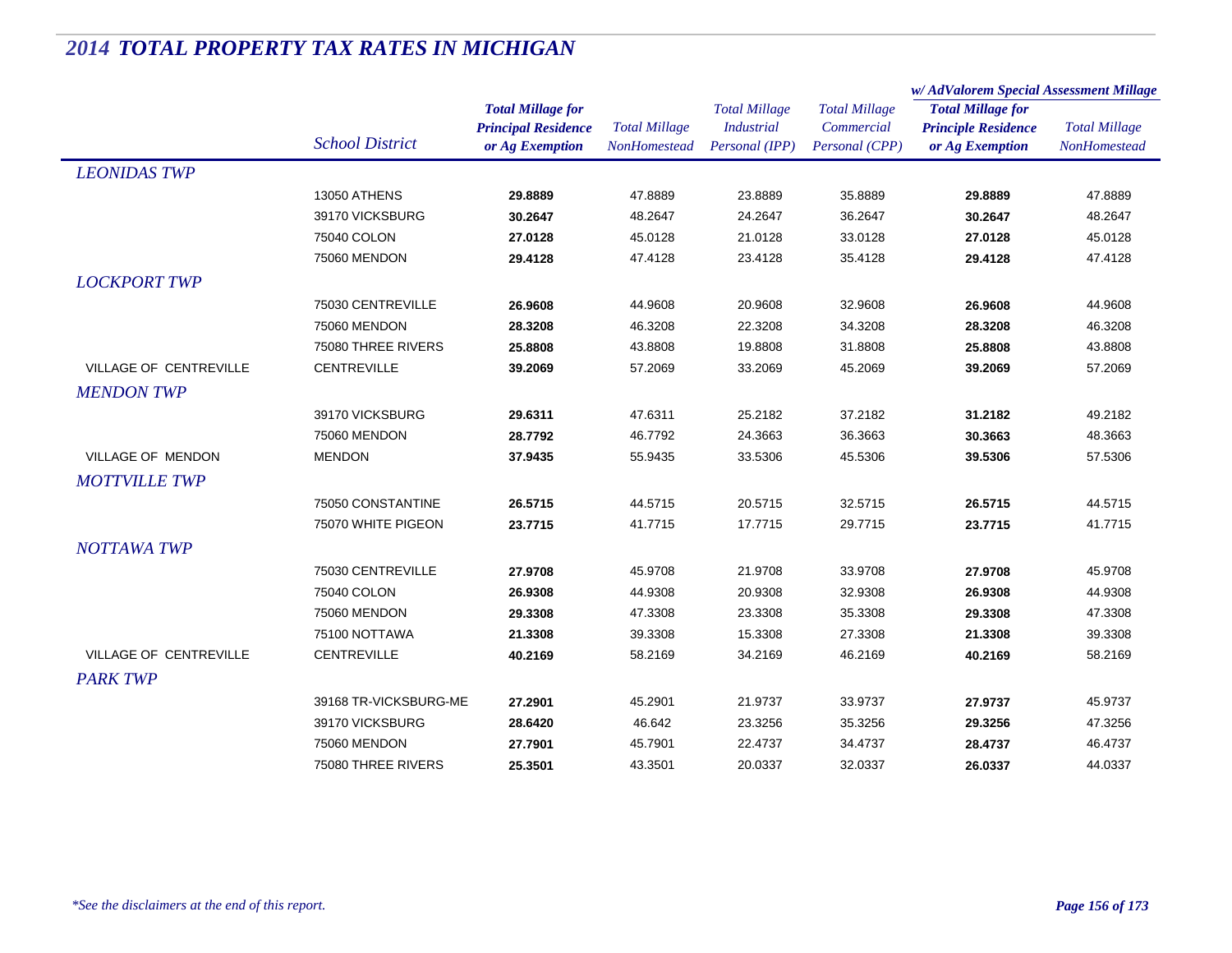|                          |                                           |                                                                           |                                             |                                                             |                                                      | w/AdValorem Special Assessment Millage                                    |                                             |
|--------------------------|-------------------------------------------|---------------------------------------------------------------------------|---------------------------------------------|-------------------------------------------------------------|------------------------------------------------------|---------------------------------------------------------------------------|---------------------------------------------|
|                          | <b>School District</b>                    | <b>Total Millage for</b><br><b>Principal Residence</b><br>or Ag Exemption | <b>Total Millage</b><br><b>NonHomestead</b> | <b>Total Millage</b><br><b>Industrial</b><br>Personal (IPP) | <b>Total Millage</b><br>Commercial<br>Personal (CPP) | <b>Total Millage for</b><br><b>Principle Residence</b><br>or Ag Exemption | <b>Total Millage</b><br><b>NonHomestead</b> |
| <b>SHERMAN TWP</b>       |                                           |                                                                           |                                             |                                                             |                                                      |                                                                           |                                             |
|                          | 75010 STURGIS                             | 28.7814                                                                   | 46.4115                                     | 22.7814                                                     | 34.4115                                              | 28.7814                                                                   | 46.4115                                     |
|                          | <b>75020 BURR OAK</b>                     | 20.4314                                                                   | 38.4314                                     | 14.4314                                                     | 26.4314                                              | 20.4314                                                                   | 38.4314                                     |
|                          | 75030 CENTREVILLE                         | 27.0714                                                                   | 45.0714                                     | 21.0714                                                     | 33.0714                                              | 27.0714                                                                   | 45.0714                                     |
|                          | 75070 WHITE PIGEON                        | 24.4314                                                                   | 42.4314                                     | 18.4314                                                     | 30.4314                                              | 24.4314                                                                   | 42.4314                                     |
|                          | 75100 NOTTAWA                             | 20.4314                                                                   | 38.4314                                     | 14.4314                                                     | 26.4314                                              | 20.4314                                                                   | 38.4314                                     |
| <b>STURGIS TWP</b>       |                                           |                                                                           |                                             |                                                             |                                                      |                                                                           |                                             |
|                          | 75010 STURGIS                             | 28.2814                                                                   | 45.9115                                     | 22.2814                                                     | 33.9115                                              | 28.2814                                                                   | 45.9115                                     |
| <b>WHITE PIGEON TWP</b>  |                                           |                                                                           |                                             |                                                             |                                                      |                                                                           |                                             |
|                          | 75070 WHITE PIGEON                        | 24.6883                                                                   | 42.6883                                     | 18.6883                                                     | 30.6883                                              | 24.6883                                                                   | 42.6883                                     |
| VILLAGE OF WHITE PIGEON  | <b>WHITE PIGEON</b>                       | 34.8970                                                                   | 52.897                                      | 28.8970                                                     | 40.8970                                              | 34.8970                                                                   | 52.8970                                     |
| <b>STURGIS CITY</b>      |                                           |                                                                           |                                             |                                                             |                                                      |                                                                           |                                             |
|                          | 75010 STURGIS                             | 41.3099                                                                   | 58.94                                       | 35.3099                                                     | 46.9400                                              | 41.3099                                                                   | 58.9400                                     |
| <b>THREE RIVERS CITY</b> |                                           |                                                                           |                                             |                                                             |                                                      |                                                                           |                                             |
|                          | 75080 THREE RIVERS                        | 44.0072                                                                   | 62.0072                                     | 38.0072                                                     | 50.0072                                              | 44.0072                                                                   | 62.0072                                     |
| <b>COUNTY: TUSCOLA</b>   |                                           |                                                                           |                                             |                                                             |                                                      |                                                                           |                                             |
| <b>AKRON TWP</b>         |                                           |                                                                           |                                             |                                                             |                                                      |                                                                           |                                             |
|                          |                                           | 28.0564                                                                   |                                             |                                                             |                                                      |                                                                           |                                             |
|                          | 79010 AKRON FAIRGROVE<br>79145 UNIONVILLE | 30.9548                                                                   | 46.0564<br>48.9548                          | 22.0564<br>24.9548                                          | 34.0564<br>36.9548                                   | 28.0564<br>30.9548                                                        | 46.0564<br>48.9548                          |
| VILLAGE OF AKRON         | <b>AKRON FAIRGROVE</b>                    | 40.9476                                                                   | 58.9476                                     | 35.4476                                                     | 47.4476                                              | 41.4476                                                                   | 59.4476                                     |
|                          |                                           |                                                                           |                                             |                                                             |                                                      |                                                                           |                                             |
| <b>ALMER TWP</b>         |                                           |                                                                           |                                             |                                                             |                                                      |                                                                           |                                             |
|                          | 79010 AKRON FAIRGROVE                     | 26.2897                                                                   | 44.2897                                     | 20.2897                                                     | 32.2897                                              | 26.2897                                                                   | 44.2897                                     |
|                          | 79020 CARO                                | 27.7790                                                                   | 45.779                                      | 21.7790                                                     | 33.7790                                              | 27.7790                                                                   | 45.7790                                     |
|                          | 79030 CASS CITY                           | 25.7581                                                                   | 43.7581                                     | 19.7581                                                     | 31.7581                                              | 25.7581                                                                   | 43.7581                                     |
| <b>ARBELA TWP</b>        |                                           |                                                                           |                                             |                                                             |                                                      |                                                                           |                                             |
|                          | 73190 FRANKENMUTH                         | 22.0872                                                                   | 40.0872                                     | 18.0872                                                     | 30.0872                                              | 24.0872                                                                   | 42.0872                                     |
|                          | 79100 MILLINGTON                          | 24.8809                                                                   | 42.8809                                     | 20.8809                                                     | 32.8809                                              | 26.8809                                                                   | 44.8809                                     |
|                          | 79150 VASSAR                              | 23.9809                                                                   | 41.9809                                     | 19.9809                                                     | 31.9809                                              | 25.9809                                                                   | 43.9809                                     |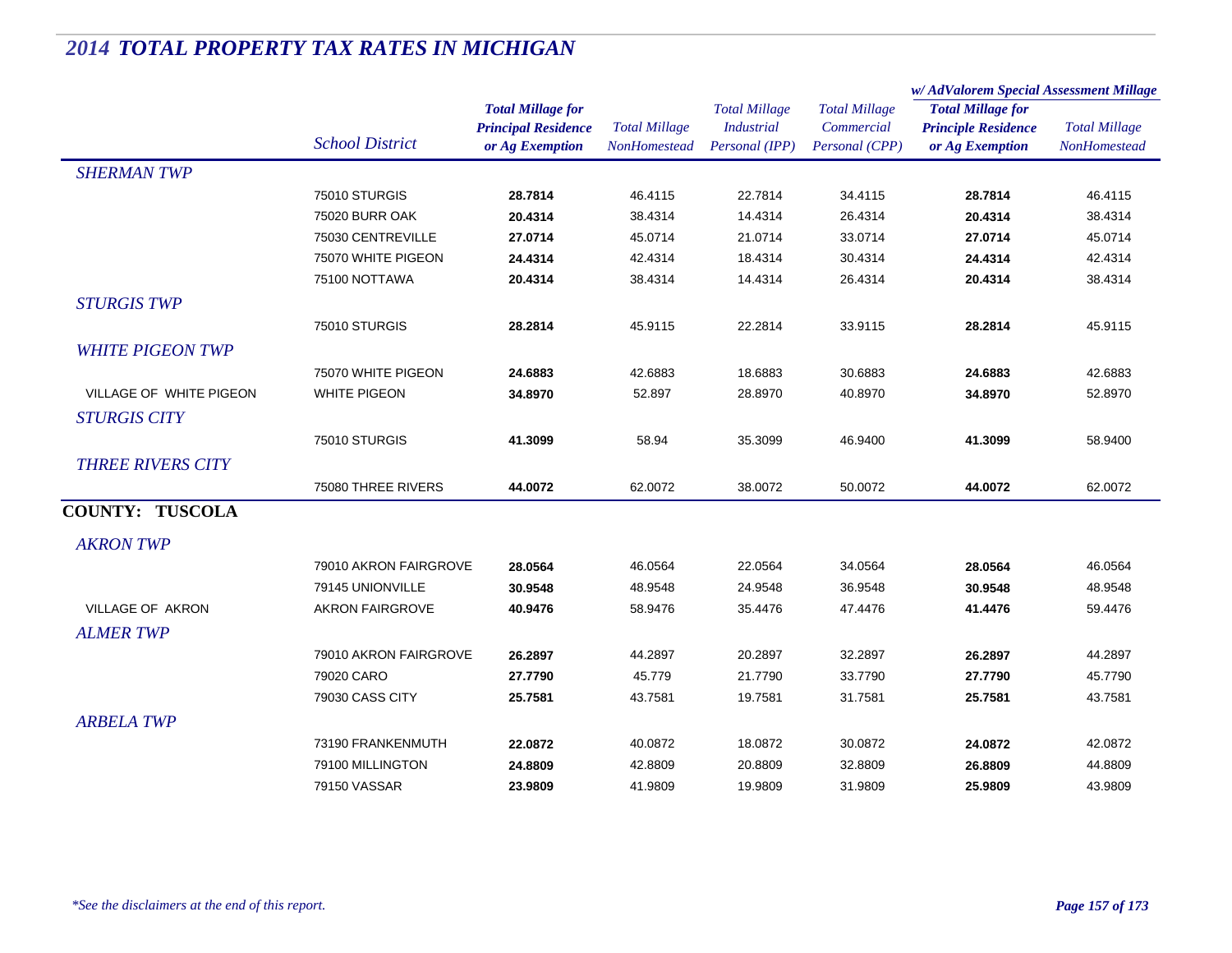|                             |                          |                            | <b>Total Millage</b><br>NonHomestead | <b>Total Millage</b> | <b>Total Millage</b> | w/AdValorem Special Assessment Millage |                      |
|-----------------------------|--------------------------|----------------------------|--------------------------------------|----------------------|----------------------|----------------------------------------|----------------------|
|                             |                          | <b>Total Millage for</b>   |                                      |                      |                      | <b>Total Millage for</b>               | <b>Total Millage</b> |
|                             |                          | <b>Principal Residence</b> |                                      | <b>Industrial</b>    | Commercial           | <b>Principle Residence</b>             |                      |
|                             | <b>School District</b>   | or Ag Exemption            |                                      | Personal (IPP)       | Personal (CPP)       | or Ag Exemption                        | NonHomestead         |
| <b>COLUMBIA TWP</b>         |                          |                            |                                      |                      |                      |                                        |                      |
|                             | 32090 OWENDALE-GAGET     | 26.6933                    | 44.6933                              | 20.6933              | 32.6933              | 26.6933                                | 44.6933              |
|                             | 79010 AKRON FAIRGROVE    | 28.2372                    | 46.2372                              | 22.2372              | 34.2372              | 28.2372                                | 46.2372              |
|                             | 79020 CARO               | 28.2356                    | 46.2356                              | 22.2356              | 34.2356              | 28.2356                                | 46.2356              |
|                             | 79030 CASS CITY          | 27.7056                    | 45.7056                              | 21.7056              | 33.7056              | 27.7056                                | 45.7056              |
|                             | 79145 UNIONVILLE         | 31.1356                    | 49.1356                              | 25.1356              | 37.1356              | 31.1356                                | 49.1356              |
| VILLAGE OF UNIONVILLE       | UNIONVILLE SEBEWAING     | 45.1768                    | 63.1768                              | 39.1768              | 51.1768              | 45.1768                                | 63.1768              |
| DAYTON TWP                  |                          |                            |                                      |                      |                      |                                        |                      |
|                             | 79080 KINGSTON           | 26.3368                    | 44.3368                              | 20.3368              | 32.3368              | 26.3368                                | 44.3368              |
|                             | 79090 MAYVILLE           | 26.1168                    | 44.1168                              | 20.1168              | 32.1168              | 26.1168                                | 44.1168              |
| <b>DENMARK TWP</b>          |                          |                            |                                      |                      |                      |                                        |                      |
|                             | 73190 FRANKENMUTH        | 22.1276                    | 40.1276                              | 16.4376              | 28.4376              | 22.4376                                | 40.4376              |
|                             | 79110 REESE              | 25.7813                    | 43.5185                              | 20.0913              | 31.8285              | 26.0913                                | 43.8285              |
|                             | 79150 VASSAR             | 24.0213                    | 42.0213                              | 18.3313              | 30.3313              | 24.3313                                | 42.3313              |
| <b>VILLAGE OF REESE</b>     | <b>REESE</b>             | 36.7813                    | 54.5185                              | 32.5913              | 44.3285              | 38.5913                                | 56.3285              |
| <b>ELKLAND TWP</b>          |                          |                            |                                      |                      |                      |                                        |                      |
|                             | 32090 OWENDALE-GAGET     | 23.0375                    | 41.0375                              | 17.0375              | 29.0375              | 23.0375                                | 41.0375              |
|                             | 79030 CASS CITY          | 24.0498                    | 42.0498                              | 18.0498              | 30.0498              | 24.0498                                | 42.0498              |
| VILLAGE OF CASS CITY        | <b>CASS CITY</b>         | 42.1885                    | 60.1885                              | 36.1885              | 48.1885              | 42.1885                                | 60.1885              |
| <b>ELLINGTON TWP</b>        |                          |                            |                                      |                      |                      |                                        |                      |
|                             | 79020 CARO               | 28.6032                    | 46.6032                              | 22.6032              | 34.6032              | 28.6032                                | 46.6032              |
|                             | 79030 CASS CITY          | 26.5823                    | 44.5823                              | 20.5823              | 32.5823              | 26.5823                                | 44.5823              |
| <b>ELMWOOD TWP</b>          |                          |                            |                                      |                      |                      |                                        |                      |
|                             | 32090 OWENDALE-GAGET     | 25.6762                    | 43.6762                              | 19.6762              | 31.6762              | 25.6762                                | 43.6762              |
|                             | 79030 CASS CITY          | 26.6885                    | 44.6885                              | 20.6885              | 32.6885              | 26.6885                                | 44.6885              |
| VILLAGE OF GAGETOWN         | <b>OWENDALE-GAGETOWN</b> | 47.4030                    | 65.403                               | 41.4030              | 53.4030              | 47.4030                                | 65.4030              |
| <b>FAIRGROVE TWP</b>        |                          |                            |                                      |                      |                      |                                        |                      |
|                             | 79010 AKRON FAIRGROVE    | 25.4609                    | 43.4609                              | 19.4609              | 31.4609              | 25.4609                                | 43.4609              |
|                             | 79020 CARO               | 25.4593                    | 43.4593                              | 19.4593              | 31.4593              | 25.4593                                | 43.4593              |
|                             | 79110 REESE              | 25.9593                    | 43.6965                              | 19.9593              | 31.6965              | 25.9593                                | 43.6965              |
| VILLAGE OF AKRON            | <b>AKRON FAIRGROVE</b>   | 38.3521                    | 56.3521                              | 32.8521              | 44.8521              | 38.8521                                | 56.8521              |
| <b>VILLAGE OF FAIRGROVE</b> | <b>AKRON FAIRGROVE</b>   | 37.5049                    | 55.5049                              | 31.5049              | 43.5049              | 37.5049                                | 55.5049              |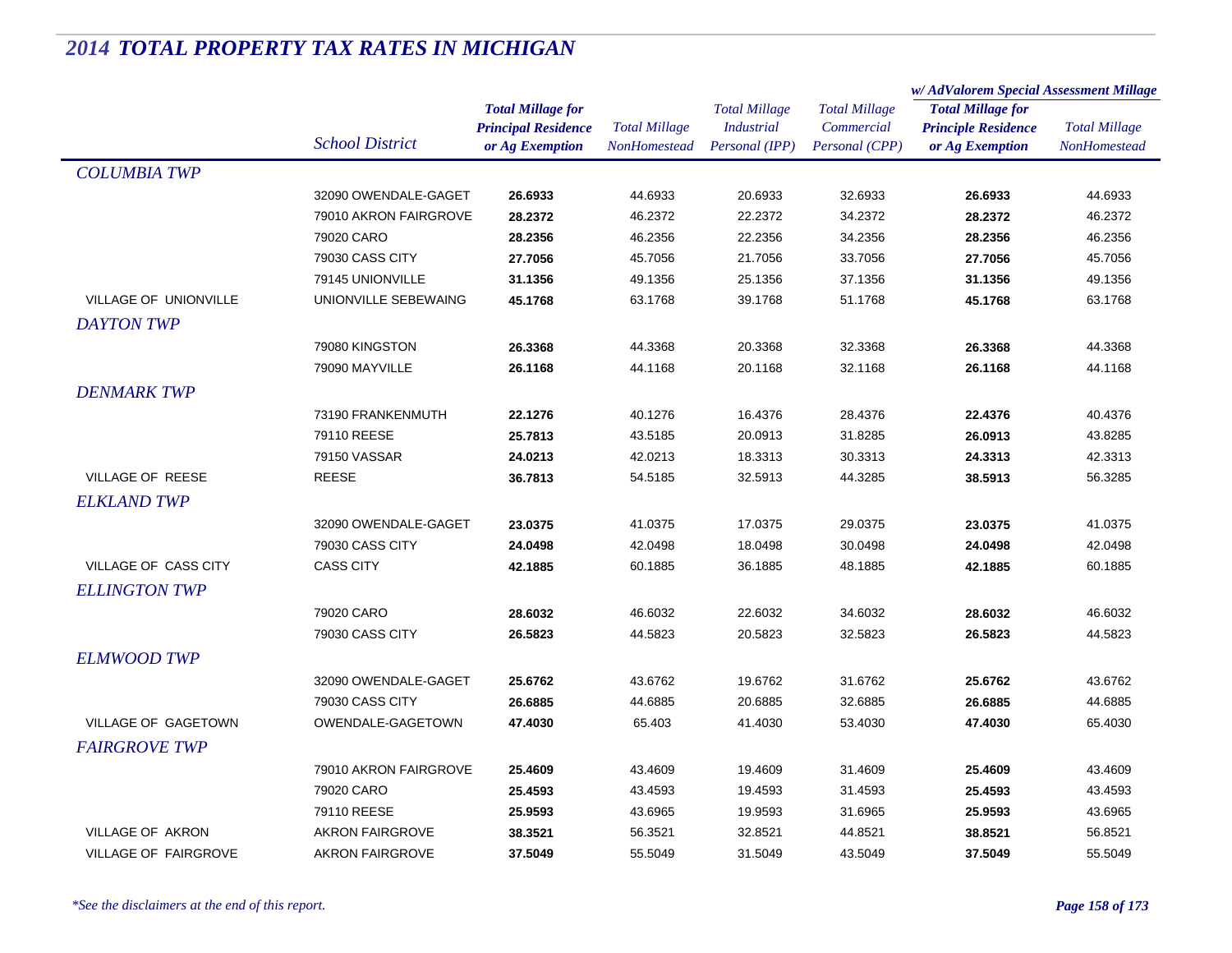|                            |                        |                            |                      | <b>Total Millage</b> | <b>Total Millage</b> | w/AdValorem Special Assessment Millage |                      |  |
|----------------------------|------------------------|----------------------------|----------------------|----------------------|----------------------|----------------------------------------|----------------------|--|
|                            |                        | <b>Total Millage for</b>   |                      |                      |                      | <b>Total Millage for</b>               | <b>Total Millage</b> |  |
|                            |                        | <b>Principal Residence</b> | <b>Total Millage</b> | <b>Industrial</b>    | Commercial           | <b>Principle Residence</b>             |                      |  |
|                            | <b>School District</b> | or Ag Exemption            | NonHomestead         | Personal (IPP)       | Personal (CPP)       | or Ag Exemption                        | NonHomestead         |  |
| <b>FREMONT TWP</b>         |                        |                            |                      |                      |                      |                                        |                      |  |
|                            | 79020 CARO             | 23.9577                    | 41.9577              | 17.9577              | 29.9577              | 23.9577                                | 41.9577              |  |
|                            | 79090 MAYVILLE         | 25.2577                    | 43.2577              | 19.2577              | 31.2577              | 25.2577                                | 43.2577              |  |
| VILLAGE OF MAYVILLE        | MAYVILLE               | 37.9889                    | 55.9889              | 32.9889              | 44.9889              | 38.9889                                | 56.9889              |  |
| <b>GILFORD TWP</b>         |                        |                            |                      |                      |                      |                                        |                      |  |
|                            | 79010 AKRON FAIRGROVE  | 26.1899                    | 44.1899              | 20.1899              | 32.1899              | 26.1899                                | 44.1899              |  |
|                            | 79110 REESE            | 27.6848                    | 45.422               | 21.6848              | 33.4220              | 27.6848                                | 45.4220              |  |
| <b>INDIAN FIELDS TWP</b>   |                        |                            |                      |                      |                      |                                        |                      |  |
|                            | 79020 CARO             | 26.6961                    | 44.6961              | 20.6961              | 32.6961              | 26.6961                                | 44.6961              |  |
| <b>JUNIATA TWP</b>         |                        |                            |                      |                      |                      |                                        |                      |  |
|                            | 79010 AKRON FAIRGROVE  | 26.7516                    | 44.7516              | 20.7516              | 32.7516              | 26.7516                                | 44.7516              |  |
|                            | 79020 CARO             | 27.7825                    | 45.7825              | 21.7825              | 33.7825              | 27.7825                                | 45.7825              |  |
|                            | 79110 REESE            | 28.0416                    | 45.7788              | 22.0416              | 33.7788              | 28.0416                                | 45.7788              |  |
|                            | 79150 VASSAR           | 26.2816                    | 44.2816              | 20.2816              | 32.2816              | 26.2816                                | 44.2816              |  |
| <b>KINGSTON TWP</b>        |                        |                            |                      |                      |                      |                                        |                      |  |
|                            | 76140 MARLETTE         | 20.7708                    | 38.7708              | 15.7708              | 27.7708              | 21.7708                                | 39.7708              |  |
|                            | 79030 CASS CITY        | 24.7266                    | 42.7266              | 19.7266              | 31.7266              | 25.7266                                | 43.7266              |  |
|                            | 79080 KINGSTON         | 26.7766                    | 44.7766              | 21.7766              | 33.7766              | 27.7766                                | 45.7766              |  |
| <b>VILLAGE OF KINGSTON</b> | <b>KINGSTON</b>        | 41.3659                    | 59.3659              | 39.3659              | 51.3659              | 45.3659                                | 63.3659              |  |
| <b>KOYLTON TWP</b>         |                        |                            |                      |                      |                      |                                        |                      |  |
|                            | 76140 MARLETTE         | 20.6424                    | 38.6424              | 14.6424              | 26.6424              | 20.6424                                | 38.6424              |  |
|                            | 79080 KINGSTON         | 26.6482                    | 44.6482              | 20.6482              | 32.6482              | 26.6482                                | 44.6482              |  |
| VILLAGE OF KINGSTON        | <b>KINGSTON</b>        | 41.2375                    | 59.2375              | 39.2375              | 51.2375              | 45.2375                                | 63.2375              |  |
| <b>MILLINGTON TWP</b>      |                        |                            |                      |                      |                      |                                        |                      |  |
|                            | 79100 MILLINGTON       | 24.6986                    | 42.6986              | 20.9986              | 32.9986              | 26.9986                                | 44.9986              |  |
| VILLAGE OF MILLINGTON      | <b>MILLINGTON</b>      | 38.7874                    | 56.7874              | 32.7874              | 44.7874              | 38.7874                                | 56.7874              |  |
| <b>NOVESTA TWP</b>         |                        |                            |                      |                      |                      |                                        |                      |  |
|                            | 79030 CASS CITY        | 25.7714                    | 43.7714              | 19.7714              | 31.7714              | 25.7714                                | 43.7714              |  |
| <b>TUSCOLA TWP</b>         |                        |                            |                      |                      |                      |                                        |                      |  |
|                            | 73190 FRANKENMUTH      | 21.4558                    | 39.4558              | 16.2058              | 28.2058              | 22.2058                                | 40.2058              |  |
|                            | 79100 MILLINGTON       | 24.2495                    | 42.2495              | 18.9995              | 30.9995              | 24.9995                                | 42.9995              |  |
|                            | 79150 VASSAR           | 23.3495                    | 41.3495              | 18.0995              | 30.0995              | 24.0995                                | 42.0995              |  |
|                            |                        |                            |                      |                      |                      |                                        |                      |  |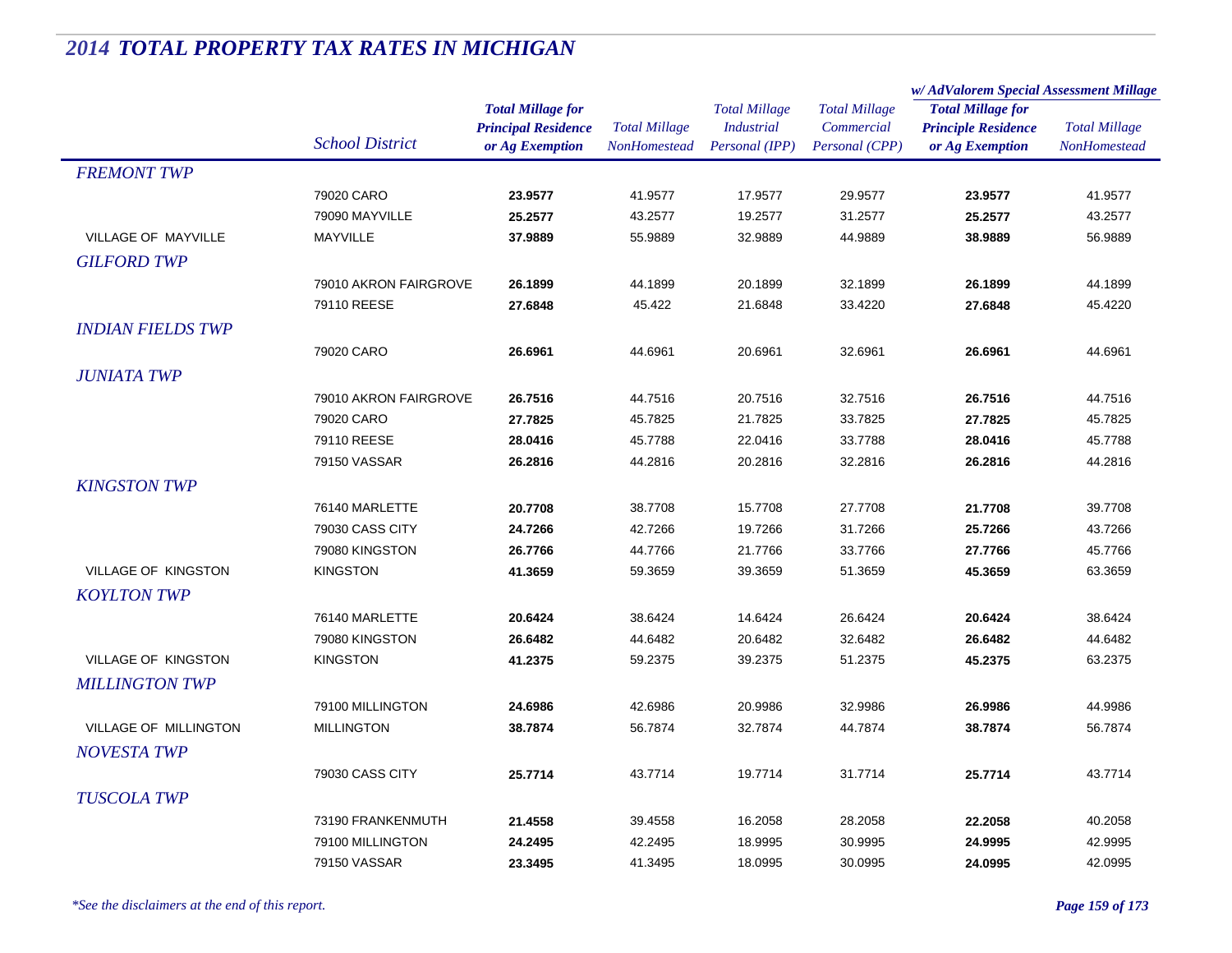|                           |                        |                            | <b>Total Millage</b><br>NonHomestead | <b>Total Millage</b><br><b>Industrial</b> | <b>Total Millage</b> | w/AdValorem Special Assessment Millage                                    |                      |
|---------------------------|------------------------|----------------------------|--------------------------------------|-------------------------------------------|----------------------|---------------------------------------------------------------------------|----------------------|
|                           |                        | <b>Total Millage for</b>   |                                      |                                           |                      | <b>Total Millage for</b><br><b>Principle Residence</b><br>or Ag Exemption | <b>Total Millage</b> |
|                           |                        | <b>Principal Residence</b> |                                      |                                           | Commercial           |                                                                           |                      |
|                           | <b>School District</b> | or Ag Exemption            |                                      | Personal (IPP)                            | Personal (CPP)       |                                                                           | NonHomestead         |
| <b>VASSAR TWP</b>         |                        |                            |                                      |                                           |                      |                                                                           |                      |
|                           | 79090 MAYVILLE         | 25.3830                    | 43.383                               | 19.3830                                   | 31.3830              | 25.3830                                                                   | 43.3830              |
|                           | 79100 MILLINGTON       | 23.7230                    | 41.723                               | 17.7230                                   | 29.7230              | 23.7230                                                                   | 41.7230              |
|                           | 79150 VASSAR           | 22.8230                    | 40.823                               | 16.8230                                   | 28.8230              | 22.8230                                                                   | 40.8230              |
| <b>WATERTOWN TWP</b>      |                        |                            |                                      |                                           |                      |                                                                           |                      |
|                           | 79090 MAYVILLE         | 24.3315                    | 42.3315                              | 18.3315                                   | 30.3315              | 24.3315                                                                   | 42.3315              |
|                           | 79100 MILLINGTON       | 22.6715                    | 40.6715                              | 16.6715                                   | 28.6715              | 22.6715                                                                   | 40.6715              |
| <b>WELLS TWP</b>          |                        |                            |                                      |                                           |                      |                                                                           |                      |
|                           | 79020 CARO             | 26.5286                    | 44.5286                              | 20.5286                                   | 32.5286              | 26.5286                                                                   | 44.5286              |
|                           | <b>79030 CASS CITY</b> | 24.5077                    | 42.5077                              | 18.5077                                   | 30.5077              | 24.5077                                                                   | 42.5077              |
|                           | 79080 KINGSTON         | 26.5577                    | 44.5577                              | 20.5577                                   | 32.5577              | 26.5577                                                                   | 44.5577              |
| <b>WISNER TWP</b>         |                        |                            |                                      |                                           |                      |                                                                           |                      |
|                           | 79010 AKRON FAIRGROVE  | 26.9664                    | 44.9664                              | 20.9664                                   | 32.9664              | 26.9664                                                                   | 44.9664              |
|                           | 79145 UNIONVILLE       | 29.8648                    | 47.8648                              | 23.8648                                   | 35.8648              | 29.8648                                                                   | 47.8648              |
| <b>CARO CITY</b>          |                        |                            |                                      |                                           |                      |                                                                           |                      |
|                           | 79020 CARO             | 40.4882                    | 58.4882                              | 34.4882                                   | 46.4882              | 40.4882                                                                   | 58.4882              |
|                           |                        |                            |                                      |                                           |                      |                                                                           |                      |
| <b>VASSAR CITY</b>        |                        |                            |                                      |                                           |                      |                                                                           |                      |
|                           | 79150 VASSAR           | 37.8230                    | 55.823                               | 31.8230                                   | 43.8230              | 37.8230                                                                   | 55.8230              |
| <b>COUNTY: VAN BUREN</b>  |                        |                            |                                      |                                           |                      |                                                                           |                      |
| <b>ALMENA TWP</b>         |                        |                            |                                      |                                           |                      |                                                                           |                      |
|                           | 80110 GOBLES           | 31.9478                    | 49.9478                              | 25.9478                                   | 37.9478              | 31.9478                                                                   | 49.9478              |
|                           | 80150 MATTAWAN         | 30.1013                    | 48.1013                              | 24.1013                                   | 36.1013              | 30.1013                                                                   | 48.1013              |
|                           | 80160 PAW PAW          | 32.4377                    | 50.4377                              | 26.4377                                   | 38.4377              | 32.4377                                                                   | 50.4377              |
| <b>ANTWERP TWP</b>        |                        |                            |                                      |                                           |                      |                                                                           |                      |
|                           | 80140 LAWTON           | 30.2713                    | 47.9509                              | 24.2713                                   | 35.9509              | 30.2713                                                                   | 47.9509              |
|                           | 80150 MATTAWAN         | 28.3248                    | 46.3248                              | 22.3248                                   | 34.3248              | 28.3248                                                                   | 46.3248              |
|                           | 80160 PAW PAW          | 30.6612                    | 48.6612                              | 24.6612                                   | 36.6612              | 30.6612                                                                   | 48.6612              |
| <b>VILLAGE OF LAWTON</b>  | LAWTON                 | 46.3391                    | 64.0187                              | 40.3391                                   | 52.0187              | 46.3391                                                                   | 64.0187              |
| VILLAGE OF MATTAWAN       | <b>MATTAWAN</b>        | 32.7721                    | 50.7721                              | 26.7721                                   | 38.7721              | 35.7721                                                                   | 53.7721              |
| <b>VILLAGE OF PAW PAW</b> | <b>PAW PAW</b>         | 46.5163                    | 64.5163                              | 40.5163                                   | 52.5163              | 46.5163                                                                   | 64.5163              |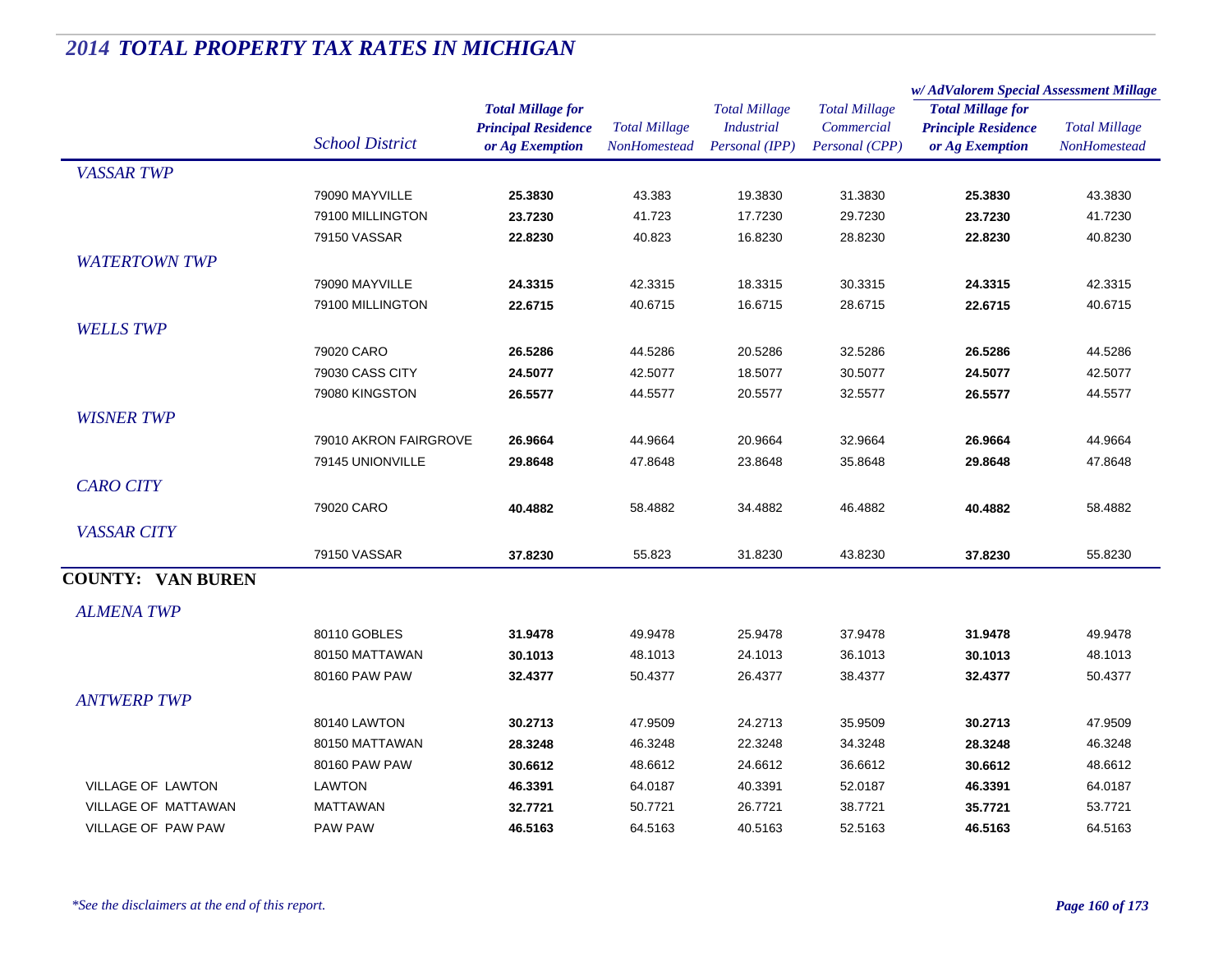|                           |                        |                            |                      | <b>Total Millage</b> | <b>Total Millage</b> | w/AdValorem Special Assessment Millage |                      |
|---------------------------|------------------------|----------------------------|----------------------|----------------------|----------------------|----------------------------------------|----------------------|
|                           |                        | <b>Total Millage for</b>   |                      |                      |                      | <b>Total Millage for</b>               | <b>Total Millage</b> |
|                           |                        | <b>Principal Residence</b> | <b>Total Millage</b> | <b>Industrial</b>    | Commercial           | <b>Principle Residence</b>             |                      |
|                           | <b>School District</b> | or Ag Exemption            | <b>NonHomestead</b>  | Personal (IPP)       | Personal (CPP)       | or Ag Exemption                        | <b>NonHomestead</b>  |
| <b>ARLINGTON TWP</b>      |                        |                            |                      |                      |                      |                                        |                      |
|                           | 80020 BANGOR           | 28.5773                    | 46.5773              | 22.5773              | 34.5773              | 31.2470                                | 49.2470              |
|                           | 80130 LAWRENCE         | 31.8761                    | 49.8293              | 25.8761              | 37.8293              | 34.5458                                | 52.4990              |
| <b>BANGOR TWP</b>         |                        |                            |                      |                      |                      |                                        |                      |
|                           | 80020 BANGOR           | 30.6619                    | 48.6619              | 24.6619              | 36.6619              | 33.3319                                | 51.3319              |
|                           | 80040 COVERT           | 25.4607                    | 43.4607              | 19.4607              | 31.4607              | 28.1307                                | 46.1307              |
|                           | 80120 HARTFORD         | 28.4607                    | 46.3977              | 22.4607              | 34.3977              | 31.1307                                | 49.0677              |
|                           | 80240 BANGOR - WOOD S  | 25.4607                    | 42.1845              | 19.4607              | 30.1845              | 28.1307                                | 44.8545              |
| <b>BLOOMINGDALE TWP</b>   |                        |                            |                      |                      |                      |                                        |                      |
|                           | 80090 BLOOMINGDALE     | 32.8761                    | 50.8761              | 26.8761              | 38.8761              | 32.8761                                | 50.8761              |
|                           | 80110 GOBLES           | 33.8761                    | 51.8761              | 27.8761              | 39.8761              | 33.8761                                | 51.8761              |
| VILLAGE OF BLOOMINGDALE   | <b>BLOOMINGDALE</b>    | 46.4165                    | 64.4165              | 40.4165              | 52.4165              | 46.4165                                | 64.4165              |
| <b>COLUMBIA TWP</b>       |                        |                            |                      |                      |                      |                                        |                      |
|                           |                        |                            |                      |                      |                      |                                        |                      |
|                           | 80020 BANGOR           | 30.6405                    | 48.6405              | 24.6405              | 36.6405              | 32.6405                                | 50.6405              |
|                           | 80090 BLOOMINGDALE     | 33.4393                    | 51.4393              | 27.4393              | 39.4393              | 35.4393                                | 53.4393              |
| VILLAGE OF BREEDSVILLE    | <b>BANGOR</b>          | 37.0210                    | 55.021               | 31.0210              | 43.0210              | 39.0210                                | 57.0210              |
| <b>COVERT TWP</b>         |                        |                            |                      |                      |                      |                                        |                      |
|                           | 11320 WATERVLIET       | 31.4898                    | 49.4898              | 25.4898              | 37.4898              | 31.4898                                | 49.4898              |
|                           | 11330 COLOMA           | 28.7298                    | 46.7226              | 22.7298              | 34.7226              | 28.7298                                | 46.7226              |
|                           | 80010 SOUTH HAVEN      | 33.6927                    | 51.6927              | 27.6927              | 39.6927              | 33.6927                                | 51.6927              |
|                           | 80020 BANGOR           | 34.0939                    | 52.0939              | 28.0939              | 40.0939              | 34.0939                                | 52.0939              |
|                           | 80040 COVERT           | 28.8927                    | 46.8927              | 22.8927              | 34.8927              | 28.8927                                | 46.8927              |
| <b>DECATUR TWP</b>        |                        |                            |                      |                      |                      |                                        |                      |
|                           | 14050 MARCELLUS        | 28.1936                    | 46.1936              | 22.1936              | 34.1936              | 30.6936                                | 48.6936              |
|                           | 80050 DECATUR          | 30.6147                    | 48.6147              | 24.6147              | 36.6147              | 33.1147                                | 51.1147              |
|                           | 80140 LAWTON           | 32.2847                    | 49.9643              | 26.2847              | 37.9643              | 34.7847                                | 52.4643              |
| <b>VILLAGE OF DECATUR</b> | <b>DECATUR</b>         | 45.0634                    | 63.0634              | 39.0634              | 51.0634              | 47.5634                                | 65.5634              |
| <b>GENEVA TWP</b>         |                        |                            |                      |                      |                      |                                        |                      |
|                           | 80010 SOUTH HAVEN      | 30.1201                    | 48.1201              | 24.1201              | 36.1201              | 32.7201                                | 50.7201              |
|                           | 80020 BANGOR           | 28.7359                    | 46.7359              | 22.7359              | 34.7359              | 31.3359                                | 49.3359              |
|                           | 80040 COVERT           | 23.5347                    | 41.5347              | 17.5347              | 29.5347              | 26.1347                                | 44.1347              |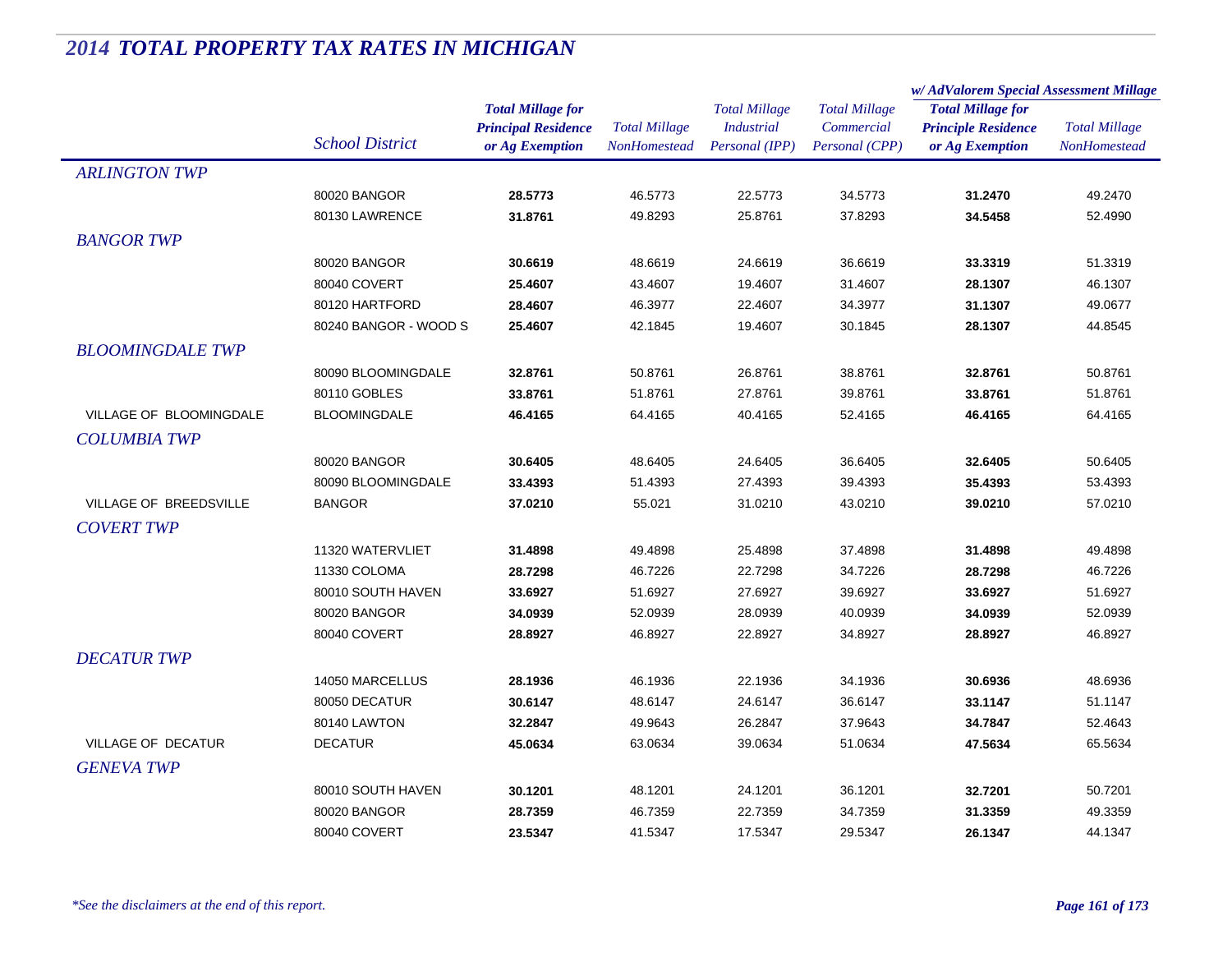|                            |                        |                            | <b>Total Millage</b> | <b>Total Millage</b><br><b>Industrial</b> | <b>Total Millage</b> | w/AdValorem Special Assessment Millage |                                             |
|----------------------------|------------------------|----------------------------|----------------------|-------------------------------------------|----------------------|----------------------------------------|---------------------------------------------|
|                            |                        | <b>Total Millage for</b>   |                      |                                           |                      | <b>Total Millage for</b>               | <b>Total Millage</b><br><b>NonHomestead</b> |
|                            |                        | <b>Principal Residence</b> |                      |                                           | Commercial           | <b>Principle Residence</b>             |                                             |
|                            | <b>School District</b> | or Ag Exemption            | <b>NonHomestead</b>  | Personal (IPP)                            | Personal (CPP)       | or Ag Exemption                        |                                             |
| <b>HAMILTON TWP</b>        |                        |                            |                      |                                           |                      |                                        |                                             |
|                            | 80050 DECATUR          | 32.9184                    | 50.9184              | 26.9184                                   | 38.9184              | 35.4184                                | 53.4184                                     |
| <b>HARTFORD TWP</b>        |                        |                            |                      |                                           |                      |                                        |                                             |
|                            | 11320 WATERVLIET       | 26.5189                    | 44.5189              | 20.5189                                   | 32.5189              | 26.5189                                | 44.5189                                     |
|                            | 80120 HARTFORD         | 26.9218                    | 44.8588              | 20.9218                                   | 32.8588              | 26.9218                                | 44.8588                                     |
| <b>KEELER TWP</b>          |                        |                            |                      |                                           |                      |                                        |                                             |
|                            | 11320 WATERVLIET       | 27.6131                    | 45.6131              | 21.6131                                   | 33.6131              | 27.6131                                | 45.6131                                     |
|                            | 14020 DOWAGIAC UNION   | 24.8328                    | 42.8328              | 18.8328                                   | 30.8328              | 24.8328                                | 42.8328                                     |
|                            | 80120 HARTFORD         | 28.0160                    | 45.953               | 22.0160                                   | 33.9530              | 28.0160                                | 45.9530                                     |
| <b>LAWRENCE TWP</b>        |                        |                            |                      |                                           |                      |                                        |                                             |
|                            | 80050 DECATUR          | 29.3730                    | 47.373               | 26.9230                                   | 38.9230              | 32.9230                                | 50.9230                                     |
|                            | 80120 HARTFORD         | 24.9430                    | 42.88                | 22.4930                                   | 34.4300              | 28.4930                                | 46.4300                                     |
|                            | 80130 LAWRENCE         | 30.4430                    | 48.3962              | 27.9930                                   | 39.9462              | 33.9930                                | 51.9462                                     |
|                            | 80160 PAW PAW          | 31.4329                    | 49.4329              | 28.9829                                   | 40.9829              | 34.9829                                | 52.9829                                     |
| <b>VILLAGE OF LAWRENCE</b> | <b>LAWRENCE</b>        | 45.9305                    | 63.8837              | 43.4805                                   | 55.4337              | 49.4805                                | 67.4337                                     |
| <b>PAW PAW TWP</b>         |                        |                            |                      |                                           |                      |                                        |                                             |
|                            | 80050 DECATUR          | 28.5506                    | 46.5506              | 22.5506                                   | 34.5506              | 29.5506                                | 47.5506                                     |
|                            | 80130 LAWRENCE         | 29.6206                    | 47.5738              | 23.6206                                   | 35.5738              | 30.6206                                | 48.5738                                     |
|                            | 80140 LAWTON           | 30.2206                    | 47.9002              | 24.2206                                   | 35.9002              | 31.2206                                | 48.9002                                     |
|                            | 80160 PAW PAW          | 30.6105                    | 48.6105              | 24.6105                                   | 36.6105              | 31.6105                                | 49.6105                                     |
| <b>VILLAGE OF PAW PAW</b>  | <b>PAW PAW</b>         | 46.4656                    | 64.4656              | 40.4656                                   | 52.4656              | 47.4656                                | 65.4656                                     |
| <b>PINE GROVE TWP</b>      |                        |                            |                      |                                           |                      |                                        |                                             |
|                            | 03020 OTSEGO           | 30.1517                    | 48.1517              | 24.1517                                   | 36.1517              | 30.1517                                | 48.1517                                     |
|                            | 80110 GOBLES           | 33.5028                    | 51.5028              | 27.5028                                   | 39.5028              | 33.5028                                | 51.5028                                     |
| <b>PORTER TWP</b>          |                        |                            |                      |                                           |                      |                                        |                                             |
|                            | 14050 MARCELLUS        | 26.4987                    | 44.4987              | 20.4987                                   | 32.4987              | 27.4987                                | 45.4987                                     |
|                            | 80140 LAWTON           | 30.5898                    | 48.2694              | 24.5898                                   | 36.2694              | 31.5898                                | 49.2694                                     |
| <b>SOUTH HAVEN TWP</b>     |                        |                            |                      |                                           |                      |                                        |                                             |
|                            | 80010 SOUTH HAVEN      | 28.2145                    | 46.2145              | 22.2145                                   | 34.2145              | 30.8245                                | 48.8245                                     |
|                            | 80040 COVERT           | 23.4145                    | 41.4145              | 20.0245                                   | 32.0245              | 26.0245                                | 44.0245                                     |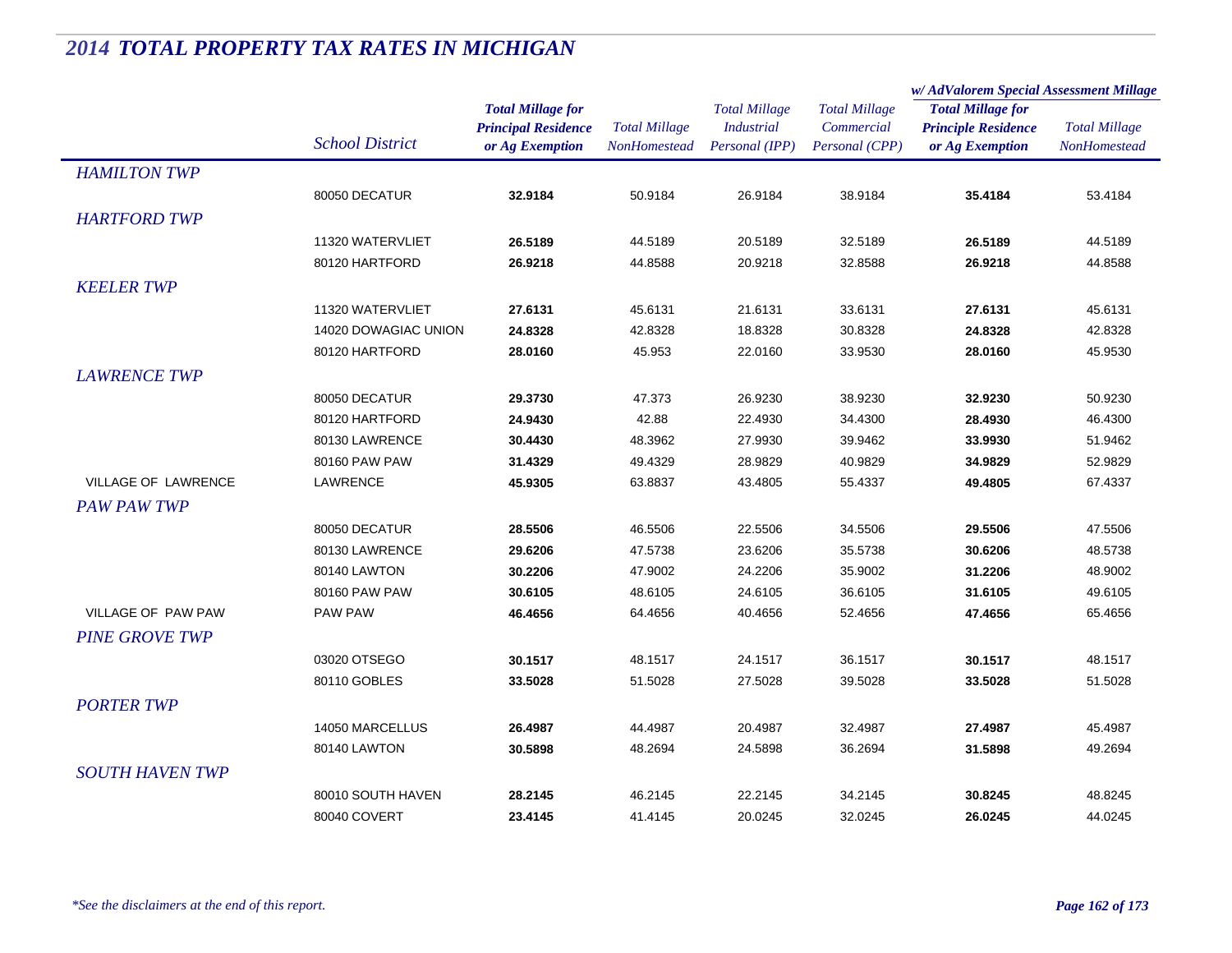|                          |                              |                                                                           |                                      |                                                             |                                                      | w/AdValorem Special Assessment Millage                                    |                                             |
|--------------------------|------------------------------|---------------------------------------------------------------------------|--------------------------------------|-------------------------------------------------------------|------------------------------------------------------|---------------------------------------------------------------------------|---------------------------------------------|
|                          | <b>School District</b>       | <b>Total Millage for</b><br><b>Principal Residence</b><br>or Ag Exemption | <b>Total Millage</b><br>NonHomestead | <b>Total Millage</b><br><b>Industrial</b><br>Personal (IPP) | <b>Total Millage</b><br>Commercial<br>Personal (CPP) | <b>Total Millage for</b><br><b>Principle Residence</b><br>or Ag Exemption | <b>Total Millage</b><br><b>NonHomestead</b> |
| <b>WAVERLY TWP</b>       |                              |                                                                           |                                      |                                                             |                                                      |                                                                           |                                             |
|                          | 80020 BANGOR                 | 28.1640                                                                   | 46.164                               | 22.1640                                                     | 34.1640                                              | 29.1640                                                                   | 47.1640                                     |
|                          | 80090 BLOOMINGDALE           | 30.9628                                                                   | 48.9628                              | 24.9628                                                     | 36.9628                                              | 31.9628                                                                   | 49.9628                                     |
|                          | 80110 GOBLES                 | 31.9628                                                                   | 49.9628                              | 25.9628                                                     | 37.9628                                              | 32.9628                                                                   | 50.9628                                     |
|                          | 80130 LAWRENCE               | 31.4628                                                                   | 49.416                               | 25.4628                                                     | 37.4160                                              | 32.4628                                                                   | 50.4160                                     |
|                          | 80160 PAW PAW                | 32.4527                                                                   | 50.4527                              | 26.4527                                                     | 38.4527                                              | 33.4527                                                                   | 51.4527                                     |
| <b>BANGOR CITY</b>       |                              |                                                                           |                                      |                                                             |                                                      |                                                                           |                                             |
|                          | 80020 BANGOR                 | 40.1941                                                                   | 58.1941                              | 34.1941                                                     | 46.1941                                              | 47.4441                                                                   | 65.4441                                     |
| <b>GOBLES CITY</b>       |                              |                                                                           |                                      |                                                             |                                                      |                                                                           |                                             |
|                          | 80110 GOBLES                 | 45.3796                                                                   | 63.3796                              | 39.3796                                                     | 51.3796                                              | 45.3796                                                                   | 63.3796                                     |
| <b>HARTFORD CITY</b>     |                              |                                                                           |                                      |                                                             |                                                      |                                                                           |                                             |
|                          | 80120 HARTFORD               | 39.7760                                                                   | 57.713                               | 33.7760                                                     | 45.7130                                              | 41.2701                                                                   | 59.2071                                     |
| <b>SOUTH HAVEN CITY</b>  |                              |                                                                           |                                      |                                                             |                                                      |                                                                           |                                             |
|                          | 80010 SOUTH HAVEN            | 40.6479                                                                   | 58.6479                              | 34.6479                                                     | 46.6479                                              | 40.6479                                                                   | 58.6479                                     |
| <b>COUNTY: WASHTENAW</b> |                              |                                                                           |                                      |                                                             |                                                      |                                                                           |                                             |
| <b>ANN ARBOR TWP</b>     |                              |                                                                           |                                      |                                                             |                                                      |                                                                           |                                             |
|                          | 81010 ANN ARBOR              | 34.6267                                                                   | 48.134                               | 28.6267                                                     | 40.6267                                              | 34.6267                                                                   | 48.1340                                     |
| VILLAGE OF BARTON HILLS  | <b>ANN ARBOR</b>             | 44.6267                                                                   | 58.134                               | 38.6267                                                     | 50.6267                                              | 44.6267                                                                   | 58.1340                                     |
| <b>AUGUSTA TWP</b>       |                              |                                                                           |                                      |                                                             |                                                      |                                                                           |                                             |
|                          |                              |                                                                           |                                      |                                                             |                                                      |                                                                           |                                             |
|                          | 81070 LINCOLN<br>81100 MILAN | 29.9847<br>31.7747                                                        | 47.9847<br>49.7495                   | 23.9847<br>25.7747                                          | 35.9847<br>37.7495                                   | 29.9847<br>31.7747                                                        | 47.9847<br>49.7495                          |
|                          |                              |                                                                           |                                      |                                                             |                                                      |                                                                           |                                             |
| <b>BRIDGEWATER TWP</b>   |                              |                                                                           |                                      |                                                             |                                                      |                                                                           |                                             |
|                          | 46060 CLINTON                | 28.4464                                                                   | 46.4464                              | 22.4464                                                     | 34.4464                                              | 28.4464                                                                   | 46.4464                                     |
|                          | 81080 MANCHESTER             | 30.0913                                                                   | 48.0913                              | 24.0913                                                     | 36.0913                                              | 30.0913                                                                   | 48.0913                                     |
|                          | 81120 SALINE                 | 29.5743                                                                   | 47.5743                              | 23.5743                                                     | 35.5743                                              | 29.5743                                                                   | 47.5743                                     |
| <b>DEXTER TWP</b>        |                              |                                                                           |                                      |                                                             |                                                      |                                                                           |                                             |
|                          | 47080 PINCKNEY               | 33.3470                                                                   | 51.347                               | 27.3470                                                     | 39.3470                                              | 33.3470                                                                   | 51.3470                                     |
|                          | 81040 CHELSEA                | 34.6854                                                                   | 52.6854                              | 28.6854                                                     | 40.6854                                              | 34.6854                                                                   | 52.6854                                     |
|                          | 81043 TR-NEFF/DEXTER         | 28.9523                                                                   | 28.9523                              | 22.9523                                                     | 28.9523                                              | 28.9523                                                                   | 28.9523                                     |
|                          | 81050 DEXTER                 | 34.7819                                                                   | 52.7819                              | 28.7819                                                     | 40.7819                                              | 34.7819                                                                   | 52.7819                                     |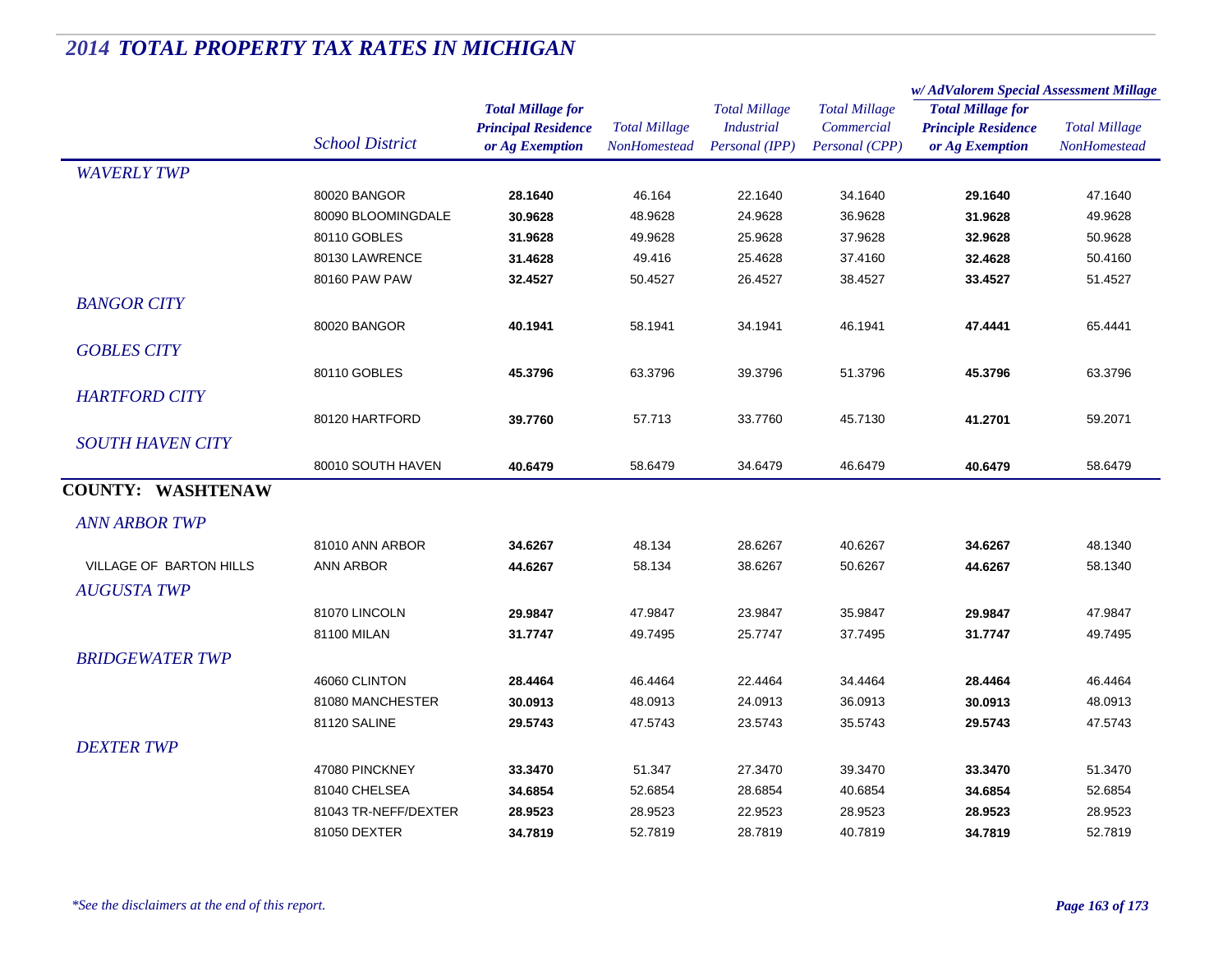|                              |                        |                            | <b>Total Millage</b><br><b>NonHomestead</b> | <b>Total Millage</b> |                      | w/AdValorem Special Assessment Millage |                                      |  |
|------------------------------|------------------------|----------------------------|---------------------------------------------|----------------------|----------------------|----------------------------------------|--------------------------------------|--|
|                              |                        | <b>Total Millage for</b>   |                                             |                      | <b>Total Millage</b> | <b>Total Millage for</b>               | <b>Total Millage</b><br>NonHomestead |  |
|                              |                        | <b>Principal Residence</b> |                                             | <b>Industrial</b>    | Commercial           | <b>Principle Residence</b>             |                                      |  |
|                              | <b>School District</b> | or Ag Exemption            |                                             | Personal (IPP)       | Personal (CPP)       | or Ag Exemption                        |                                      |  |
| <b>FREEDOM TWP</b>           |                        |                            |                                             |                      |                      |                                        |                                      |  |
|                              | 81040 CHELSEA          | 29.2635                    | 47.2635                                     | 23.2635              | 35.2635              | 29.2635                                | 47.2635                              |  |
|                              | 81042 TR-DAVIS/CHELSEA | 27.9635                    | 27.9635                                     | 21.9635              | 27.9635              | 27.9635                                | 27.9635                              |  |
|                              | 81050 DEXTER           | 31.0621                    | 49.0621                                     | 25.0621              | 37.0621              | 31.0621                                | 49.0621                              |  |
|                              | 81080 MANCHESTER       | 30.5135                    | 48.5135                                     | 24.5135              | 36.5135              | 30.5135                                | 48.5135                              |  |
|                              | 81120 SALINE           | 29.9965                    | 47.9965                                     | 23.9965              | 35.9965              | 29.9965                                | 47.9965                              |  |
| <b>LIMA TWP</b>              |                        |                            |                                             |                      |                      |                                        |                                      |  |
|                              | 81040 CHELSEA          | 32.3335                    | 50.3335                                     | 26.3335              | 38.3335              | 32.3335                                | 50.3335                              |  |
|                              | 81050 DEXTER           | 32.4300                    | 50.43                                       | 26.4300              | 38.4300              | 32.4300                                | 50.4300                              |  |
| <b>LODITWP</b>               |                        |                            |                                             |                      |                      |                                        |                                      |  |
|                              | 81010 ANN ARBOR        | 30.1681                    | 43.6754                                     | 24.1681              | 36.1681              | 30.9681                                | 44.4754                              |  |
|                              | 81050 DEXTER           | 30.7740                    | 48.774                                      | 24.7740              | 36.7740              | 31.5740                                | 49.5740                              |  |
|                              | 81120 SALINE           | 29.7084                    | 47.7084                                     | 23.7084              | 35.7084              | 30.5084                                | 48.5084                              |  |
| <b>LYNDON TWP</b>            |                        |                            |                                             |                      |                      |                                        |                                      |  |
|                              | 33200 STOCKBRIDGE      | 31.0040                    | 49.004                                      | 25.0040              | 37.0040              | 31.0040                                | 49.0040                              |  |
|                              | 81040 CHELSEA          | 32.2404                    | 50.2404                                     | 26.2404              | 38.2404              | 32.2404                                | 50.2404                              |  |
|                              |                        |                            |                                             |                      |                      |                                        |                                      |  |
| <b>MANCHESTER TWP</b>        |                        |                            |                                             |                      |                      |                                        |                                      |  |
|                              | 38040 COLUMBIA         | 30.6810                    | 48.681                                      | 24.6810              | 36.6810              | 30.6810                                | 48.6810                              |  |
|                              | 46060 CLINTON          | 29.6706                    | 47.6706                                     | 23.6706              | 35.6706              | 29.6706                                | 47.6706                              |  |
|                              | 81080 MANCHESTER       | 31.3155                    | 49.3155                                     | 25.3155              | 37.3155              | 31.3155                                | 49.3155                              |  |
| <b>VILLAGE OF MANCHESTER</b> | <b>MANCHESTER</b>      | 47.0273                    | 65.0273                                     | 41.0273              | 53.0273              | 47.0273                                | 65.0273                              |  |
| <b>NORTHFIELD TWP</b>        |                        |                            |                                             |                      |                      |                                        |                                      |  |
|                              | 63240 SOUTH LYON       | 36.1130                    | 54.113                                      | 30.1130              | 42.1130              | 36.1130                                | 54.1130                              |  |
|                              | 81010 ANN ARBOR        | 36.8344                    | 50.3417                                     | 30.8344              | 42.8344              | 36.8344                                | 50.3417                              |  |
|                              | 81050 DEXTER           | 38.9903                    | 56.9903                                     | 32.9903              | 44.9903              | 38.9903                                | 56.9903                              |  |
|                              | 81140 WHITMORE LAKE    | 37.4518                    | 55.4518                                     | 31.4518              | 43.4518              | 37.4518                                | 55.4518                              |  |
| <b>PITTSFIELD TWP</b>        |                        |                            |                                             |                      |                      |                                        |                                      |  |
|                              | 81010 ANN ARBOR        | 35.8002                    | 49.3075                                     | 29.8002              | 41.8002              | 35.8002                                | 49.3075                              |  |
|                              | 81100 MILAN            | 35.5475                    | 53.5223                                     | 29.5475              | 41.5223              | 35.5475                                | 53.5223                              |  |
|                              | 81120 SALINE           | 35.3405                    | 53.3405                                     | 29.3405              | 41.3405              | 35.3405                                | 53.3405                              |  |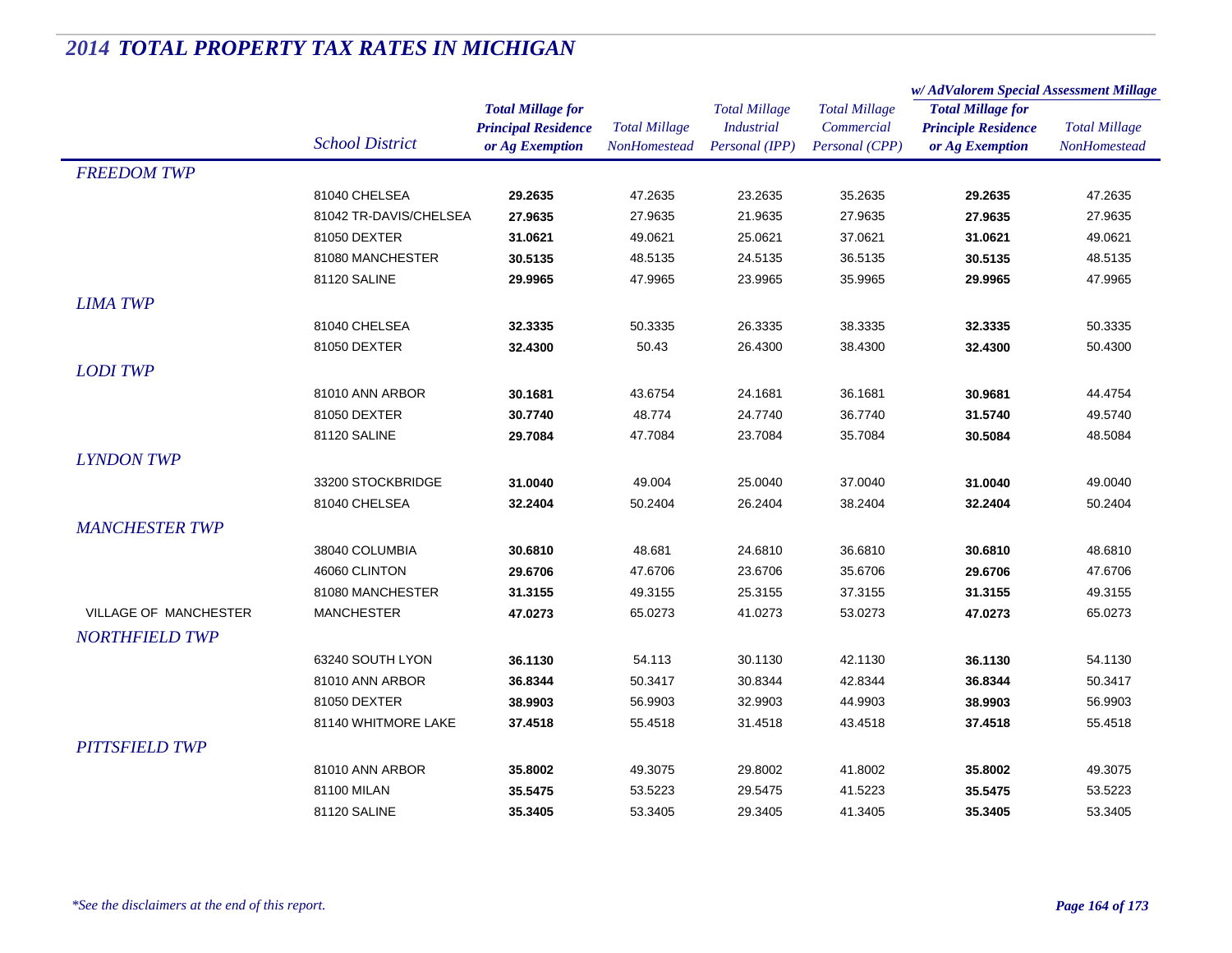|                     |                        |                            |                      | <b>Total Millage</b> | <b>Total Millage</b> | w/AdValorem Special Assessment Millage |                      |
|---------------------|------------------------|----------------------------|----------------------|----------------------|----------------------|----------------------------------------|----------------------|
|                     |                        | <b>Total Millage for</b>   |                      |                      |                      | <b>Total Millage for</b>               | <b>Total Millage</b> |
|                     | <b>School District</b> | <b>Principal Residence</b> | <b>Total Millage</b> | <b>Industrial</b>    | Commercial           | <b>Principle Residence</b>             |                      |
|                     |                        | or Ag Exemption            | NonHomestead         | Personal (IPP)       | Personal (CPP)       | or Ag Exemption                        | NonHomestead         |
| <b>SALEM TWP</b>    |                        |                            |                      |                      |                      |                                        |                      |
|                     | 63240 SOUTH LYON       | 28.8719                    | 46.8719              | 22.8719              | 34.8719              | 28.8719                                | 46.8719              |
|                     | 63245 SOUTH LYON W/W   | 30.7451                    | 48.7451              | 24.7451              | 36.7451              | 30.7451                                | 48.7451              |
|                     | 81010 ANN ARBOR        | 29.2086                    | 42.7159              | 23.2086              | 35.2086              | 29.2086                                | 42.7159              |
|                     | 82100 PLYMOUTH-CANTO   | 23.5795                    | 41.5795              | 17.5795              | 29.5795              | 23.5795                                | 41.5795              |
|                     | 82105 PLYMOUTH-CANTO   | 25.2404                    | 43.2404              | 19.2404              | 31.2404              | 25.2404                                | 43.2404              |
|                     | 82390 NORTHVILLE       | 24.3473                    | 42.3473              | 18.3473              | 30.3473              | 24.3473                                | 42.3473              |
| <b>SALINE TWP</b>   |                        |                            |                      |                      |                      |                                        |                      |
|                     | 46060 CLINTON          | 28.4870                    | 46.487               | 22.4870              | 34.4870              | 29.4870                                | 47.4870              |
|                     | 81100 MILAN            | 30.8719                    | 48.8467              | 24.8719              | 36.8467              | 31.8719                                | 49.8467              |
|                     | 81120 SALINE           | 30.6649                    | 48.6649              | 24.6649              | 36.6649              | 31.6649                                | 49.6649              |
| <b>SCIO TWP</b>     |                        |                            |                      |                      |                      |                                        |                      |
|                     | 81010 ANN ARBOR        | 30.6546                    | 44.1619              | 24.6546              | 36.6546              | 31.5546                                | 45.0619              |
|                     | 81050 DEXTER           | 31.2605                    | 49.2605              | 25.2605              | 37.2605              | 32.1605                                | 50.1605              |
| VILLAGE OF DEXTER   | <b>DEXTER</b>          | 45.3167                    | 63.3167              | 39.3167              | 51.3167              | 45.3167                                | 63.3167              |
| <i>SHARON TWP</i>   |                        |                            |                      |                      |                      |                                        |                      |
|                     | 38050 GRASS LAKE       | 33.9996                    | 51.9996              | 27.9996              | 39.9996              | 33.9996                                | 51.9996              |
|                     |                        | 31.5396                    |                      |                      |                      |                                        |                      |
|                     | 38130 NAPOLEON         |                            | 49.5396              | 25.5396              | 37.5396              | 31.5396                                | 49.5396              |
|                     | 81040 CHELSEA          | 29.2541                    | 47.2541              | 23.2541              | 35.2541              | 29.2541                                | 47.2541              |
|                     | 81044 TR-LON/HAR-CH OP | 22.0041                    | 22.0041              | 16.0041              | 22.0041              | 22.0041                                | 22.0041              |
|                     | 81080 MANCHESTER       | 30.5041                    | 48.5041              | 24.5041              | 36.5041              | 30.5041                                | 48.5041              |
| <b>SUPERIOR TWP</b> |                        |                            |                      |                      |                      |                                        |                      |
|                     | 81010 ANN ARBOR        | 35.5278                    | 49.0351              | 29.5278              | 41.5278              | 35.5278                                | 49.0351              |
|                     | 81013 TR-KNANNA YPI/AA | 34.9225                    | 34.9225              | 28.9225              | 34.9225              | 34.9225                                | 34.9225              |
|                     | 81014 TR-HENRY YPI/AA  | 27.9225                    | 27.9225              | 21.9225              | 27.9225              | 27.9225                                | 27.9225              |
|                     | 81016 TR-MACBRIDE YPI/ | 27.9225                    | 27.9225              | 21.9225              | 27.9225              | 27.9225                                | 27.9225              |
|                     | 81017 TR-SMITH YPI/AA  | 27.9225                    | 27.9225              | 21.9225              | 27.9225              | 27.9225                                | 27.9225              |
|                     | 81020 YPSILANTI        | 34.9225                    | 52.9225              | 28.9225              | 40.9225              | 34.9225                                | 52.9225              |
|                     | 81150 YPSILANTI (WILLO | 40.9225                    | 58.9225              | 34.9225              | 46.9225              | 40.9225                                | 58.9225              |
|                     | 82100 PLYMOUTH-CANTO   | 31.5123                    | 49.5123              | 25.5123              | 37.5123              | 31.5123                                | 49.5123              |
|                     | 82101 PLYMOUTH SCC     | 27.4123                    | 27.4123              | 21.4123              | 27.4123              | 27.4123                                | 27.4123              |
| <b>SYLVAN TWP</b>   |                        |                            |                      |                      |                      |                                        |                      |
|                     | 81040 CHELSEA          | 36.8654                    | 54.8654              | 30.8654              | 42.8654              | 36.8654                                | 54.8654              |
|                     |                        |                            |                      |                      |                      |                                        |                      |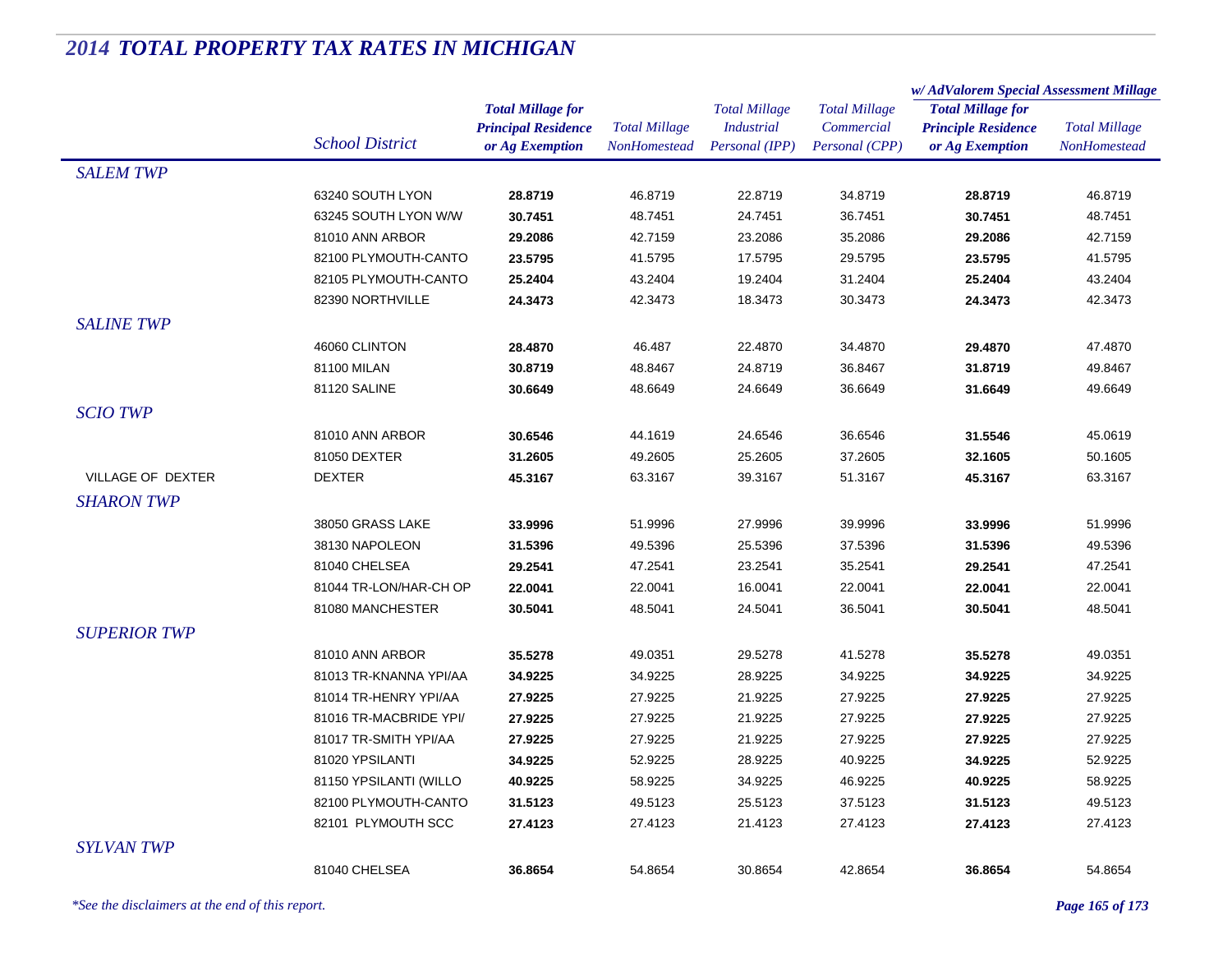|                       |                        |                            | <b>Total Millage</b><br>NonHomestead | <b>Total Millage</b><br><b>Industrial</b> | <b>Total Millage</b> | w/AdValorem Special Assessment Millage |                                             |  |
|-----------------------|------------------------|----------------------------|--------------------------------------|-------------------------------------------|----------------------|----------------------------------------|---------------------------------------------|--|
|                       |                        | <b>Total Millage for</b>   |                                      |                                           |                      | <b>Total Millage for</b>               | <b>Total Millage</b><br><b>NonHomestead</b> |  |
|                       |                        | <b>Principal Residence</b> |                                      |                                           | Commercial           | <b>Principle Residence</b>             |                                             |  |
|                       | <b>School District</b> | or Ag Exemption            |                                      | Personal (IPP)                            | Personal (CPP)       | or Ag Exemption                        |                                             |  |
| <b>WEBSTER TWP</b>    |                        |                            |                                      |                                           |                      |                                        |                                             |  |
|                       | 47080 PINCKNEY         | 28.8933                    | 46.8933                              | 22.8933                                   | 34.8933              | 28.8933                                | 46.8933                                     |  |
|                       | 81010 ANN ARBOR        | 32.4744                    | 45.9817                              | 26.4744                                   | 38.4744              | 32.4744                                | 45.9817                                     |  |
|                       | 81050 DEXTER           | 33.0803                    | 51.0803                              | 27.0803                                   | 39.0803              | 33.0803                                | 51.0803                                     |  |
|                       | 81140 WHITMORE LAKE    | 31.5418                    | 49.5418                              | 25.5418                                   | 37.5418              | 31.5418                                | 49.5418                                     |  |
| VILLAGE OF DEXTER     | <b>DEXTER</b>          | 47.1365                    | 65.1365                              | 41.1365                                   | 53.1365              | 47.1365                                | 65.1365                                     |  |
| <b>YORK TWP</b>       |                        |                            |                                      |                                           |                      |                                        |                                             |  |
|                       | 81070 LINCOLN          | 29.4865                    | 47.4865                              | 23.4865                                   | 35.4865              | 29.4865                                | 47.4865                                     |  |
|                       | 81100 MILAN            | 31.2765                    | 49.2513                              | 25.2765                                   | 37.2513              | 31.2765                                | 49.2513                                     |  |
|                       | 81120 SALINE           | 31.0695                    | 49.0695                              | 25.0695                                   | 37.0695              | 31.0695                                | 49.0695                                     |  |
| <b>YPSILANTI TWP</b>  |                        |                            |                                      |                                           |                      |                                        |                                             |  |
|                       | 81020 YPSILANTI        | 44.4950                    | 62.495                               | 38.4950                                   | 50.4950              | 44.4950                                | 62.4950                                     |  |
|                       | 81070 LINCOLN          | 44.9450                    | 62.945                               | 38.9450                                   | 50.9450              | 44.9450                                | 62.9450                                     |  |
|                       | 81150 YPSILANTI (WILLO | 50.4950                    | 68.495                               | 44.4950                                   | 56.4950              | 50.4950                                | 68.4950                                     |  |
|                       | 82430 VAN BUREN        | 41.0948                    | 59.0948                              | 35.0948                                   | 47.0948              | 41.0948                                | 59.0948                                     |  |
| <b>ANN ARBOR CITY</b> |                        |                            |                                      |                                           |                      |                                        |                                             |  |
|                       | 81010 ANN ARBOR        | 46.3587                    | 59.866                               | 40.3587                                   | 52.3587              | 46.3587                                | 59.8660                                     |  |
|                       |                        |                            |                                      |                                           |                      |                                        |                                             |  |
| <b>CHELSEA CITY</b>   |                        |                            |                                      |                                           |                      |                                        |                                             |  |
|                       | 81040 CHELSEA          | 44.6735                    | 62.6735                              | 38.6735                                   | 50.6735              | 44.6735                                | 62.6735                                     |  |
| <b>MILAN CITY</b>     |                        |                            |                                      |                                           |                      |                                        |                                             |  |
|                       | 81100 MILAN            | 45.4664                    | 63.4412                              | 39.4664                                   | 51.4412              | 45.4664                                | 63.4412                                     |  |
| <b>SALINE CITY</b>    |                        |                            |                                      |                                           |                      |                                        |                                             |  |
|                       | 81120 SALINE           | 45.0289                    | 63.0289                              | 39.0289                                   | 51.0289              | 45.0289                                | 63.0289                                     |  |
| YPSILANTI CITY        |                        |                            |                                      |                                           |                      |                                        |                                             |  |
|                       | 81020 YPSILANTI        | 66.0004                    | 84.0004                              | 60.0004                                   | 72.0004              | 66.0004                                | 84.0004                                     |  |
| <b>COUNTY: WAYNE</b>  |                        |                            |                                      |                                           |                      |                                        |                                             |  |
|                       |                        |                            |                                      |                                           |                      |                                        |                                             |  |
| <b>BROWNSTOWN TWP</b> |                        |                            |                                      |                                           |                      |                                        |                                             |  |
|                       | 82150 TAYLOR           | 26.1828                    | 44.1828                              | 20.1828                                   | 32.1828              | 34.1828                                | 52.1828                                     |  |
|                       | 82290 GIBRALTAR        | 33.5128                    | 51.5128                              | 27.5128                                   | 39.5128              | 41.5128                                | 59.5128                                     |  |
|                       | 82365 WOODHAVEN        | 34.1606                    | 52.1606                              | 28.1606                                   | 40.1606              | 42.1606                                | 60.1606                                     |  |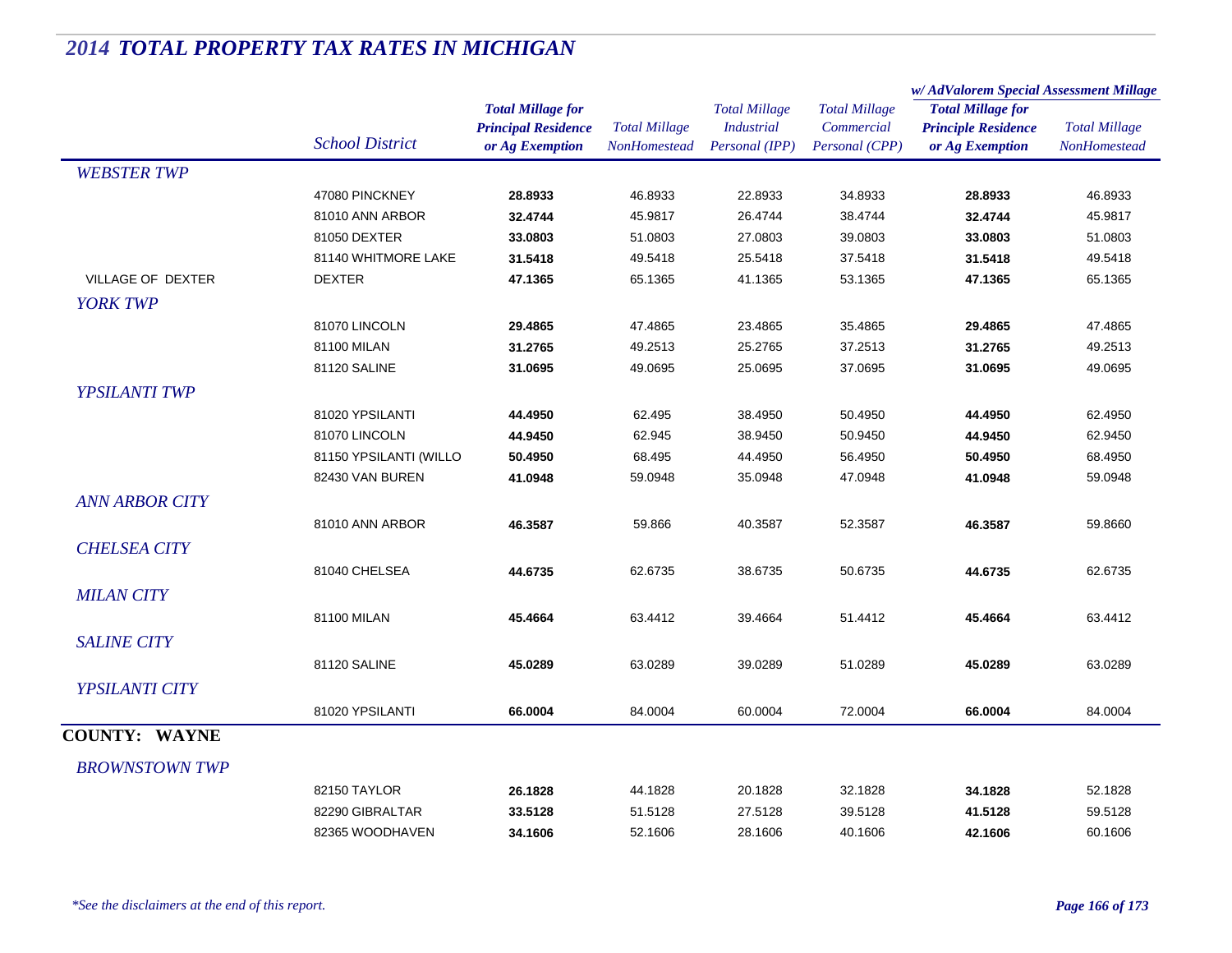|                        |                        |                            | <b>Total Millage</b><br><b>NonHomestead</b> | <b>Total Millage</b><br><b>Industrial</b> | <b>Total Millage</b> | w/AdValorem Special Assessment Millage |                                             |
|------------------------|------------------------|----------------------------|---------------------------------------------|-------------------------------------------|----------------------|----------------------------------------|---------------------------------------------|
|                        |                        | <b>Total Millage for</b>   |                                             |                                           |                      | <b>Total Millage for</b>               | <b>Total Millage</b><br><b>NonHomestead</b> |
|                        | <b>School District</b> | <b>Principal Residence</b> |                                             |                                           | Commercial           | <b>Principle Residence</b>             |                                             |
|                        |                        | or Ag Exemption            |                                             | Personal (IPP)                            | Personal (CPP)       | or Ag Exemption                        |                                             |
| <b>CANTON TWP</b>      |                        |                            |                                             |                                           |                      |                                        |                                             |
|                        | 82100 PLYMOUTH-CANTO   | 26.6073                    | 44.6073                                     | 20.6073                                   | 32.6073              | 36.1413                                | 54.1413                                     |
|                        | 82160 WAYNE-WESTLAND   | 30.4036                    | 48.4036                                     | 24.4036                                   | 36.4036              | 39.9376                                | 57.9376                                     |
|                        | 82430 VAN BUREN        | 28.0614                    | 46.0614                                     | 22.0614                                   | 34.0614              | 37.5954                                | 55.5954                                     |
| <b>GROSSE ILE TWP</b>  |                        |                            |                                             |                                           |                      |                                        |                                             |
|                        | 82300 GROSSE ILE TWP.  | 45.1468                    | 60.9196                                     | 39.1468                                   | 51.1468              | 45.1468                                | 60.9196                                     |
| <b>HURON TWP</b>       |                        |                            |                                             |                                           |                      |                                        |                                             |
|                        | 82180 FLAT ROCK        | 40.4149                    | 58.4149                                     | 34.4149                                   | 46.4149              | 40.4149                                | 58.4149                                     |
|                        | 82340 HURON            | 35.8249                    | 53.8249                                     | 29.8249                                   | 41.8249              | 35.8249                                | 53.8249                                     |
|                        | 82365 WOODHAVEN        | 36.8027                    | 54.8027                                     | 30.8027                                   | 42.8027              | 36.8027                                | 54.8027                                     |
| <b>NORTHVILLE TWP</b>  |                        |                            |                                             |                                           |                      |                                        |                                             |
|                        | 82100 PLYMOUTH-CANTO   |                            | 51.6396                                     | 27.6396                                   |                      |                                        | 51.6396                                     |
|                        |                        | 33.6396                    |                                             |                                           | 39.6396              | 33.6396                                |                                             |
|                        | 82390 NORTHVILLE       | 34.4074                    | 52.4074                                     | 28.4074                                   | 40.4074              | 34.4074                                | 52.4074                                     |
| <b>PLYMOUTH TWP</b>    |                        |                            |                                             |                                           |                      |                                        |                                             |
|                        | 82100 PLYMOUTH-CANTO   | 29.3860                    | 47.386                                      | 23.3860                                   | 35.3860              | 29.3860                                | 47.3860                                     |
| <b>REDFORD TWP</b>     |                        |                            |                                             |                                           |                      |                                        |                                             |
|                        | 63090 CLARENCEVILLE    | 45.2494                    | 63.2494                                     | 39.2494                                   | 51.2494              | 52.5194                                | 70.5194                                     |
|                        | 82110 REDFORD UNION    | 52.3888                    | 70.3888                                     | 46.3888                                   | 58.3888              | 59.6588                                | 77.6588                                     |
|                        | 82140 SOUTH REDFORD    | 53.5888                    | 71.5888                                     | 47.5888                                   | 59.5888              | 60.8588                                | 78.8588                                     |
| <b>SUMPTER TWP</b>     |                        |                            |                                             |                                           |                      |                                        |                                             |
|                        | 58020 AIRPORT          | 29.7219                    | 47.7219                                     | 23.7219                                   | 35.7219              | 29.7219                                | 47.7219                                     |
|                        | 81070 LINCOLN          | 34.4923                    | 52.4923                                     | 28.4923                                   | 40.4923              | 34.4923                                | 52.4923                                     |
|                        | 82340 HURON            | 33.5321                    | 51.5321                                     | 27.5321                                   | 39.5321              | 33.5321                                | 51.5321                                     |
|                        | 82430 VAN BUREN        | 30.6421                    | 48.6421                                     | 24.6421                                   | 36.6421              | 30.6421                                | 48.6421                                     |
| <b>VAN BUREN TWP</b>   |                        |                            |                                             |                                           |                      |                                        |                                             |
|                        | 81070 LINCOLN          | 34.6163                    | 52.6163                                     | 28.6163                                   | 40.6163              | 34.6163                                | 52.6163                                     |
|                        | 82430 VAN BUREN        | 30.7661                    | 48.7661                                     | 24.7661                                   | 36.7661              | 30.7661                                | 48.7661                                     |
| <b>ALLEN PARK CITY</b> |                        |                            |                                             |                                           |                      |                                        |                                             |
|                        | 82020 ALLEN PARK       | 56.3727                    | 74.3727                                     | 50.3727                                   | 62.3727              | 56.3727                                | 74.3727                                     |
|                        | 82045 MELVINDALE       | 47.4927                    | 65.4927                                     | 41.4927                                   | 53.4927              | 47.4927                                | 65.4927                                     |
|                        | 82405 SOUTHGATE        | 53.6027                    | 71.6027                                     | 47.6027                                   | 59.6027              | 53.6027                                | 71.6027                                     |
|                        |                        |                            |                                             |                                           |                      |                                        |                                             |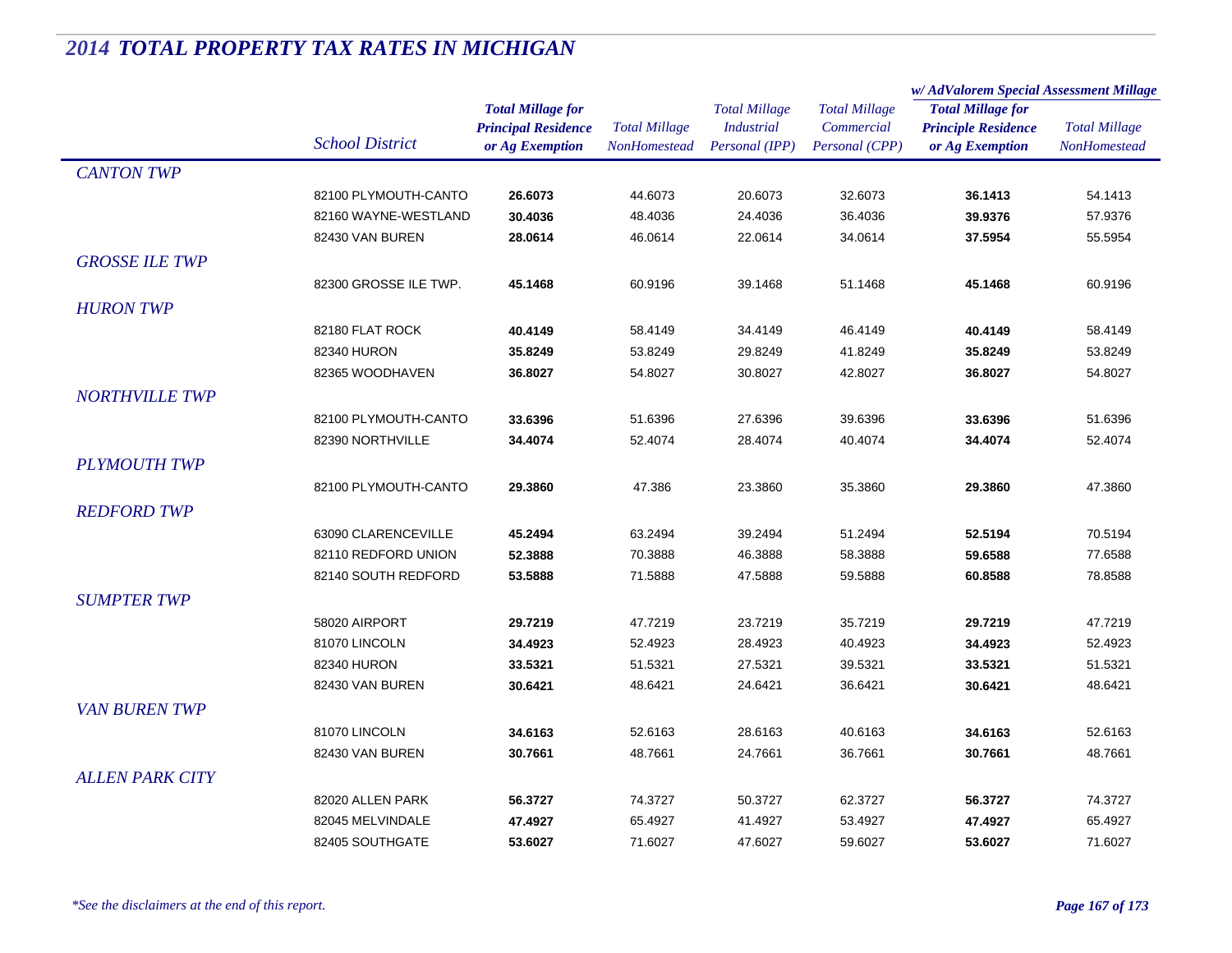|                              |                        |                            |                      |                      |                      | w/AdValorem Special Assessment Millage |                      |  |
|------------------------------|------------------------|----------------------------|----------------------|----------------------|----------------------|----------------------------------------|----------------------|--|
|                              |                        | <b>Total Millage for</b>   |                      | <b>Total Millage</b> | <b>Total Millage</b> | <b>Total Millage for</b>               |                      |  |
|                              |                        | <b>Principal Residence</b> | <b>Total Millage</b> | <b>Industrial</b>    | Commercial           | <b>Principle Residence</b>             | <b>Total Millage</b> |  |
|                              | <b>School District</b> | or Ag Exemption            | <b>NonHomestead</b>  | Personal (IPP)       | Personal (CPP)       | or Ag Exemption                        | <b>NonHomestead</b>  |  |
| <b>BELLEVILLE CITY</b>       |                        |                            |                      |                      |                      |                                        |                      |  |
|                              | 82430 VAN BUREN        | 43.9777                    | 61.9777              | 37.9777              | 49.9777              | 43.9777                                | 61.9777              |  |
| <b>DEARBORN CITY</b>         |                        |                            |                      |                      |                      |                                        |                      |  |
|                              | 82030 DEARBORN         | 60.9209                    | 72.7509              | 54.9209              | 66.9209              | 60.9209                                | 72.7509              |  |
|                              | 82240 WESTWOOD         | 48.6417                    | 66.6417              | 42.6417              | 54.6417              | 48.6417                                | 66.6417              |  |
| <b>DEARBORN HTS. CITY</b>    |                        |                            |                      |                      |                      |                                        |                      |  |
|                              | 82030 DEARBORN         |                            | 71.9594              | 54.1294              | 66.1294              |                                        | 71.9594              |  |
|                              | 82040 DEARBORN HIEGHT  | 60.1294                    | 70.5184              | 46.5184              | 58.5184              | 60.1294                                | 70.5184              |  |
|                              | 82150 TAYLOR           | 52.5184                    |                      |                      |                      | 52.5184                                |                      |  |
|                              |                        | 47.8502                    | 65.8502              | 41.8502              | 53.8502              | 47.8502                                | 65.8502              |  |
|                              | 82160 WAYNE-WESTLAND   | 54.3024                    | 72.3024              | 48.3024              | 60.3024              | 54.3024                                | 72.3024              |  |
|                              | 82230 CRESTWOOD        | 47.8502                    | 65.8502              | 41.8502              | 53.8502              | 47.8502                                | 65.8502              |  |
|                              | 82240 WESTWOOD         | 47.8502                    | 65.8502              | 41.8502              | 53.8502              | 47.8502                                | 65.8502              |  |
| <b>DETROIT CITY</b>          |                        |                            |                      |                      |                      |                                        |                      |  |
|                              | 82010 DETROIT          | 68.7896                    | 86.7896              | 62.7896              | 74.7896              | 68.7896                                | 86.7896              |  |
| <b>ECORSE CITY</b>           |                        |                            |                      |                      |                      |                                        |                      |  |
|                              | 82120 RIVER ROUGE      | 74.7480                    | 89.598               | 68.7480              | 80.0980              | 90.6480                                | 105.4980             |  |
|                              | 82250 ECORSE           | 70.1880                    | 87.9018              | 64.1880              | 75.9018              | 86.0880                                | 103.8018             |  |
| <b>FLAT ROCK CITY</b>        |                        |                            |                      |                      |                      |                                        |                      |  |
|                              | 82180 FLAT ROCK        | 52.1314                    | 70.1314              | 46.1314              | 58.1314              | 52.1314                                | 70.1314              |  |
|                              | 82290 GIBRALTAR        | 47.8714                    | 65.8714              | 41.8714              | 53.8714              | 47.8714                                | 65.8714              |  |
|                              | 82365 WOODHAVEN        | 48.5192                    | 66.5192              | 42.5192              | 54.5192              | 48.5192                                | 66.5192              |  |
| <b>GARDEN CITY CITY</b>      |                        |                            |                      |                      |                      |                                        |                      |  |
|                              | 82050 GARDEN CITY      | 50.5634                    | 68.5634              | 44.5634              | 56.5634              | 50.5634                                | 68.5634              |  |
|                              |                        |                            |                      |                      |                      |                                        |                      |  |
| <b>GIBRALTAR CITY</b>        |                        |                            |                      |                      |                      |                                        |                      |  |
|                              | 82290 GIBRALTAR        | 48.7606                    | 66.7606              | 42.7606              | 54.7606              | 48.7606                                | 66.7606              |  |
| <b>GROSSE POINTE CITY</b>    |                        |                            |                      |                      |                      |                                        |                      |  |
|                              | 82055 GROSSE POINTE    | 48.3332                    | 59.1716              | 42.3332              | 54.3332              | 48.3332                                | 59.1716              |  |
| <b>GROSSE PTE FARMS CITY</b> |                        |                            |                      |                      |                      |                                        |                      |  |
|                              | 82055 GROSSE POINTE    | 48.0095                    | 58.8479              | 42.0095              | 54.0095              | 48.0095                                | 58.8479              |  |
| <b>GROSSE PTE PARK CITY</b>  |                        |                            |                      |                      |                      |                                        |                      |  |
|                              | 82055 GROSSE POINTE    | 50.0406                    | 60.879               | 44.0406              | 56.0406              | 50.0406                                | 60.8790              |  |
|                              |                        |                            |                      |                      |                      |                                        |                      |  |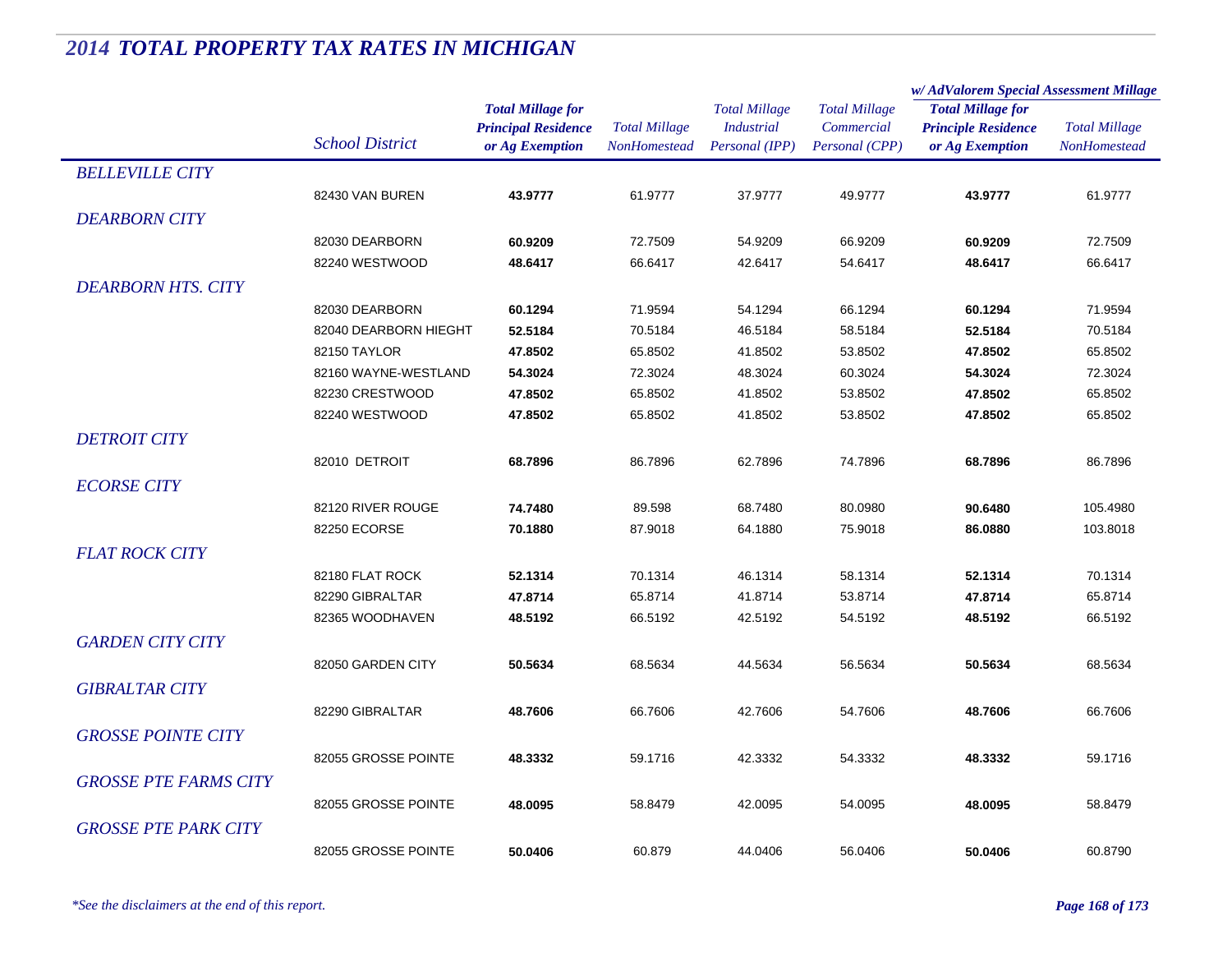|                               |                                        |                                                                           |                                             |                                                             |                                                      | w/ AdValorem Special Assessment Millage                                   |                                             |
|-------------------------------|----------------------------------------|---------------------------------------------------------------------------|---------------------------------------------|-------------------------------------------------------------|------------------------------------------------------|---------------------------------------------------------------------------|---------------------------------------------|
|                               | <b>School District</b>                 | <b>Total Millage for</b><br><b>Principal Residence</b><br>or Ag Exemption | <b>Total Millage</b><br><b>NonHomestead</b> | <b>Total Millage</b><br><b>Industrial</b><br>Personal (IPP) | <b>Total Millage</b><br>Commercial<br>Personal (CPP) | <b>Total Millage for</b><br><b>Principle Residence</b><br>or Ag Exemption | <b>Total Millage</b><br><b>NonHomestead</b> |
| <b>GROSSE PTE SHORES CITY</b> |                                        |                                                                           |                                             |                                                             |                                                      |                                                                           |                                             |
|                               | 82055 GROSSE POINTE                    | 51.8889                                                                   | 62.7273                                     | 45.8889                                                     | 57.8889                                              | 51.8889                                                                   | 62.7273                                     |
| <b>GROSSE PTE WOODS CITY</b>  |                                        |                                                                           |                                             |                                                             |                                                      |                                                                           |                                             |
|                               | 82055 GROSSE POINTE                    | 52.8749                                                                   | 63.7133                                     | 46.8749                                                     | 58.8749                                              | 52.8749                                                                   | 63.7133                                     |
| <b>HAMTRAMCK CITY</b>         |                                        |                                                                           |                                             |                                                             |                                                      |                                                                           |                                             |
|                               | 82060 HAMTRAMCK                        | 56.0746                                                                   | 74.0746                                     | 50.0746                                                     | 62.0746                                              | 56.0746                                                                   | 74.0746                                     |
| <b>HARPER WOODS CITY</b>      |                                        |                                                                           |                                             |                                                             |                                                      |                                                                           |                                             |
|                               | 82055 GROSSE POINTE                    | 60.4780                                                                   | 71.3164                                     | 54.4780                                                     | 66.4780                                              | 72.9780                                                                   | 83.8164                                     |
|                               | 82320 HARPER WOODS                     | 59.3702                                                                   | 77.3702                                     | 53.3702                                                     | 65.3702                                              | 71.8702                                                                   | 89.8702                                     |
| <b>HIGHLAND PARK CITY</b>     |                                        |                                                                           |                                             |                                                             |                                                      |                                                                           |                                             |
|                               | 82070 HIGHLAND PARK                    | 75.3192                                                                   | 93.0492                                     | 69.3192                                                     | 81.0492                                              | 75.3192                                                                   | 93.0492                                     |
|                               |                                        |                                                                           |                                             |                                                             |                                                      |                                                                           |                                             |
| <b>INKSTER CITY</b>           |                                        |                                                                           |                                             |                                                             |                                                      |                                                                           |                                             |
|                               | 82080 INKSTER                          | 75.8831                                                                   | 93.8831                                     | 69.8831                                                     | 81.8831                                              | 75.8831                                                                   | 93.8831                                     |
|                               | 82150 TAYLOR                           | 57.8831                                                                   | 75.8831                                     | 51.8831                                                     | 63.8831                                              | 57.8831                                                                   | 75.8831                                     |
|                               | 82160 WAYNE-WESTLAND<br>82240 WESTWOOD | 64.3353<br>57.8831                                                        | 82.3353<br>75.8831                          | 58.3353<br>51.8831                                          | 70.3353<br>63.8831                                   | 64.3353<br>57.8831                                                        | 82.3353<br>75.8831                          |
|                               |                                        |                                                                           |                                             |                                                             |                                                      |                                                                           |                                             |
| <b>LINCOLN PARK CITY</b>      |                                        |                                                                           |                                             |                                                             |                                                      |                                                                           |                                             |
|                               | 82090 LINCOLN PARK                     | 52.1071                                                                   | 70.0801                                     | 46.1071                                                     | 58.0801                                              | 52.1071                                                                   | 70.0801                                     |
| <b>LIVONIA CITY</b>           |                                        |                                                                           |                                             |                                                             |                                                      |                                                                           |                                             |
|                               | 63090 CLARENCEVILLE                    | 38.0403                                                                   | 56.0403                                     | 32.0403                                                     | 44.0403                                              | 38.0403                                                                   | 56.0403                                     |
|                               | 82095 LIVONIA                          | 39.3556                                                                   | 57.3556                                     | 33.3556                                                     | 45.3556                                              | 39.3556                                                                   | 57.3556                                     |
| <b>MELVINDALE CITY</b>        |                                        |                                                                           |                                             |                                                             |                                                      |                                                                           |                                             |
|                               | 82045 MELVINDALE                       | 49.3309                                                                   | 67.3309                                     | 43.3309                                                     | 55.3309                                              | 59.3309                                                                   | 77.3309                                     |
| <b>NORTHVILLE CITY</b>        |                                        |                                                                           |                                             |                                                             |                                                      |                                                                           |                                             |
|                               | 82390 NORTHVILLE                       | 41.0994                                                                   | 59.0994                                     | 35.0994                                                     | 47.0994                                              | 41.0994                                                                   | 59.0994                                     |
| <b>PLYMOUTH CITY</b>          |                                        |                                                                           |                                             |                                                             |                                                      |                                                                           |                                             |
|                               | 82100 PLYMOUTH-CANTO                   | 41.6594                                                                   | 59.6594                                     | 35.6594                                                     | 47.6594                                              | 41.6594                                                                   | 59.6594                                     |
| <b>RIVER ROUGE CITY</b>       |                                        |                                                                           |                                             |                                                             |                                                      |                                                                           |                                             |
|                               | 82120 RIVER ROUGE                      | 81.5022                                                                   | 96.3522                                     | 75.5022                                                     | 86.8522                                              | 87.5022                                                                   | 102.3522                                    |
| <b>RIVERVIEW CITY</b>         |                                        |                                                                           |                                             |                                                             |                                                      |                                                                           |                                             |
|                               | 82400 RIVERVIEW                        | 46.2017                                                                   | 64.2017                                     | 40.2017                                                     | 52.2017                                              | 46.2017                                                                   | 64.2017                                     |
|                               |                                        |                                                                           |                                             |                                                             |                                                      |                                                                           |                                             |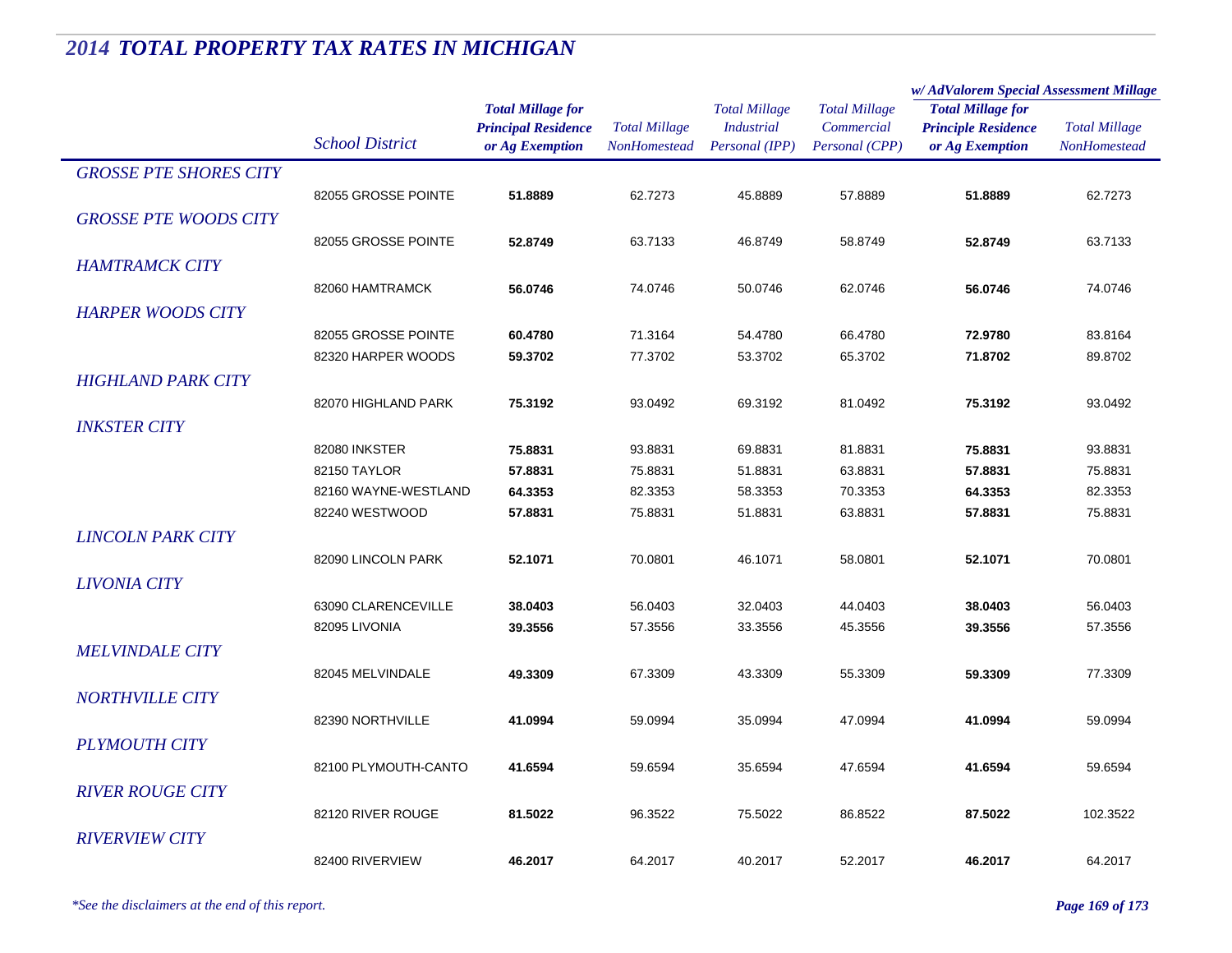|                                                                           | w/AdValorem Special Assessment Millage                                                                                |
|---------------------------------------------------------------------------|-----------------------------------------------------------------------------------------------------------------------|
| <b>Total Millage for</b><br><b>Principle Residence</b><br>or Ag Exemption | <b>Total Millage</b><br>NonHomestead                                                                                  |
|                                                                           |                                                                                                                       |
| 51.7942                                                                   | 69.7942                                                                                                               |
|                                                                           |                                                                                                                       |
| 45.4334                                                                   | 62.1197                                                                                                               |
| 41.5719                                                                   | 59.5719                                                                                                               |
| 43.0975                                                                   | 61.0975                                                                                                               |
|                                                                           |                                                                                                                       |
| 52.5453                                                                   | 70.5453                                                                                                               |
|                                                                           |                                                                                                                       |
| 52.0933                                                                   | 70.0933                                                                                                               |
|                                                                           |                                                                                                                       |
|                                                                           | 69.3723                                                                                                               |
|                                                                           | 69.9923                                                                                                               |
|                                                                           |                                                                                                                       |
|                                                                           | 70.4977                                                                                                               |
|                                                                           |                                                                                                                       |
|                                                                           | 65.1799                                                                                                               |
|                                                                           | 63.1999                                                                                                               |
|                                                                           | 58.9240                                                                                                               |
|                                                                           | 65.3762                                                                                                               |
|                                                                           | 65.3762                                                                                                               |
| 47.3762                                                                   | 65.3762                                                                                                               |
|                                                                           |                                                                                                                       |
|                                                                           | 68.5017                                                                                                               |
|                                                                           | 69.1495                                                                                                               |
|                                                                           |                                                                                                                       |
|                                                                           | 71.2469                                                                                                               |
|                                                                           | 55.1893<br>51.9923<br>52.4977<br>47.1799<br>45.1999<br>40.9240<br>47.3762<br>47.3762<br>50.5017<br>51.1495<br>53.3279 |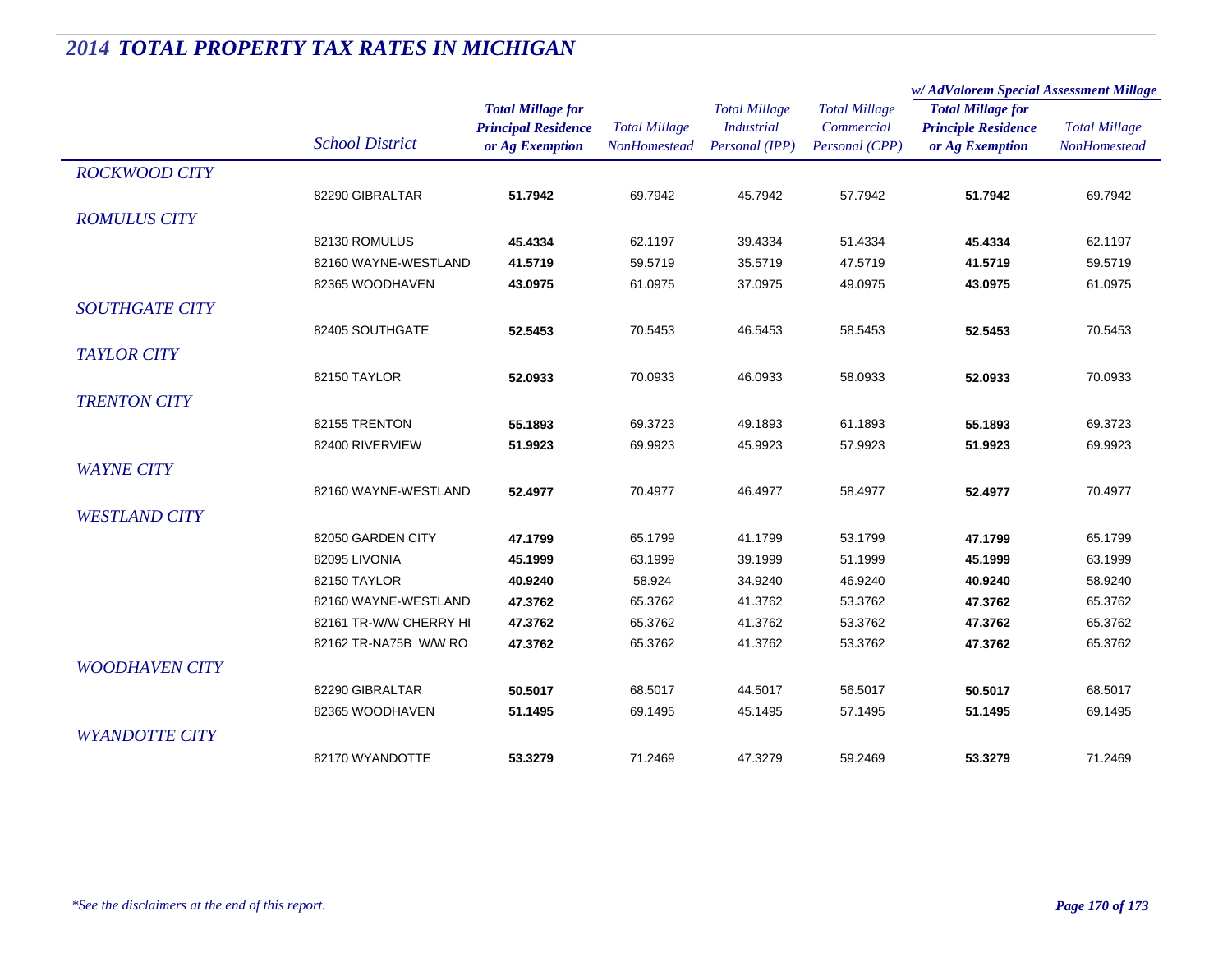#### *Total Millage for Principal Residence School District or Ag Exemption Total Millage NonHomesteadTotal Millage for Principle Residence or Ag Exemption Total Millage NonHomesteadw/ AdValorem Special Assessment Millage Total Millage CommercialPersonal (CPP) Total Millage IndustrialPersonal (IPP)* **COUNTY: WEXFORD***ANTIOCH TWP* $P$ 83010 CADILLAC **26.0696** 44.0696 20.0696 32.0696 **26.0696** 44.0696 83070 MESICK **26.8696** 44.8696 20.8696 32.8696 **26.8696** 44.8696 VILLAGE OF MESICK MESICK **37.8696** 55.8696 31.8696 43.8696 **37.8696** 55.8696 *BOON TWP* $\overline{P}$ 83010 CADILLAC **27.1785** 45.1785 21.1785 33.1785 **27.1785** 45.1785 83070 MESICK **27.9785** 45.9785 21.9785 33.9785 **27.9785** 45.9785 VILLAGE OF HARRIETTA CADILLAC **32.1785** 50.1785 26.1785 38.1785 **32.1785** 50.1785 *CEDAR CREEK TWP* $\overline{P}$ 83060 MANTON **30.2593** 48.1261 24.2593 36.1261 **30.2593** 48.1261 *CHERRY GROVE TWP* $\overline{P}$ 67055 PINE RIVER **27.4067** 45.4067 21.4067 33.4067 **27.4067** 45.4067 83010 CADILLAC **27.5667** 45.5667 21.5667 33.5667 **27.5667** 45.5667 *CLAM LAKE TWP* $P$ 57030 MCBAIN **27.1974** 45.1974 21.1974 33.1974 **27.1974** 45.1974 67055 PINE RIVER **27.9874** 45.9874 21.9874 33.9874 **27.9874** 45.9874 83010 CADILLAC **28.1474** 46.1474 22.1474 34.1474 **28.1474** 46.1474 *COLFAX TWP* $P$ 83010 CADILLAC **27.0668** 45.0668 21.0668 33.0668 **27.0668** 45.0668 83060 MANTON **31.1668** 49.0336 25.1668 37.0336 **31.1668** 49.0336 83070 MESICK **27.8668** 45.8668 21.8668 33.8668 **27.8668** 45.8668 *GREENWOOD TWP* $\overline{P}$ 28090 KINGSLEY **24.2393** 42.2393 18.2393 30.2393 **24.2393** 42.2393 83060 MANTON **31.2500** 49.1168 25.2500 37.1168 **31.2500** 49.1168 83070 MESICK **27.9500** 45.95 21.9500 33.9500 **27.9500** 45.9500 *HANOVER TWP* $\overline{P}$ 28035 BUCKLEY **26.5566** 44.5566 20.5566 32.5566 **26.5566** 44.5566 83070 MESICK **27.6573** 45.6573 21.6573 33.6573 **27.6573** 45.6573 VILLAGE OF BUCKLEY BUCKLEY **35.7636** 53.7636 29.7636 41.7636 **35.7636** 53.7636 *HARING TWP* $\overline{P}$ 83010 CADILLAC **27.3216**45.3216 21.3216 33.3216 **27.3216** 45.3216

# *2014 TOTAL PROPERTY TAX RATES IN MICHIGAN*

*\*See the disclaimers at the end of this report. Page 171 of 173*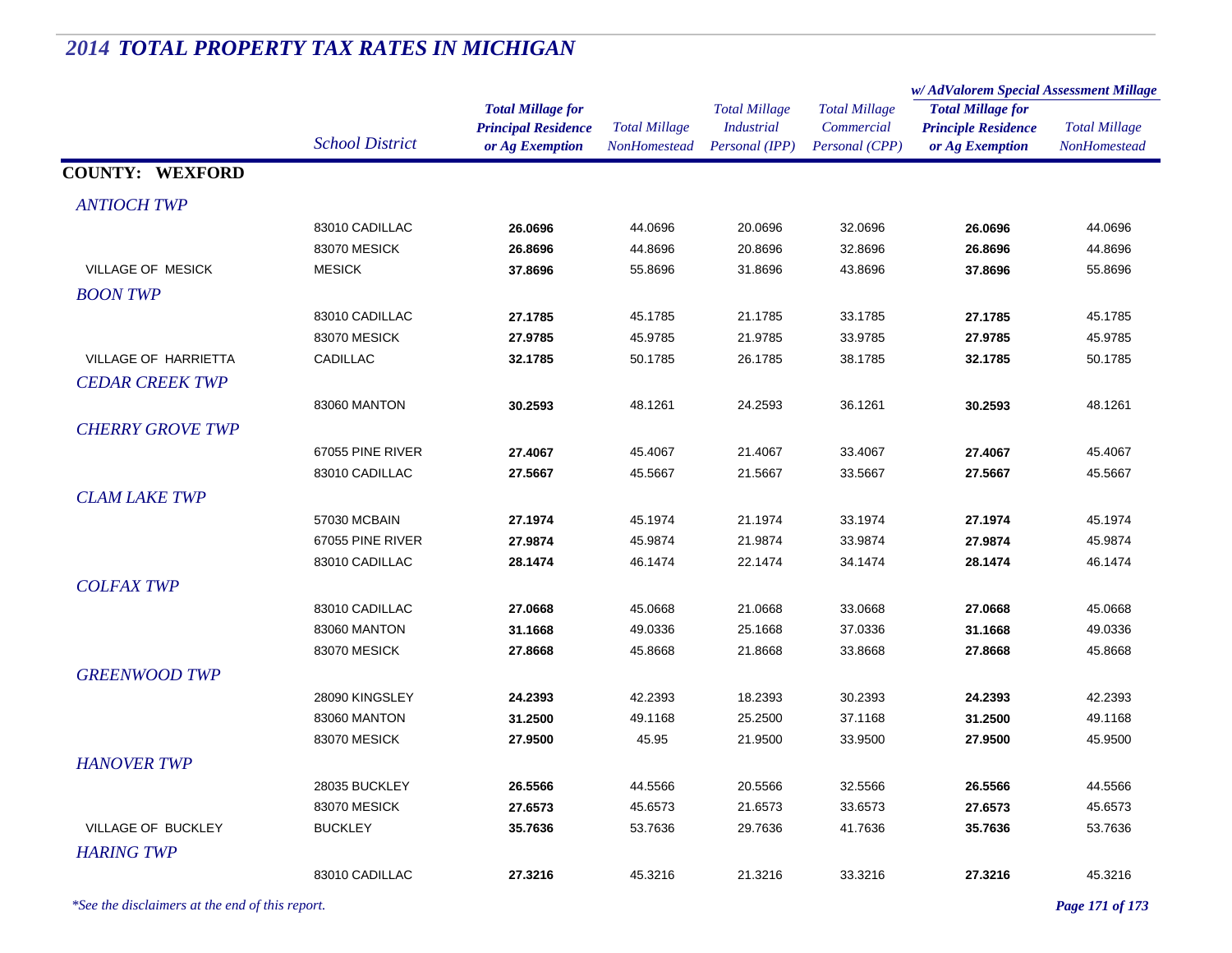|                             |                        |                                                                           |                                      |                                                             |                                                      | w/AdValorem Special Assessment Millage                                    |                                      |
|-----------------------------|------------------------|---------------------------------------------------------------------------|--------------------------------------|-------------------------------------------------------------|------------------------------------------------------|---------------------------------------------------------------------------|--------------------------------------|
|                             | <b>School District</b> | <b>Total Millage for</b><br><b>Principal Residence</b><br>or Ag Exemption | <b>Total Millage</b><br>NonHomestead | <b>Total Millage</b><br><b>Industrial</b><br>Personal (IPP) | <b>Total Millage</b><br>Commercial<br>Personal (CPP) | <b>Total Millage for</b><br><b>Principle Residence</b><br>or Ag Exemption | <b>Total Millage</b><br>NonHomestead |
| <b>HENDERSON TWP</b>        |                        |                                                                           |                                      |                                                             |                                                      |                                                                           |                                      |
|                             | 83010 CADILLAC         | 27.1197                                                                   | 45.1197                              | 21.1197                                                     | 33.1197                                              | 27.1197                                                                   | 45.1197                              |
| <b>LIBERTY TWP</b>          |                        |                                                                           |                                      |                                                             |                                                      |                                                                           |                                      |
|                             | 83060 MANTON           | 30.2935                                                                   | 48.1603                              | 24.2935                                                     | 36.1603                                              | 30.2935                                                                   | 48.1603                              |
| <b>SELMA TWP</b>            |                        |                                                                           |                                      |                                                             |                                                      |                                                                           |                                      |
|                             | 83010 CADILLAC         | 27.0317                                                                   | 45.0317                              | 21.0317                                                     | 33.0317                                              | 27.0317                                                                   | 45.0317                              |
|                             | 83070 MESICK           | 27.8317                                                                   | 45.8317                              | 21.8317                                                     | 33.8317                                              | 27.8317                                                                   | 45.8317                              |
| <b>SLAGLE TWP</b>           |                        |                                                                           |                                      |                                                             |                                                      |                                                                           |                                      |
|                             | 83010 CADILLAC         | 27.0861                                                                   | 45.0861                              | 21.0861                                                     | 33.0861                                              | 27.0861                                                                   | 45.0861                              |
|                             | 83070 MESICK           | 27.8861                                                                   | 45.8861                              | 21.8861                                                     | 33.8861                                              | 27.8861                                                                   | 45.8861                              |
| <b>VILLAGE OF HARRIETTA</b> | <b>CADILLAC</b>        | 32.0861                                                                   | 50.0861                              | 26.0861                                                     | 38.0861                                              | 32.0861                                                                   | 50.0861                              |
| <b>SOUTH BRANCH TWP</b>     |                        |                                                                           |                                      |                                                             |                                                      |                                                                           |                                      |
|                             | 83010 CADILLAC         | 28.9814                                                                   | 46.9814                              | 22.9814                                                     | 34.9814                                              | 28.9814                                                                   | 46.9814                              |
|                             | 83070 MESICK           | 29.7814                                                                   | 47.7814                              | 23.7814                                                     | 35.7814                                              | 29.7814                                                                   | 47.7814                              |
| <b>SPRINGVILLE TWP</b>      |                        |                                                                           |                                      |                                                             |                                                      |                                                                           |                                      |
|                             | 83070 MESICK           | 27.8208                                                                   | 45.8208                              | 21.8208                                                     | 33.8208                                              | 27.8208                                                                   | 45.8208                              |
| VILLAGE OF MESICK           | <b>MESICK</b>          | 38.8208                                                                   | 56.8208                              | 32.8208                                                     | 44.8208                                              | 38.8208                                                                   | 56.8208                              |
| <b>WEXFORD TWP</b>          |                        |                                                                           |                                      |                                                             |                                                      |                                                                           |                                      |
|                             | 10015 BENZIE           | 21.8809                                                                   | 39.8809                              | 15.8809                                                     | 27.8809                                              | 21.8809                                                                   | 39.8809                              |
|                             | 28035 BUCKLEY          | 25.7709                                                                   | 43.7709                              | 19.7709                                                     | 31.7709                                              | 25.7709                                                                   | 43.7709                              |
|                             | 83070 MESICK           | 26.8716                                                                   | 44.8716                              | 20.8716                                                     | 32.8716                                              | 26.8716                                                                   | 44.8716                              |
| <b>CADILLAC CITY</b>        |                        |                                                                           |                                      |                                                             |                                                      |                                                                           |                                      |
|                             | 83010 CADILLAC         | 41.8689                                                                   | 59.8689                              | 35.8689                                                     | 47.8689                                              | 41.8689                                                                   | 59.8689                              |
| <b>MANTON CITY</b>          |                        |                                                                           |                                      |                                                             |                                                      |                                                                           |                                      |
|                             | 83060 MANTON           | 47.9216                                                                   | 65.7884                              | 41.9216                                                     | 53.7884                                              | 47.9216                                                                   | 65.7884                              |